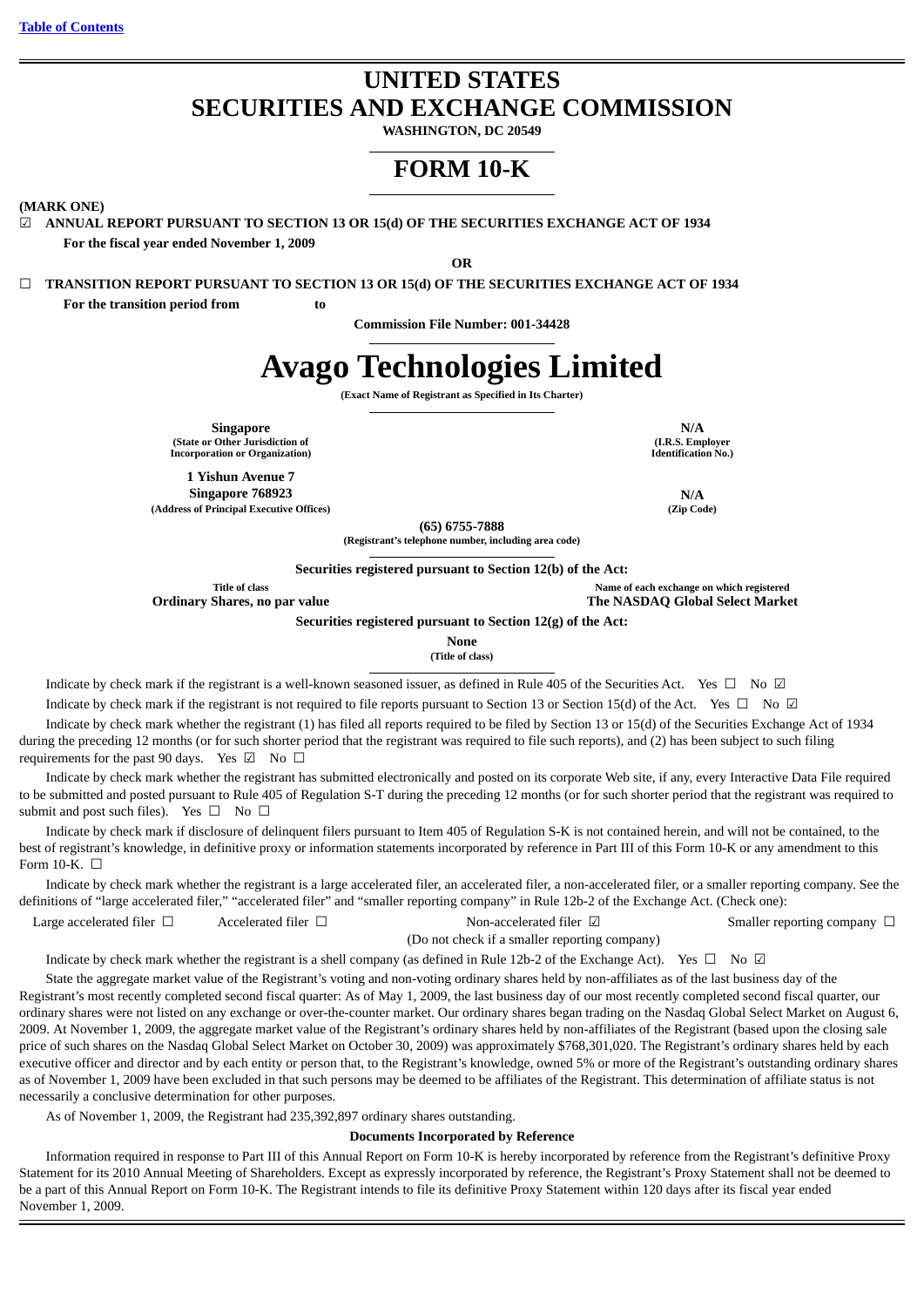# **AVAGO TECHNOLOGIES LIMITED 2009 ANNUAL REPORT ON FORM 10-K**

# **TABLE OF CONTENTS**

<span id="page-1-0"></span>

|                      |                                                                                             | Page |
|----------------------|---------------------------------------------------------------------------------------------|------|
| PART I.              |                                                                                             |      |
| ITEM 1.              | <b>BUSINESS</b>                                                                             | 3    |
| ITEM 1A.             | <b>RISK FACTORS</b>                                                                         | 12   |
| ITEM 1B.             | UNRESOLVED STAFF COMMENTS                                                                   | 35   |
| ITEM 2.              | <b>PROPERTIES</b>                                                                           | 36   |
| ITEM 3.              | <b>LEGAL PROCEEDINGS</b>                                                                    | 36   |
| ITEM 4.              | <b>SUBMISSION OF MATTERS TO A VOTE OF SECURITY HOLDERS</b>                                  | 37   |
| PART II.             |                                                                                             |      |
| ITEM 5.              | MARKET FOR THE REGISTRANT'S COMMON EQUITY, RELATED SHAREHOLDER MATTERS AND ISSUER PURCHASES |      |
|                      | <b>OF EQUITY SECURITIES</b>                                                                 | 38   |
| ITEM 6.              | <b>SELECTED FINANCIAL DATA</b>                                                              | 41   |
| ITEM 7.              | MANAGEMENT'S DISCUSSION AND ANALYSIS OF FINANCIAL CONDITION AND RESULTS OF OPERATIONS       | 44   |
| ITEM 7A.             | <b>OUANTITATIVE AND QUALITATIVE DISCLOSURES ABOUT MARKET RISK</b>                           | 68   |
| ITEM 8.              | FINANCIAL STATEMENTS AND SUPPLEMENTARY DATA                                                 | 69   |
| ITEM 9.              | CHANGES IN AND DISAGREEMENTS WITH ACCOUNTANTS ON ACCOUNTING AND FINANCIAL DISCLOSURE        | 116  |
| ITEM 9A.             | <b>CONTROLS AND PROCEDURES</b>                                                              | 116  |
| ITEM 9B.             | <b>OTHER INFORMATION</b>                                                                    | 117  |
| <b>PART III.</b>     |                                                                                             |      |
| ITEM 10.             | DIRECTORS, EXECUTIVE OFFICERS, AND CORPORATE GOVERNANCE                                     | 118  |
| ITEM 11.             | <b>EXECUTIVE COMPENSATION</b>                                                               | 118  |
| ITEM 12.             | SECURITY OWNERSHIP OF CERTAIN BENEFICIAL OWNERS AND MANAGEMENT AND RELATED SHAREHOLDER      |      |
|                      | <b>MATTERS</b>                                                                              | 118  |
| <b>ITEM 13.</b>      | CERTAIN RELATIONSHIPS AND RELATED TRANSACTIONS, AND DIRECTOR INDEPENDENCE                   | 118  |
| ITEM 14.             | PRINCIPAL ACCOUNTANT FEES AND SERVICES                                                      | 118  |
| <b>PART IV.</b>      |                                                                                             |      |
| ITEM 15.             | <b>EXHIBITS AND FINANCIAL STATEMENT SCHEDULES</b>                                           | 119  |
| <b>SIGNATURES</b>    |                                                                                             | 120  |
| <b>EXHIBIT INDEX</b> |                                                                                             | 122  |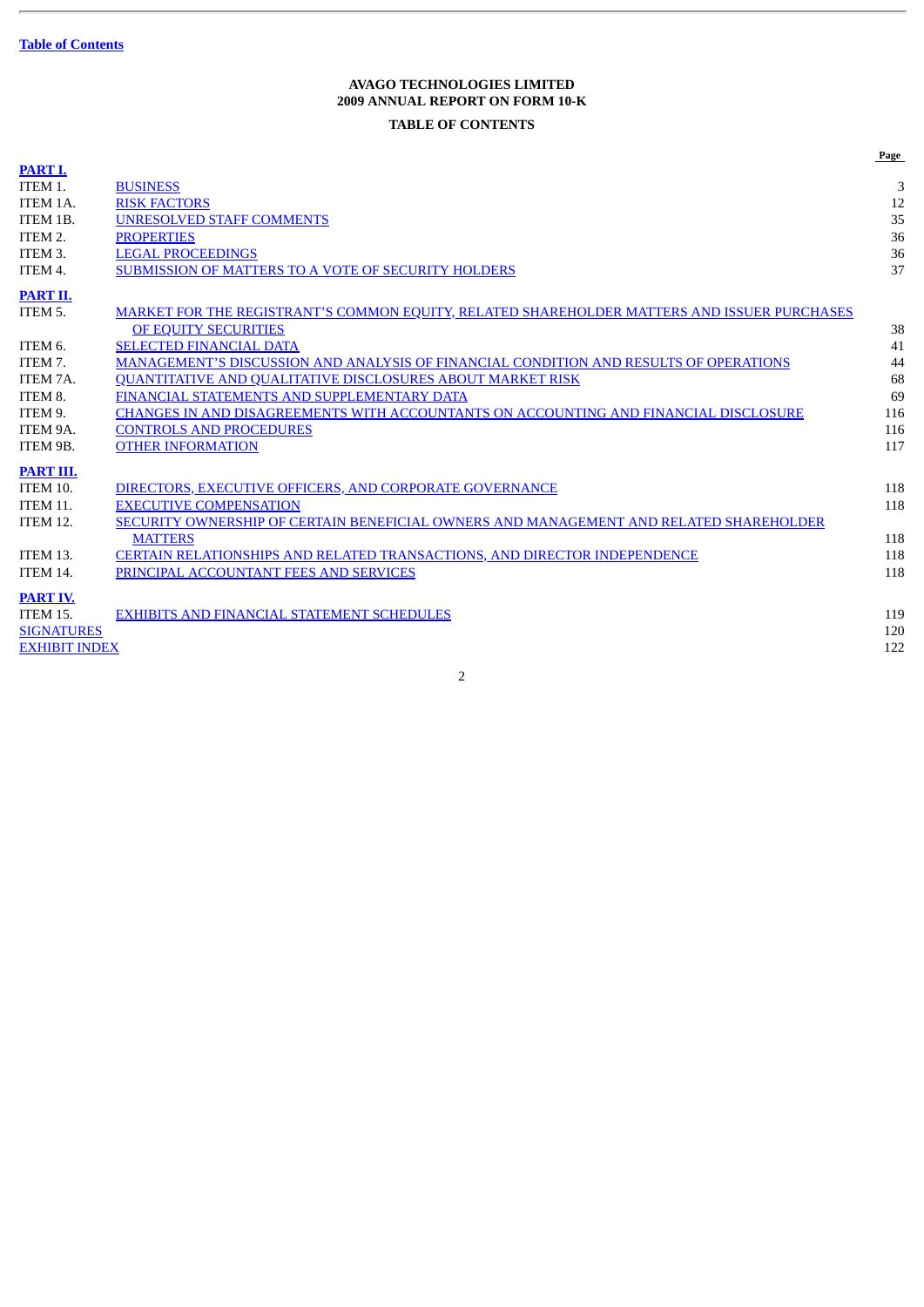# **PART I**

<span id="page-2-0"></span>This Annual Report on Form 10-K contains forward-looking statements within the meaning of the federal securities laws and particularly in Item 1: "Business," Item 1A:"Risk Factors," Item 3: "Legal Proceedings" and Item 7: "Management's Discussion and Analysis of Financial Condition and Results of Operations" of this Annual Report on Form 10-K. These statements are indicated by words or phrases such as anticipate," expect," outlook," foresee," believe," could," intend," will," and similar words or phrases. These forward-looking statements are based on current expectations, estimates, forecasts and projections of our or industry performance based on management's judgment, beliefs, current trends and market conditions and involve risks and uncertainties that may cause actual results to differ materially from those contained in the forward-looking statements. Accordingly, we caution you not to place undue reliance on these statements. For Avago, particular uncertainties which could adversely or positively affect future results include cyclicality in the semiconductor industry or in our end markets; the recent financial crisis and its impact on our business, results of operations, and financial condition; fluctuations in interest rates; our ability to generate cash sufficient to service our debt and to fund our research and development, capital expenditures and other business needs; our increased dependence on outsourced service providers for certain key business services and their ability to execute to our requirements; our dependence on contract manufacturing and outsourced supply chain; quarterly and annual fluctuations in operating results; loss of our significant customers; our ability to maintain tax concessions in certain jurisdictions; our ability to protect our intellectual property; our competitive performance and ability to continue achieving design wins with our customers; any expenses associated with resolving customer product and warranty claims; our ability to achieve the growth prospects and synergies expected from our acquisitions; delays and challenges associated with integrating acquired companies with our existing businesses; our ability to improve our cost structure through our manufacturing outsourcing program; and other events and trends on a national, regional and global scale, including those of a political, economic, business, competitive and regulatory nature. For a discussion of some of the factors that could cause actual results to differ materially from our forward-looking statements, see the discussion on risk factors that appears in Part I, Item 1A of this Annual Report on Form 10-K and other risks and uncertainties detailed in this and our other reports and filings with the Securities and Exchange Commission, or SEC. We undertake no obligation to update forward-looking statements to reflect developments or information obtained after the date hereof and disclaim any obligation to do so.

References in this Annual Report on Form 10-K to "Avago", "Company", "we", "our", or "us" refer to Avago Technologies Limited and its subsidiaries, on a consolidated basis, unless otherwise indicated or the context otherwise requires.

#### <span id="page-2-1"></span>**ITEM 1. BUSINESS**

#### **Overview**

We are a leading designer, developer and global supplier of a broad range of analog semiconductor devices with a focus on III-V based products. We differentiate ourselves through our high performance design and integration capabilities. III-V semiconductor materials have higher electrical conductivity, enabling faster speeds and tend to have better performance characteristics than conventional silicon in applications such as RF and optoelectronics. Our product portfolio is extensive and includes approximately 7,000 products in four primary target markets: wireless communications, wired infrastructure, industrial and automotive electronics, and consumer and computing peripherals. Applications for our products in these target markets include cellular phones, consumer appliances, data networking and telecommunications equipment, enterprise storage and servers, factory automation, displays, optical mice and printers.

We have a 40-year history of innovation dating back to our origins within Hewlett-Packard Company. Over the years, we have assembled a large team of analog design engineers, and we maintain design and product development engineering resources around the world. Our locations include two design centers in the United States, five in Asia and four in Europe. We have developed an extensive portfolio of intellectual property that currently includes more than 5,000 U.S. and foreign patents and patent applications.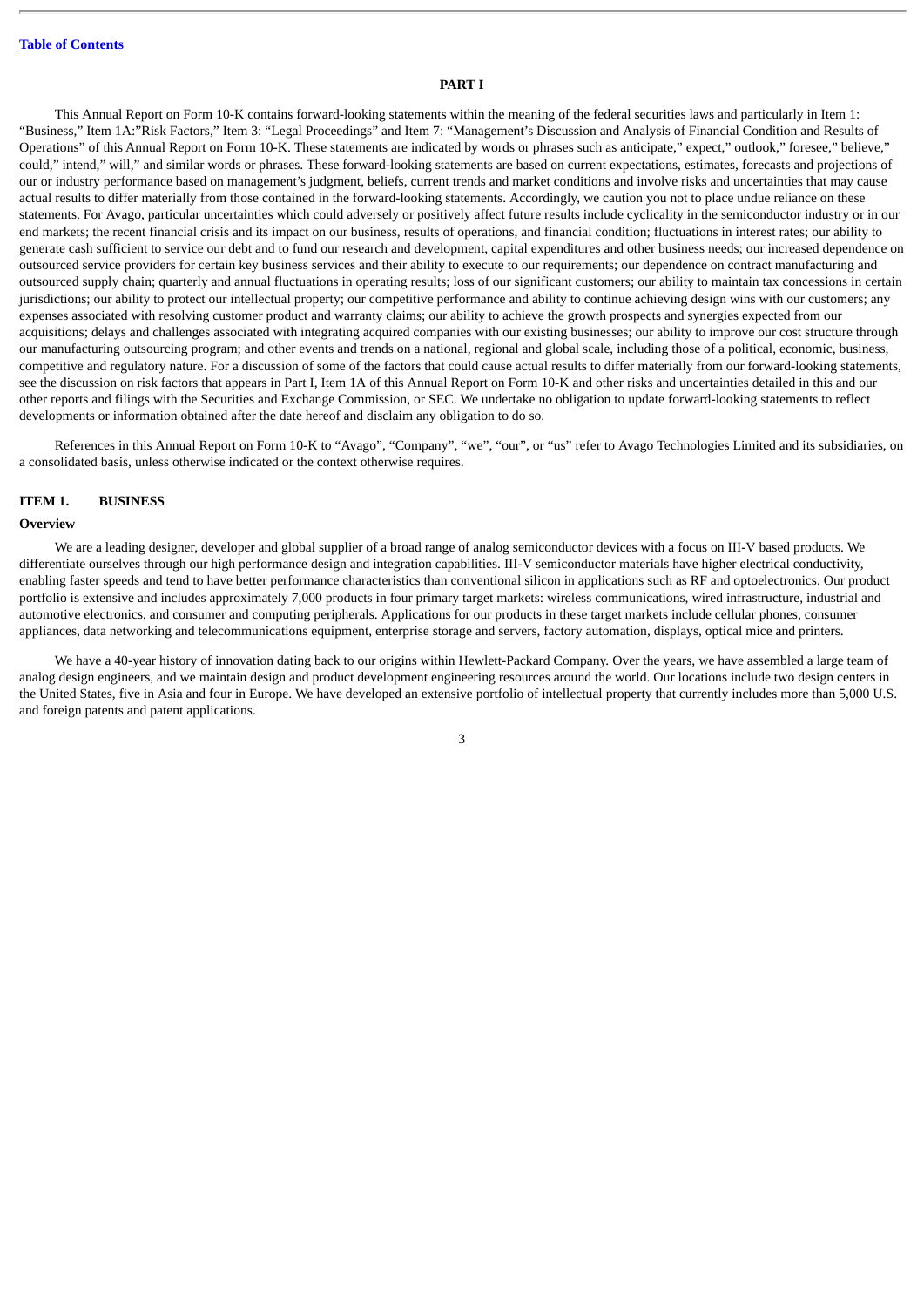We have a diversified and well-established customer base of approximately 40,000 end customers which we serve through our multi-channel sales and fulfillment system. We distribute most of our products through our broad distribution network, and we are a significant supplier to two of the largest global electronic components distributors, Avnet, Inc. and Arrow Electronics, Inc. We also have a direct sales force focused on supporting large original equipment manufacturers, or OEMs. For the year ended November 1, 2009, our top 10 customers, which included four distributors, collectively accounted for 60% of our net revenue from continuing operations.

We focus on maintaining an efficient global supply chain and a variable, low-cost operating model. Accordingly, we have outsourced a majority of our manufacturing operations. We have over 35 years of operating history in Asia, where approximately 58% of our employees are located and where we produce and source the majority of our products. Our presence in Asia places us in close proximity to many of our customers and at the center of worldwide electronics manufacturing.

# **Our Competitive Strengths**

Our leadership in the design, development and supply of III-V analog semiconductor devices in our target markets is based on the following competitive strengths:

*Leading designer and manufacturer of III-V analog semiconductor devices.* RF and optoelectronic design requires a deep understanding of complex material interactions, device structures, and the operation of associated manufacturing processes. Our engineering expertise includes combining III-V semiconductors with many other components into application specific products that enable entire electronic systems or sub-systems. In addition, our differentiated multi-chip packaging expertise improves the integration of our products into customer systems as well as the performance of those systems. Our expertise in these areas allows us to effectively design and manufacture our products using specialized, highly conductive materials that are especially suited for RF and optoelectronics products. We design products that deliver high-performance and provide mission-critical functionality. In particular, we were a pioneer in commercializing vertical-cavity surface emitting laser, or VCSEL, fiber optic products and our VCSEL-based products have been widely adopted throughout the wired infrastructure industry. In addition, we were the first to deliver commercial film bulk acoustic resonator, or FBAR, filters for code division multiple access, or CDMA, technology and we believe we maintain a significant market share of PCS duplexers within the CDMA market. In optoelectronics, we are a market leader in submarkets such as optocouplers, fiber optic transceivers and optical computer mouse sensors.

*Significant intellectual property portfolio and research and development targeting key growth markets*. We are a technology leader in our industry, with over 40 years of operating history and innovation dating back to our origins within Hewlett-Packard Company. Our reputation for product quality and our strong foundation of intellectual property are supported by a portfolio of more than 5,000 U.S. and foreign patents and patent applications. Our history and market position enable us to strategically focus our research and development resources to address attractive target markets. We leverage our significant intellectual property portfolio to integrate multiple technologies and create component solutions that target growth opportunities. We have also developed specialty process technologies with respect to our RF and optoelectronic products that provide differentiated product performance, are difficult to replicate and create barriers to entry for potential competitors. For example, we have recently launched a high data rate fiber optic transceiver with a much smaller footprint than the previous generation and also developed 65nm high speed serializers/deserializers, or SerDes. Our product development efforts are supported by a large team of design engineers, a number of whom have many years of experience in analog design.

*Large and broadly diversified business provides multiple growth opportunities*. Our sales are broadly diversified across products, customers, sales channels, geographies and target markets. We offer more than 7,000 products to approximately 40,000 end customers in our four primary target markets. We have generated substantial sales in key markets across the globe including the Americas, Europe, Asia/Pacific and Japan. See Note 16 to the Consolidated Financial Statements for additional financial information based on our geographic regions. For the fiscal year ended November 1, 2009, wireless communications contributed 42%, wired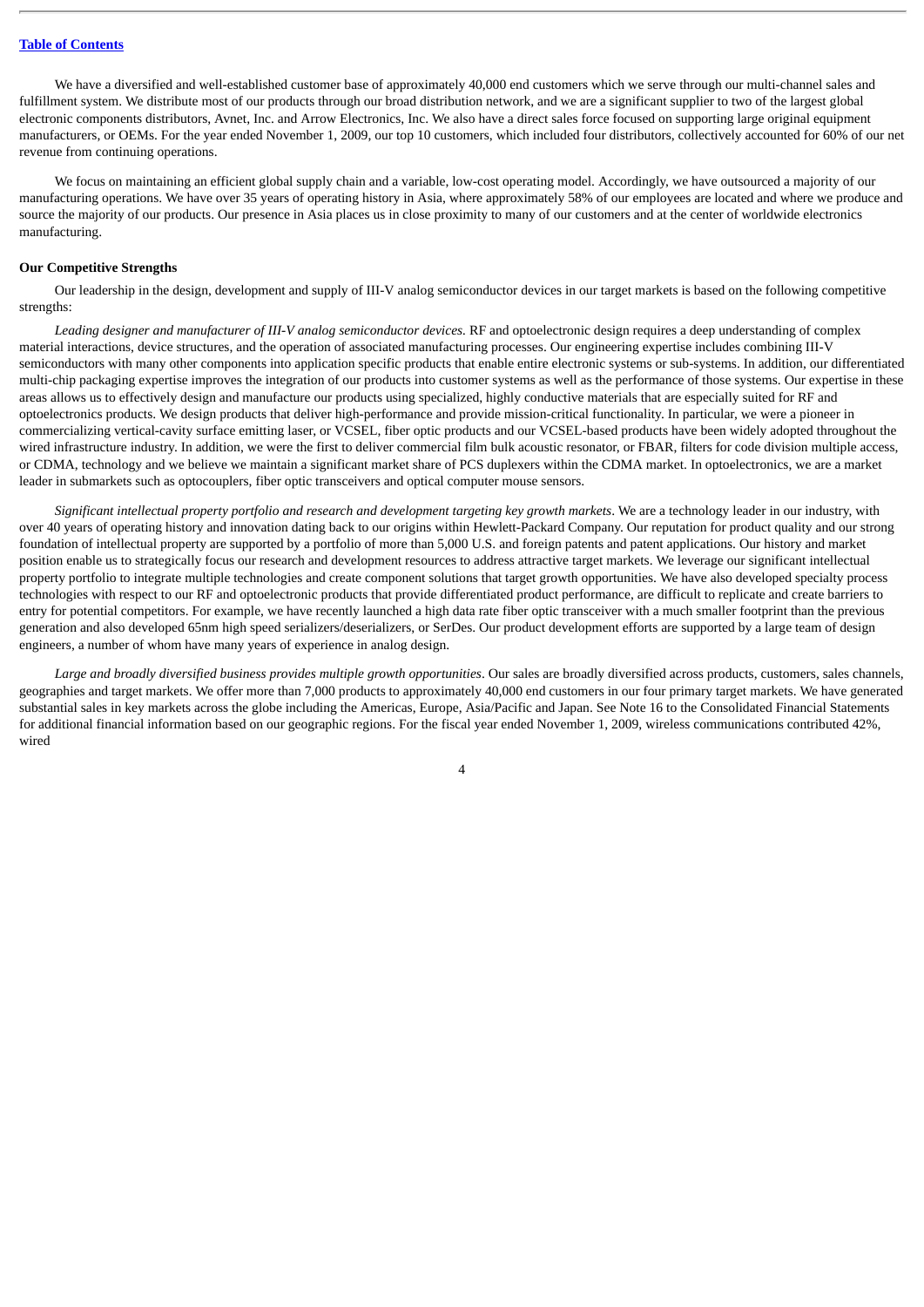infrastructure contributed 26%, industrial and automotive electronics contributed 22%, and consumer and computer peripherals contributed 10%, of our net revenue from continuing operations, respectively. The diversity of our customers, target markets and applications provides us with multiple growth opportunities.

*Established, collaborative customer relationships with leading OEMs*. We have established strong relationships with leading global customers across multiple target markets. Typically, our major customer relationships have been in place multiple years and we have supplied multiple products during that time period. Our close customer relationships have often been built as a result of years of collaborative product development which has enabled us to build our intellectual property portfolio and develop critical expertise regarding our customers' requirements, including substantial system-level knowledge. This collaboration has provided us with key insights into our customers and has enabled us to be more efficient and productive and to better serve our target markets and customers. As a result, we believe we also have early insight into new technology trends and developments. Additionally, our extensive network of field applications engineers, or FAEs, enhances our customer reach and our visibility into new product opportunities.

*Highly efficient operating model*. We operate a primarily outsourced manufacturing business model that principally utilizes third-party foundry and assembly and test capabilities. We maintain our internal fabrication facilities for products utilizing our innovative materials and processes to protect our intellectual property and to develop the technology for manufacturing. We outsource standard complementary metal-oxide semiconductor, or CMOS, processes. Our primarily outsourced manufacturing business model provides the flexibility to respond to market opportunities, simplifies our operations and reduces our capital requirements. In addition, by outsourcing production rather than making substantial investments in production facilities, we have been able to generate attractive returns on invested capital, while remaining responsive to the rapidly evolving requirements of our customers. Moreover, approximately 58% of our employees are located in Asia which enables us to reduce our manufacturing and operating costs. We were one of the first semiconductor companies to establish a presence in Asia over 35 years ago, and we believe we have developed significant manufacturing and operating efficiencies in the region. We have structured our operations to maximize income in countries where income tax rates are low or where tax incentives have been extended to us to encourage investment.

#### **Strategy**

Our goal is to continue to be a global market leader in the design, development and supply of III-V analog semiconductor devices in our target markets. Key elements of our strategy include:

*Rapidly introduce proprietary products.* We believe our current product expertise, key engineering talent and intellectual property portfolio provide us with a strong platform from which to develop application specific products in key target markets. We focus our research and development efforts on the development of innovative, sustainable and higher value product platforms. We leverage our design capabilities in markets where we believe our innovation and reputation will allow us to earn attractive margins by developing high value-add products. For example, we are using our expertise in VCSEL technology and parallel optics to develop high bandwidth fiber optic transceiver products that enable data center and storage network virtualization.

*Extend our design expertise, intellectual property and technology capabilities.* We continue to build on our history of innovation, intellectual property portfolio, design expertise and system-level knowledge to create more integrated solutions. We intend to continue to invest in the development of future generations of our products to meet the increasingly higher performance and lower cost requirements of our customers. We intend to leverage our engineering capabilities in III-V semiconductor devices and continue to invest resources in recruiting and developing additional expertise in the areas of radio frequency microelectromechanical systems, or RF MEMs, filters and front end modules, high speed SerDes that enable high bandwidth switch and router connectivity, and a wide range of optoelectronics technologies.

*Focus on large, attractive markets where our expertise provides significant opportunities.* We intend to expand our product offerings to address existing and adjacent market opportunities, and plan to selectively target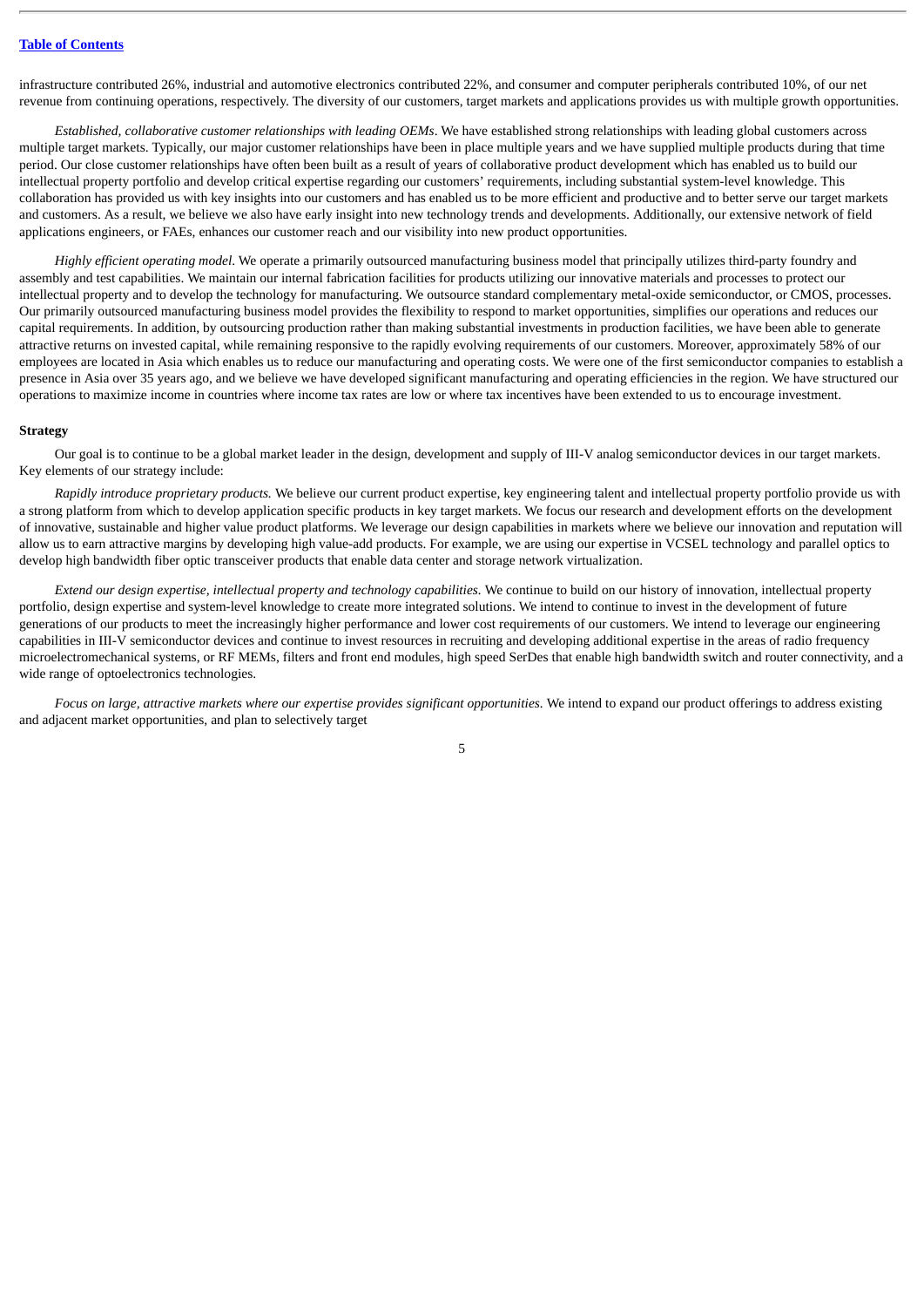attractive segments within large established markets. We target markets that require high quality and the integrated performance characteristics of our products. For example, we are applying our RF expertise to develop front-end modules for 3G wireless handsets. Our development of FBAR MEMs filter products and their adoption by customers has provided us a leadership position in the CDMA cellular phone market, and we expect to be a significant contributor to front end modules in the next generation 3G cellular phones.

*Increase breadth and depth of our customer relationships.* We continue to expand our customer relationships through collaboration on critical design and product development activities. Customers can rely on our system-level expertise to improve the quality and cost-effectiveness of their products, accelerate timeto-market and improve overall product performance. Our FAEs and design engineers are located near many of our customers around the world enabling us to support our customers in each stage of their product development cycle, from early stages of product design through volume manufacturing and future growth. By collaborating with our customers, we have opportunities to develop high value-added, customized products for them that leverage our existing technologies. We can then market variations of these products to other customers. We believe our collaborative relationships enhance our ability to anticipate customer needs and industry trends and will allow us to gain market share and penetrate new markets.

*Continue to pursue a flexible and cost-effective manufacturing strategy.* We believe that utilizing outsourced service providers for our standard CMOS manufacturing and for nearly all assembly and test activities enables us to respond faster to rapidly changing market conditions. We aim to minimize capital expenditures by focusing our internal manufacturing capacity on products utilizing our innovative materials and processes to protect our intellectual property and to develop the technology for manufacturing. We have outsourced a majority of our manufacturing operations and we maintain significant focus on managing an efficient global supply chain and a variable, low-cost operating model.

# **Markets and Products**

In each of our target markets, we have multiple product families that primarily provide OEMs with component or subsystem products. Our product portfolio ranges from simple discrete devices to complex sub-systems that include multiple device types and incorporate firmware for interface between digital systems. In some cases, our products include mechanical hardware that interfaces with optoelectronic or capacitive sensors.

*Wireless Communications.* We support the wireless industry with a broad variety of RF semiconductor devices, including monolithic microwave integrated circuit filters and duplexers using our proprietary FBAR technology, front end modules that incorporate multiple die into multi-function RF devices, diodes and discrete transistors. Our expertise in amplifier design, FBAR technology and module integration capability enables us to offer industry-leading efficiency in RF transmitter applications, including an integrated Optical Finger Navigation (OFN) device to replace the mechanical trackball on certain high-end mobile phones. Our proprietary GaAs processes are critical to the production of power amplifier and low noise amplifier products. In addition to RF devices, we provide a variety of optoelectronic sensors for mobile handset applications. We also supply LEDs for camera-phone flashes and for backlighting applications in mobile handset keypads, as well as sensors for backlighting control.

*Wired Infrastructure.* In the storage and Ethernet networking markets, we supply transceivers that receive and transmit information along optical fibers. We provide a range of product bandwidth options for customers, including options ranging from 125 MBd Fast Ethernet transmitters and receivers to 10 Gigabit transceivers. We supply parallel optic transceivers with as many as 12 parallel channels for high performance core routing and server applications. For enterprise networking and server I/O applications, we also supply high speed SerDes products integrated into application specific integrated circuits, or ASICs.

*Industrial and Automotive Electronics*. We provide a broad variety of products for the general industrial, automotive and consumer appliance markets. We offer optical isolators, or optocouplers, which provide electrical insulation and signal isolation for signaling systems that are susceptible to electrical noise or interference.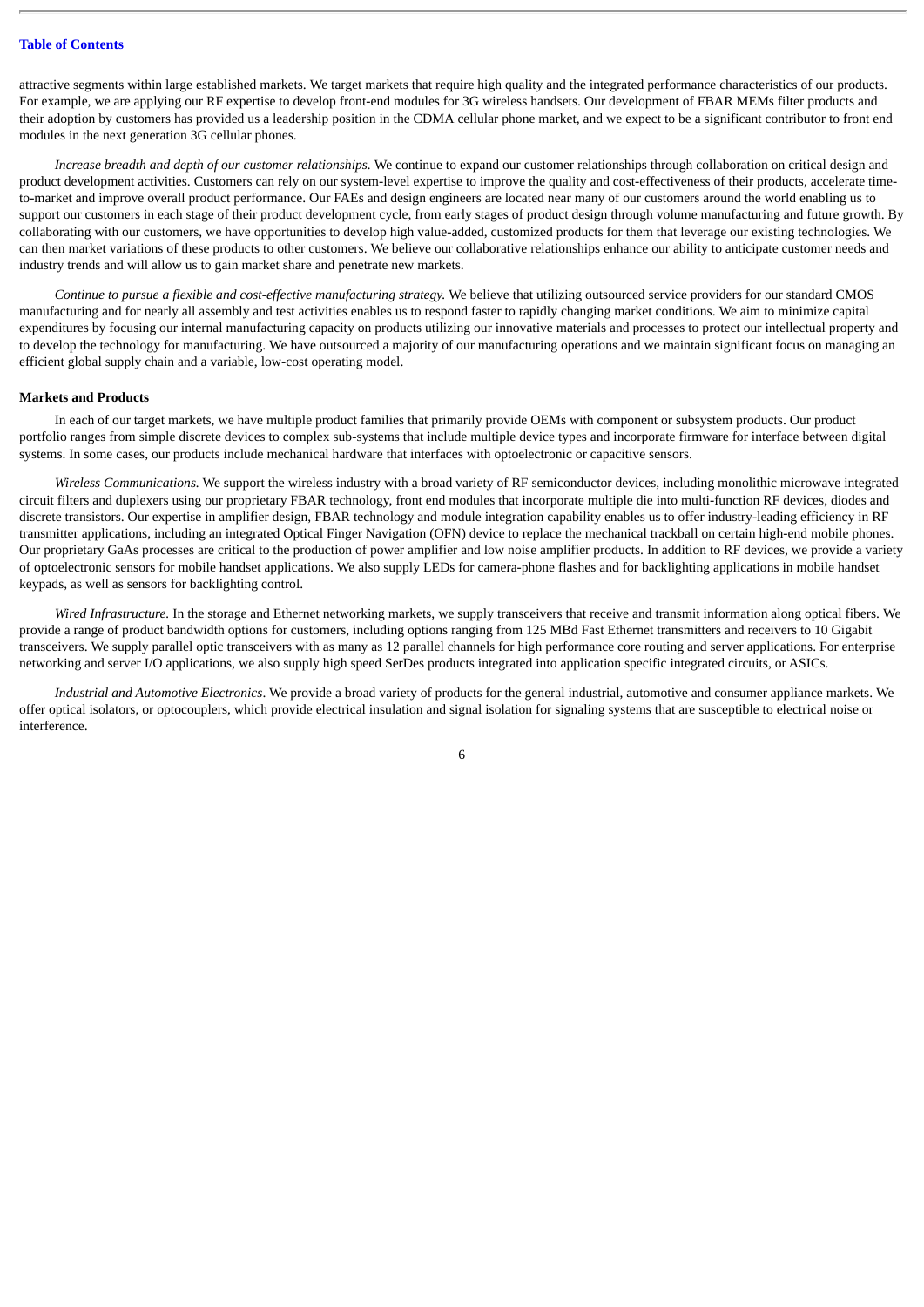Optocouplers are used in a diverse set of applications, including industrial motors, automotive systems including those used in hybrid engines, power generation and distribution systems, switching power supplies, motion sensors, telecommunications equipment, consumer appliances, computers and office equipment, plasma displays, and military electronics. For industrial motors and robotic motion control, we supply optical encoders, as well as integrated circuits, or ICs, for the controller and decoder functions. For electronic signs and signals, we supply LED assemblies that offer high brightness and stable light output over thousands of hours, enabling us to support traffic signals, large commercial signs and other displays. For industrial networking, we provide Fast Ethernet transceivers using plastic optical fiber that enable quick and interoperable networking and factory automation.

*Consumer and Computing Peripherals*. We manufacture motion control encoders that control the paper feed and print head movement in printers and other office automation products. We were an early developer of image sensors for optical mouse applications, using LEDs and CMOS image sensors to create a subsystem that can detect motion over an arbitrary desktop surface. We are a leading supplier of image sensors for optical mice today, and have launched a new line of laser-based mouse products with improved precision. Displays, especially in notebook computer applications, use our products for LED backlighting and our sensors to control display brightness based on ambient light conditions.

The table below presents the major product families, major applications and major end customers in our four primary target markets.

| <b>Target Market</b>                         | <b>Major Product Families</b>                                                                                                                                                                              | <b>Major Applications</b>                                                                                                        | <b>Major End Customers</b>                                                                                                                                           |
|----------------------------------------------|------------------------------------------------------------------------------------------------------------------------------------------------------------------------------------------------------------|----------------------------------------------------------------------------------------------------------------------------------|----------------------------------------------------------------------------------------------------------------------------------------------------------------------|
| <b>Wireless Communications</b>               | RF amplifiers<br><b>RF</b> filters<br>RF front end modules (FEMs)<br>Ambient light sensors<br>٠<br><b>LEDs</b><br>٠<br>Low noise amplifiers<br>mm-wave mixers<br>Optical Finger Navigation (OFN)<br>Diodes | Voice and data communications<br>Camera phone<br>Keypad and display backlighting<br>Backlighting control<br><b>Base stations</b> | LG Electronics Inc.<br>$\bullet$<br>Samsung Electronics Co., Ltd.                                                                                                    |
| <b>Wired Infrastructure</b>                  | Fiber optic transceivers<br>Serializer/deserializer (SerDes) ASICs                                                                                                                                         | Data communications<br>Storage area networking<br>Servers                                                                        | Brocade Communications Systems, Inc.<br>$\bullet$<br>Cisco Systems Inc.<br>Hewlett-Packard Company<br>International Business Machines Corp.<br>Juniper Networks Inc. |
| <b>Industrial and Automotive Electronics</b> | Fiber optic transceivers<br>LEDs<br>Motion control encoders and subsystems<br>Optocouplers<br>٠                                                                                                            | In-car inforainment<br><b>Displays</b><br>٠<br>Lighting<br>Factory automation<br>Motor controls<br>Power supplies                | ABB Ltd.<br>• Siemens AG                                                                                                                                             |
| <b>Consumer and Computing Peripherals</b>    | Optical mouse sensors<br>٠<br>Motion control encoders and subsystems                                                                                                                                       | Optical mice<br>$\bullet$<br>Printers<br>$\bullet$<br>Optical disk drives                                                        | Hewlett-Packard Company<br>$\bullet$<br>Logitech International S.A.<br>Primax Electronics Ltd.                                                                       |

#### **Research and Development**

We are committed to continuous investment in product development. Many of our products have grown out of our own research and development efforts, and have given us competitive advantages in certain target markets due to performance differentiations. In recent years, we have launched a new line of RF components, a variety of fiber optic transceivers, 65nm high speed SerDes integrated circuits, updated optocoupler products, optical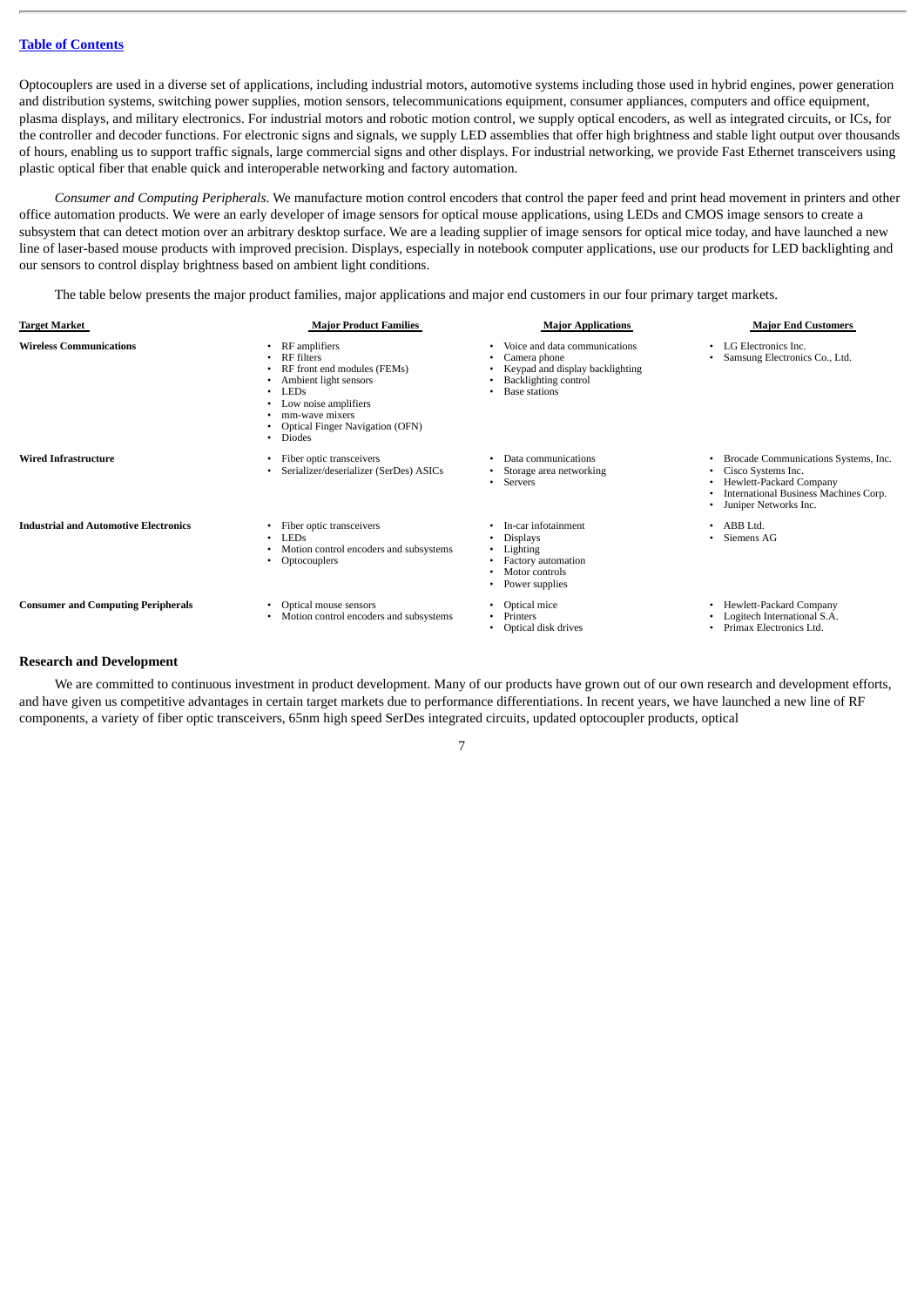encoders, as well as new ambient light photo sensor and proximity sensor products. In addition, our team of engineers works closely with many of our customers to develop and introduce products that address the specific requirements of those customers.

We plan to continue investing in product development to drive growth in our business. We also invest in process development and maintain fabrication capabilities in order to optimize processes for devices that are manufactured internally. Research and development expenses were \$245 million, \$265 million, and \$205 million for the years ended November 1, 2009, November 2, 2008, and October 31, 2007, respectively. We anticipate that we will continue to make significant research and development expenditures in order to maintain our competitive position with a continuous flow of innovative and sustainable product platforms. As of November 1, 2009, we had approximately 1,100 employees dedicated to research and development at multiple locations around the world.

We also have research and development alliances with partners and ongoing technology sharing relationships with our principal contract manufacturers. We anticipate that we will continue to employ research and development alliances to maximize the impact of our internal research and development investment.

# **Customers, Sales, Marketing and Distribution**

We have a diversified and historically stable customer base. In the year ended November 1, 2009, no customer accounted for 10% or more of our net revenue from continuing operations, and our top 10 customers, which included four distributors, collectively accounted for 60% of our net revenue from continuing operations.

We sell our products through a network of distributors and our direct sales force globally. Our customers require timely delivery often to multiple locations around the world. We have strategically developed distributor relationships to serve tens of thousands of customers. Our direct sales force is focused on supporting our large OEM customers. Within North America, we also complement our direct sales force with a network of manufacturing sales representative companies to cover our emerging OEM customers in order to ensure these customers receive the proper level of attention and support. Our main global distributors are Arrow Electronics, Inc. and Avnet, Inc., complemented by a number of specialty regional distributors with customer relationships based on their respective product ranges. We also provide a broad range of products and applications-related information to customers and channel partners, via the Internet.

As of November 1, 2009, our sales and marketing organization consisted of approximately 400 employees, many of whom have responsibility for emerging accounts, for large, global accounts, or for our distributors. Our sales force has specialized product and service knowledge that enables us to sell specific offerings at key levels throughout a customer's organization.

As part of our global reach, we have 11 sales offices located in nine countries, with a significant presence in Asia, which is a key center of the worldwide electronics supply chain. Many of our customers design products in North America or Europe that are then manufactured in Asia. We maintain dedicated regional customer support call centers, where we address customer issues and handle logistics and other order fulfillment requirements. We are well-positioned to support our customers throughout the design, technology transfer and manufacturing stages across all geographies.

#### **Operations**

A majority of our manufacturing operations are outsourced and we utilize external foundries to fabricate our semiconductors including Taiwan Semiconductor Manufacturing Company Ltd., or TSMC. For certain of our product families, substantially all of our revenue is derived from semiconductors fabricated by external foundries, including our high speed SerDes ICs, LEDs, and LED-based displays. We also use third-party contract manufacturers for a significant majority of our assembly and test operations, including Amertron Incorporated, Amkor Technology, and the Hana Microelectronics Public Company Ltd. group of companies. We maintain our internal fabrication facilities for products utilizing our innovative materials and processes to protect our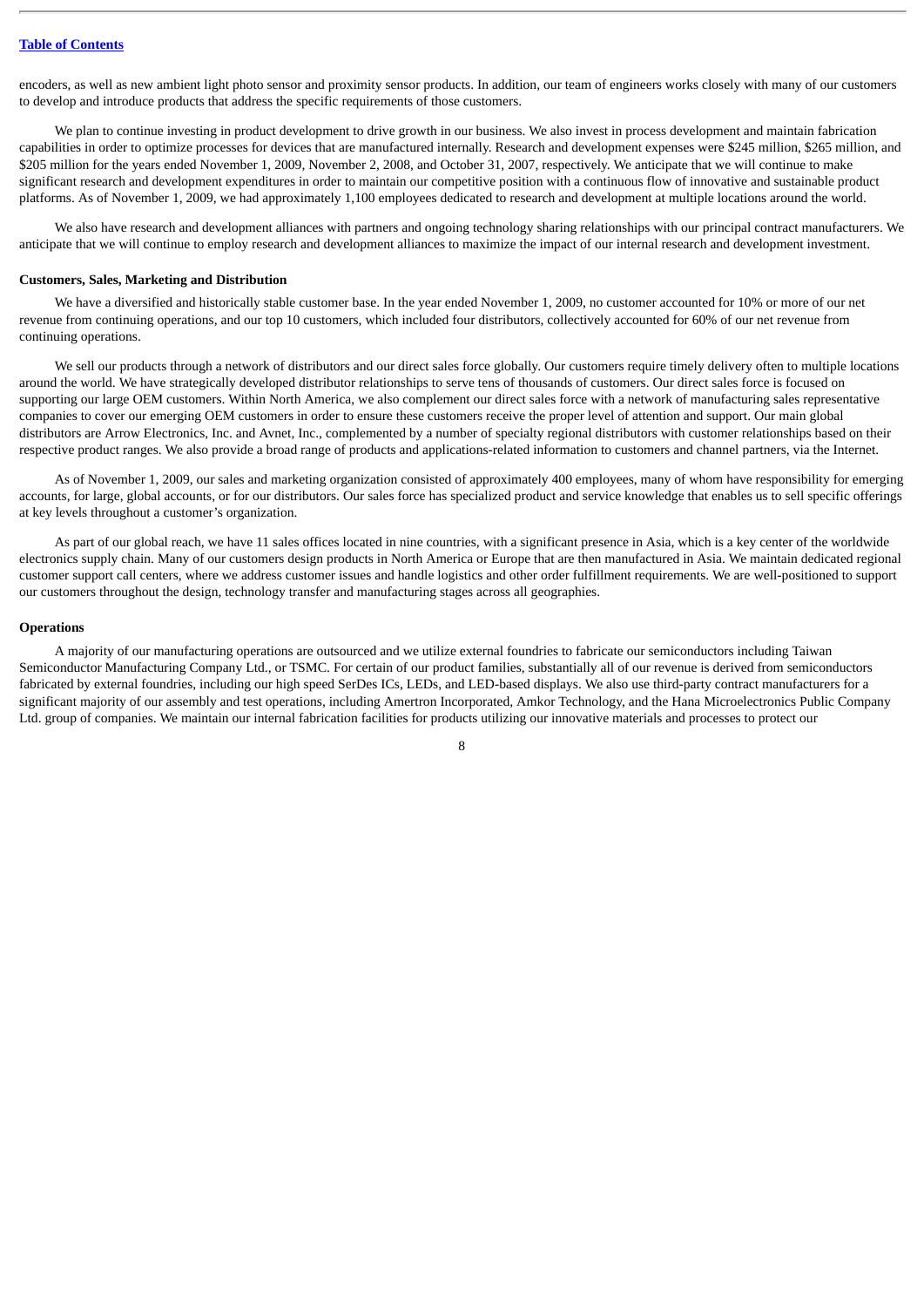intellectual property and to develop the technology for manufacturing, and we outsource standard CMOS processes. Examples of internally fabricated semiconductors include RF GaAs amplifiers and VCSEL-based lasers for fiber optic communications. The majority of our internal III-V semiconductor wafer fabrication is done in the United States and Singapore. As of November 1, 2009, approximately 1,400 manufacturing employees are devoted to internal fabrication operations as well as outsourced activities. For selected customers, we maintain finished goods inventory near or at customer manufacturing sites to support their just-in-time production.

#### **Materials and Suppliers**

Our manufacturing operations employ a wide variety of semiconductors, electromechanical components and assemblies and raw materials. We purchase materials from hundreds of suppliers on a global basis. These supply relationships are generally conducted on a purchase order basis. While we have not experienced any difficulty in obtaining the materials used in the conduct of our business and we believe that no single supplier is material, some of the parts are not readily available from alternate suppliers due to their unique design or the length of time necessary for re-design or qualification. Our long-term relationships with our suppliers allow us to proactively manage our technology development and product discontinuance plans, and to monitor our suppliers' financial health. Some suppliers may nonetheless extend their lead times, limit supplies, increase prices or cease to produce necessary parts for our products. If these are unique components, we may not be able to find a substitute quickly, or at all. To address the potential disruption in our supply chain, we use a number of techniques, including qualifying multiple sources of supply where practicable, redesign of products for alternative components and purchase of incremental inventory for supply buffer.

# **Competition**

The global semiconductor market is highly competitive. While no company competes with us in all of our target markets, our competitors range from large, international companies offering a wide range of products to smaller companies specializing in narrow markets. We compete with integrated device manufacturers, or IDMs, and fabless semiconductor companies as well as the internal resources of large, integrated OEMs. The competitive landscape is changing as a result of a trend toward consolidation within the industry, as some of our competitors have merged with or been acquired by other competitors while others have begun collaborating with each other. We expect this consolidation trend to continue. We expect competition in the markets in which we participate to continue to increase as existing competitors improve or expand their product offerings and as new companies enter the market. Additionally, our ability to compete effectively depends on a number of factors, including: quality, technical performance, price, product features, product system compatibility, system-level design capability, engineering expertise, responsiveness to customers, new product innovation, product availability, delivery timing and reliability, and customer sales and technical support.

In the wireless communications target market, we provide RF amplifiers, filters, modules and LEDs for mobile phones. Our primary competitors for this target market are Hittite Microwave Corporation, RF Micro Devices, Inc., Skyworks Solutions, Inc. and TriQuint Semiconductor, Inc. We compete based on our expertise in amplifier design, FBAR technology and module integration. We also compete against a number of smaller, niche wireless players based on our proprietary design expertise, broad product portfolio, proprietary material processes and integration expertise.

In the wired infrastructure target market, we provide fiber optic transceivers and SerDes ASICs for high-speed data communications and server applications. Our primary competitors for this target market are Finisar Corporation, International Business Machines Corp. Microelectronics Division, ST Microelectronics N.V. and Texas Instruments Incorporated. We compete based on the strength of our high speed proprietary design expertise, our customer relationships, proprietary process technology and broad product portfolio.

In the industrial and automotive electronics target market, we provide fiber optic transceivers for communication networks, LEDs for displays, motion control encoders and subsystems and optocouplers for factory automation and motor controls. Our primary competitors for this target market are Analog Devices, Inc.,

 $\overline{q}$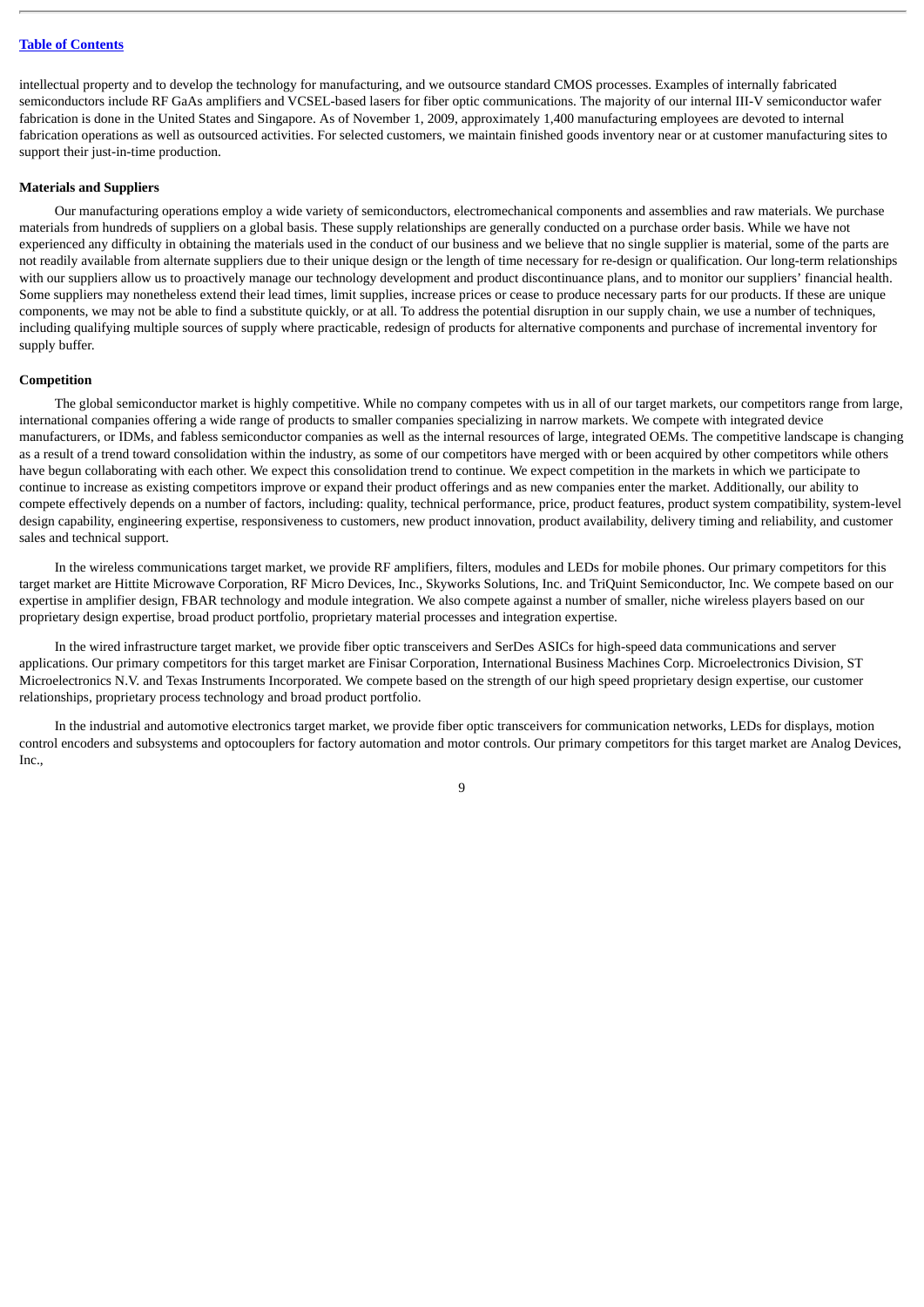Heidenhain Corporation, NEC Electronics Corporation and Toshiba Corporation. We compete based on our design expertise, broad product portfolio, reputation for quality products and large customer base.

In the consumer and computing peripherals target market, we provide optical mouse image sensors for optical mice and motion control encoders and subsystems for printers and optical disk drives. Our primary competitors for this target market are Pixart Imaging Inc. and Sharp Corporation. In these applications, we compete based on our long history of innovation and market leadership, along with our design expertise.

#### **Intellectual Property**

Our success depends in part upon our ability to protect our intellectual property. To accomplish this, we rely on a combination of intellectual property rights, including patents, mask works, copyrights, trademarks, service marks, trade secrets and similar intellectual property, as well as customary contractual protections with our customers, suppliers, employees and consultants, and through security measures to protect our trade secrets.

We are the successor to the Semiconductor Products Group of Agilent Technologies, Inc., which we acquired on December 1, 2005 in a transaction that we refer to as the SPG Acquisition. We acquired ownership and license rights to a portfolio of patents and patent applications, as well as certain registered trademarks and service marks for discrete product offerings, from Agilent in the SPG Acquisition. We have continued to have issued to us, and to file for, additional United States and foreign patents since the SPG Acquisition. As of November 1, 2009, we had approximately 2,100 U.S. and 1,000 foreign patents and approximately 650 U.S. and 1,250 foreign pending patent applications. Our research and development efforts are presently resulting in approximately 150 to 200 new patent applications per year relating to a wide range of RF and optoelectronic components and associated applications. The expiration dates of our patents range from 2010 to 2029, with a small number of patents expiring in the near future, none of which are expected to be material to our intellectual property portfolio.

We do not know whether any of our pending patent applications will result in the issuance of patents or to the extent that the examination process will require us to narrow our claims. Since the SPG Acquisition, we have focused our patent application program to a greater extent on those inventions and improvements that we believe are likely to be incorporated into our products as contrasted with more basic research.

Much of our intellectual property is the subject of cross-licenses to other companies that have been granted by Agilent, or if originally derived from Hewlett-Packard Company, by Hewlett-Packard Company. In addition, we license third-party technologies that are incorporated into some elements of our design activities, products and manufacturing processes. Historically, licenses of the third-party technologies used by us have been available to us on acceptable terms.

The semiconductor industry is characterized by the existence of a large number of patents, copyrights, trademarks and trade secrets and by the vigorous pursuit, protection and enforcement of intellectual property rights. Many of our customer agreements require us to indemnify our customers for third-party intellectual property infringement claims, which has in the past required and may in the future require that we defend those claims, and might also require that we pay damages in the case of adverse rulings. Claims of this sort could harm our relationships with our customers and might deter future customers from doing business with us. With respect to any intellectual property rights claims against us or our customers or distributors, we may be required to cease manufacture of the infringing product, pay damages, expend resources to develop non-infringing technology, seek a license, which may not be available on commercially reasonable terms or at all, or relinquish patents or other intellectual property rights.

#### **Employees**

As of November 1, 2009, we had approximately 3,200 employees worldwide. Approximately 1,100 were dedicated to research and development, 1,400 to manufacturing, 400 to sales and marketing and 300 to general and administrative functions. By geography, approximately 58% of our employees are located in Asia, 34% in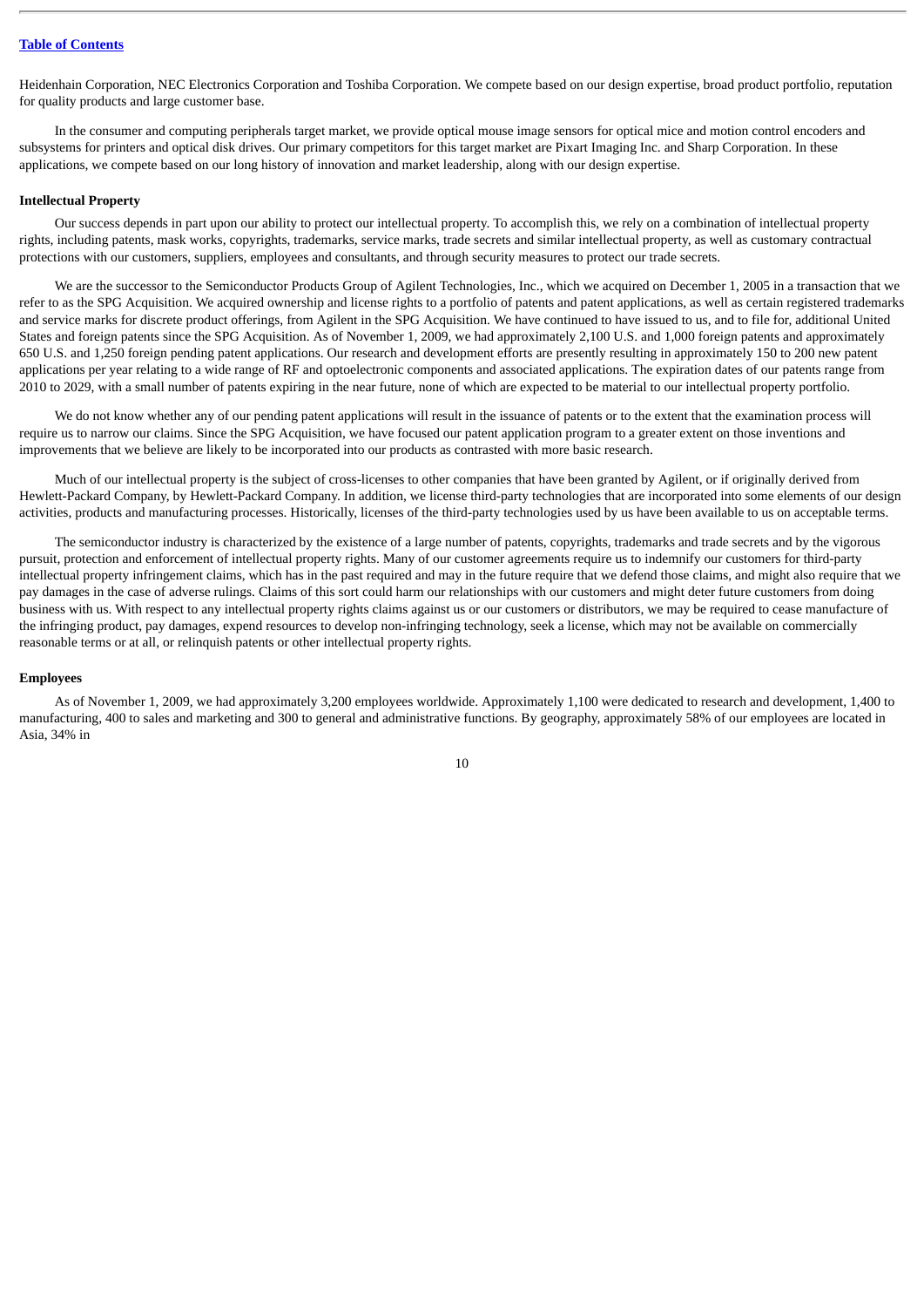the United States and 8% in Europe. The substantial majority of our employees are not party to a collective bargaining agreement. However, approximately 300 of our 1,000 employees in Singapore, none of which are in management or supervisory positions, are subject to a collective bargaining agreement with United Workers of Electronic and Electrical Industries that expires on June 30, 2010. In addition, all of our employees in Italy and some employees in Japan are subject to a collective bargaining agreement. In Italy we are also subject to national collective agreements between unions and employer associations. Such Italian national collective agreements are compulsory for both the employees and the employer. In addition, in Germany we are subject to collective agreements with the works councils at our sites, which apply to German employees other than managing directors and managers with similar authority. We believe we have a good working relationship with our employees and we have never experienced an interruption of business as a result of labor disputes.

#### **Environmental and Other Regulation**

Our research and development, and manufacturing operations involve the use of hazardous substances and are regulated under international, federal, state and local laws governing health and safety and the environment. These regulations include limitations on discharge of pollutants to air, water, and soil; remediation requirements; product chemical content limitations; manufacturing chemical use and handling restrictions; pollution control requirements; waste minimization considerations; and treatment, transport, storage and disposal of solid and hazardous wastes. We are also subject to regulation by the United States Occupational Safety and Health Administration and similar health and safety laws in other jurisdictions.

We believe that our properties and operations at our facilities comply in all material respects with applicable environmental laws and worker health and safety laws; however, the risk of environmental liabilities cannot be completely eliminated and there can be no assurance that the application of environmental and health and safety laws to our business will not require us to incur significant expenditures.

We are also regulated under a number of international, federal, state and local laws regarding recycling, product packaging and product content requirements, including legislation enacted in the European Union and China, among a growing number of jurisdictions, that have placed greater restrictions on the use of lead, among other chemicals, in electronic products, which affects materials composition and semiconductor packaging. These laws are becoming more stringent and may in the future cause us to incur significant expenditures.

#### **Other Information**

Avago Technologies Limited was incorporated under the laws of the Republic of Singapore in August 2005. Our Singapore company registration number is 200510713C. The address of our registered office and our principal executive offices is 1 Yishun Avenue 7, Singapore 768923, and our telephone number is +65- 6755-7888. We are the successor to the Semiconductor Products Group of Agilent, which we acquired on December 1, 2005.

We are subject to the information and periodic reporting requirements of the Securities Exchange Act of 1934, or Exchange Act, and, in accordance therewith, file periodic reports, proxy statements and other information with the SEC. Such periodic reports, proxy statements and other information is available for inspection and copying at the SEC's Public Reference Room at 100 F Street, NE., Washington, DC 20549 or may be obtained by calling the SEC at 1–800– SEC–0330. In addition, the SEC maintains a website at http://www.sec.gov that contains reports, proxy statements and other information regarding issuers that file electronically with the SEC. We maintain a website at www.avagotech.com. You may access our annual reports on Form 10-K, quarterly reports on Form 10-Q, current reports on Form 8-K, and other reports (and amendments thereto) filed or furnished pursuant to Section 13(a) or 15(d) of the Exchange Act with the SEC free of charge at the "Investors—SEC Filings" section of our website, as soon as reasonably practicable after such material is electronically filed with, or furnished to, the SEC. The reference to our website address does not constitute incorporation by reference of the information contained on or accessible through our website.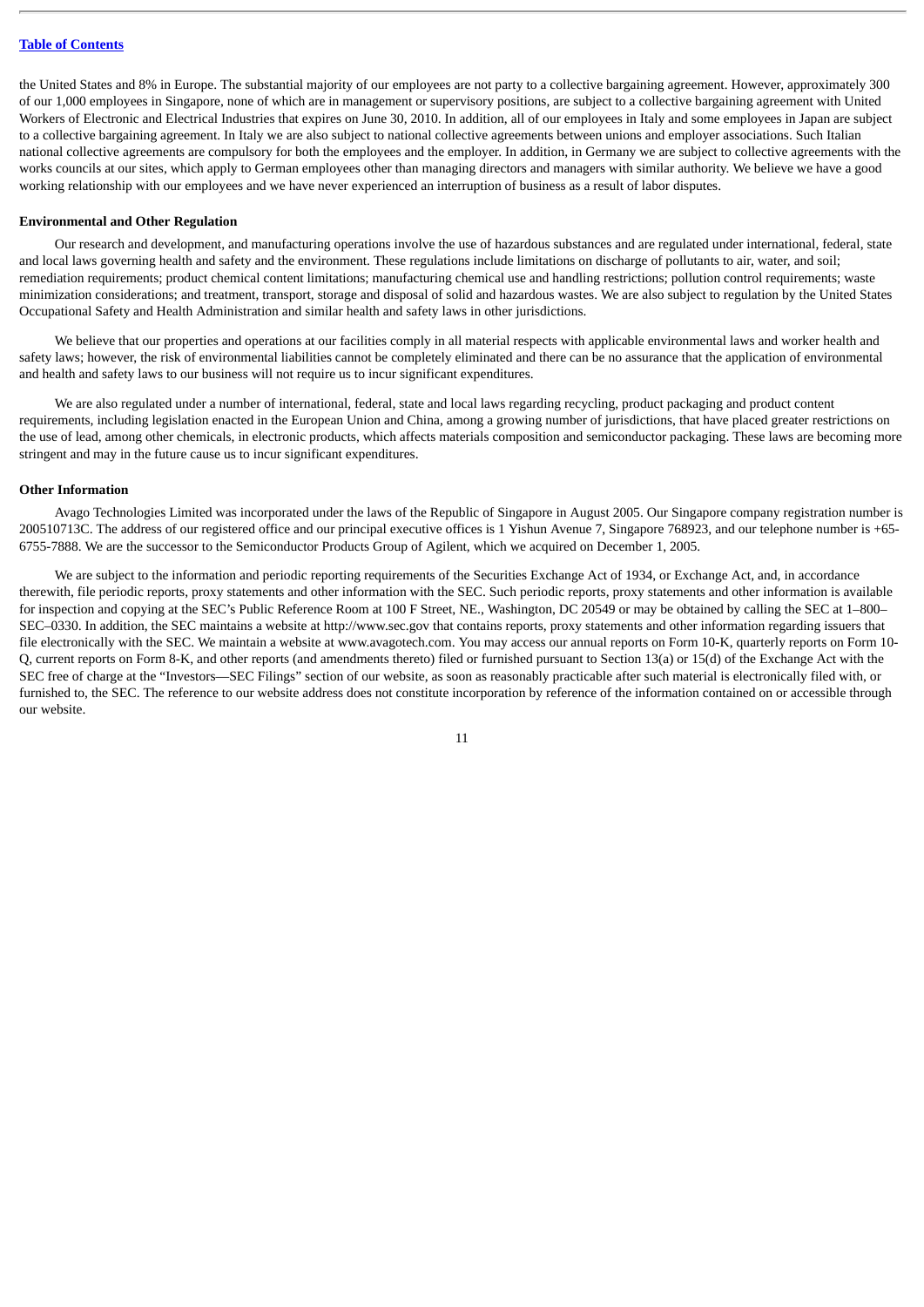#### <span id="page-11-0"></span>**ITEM 1A. RISK FACTORS**

*Our business, operations and financial results are subject to various risks and uncertainties, including those described below, that could adversely affect our business, financial condition, results of operations, cash flows, and the trading price of our ordinary shares. The following important factors, among others, could cause our actual results to differ materially from those expressed in forward-looking statements made by us or on our behalf in filings with the SEC, press releases, communications with investors and oral statements.*

#### **Risks Related to Our Business**

# **The ongoing economic downturn and recent financial crisis has negatively affected and continuing poor economic conditions may negatively affect our future business, results of operations, and financial condition.**

The ongoing global recession and recent financial crisis has led to slower economic activity, increased unemployment, concerns about inflation and energy costs, decreased business and consumer confidence, reduced corporate profits and capital spending, adverse business conditions and lower levels of liquidity in many financial markets. Consumers and businesses have deferred purchases in response to tighter credit and negative financial news, which has in turn negatively affected product demand and other related matters. The global recession has led to reduced customer spending in the semiconductor market and in our target markets, made it difficult for our customers, our vendors and us to accurately forecast and plan future business activities, and has caused U.S. and foreign businesses to slow spending on our products. Prolonged continuation of this global recession will likely exacerbate these events and could lead to the insolvency of key suppliers resulting in product delays, lead to customer insolvencies, and also result in counterparty failures that may negatively impact our treasury operations. As a result, our business, financial condition and result of operations have been negatively affected and, if the downturn continues, could be materially adversely affected in future periods.

#### **We operate in the highly cyclical semiconductor industry, which is subject to significant downturns.**

The semiconductor industry is highly cyclical and is characterized by constant and rapid technological change and price erosion, evolving technical standards, short product life cycles (for semiconductors and for the end-user products in which they are used) and wide fluctuations in product supply and demand. From time to time, these and other factors, together with changes in general economic conditions, cause significant upturns and downturns in the industry in general and in our business in particular. For example, the global semiconductor market experienced a very substantial decline in 2001 and is experiencing a significant decline in 2009 due to the current economic downturn. Periods of industry downturns, including the current economic downturn, have been characterized by diminished demand for end-user products, high inventory levels, underutilization of manufacturing capacity, changes in revenue mix and accelerated erosion of average selling prices. In the current economic downturn, we have not been able to grow our revenues or reduce our costs quickly enough to maintain our operating profitability. The current economic downturn has had, and any future economic downturns could have, an adverse effect on our business, financial condition and results of operations.

# **If we do not adapt to technological changes in the semiconductor industry, we could lose customers or market share.**

The semiconductor industry is subject to constant and rapid changes in technology, frequent new product introductions, short product life cycles, rapid product obsolescence and evolving technical standards. Technological developments may reduce the competitiveness of our products and require unbudgeted upgrades that could be expensive and time consuming to implement. Our products could become obsolete sooner than we expect because of faster than anticipated, or unanticipated, changes in one or more of the technologies related to our products. Furthermore, we continually evaluate expenditures for research and development and must choose among alternative technologies based on our expectations of future market growth and other factors. We may be unable to develop and introduce new or enhanced products that satisfy customer requirements and achieve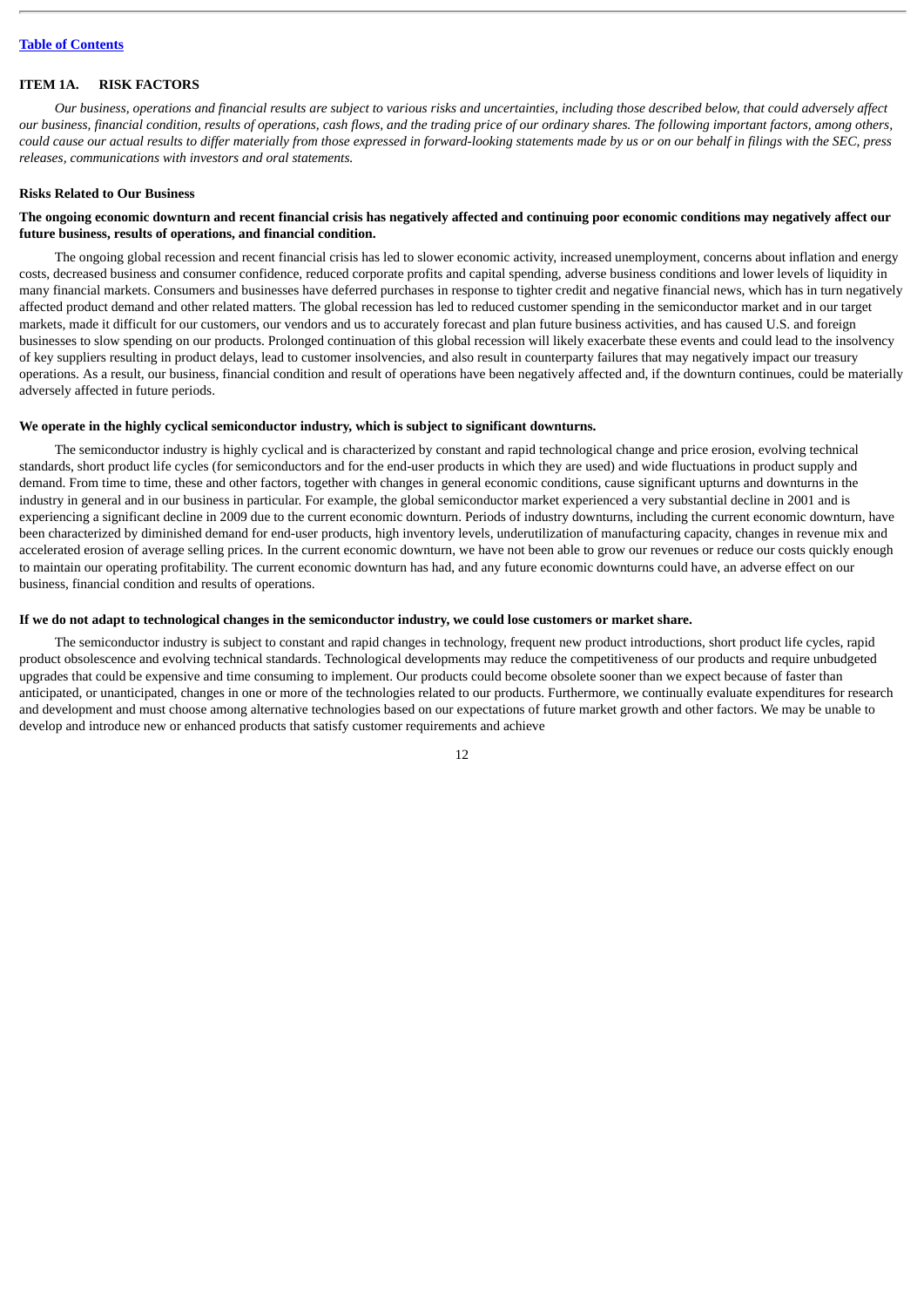market acceptance in a timely manner or at all, the technologies where we have focused our research and development expenditures may not become commercially successful, and we may be unable to anticipate new industry standards and technological changes. We also may not be able to respond successfully to new product announcements and introductions by competitors. If we fail to adapt successfully to technological changes or fail to obtain access to important new technologies, we may be unable to retain customers, attract new customers or sell new products to our existing customers.

#### **Dependence on contract manufacturing and outsourcing other portions of our supply chain may adversely affect our ability to bring products to market and damage our reputation.**

We operate a primarily outsourced manufacturing business model that principally utilizes third-party foundry and assembly and test capabilities. As a result, we are highly reliant on third-party foundry wafer fabrication and assembly and test capacity, including sole sourcing for many components or products. For certain of our product families, substantially all of our revenue is derived from semiconductors fabricated by external foundries such as Taiwan Semiconductor Manufacturing Company Ltd., or TSMC. We also use third-party contract manufacturers for a significant majority of our assembly and test operations, including Amertron Incorporated, Amkor Technology, and the Hana Microelectronics Public Company Ltd. group of companies. The ability and willingness of our contract manufacturers to perform is largely outside of our control. If one or more of our contract manufacturers or other outsourcers fails to perform its obligations in a timely manner or at satisfactory quality levels, our ability to bring products to market and our reputation could suffer. If one of our suppliers ceases to, or is unable to, manufacture such a component or supply is otherwise constrained, we may be forced to re-engineer a product or may fail to meet customer demand. In addition to discontinuing parts, suppliers may also extend lead times, limit supplies or increase prices due to capacity constraints or other factors. For example, in the event that manufacturing capacity is reduced or eliminated at one or more facilities, including as a response by contract manufacturers to the recent worldwide decline in the semiconductor industry, manufacturing could be disrupted, we could have difficulties fulfilling our customer orders and our net revenue could decline. In addition, if these third parties on whom we are highly reliant fail to deliver quality products and components on time and at reasonable prices, we could have difficulties fulfilling our customer orders and our net revenue could decline. In such events, our business, financial condition and results of operations would be adversely affected.

To the extent we rely on third-party manufacturing relationships, we face the following risks:

- inability of our manufacturers to develop manufacturing methods appropriate for our products and their unwillingness to devote adequate capacity to produce our products;
- manufacturing costs that are higher than anticipated;
- reduced control over product reliability;
- more complicated supply chains;
- inability to maintain continuing relationships with our suppliers;
- time, expense and uncertainty in identifying and qualifying additional suppliers; and
- reduced control over delivery schedules and products costs.

Much of our outsourcing takes place in developing countries, and as a result may additionally be subject to geopolitical uncertainty. See "—Our business, financial condition and results of operations could be adversely affected by the political and economic conditions of the countries in which we conduct business and other factors related to our international operations."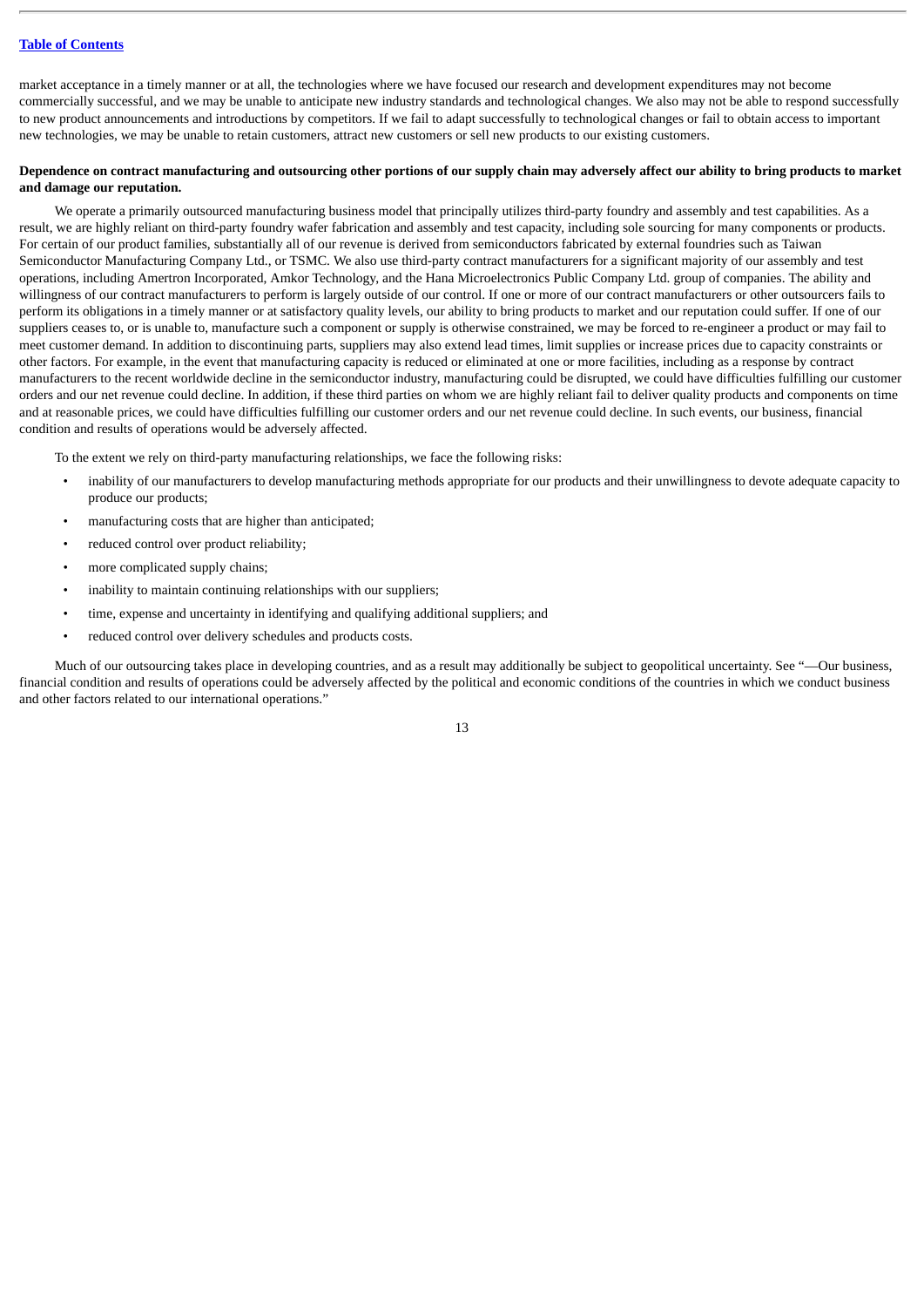# **A prolonged disruption of our manufacturing facilities could have a material adverse effect on our business, financial condition and results of operations.**

Although we operate using a primarily outsourced manufacturing business model, we do rely on the manufacturing facilities we own, in particular our fabrication facilities in Fort Collins, Colorado and Singapore. We maintain our internal fabrication facilities for products utilizing our innovative materials and processes, to protect our intellectual property and to develop the technology for manufacturing. A prolonged disruption or material malfunction of, interruption in or the loss of operations at one or more of our production facilities, especially our Fort Collins and Singapore facilities, or the failure to maintain our labor force at one or more of these facilities, would limit our capacity to meet customer demands and delay new product development until a replacement facility and equipment, if necessary, were found. The replacement of the manufacturing facility could take an extended amount of time before manufacturing operations could restart. The potential delays and costs resulting from these steps could have a material adverse effect on our business, financial condition and results of operations.

#### **Unless we and our suppliers continuously improve manufacturing efficiency and quality, our financial performance could be adversely affected.**

Manufacturing semiconductors involves highly complex processes that require advanced equipment. We and our suppliers, as well as our competitors, continuously modify these processes in an effort to improve yields and product performance. Defects or other difficulties in the manufacturing process can reduce yields and increase costs. Our manufacturing efficiency will be an important factor in our future financial performance, and we may be unable to maintain or increase our manufacturing efficiency to the same extent as our competitors. For products that we outsource manufacturing, our product yields and performance will be subject to the manufacturing efficiencies of our third-party suppliers.

From time to time, we and our suppliers have experienced difficulty in beginning production at new facilities, transferring production to other facilities, achieving and maintaining a high level of process quality and effecting transitions to new manufacturing processes, all of which have caused us to suffer delays in product deliveries or reduced yields. We and our suppliers may experience manufacturing problems in achieving acceptable yields or experience product delivery delays in the future as a result of, among other things, capacity constraints, construction delays, transferring production to other facilities, upgrading or expanding existing facilities or changing our process technologies, any of which could result in a loss of future revenues. Our results of operations could be adversely affected by any increase in costs related to increases in production capacity if revenues do not increase proportionately.

# **Winning business is subject to lengthy, competitive selection processes that require us to incur significant expense. Even if we begin a product design, a customer may decide to cancel or change its product plans, which could cause us to generate no revenues from a product and adversely affect our results of operations.**

We are focused on winning competitive bid selection processes, known as "design wins," to develop semiconductors for use in our customers' products. These selection processes are typically lengthy and can require us to incur significant design and development expenditures and dedicate scarce engineering resources in pursuit of a single customer opportunity. We may not win the competitive selection process and may never generate any revenue despite incurring significant design and development expenditures. These risks are exacerbated by the fact that many of our products will likely have very short life cycles. Failure to obtain a design win sometimes prevents us from offering an entire generation of a product. This can result in lost revenues and could weaken our position in future competitive selection processes.

After winning a product design, we may experience delays in generating revenue from our products as a result of the lengthy development cycle typically required. In addition, a delay or cancellation of a customer's plans could materially and adversely affect our financial results, as we may have incurred significant expense in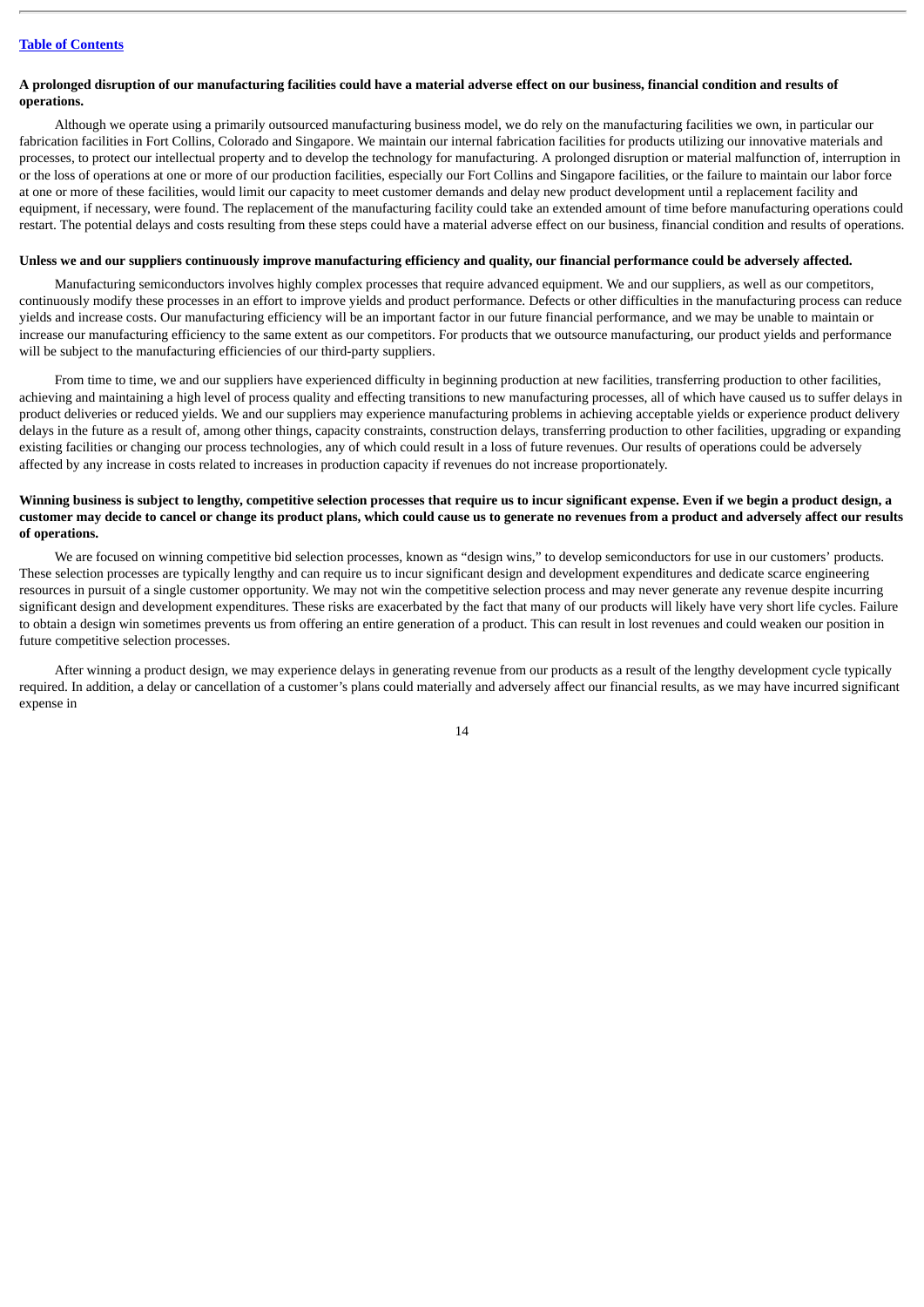the design process and generated no revenue. Finally, our customers' failure to successfully market and sell their products could reduce demand for our products and materially adversely affect our business, financial condition and results of operations.

#### **Competition in our industry could prevent us from growing our revenue and from raising prices to offset increases in costs.**

The global semiconductor market is highly competitive. We compete in different target markets to various degrees on the basis of, among other things, quality, technical performance, price, product features, product system compatibility, system-level design capability, engineering expertise, responsiveness to customers, new product innovation, product availability, delivery timing and reliability, and customer sales and technical support. Current and prospective customers for our products evaluate our capabilities against the merits of our direct competitors. Some of our competitors are well established, have a more extensive product portfolio, have substantially greater market share and manufacturing, financial, research and development and marketing resources to pursue development, engineering, manufacturing, marketing and distribution of their products. In addition, many of our competitors have longer independent operating histories, greater presence in key markets, more comprehensive patent protection and greater name recognition. We compete with integrated device manufacturers, or IDMs, and fabless semiconductor companies as well as the internal resources of large, integrated OEMs. Our competitors range from large, international companies offering a wide range of semiconductor products to smaller companies specializing in narrow markets. We expect competition in the markets in which we participate to continue to increase as existing competitors improve or expand their product offerings. In addition, companies not currently in direct competition with us may introduce competing products in the future. Because our products are often building block semiconductors providing functions that in some cases can be integrated into more complex integrated circuits, or ICs, we also face competition from manufacturers of ICs, as well as customers that develop their own IC products. The competitive landscape is changing as a result of an increasing trend of consolidation within the industry, as some of our competitors have merged with or been acquired by other competitors while others have begun collaborating with each other. We expect this consolidation trend to continue.

Our ability to compete successfully depends on elements both within and outside of our control, including industry and general economic trends. During past periods of downturns in our industry, competition in the markets in which we operate intensified as manufacturers of semiconductors reduced prices in order to combat production overcapacity and high inventory levels. Many of our competitors have substantially greater financial and other resources with which to withstand similar adverse economic or market conditions in the future.

#### **Our operating results are subject to substantial quarterly and annual fluctuations.**

Our revenues and operating results have fluctuated in the past and are likely to fluctuate in the future. These fluctuations may occur on a quarterly and annual basis and are due to a number of factors, many of which are beyond our control. These factors include, among others:

- changes in end-user demand for the products manufactured and sold by our customers;
- the timing of receipt, reduction or cancellation of significant orders by customers;
- fluctuations in the levels of component inventories held by our customers;
- the gain or loss of significant customers;
- market acceptance of our products and our customers' products;
- our ability to develop, introduce and market new products and technologies on a timely basis;
- the timing and extent of product development costs;
- new product announcements and introductions by us or our competitors;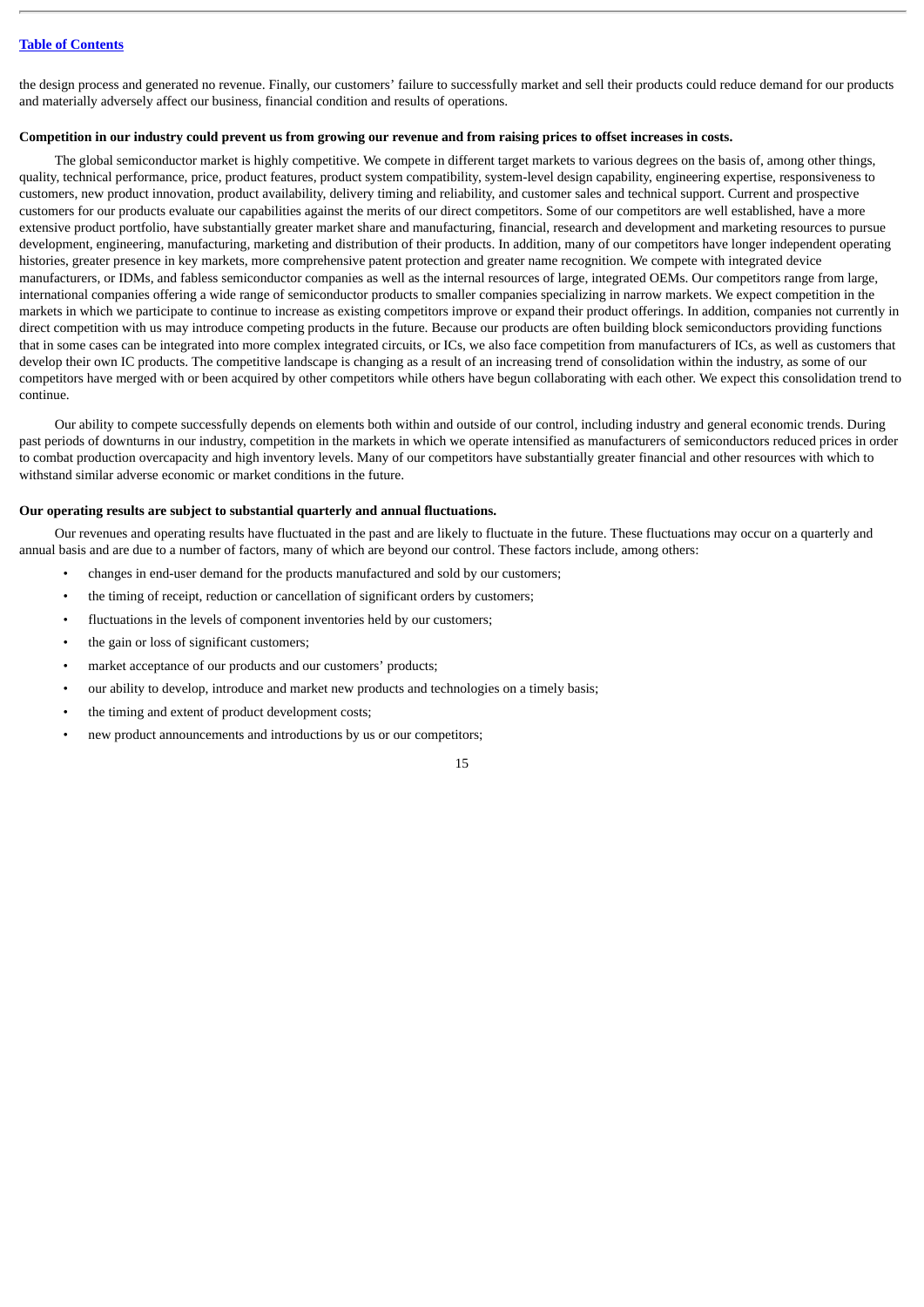- incurrence of research and development and related new product expenditures;
- seasonality or cyclical fluctuations in our markets;
- currency fluctuations;
- utilization of our internal manufacturing facilities;
- fluctuations in manufacturing yields;
- significant warranty claims, including those not covered by our suppliers;
- availability and cost of raw materials from our suppliers;
- changes in our product mix or customer mix;
- intellectual property disputes:
- loss of key personnel or the shortage of available skilled workers;
- the effects of competitive pricing pressures, including decreases in average selling prices of our products; and
- changes in our tax incentive arrangements or structure, which may adversely affect our net tax expense in any quarter in which such an event occurs.

The foregoing factors are difficult to forecast, and these, as well as other factors, could materially adversely affect our quarterly or annual operating results. In addition, a significant amount of our operating expenses are relatively fixed in nature due to our significant sales, research and development and internal manufacturing overhead costs. Any failure to adjust spending quickly enough to compensate for a revenue shortfall could magnify the adverse impact of such revenue shortfall on our results of operations.

# **We may be unable to make the substantial and productive research and development investments which are required to remain competitive in our business.**

The semiconductor industry requires substantial investment in research and development in order to develop and bring to market new and enhanced technologies and products. In order to remain competitive, we anticipate that we will need to maintain or increase our levels of research and development expenditures, and we expect research and development expenses to increase in absolute dollars for the foreseeable future, due to the increasing complexity and number of products we plan to develop. We do not know whether we will have sufficient resources to maintain or increase the level of investment in research and development required to remain competitive. In addition, we cannot assure you that the technologies where we have focused our research and development expenditures will become commercially successful. If we are required to invest significantly greater resources than anticipated in our research and development efforts without a corresponding increase in revenue, our operating results could decline.

# **Our business would be adversely affected by the departure of existing members of our senior management team or if our senior management team is unable to effectively implement our strategy.**

Our success depends, in large part, on the continued contributions of our senior management team, in particular, the services of Mr. Hock E. Tan, our President and Chief Executive Officer. None of our senior management is bound by written employment contracts to remain with us for a specified period. In addition, we do not currently maintain key person life insurance covering our senior management. The loss of any of our senior management could harm our ability to implement our business strategy and respond to the rapidly changing market conditions in which we operate.

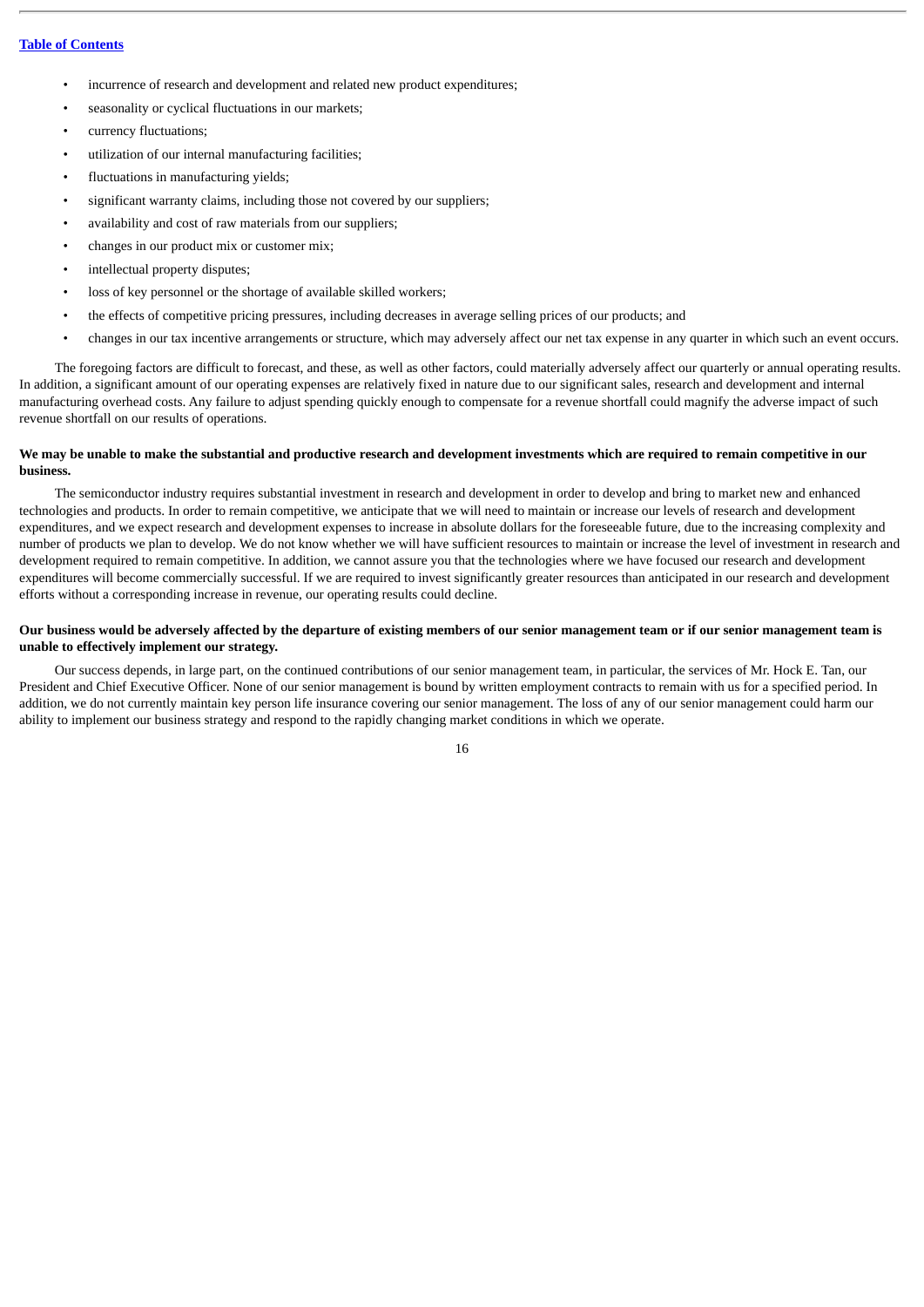# **If we are unable to attract, train and retain qualified personnel, especially our design and technical personnel, we may not be able to execute our business strategy effectively.**

Our future success depends on our ability to retain, attract and motivate qualified personnel, including our management, sales and marketing, legal and finance, and especially our design and technical personnel. We do not know whether we will be able to retain all of these employees as we continue to pursue our business strategy. We and our predecessor, the Semiconductor Products Group of Agilent, have historically encountered difficulties in hiring and retaining qualified engineers because there is a limited pool of engineers with expertise in analog and optoelectronic semiconductor design. Competition for such personnel is intense in the semiconductor industry. As the source of our technological and product innovations, our design and technical personnel represent a significant asset. The loss of the services of key employees, especially our key design and technical personnel, or our inability to retain, attract and motivate qualified design and technical personnel, could have a material adverse effect on our business, financial condition and results of operations.

# **The enactment of legislation implementing changes in U.S. taxation of international business activities or the adoption of other tax reform policies could materially impact our financial position and results of operations.**

Several tax bills have been introduced to reform U.S. taxation of international business activities. Depending on the final form of legislation enacted, if any, these consequences may be significant for us due to the large scale of our international business activities. If any of these proposals are enacted into legislation, they could have material adverse consequences on the amount of tax we pay and thereby on our financial position and results of operations.

#### **We are subject to warranty claims, product recalls and product liability.**

We are currently and from time to time may be subject to warranty or product liability claims that may lead to significant expenses as we compensate affected customers defend such claims or pay damage awards. For example, in the second quarter of 2009 we identified a product quality issue with a particular component that we took steps to correct, including notifying our customers and offering to replace affected units. We are currently in discussions with customers and our insurers regarding this issue. We maintain product liability insurance, but such insurance is subject to significant deductibles and there is no guarantee that such insurance will be available or adequate to protect against all such claims. We may incur costs and expenses relating to a recall of one of our customers' products containing one of our devices. The process of identifying a recalled product in devices that have been widely distributed may be lengthy and require significant resources, and we may incur significant replacement costs, contract damage claims from our customers and reputational harm. Costs or payments made in connection with warranty and product liability claims and product recalls could materially affect our financial condition and results of operations.

# **The complexity of our products could result in unforeseen delays or expenses or undetected defects or bugs, which could adversely affect the market acceptance of new products, damage our reputation with current or prospective customers, and materially and adversely affect our operating costs.**

Highly complex products such as the products that we offer, may contain defects and bugs when they are first introduced or as new versions are released. We have in the past experienced, and may in the future experience, these defects and bugs. If any of our products contain defects or bugs, or have reliability, quality or compatibility problems, we may not be able to successfully design workarounds. Consequently, our reputation may be damaged and customers may be reluctant to buy our products, which could materially and adversely affect our ability to retain existing customers, attract new customers, and our financial results. In addition, these defects or bugs could interrupt or delay sales to our customers. To resolve these problems, we may have to invest significant capital and other resources. Although our products are tested by our suppliers, our customers and ourselves, it is possible that our new products will contain defects or bugs. If any of these problems are not found until after we have commenced commercial production of a new product, we may be required to incur additional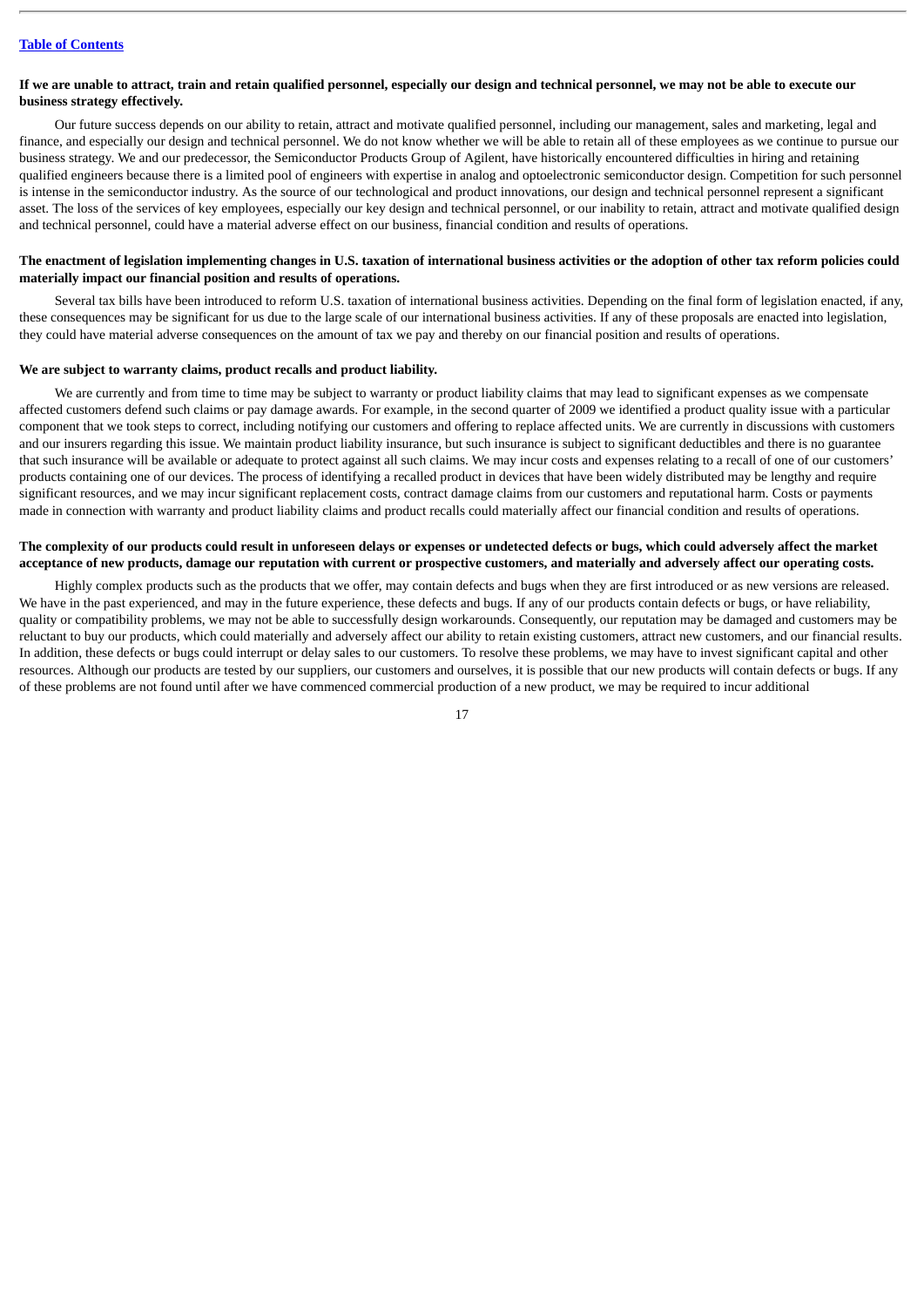development costs and product recall, repair or replacement costs. These problems may also result in claims against us by our customers or others. In addition, these problems may divert our technical and other resources from other development efforts, we would likely lose, or experience a delay in, market acceptance of the affected product or products, and we could lose credibility with our current and prospective customers. As a result, our financial results could be materially and adversely affected.

#### **Failure to adjust our supply chain volume due to changing market conditions or failure to estimate our customers' demand could adversely affect our results of operations.**

We make significant decisions, including determining the levels of business that we will seek and accept, production schedules, levels of reliance on contract manufacturing and outsourcing, personnel needs and other resource requirements, based on our estimates of customer requirements. The short-term nature of commitments by many of our customers and the possibility of rapid changes in demand for their products reduces our ability to accurately estimate future customer requirements. Our results of operations could be harmed if we are unable to adjust our supply chain volume to address market fluctuations, including those caused by the seasonal or cyclical nature of the markets in which we operate. The sale of our products is dependent, to a large degree, on customers whose industries are subject to seasonal or cyclical trends in the demand for their products. For example, the consumer electronics market is particularly volatile and is subject to seasonality related to the holiday selling season, making demand difficult to anticipate. On occasion, customers may require rapid increases in production, which can challenge our resources and reduce margins. During a market upturn, we may not be able to purchase sufficient supplies or components, or secure sufficient contract manufacturing capacity, to meet increasing product demand, which could harm our reputation, prevent us from taking advantage of opportunities and reduce revenue growth. In addition, some parts are not readily available from alternate suppliers due to their unique design or the length of time necessary for design work.

In order to secure components for the production of products, we may continue to enter into non-cancelable purchase commitments with vendors or make advance payments to suppliers, which could reduce our ability to adjust our inventory or expense levels to declining market demands. Prior commitments of this type have resulted in an excess of parts when demand for our products has decreased. Downturns in the semiconductor industry have in the past caused, and may in the future cause, our customers to reduce significantly the amount of products ordered from us. If demand for our products is less than we expect, we may experience excess and obsolete inventories and be forced to incur additional charges. Because certain of our sales, research and development and internal manufacturing overhead expenses are relatively fixed, a reduction in customer demand may decrease our gross margins and operating income.

#### **Our operating results and financial condition could be harmed if the markets into which we sell our products decline.**

Visibility into our markets is limited. As has been the case in the current economic downturn, any decline in our customers' markets would likely result in a reduction in demand for our products and make it more difficult to collect on outstanding amounts due us. For example, if the Asian market does not grow as anticipated or if the semiconductor market continues to decline, our results of operations will likely continue to suffer. In such an environment, pricing pressures could intensify and, if we were unable to respond quickly, could significantly reduce our gross margins. To the extent we cannot offset recessionary periods or periods of reduced growth that may occur in these markets through increased market share or otherwise, our net revenue may decline and our business, financial condition and results of operations may suffer. Pricing pressures and competition are especially intense in semiconductor-related industries, which could prevent achievement of our long-term financial goals and could require us to implement additional cost-cutting measures. Furthermore, projected industry growth rates may not be as forecasted, which could result in spending on process and product development well ahead of market requirements, which could have a material adverse effect on our business, financial condition and results of operations.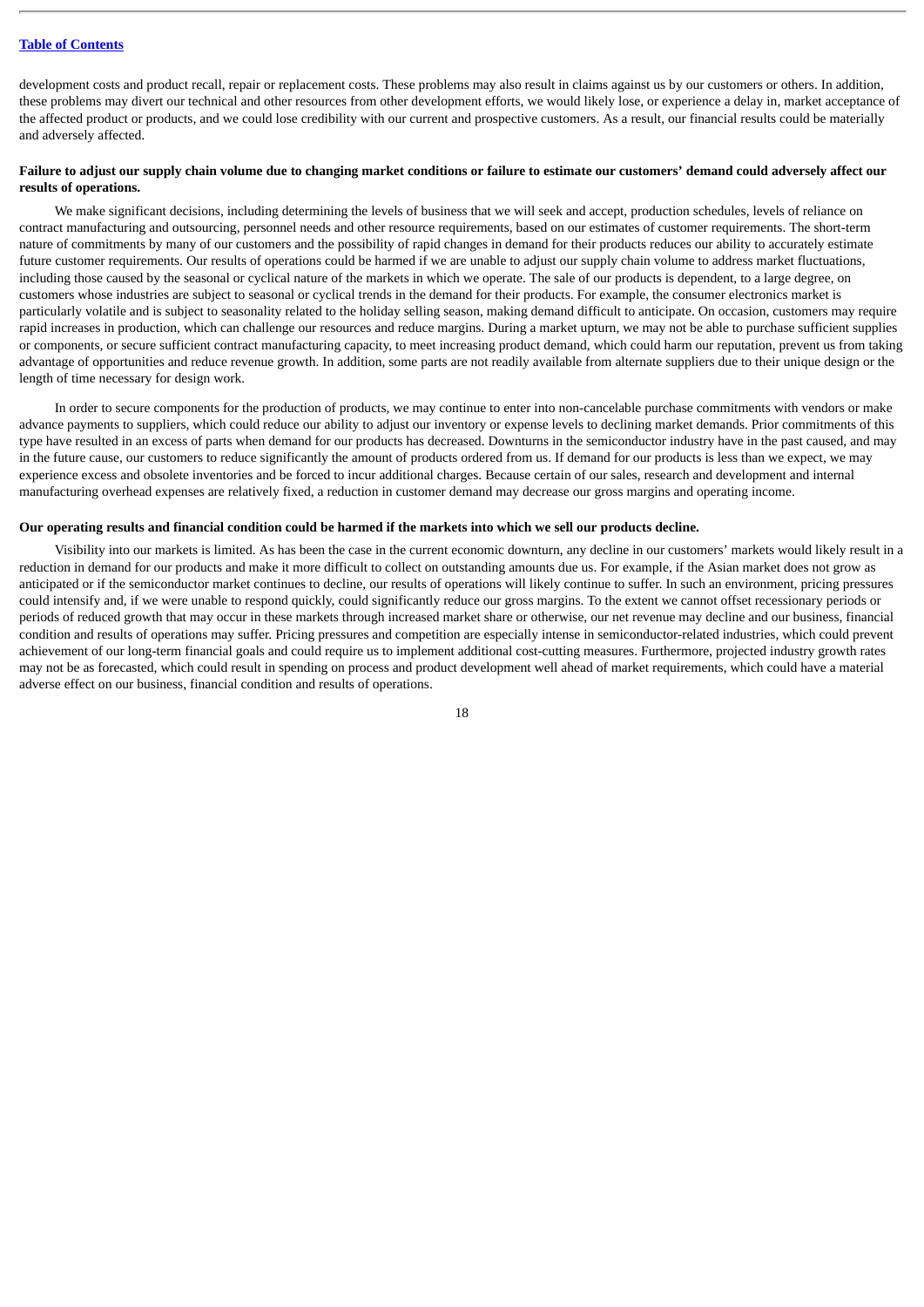# **We may be subject to claims of infringement of third-party intellectual property rights or demands that we license third-party technology, which could result in significant expense and loss of our intellectual property rights.**

The semiconductor industry is characterized by companies holding large numbers of patents, copyrights, trademarks and trade secrets and by the vigorous pursuit, protection and enforcement of intellectual property rights. From time to time, third parties assert against us and our customers and distributors their patent, copyright, trademark, trade secret and other intellectual property rights to technologies that are important to our business. For example, on July 23, 2009, TriQuint Semiconductor, Inc. filed a complaint against us and certain of our subsidiaries in the U.S. District Court, District of Arizona seeking declaratory judgment that four of our patents relating to RF filter technology used in our wireless products are invalid and, if valid, that TriQuint's products do not infringe any of those patents. In addition, TriQuint claims that certain of our wireless products infringe three of its patents. TriQuint is seeking damages in an unspecified amount, treble damages for alleged willful infringement, attorneys fees and injunctive relief. On September 17, 2009, we filed our answer and counterclaim, denying infringement, asserting the invalidity of Triquint's patents and asserting infringement by Triquint of ten Avago patents. On October 16, 2009, Triquint filed its answer to our counterclaim, denying infringement and filed an antitrust counterclaim and counterclaims for declaratory judgment of non infringement and invalidity. On November 24, 2009, we filed a motion to dismiss Triquint's antitrust counterclaims. We intend to defend this lawsuit vigorously, which actions may include the assertion by us of counterclaims or additional claims against TriQuint related to our intellectual property portfolio.

Claims that our products or processes infringe or misappropriate these rights, regardless of their merit or resolution, are frequently costly and divert the efforts and attention of our management and technical personnel. In addition, many of our customer agreements and in some cases our asset sale agreements require us to indemnify our customers or purchasers for third-party intellectual property infringement claims, which have in the past and may in the future require that we defend those claims and might require that we pay damages in the case of adverse rulings. Claims of this sort could also harm our relationships with our customers and might deter future customers from doing business with us. We do not know whether we will prevail in such proceedings given the complex technical issues and inherent uncertainties in intellectual property litigation. If any pending or future proceedings result in an adverse outcome, we could be required to:

- cease the manufacture, use or sale of the infringing products, processes or technology;
- pay substantial damages for past, present and future use of the infringing technology;
- expend significant resources to develop non-infringing technology;
- license technology from the third-party claiming infringement, which license may not be available on commercially reasonable terms, or at all;
- enter into cross-licenses with our competitors, which could weaken our overall intellectual property portfolio;
- lose the opportunity to license our technology to others or to collect royalty payments based upon successful protection and assertion of our intellectual property against others;
- indemnify customer or distributors;
- pay substantial damages to our customers or end users to discontinue use or replace infringing technology with non-infringing technology; or
- relinquish intellectual property rights associated with one or more of our patent claims, if such claims are held invalid or otherwise unenforceable.

Any of the foregoing results could have a material adverse effect on our business, financial condition and results of operations.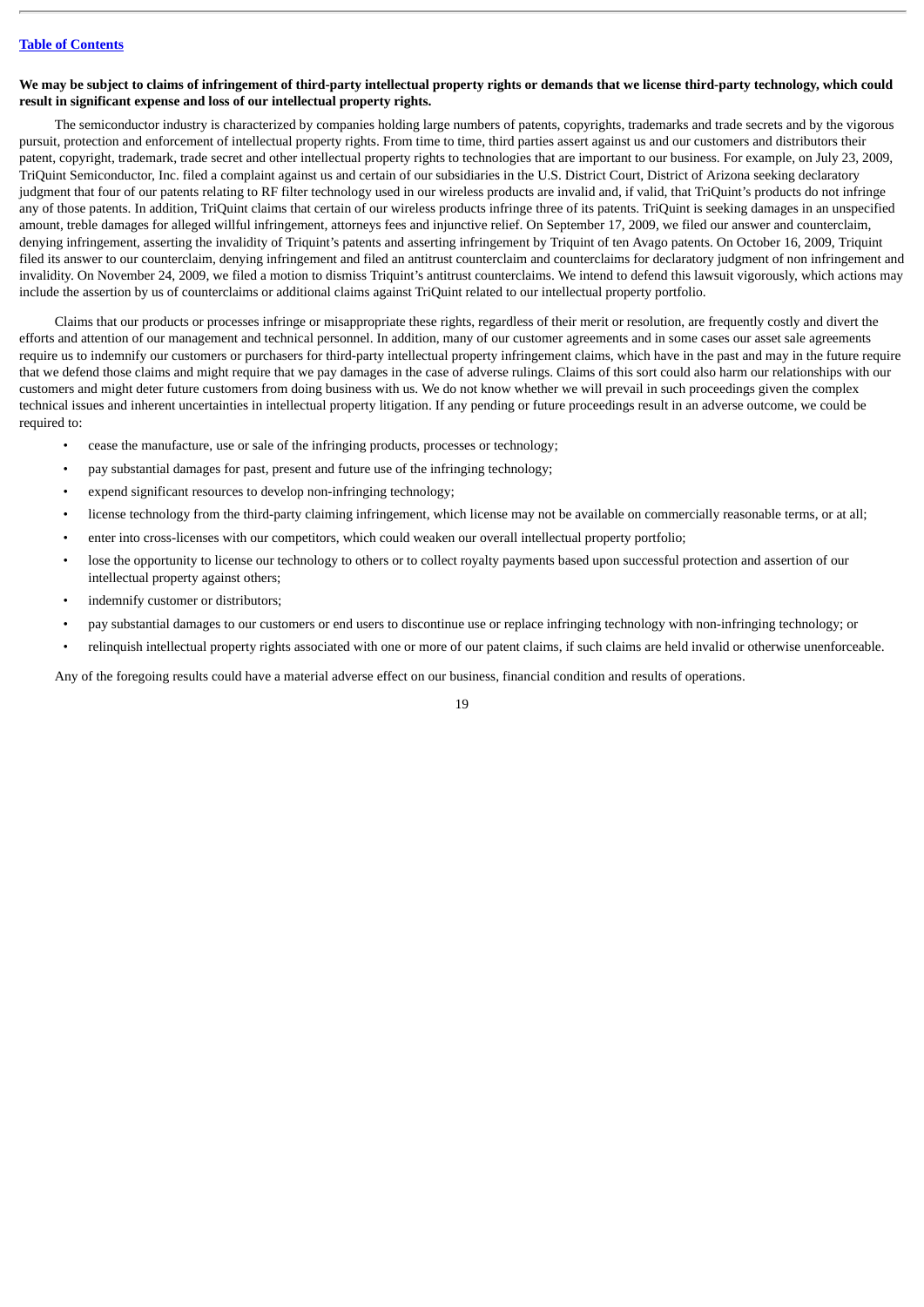# **We utilize a significant amount of intellectual property in our business. If we are unable to protect our intellectual property, our business could be adversely affected.**

Our success depends in part upon our ability to protect our intellectual property. To accomplish this, we rely on a combination of intellectual property rights, including patents, mask works, copyrights, trademarks, service marks, trade secrets and similar intellectual property, as well as customary contractual protections with our customers, suppliers, employees and consultants, and through security measures to protect our trade secrets. We are unable to predict that:

- any of the patents and pending patent applications that we presently employ in our business will not lapse or be invalidated, circumvented, challenged, abandoned or, in the case of third-party patents licensed or sub-licensed to us, be licensed to others;
- our intellectual property rights will provide competitive advantages to us;
- rights previously granted by third parties to intellectual property rights licensed or assigned to us, including portfolio cross-licenses, will not hamper our ability to assert our intellectual property rights against potential competitors or hinder the settlement of currently pending or future disputes;
- any of our pending or future patent applications will be issued or have the coverage originally sought;
- our intellectual property rights will be enforced in certain jurisdictions where competition may be intense or where legal protection may be weak;
- any of the trademarks, copyrights, mask work rights, trade secrets, know-how or other intellectual property rights that we presently employ in our business will not lapse or be invalidated, circumvented, challenged, abandoned or licensed to others; or
- any of our pending or future trademark or copyright applications will be issued or have the coverage originally sought.

In addition, our competitors or others may develop products or technologies that are similar or superior to our products or technologies, duplicate our products or technologies or design around our protected technologies. Effective patent, trademark, copyright and trade secret protection may be unavailable or more limited in one or more relevant jurisdictions, relative to those protections available in the United States, or may not be applied for in one or more relevant jurisdictions. Moreover, from time to time we pursue litigation to assert our intellectual property rights. An adverse decision in any of these legal actions could limit our ability to assert our intellectual property rights, limit the value of our technology or otherwise negatively impact our business, financial condition and results of operations.

We have a number of patent and intellectual property license agreements. Some of these license agreements require us to make one-time or periodic payments. We may need to obtain additional patent licenses or renew existing license agreements in the future. We are unable to predict whether these license agreements can be obtained or renewed on acceptable terms or at all.

#### **The demands or loss of one or more of our significant customers may adversely affect our business.**

Some of our customers are material to our business and results of operations. During the fiscal year ended November 1, 2009, no customer accounted for 10% or more of our net revenue from continuing operations, and our top 10 customers, which included four distributors, collectively accounted for 60% of our net revenue from operations. During the fiscal year ended November 2, 2008, Avnet, Inc. accounted for 11% of our net revenue from continuing operations, and our top 10 customers, which included five distributors, collectively accounted for 54% of our net revenue from continuing operations. We believe our top customers' purchasing power has given them the ability to make greater demands on their suppliers, including us. We expect this trend to continue, which we expect will result in our results of operations becoming increasingly sensitive to deterioration in the financial condition of, or other adverse developments related to, one or more of our significant customers.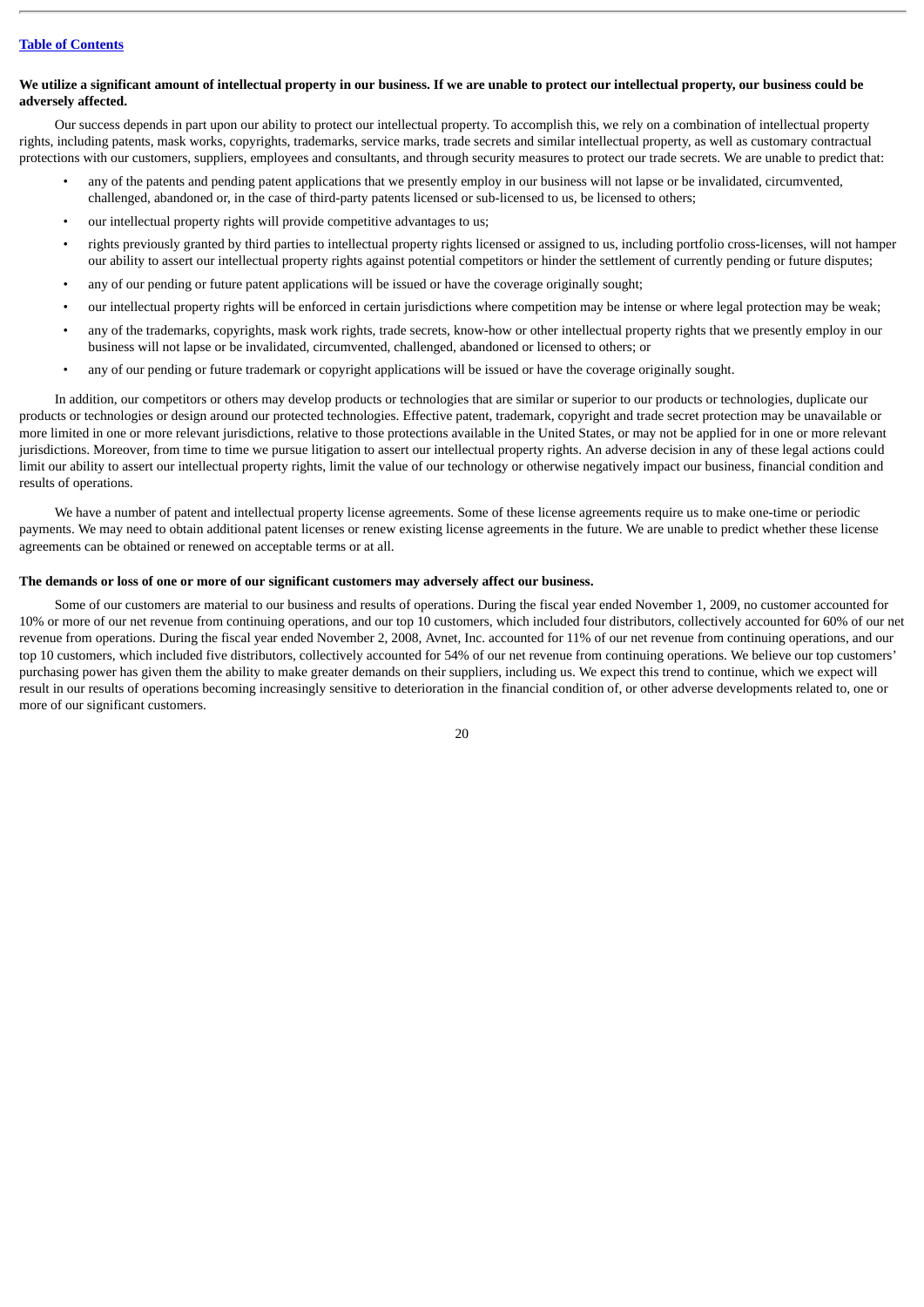Although we believe that our relationships with our major customers are good, we generally do not have long-term contracts with any of them, which is typical of our industry. As a result, although our customers provide indications of their product needs and purchases on an annual basis, they generally purchase our products on a weekly or daily basis and the relationship, as well as particular orders, can be terminated at any time. The loss of any of our major customers, or any substantial reduction in sales to any of these customers, could have a material adverse effect on our business, financial condition and results of operations.

# **We generally do not have any long-term supply contracts with our contract manufacturers or materials suppliers and may not be able to obtain the products or raw materials required for our business, which could have a material adverse affect on our business.**

We either obtain the products we need for our business from third-party contract manufacturers or we obtain the materials we need for our products from suppliers. We purchase a significant portion of our semiconductor materials from a few suppliers. For the fiscal year ended November 1, 2009, we purchased 52% of the materials for our manufacturing processes from eight suppliers. For the fiscal year ended November 2, 2008, we purchased 53% of the materials for our manufacturing processes from eleven suppliers. Substantially all of our purchases are on a purchase order basis, and we have not generally entered into long-term contracts with our contract manufacturers or suppliers. In the event that these purchase orders or relationships with suppliers are terminated, we cannot obtain sufficient quantities of raw materials at reasonable prices, the quality of the material deteriorates, we fail to satisfy our customers' requirements or we are not able to pass on higher materials costs to our customers, our business, financial condition and results of operations could be adversely impacted. For example, during fiscal year 2008, we experienced an increase in our cost of products sold as a result of higher energy costs.

Our manufacturing processes rely on many materials, including silicon and GaAs wafers, copper lead frames, mold compound, ceramic packages and various chemicals and gases. From time to time, suppliers may extend lead times, limit supplies or increase prices due to capacity constraints or other factors. Although we believe that our current supplies of materials are adequate, shortages could occur in various essential materials due to interruption of supply or increased demand in the industry.

We use third-party contractor manufacturers for most of our manufacturing activities, primarily for wafer fabrication and module assembly and test services. Our agreements with these manufacturers typically require us to forecast product needs, commit to purchase services consistent with these forecasts and may require other commitments in the early stages of the relationship. Our operations could be adversely affected in the event that these contractual relationships were disrupted or terminated, the cost of such services increased significantly, the quality of the services provided deteriorated, our forecasts proved to be materially incorrect or capacity is consumed by our competitors.

# **We rely on third parties to provide services necessary for the operation of our business. Any failure of one or more of our vendors to provide these services could have a material adverse effect on our business.**

We rely on third-party vendors to provide critical services, including, among other things, certain services related to accounting, billing, human resources, information technology, or IT, network development and network monitoring. We depend on these vendors to ensure that our corporate infrastructure will consistently meet our business requirements. The ability of these third-party vendors to successfully provide reliable, high quality services is subject to technical and operational uncertainties that are beyond our control. While we may be entitled to damages if our vendors fail to perform under their agreements with us, our agreements with these vendors limit the amount of damages we may receive. In addition, we do not know whether we will be able to collect on any award of damages or that any such damages would be sufficient to cover the actual costs we would incur as a result of any vendor's failure to perform under its agreement with us. Any failure of our corporate infrastructure could have a material adverse effect on our business, financial condition and results of operations. Upon expiration or termination of any of our agreements with third-party vendors, we may not be able to replace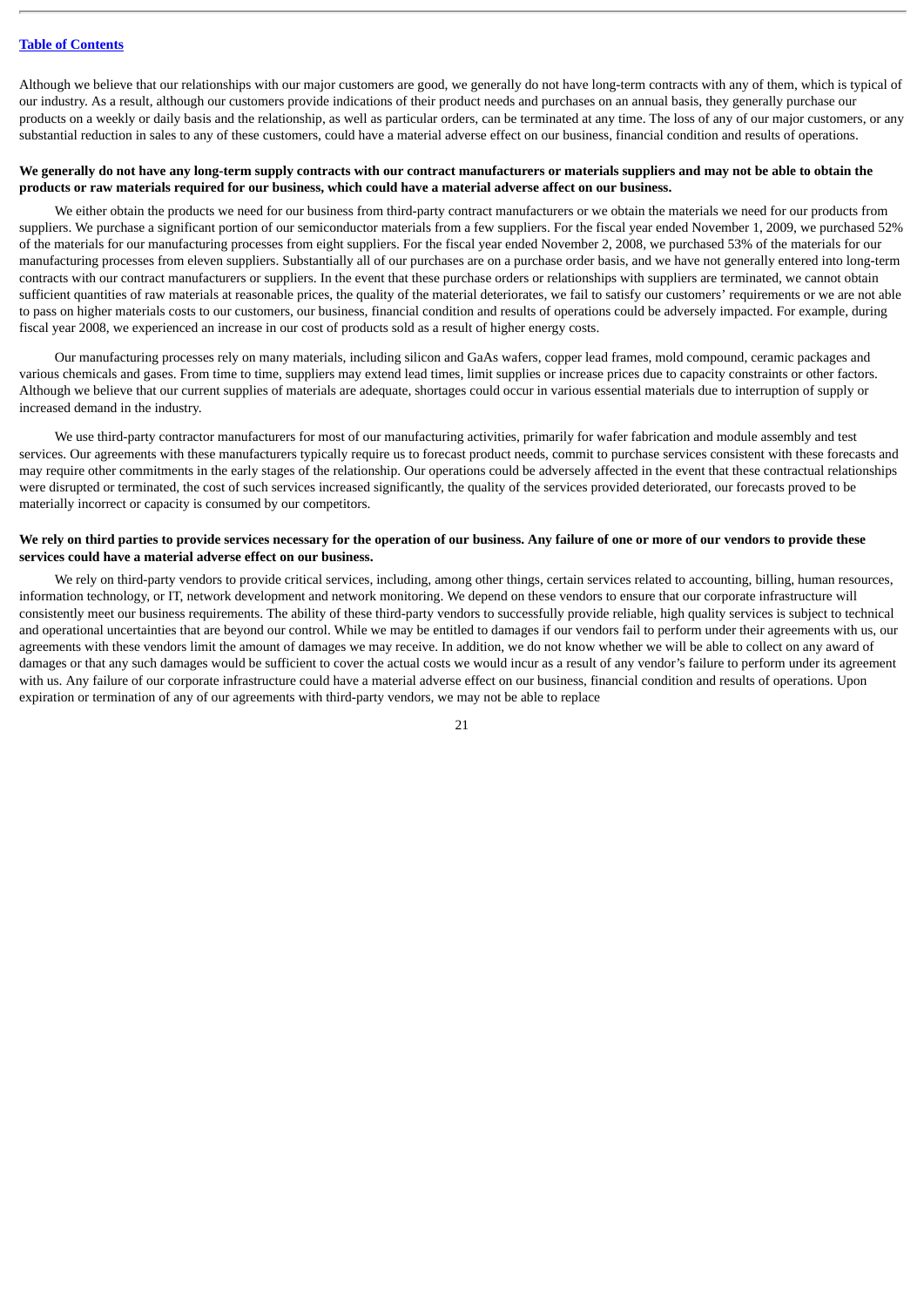the services provided to us in a timely manner or on terms and conditions, including service levels and cost, that are favorable to us and a transition from one vendor to another vendor could subject us to operational delays and inefficiencies until the transition is complete.

#### **Our gross margin is dependent on a number of factors, including our level of capacity utilization.**

Semiconductor manufacturing requires significant capital investment, leading to high fixed costs, including depreciation expense. Although we outsource a significant portion of our manufacturing activities, we do retain some semiconductor fabrication and assembly and test facilities. If we are unable to utilize our owned fabrication and assembly and test facilities at a high level, the fixed costs associated with these facilities will not be fully absorbed, resulting in higher average unit costs and lower gross margins. In the past, we and our predecessor have experienced periods where our gross margins declined due to, among other things, reduced factory utilization resulting from reduced customer demand, reduced selling prices and a change in product mix towards lower margin devices. Increased competition and the existence of product alternatives, more complex engineering requirements, lower demand and other factors may lead to further price erosion, lower revenues and lower margins for us in the future.

# **Our business, financial condition and results of operations could be adversely affected by the political and economic conditions of the countries in which we conduct business and other factors related to our international operations.**

We sell our products throughout the world. In addition, approximately 66% of our employees are located outside of the United States. Multiple factors relating to our international operations and to particular countries in which we operate could have a material adverse effect on our business, financial condition and results of operations. These factors include:

- changes in political, regulatory, legal or economic conditions;
- restrictive governmental actions, such as restrictions on the transfer or repatriation of funds and foreign investments and trade protection measures, including export duties and quotas and customs duties and tariffs;
- disruptions of capital and trading markets;
- changes in import or export licensing requirements;
- transportation delays;
- civil disturbances or political instability;
- geopolitical turmoil, including terrorism, war or political or military coups;
- changes in labor standards;
- limitations on our ability under local laws to protect our intellectual property;
- nationalization of businesses and expropriation of assets;
- changes in tax laws;
- currency fluctuations, which may result in our products becoming too expensive for foreign customers or foreign-sourced materials and services becoming more expensive for us; and
- difficulty in obtaining distribution and support.

International conflicts are creating many economic and political uncertainties that are impacting the global economy. A continued escalation of international conflicts could severely impact our operations and demand for our products.

 $\overline{2}$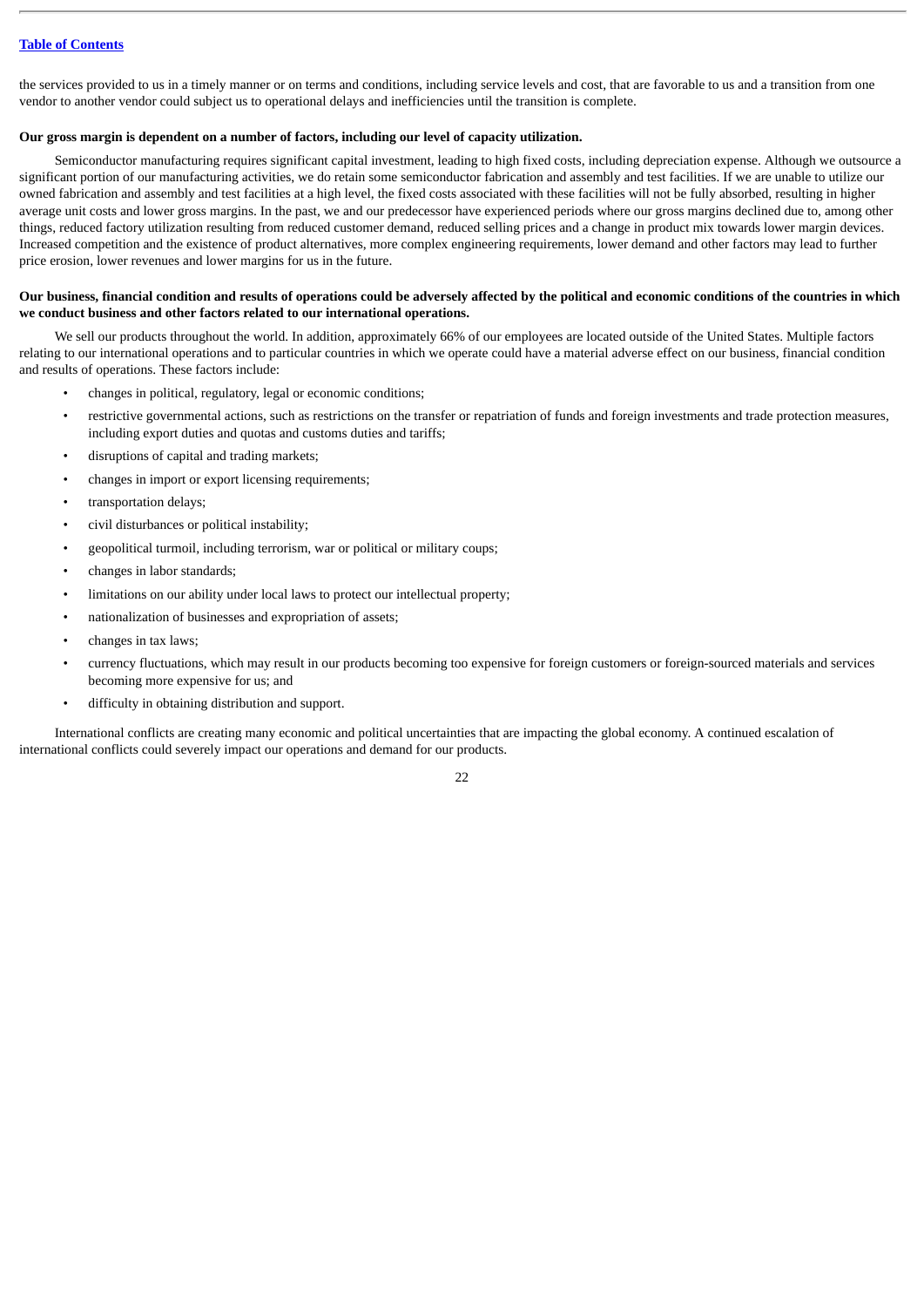A majority of our products are produced and sourced in Asia, primarily in Singapore, Malaysia and Taiwan. Any conflict or uncertainty in these countries, including due to public health or safety concerns could have a material adverse effect on our business, financial condition and results of operations. In addition, if the government of any country in which our products are manufactured or sold sets technical standards for products manufactured in or imported into their country that are not widely shared, it may lead certain of our customers to suspend imports of their products into that country, require manufacturers in that country to manufacture products with different technical standards and disrupt cross-border manufacturing relationships which, in each case, could have a material adverse effect on our business, financial condition and results of operations.

In addition, our subsidiaries may require future equity-related financing, and any capital contributions to certain of our subsidiaries may require the approval of the relevant authorities in the jurisdiction in which the subsidiary is incorporated. The approvals are required from the investment commissions or similar agency of the particular jurisdiction and relate to any initial or additional equity investment by foreign entities in local corporations. Our failure to obtain the required approvals and our resulting inability to provide such equity-related financing or capital contributions could have an adverse effect on our business, financial condition and results of operations.

# **We are subject to currency exchange risks that could adversely affect our operations.**

Although a majority of our revenue and operating expenses is denominated in U.S. dollars, and we prepare our financial statements in U.S. dollars in accordance with generally accepted accounting principles, or GAAP, a portion of our revenue and operating expenses is in foreign currencies. As a result, we are subject to currency risks that could adversely affect our operations, including:

- risks resulting from changes in currency exchange rates and the implementation of exchange controls; and
- limitations on our ability to reinvest earnings from operations in one country to fund the capital needs of our operations in other countries.

Changes in exchange rates will result in increases or decreases in our costs and earnings, and may also affect the book value of our assets located outside the United States and the amount of our equity. Although we seek to minimize our currency exposure by engaging in hedging transactions where we deem it appropriate, we do not know whether our efforts will be successful.

#### **If we suffer loss to our factories, facilities or distribution system due to catastrophe, our operations could be seriously harmed.**

Our factories, facilities and distribution system, and those of our contract manufacturers, are subject to risk of catastrophic loss due to fire, flood, or other natural or man-made disasters. A number of our facilities and those of our contract manufacturers are located in areas with above average seismic activity. Any catastrophic loss to any of these facilities would likely disrupt our operations, delay production, shipments and revenue and result in significant expenses to repair or replace the facility. In particular, any catastrophic loss at our Fort Collins, Colorado and Singapore facilities would materially and adversely affect our business.

# **If the tax incentive arrangements we have negotiated with the Government of Singapore change or cease to be in effect, or if our assumptions and interpretations regarding tax laws and incentive arrangements prove to be incorrect, the amount of corporate income taxes we have to pay could significantly increase.**

We have structured our operations to maximize the benefit from various tax incentives extended to us to encourage investment or employment. We have obtained several tax incentives from the Singapore Economic Development Board, an agency of the Government of Singapore, which provide that certain classes of income we earn in Singapore are subject to tax holidays or reduced rates of Singapore income tax. Each tax incentive is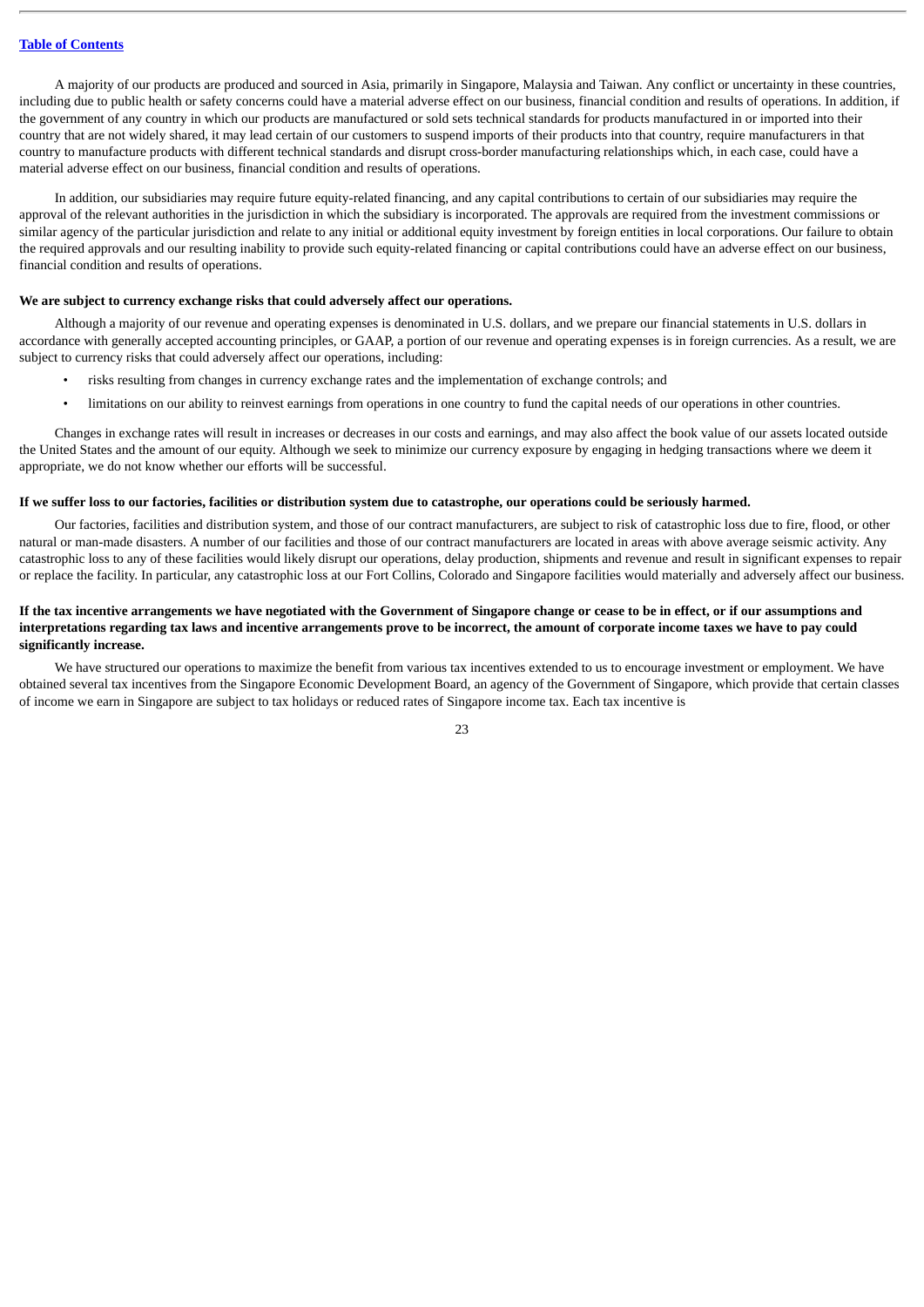separate and distinct from the others, and may be granted, withheld, extended, modified, truncated, complied with or terminated independently without any effect on the other incentives. In order to retain these tax benefits, we must meet certain operating conditions specific to each incentive relating to, among other things, maintenance of a treasury function, a corporate headquarters function, specified intellectual property activities and specified manufacturing activities in Singapore. Some of these operating conditions are subject to phase-in periods through 2015. The tax incentives are presently scheduled to expire at various dates generally between 2012 and 2015, subject in certain cases to potential extensions. Absent such tax incentives, the corporate income tax rate in Singapore would be 17% commencing from the 2010 year of assessment. For the fiscal years ended October 31, 2007, November 2, 2008 and November 1, 2009, the effect of all these tax incentives, in the aggregate, was to reduce the overall provision for income taxes from what it otherwise would have been in such year by approximately \$19 million, \$24 million and \$17 million, respectively. If we cannot or elect not to comply with the operating conditions included in any particular tax incentive, we will lose the related tax benefits and could be required to refund material tax benefits previously realized by us with respect to that incentive and, depending on the incentive at issue, could likely be required to modify our operational structure and tax strategy. Any such modified structure or strategy may not be as beneficial to us from an income tax expense or operational perspective as the benefits provided under the present tax concession arrangements.

Our interpretations and conclusions regarding the tax incentives are not binding on any taxing authority, and if our assumptions about tax and other laws are incorrect or if these tax incentives are substantially modified or rescinded we could suffer material adverse tax and other financial consequences, which would increase our expenses, reduce our profitability and adversely affect our cash flows. In addition, taxable income in any jurisdiction is dependent upon acceptance of our operational practices and intercompany transfer pricing by local tax authorities as being on an arm's length basis. Due to inconsistencies in application of the arm's length standard among taxing authorities, as well as lack of adequate treaty-based protection, transfer pricing challenges by tax authorities could, if successful, substantially increase our income tax expense.

#### **We may pursue acquisitions, dispositions, investments and joint ventures, which could affect our results of operations.**

We have disposed of significant portions of the business originally acquired from Agilent through the sale of our Storage Business to PMC-Sierra, Inc. in February 2006, the sale of our Printer ASICs Business to Marvell Technology Group Ltd. in May 2006, the sale of our Image Sensor operations to Micron Technology, Inc. in December 2006, and the sale of our Infra-red operations to Lite-On Technology Corporation in January 2008. We may seek additional opportunities to maximize efficiency and value through various transactions, including purchases or sales of assets, businesses, investments or contractual arrangements. These transactions may be intended to result in the reduction of our indebtedness, the realization of cost savings, the generation of cash or income or the reduction of risk. These transactions may also affect our consolidated results of operations.

We have made and expect to continue to make acquisitions of, and investments in, businesses that offer complementary products, services and technologies, augment our market coverage, or enhance our technological capabilities. We may also enter into strategic alliances or joint ventures to achieve these goals. We cannot assure you that we will be able to identify suitable acquisition, investment, alliance, or joint venture opportunities or that we will be able to consummate any such transactions or relationships on terms and conditions acceptable to us, or that such transactions or relationships will be successful.

These transactions or any other acquisitions or dispositions involve risks and uncertainties. For example, the integration of acquired businesses may not be successful and could result in disruption to other parts of our business. In addition, the integration may require that we incur significant restructuring charges. To integrate acquired businesses, we must implement our management information systems, operating systems and internal controls, and assimilate and manage the personnel of the acquired operations. The difficulties of the integrations may be further complicated by such factors as geographic distances, lack of experience operating in the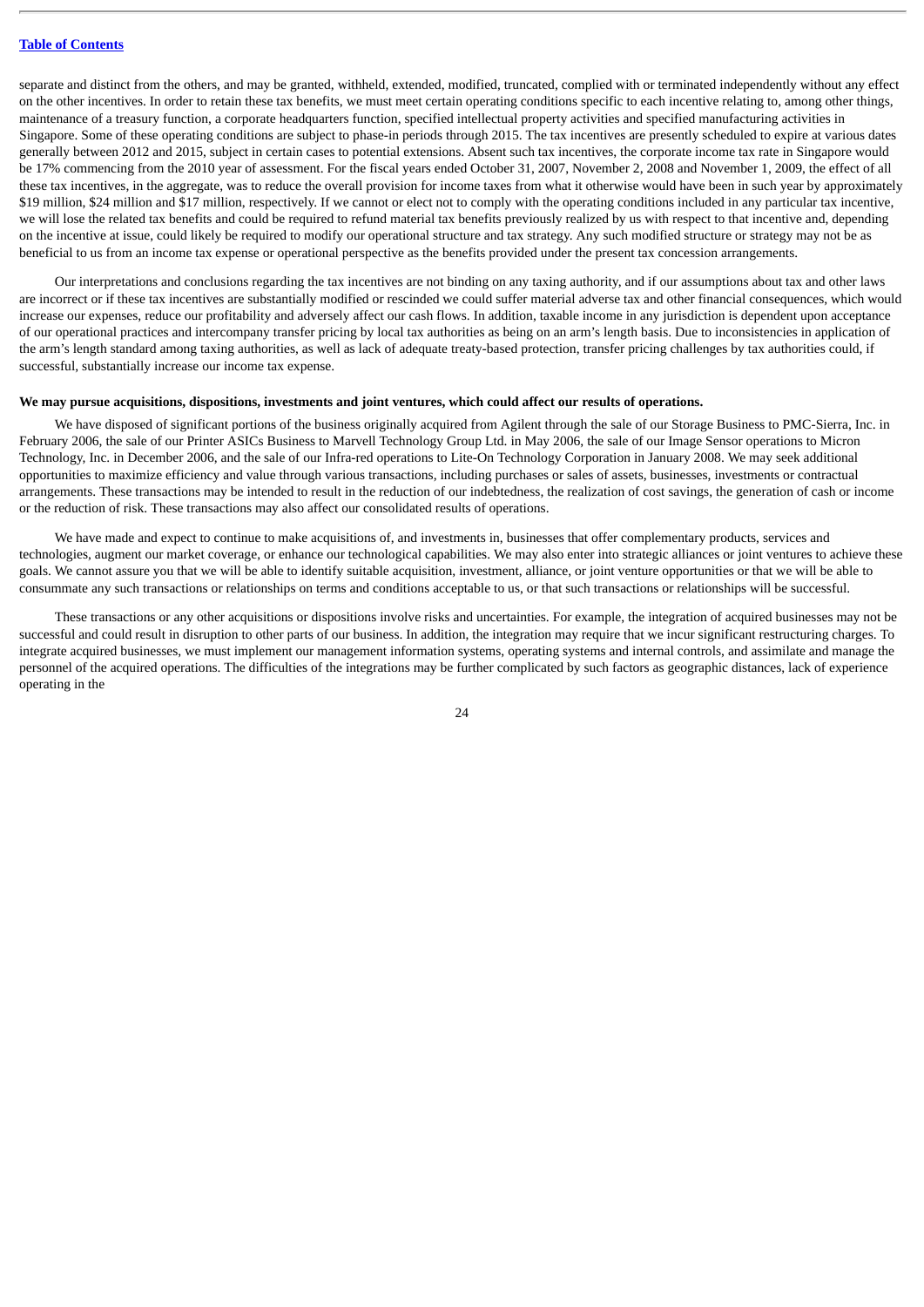geographic market or industry sector of the acquired business, delays and challenges associated with integrating the business with our existing businesses, diversion of management's attention from daily operations of the business, potential loss of key employees and customers of the acquired business, the potential for deficiencies in internal controls at the acquired or combined business, performance problems with the acquired business' technology, difficulties in entering markets in which we have no or limited direct prior experience, exposure to unanticipated liabilities of the acquired business, insufficient revenues to offset increased expenses associated with the acquisition, and our potential inability to achieve the growth prospects and synergies expected from any such acquisition. Even when an acquired business has already developed and marketed products, there can be no assurance that product enhancements will be made in a timely fashion or that all pre-acquisition due diligence will have identified all material issues that might arise with respect to such acquired assets.

Any acquisition may also cause us to assume liabilities, acquire goodwill and non-amortizable intangible assets that will be subject to impairment testing and potential impairment charges, incur amortization expense related to certain intangible assets, increase our expenses and working capital requirements, and subject us to litigation, which would reduce our return on invested capital. Failure to manage and successfully integrate the acquisitions we make could materially harm our business and operating results.

Any future acquisitions may require additional debt or equity financing, which, in the case of debt financing, increase our leverage and potentially affect our credit ratings, and in the case of equity financing, would be dilutive to our existing shareholders. Any downgrades in our credit ratings associated with an acquisition could adversely affect our ability to borrow by resulting in more restrictive borrowing terms. As a result of the foregoing, we also may not be able to complete acquisitions or strategic customer transactions in the future to the same extent as in the past, or at all. These and other factors could harm our ability to achieve anticipated levels of profitability at acquired operations or realize other anticipated benefits of an acquisition, and could adversely affect our business, financial condition and results of operations.

# **Our business is subject to various governmental regulations, and compliance with these regulations may cause us to incur significant expenses. If we fail to maintain compliance with applicable regulations, we may be forced to recall products and cease their manufacture and distribution, and we could be subject to civil or criminal penalties.**

Our business is subject to various significant international and U.S. laws and other legal requirements, including packaging, product content, labor and import/export regulations. These regulations are complex, change frequently and have generally become more stringent over time. We may be required to incur significant expenses to comply with these regulations or to remedy violations of these regulations. Any failure by us to comply with applicable government regulations could result in cessation of our operations or portions of our operations, product recalls or impositions of fines and restrictions on our ability to conduct our operations. In addition, because many of our products are regulated or sold into regulated industries, we must comply with additional regulations in marketing our products.

Our products and operations are also subject to the rules of industrial standards bodies, like the International Standards Organization, as well as regulation by other agencies, such as the U.S. Federal Communications Commission. If we fail to adequately address any of these rules or regulations, our business could be harmed.

We must conform the manufacture and distribution of our semiconductors to various laws and adapt to regulatory requirements in all countries as these requirements change. If we fail to comply with these requirements in the manufacture or distribution of our products, we could be required to pay civil penalties, face criminal prosecution and, in some cases, be prohibited from distributing our products commercially until the products or component substances are brought into compliance.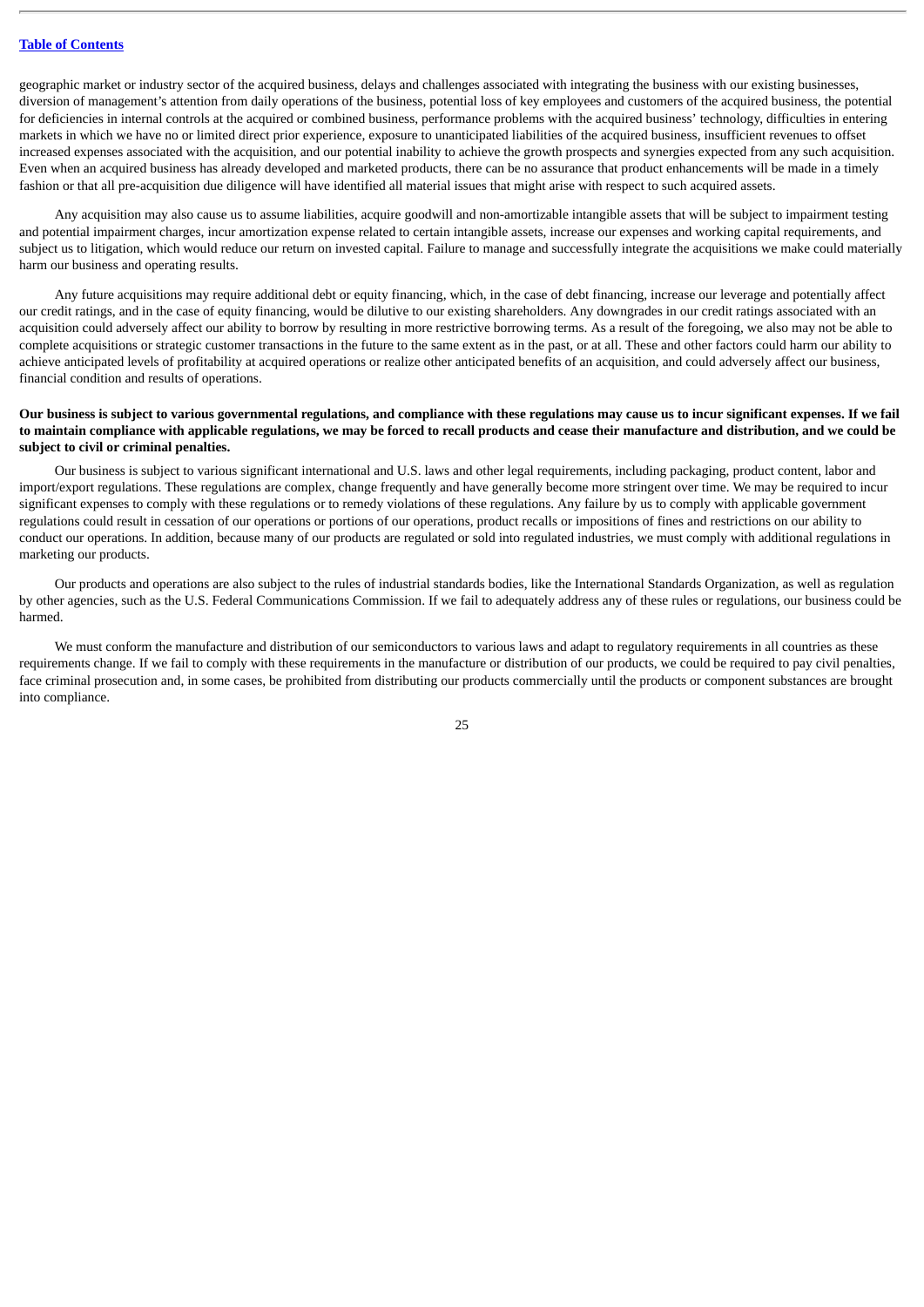#### **We are subject to environmental, health and safety laws, which could increase our costs, restrict our operations and require expenditures that could have a material adverse affect on our results of operations and financial condition.**

We are subject to a variety of international and U.S. laws and other legal requirements relating to the use, disposal, clean-up of and human exposure to, hazardous materials. Any failure by us to comply with environmental, health and safety requirements could result in the limitation or suspension of production or subject us to future liabilities in excess of our reserves. In addition, compliance with environmental, health and safety requirements could restrict our ability to expand our facilities or require us to acquire costly pollution control equipment, incur other significant expenses or modify our manufacturing processes. In the event of the discovery of new contamination, additional requirements with respect to existing contamination, or the imposition of other cleanup obligations for which we are responsible, we may be required to take remedial or other measures which could have a material adverse effect on our business, financial condition and results of operations.

We also face increasing complexity in our product design and procurement operations as we adjust to new requirements relating to the materials composition of our products, including the restrictions on lead and certain other substances in electronics that apply to specified electronics products sold in the European Union as of July 1, 2006 under the Restriction of Hazardous Substances in Electrical and Electronic Equipment Directive. Other countries, such as the United States, China and Japan, have enacted or may enact laws or regulations similar to the EU legislation. Other environmental regulations may require us to reengineer our products to utilize components that are more environmentally compatible. Such reengineering and component substitution may result in excess inventory or other additional costs and could have a material adverse effect on our results of operations.

In addition to the costs of complying with environmental, health and safety requirements, we may in the future incur costs defending against environmental litigation brought by government agencies and private parties. We may be defendants in lawsuits brought by parties in the future alleging environmental damage, personal injury or property damage. A significant judgment against us could harm our business, financial condition and results of operations.

In the last few years, there has been increased media scrutiny and associated reports focusing on a potential link between working in semiconductor manufacturing clean room environments and certain illnesses, primarily different types of cancers. Regulatory agencies and industry associations have begun to study the issue to see if any actual correlation exists. Because we utilize clean rooms, we may become subject to liability claims. In addition, these reports may also affect our ability to recruit and retain employees.

We cannot predict:

- changes in environmental or health and safety laws or regulations;
- the manner in which environmental or health and safety laws or regulations will be enforced, administered or interpreted;
- our ability to enforce and collect under indemnity agreements and insurance policies relating to environmental liabilities; or
- the cost of compliance with future environmental or health and safety laws or regulations or the costs associated with any future environmental claims, including the cost of clean-up of currently unknown environmental conditions.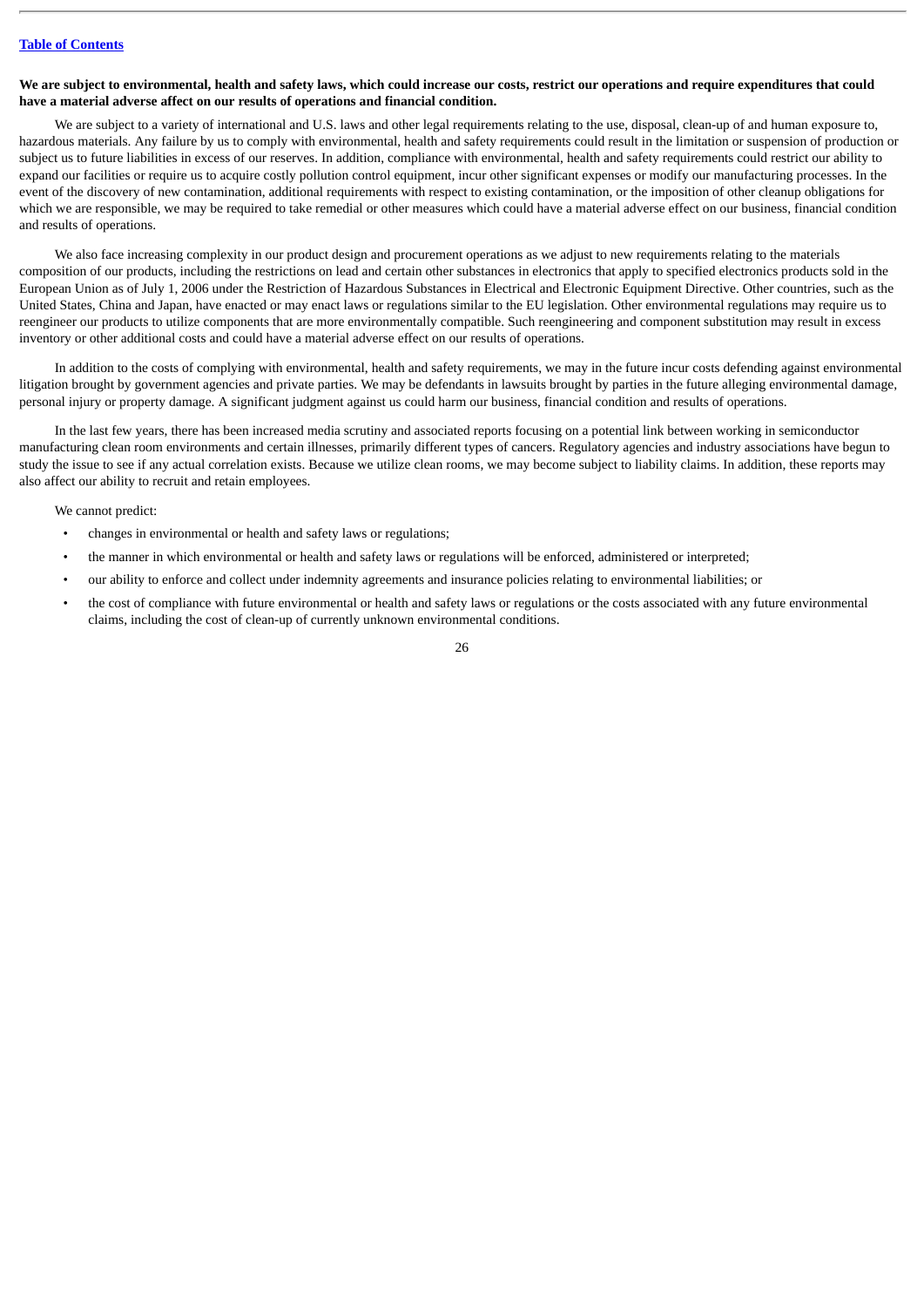# **We may not realize the expected benefits of our recent restructuring activities and other initiatives designed to reduce costs and increase revenue across our operations.**

We recently have pursued a number of restructuring initiatives designed to reduce costs and increase revenue across our operations. These initiatives included significant workforce reductions in certain areas as we realigned our business. Additional initiatives included establishing certain operations closer in location to our global customers, evaluating functions more efficiently performed through partnerships or other outside relationships and steps to attempt to further reduce our overhead costs. We may not realize the expected benefits of these initiatives. As a result of these initiatives, we have incurred restructuring or other infrequent charges and we may in the future experience disruptions in our operations, loss of key personnel and difficulties in delivering products timely. In the years ended November 1, 2009 and November 2, 2008, we incurred restructuring charges of \$34 million and \$12 million, respectively, consisting primarily of employee severance and related costs resulting from a reduction in our workforce.

# **We are subject to risks associated with our distributors' product inventories and product sell-through.**

We sell many of our products to customers through distributors who maintain their own inventory of our products for sale to dealers and end users. We recognize revenues for sales to distributors upon delivery to the distributor. We limit distributor return rights and we allow limited price adjustments on sales to distributors. We provide reserves for distributor rights related to these limited stock returns and price adjustments. Sales to distributors accounted for 33% and 38% of our net revenue from continuing operations for the years ended November 1, 2009 and November 2, 2008, respectively.

If these distributors are unable to sell an adequate amount of their inventory of our products in a given quarter to dealers and end users or if they decide to decrease their inventories for any reason, such as due to the current global recession or due to any downturn in technology spending, our sales to these distributors and our revenues may decline. In addition, if distributors decide to purchase more inventory in any particular quarter, due to product availability or other reasons, than is required to satisfy end customer demand, inventory at our distributors may grow in such quarter, which could adversely affect our product revenues in a subsequent quarter as such distributors will likely reduce future orders until their inventory levels realign with end customer demand. For example, during the fiscal year ended November 1, 2009, and in particular during the first fiscal quarter of that year, the semiconductor industry experienced a significant decline in demand. Consequently, our distributors experienced declines in their resales of our products and were carrying a higher level of inventories of our products than historical levels at the end of the first fiscal quarter of 2009. As a result, our distributors decided to reduce their inventory of our products during the second fiscal quarter of 2009 and we also reduced our own inventory by \$27 million or 15% in that quarter.

We also face the risk that our distributors may for other reasons have inventory levels of our products in excess of future anticipated sales. If such sales do not occur in the time frame anticipated by these distributors for any reason, these distributors may substantially decrease the amount of product they order from us in subsequent periods, which would harm our business.

Our reserve estimates associated with products stocked by our distributors are based largely on reports that our distributors provide to us on a monthly basis. To date, we believe this data has been generally accurate. To the extent that this resale and channel inventory data is inaccurate or not received in a timely manner, we may not be able to make reserve estimates for future periods accurately or at all.

# **We rely on third-party distributors and manufacturers' representatives and the failure of these distributors and manufacturers' representatives to perform as expected could reduce our future sales.**

We sell many of our products to customers through distributors and manufacturers' representatives. We are unable to predict the extent to which our distributors and manufacturers' representatives will be successful in marketing and selling our products. Moreover, many of our distributors and manufacturers' representatives and

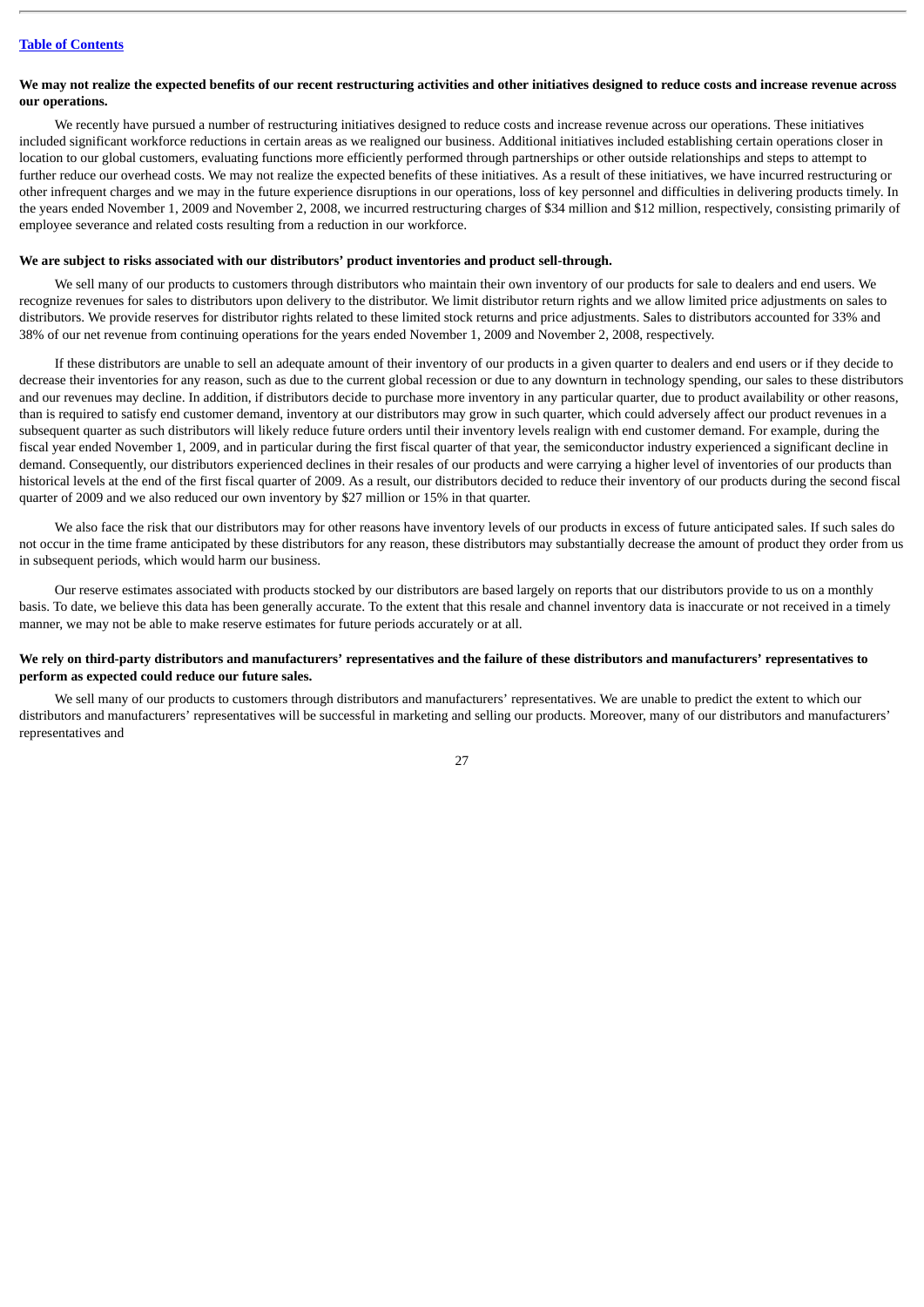distributors also market and sell competing products. Our representatives and distributors may terminate their relationships with us at any time. Our future performance will also depend, in part, on our ability to attract additional distributors or manufacturers' representatives that will be able to market and support our products effectively, especially in markets in which we have not previously distributed our products. If we cannot retain our current distributors or manufacturers' representatives or recruit additional or replacement distributors or manufacturers' representatives, our sales and operating results will be harmed.

# **The average selling prices of products in our markets have historically decreased rapidly and will likely do so in the future, which could harm our revenues and gross profits.**

The products we develop and sell are used for high volume applications. As a result, the prices of those products have historically decreased rapidly. We expect that our gross profits on our products are likely to decrease over the next fiscal year below levels we have historically experienced due to pricing pressures from our customers, and an increase in sales of wireless and other products into consumer application markets, which are highly competitive and cost sensitive. In the past, we have reduced the average selling prices of our products in anticipation of future competitive pricing pressures, new product introductions by us or our competitors and other factors. Our gross profits and financial results will suffer if we are unable to offset any reductions in our average selling prices by increasing our sales volumes, reducing manufacturing costs, or developing new and higher value-added products on a timely basis.

# **We are required to assess our internal control over financial reporting on an annual basis and any adverse findings from such assessment could result in a loss of investor confidence in our financial reports, significant expenses to remediate any internal control deficiencies and ultimately have an adverse effect on our share price.**

We are required to assess the effectiveness of our internal control over financial reporting annually and disclosure controls and procedures quarterly. As required, we complied with Section 404(a) (management's report on internal control over financial reporting) under the Sarbanes-Oxley Act of 2002, as amended, or the Sarbanes-Oxley Act, for the fiscal year ended November 1, 2009, and we will be required to comply with Section 404(b) (auditor's attestation on management's report) for the fiscal year ending October 31, 2010. The testing by our independent registered public accounting firm that must be performed for the fiscal year ending on October 31, 2010, may reveal deficiencies in our internal control over financial reporting that are deemed to be material weaknesses. A "material weakness" is a control deficiency, or combination of control deficiencies, that results in more than a remote likelihood that a material misstatement of the annual or interim financial statements will not be prevented or detected. If we fail to implement the requirements of Section 404 in a timely manner, we might be subject to sanctions or investigation by regulatory agencies such as the SEC. In addition, failure to comply with Section 404 or the disclosure by us of a material weakness may cause investors to lose confidence in our financial statements and the trading price of our ordinary shares may decline.

Remediation of a material weakness could require us to incur significant expense and if we fail to remedy any material weakness, our financial statements may be inaccurate, our ability to report our financial results on a timely and accurate basis may be adversely affected, our access to the capital markets may be restricted, the trading price of our ordinary shares may decline, and we may be subject to sanctions or investigation by regulatory authorities, including the SEC or the Nasdaq Global Select Market. We may also be required to restate our financial statements from prior periods.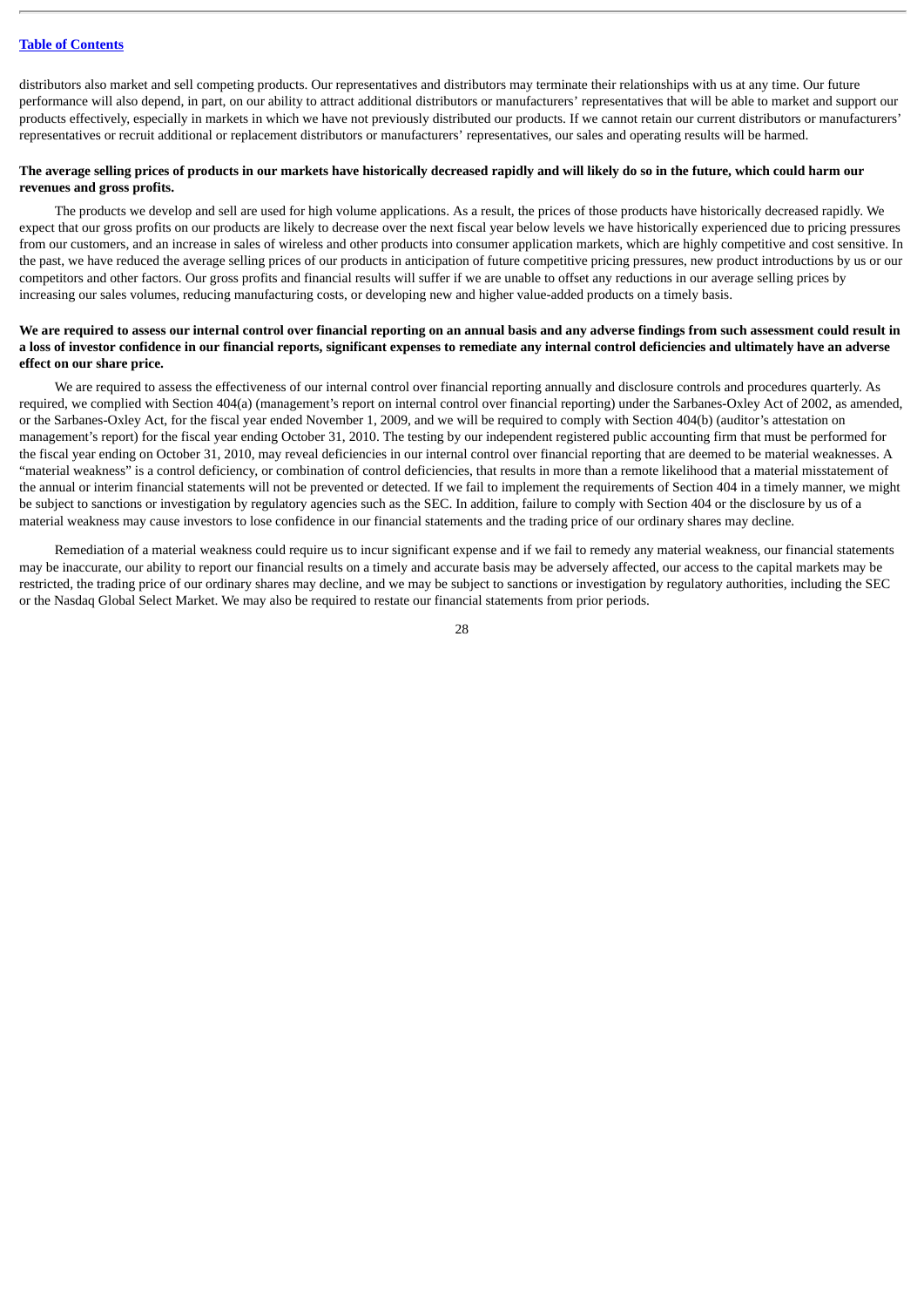**Our indebtedness could adversely affect our financial health and our ability to raise additional capital to fund our operations, limit our ability to react to changes in the economy or our industry, expose us to interest rate risk to the extent of our variable rate indebtedness and prevent us from fulfilling our obligations under our indebtedness.**

The following table presents our long-term indebtedness and capital lease obligations as of November 1, 2009:

|                                           |  | As of November 1, 2009 |
|-------------------------------------------|--|------------------------|
|                                           |  | (in millions)          |
| $10\frac{1}{8}\%$ senior notes due 2013   |  | 318                    |
| Senior floating rate notes due 2013       |  | 46                     |
| 117/8% senior subordinated notes due 2015 |  | 230                    |
| Long-term obligation for capital leases   |  |                        |
|                                           |  | 597                    |
| Less: Current portion of long-term debt   |  | 364                    |
| Total long-term indebtness                |  | 233                    |

In addition, we had \$17 million of letters of credit outstanding under our revolving credit facility.

Subsequent to the IPO, in the fourth quarter of fiscal 2009, we repurchased an aggregate of \$106 million principal amount of our outstanding notes, consisting of \$85 million principal amount of our 10 /8% senior notes due 2013, or senior fixed rate notes, \$17 million principal amount of our senior 1 subordinated notes and \$4 million principal amount of our senior floating rate notes due 2013, or senior floating rate notes, pursuant to a cash tender offer.

In addition, on December 1, 2009, we redeemed an aggregate of \$364 million principal amount of our outstanding notes, consisting of the remaining \$318 million principal amount of our senior fixed rate notes and the remaining \$46 million principal amount of our senior floating rate notes, pursuant to the terms of our indenture.

Subject to restrictions in the indenture governing our 117/8% senior subordinated notes due 2015, or senior subordinated notes and our senior credit agreement, we may incur additional indebtedness. We are currently able to borrow up to an additional \$333 million under our revolving credit facility. Furthermore, borrowings under our senior credit agreement are secured by substantially all of our assets.

While we have recently significantly reduced the amount of our indebtedness, if we were to borrow substantial amounts under our revolving credit facility or otherwise incur significant additional indebtedness, it could have important consequences including:

- making it more difficult for us to satisfy our obligations with respect to our senior subordinated notes, including our repurchase obligations;
- increasing our vulnerability to adverse general economic and industry conditions;
- requiring us to dedicate a substantial portion of our cash flow from operations to payments on our indebtedness, thereby reducing the availability of our cash flow to fund working capital, capital expenditures, research and development efforts, execution of our business strategy and other general corporate purposes;
- limiting our flexibility in planning for, or reacting to, changes in the economy and the semiconductor industry;
- placing us at a competitive disadvantage compared to our competitors with less indebtedness;
- exposing us to interest rate risk to the extent of our variable rate indebtedness;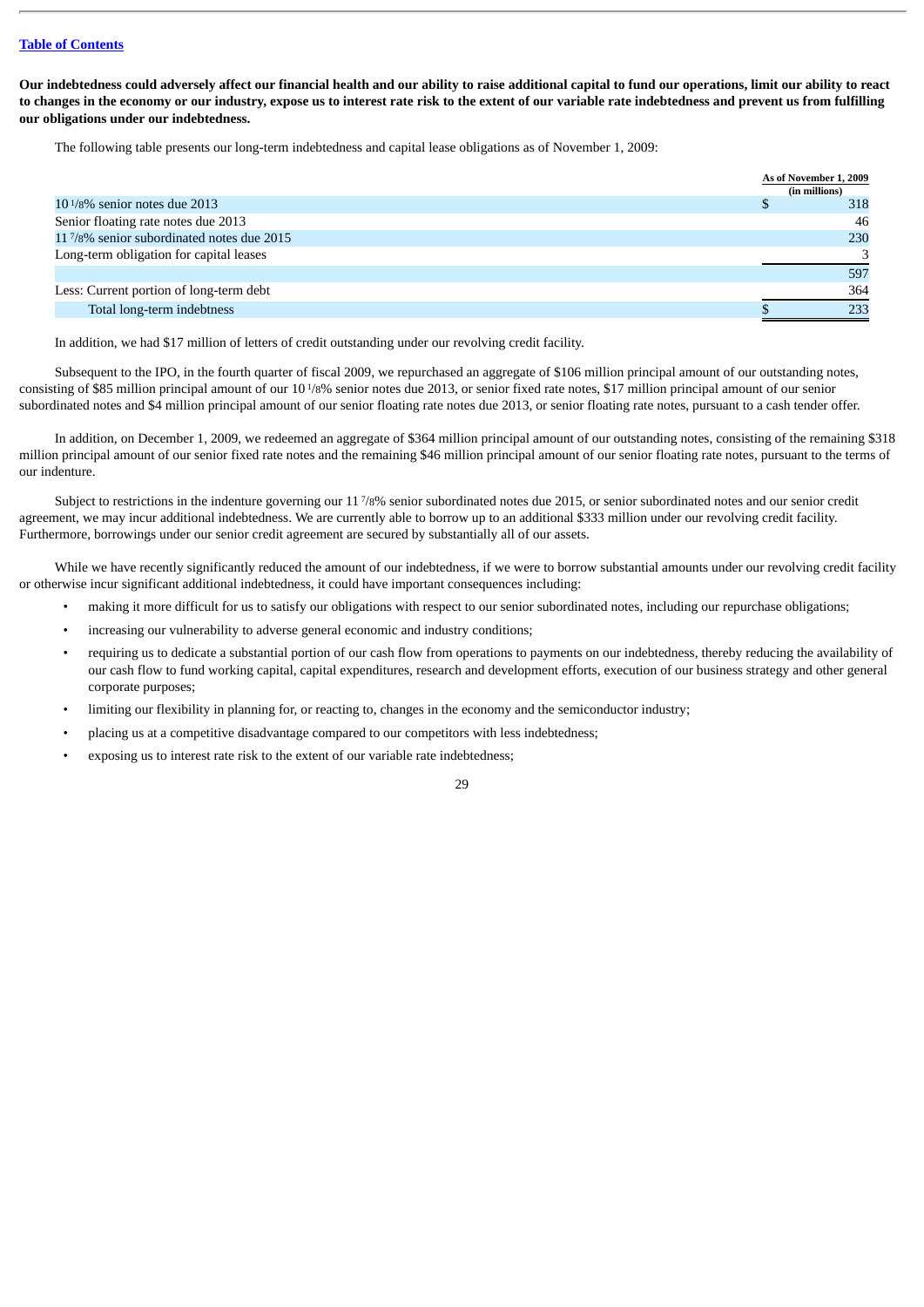- limiting our ability to, or increasing the costs to, refinance indebtedness; and
- making it more difficult to borrow additional funds in the future to fund working capital, capital expenditures and other purposes.

Any of the foregoing could materially and adversely affect our business, financial conditions and results of operations.

#### **The indenture governing our senior subordinated notes and our senior credit agreement impose significant restrictions on our business.**

The indenture governing our senior subordinated notes and the senior credit agreement contain a number of covenants imposing significant restrictions on our business. These restrictions may affect our ability to operate our business and may limit our ability to take advantage of potential business opportunities as they arise. The restrictions placed on us include limitations on our ability and the ability of our subsidiaries to:

- incur additional indebtedness and issue ordinary or preferred shares;
- pay dividends or make other distributions on, redeem or repurchase our shares or make other restricted payments;
- make investments, acquisitions, loans or advances;
- incur or create liens:
- transfer or sell certain assets;
- engage in sale and lease back transactions;
- declare dividends or make other payments to us;
- guarantee indebtedness;
- engage in transactions with affiliates; and
- consolidate, merge or transfer all or substantially all of our assets.

In addition, over a specified limit, our senior credit agreement requires us to meet a financial ratio test and restricts our ability to make capital expenditures or prepay certain other indebtedness. Our ability to meet the financial ratio test may be affected by events beyond our control, and we do not know whether we will be able to maintain this ratio.

The foregoing restrictions could limit our ability to plan for, or react to, changes in market conditions or our capital needs. We do not know whether we will be granted waivers under, or amendments to, our senior credit agreement or the indentures if for any reason we are unable to meet these requirements, or whether we will be able to refinance our indebtedness on terms acceptable to us, or at all.

The breach of any of these covenants or restrictions could result in a default under the indentures governing our outstanding notes or our senior credit agreement. In addition, our senior credit agreement and our indentures contain cross-default provisions which could thereby result in an acceleration of amounts outstanding under all those debt instruments if certain events of default occur under any of them. If we are unable to repay these amounts, lenders having secured obligations, including the lenders under our senior credit agreement, could proceed against the collateral securing that debt. Any of the foregoing would have a material adverse effect on our business, financial condition and results of operations.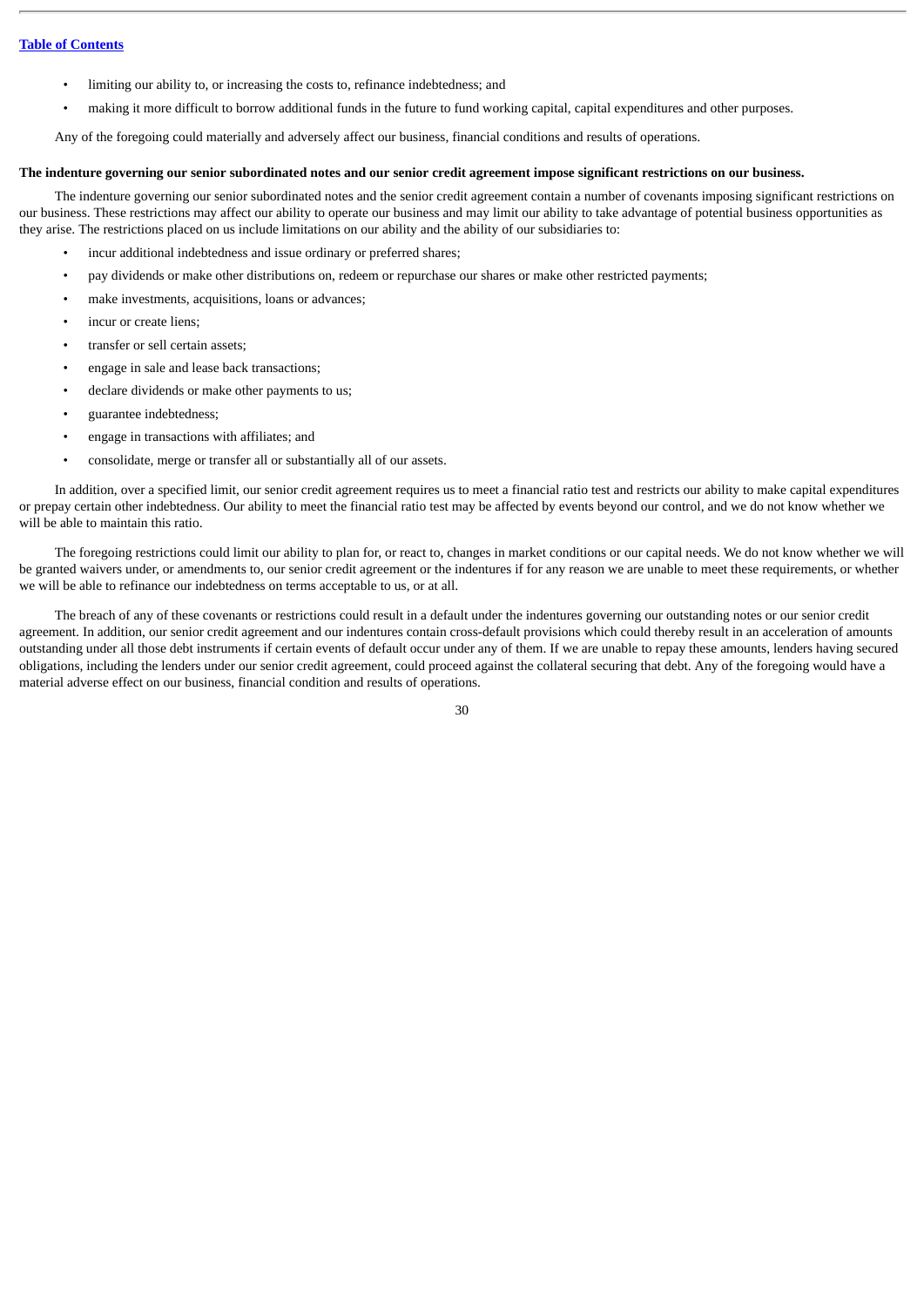#### **Risks Relating to Investments in Singapore Companies**

# **It may be difficult to enforce a judgment of U.S. courts for civil liabilities under U.S. federal securities laws against us, our directors or officers in Singapore.**

We are incorporated under the laws of the Republic of Singapore, and certain of our officers and directors are or will be residents outside the United States. Moreover, a majority of our consolidated assets are located outside the United States. Although we are incorporated outside the United States, we have agreed to accept service of process in the United States through our agent designated for that purpose. Nevertheless, since a majority of the consolidated assets owned by us are located outside the United States, any judgment obtained in the United States against us may not be collectible within the United States.

There is no treaty between the United States and Singapore providing for the reciprocal recognition and enforcement of judgments in civil and commercial matters and a final judgment for the payment of money rendered by any federal or state court in the United States based on civil liability, whether or not predicated solely upon the federal securities laws, would, therefore, not be automatically enforceable in Singapore. There is doubt whether a Singapore court may impose civil liability on us or our directors and officers who reside in Singapore in a suit brought in the Singapore courts against us or such persons with respect to a violation solely of the federal securities laws of the United States, unless the facts surrounding such a violation would constitute or give rise to a cause of action under Singapore law. Consequently, it may be difficult for investors to enforce against us, our directors or our officers in Singapore judgments obtained in the United States which are predicated upon the civil liability provisions of the federal securities laws of the United States.

# **We are incorporated in Singapore and our shareholders may have more difficulty in protecting their interest than they would as shareholders of a corporation incorporated in the United States.**

Our corporate affairs are governed by our memorandum and articles of association and by the laws governing corporations incorporated in Singapore. The rights of our shareholders and the responsibilities of the members of our board of directors under Singapore law are different from those applicable to a corporation incorporated in the United States. Therefore, our public shareholders may have more difficulty in protecting their interest in connection with actions taken by our management, members of our board of directors or our controlling shareholder than they would as shareholders of a corporation incorporated in the United States. For example, controlling shareholders in U.S. corporations are subject to fiduciary duties while controlling shareholders in Singapore corporations are not subject to such duties.

# **For a limited period of time, our directors have general authority to allot and issue new shares on terms and conditions and with any preferences, rights or restrictions as may be determined by our board of directors in its sole discretion.**

Under Singapore law, we may only allot and issue new shares with the prior approval of our shareholders in a general meeting. At our 2009 annual general meeting of shareholders, our shareholders provided our directors with the general authority to allot and issue any number of new shares (whether as ordinary shares or preference shares) until the earlier of (i) the conclusion of our 2010 annual general meeting, (ii) the expiration of the period within which the next annual general meeting is required to be held (i.e., within 15 months from the conclusion of the last general meeting) or (iii) the subsequent revocation or modification of such general authority by our shareholders acting at a duly noticed and convened meeting. Subject to the general authority to allot and issue new shares provided by our shareholders, the provisions of the Singapore Companies Act and our memorandum and articles of association, our board of directors may allot and issue new shares on terms and conditions and with the rights (including preferential voting rights) and restrictions as they may think fit to impose. Any additional issuances of new shares by our directors may adversely impact the market price of our ordinary shares.

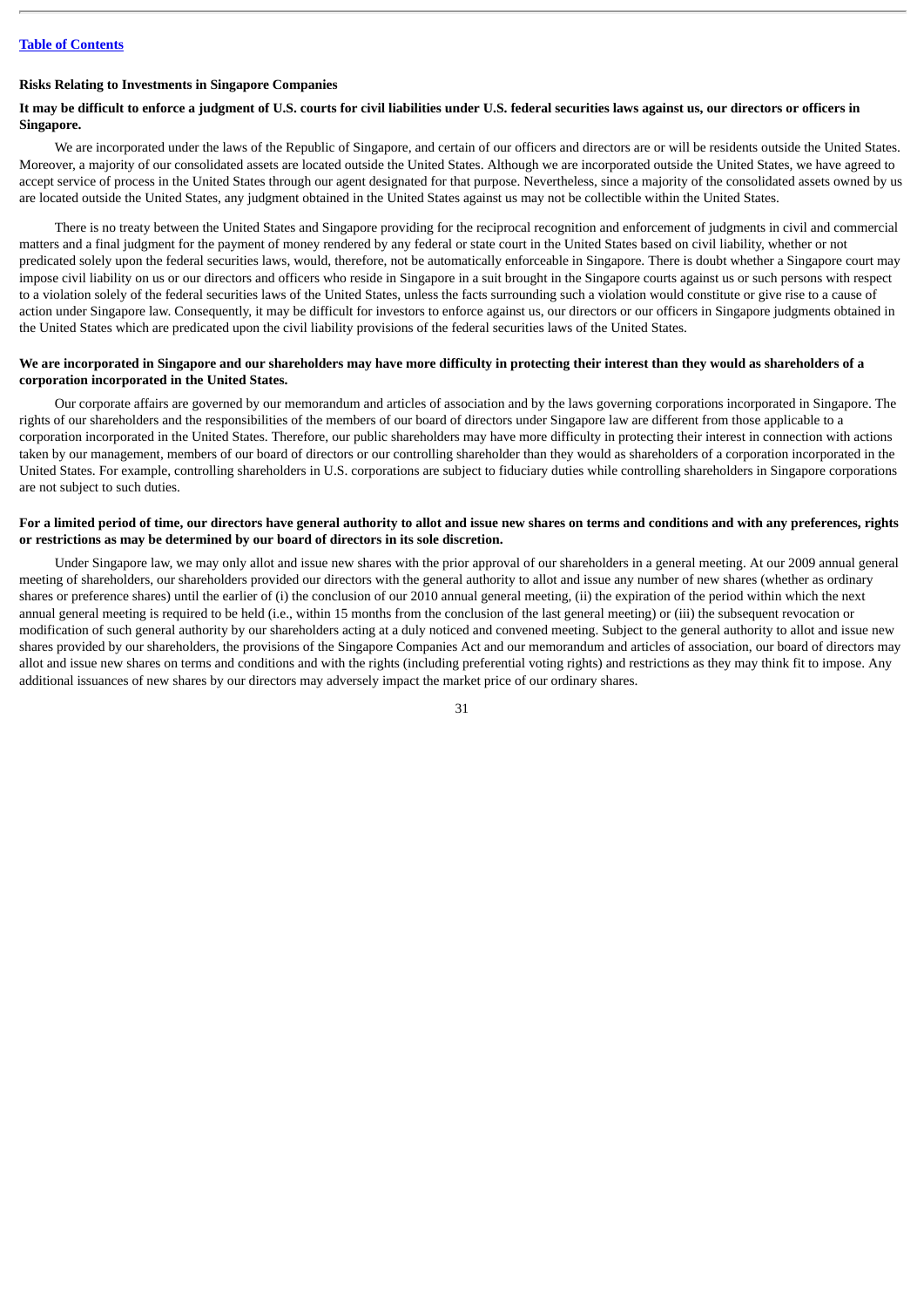#### **Risks Relating to Owning Our Ordinary Shares**

# **Control by principal shareholders could adversely affect our other shareholders.**

As of November 1, 2009, investment funds affiliated with Kohlberg Kravis Roberts & Co., or KKR, and investment funds affiliated with Silver Lake Partners, or Silver Lake and, together with KKR, the Sponsors, together indirectly owned approximately 63.8% of our outstanding ordinary shares through their ownership of Bali Investments S.àr.l, our principal shareholder, and Seletar Investments Pte Ltd, or Seletar, and Geyser Investment Pte Ltd., or Geyser, owned approximately 8.4% and 5.6% of our outstanding ordinary shares, respectively, beneficially (based on the number of ordinary shares outstanding as of November 1, 2009 and excluding shares issuable upon exercise of outstanding options). In addition, pursuant to the terms of our Second Amended and Restated Shareholder Agreement, or the Shareholder Agreement, the Sponsors, or their respective affiliates, and Seletar, can elect their respective designees to serve as members of our board of directors. These shareholders will have a continuing ability to control our board of directors and will continue to have significant influence over our affairs for the foreseeable future, including controlling the election of directors and significant corporate transactions, such as a merger or other sale of our company or our assets. In addition, under the "controlled company" exception to the independence requirements of the Nasdaq Global Select Market, we are exempt from the rules of the Nasdaq Global Select Market that require that our board of directors be comprised of a majority of independent directors, that our compensation committee be comprised solely of independent directors and that our nominating and governance committee be comprised solely of independent directors. This concentrated control will limit the ability of other shareholders to influence corporate matters and, as a result, we may take actions that our non-Sponsor shareholders do not view as beneficial. For example, this concentration of ownership could have the effect of delaying or preventing a change in control or otherwise discouraging a potential acquirer from attempting to obtain control of us, which in turn could cause the market price of our ordinary shares to decline or prevent our shareholders from realizing a premium over the market price for their ordinary shares.

# **Our ordinary shares have only been publicly traded since August 6, 2009 and our share price has been volatile since then and may fluctuate substantially in the future.**

Our ordinary shares were sold in our initial public offering, or IPO, in August 2009 at a price of \$15.00 per share, and have subsequently traded as high as \$19.00 per share and as low as \$14.33 per share. The trading price of our ordinary shares could be subject to wide fluctuations in response to many risk factors listed in this "Risk Factors" section, and others beyond our control, including:

- actual or anticipated fluctuations in our financial condition and operating results;
- overall conditions in the semiconductor market;
- addition or loss of significant customers:
- changes in laws or regulations applicable to our products;
- actual or anticipated changes in our growth rate relative to our competitors;
- announcements of technological innovations by us or our competitors;
- announcements by us or our competitors of significant acquisitions, strategic partnerships, joint ventures or capital commitments;
- additions or departures of key personnel;
- competition from existing products or new products that may emerge;
- issuance of new or updated research or reports by securities analysts;
- fluctuations in the valuation of companies perceived by investors to be comparable to us;
- disputes or other developments related to proprietary rights, including patents, litigation matters and our ability to obtain intellectual property protection for our technologies;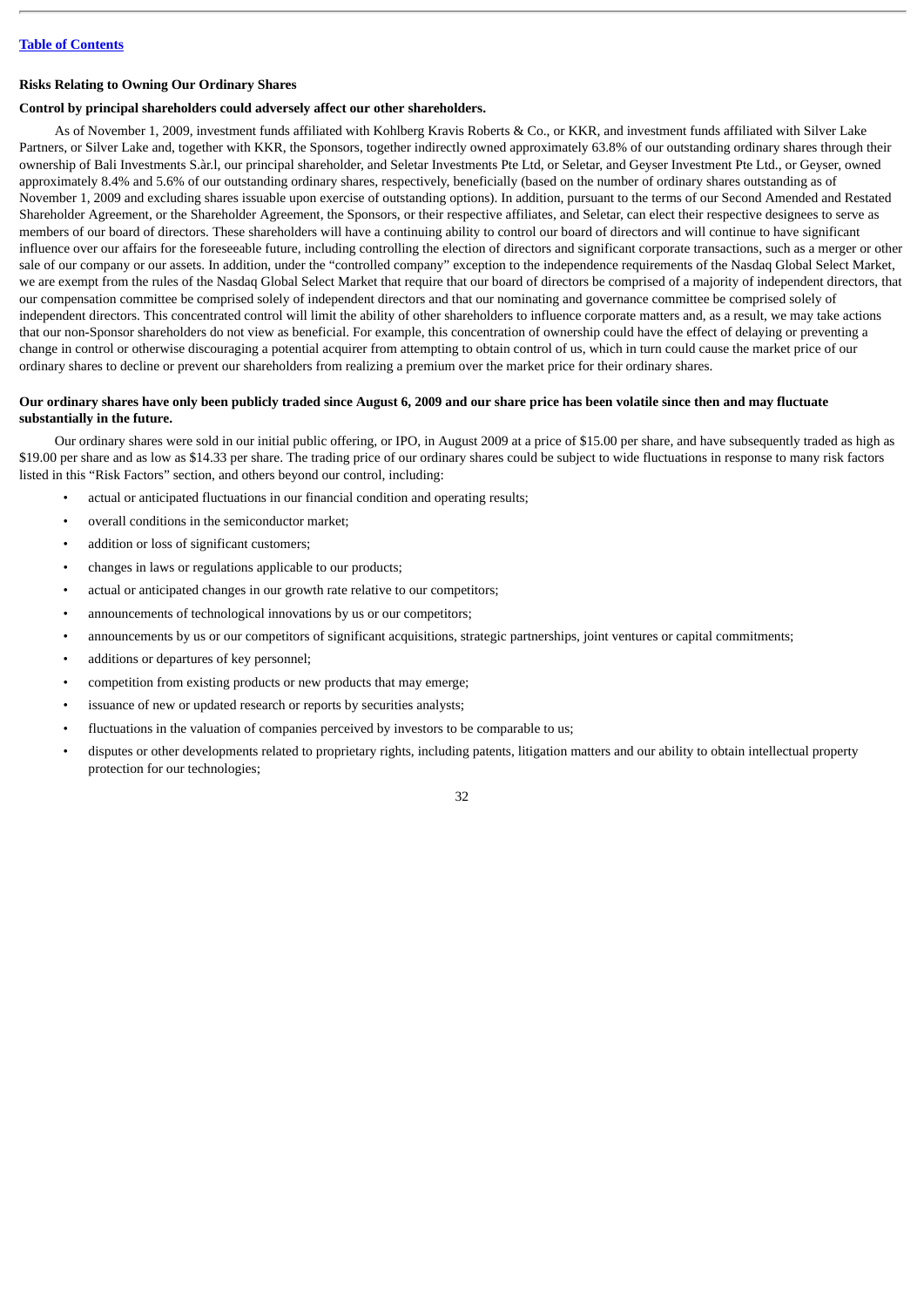- announcement of, or expectation of additional financing efforts;
- sales of our ordinary shares by us or our shareholders;
- share price and volume fluctuations attributable to inconsistent trading volume levels of our shares;
- the expiration of contractual lock-up agreements with our executive officers, directors and greater than 5% shareholders; and
- general economic and market conditions.

Furthermore, the stock markets have experienced extreme price and volume fluctuations that have affected and continue to affect the market prices of equity securities of many companies. These fluctuations often have been unrelated or disproportionate to the operating performance of those companies. These broad market and industry fluctuations, as well as general economic, political and market conditions such as recessions, interest rate changes or international currency fluctuations, may negatively impact the market price of our ordinary shares. You may not realize any return on your investment in us and may lose some or all of your investment. In the past, companies that have experienced volatility in the market price of their stock have been subject to securities class action litigation. We may be the target of this type of litigation in the future. Securities litigation against us could result in substantial costs and divert our management's attention from other business concerns, which could seriously harm our business.

There has been a public market for our ordinary shares for only a short period of time. An active, liquid and orderly market for our ordinary shares may not develop or be sustained, which could depress the trading price of our ordinary shares. An inactive market may also impair our ability to raise capital to continue to fund operations by selling shares and may impair our ability to acquire other companies or technologies by using our shares as consideration.

#### **If securities or industry analysts do not publish research or reports about our business, or publish negative reports about our business, our share price and trading volume could decline.**

The trading market for our ordinary shares depends on part on the research and reports that securities or industry analysts publish about us or our business. We do not have any control over these analysts. If one or more of the analysts who cover us downgrade our shares or change their opinion of our shares, our share price would likely decline. If one or more of these analysts cease coverage of our company or fail to regularly publish reports on us, we could lose visibility in the financial markets, which could cause our share price or trading volume to decline.

#### **Future sales of our ordinary shares in the public market could cause our share price to fall.**

Sales of a substantial number of our ordinary shares in the public market, or the perception that these sales might occur, could depress the market price of our ordinary shares and could impair our ability to raise capital through the sale of additional equity securities.

All of the 49,680,000 ordinary shares sold in our IPO are freely tradable without restrictions or further registration under the Securities Act, except for any shares held by our affiliates as defined in Rule 144 under the Securities Act. Of the 235,392,897 ordinary shares outstanding as of November 1, 2009, 185,710,897 shares are restricted as a result of securities laws, lock-up agreements or other contractual restrictions that restrict transfers for at least 180 days after the date of our IPO, subject to certain extensions. 183,157,330 shares are subject to the contractual transfer restrictions in our Shareholder Agreement, which is described under "Certain Relationships and Related Party Transactions—Amended and Restated Shareholder Agreement—Transfer Restrictions" in the prospectus for our IPO. An aggregate of 2,017,532 shares held by members of our board of directors and employees who are party to a management shareholders agreement are subject to transfer restrictions, subject to certain exceptions, until the fifth anniversary of the date of purchase or, in the case of shares purchased upon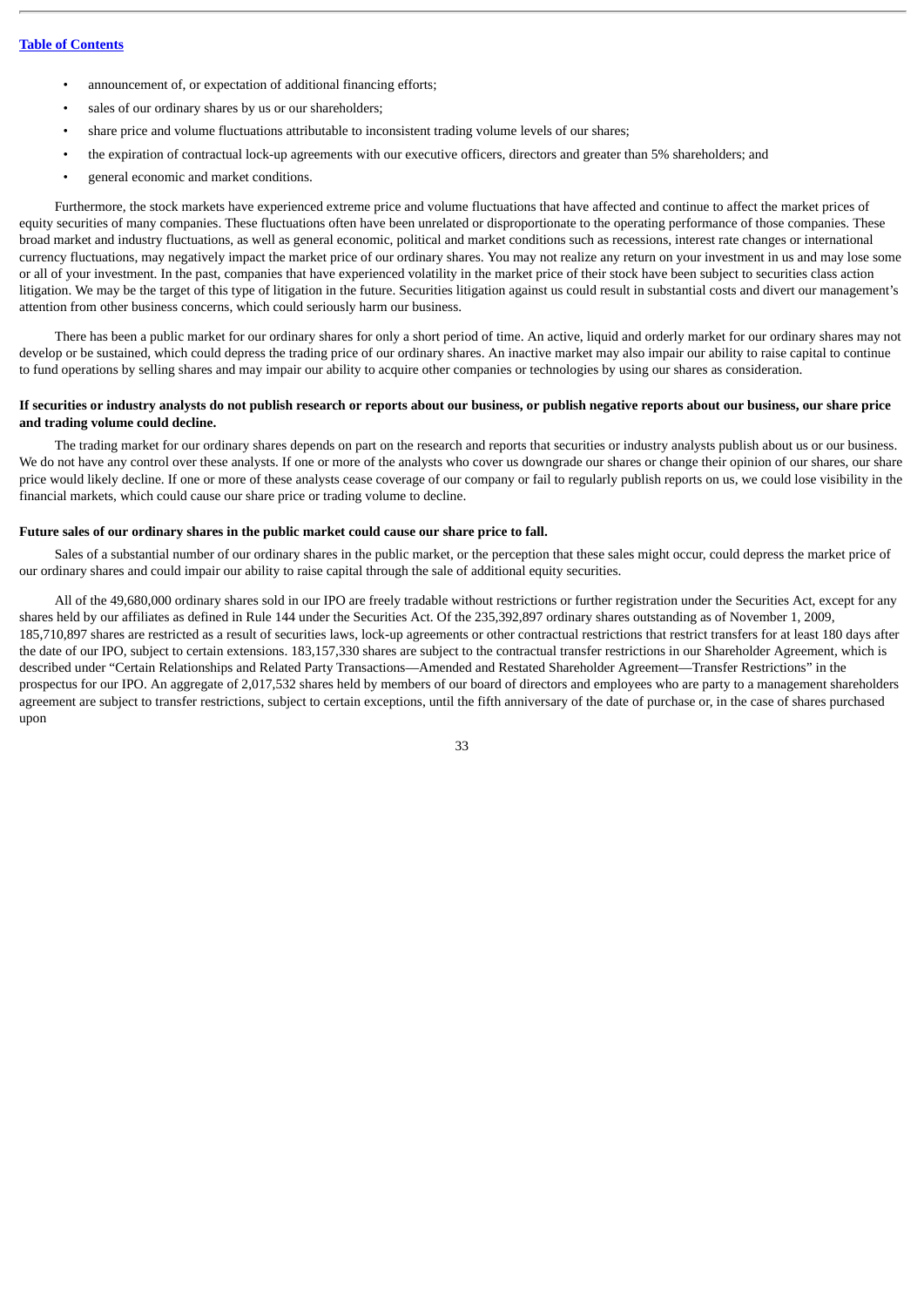exercise of options granted pursuant to our pre-IPO equity incentive plans, the date of grant of the option. These shares are currently scheduled to be released from such transfer restrictions as follows: 526,532 shares in 2010, 1,482,274 shares in 2011 and the remainder in 2013. These remaining shares will generally become available for sale subject to compliance with applicable securities laws or upon expiration of these lock-up agreements or other contractual restrictions.

The underwriters of our IPO have released some, and may, in their sole discretion, release all or some portion of the remaining shares subject to lock-up agreements prior to expiration of the IPO lock-up period and the Company and the Sponsors may decide to waive the restrictions in the Shareholder Agreement or the management shareholders agreements.

The holders of 184,994,862 ordinary shares, or 78.6% based on shares outstanding as of November 1, 2009, will be entitled to rights with respect to registration of such shares under the Securities Act pursuant to a registration rights agreement. In addition, upon exercise by our executive officers and certain other employees of outstanding options granted under our pre-IPO equity incentive plans, our executive officers and those other employees will be entitled to rights with respect to registration of the ordinary shares acquired on exercise. If such holders, by exercising their registration rights, sell a large number of shares, they could adversely affect the market price for our ordinary shares. If we file a registration statement for the purposes of selling additional shares to raise capital, and are required to include shares held by these holders pursuant to the exercise of their registration rights, our ability to raise capital may be impaired. We filed a registration statement on Form S-8 under Securities Act to register approximately 41 million shares for issuance under our equity incentive plans. These shares can be freely sold in the public market upon issuance and once vested, subject to a 180-day lock-up period and other restrictions provided under the terms of the Management Shareholders Agreement, the applicable plan and/or the option agreements entered into with option holders.

# **The requirements of being a public company may strain our resources, divert management's attention and affect our ability to attract and retain qualified board members.**

As a public company, we are subject to the reporting requirements of the Securities Exchange Act of 1934, as amended, or the Exchange Act, the Sarbanes-Oxley Act, listing requirements of the Nasdaq Global Select Market and other applicable securities rules and regulations. Compliance with these rules and regulations increases our legal and financial compliance costs, make some activities more difficult, time-consuming or costly and increases demand on our systems and resources. The Exchange Act requires, among other things, that we file annual, quarterly and current reports with respect to our business and financial condition. The Sarbanes-Oxley Act requires, among other things, that we maintain effective disclosure controls and procedures and internal control over financial reporting. In order to maintain and, if required, improve our disclosure controls and procedures and internal control over financial reporting to meet this standard, significant resources and management oversight may be required. As a result, management's attention may be diverted from other business concerns, which could have a material adverse effect on our business, financial condition and results of operations. We may need to hire more employees in the future, which will increase our costs and expenses. Furthermore, as we grow our business or acquire new businesses, our internal controls will become more complex and we may require significantly more resources to ensure our internal controls overall remain effective. Failure to implement required new or improved controls, or difficulties encountered in their implementation, could harm our operating results or cause us to fail to meet our reporting obligations.

In addition, changing laws, regulations and standards relating to corporate governance and public disclosure are creating uncertainty for public companies, increasing legal and financial compliance costs and making some activities more time consuming. These laws, regulations and standards are subject to varying interpretations, in many cases due to their lack of specificity, and, as a result, their application in practice may evolve over time as new guidance is provided by regulatory and governing bodies. This could result in continuing uncertainty regarding compliance matters and higher costs necessitated by ongoing revisions to disclosure and governance practices. We intend to invest resources to comply with evolving laws, regulations and standards, and this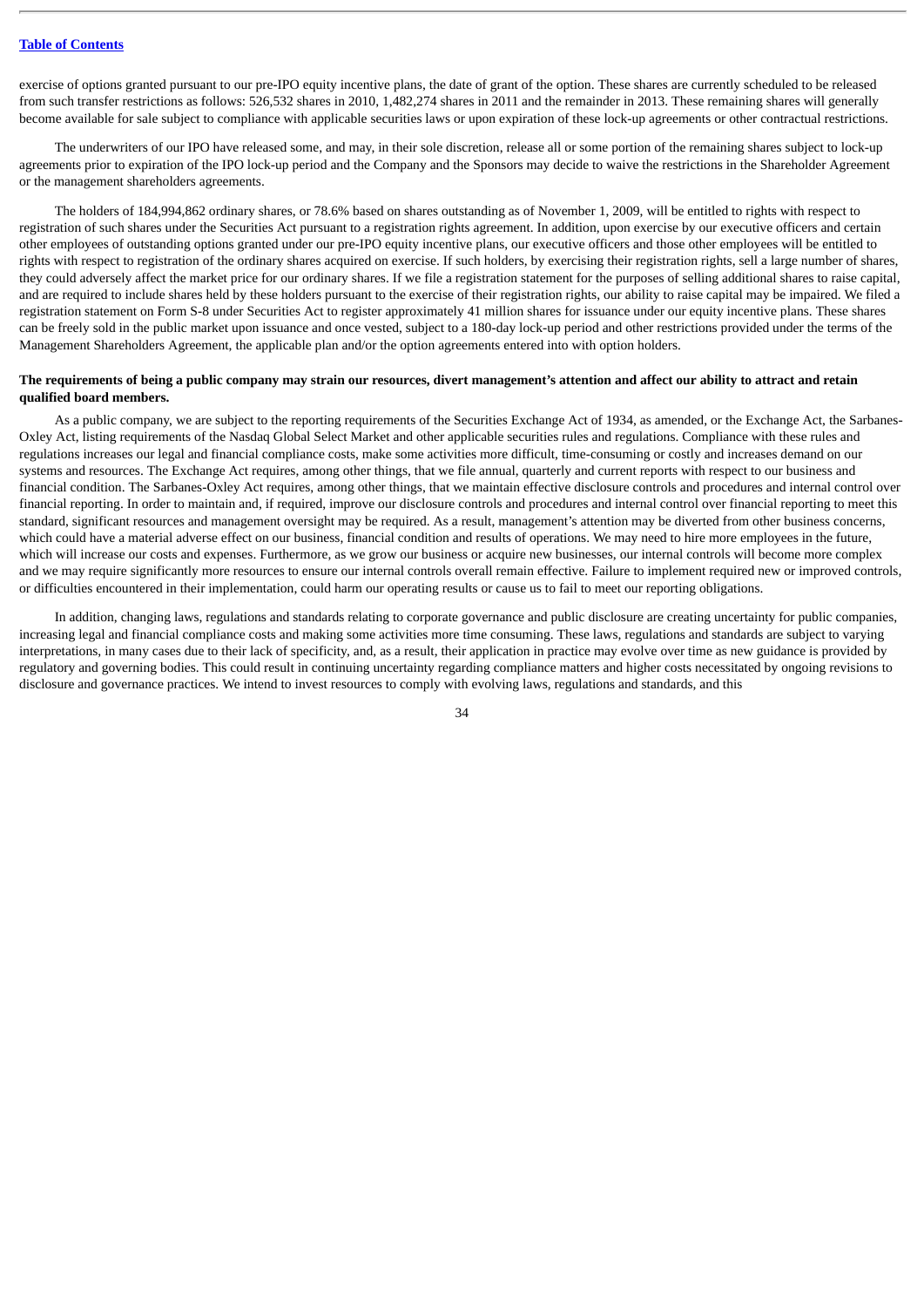investment may result in increased general and administrative expenses and a diversion of management's time and attention from revenue-generating activities to compliance activities. If our efforts to comply with new laws, regulations and standards differ from the activities intended by regulatory or governing bodies due to ambiguities related to practice, regulatory authorities may initiate legal proceedings against us and our business may be harmed.

Being a public company, makes it more expensive for us to obtain director and officer liability insurance, and we may be required to accept reduced coverage or incur substantially higher costs to obtain coverage. These factors could also make it more difficult for us to attract and retain qualified members of our board of directors, particularly to serve on our Board committees, and qualified executive officers.

#### **Singapore corporate law may impede a takeover of our company by a third-party, which could adversely affect the value of our ordinary shares.**

The Singapore Code on Take-overs and Mergers contains provisions that may delay, deter or prevent a future takeover or change in control of our company for so long as we remain a public company with more than 50 shareholders and net tangible assets of S\$5 million or more. Any person acquiring an interest, whether by a series of transactions over a period of time or not, either on their own or together with parties acting in concert with such person, in 30% or more of our voting shares, or, if such person holds, either on their own or together with parties acting in concert with such person, between 30% and 50% (both inclusive) of our voting shares, and such person (or parties acting in concert with such person) acquires additional voting shares representing more than 1% of our voting shares in any six-month period, must, except with the consent of the Securities Industry Council in Singapore, extend a mandatory takeover offer for the remaining voting shares in accordance with the provisions of the Singapore Code on Take-overs and Mergers. While the Singapore Code on Take-overs and Mergers seeks to ensure equality of treatment among shareholders, its provisions may discourage or prevent certain types of transactions involving an actual or threatened change of control of our company. These legal requirements may impede or delay a takeover of our company by a third-party, which could adversely affect the value of our ordinary shares.

#### <span id="page-34-0"></span>**ITEM 1B. UNRESOLVED STAFF COMMENTS**

None.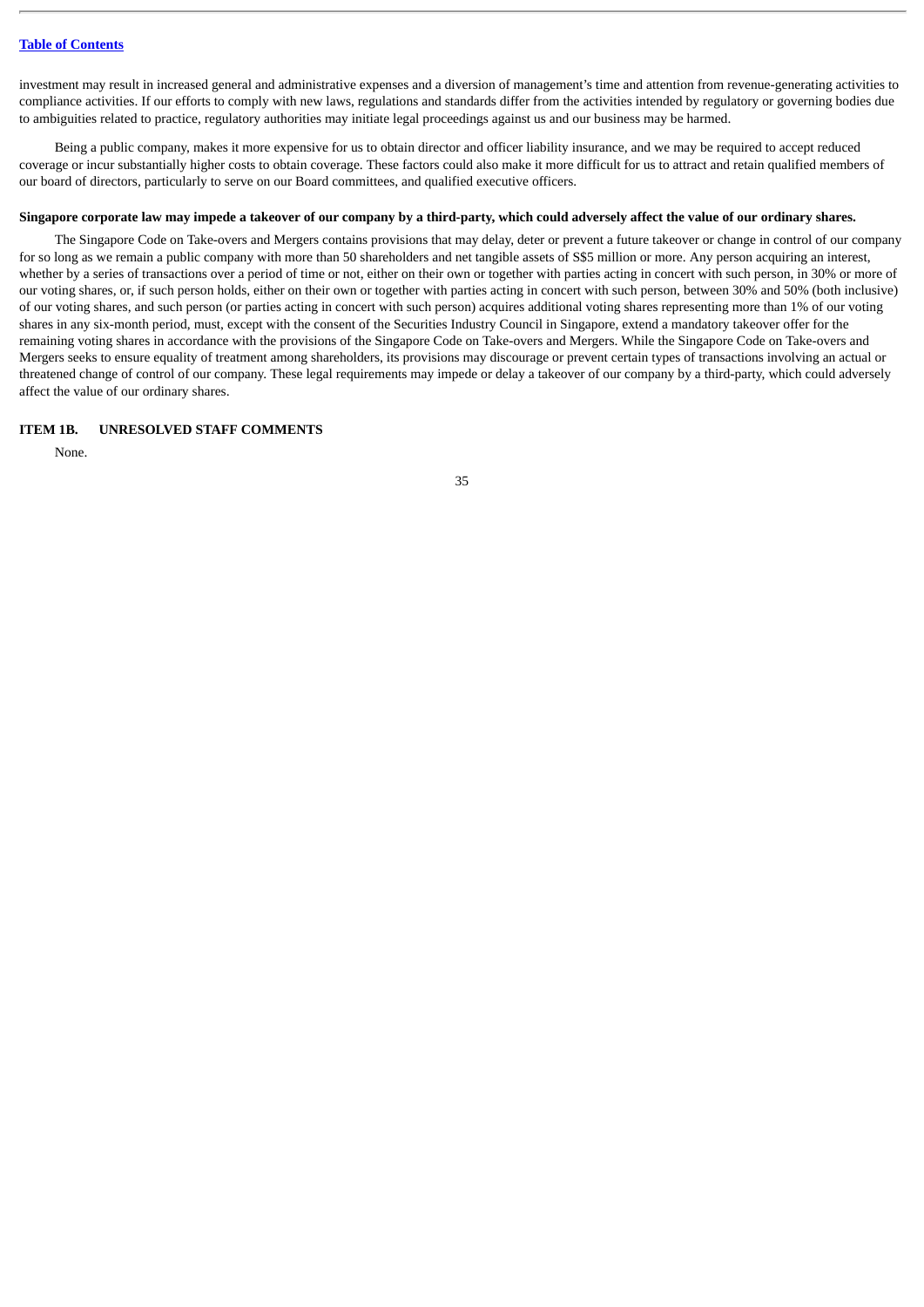# <span id="page-35-0"></span>**ITEM 2. PROPERTIES**

Our principal executive offices are located in Yishun, Singapore, and the headquarters for our U.S. subsidiaries is located in San Jose, California. We conduct our administration, manufacturing, research and development and sales and marketing in both owned and leased facilities. We believe that our owned and leased facilities are adequate for our present operations. The following is a list of our principal facilities and their primary functions.

| <b>Site</b><br>Yishun, Singapore | <b>Major Activity</b><br>Administration, Manufacturing, Research<br>and Development and Sales and Marketing | Owned/Leased<br>Leased        | <b>Square Footage</b><br>144,000 | <b>Lease Expiration</b><br>November 2010 |
|----------------------------------|-------------------------------------------------------------------------------------------------------------|-------------------------------|----------------------------------|------------------------------------------|
| Depot Road, Singapore            | Manufacturing                                                                                               | Leased                        | 50,000                           | October 2010                             |
| Senoko, Singapore                | Manufacturing                                                                                               | Leased                        | 72,000                           | September 2029                           |
| Seoul, Korea                     | Research and Development and Sales and Marketing                                                            | Leased<br>Leased              | 36,000<br>19,000                 | November 2010<br>November 2012           |
| Penang, Malaysia                 | Manufacturing, Research and Development, and Administration                                                 | Owned-Building<br>Leased—Land | 318,000                          | June 2045                                |
| San Jose, CA, United States      | Administration, Research and Development and Sales and Marketing                                            | Leased                        | 148,000                          | November 2015                            |
| Fort Collins, CO, United States  | Manufacturing and Research and Development                                                                  | Owned                         | 833,000                          |                                          |
| Boeblingen, Germany              | Administration, Research and Development and Sales and Marketing                                            | Leased                        | 19,000                           | May 2012                                 |
| Regensburg, Germany              | Manufacturing, Research and Development and Marketing                                                       | Leased                        | 21,000                           | June 2010                                |
| Samorin, Slovakia                | Manufacturing                                                                                               | Leased                        | 31,000                           | March 2018                               |
| Turin, Italy                     | Manufacturing and Research and Development                                                                  | Leased                        | 43,000                           | April 2012                               |

#### <span id="page-35-1"></span>**ITEM 3. LEGAL PROCEEDINGS**

From time to time, we are involved in litigation that we believe is of the type common to companies engaged in our line of business, including commercial disputes and employment issues. As of the date of this filing, we are not involved in any pending legal proceedings that we believe would likely have a material adverse effect on our financial condition, results of operations or cash flows. However, certain pending disputes involve claims by third parties that our activities infringe their patent, copyright, trademark or other intellectual property rights. These claims generally involve the demand by a third-party that we cease the manufacture, use or sale of the allegedly infringing products, processes or technologies and/or pay substantial damages or royalties for past, present and future use of the allegedly infringing intellectual property. For example, on July 23, 2009, TriQuint Semiconductor, Inc. filed a complaint against us and certain of our subsidiaries in the U.S. District Court, District of Arizona seeking declaratory judgment that four of our patents relating to RF filter technology used in our wireless products are invalid and, if valid, that TriQuint's products do not infringe any of those patents. In addition, TriQuint claims that certain of our wireless products infringe three of its patents. TriQuint is seeking damages in an unspecified amount, treble damages for alleged willful infringement, attorneys fees and injunctive relief. On September 17, 2009, we filed our answer and counterclaim, denying infringement, asserting the invalidity of Triquint's patents and asserting infringement by Triquint of ten Avago patents. On October 16, 2009, Triquint filed its answer to our counterclaim, denying infringement and filed an antitrust counterclaim and counterclaims for declaratory judgment of non infringement and invalidity. On November 24, 2009, we filed a motion to dismiss Triquint's antitrust counterclaims. We intend to defend this lawsuit vigorously, which actions may include the assertion by us of counterclaims or additional claims against TriQuint related to our intellectual property portfolio.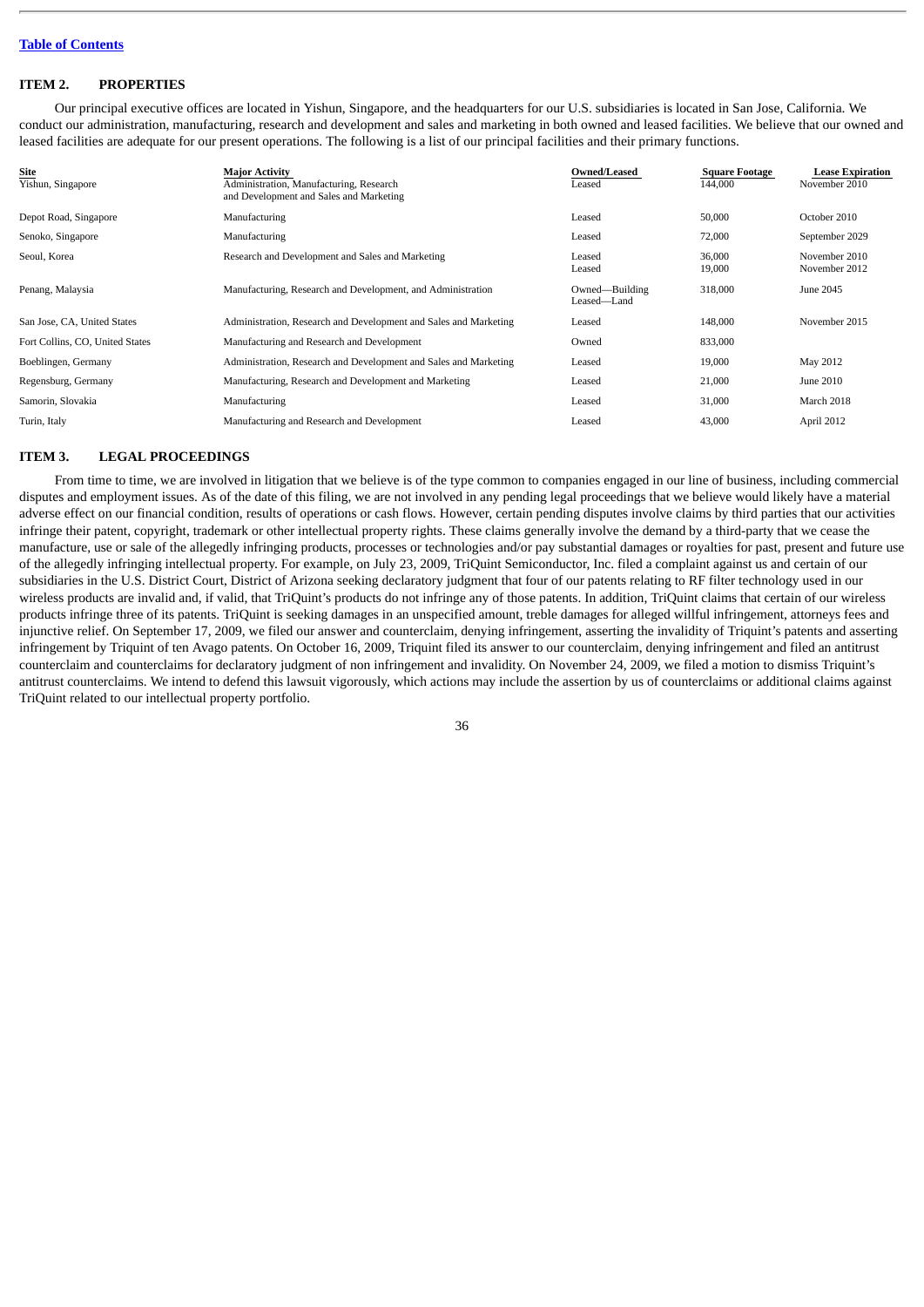Claims that our products or processes infringe or misappropriate any third-party intellectual property rights (including claims arising through our contractual indemnification of our customers) often involve highly complex, technical issues, the outcome of which is inherently uncertain. Moreover, from time to time we pursue litigation to assert our intellectual property rights. Regardless of the merit or resolution of any such litigation, complex intellectual property litigation is generally costly and diverts the efforts and attention of our management and technical personnel.

# **ITEM 4. SUBMISSION OF MATTERS TO A VOTE OF SECURITY HOLDERS**

No matters were submitted to a vote of our security holders during the fourth quarter of fiscal year 2009.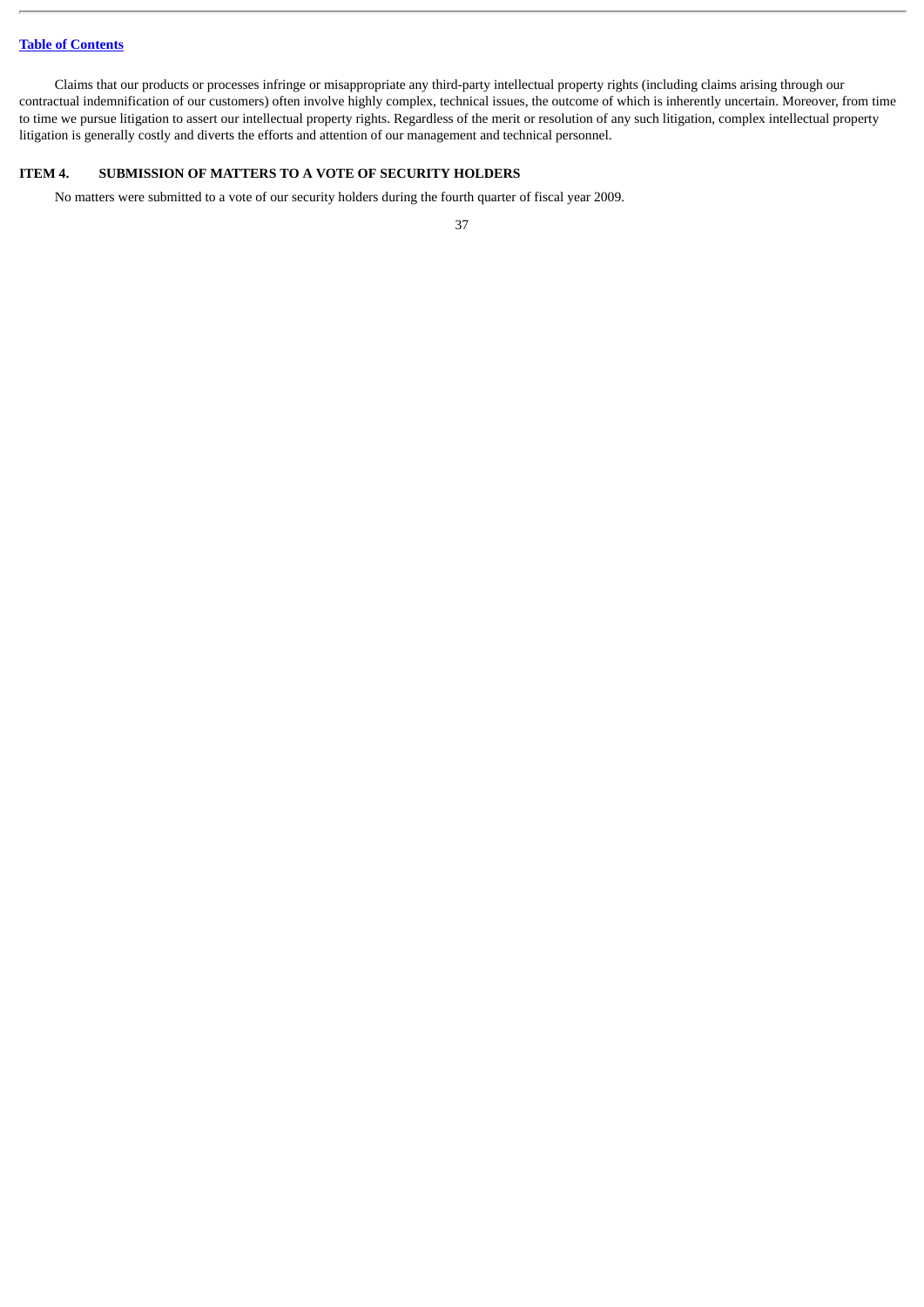# **PART II**

# **ITEM 5. MARKET FOR THE REGISTRANT'S COMMON EQUITY, RELATED SHAREHOLDER MATTERS AND ISSUER PURCHASES OF EQUITY SECURITIES**

# **Market Information**

Our ordinary shares have been listed on The Nasdaq Global Select Market under the symbol "AVGO" since our IPO on August 6, 2009. Prior to that date, there was no public market for our ordinary shares. The following table sets forth, for the periods indicated, the high and low sales prices of our ordinary shares as reported by The Nasdaq Global Select Market:

|                                           | <b>Market Prices</b> |                 |
|-------------------------------------------|----------------------|-----------------|
| Fiscal Year ended November 1, 2009        | High                 | $_{\text{Low}}$ |
| Fourth Quarter (Beginning August 6, 2009) | \$19.00              | \$14.33         |

# **Holders**

As of November 1, 2009, there were 109 holders of record of our ordinary shares. The closing sale price per ordinary share on October 30, 2009 (the last trading day of our fiscal year 2009), as reported by The Nasdaq Global Select Market, was \$15.00.

# **Dividends**

We have not paid dividends on our ordinary shares to date and we do not currently plan to declare dividends on our ordinary shares in the foreseeable future.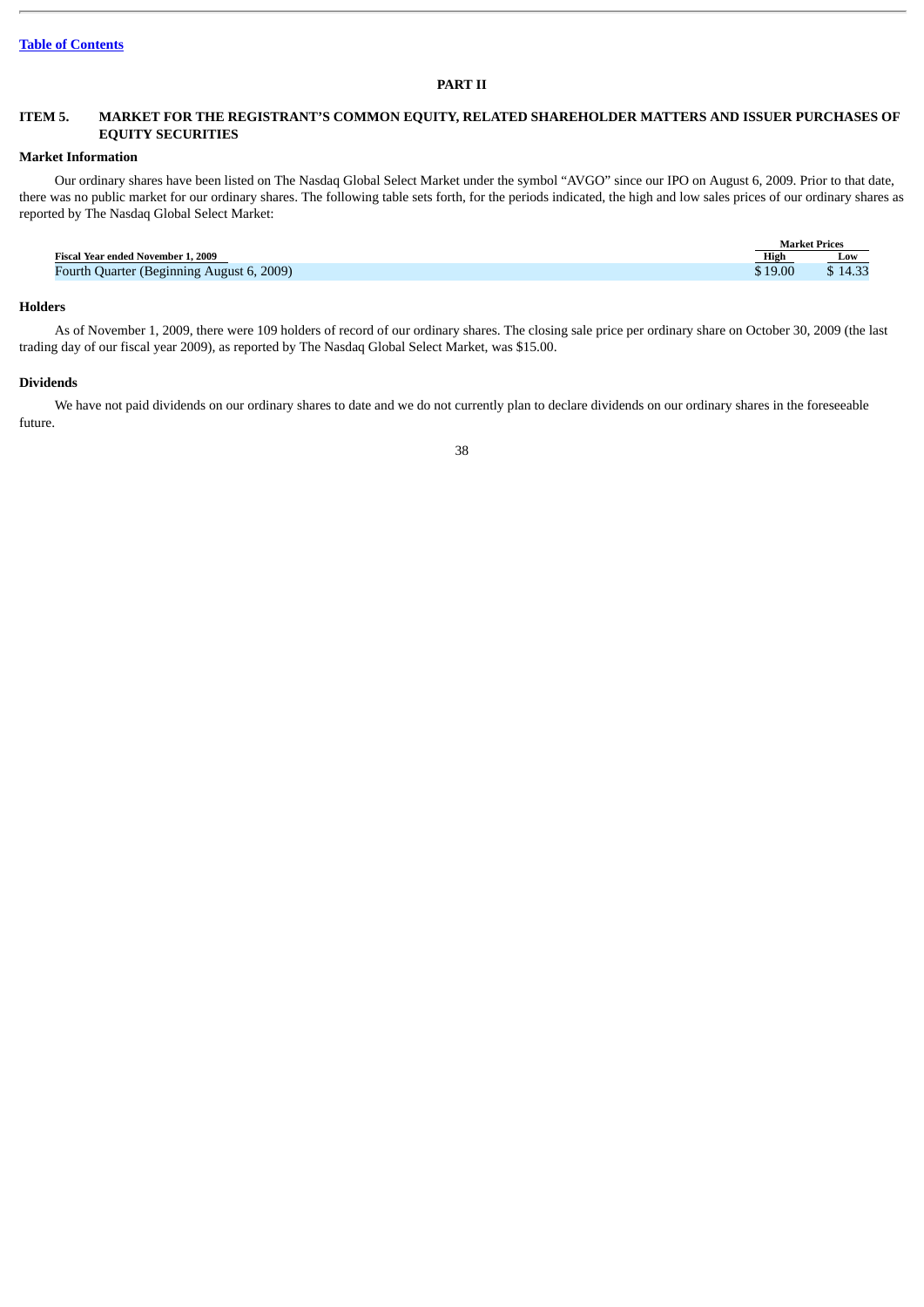### **Share Performance Graph**

The following graph shows a comparison of cumulative total return for the Company's ordinary shares, the Standard & Poor's 500 Stock Index, or S&P 500 Index, and the Philadelphia Semiconductor Index. The graph covers the period from August 6, 2009 (the first trading day of our ordinary shares on the Nasdaq Global Select Market) to October 30, 2009, the last trading day of our 2009 fiscal year. While the initial public offering price of our ordinary shares was \$15.00 per share, the graph assumes the initial value of our ordinary shares on August 6, 2009 was the closing sales price of \$16.18 per share. The graph and table assume that \$100 was invested on August 6, 2009 in each of Avago Technologies Limited ordinary shares, the S&P 500 Index and the Philadelphia Semiconductor Index and that all dividends were reinvested (in the case of data for the S&P 500 Index and the Philadelphia Semiconductor Index).



|                                  | U/V/4VVJ | <b>0/JI/400J</b> | <i><b>JIJU/400J</b></i> | LU/JU/400J |
|----------------------------------|----------|------------------|-------------------------|------------|
| Avago Technologies Limited       | 100      | 112              | 106                     | 93         |
| S&P 500 Index                    | 100      | 102              | 106                     | 104        |
| Philadelphia Semiconductor Index | 100      | 102              | 109                     | 99         |
|                                  |          |                  |                         |            |

# **Securities Authorized for Issuance Under Equity Compensation Plans**

The information required by this item regarding securities authorized for issuance under equity compensation plans is incorporated herein by reference to the definitive Proxy Statement for our 2010 Annual Meeting of Shareholders to be filed with the SEC within 120 days after the end of the fiscal year ended November 1, 2009.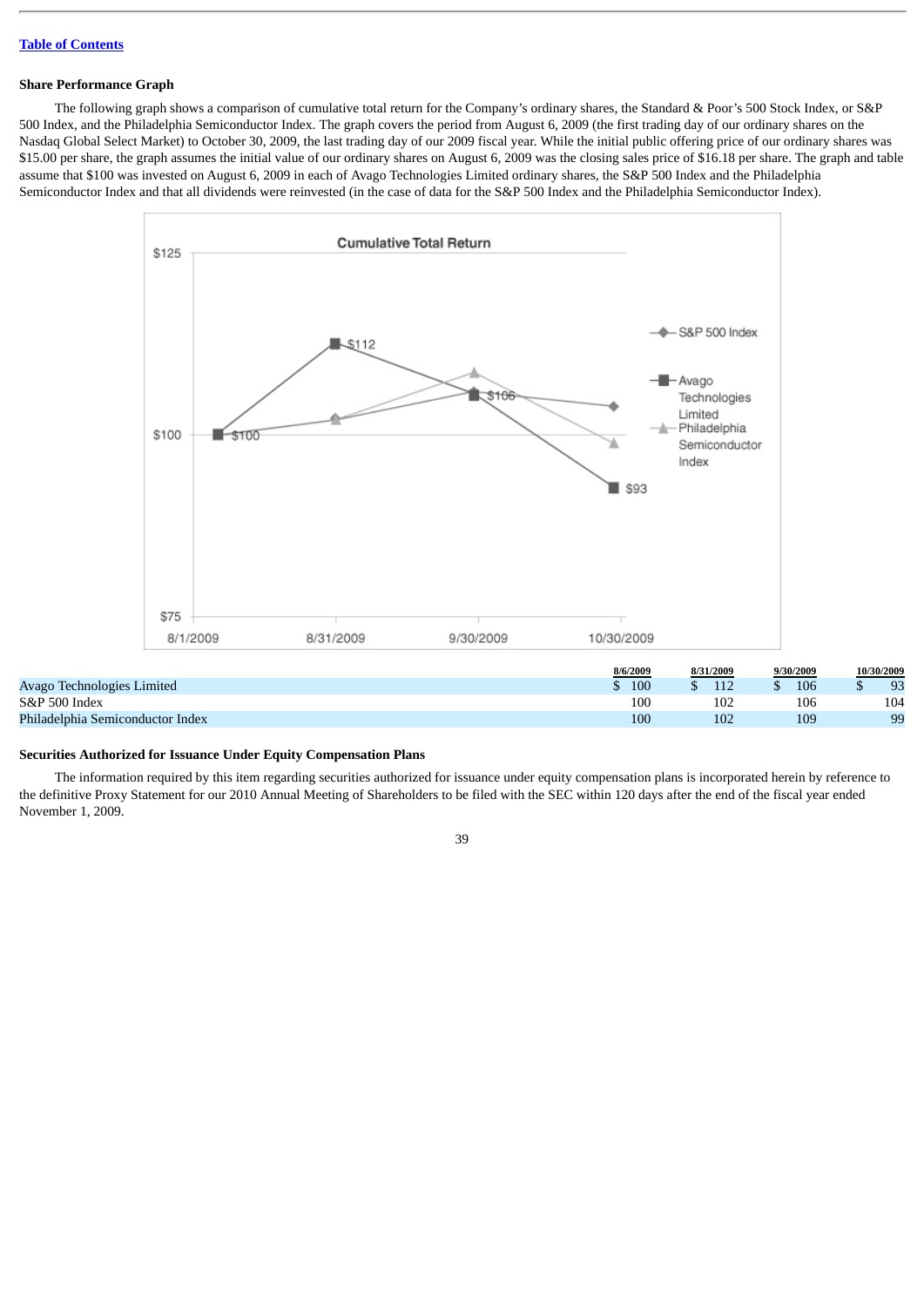#### **Recent Sales of Unregistered Securities**

From November 3, 2008 through September 3, 2009, we granted options to purchase an aggregate of 5,777,200 ordinary shares at a weighted average exercise price of \$11.94 per share to 1,176 employees. During the same period we issued an aggregate of 604,382 ordinary shares to one of our officers and one of our directors upon the exercise of options, in each case at an exercise price of \$5.00 per share. These issuances were made under compensatory benefit plans in reliance upon the exemption from registration requirements of Rule 701 of the Securities Act of 1933, as amended, or Regulation S thereunder. Ordinary shares to be issued pursuant to awards (including options) under our equity incentive plans were registered on our Form S-8, filed with the SEC on September 4, 2009.

### **Use of Proceeds**

On August 5, 2009, our registration statement on Form S-1 (File No. 333-153127) was declared effective for our IPO, pursuant to which we registered the offering and sale of 21,500,000 ordinary shares and the associated sale of 28,180,000 ordinary shares by selling shareholders (including 6,480,000 shares in connection with the underwriters' exercise of their over-allotment option), at a public offering price of \$15.00 per share. On August 11, 2009, we sold 21,500,000 ordinary shares for an aggregate offering price, before underwriters' discounts and commissions and estimated offering expenses, of \$323 million and the selling shareholders sold 21,700,000 ordinary shares for an aggregate offering price, before underwriters' discounts and commissions and estimated offering expenses, of \$326 million. On August 18, 2009, pursuant to the underwriters' exercise of their over-allotment option in full, the selling shareholders sold an additional 6,480,000 ordinary shares for an aggregate offering price, before underwriters' discounts and commissions and estimated offering expenses, of \$97 million.

As a result of the IPO, we received net proceeds of \$296 million, after deducting underwriting discounts and commissions reasonably estimated at \$19 million and additional offering-related expenses estimated at \$8 million. Offering-related expenses include \$4 million incurred on behalf of our selling shareholders. None of such payments were direct or indirect payments to any of our directors or officers or their associates or to persons owning 10 percent or more of our ordinary shares or direct or indirect payments to others, other than a \$3 million advisory fee paid to the Sponsors in connection with IPO, pursuant to our advisory agreement, which is included in the \$8 million of offering-related expenses. KKR Capital Markets LLC, one of the underwriters in the IPO, is an affiliate of KKR.

We used a portion of the net proceeds to pay to affiliates of KKR and Silver Lake an aggregate of \$54 million in connection with the termination of our advisory agreement pursuant to its terms (with one-half payable to each Sponsor) at the closing of the IPO. In October 2009, we used a portion of the net proceeds to repurchase an aggregate of \$106 million principal amount of our outstanding notes, consisting of \$85 million principal amount of our senior fixed rate notes, \$17 million principal amount of our senior subordinated notes and \$4 million principal amount of our senior floating rate notes, pursuant to a cash tender offer. In addition, on December 1, 2009, we used the remaining net proceeds to fund a portion of the redemption of an aggregate of \$364 million principal amount of our outstanding notes, consisting of the remaining \$318 million principal amount of our senior fixed rate notes and the remaining \$46 million principal amount of our senior floating rate notes, pursuant to the terms of our indenture.

The net offering proceeds were invested in bank deposits and money market funds, pending their use.

There was no change in the use of proceeds from our IPO as described in the Prospectus relating to the IPO filed with the SEC pursuant to Rule 424(b).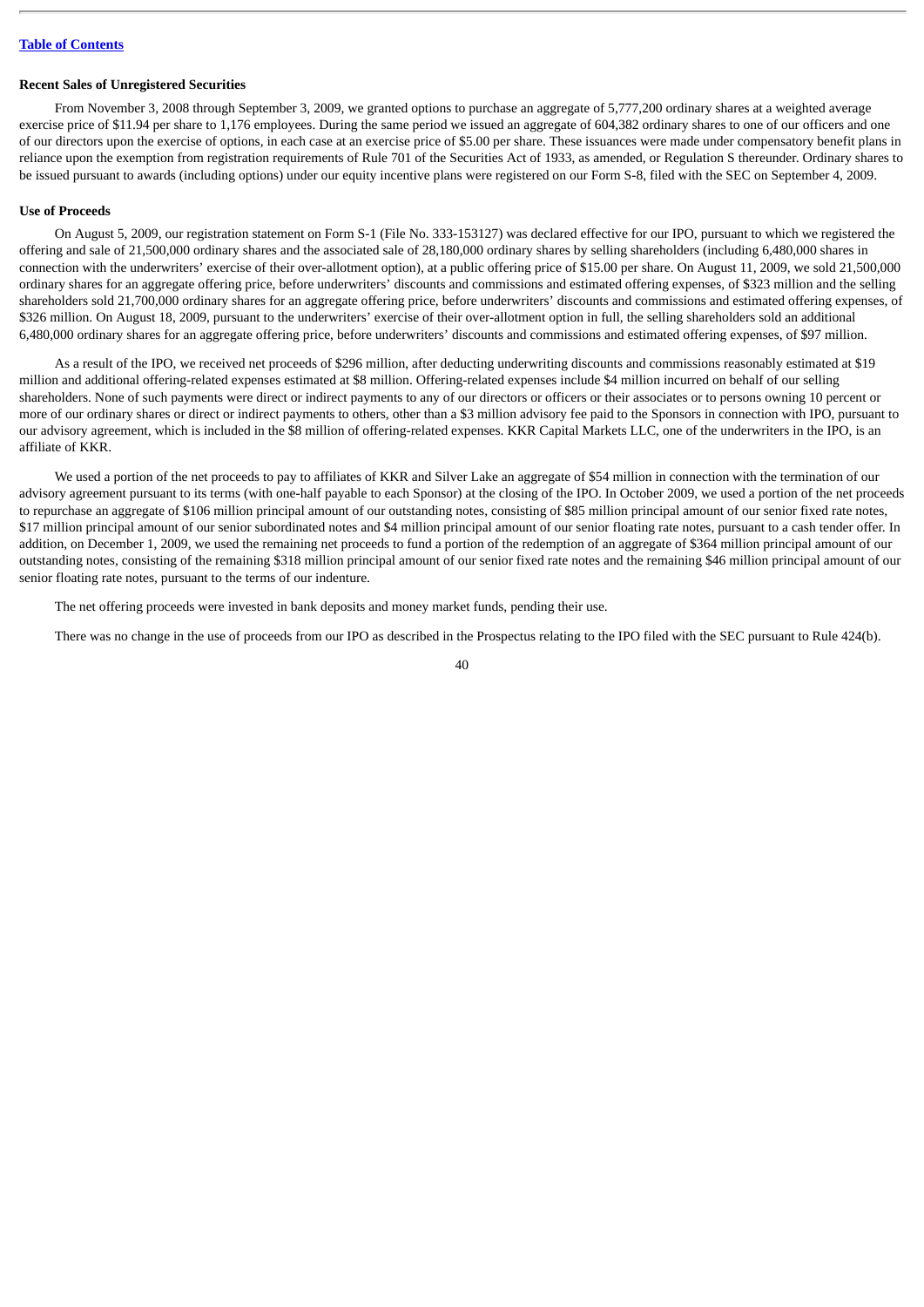# **ITEM 6. SELECTED FINANCIAL DATA**

You should read the following selected financial data together with the information included under the headings "Risk Factors" and "Management's Discussion and Analysis of Financial Condition and Results of Operations" and our historical financial statements and related notes included elsewhere in this Annual Report on Form 10-K. The selected statements of operations data for October 31, 2007, November 2, 2008 and November 1, 2009 and the selected balance sheet data as of November 2, 2008 and November 1, 2009 have been derived from audited historical financial statements and related notes included elsewhere in this Annual Report on Form 10-K. The selected statements of operations data for the year ended October 31, 2005, one month ended November 30, 2005 and the year ended October 31, 2006 and the selected balance sheet data as of October 31, 2005, October 31, 2006 and October 31, 2007 have been derived from audited historical financial statements and related notes not included in this Annual Report on Form 10-K. The historical financial data may not be indicative of our future performance and does not reflect what our financial position and results of operations would have been if we had operated as a fully stand-alone entity during all of the periods presented. We adopted a 52-or 53-week fiscal year beginning with our fiscal year 2008. Our fiscal year ends on the Sunday closest to October 31.

|                                                                | Predecessor (1) |                                          |                                            |                                  | Company             |                   |                          |                          |
|----------------------------------------------------------------|-----------------|------------------------------------------|--------------------------------------------|----------------------------------|---------------------|-------------------|--------------------------|--------------------------|
|                                                                |                 |                                          | One                                        |                                  |                     | <b>Year Ended</b> |                          |                          |
|                                                                |                 | <b>Year Ended</b><br>October 31,<br>2005 | <b>Month Ended</b><br>November 30,<br>2005 | October 31,<br>2006(2)           | October 31,<br>2007 |                   | November 2,<br>2008      | November 1,<br>2009      |
| <b>Statement of Operations Data:</b>                           |                 |                                          |                                            | (in millions, except ratio data) |                     |                   |                          |                          |
| Net revenue (3)                                                | \$              | 1,410                                    | \$<br>114                                  | \$<br>1,399                      | \$1,527             | \$                | 1,699                    | \$<br>1,484              |
| Costs and expenses:                                            |                 |                                          |                                            |                                  |                     |                   |                          |                          |
| Cost of products sold:                                         |                 |                                          |                                            |                                  |                     |                   |                          |                          |
| Cost of products sold                                          |                 | 935                                      | 87                                         | 926                              | 936                 |                   | 981                      | 855                      |
| Amortization of intangible assets                              |                 |                                          |                                            | 55                               | 60                  |                   | 57                       | 58                       |
| Asset impairment charges (4)                                   |                 | $\overline{2}$                           |                                            | $\equiv$                         | 140                 |                   | $\overline{\phantom{0}}$ | $\equiv$                 |
| Restructuring charges (5)                                      |                 | $\overline{c}$                           |                                            | $\overline{2}$                   | 29                  |                   | 6                        | 11                       |
| Total cost of products sold                                    |                 | 939                                      | 87                                         | 983                              | 1,165               |                   | 1,044                    | 924                      |
| Research and development                                       |                 | 203                                      | 22                                         | 187                              | 205                 |                   | 265                      | 245                      |
| Selling, general and administrative                            |                 | 245                                      | 27                                         | 243                              | 193                 |                   | 196                      | 165                      |
| Amortization of intangible assets                              |                 |                                          |                                            | 56                               | 28                  |                   | 28                       | 21                       |
| Asset impairment charges (4)                                   |                 | $\mathbf{1}$                             | $\equiv$                                   |                                  | 18                  |                   | $\overline{\phantom{0}}$ | $\frac{1}{2}$            |
| Restructuring charges (5)                                      |                 | 15                                       | $\mathbf{1}$                               | 3                                | 22                  |                   | 6                        | 23                       |
| Advisory agreement termination fee (6)                         |                 |                                          |                                            |                                  |                     |                   |                          | 54                       |
| Selling shareholder expenses (6)                               |                 |                                          |                                            |                                  |                     |                   |                          | $\overline{4}$           |
| Litigation settlement (7)                                      |                 |                                          |                                            | 21                               |                     |                   |                          | $\overline{\phantom{0}}$ |
| Acquired in-process research and development                   |                 |                                          |                                            |                                  | $\mathbf{1}$        |                   |                          |                          |
| Total costs and expenses                                       |                 | 1,403                                    | 137                                        | 1,493                            | 1,632               |                   | 1,539                    | 1,436                    |
| Income (loss) from operations $(3)(8)(9)$                      |                 | 7                                        | (23)                                       | (94)                             | (105)               |                   | 160                      | 48                       |
| Interest expense (10)                                          |                 |                                          |                                            | (143)                            | (109)               |                   | (86)                     | (77)                     |
| Loss on extinguishment of debt                                 |                 |                                          |                                            |                                  | (12)                |                   | (10)                     | (8)                      |
| Other income (expense), net                                    |                 | $\overline{7}$                           |                                            | 12                               | 14                  |                   | (4)                      | $\mathbf{1}$             |
| Income (loss) from continuing operations before taxes          |                 | 14                                       | (23)                                       | (225)                            | (212)               |                   | 60                       | (36)                     |
| Provision for income taxes                                     |                 | 5                                        | $\sqrt{2}$                                 | 3                                | 8                   |                   | $\mathsf 3$              | 8                        |
| Income (loss) from continuing operations                       |                 | 9                                        | (25)                                       | (228)                            | (220)               |                   | 57                       | (44)                     |
| Income from and gain on discontinued operations, net of income |                 |                                          |                                            |                                  |                     |                   |                          |                          |
| taxes $(11)$                                                   |                 | 22                                       | $\mathbf{1}$                               | $\mathbf{1}$                     | 61                  |                   | 26                       |                          |
| Net income (loss)                                              | \$              | 31                                       | \$<br>(24)                                 | \$<br>(227)                      | \$<br>(159)         | \$                | 83                       | \$<br>(44)               |
| <b>Balance Sheet Data (at end of period):</b>                  |                 |                                          |                                            |                                  |                     |                   |                          |                          |
| Cash and cash equivalents                                      | \$              |                                          |                                            | \$<br>272                        | \$<br>309           | \$                | 213                      | \$<br>472                |
| <b>Total assets</b>                                            |                 | 840                                      |                                            | 2,217                            | 1,951               |                   | 1,871                    | 1,970                    |
| Long-term debt and capital lease obligations                   |                 |                                          |                                            | 1,004                            | 907                 |                   | 708                      | 233                      |
| Total invested equity/shareholders' equity                     |                 | 529                                      |                                            | 842                              | 693                 |                   | 780                      | 1,040                    |
|                                                                |                 |                                          |                                            |                                  |                     |                   |                          |                          |
| <b>Other Financial Data:</b>                                   |                 |                                          |                                            |                                  |                     |                   |                          |                          |
| Ratio of earnings to fixed charges (12)                        |                 | 3.3                                      |                                            |                                  |                     |                   | 1.7                      |                          |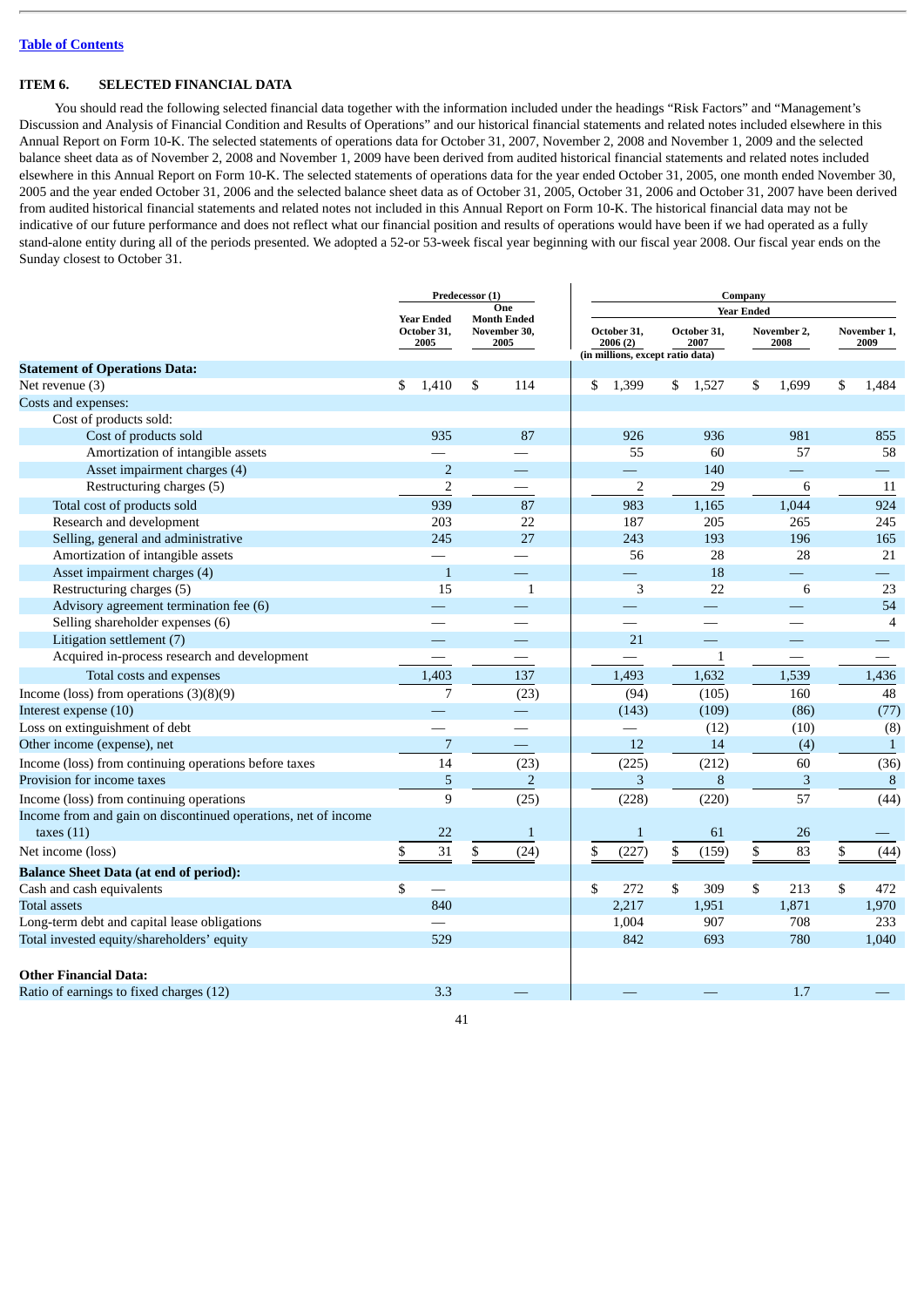- (1) Predecessor refers to the Semiconductor Products Group, or SPG, business segment of Agilent Technologies, Inc, or Agilent.
- (2) We completed the SPG Acquisition on December 1, 2005. The SPG Acquisition was accounted for as a purchase business combination under GAAP and thus the financial results for all periods from and after December 1, 2005 are not necessarily comparable to the prior results of Predecessor. We did not have any significant operating activity prior to December 1, 2005. Accordingly, our results for the year ended October 31, 2006 represent only the eleven months of our operations after the completion of the SPG Acquisition.
- (3) The divestiture of the Camera Module Business by Agilent on February 3, 2005 did not meet the criteria for discontinued operations treatment under GAAP and, as such, its historical results remain included in the results from continuing operations as presented in this Annual Report on Form 10-K until the first quarter of fiscal year 2005. The following table presents the operating results of the Camera Module Business:

|                                      | Predecessor             |
|--------------------------------------|-------------------------|
|                                      | Year Ended              |
|                                      | <b>October 31, 2005</b> |
|                                      | (In millions)           |
| <b>Statement of Operations Data:</b> |                         |
| Net revenue                          | 69                      |
| Loss from operations                 | (7)                     |

On February 3, 2005, Predecessor completed the sale of the Camera Module Business to Flextronics International Ltd. pursuant to an Asset Purchase Agreement dated October 27, 2004, as amended. Flextronics agreed to purchase the fixed assets, inventory and intellectual property and assume operating liabilities. Flextronics paid approximately \$13 million upon closing and paid an additional \$12 million (in twelve equal quarterly installments each fiscal quarter following the sale closing date), which was recorded as receivable by us as part of purchase accounting. For the year ended October 31, 2005, Predecessor recognized a gain of \$12 million related to this sale which was recorded in other income (expense), net.

- (4) During the year ended October 31, 2007, we recorded a \$158 million write-down of certain long-lived assets following a review of the recoverability of the carrying value of certain manufacturing facilities, of which \$18 million was recorded as part of operating expenses and the remainder was recorded as part of cost of products sold.
- (5) Our restructuring charges predominantly represent one-time employee termination benefits. During the year ended October 31, 2005, Predecessor incurred \$17 million in restructuring charges for certain restructuring actions initiated by Agilent. We incurred total restructuring charges of \$5 million during the year ended October 31, 2006 (\$6 million on a combined basis including the one month period ended November 30, 2005) related to our effort to rationalize our product lines. During the year ended October 31, 2007, we incurred restructuring charges of \$51 million, of which \$22 million was recorded as part of operating expenses and the remainder was recorded as part of cost of products sold. During the year ended November 2, 2008, we incurred restructuring charges of \$12 million, of which \$6 million was recorded as part of operating expenses and the remainder was recorded as part of cost of products sold. During year ended November 1, 2009, we incurred restructuring charges of \$34 million, of which \$23 million was recorded as part of operating expenses and the remainder were recorded as part of cost of products sold.
- (6) The advisory agreement was terminated pursuant to its terms upon completion of our IPO, for a termination fee of \$54 million, during the quarter ended November 1, 2009 and no further payments will be made thereunder. We also recorded \$4 million in selling shareholder expenses, in connection with the IPO, on behalf of the Sponsors and other selling shareholders.
- (7) In November 2006, we agreed to settle a trade secret lawsuit filed by Sputtered Films Inc., a subsidiary of Tegal Corporation, against Agilent, Advanced Modular Sputtering Inc. and our company. We assumed responsibility for this litigation in connection with the SPG Acquisition and accrued this liability in the fourth quarter of fiscal year 2006.
- (8) Includes share-based compensation expense recorded by Predecessor of \$4 million for the one month ended November 30, 2005, and for the Company, \$3 million for the year ended October 31, 2006, \$12 million for the year ended October 31, 2007, \$15 million for the year ended November 2, 2008 and \$12 million for the year ended November 1, 2009.
- (9) Includes expense recorded in connection with the advisory agreement with our Sponsors of \$5 million for the year ended October 31, 2006, \$5 million for the year ended October 31, 2007, \$6 million for the year ended November 2, 2008, and \$4 million for the year ended November 1, 2009.
- (10) Interest expense for the year ended October 31, 2006 includes an aggregate of \$30 million of amortization of debt issuance costs and commitment fees for expired credit facilities, including \$19 million of unamortized debt issuance costs that were written off in conjunction with the repayment of our term loan facility during this period. As of October 31, 2006, we had permanently repaid all outstanding amounts under our term loan facility.

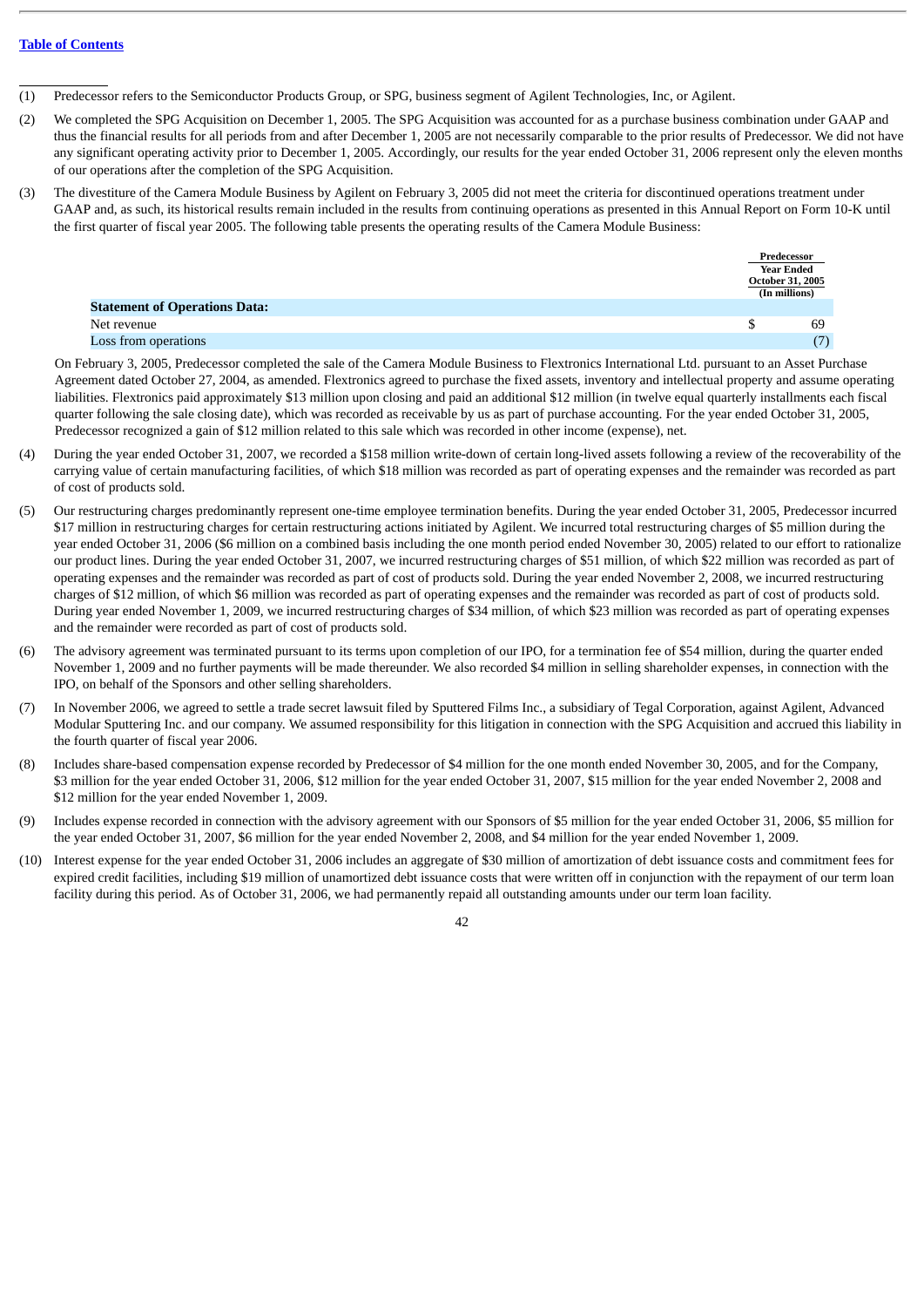(11) In October 2005, we sold our Storage Business to PMC-Sierra Inc. This transaction closed on February 28, 2006, resulting in \$420 million of net cash proceeds. No gain or loss was recorded on the sale.

In February 2006, we sold our Printer ASICs Business to Marvell Technology Group Ltd. for \$245 million in cash. Our agreement with Marvell also provides for up to \$35 million in additional earn-out payments by Marvell to us based solely on the achievement by Marvell of certain revenue targets in respect of the acquired business subsequent to the acquisition. This transaction closed on May 1, 2006 and no gain or loss was recorded on the initial sale. In April 2007, we received \$10 million of the earn-out payment from Marvell and recorded it as a gain on discontinued operations. In May 2008, we received \$25 million of the earn-out payment from Marvell and recorded it as a gain on discontinued operations. In November 2006, we sold our Image Sensor operations to Micron Technology, Inc. for \$53 million. Our agreement with Micron also provides for up to \$17 million in additional earn-out payments by Micron to us upon the achievement of certain milestones. This transaction closed on December 8, 2006, resulting in \$57 million of net proceeds, including \$4 million of earn-out payments during the year ended October 31, 2007. In addition to this transaction, we also sold intellectual property rights related to the Image Sensor operations to another party for \$12 million. We recorded a gain on discontinued operations of approximately \$50 million for both of these transactions.

In October 2007, we sold our Infra-red operations to Lite-On Technology Corporation for \$19 million in cash and the right to receive guaranteed cost reductions or rebates based on our future purchases of non infra-red products from Lite-On. We recorded an overall loss from disposal of Infra-red operations of \$5 million for fiscal year 2008.

(12) For purposes of computing this ratio of earnings to fixed charges, "fixed charges" consist of interest expense on all indebtedness plus amortization of debt issuance costs and an estimate of interest expense within rental expense. "Earnings" consist of pre-tax income (loss) from continuing operations plus fixed charges. Earnings were insufficient to cover fixed charges by \$23 million, \$225 million, \$212 million and \$36 million for the one month ended November 30, 2005, the years ended October 31, 2006, October 31, 2007 and November 1, 2009, respectively.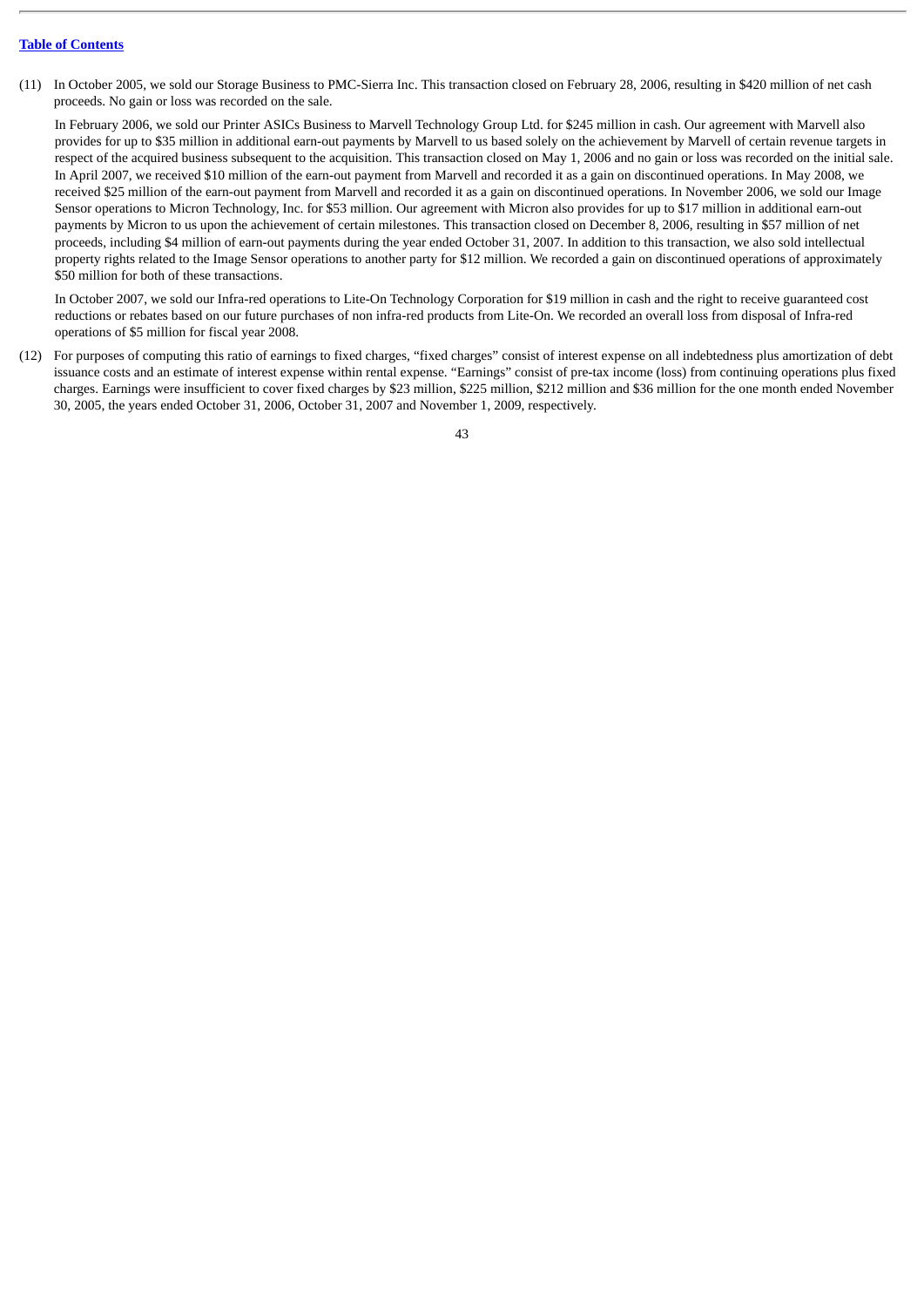## **ITEM 7. MANAGEMENT'S DISCUSSION AND ANALYSIS OF FINANCIAL CONDITION AND RESULTS OF OPERATIONS**

*This Management's Discussion and Analysis of Financial Condition and Results of Operations should be read in conjunction with "Selected Financial Data" and our consolidated financial statements and notes thereto which appear elsewhere in this Annual Report on Form 10-K. This discussion may contain forward-looking statements based upon current expectations that involve risks and uncertainties. Our actual results may differ materially from those anticipated in these forward-looking statements as a result of various factors, including those set forth under the caption "Risk Factors" or in other parts of this Annual Report on Form 10-K.*

## **Overview**

We are a leading designer, developer and global supplier of a broad range of analog semiconductor devices with a focus on III-V based products. III-V semiconductor materials have higher electrical conductivity and thus tend to have better performance characteristics in radio frequency, or RF, and optoelectronic applications than silicon. We differentiate ourselves through our high performance design and integration capabilities. Our product portfolio is extensive and includes approximately 7,000 products in four primary target markets: wireless communications, wired infrastructure, industrial and automotive electronics, and consumer and computing peripherals. Applications for our products in these target markets include cellular phones, consumer appliances, data networking and telecommunications equipment, enterprise storage and servers, factory automation, displays, optical mice and printers.

We have a 40-year history of innovation dating back to our origins within Hewlett-Packard Company. Over the years, we have assembled a large team of analog design engineers, and we maintain highly collaborative design and product development engineering resources around the world. Our locations include two design centers in the United States, five in Asia and four in Europe. We have developed an extensive portfolio of intellectual property that currently includes more than 5,000 U.S. and foreign patents and patent applications.

We have a diversified and well-established customer base of approximately 40,000 end customers which we serve through our multi-channel sales and fulfillment system. We distribute most of our products through our broad distribution network, and we are a significant supplier to two of the largest global electronic components distributors, Avnet, Inc. and Arrow Electronics, Inc. We also have a direct sales force focused on supporting large original equipment manufacturers, or OEMs.

We operate a primarily outsourced manufacturing business model that principally utilizes third-party foundry and assembly and test capabilities. We maintain our internal fabrication facilities for products utilizing our innovative materials and processes to protect our intellectual property and to develop the technology for manufacturing, and we outsource standard complementary metal-oxide semiconductor, or CMOS, processes and most of our assembly and test operations. We differentiate our business through effective supply chain management, strong distribution channels and a highly variable, low-cost operating model. We have over 35 years of operating history in Asia, where approximately 58% of our employees are located and where we produce a significant portion of our products. Our presence in Asia places us in close proximity to many of our customers and at the center of worldwide electronics manufacturing.

Our business is impacted by general conditions of the semiconductor industry and seasonal demand patterns in our target markets. We believe that our focus on multiple target markets and geographies helps mitigate our exposure to volatility in any single target market.

Erosion of average selling prices of established products is typical of the semiconductor industry. Consistent with trends in the industry, we anticipate that average selling prices will continue to decline in the future. However, as part of our normal course of business, we plan to offset declining average selling prices with efforts to reduce manufacturing costs of existing products and the introduction of new and higher value-added products.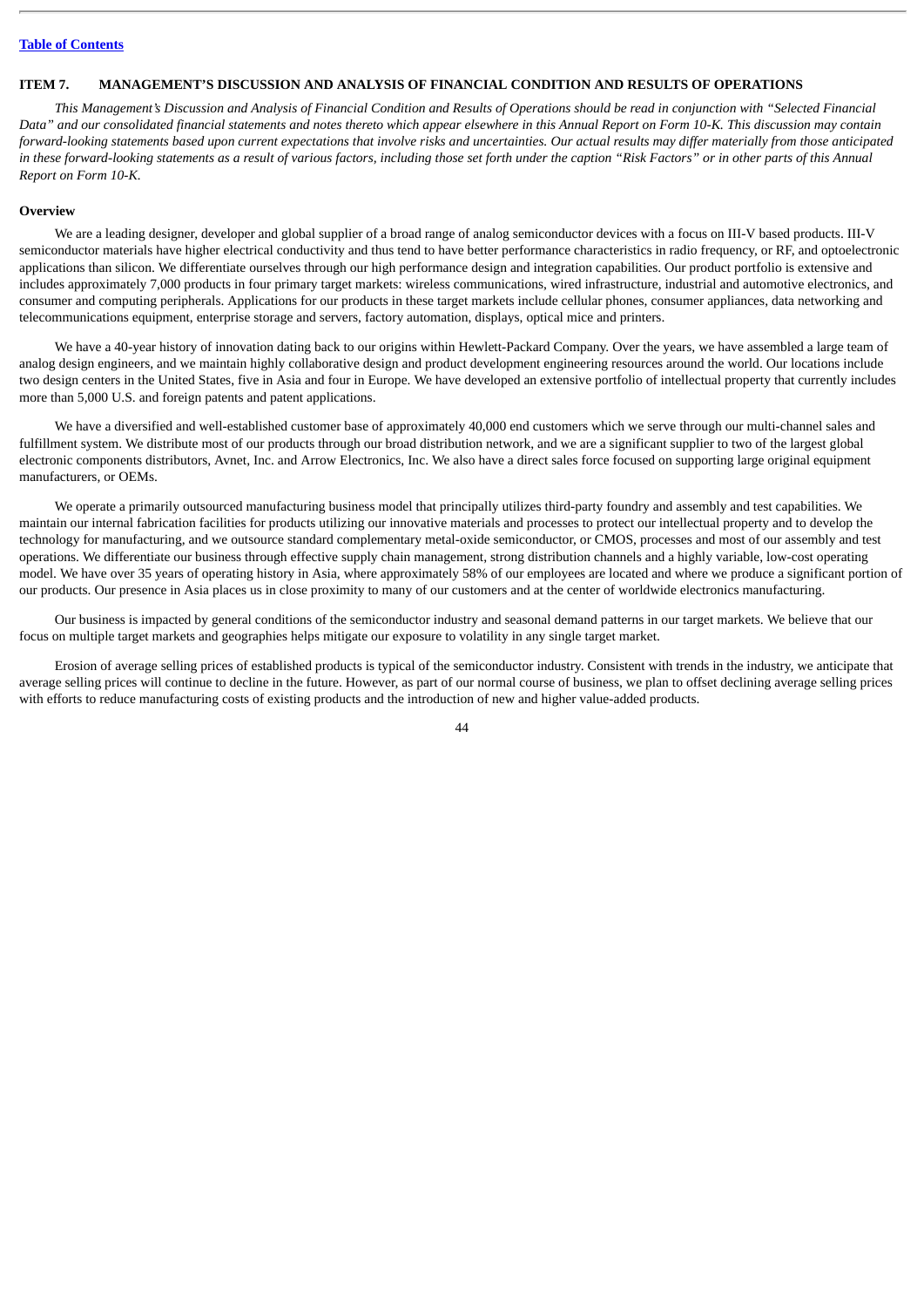Historically, a relatively small number of customers have accounted for a significant portion of our net revenue. Sales to distributors accounted for 38% and 33% of our net revenue from continuing operations for the years ended November 2, 2008 and November 1, 2009, respectively. In the year ended November 1, 2009, our top 10 customers, which included four distributors, collectively accounted for 60% of our net revenue from continuing operations. No customer accounted for 10% or more of our net revenue from continuing operations during the fiscal year ended November 1, 2009. During the fiscal year ended November 2, 2008, Avnet, Inc., a distributor, accounted for 11% of our net revenue from continuing operations, and our top 10 customers, which included five distributors, collectively accounted for 54% of our net revenue from continuing operations. We expect to continue to experience significant customer concentration in future periods.

The demand for our products has been affected in the past, and is likely to continue to be affected in the future, by various factors, including the following:

- general economic and market conditions in the semiconductor industry and in our target markets;
- our ability to specify, develop or acquire, complete, introduce and market new products and technologies in a cost-effective and timely manner;
- the timing, rescheduling or cancellation of expected customer orders and our ability to manage inventory;
- the rate at which our present and future customers and end-users adopt our products and technologies in our target markets; and
- the qualification, availability and pricing of competing products and technologies and the resulting effects on sales and pricing of our products.

The recent financial crisis affecting the banking system and financial markets has resulted in a tightening in the credit markets, a low level of liquidity in many financial markets, and extreme volatility in credit and equity markets. There could be a number of follow-on effects from the credit crisis on our business, including insolvency of key suppliers impacting our product shipment schedules, inability of customers to obtain credit to finance purchases of our products and customer insolvencies.

Current uncertainty in global economic conditions poses several risks to our business, as customers may continue to defer purchases in response to tighter credit and negative financial news, which would in turn negatively affect product demand and our results of operations.

### **Net Revenue**

Substantially all of our net revenue is derived from sales of semiconductor devices which our customers incorporate into electronic products. We serve four primary target markets: wireless communications, wired infrastructure, industrial and automotive electronics, and consumer and computing peripherals. We sell our products primarily through our direct sales force. We also use distributors for a portion of our business and recognize revenue upon delivery of product to the distributors. Such revenue is reduced for estimated returns and distributor allowances.

# **Costs and Expenses**

*Total cost of products sold.* Cost of products sold consists primarily of the cost of semiconductor wafers and other materials, and the cost of assembly and test. Cost of products sold also includes personnel costs and overhead related to our manufacturing operations, including share-based compensation, and related occupancy, computer services and equipment costs, manufacturing quality, order fulfillment, warranty and inventory adjustments, including write-downs for inventory obsolescence, energy costs and other manufacturing expenses. Total cost of products sold also includes amortization of intangible assets and restructuring charges.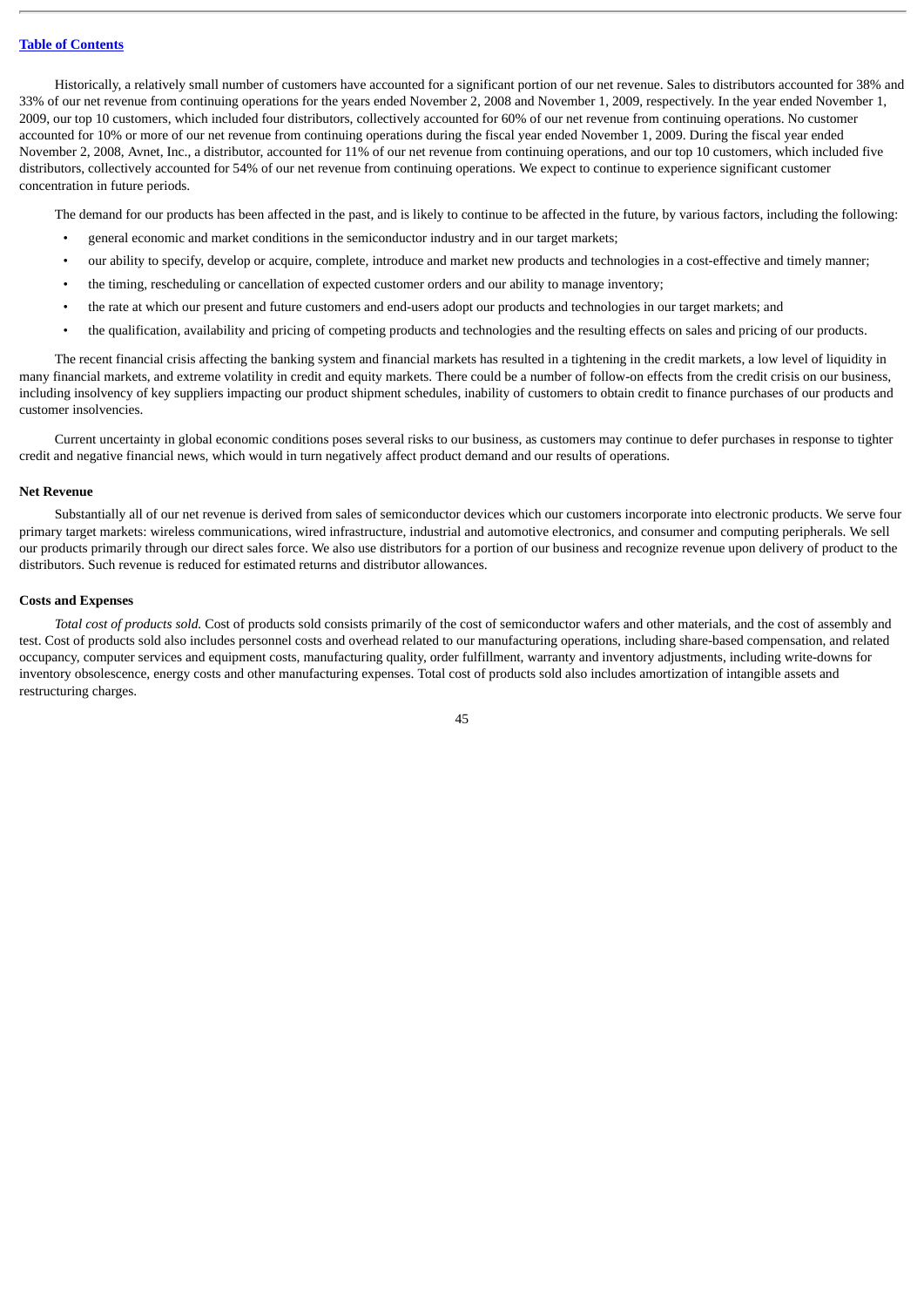Although we outsource a significant portion of our manufacturing activities, we do retain some semiconductor fabrication and assembly and test facilities. If we are unable to utilize our owned fabrication and assembly and test facilities at a desired level, the fixed costs associated with these facilities will not be fully absorbed, resulting in higher average unit costs and lower gross margins.

*Research and development.* Research and development expense consists primarily of personnel costs for our engineers engaged in the design and development of our products and technologies, including share-based compensation. These expenses also include project material costs, third-party fees paid to consultants, prototype development expenses, allocated facilities costs and other corporate expenses and computer services costs related to supporting computer tools used in the engineering and design process.

*Selling*, *general and administrative.* Selling expense consists primarily of compensation and associated costs for sales and marketing personnel, including share-based compensation, sales commissions paid to our independent sales representatives, costs of advertising, trade shows, corporate marketing, promotion, travel related to our sales and marketing operations, related occupancy and equipment costs and other marketing costs. General and administrative expense consists primarily of compensation and associated costs for executive management, finance, human resources and other administrative personnel, outside professional fees, allocated facilities costs and other corporate expenses. In connection with our IPO, during the fourth fiscal quarter of 2009, we expensed \$54 million related to the termination of the advisory agreement with our Sponsors as well as approximately \$4 million of offering costs incurred in our IPO that relate to selling shareholders which were absorbed by us.

*Amortization of intangible assets.* In connection with the SPG Acquisition, we recorded intangible assets of \$1,233 million, net of assets of the Storage Business held for sale. In connection with the acquisitions we completed in 2007, 2008 and 2009, we recorded intangible assets of \$17 million, \$23 million and \$4 million, respectively. These intangible assets are being amortized over their estimated useful lives of six months to 25 years. In connection with these acquisitions, we also recorded goodwill of \$171 million which is not being amortized.

*Interest expense.* Interest expense is associated with our borrowings incurred in connection with the SPG Acquisition. Our debt has been substantially reduced over the past four fiscal years, principally through net proceeds derived from the divestiture of our Storage and Printer ASICs Businesses as well as cash flows from operations, and through the use of the net proceeds from our IPO.

*Gain (loss) on extinguishment of debt.* In connection with the repurchase or redemption of our outstanding indebtedness, we incur a gain (loss) on the extinguishment of debt.

*Other income (expense), net.* Other income (expense) includes interest income, currency gains (losses) on balance sheet remeasurement and other miscellaneous items.

*Provision for income taxes.* We have structured our operations to maximize the benefit from various tax incentives extended to us to encourage investment or employment. We have obtained several tax incentives from the Singapore Economic Development Board, an agency of the Government of Singapore, which provide that certain classes of income we earn in Singapore are subject to tax holidays or reduced rates of Singapore income tax. Each tax incentive is separate and distinct from the others, and may be granted, withheld, extended, modified, truncated, complied with or terminated independently without any effect on the other incentives. In order to retain these tax benefits, we must meet certain operating conditions specific to each incentive relating to, among other things, maintenance of a treasury function, a corporate headquarters function, specified intellectual property activities and specified manufacturing activities in Singapore. Some of these operating conditions are subject to phase-in periods through 2015. The tax incentives are presently scheduled to expire at various dates generally between 2012 and 2015, subject in certain cases to potential extensions. Absent such tax incentives, the corporate income tax rate in Singapore would be 17% commencing from the 2010 year of assessment. For the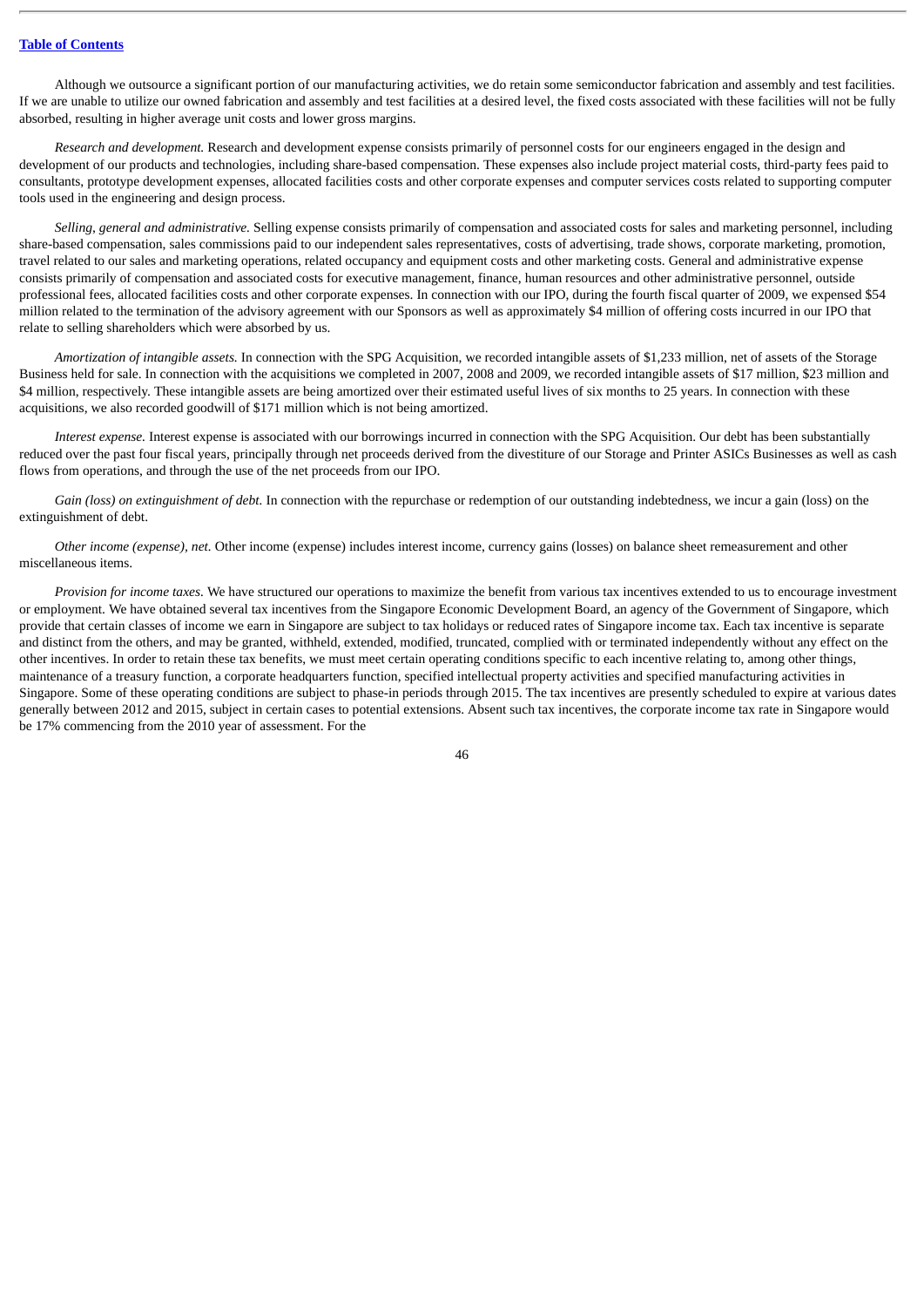fiscal years ended October 31, 2007, November 2, 2008 and November 1, 2009, the effect of all these tax incentives, in the aggregate, was to reduce the overall provision for income taxes from what it otherwise would have been in such year by approximately \$19 million, \$24 million and \$17 million, respectively. If we cannot or elect not to comply with the operating conditions included in any particular tax incentive, we will lose the related tax benefits and could be required to refund material tax benefits previously realized by us with respect to that incentive and, depending on the incentive at issue, could likely be required to modify our operational structure and tax strategy. Any such modified structure may not be as beneficial to us from an income tax expense or operational perspective as the benefits provided under the present tax concession arrangements. As a result of the tax incentives, if we continue to comply with the operating conditions, we expect the income from our operations to be subject to relatively lower income taxes than would otherwise be the case under ordinary income tax rules.

Our interpretations and conclusions regarding the tax incentives are not binding on any taxing authority, and if our assumptions about tax and other laws are incorrect or if these tax incentives are substantially modified or rescinded we could suffer material adverse tax and other financial consequences, which would increase our expenses, reduce our profitability and adversely affect our cash flows. In addition, taxable income in any jurisdiction is dependent upon acceptance of our operational practices and intercompany transfer pricing by local tax authorities as being on an arm's length basis. Due to inconsistencies in application of the arm's length standard among taxing authorities, as well as lack of adequate treaty-based protection, transfer pricing challenges by tax authorities could, if successful, substantially increase our income tax expense.

Going forward, our effective tax rate will vary based on a variety of factors, including overall profitability, the geographical mix of income before taxes and the related tax rates in the jurisdictions where we operate, as well as discrete events, such as settlements of future audits. In particular, we may owe significant taxes in jurisdictions outside Singapore during periods when we are profitable in those jurisdictions even though we may be experiencing low operating profit or operating losses on a consolidated basis, potentially resulting in significant tax liabilities on a consolidated basis during those periods. Conversely, we expect to realize more favorable effective tax rates as our profitability increases. Our historical income tax provisions are not necessarily reflective of our future results of operations.

# **History**

# *SPG Acquisition*

On December 1, 2005, we completed the acquisition of the Semiconductor Products Group of Agilent for approximately \$2.7 billion. The SPG Acquisition was accounted for by the purchase method of accounting for business combinations and, accordingly, the purchase price was allocated to the net assets acquired based on their estimated fair values. Among other things, the purchase accounting adjustments increased the carrying value of our inventory and property, plant and equipment, and established intangible assets for our developed technology, customer and distributorship relationships, order backlog, and in-process research and development, or IPRD. As a result of the SPG Acquisition and related borrowings, interest expense and non-cash depreciation and amortization charges have significantly increased.

#### *Acquisitions*

In fiscal years 2007, 2008 and 2009 we completed five acquisitions for cash consideration of \$110 million:

- During fiscal year 2007, we acquired the Polymer Optical Fiber, or POF, business from Infineon Technologies AG for \$27 million in cash.
- During the first quarter of fiscal year 2008, we completed the acquisition of a privately-held manufacturer of motion control encoders for \$29 million (net of cash acquired of \$2 million) plus \$9 million repayment of existing debt.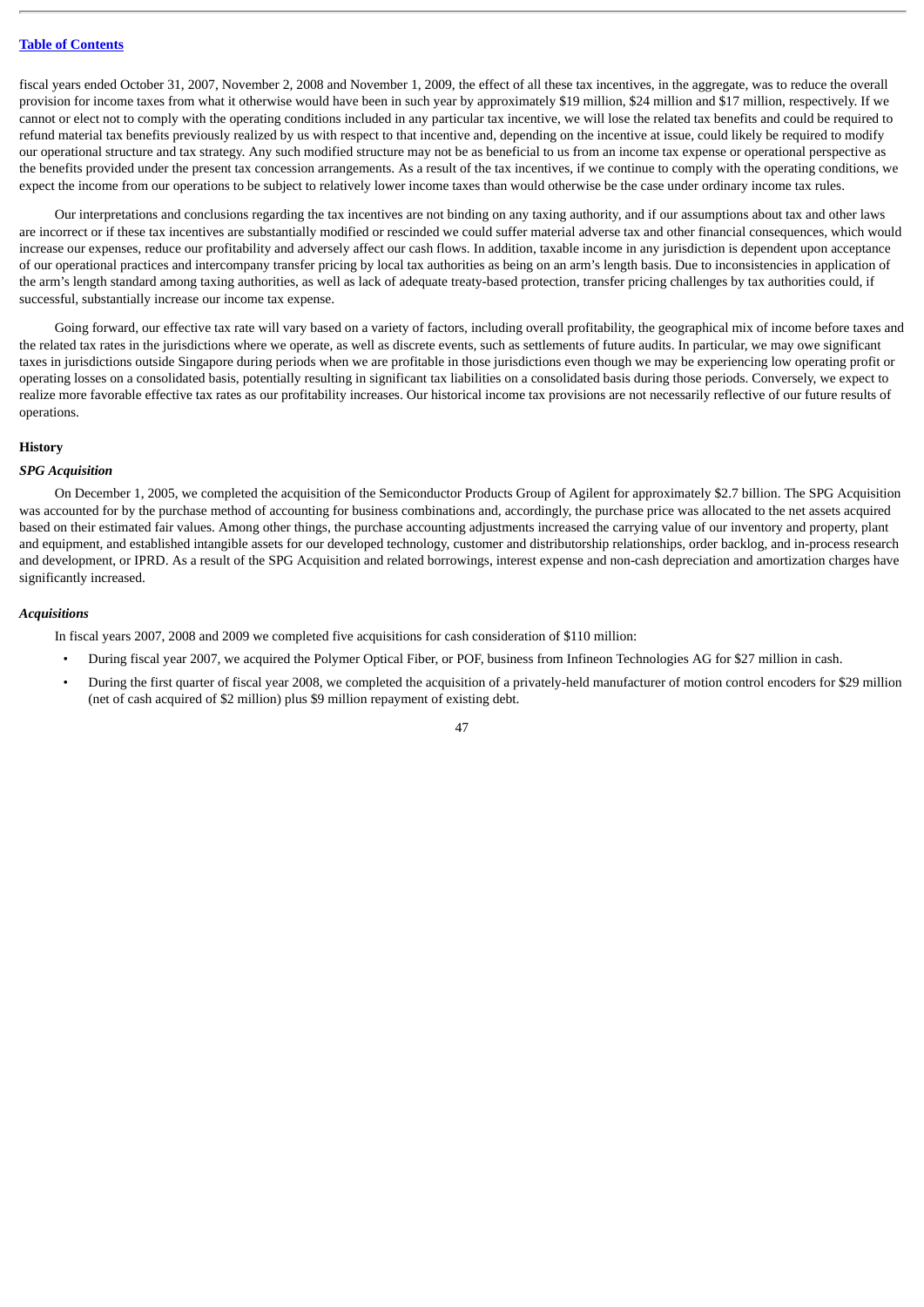- During the second quarter of fiscal year 2008, we completed the acquisition of a privately-held developer of low-power wireless devices for \$6 million, plus potential earn-out payments.
- During the fourth quarter of fiscal year 2008, we completed the acquisition of the Bulk Acoustic Wave Filter business of Infineon Technologies AG for \$32 million in cash.
- During the second quarter of fiscal year 2009, we completed the acquisition of a manufacturer of motion control encoders for \$7 million in cash.

The accompanying consolidated financial statements include the results of operations of the acquired companies and businesses commencing on their respective acquisition dates. See Note 3 to the Consolidated Financial Statements for information related to these acquisitions.

## *Dispositions*

Since the SPG Acquisition, we have disposed of significant portions of the business we originally acquired from Agilent:

- In fiscal year 2006, we sold our Storage Business to PMC-Sierra, Inc., for \$420 million in net cash proceeds, and our Printer ASICs Business to Marvell Technology Group Ltd. for net proceeds of \$245 million in cash plus potential earn-out payments of up to \$35 million. During fiscal years 2007 and 2008, we received the full \$35 million of earn-out payments from Marvell, related to the sale of our Printer ASICs Business.
- In fiscal year 2007, we sold our Image Sensor operations to Micron Technology, Inc. for net proceeds of \$53 million in cash plus potential earn-out payments. In addition to this transaction, we also sold intellectual property rights related to the Image Sensor operations to another party for \$12 million. We recorded an aggregate gain on the sale of \$50 million for both of these transactions, which was reported as income and gain from discontinued operations. During fiscal years 2007 and 2008, we received payments of \$4 million and \$6 million, respectively, from Micron in satisfaction of its earn-out obligations.
- In October 2007, we sold our Infra-red operations to Lite-On Technology Corporation for \$19 million in cash, and the right to receive guaranteed cost reductions or rebates based on our future purchases of non-infra-red products from Lite-On. We recorded an overall loss from the disposal of Infra-red operations of \$5 million during fiscal year 2008, which was reported in income from and gain on discontinued operations in the consolidated statement of operations.

All of the above dispositions are treated as discontinued operations in our consolidated financial statements.

See Note 15 to the Consolidated Financial Statements for additional information related to these dispositions.

# **Restructuring and Impairment Charges**

In the first quarter of fiscal year 2007, we began to increase the use of outsourced service providers in our manufacturing operations, particularly our assembly and test operations, to lower our costs and reduce the capital deployed in these activities. In connection with this strategy, we introduced a largely voluntary severance program intended to reduce our workforce and resulting in an approximately 40% decline in our headcount, primarily in our major locations in Asia. Consequently, during the years ended October 31, 2007 and November 2, 2008, we incurred total restructuring charges of \$51 million and \$12 million, respectively, predominantly representing one-time employee termination costs.

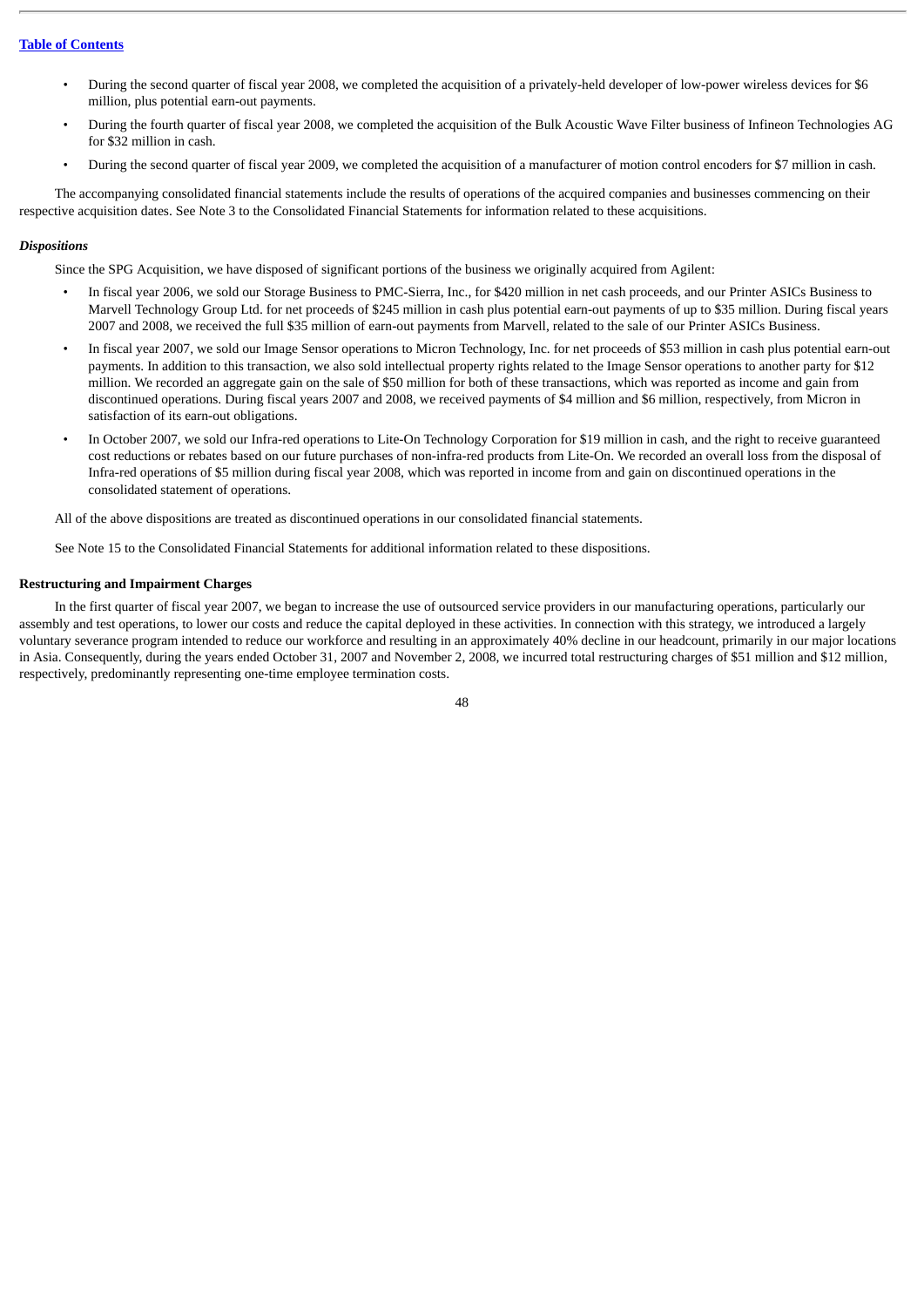In the first quarter of fiscal year 2009, we initiated a restructuring plan intended to realign our cost structure with the prevailing macroeconomic business conditions. This plan eliminated approximately 230 positions or 6% of our global workforce and was substantially completed in the second quarter of fiscal year 2009. In the third quarter of fiscal year 2009, we announced a further reduction in our worldwide workforce of up to 200 employees. This plan was completed in the fourth quarter of fiscal year 2009. During the year ended November 1, 2009, we recorded restructuring charges of \$26 million in connection with both of these plans, predominantly representing one-time employee termination costs.

In the first quarter of fiscal year 2009, we also committed to a plan to outsource certain manufacturing facilities in Germany relating to the POF acquisition we completed in fiscal year 2007. During the year ended November 1, 2009, we recorded \$5 million of one-time employee termination costs, \$1 million related to asset abandonment and other exit costs and approximately \$1 million related to excess lease costs in connection with this plan. As of November 1, 2009, all of the employee termination costs had been paid.

During fiscal year 2009, we recorded and paid \$1 million of one-time employee termination costs in connection with the departure of our Chief Operating Officer in January 2009. We also recognized \$2 million as share-based compensation expense in connection with the employee separation agreement with our former Chief Operating Officer during the second quarter of fiscal year 2009.

See Note 11 to the Consolidated Financial Statements for further information.

During the year ended October 31, 2007, we recorded a \$158 million write-down of certain long-lived assets following a review performed in accordance with Accounting Standards Codification, or ASC, "Property, Plant and Equipment," or ASC 360, of the recoverability of the carrying value of certain manufacturing facilities.

ASC 360 requires us to evaluate the recoverability of certain long-lived assets whenever events or changes in circumstances indicate that the carrying amount may not be recoverable. We continue to evaluate alternatives in support of increasing the use of outsourced providers for our manufacturing operations. As part of this ongoing process and based on our review of internal and external factors, during the third quarter of fiscal year 2007 we assessed whether there had been a material impairment in certain long-lived assets, or the asset group, pursuant to ASC 360. Based on that assessment, we recorded impairment charges of \$70 million primarily related to equipment and buildings at certain manufacturing facilities and \$88 million for intangible assets related to those manufacturing operations. The net book value of the asset group before the impairment charges was \$415 million.

The impairment charge was measured as the excess of the carrying value of the asset group over its fair value. The fair value of the asset group was estimated using a present value technique, where expected future cash flows from the use and eventual disposal of the asset group were discounted by an interest rate commensurate with the risk of the cash flows.

#### **Critical Accounting Policies and Estimates**

The preparation of financial statements in accordance with GAAP requires us to make estimates and assumptions that affect the reported amounts of assets and liabilities and disclosure of contingent assets and liabilities at the date of the financial statements and the reported amounts of revenue and expenses during the reporting period. We base our estimates and assumptions on current facts, historical experience and various other factors that we believe to be reasonable under the circumstances, the results of which form the basis for making judgments about the carrying values of assets and liabilities and the accrual of costs and expenses that are not readily apparent from other sources. The actual results experienced by us may differ materially and adversely from our estimates. Our critical accounting policies are those that affect our historical financial statements materially and involve difficult, subjective or complex judgments by management. Those policies include revenue recognition, valuation of long-lived assets, intangible assets and goodwill, inventory valuation and warranty reserves and accounting for income taxes.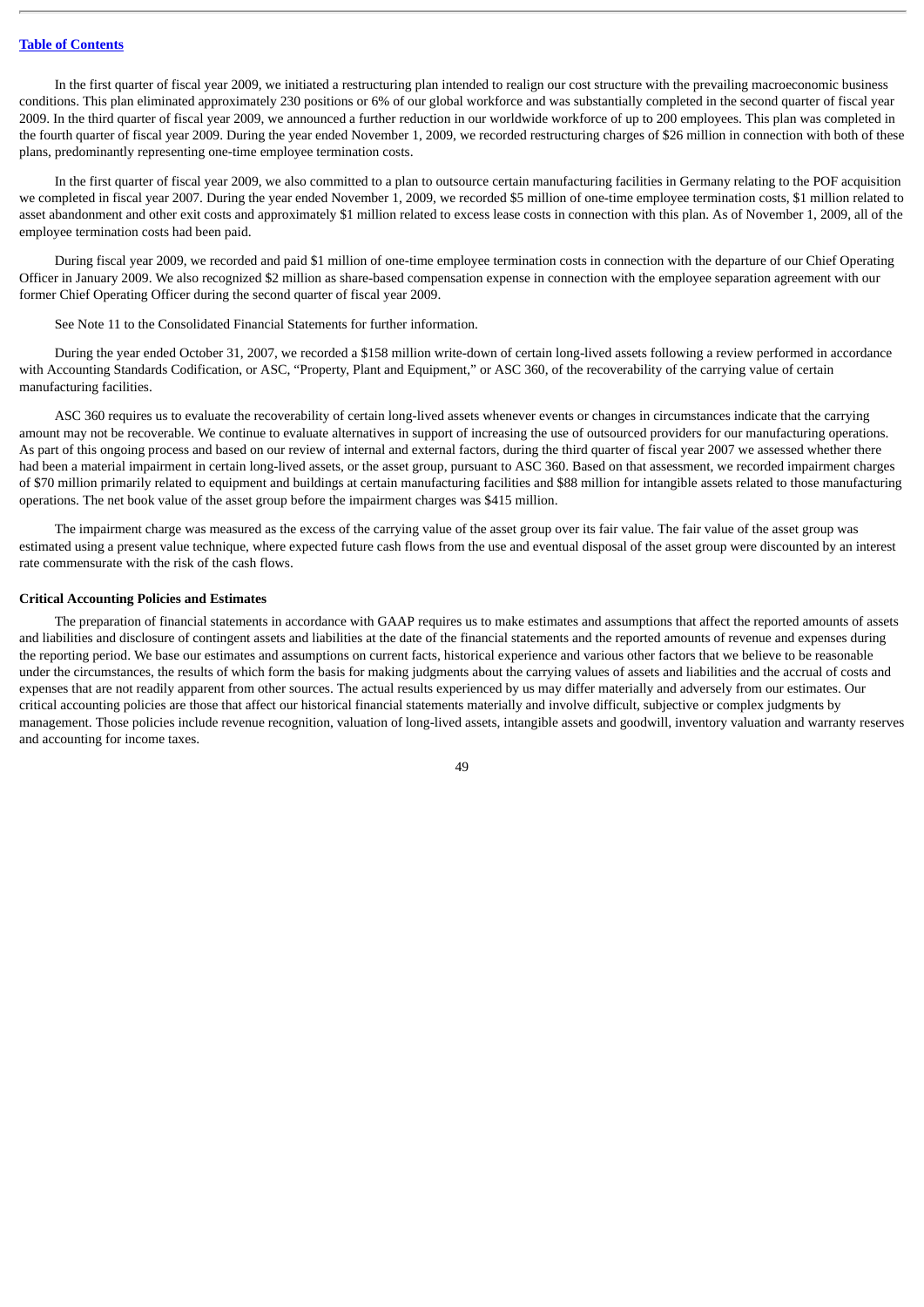*Revenue recognition.* We recognize revenue, net of sales returns and allowances, provided that (i) persuasive evidence of an arrangement exists, (ii) delivery has occurred, (iii) the price is fixed or determinable and (iv) collectibility is reasonably assured. Delivery is considered to have occurred when title and risk of loss have transferred to the customer. We consider the price to be fixed or determinable when the price is not subject to refund or adjustments or when any such adjustments are accounted for. We evaluate the creditworthiness of our customers to determine that appropriate credit limits are established prior to the acceptance of an order. Revenue, including sales to resellers and distributors, is reduced for estimated returns and distributor allowances. We recognize revenue from sales of our products to distributors upon delivery of product to the distributors. An allowance for distributor credits covering price adjustments and scrap allowances is made based on our estimate of historical experience rates as well as considering economic conditions and contractual terms. To date, actual distributor claims activity has been materially consistent with the provisions we have made based on our historical estimates. However, because of the inherent nature of estimates, there is always a risk that there could be significant differences between actual amounts and our estimates. Different judgments or estimates could result in variances that might be significant to reported operating results.

*Valuation of long-lived assets, intangible assets and goodwill.* We assess the impairment of long-lived assets, intangible assets and goodwill whenever events or changes in circumstances indicate that the carrying value of such assets may not be recoverable. Factors we consider important which could trigger an impairment review of our long-lived and intangible assets include significant underperformance relative to historical or projected future operating results, significant changes in the manner of our use of the acquired assets or the strategy for our overall business, and significant negative industry or economic trends. An impairment loss must be measured if the sum of the expected future cash flows (undiscounted and before interest) from the use of the asset is less than the net book value of the asset. The amount of the impairment loss will generally be measured as the difference between the net book values of the asset (or asset group) and its (their) estimated fair value.

We perform an annual impairment review of our goodwill during the fourth fiscal quarter of each year, and more frequently if we believe indicators of impairment exist and we follow the two-step approach in performing the impairment test in accordance with ASC 350 "Intangibles—Goodwill and Other." The first step of the goodwill impairment test compares the estimated fair value of the reporting unit with the related carrying amount. If the fair value of the reporting unit exceeds its carrying amount, the reporting unit's goodwill is not considered to be impaired and the second step of the impairment test is unnecessary. If the reporting unit's carrying amount exceeds its estimated fair value, the second step of the test must be performed to measure the amount of the goodwill impairment loss, if any. The second step of the test compares the implied fair value of the reporting unit's goodwill, determined in the same manner as the amount of goodwill recognized in a business combination, with the carrying amount of such goodwill. If the carrying amount of the reporting unit's goodwill exceeds the implied fair value, an impairment loss is recognized in an amount equal to that excess. The process of evaluating the potential impairment of goodwill is highly subjective and requires significant judgment. We have one reporting unit for goodwill impairment testing purposes which is based on the manner in which we operate our business and the nature of those operations, including consideration of how the Chief Operating Decision Maker, as defined in ASC 280 "Segment Reporting", manages the business as a whole. We operate as one semiconductor company with sales of semiconductors representing the only material source of revenue. Substantially all products offered incorporate analog functionality and are manufactured under similar manufacturing processes.

For fiscal year 2009, we used the quoted market price of our ordinary shares to determine the fair value of our reporting unit, which is the Company as a whole. No impairment of goodwill was identified based on the annual impairment review during the fourth quarter of fiscal year 2009. A 10% decline in the ordinary share quoted market prices would not impact the result of our goodwill impairment assessment.

The process of evaluating the potential impairment of long-lived assets under ASC 360 "Property, Plant and Equipment," such as our property, plant and equipment and other intangible assets is also highly subjective and requires significant judgment. In order to estimate the fair value of long-lived assets, we typically make various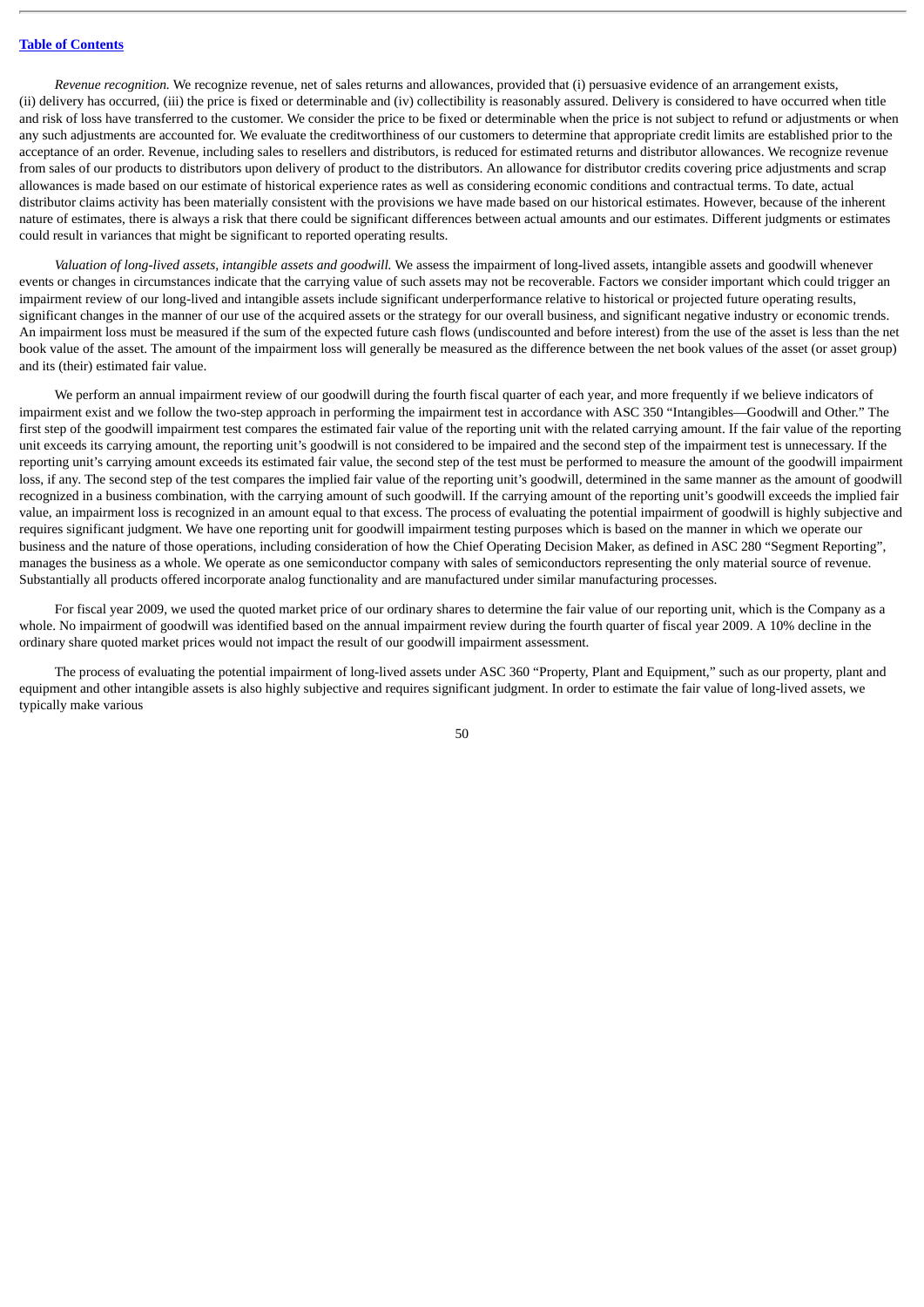assumptions about the future prospects about our business or the part of our business that the long-lived asset relates to, consider market factors specific to the business and estimate future cash flows to be generated by the business, which requires significant judgment as it is based on assumptions about market demand for our products over a number of future years. Based on these assumptions and estimates, we determine whether we need to take an impairment charge to reduce the value of the long-lived asset stated on our balance sheet to reflect its estimated fair value. Assumptions and estimates about future values and remaining useful lives are complex and often subjective. They can be affected by a variety of factors, including external factors such as the real estate market, industry and economic trends, and internal factors such as changes in our business strategy and our internal forecasts. Although we believe the assumptions and estimates we have made in the past have been reasonable and appropriate, changes in assumptions and estimates could materially impact our reported financial results.

*Inventory valuation and warranty reserves.* We value our inventory at the lower of the actual cost of the inventory or the current estimated market value of the inventory, cost being determined under the first-in, first-out method. We regularly review inventory quantities on hand and record a provision for excess and obsolete inventory based primarily on our estimated forecast of product demand and production requirements. Demand for our products can fluctuate significantly from period to period. A significant decrease in demand could result in an increase in the amount of excess inventory quantities on hand. In addition, our industry is characterized by rapid technological change, frequent new product development and rapid product obsolescence that could result in an increase in the amount of obsolete inventory quantities on hand. Additionally, our estimates of future product demand may prove to be inaccurate, which may cause us to understate or overstate both the provision required for excess and obsolete inventory and cost of products sold. Therefore, although we make every effort to ensure the accuracy of our forecasts of future product demand, any significant unanticipated changes in demand or technological developments could have a significant impact on the value of our inventory and our results of operations. We establish reserves for estimated product warranty costs at the time revenue is recognized. Although we engage in extensive product quality programs and processes, our warranty obligation has been and may in the future be affected by product failure rates, product recalls, repair or field replacement costs and additional development costs incurred in correcting any product failure, as well as possible claims for consequential costs. Should actual product failure rates, use of materials or service delivery costs differ from our estimates, additional warranty reserves could be required. In that event, our gross profit and gross margins would be reduced.

*Accounting for income taxes.* We account for income taxes in accordance with ASC 740 "Income Taxes," or ASC 740. The provision for income taxes is computed using the asset and liability method, under which deferred tax assets and liabilities are recognized for the expected future tax consequences of temporary differences between the financial reporting and tax basis of assets and liabilities, and for operating losses and tax credit carryforwards. Deferred tax assets and liabilities are measured using the currently enacted tax rates that apply to taxable income in effect for the years in which those tax assets are expected to be realized or settled. We record a valuation allowance to reduce deferred tax assets to the amount that is believed more likely than not to be realized. Significant management judgment is required in developing our provision for income taxes, including the determination of deferred tax assets and liabilities and any valuation allowances that might be required against the deferred tax assets. We have considered future taxable income and ongoing prudent and feasible tax planning strategies in assessing the need for valuation allowances. If we determine, in the future, a valuation allowance is required, such adjustment to the deferred tax assets would increase tax expense in the period in which such determination is made. Conversely, if we determine, in the future, a valuation allowance exceeds our requirement, such adjustment to the deferred tax assets would decrease tax expense in the period in which such determination is made. In evaluating the exposure associated with various tax filing positions, we accrue an income tax liability when such positions do not meet the more-likely than not threshold for recognition.

The calculation of our tax liabilities involves dealing with uncertainties in the application of complex tax law and regulations in a multitude of jurisdictions. We recognize potential liabilities for anticipated tax audit issues in the U.S. and other tax jurisdictions based on our estimate of whether, and the extent to which, additional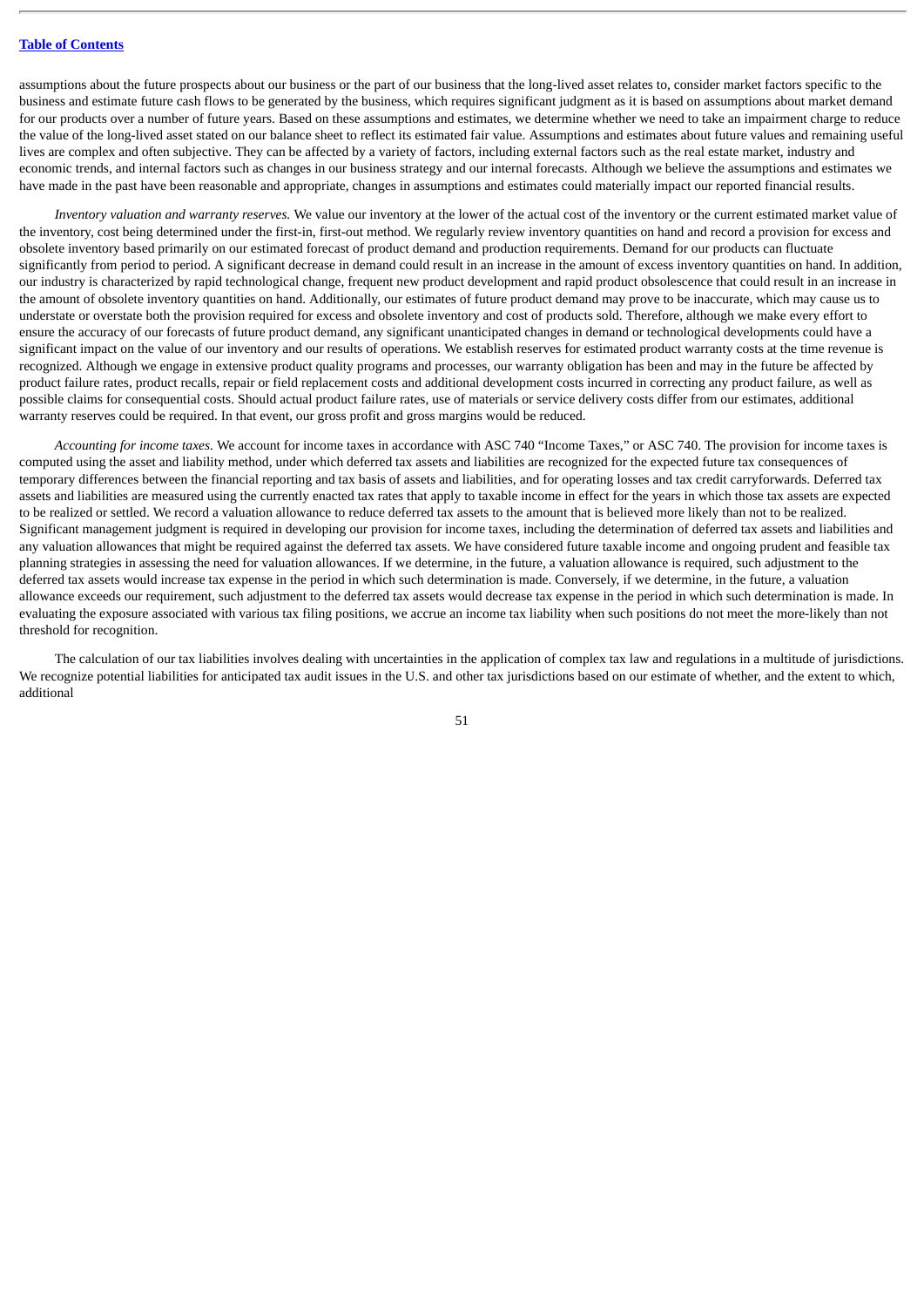taxes and interest will be due. If our estimate of income tax liabilities proves to be less than the ultimate assessment, a further charge to expense would be required. If events occur and the payment of these amounts ultimately proves to be unnecessary, the reversal of the liabilities would result in tax benefits being recognized in the period when we determine the liabilities are no longer necessary.

We adopted the provisions of ASC 740 on accounting for uncertainty in income taxes on November 1, 2007. As a result of the implementation of these provisions, our total unrecognized tax benefit was \$20 million at the date of adoption. At the date of adoption, the consolidated balance sheet also reflected an increase in other long-term liabilities, accumulated deficit, and deferred tax assets of \$10 million, \$9 million and \$1 million, respectively. Our total unrecognized tax benefits decreased by \$2 million during fiscal year 2008, resulting in total unrecognized tax benefits of \$18 million as of November 2, 2008. The total unrecognized tax benefits increased by \$6 million during fiscal year 2009, resulting in total unrecognized tax benefits of \$24 million as of November 1, 2009.

We recognize interest and penalties related to unrecognized tax benefits within the income tax expense line in the consolidated statement of operations. Accrued interest and penalties are included within the related tax liability line in the consolidated balance sheet.

During the year ended October 31, 2007, we did not recognize an accrual for penalties and interest. Upon adoption of the provisions of ASC 740 on accounting for uncertainty in income taxes on November 1, 2007, we increased our accrual for interest and penalties to \$1 million, which was also accounted for as an increase to the November 1, 2007 balance of accumulated deficit. During the fiscal year ended November 2, 2008, we provided for additional interest that increased our accrual for interest and penalties to \$3 million, which is included in the balance sheet at November 2, 2008. During the fiscal year ended November 1, 2009, we provided for additional interest that increased our accrual for interest and penalties to \$4 million, which is included in the balance sheet at November 1, 2009.

*Share-based compensation* Effective November 1, 2006, or fiscal year 2007, we adopted the amended provisions of ASC 718 "Compensation—Stock Compensation," or ASC 718. Under the amended provisions, share-based compensation cost is measured at grant date, based on the fair value of the award on that date, and is recognized as an expense over the grantee's requisite service period. We previously applied Accounting Principles Board Opinion No. 25, "Accounting for Stock Issued to Employees," or APB No. 25, and related interpretations and provided the pro forma disclosures required by Statement of Financial Accounting Standard No. 123, "Accounting for Stock-Based Compensation," or SFAS No. 123.

We adopted the amended provisions of ASC 718 using the prospective transition method. Under this method, the provisions of ASC 718 apply to all awards granted or modified after the date of adoption. For share-based awards granted after November 1, 2006, we recognize compensation expense based on the estimated grant date fair value method required under ASC 718, using Black-Scholes valuation with straight-line amortization method. Since ASC 718 requires that share-based compensation expense be based on awards that are ultimately expected to vest, estimated share-based compensation for such awards has been reduced for estimated forfeitures. ASC 718 requires that forfeitures are estimated at the time of grant and revised if necessary in subsequent periods if actual forfeitures differ from the estimate. For outstanding share-based awards granted before November 1, 2006, which were accounted under the provisions of APB No.25 and the minimum value method for pro forma disclosures of SFAS No. 123, we continued to account for any portion of such awards under the originally applied accounting principles through August 28, 2008. As a result, performance-based awards granted before November 1, 2006 were subject to variable accounting until such options are vested, forfeited or cancelled. Variable accounting requires us to value the variable options at the end of each accounting period based upon the then current fair value of the underlying ordinary shares. Accordingly, our share-based compensation was subject to significant fluctuation based on changes in the fair value of our ordinary shares and our estimate of vesting probability of unvested options.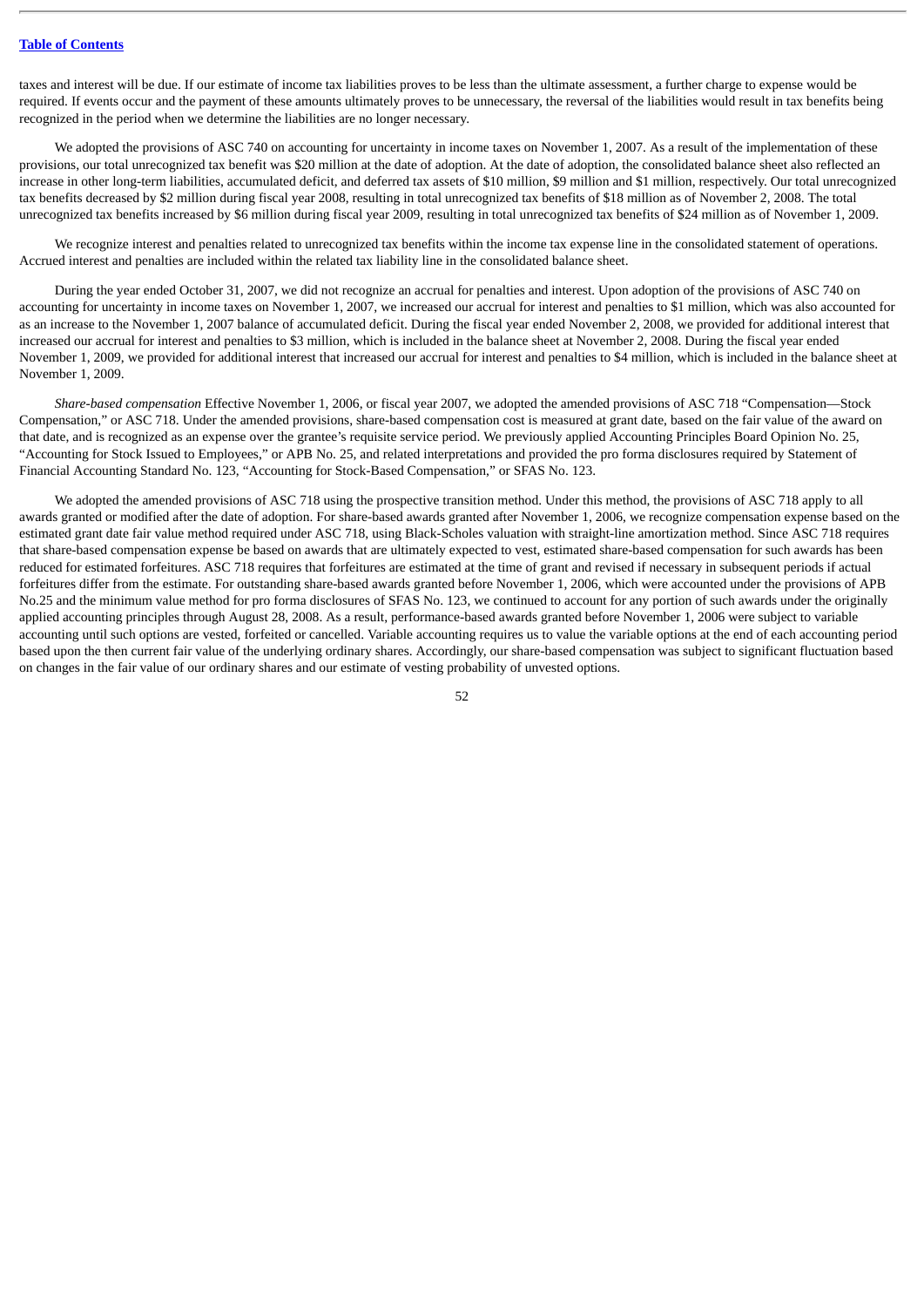On August 28, 2008, our Compensation Committee approved a change in the financial performance vesting targets applicable to options to purchase 3.8 million ordinary shares outstanding under our equity incentive plans including 2.7 million options originally granted prior to the adoption of ASC 718, impacting 43 employees. This change was accounted for as a modification under ASC 718. As a result of this modification, all variable accounting on outstanding employee options ceased and instead, pursuant to ASC 718, we will recognize a combination of unamortized intrinsic value of these modified options and the incremental fair value over the remaining service period. Based on the full achievement of performance targets as of the modification date, \$6 million is subject to amortization over the remaining weighted-average service period of approximately three years.

On July 20, 2009, our Compensation Committee approved a change in the vesting schedules associated with employee performance-based options to purchase 2.3 million ordinary shares outstanding under our equity incentive plans. The Compensation Committee approved the amendment of performance-based options held by certain of our named executive officers to provide that such options will no longer vest based on the attainment of performance targets but instead such options shall vest two years following the first date such portion could have vested had the performance goals for such portion been achieved, subject to the named executive officer's continued service with us through such vesting date. The performance-based options held by other employees were amended to provide that any portion of such options that fails to vest based upon the attainment of a performance goal shall vest on the date two years following the first date such portion would have vested had such performance goal been attained, subject to the employee's continued service with us through such vesting date. The Compensation Committee made these changes to performance-based options in light of our then current financial projections, which were lower than when the performance goals for such options were last determined, the uncertainty present in the then prevailing global economy and the importance of retaining key employees to continue in our employment following our IPO. This change has been accounted for as a modification under ASC 718 and as a result we expect to record approximately \$19 million in additional share-based compensation expense, net of estimated forfeitures, over the remaining weighted average service period of 4 years. In determining the fair value of ordinary shares in calculating the modification value, we used the fair value of our ordinary shares as determined in the IPO given the proximity of the modification date to the effectiveness of the IPO.

For the fiscal years ended October 31, 2007, November 2, 2008 and November 1, 2009, we recorded \$12 million, \$15 million and \$12 million, respectively, of employee and non-employee share-based compensation, recorded as cost of products sold, research and development and sales, general and administrative expenses, as appropriate.

The weighted-average assumptions utilized for our Black-Scholes valuation model for the fiscal years ended October 31, 2007, November 2, 2008 and November 1, 2009 are as follows:

|                          |                     | <b>Year Ended</b>   |                     |  |
|--------------------------|---------------------|---------------------|---------------------|--|
|                          | October 31,<br>2007 | November 2,<br>2008 | November 1,<br>2009 |  |
| Risk-free interest rate  | 4.6%                | 3.4%                | 2.3%                |  |
| Dividend vield           | 0%                  | 0%                  | 0%                  |  |
| Volatility               | 47%                 | 44%                 | 52%                 |  |
| Expected term (in years) | 6.5                 | ნ.5                 | 5.7                 |  |

The dividend yield of zero is based on the fact that we have no present intention to pay cash dividends. Expected volatility is based on the combination of historical volatility of guideline publicly traded companies over the period commensurate with the expected term of the options and the implied volatility of guideline publicly traded companies from traded options with a term of 180 days or greater measured over the last three months. The risk-free interest rate is derived from the average U.S. Treasury Strips rate during the period, which approximates the rate in effect at the time of grant. For all options granted after August 2, 2009 and a portion of options granted before August 2, 2009, our computation of expected term was based on other data, such as the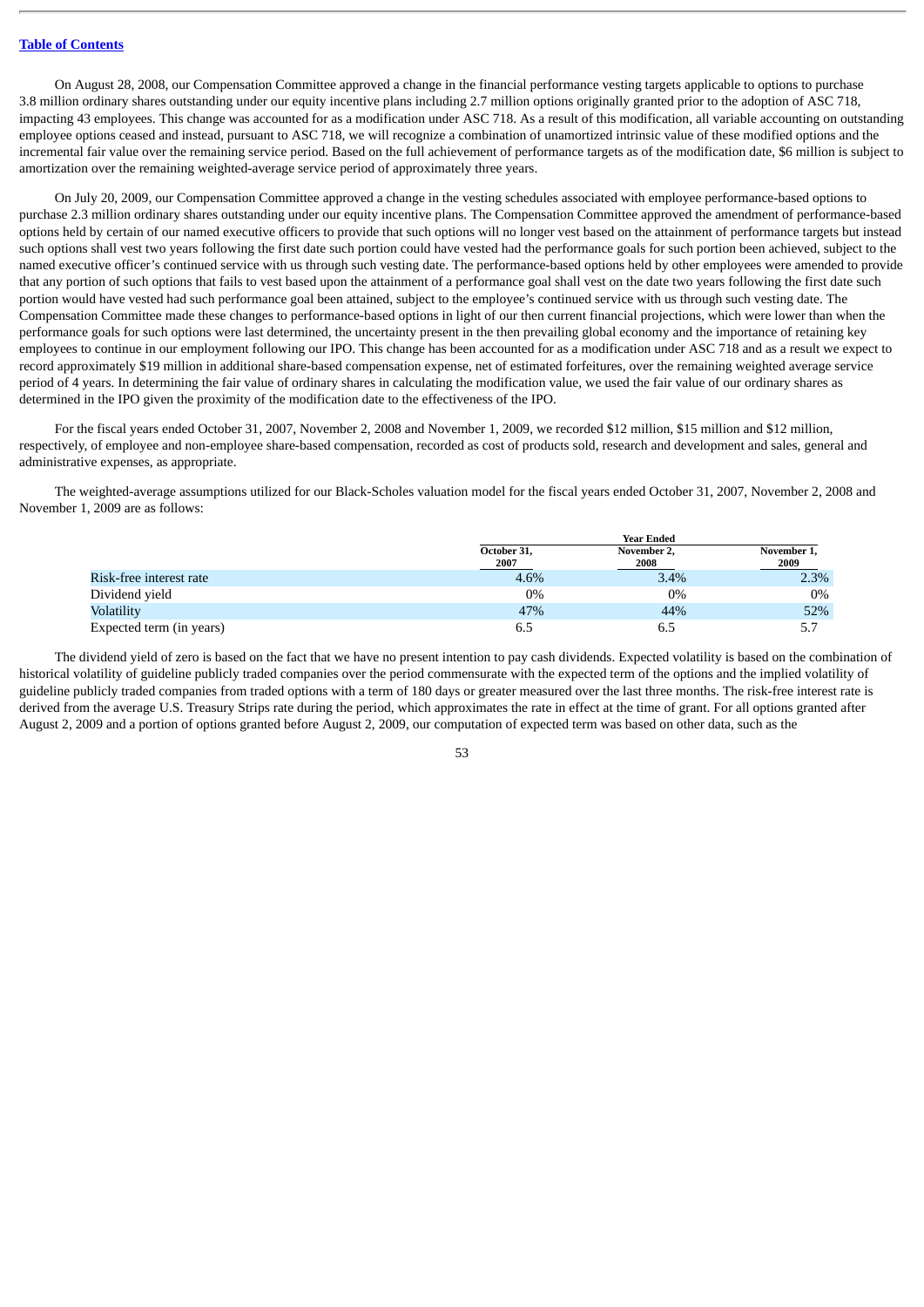data of peer companies and company-specific attributes that we believe could affect employees' exercise behavior. For the majority of options granted prior to August 2, 2009, we used the simplified method specified by the SEC's Staff Accounting Bulletin No. 107 to determine the expected term of stock options.

# **Fiscal Year Presentation**

We adopted a 52- or 53-week fiscal year beginning with our fiscal year 2008. Our fiscal year ends on the Sunday closest to October 31.

The financial statements included in this Annual Report on Form 10-K are presented in accordance with GAAP and expressed in U.S. dollars.

## **Results from Continuing Operations**

# *Year Ended November 1, 2009 Compared to Year Ended November 2, 2008*

The following tables set forth our results of operations for the year ended November 1, 2009 and November 2, 2008.

|                                                                |                     |                     | <b>Year Ended</b>                |                          |
|----------------------------------------------------------------|---------------------|---------------------|----------------------------------|--------------------------|
|                                                                | November 2,<br>2008 | November 1,<br>2009 | November 2,<br>2008              | November 1,<br>2009      |
|                                                                |                     | (In millions)       | (As a percentage of net revenue) |                          |
| <b>Statement of Operations Data:</b>                           |                     |                     |                                  |                          |
| Net revenue                                                    | \$<br>1,699         | \$<br>1,484         | 100%                             | 100%                     |
| Costs and expenses:                                            |                     |                     |                                  |                          |
| Cost of products sold:                                         |                     |                     |                                  |                          |
| Cost of products sold                                          | 981                 | 855                 | 58                               | 58                       |
| Amortization of intangible assets                              | 57                  | 58                  | 3                                | 4                        |
| Restructuring charges                                          | 6                   | 11                  |                                  | $\mathbf{1}$             |
| Total cost of products sold                                    | 1,044               | 924                 | 61                               | 63                       |
| Research and development                                       | 265                 | 245                 | 16                               | 17                       |
| Selling, general and administrative                            | 196                 | 165                 | 12                               | 11                       |
| Amortization of intangible assets                              | 28                  | 21                  | $\overline{\phantom{a}}$         |                          |
| Restructuring charges                                          | 6                   | 23                  |                                  |                          |
| Advisory agreement termination fee                             |                     | 54                  |                                  | $\overline{\mathcal{A}}$ |
| Selling shareholder expenses                                   |                     | 4                   |                                  |                          |
| Total costs and expenses                                       | 1,539               | 1,436               | 91                               | 97                       |
| Income from operations                                         | 160                 | 48                  | 9                                | 3                        |
| Interest expense                                               | (86)                | (77)                | (5)                              | (5)                      |
| Loss on extinguishment of debt                                 | (10)                | (8)                 | (1)                              | (1)                      |
| Other income (expense), net                                    | (4)                 |                     |                                  |                          |
| Income (loss) from continuing operations before taxes          | 60                  | (36)                | 3                                | (3)                      |
| Provision for income taxes                                     | 3                   | 8                   |                                  |                          |
| Income (loss) from continuing operations                       | 57                  | (44)                | 3                                | (3)                      |
| Income from and gain on discontinued operations, net of income |                     |                     |                                  |                          |
| taxes                                                          | 26                  |                     | $\overline{2}$                   |                          |
| Net income (loss)                                              | 83<br>\$            | \$<br>(44)          | 5%                               | (3)%                     |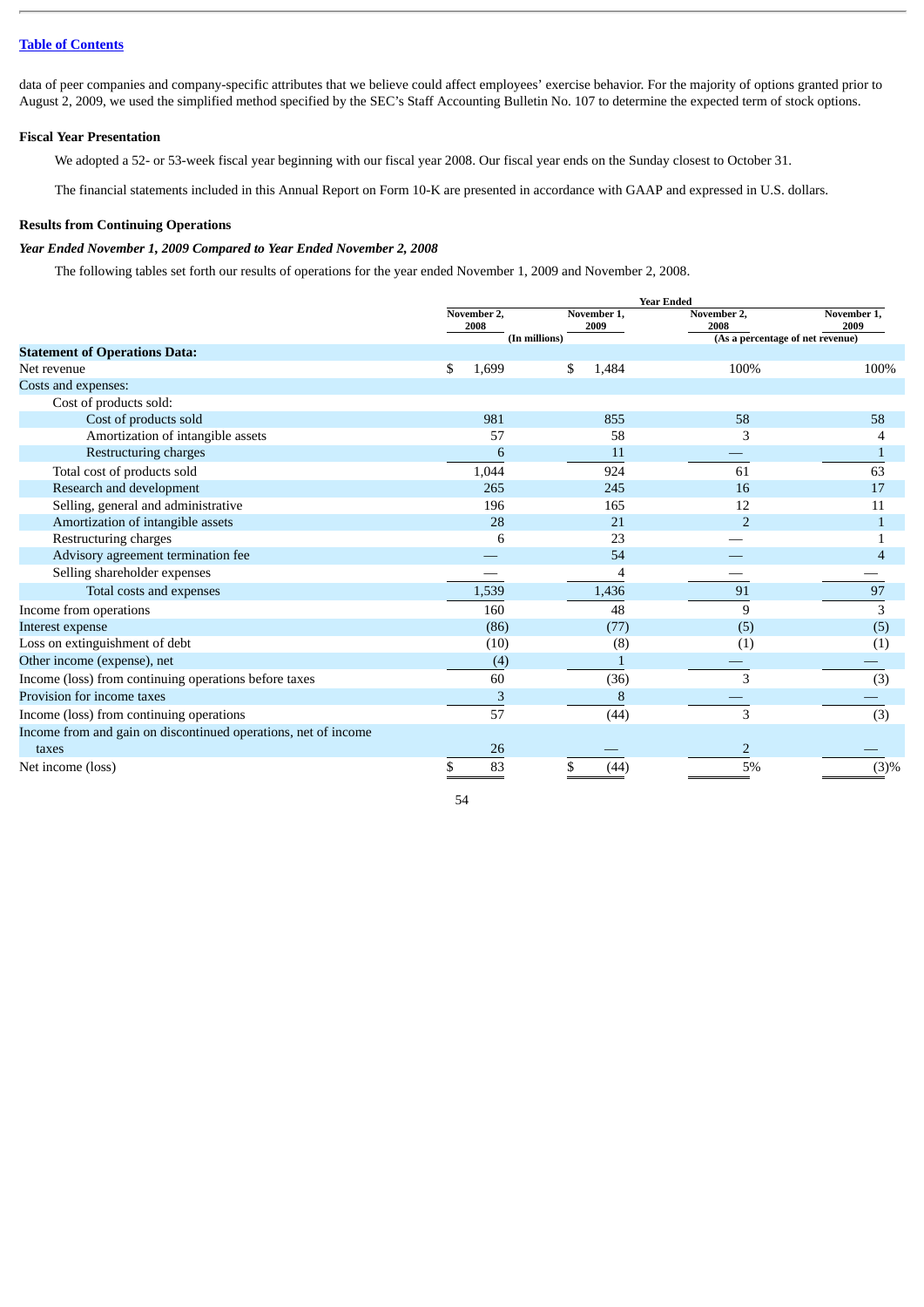During the year ended November 1, 2009, we recorded an accrual of \$4 million for indirect taxes on certain prior years' purchase and sale transactions. This accrual increased cost of products sold and research and development expenses for the year ended November 1, 2009 by \$2 million each and increased net loss for the year by \$4 million. We determined that the impact of the adjustment was not material to prior periods or to the results for the year ended November 1, 2009, and as such the adjustment was recorded in the second quarter of fiscal year 2009 under ASC 270 "Interim Reporting."

*Net revenue.* Net revenue was \$1,484 million for the year ended November 1, 2009, compared to \$1,699 million for the year ended November 2, 2008, a decrease of \$215 million or 13%. The global recession, continuing financial and credit crisis and deteriorating economic conditions resulted in more cautious customer spending and generally lower demand for our products, particularly in the first three quarters of fiscal year 2009. We cannot predict the severity, duration or precise impact of the economic downturn on our future financial results.

Net revenue by target market data is derived from our understanding of our end customers' primary markets, and was as follows:

|                                       |                     | <b>Year Ended</b>   |                              |  |
|---------------------------------------|---------------------|---------------------|------------------------------|--|
| % of net revenue                      | November 2,<br>2008 | November 1,<br>2009 | Change                       |  |
| Wireless communications               | 31%                 | 42%                 | 11%                          |  |
| Wired infrastructure                  | 28                  | 26                  | (2)                          |  |
| Industrial and automotive electronics | 30                  | 22                  | (8)                          |  |
| Consumer and computing peripherals    |                     |                     | $\left\lceil 1 \right\rceil$ |  |
| Total net revenue                     | 100%                | 100%                |                              |  |

|                                       | <b>Year Ended</b>   |                     |              |
|---------------------------------------|---------------------|---------------------|--------------|
| Net revenue (in millions)             | November 2.<br>2008 | November 1.<br>2009 | Change       |
| Wireless communications               | 524                 | 622                 | 98           |
| Wired infrastructure                  | 470                 | 384                 | (86)         |
| Industrial and automotive electronics | 513                 | 332                 | (181)        |
| Consumer and computing peripherals    | 192                 | 146                 | (46)         |
| Total net revenue                     | 1,699               | 1,484               | $\sqrt{215}$ |

Net revenue from wireless communications products, both in absolute dollars and as a percentage of net revenue, increased in fiscal year 2009 compared with fiscal year 2008. The growth of key platforms in next-generation smart phones at leading OEM customers, which incorporate many of our proprietary products such as FBAR filters and front-end modules, drove this revenue growth.

Net revenue from wired infrastructure products, both in absolute dollars and as a percentage of net revenue, decreased in fiscal year 2009 compared with fiscal year 2008. This was primarily due to softness in spending on enterprise networking and data center equipment, during the first three quarters of fiscal year 2009, which led to reduced shipments to the contract manufacturers supporting OEMs. However, our revenue from this market began to improve in the fourth quarter of fiscal year 2009 due to an increase in enterprise networking and data center spending in that quarter. Contract manufacturers constitute our principal direct customers for wired infrastructure products.

Net revenue from industrial and automotive electronics products, both in absolute dollars and as a percentage of net revenue, decreased in fiscal year 2009 compared with fiscal year 2008. This was primarily due to reduced sales by OEMs as well as reductions in sales to our distributors during the first three quarters of fiscal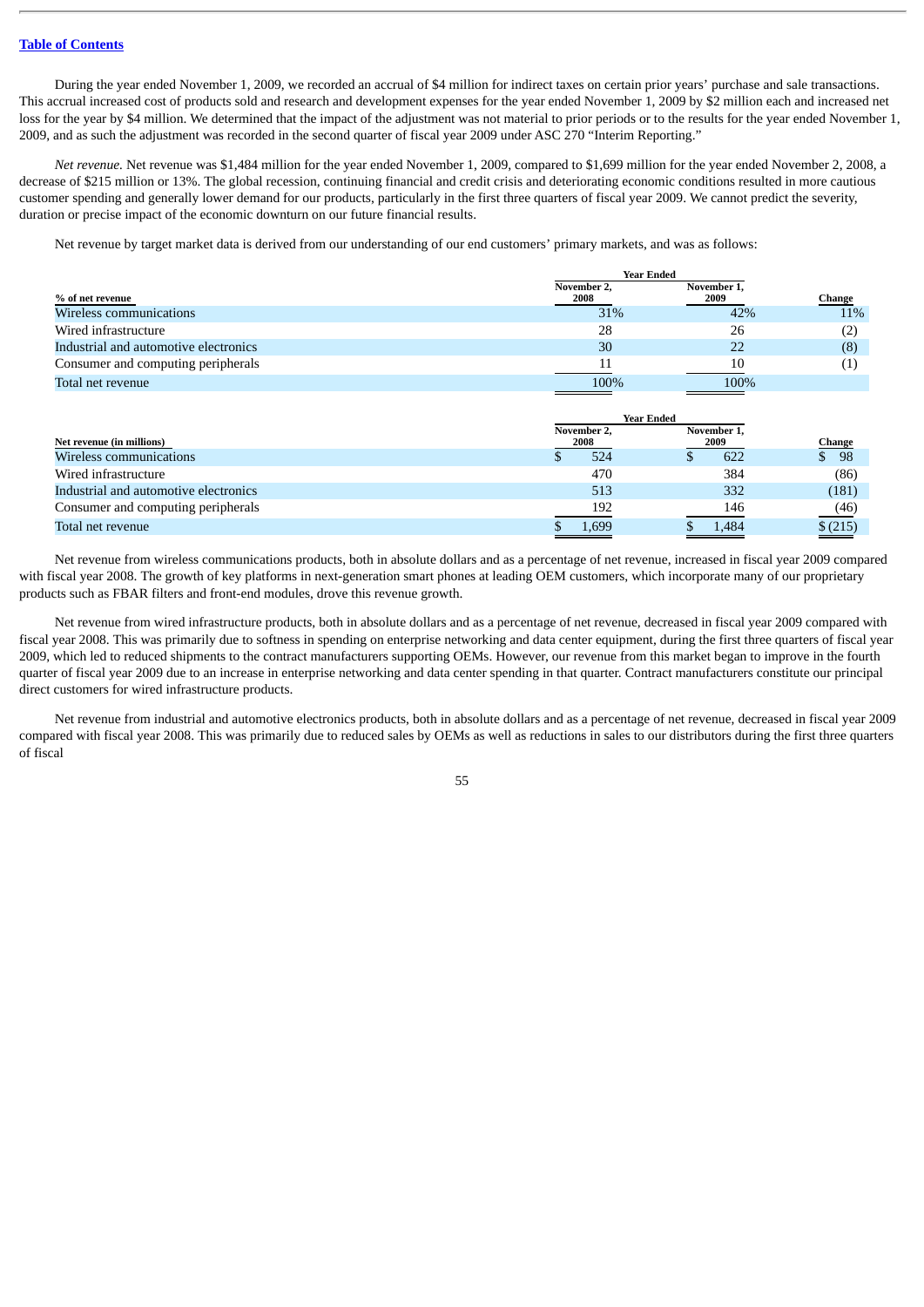year 2009, due largely to a reduction in channel inventory. However, our revenue from this market improved significantly in the fourth quarter of fiscal year 2009 due, in part, to a rebound in demand from major OEMs in Europe and Japan for drives and servo motor components and continued demand for inverters and industrial fibers from renewable energy and transportation businesses.

Net revenue from consumer and computer peripheral products, both in absolute dollars and as a percentage of net revenue, decreased in fiscal year 2009 compared with fiscal year 2008, reflecting lower consumer spending caused by the overall economic downturn partly offset by improved sales of optical mouse sensors and motion control encoders for printers in the fourth quarter of fiscal year 2009.

The categorization of revenue by target market is determined using a variety of data points including the technical characteristics of the product, the "sold to" customer information, the "ship to" customer information and the end customer product or application into which our product will be incorporated. As data systems for capturing and tracking this data evolve and improve, the categorization of products by target market can vary over time. When this occurs, we reclassify revenue by target market for prior periods. Such reclassifications typically do not materially change the sizing of, or the underlying trends of results within, each target market.

*Cost of products sold.* Total cost of products sold (which includes amortization of manufacturing-related intangible assets and restructuring charges) was \$924 million for the year ended November 1, 2009, compared to \$1,044 million for the year ended November 2, 2008, a decrease of \$120 million or 11%. As a percentage of net revenue, total cost of products sold increased slightly to 63% for the year ended November 1, 2009 from 61% for the year ended November 2, 2008. The decrease in absolute dollars was primarily attributable to decrease in revenue of 13% during the year ended November 1, 2009 compared to the prior year ended November 2, 2008. During the year ended November 1, 2009, we recorded write-downs to inventories of \$23 million associated with reduced demand assumptions compared to \$11 million during the prior year. In addition, the year ended November 1, 2009 included \$2 million of indirect taxes relating to prior periods and payments of \$3 million in connection with terminating our relationship with a contract manufacturer as part of a transition to another supplier, which primarily related to production equipment procured by the contract manufacturer for which we agreed to compensate the contract manufacturer. During the year ended November 1, 2009, we also recorded \$5 million to cover potential costs in excess of expected insurance coverage for warranty obligations arising out of certain product quality issues, as well as \$3 million to scrap inventory of such components held by us.

Cost of products sold (which excludes amortization of manufacturing-related intangible assets and restructuring) was \$855 million for the year ended November 1, 2009, compared to \$981 million for the year ended November 2, 2008, a decrease of \$126 million or 13%. As a percentage of net revenue, cost of products sold remained flat at 58% the year ended November 1, 2009 compared to the year ended November 2, 2008. The decrease in absolute dollars was primarily attributable to a decrease in net revenue during the year ended November 1, 2009, as discussed above.

*Research and development.* Research and development expense was \$245 million for the year ended November 1, 2009, compared to \$265 million for the year ended November 2, 2008, a decrease of \$20 million or 8%. As a percentage of net revenue, research and development expenses slightly increased to 17% for the year ended November 1, 2009 from 16% for the year ended November 2, 2008. The decrease in absolute dollars reflected our concerted efforts to control discretionary costs during the downturn resulting in lower spending on consumable tools and supplies and travel, as well as a reduction in incentive compensation expense due to the impact of our headcount reductions and lower profitability during fiscal year 2009 compared to fiscal year 2008. We expect research and development expenses to increase in absolute dollars for the foreseeable future, due to the increasing complexity and number of products we plan to develop.

*Selling, general and administrative.* Selling, general and administrative expense was \$165 million for the year ended November 1, 2009 compared to \$196 million for the year ended November 2, 2008, a decrease of \$31 million or 16%. As a percentage of net revenue, selling, general and administrative decreased to 11% for the year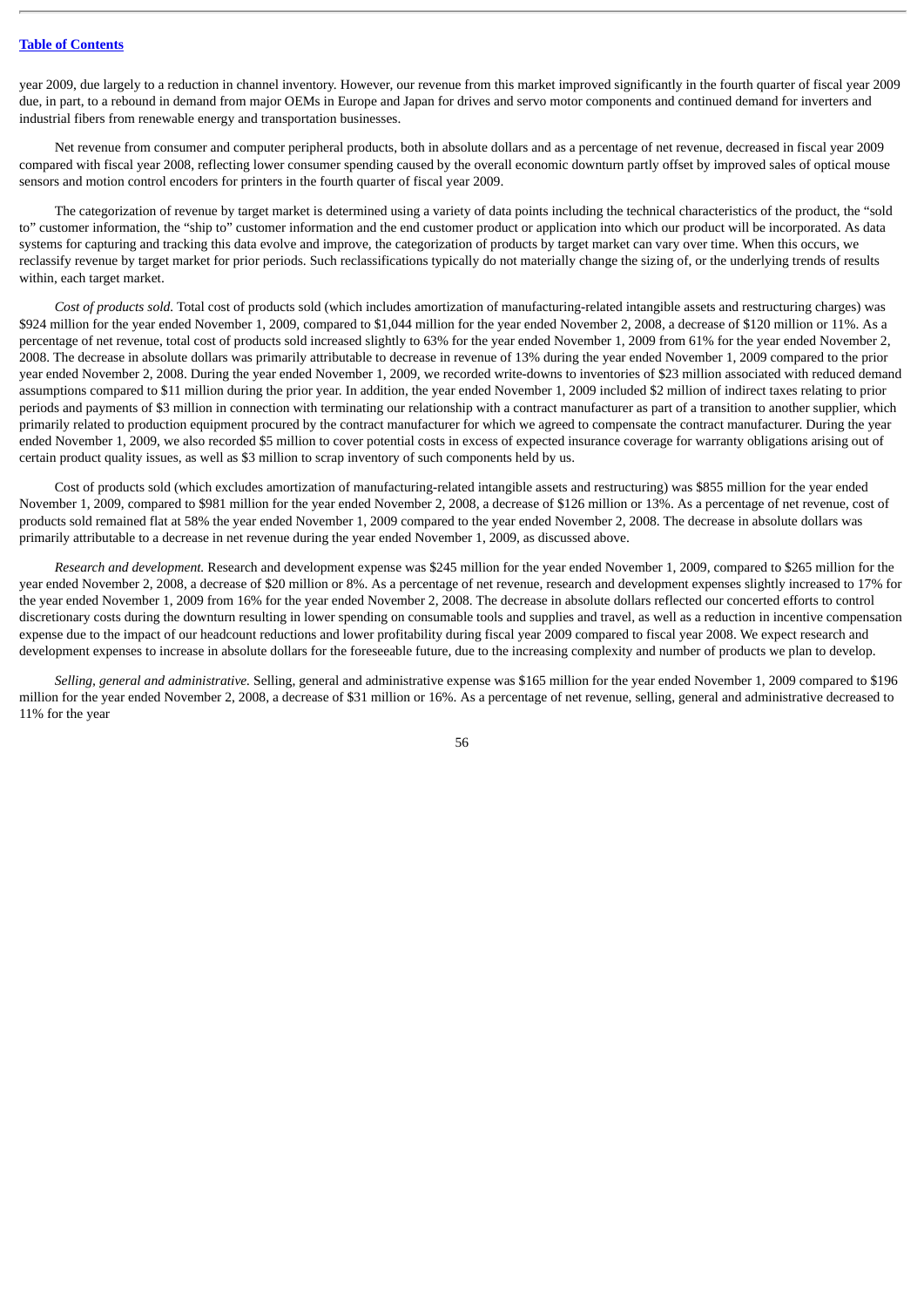ended November 1, 2009 compared to 12% for the year ended November 2, 2008. The decrease in absolute dollars and as a percentage of net revenue was attributable to lower incentive compensation expense due to the impact of our headcount reductions as well as lower profitability during fiscal 2009 compared to fiscal 2008, reduction in travel costs, decrease in costs of outsourced information technology services offset by higher legal costs mainly incurred in connection with intellectual property litigation of which a substantial majority related to actions in which we were the plaintiff, compared to an insignificant amount of such expenses in the prior period and by lower share based compensation expense.

Selling, general and administrative expenses for fiscal 2009 does not include \$54 million that we recorded related to the termination of the advisory agreement with our Sponsors pursuant to its terms, upon the closing of the IPO, as well as approximately \$4 million of offering costs incurred in our IPO that relate to selling shareholders which were absorbed by us. The advisory agreement termination fee and the selling shareholder expenses are included as separate components of operating expenses in the consolidated statements of operations for fiscal 2009.

*Amortization of intangible assets.* Total amortization of intangible assets charged incurred was \$79 million and \$85 million, respectively, for the years ended November 1, 2009 and November 2, 2008. The decrease is attributable to certain intangible assets becoming fully amortized during the year ended November 1, 2009, offset by additions to intangible assets during the year ended November 1, 2009.

*Restructuring charges.* During the year ended November 1, 2009, we incurred total restructuring charges of \$34 million, compared to \$12 million for the year ended November 2, 2008, both predominantly representing employee termination costs. The increase is attributable to restructuring plans initiated in the year ended November 1, 2009 in response to the economic downturn. See Note 11 to the Consolidated Financial Statements.

*Interest expense.* Interest expense was \$77 million for the year ended November 1, 2009, compared to \$86 million for the year ended November 2, 2008, which represents a decrease of \$9 million or 10%. The decrease is primarily due to the redemption and repurchases of \$109 million in aggregate principal amount of our outstanding notes made since the beginning of fiscal year 2009. Interest expense is expected to be significantly lower during fiscal year 2010, compared to fiscal year 2009, due to these repurchases and the redemption of the remaining \$318 million aggregate principal amount of our senior fixed rate notes and the remaining \$46 million aggregate principal amount of our senior floating rate notes on December 1, 2009.

*Gain (loss) on extinguishment of debt.* During the year ended November 1, 2009, we repurchased an aggregate of \$106 million of debt, consisting of \$85 million in principal amount of senior fixed rate notes, \$17 million in principal amount of senior subordinated notes and \$4 million in principal amount of senior floating rate notes in a tender offer for all or a part of our outstanding notes, resulting in a loss on extinguishment of debt in fiscal year 2009 of \$9 million. We also repurchased \$3 million in principal amount of senior subordinated notes in the open market, resulting in a gain on extinguishment of debt of \$1 million during the year ended November 1, 2009. During the year ended November 2, 2008, we redeemed \$200 million principal amount of our senior floating rate notes. The redemption of the senior floating rate notes in fiscal year 2008 resulted in a loss on extinguishment of debt of \$10 million. See Note 8 to the Consolidated Financial Statements.

*Other income (expense), net.* Other income (expense), net includes interest income, foreign currency gain (loss), loss on other-than-temporary impairment of investment and other miscellaneous items. Other income, net was \$1 million for the year ended November 1, 2009 compared to other expense, net of \$4 million for the year ended November 2, 2008. The increase is attributable to \$4 million in government grants received during the year ended November 1, 2009 offset by a \$2 million other-than-temporary impairment charge related to an investment accounted for under the cost method

*Provision for income taxes.* We recorded income tax expense of \$8 million for the year ended November 1, 2009 compared to an income tax expense of \$3 million for the year ended November 2, 2008. The increase is primarily attributable to changes in valuation allowances and distribution of jurisdictional income.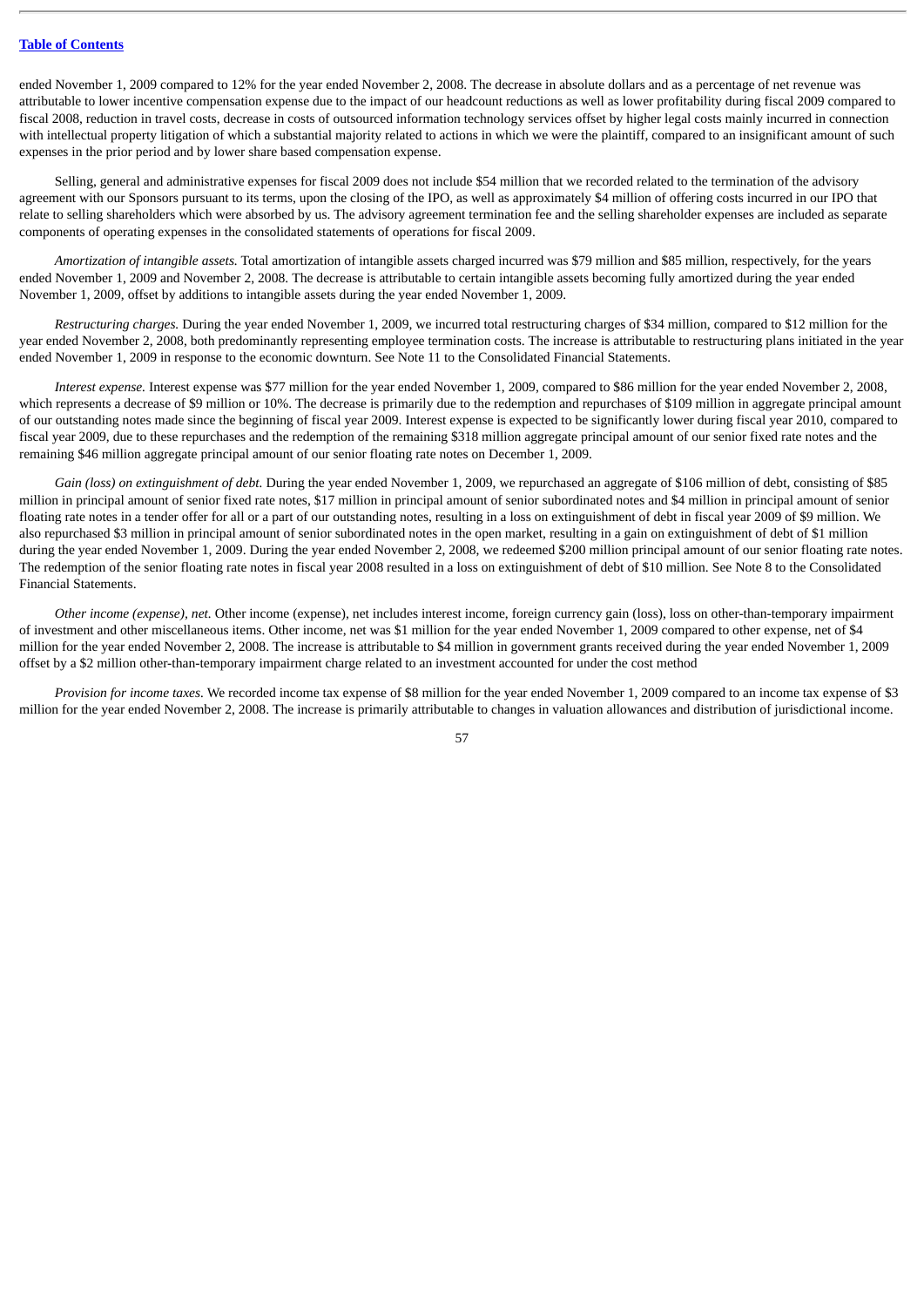# *Year Ended November 2, 2008 Compared to Year Ended October 31, 2007*

The following tables set forth the results of operations for the years ended November 2, 2008 and October 31, 2007.

|                                                                      | <b>Year Ended</b>   |                     |                                  |                     |  |
|----------------------------------------------------------------------|---------------------|---------------------|----------------------------------|---------------------|--|
|                                                                      | October 31,<br>2007 | November 2.<br>2008 | October 31.<br>2007              | November 2.<br>2008 |  |
|                                                                      |                     | (in millions)       | (as a percentage of net revenue) |                     |  |
| <b>Statement of Operations Data:</b>                                 |                     |                     |                                  |                     |  |
| Net revenue                                                          | \$<br>1,527         | 1,699<br>\$         | 100%                             | 100%                |  |
| Costs and expenses:                                                  |                     |                     |                                  |                     |  |
| Cost of products sold:                                               |                     |                     |                                  |                     |  |
| Cost of products sold                                                | 936                 | 981                 | 61                               | 58                  |  |
| Amortization of intangible assets                                    | 60                  | 57                  | $\overline{4}$                   | 3                   |  |
| Asset impairment charges                                             | 140                 |                     | 9                                |                     |  |
| Restructuring charges                                                | 29                  | 6                   | 2                                |                     |  |
| Total cost of products sold                                          | 1,165               | 1,044               | 76                               | 61                  |  |
| Research and development                                             | 205                 | 265                 | 14                               | 16                  |  |
| Selling, general and administrative                                  | 193                 | 196                 | 13                               | 12                  |  |
| Amortization of intangible assets                                    | 28                  | 28                  | 2                                | $\overline{2}$      |  |
| Asset impairment charges                                             | 18                  |                     |                                  |                     |  |
| Restructuring charges                                                | 22                  | 6                   |                                  |                     |  |
| Acquired in-process research and development                         |                     |                     |                                  |                     |  |
| Total costs and expenses                                             | 1,632               | 1,539               | 107                              | 91                  |  |
| Income (loss) from operations                                        | (105)               | 160                 | (7)                              | 9                   |  |
| Interest expense                                                     | (109)               | (86)                | (7)                              | (5)                 |  |
| Loss on extinguishment of debt                                       | (12)                | (10)                | (1)                              | (1)                 |  |
| Other income (expense), net                                          | 14                  | (4)                 |                                  |                     |  |
| Income (loss) from continuing operations before taxes                | (212)               | 60                  | (14)                             | 3                   |  |
| Provision for income taxes                                           | 8                   | 3                   |                                  |                     |  |
| Income (loss) from continuing operations                             | (220)               | 57                  | (14)                             | 3                   |  |
| Income from and gain on discontinued operations, net of income taxes | 61                  | 26                  | Δ                                | 2                   |  |
| Net income (loss)                                                    | (159)<br>\$         | 83<br>\$            | (10)%                            | 5%                  |  |

*Net revenue.* Net revenue was \$1,699 million for the year ended November 2, 2008, as compared to \$1,527 million for the year ended October 31, 2007, an increase of \$172 million or 11%.

Net revenue by target market data is derived from our understanding of our end customers' primary markets and was as follows:

|                                       |                     | <b>Year Ended</b>   |  |  |
|---------------------------------------|---------------------|---------------------|--|--|
| % of net revenue                      | October 31,<br>2007 | November 2,<br>2008 |  |  |
| Wireless communications               | 26%                 | 31%                 |  |  |
| Wired infrastructure                  | 28                  | 28                  |  |  |
| Industrial and automotive electronics | 32                  | 30                  |  |  |
| Consumer and computing peripherals    | 14                  |                     |  |  |
| Total net revenue                     | 100%                | 100%                |  |  |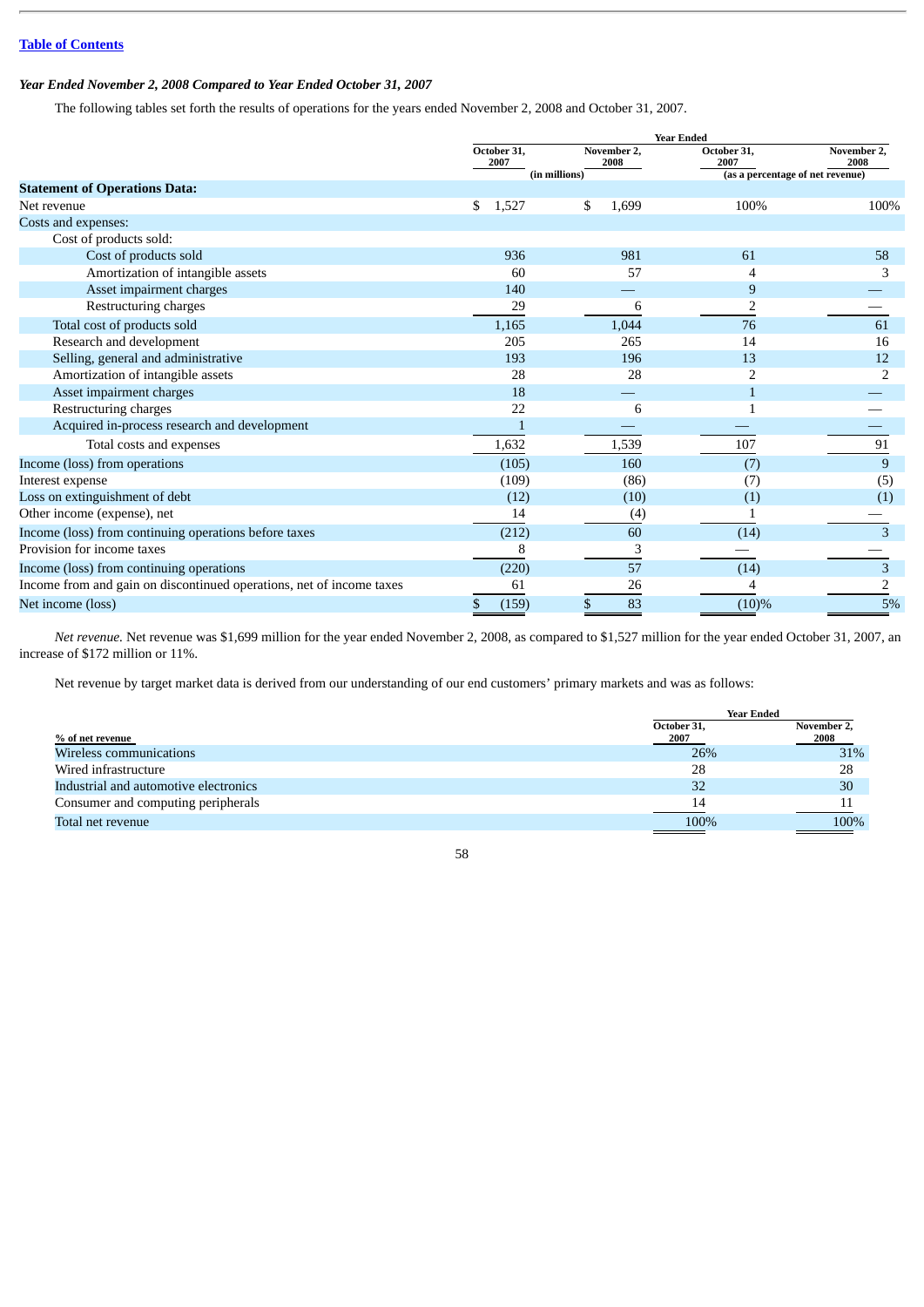|                                       | <b>Year Ended</b>   |                     |                        |
|---------------------------------------|---------------------|---------------------|------------------------|
| Net revenue (\$ in millions)          | October 31,<br>2007 | November 2.<br>2008 | % Change<br>in Dollars |
| Wireless communications               | 393                 | 524                 | 33%                    |
| Wired infrastructure                  | 423                 | 470                 | 11%                    |
| Industrial and automotive electronics | 500                 | 513                 | 3%                     |
| Consumer and computing peripherals    | 211                 | 192                 | (9)%                   |
| Total net revenue                     | 1,527               | 1.699               | 11%                    |

As a percentage of net revenue, net revenue from wireless communications products increased in fiscal year 2008 compared with fiscal year 2007. Net revenue from wireless communications products also increased in the same periods primarily due to a favorable mix of products in the next generation handset market.

As a percentage of net revenue, net revenue from wired infrastructure products was flat in fiscal year 2008 compared with fiscal year 2007. The increase in net revenue from wired infrastructure products was driven mainly by strong growth in fiber optics.

As a percentage of net revenue, net revenue from industrial and automotive electronics products decreased in fiscal year 2008 compared with fiscal year 2007 due to our channel partners reducing their inventories. Net revenue from industrial and automotive products increased moderately in the same periods.

As a percentage of net revenue, net revenue in consumer and computing peripherals products decreased in fiscal year 2008 compared with fiscal year 2007. Net revenue from consumer and computer peripherals products also decreased in the same periods, reflecting an increasingly competitive environment in printer encoders and low-end navigation sensors.

*Cost of products sold.* Total cost of products sold (which includes amortization of manufacturing-related intangible assets, asset impairment and restructuring charges) was \$1,044 million for the year ended November 2, 2008, as compared to \$1,165 million for the combined year ended October 31, 2007, a decrease of \$121 million or 10%. As a percentage of net revenue, cost of products sold decreased from 76% to 61%, primarily due to the asset impairment charge of \$140 million recorded in the third quarter of fiscal year 2007.

Cost of products sold (which excludes amortization of manufacturing-related intangible assets, asset impairment and restructuring charges) was \$981 million for the year ended November 2, 2008, as compared to \$936 million for the year ended October 31, 2007, an increase of \$45 million or 5%. As a percentage of net revenue, cost of products sold decreased to 58% for the year ended November 2, 2008 from 61% for the year ended October 31, 2007. This decrease was attributable to the increase in revenue, favorable product mix and improved operational efficiency arising from our restructuring actions taken in fiscal year 2007 and fiscal year 2008.

*Research and development.* Research and development expense was \$265 million for the year ended November 2, 2008, as compared to \$205 million for the year ended October 31, 2007, an increase of \$60 million or 29%. As a percentage of net revenue, research and development expenses increased from 14% for the year ended October 31, 2007 to 16% for the year ended November 2, 2008. Higher research and development expense for the year ended November 2, 2008 was due to redeployment of technical resources to focus on product development, as well as higher project material expenditures.

*Selling, general and administrative.* Selling, general and administrative expense was \$196 million for the year ended November 2, 2008, as compared to \$193 million for the year ended October 31, 2007, an increase of \$3 million or 2%. As a percentage of net revenue, selling, general and administrative expense decreased from 13% to 12%, reflecting the cost reduction actions taken since the beginning of fiscal year 2008.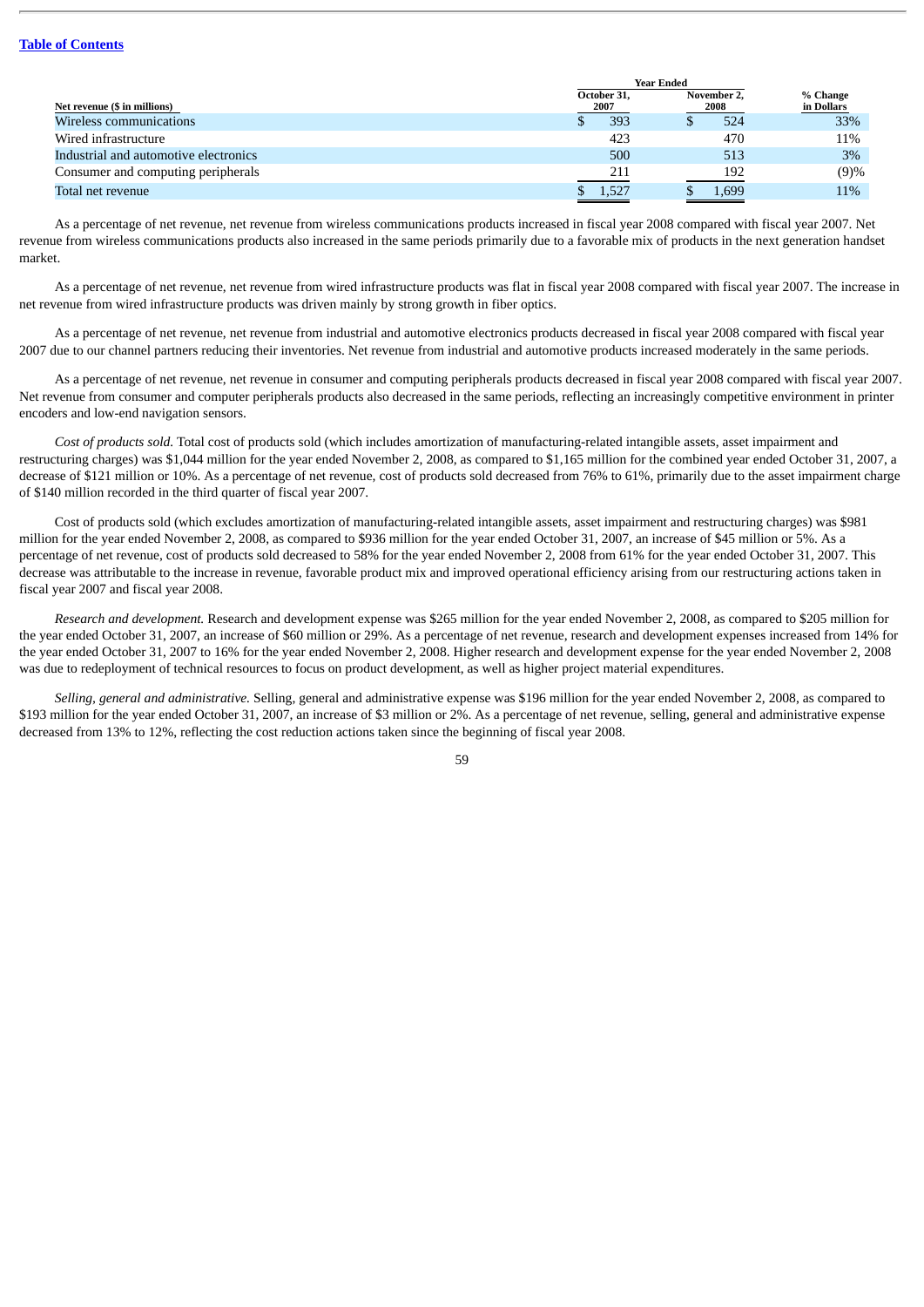*Amortization of intangible assets.* Amortization of intangible assets was \$28 million for each of the years ended November 2, 2008 and October 31, 2007.

*Asset impairment charges.* During the year ended October 31, 2007, we recorded a \$158 million write-down of certain long-lived assets following a review of the recoverability of the carrying value of certain manufacturing facilities. See Note 11 to the Consolidated Financial Statements.

*Restructuring charges.* During the year ended November 2, 2008, we incurred restructuring charges of \$12 million, compared to \$51 million during the year ended October 31, 2007, both predominantly representing one-time employee termination costs. See Note 11 to the Consolidated Financial Statements.

*Acquired in-process research and development (IPRD).* IPRD was \$1 million for the year ended October 31, 2007 related to completion of the acquisition of the POF business. The amounts allocated to IPRD were determined based on our estimates of the fair value of assets acquired using valuation techniques used in the semiconductor industry and were charged to expense in the third quarter of fiscal year 2007. The projects that qualify for IPRD had not reached technical feasibility and no future use existed for them in Avago. In accordance with ASC 730 "Research and Development" amounts assigned to IPRD meeting the above stated criteria were charged to expense as part of the allocation of the purchase price.

*Interest expense.* Interest expense was \$86 million for the year ended November 2, 2008, as compared to \$109 million for the year ended October 31, 2007, which represents a decrease of \$23 million or 21%. The decrease is primarily due to the redemption and repurchases of \$297 million in principal amount of our outstanding notes in fiscal years 2007 and 2008.

*Loss on extinguishment of debt.* During the year ended November 2, 2008, we redeemed \$200 million in principal amount of our senior floating rate notes. The redemption of the senior floating rate notes resulted in a loss on extinguishment of debt of \$10 million. Additionally, during the year ended October 31, 2007, we repurchased \$97 million in principal amount of our 10<sup>1</sup>/8% senior notes due 2013. The repurchase of the senior notes resulted in a loss on extinguishment of debt of \$12 million. See Note 8 to the Consolidated Financial Statements.

*Other income (expense), net.* Other income (expense), net was \$(4) million for the year ended November 2, 2008 compared to \$14 million for the year ended October 31, 2007, a decrease of \$18 million. The decrease was primarily attributable to exchange losses arising from foreign currency fluctuations relative to the prior year, as well as a decline in interest income due to lower interest rates.

*Provision for income taxes.* We recorded an income tax expense of \$3 million and \$8 million for the years ended November 2, 2008 and October 31, 2007, respectively. The decrease was primarily attributable to a release of valuation allowances of \$9 million. We continuously monitor the circumstances impacting the expected realization of our deferred tax assets. In the fourth quarter of fiscal year 2008, we reduced the valuation allowance after determining that certain deferred tax assets are more likely than not to be realizable due to expectations of future taxable income, carryforward periods available to us, and other factors.

#### **Backlog**

Our sales are generally made pursuant to short-term purchase orders. These purchase orders are made without deposits and may be rescheduled, canceled or modified on relatively short notice, and in most cases without substantial penalty. Therefore, we believe that purchase orders or backlog are not a reliable indicator of future sales.

### **Seasonality**

Sales of consumer electronics are higher during the calendar year end period, and as a result, we typically experience higher revenues during our fourth fiscal quarter while sales typically decline in our first fiscal quarter.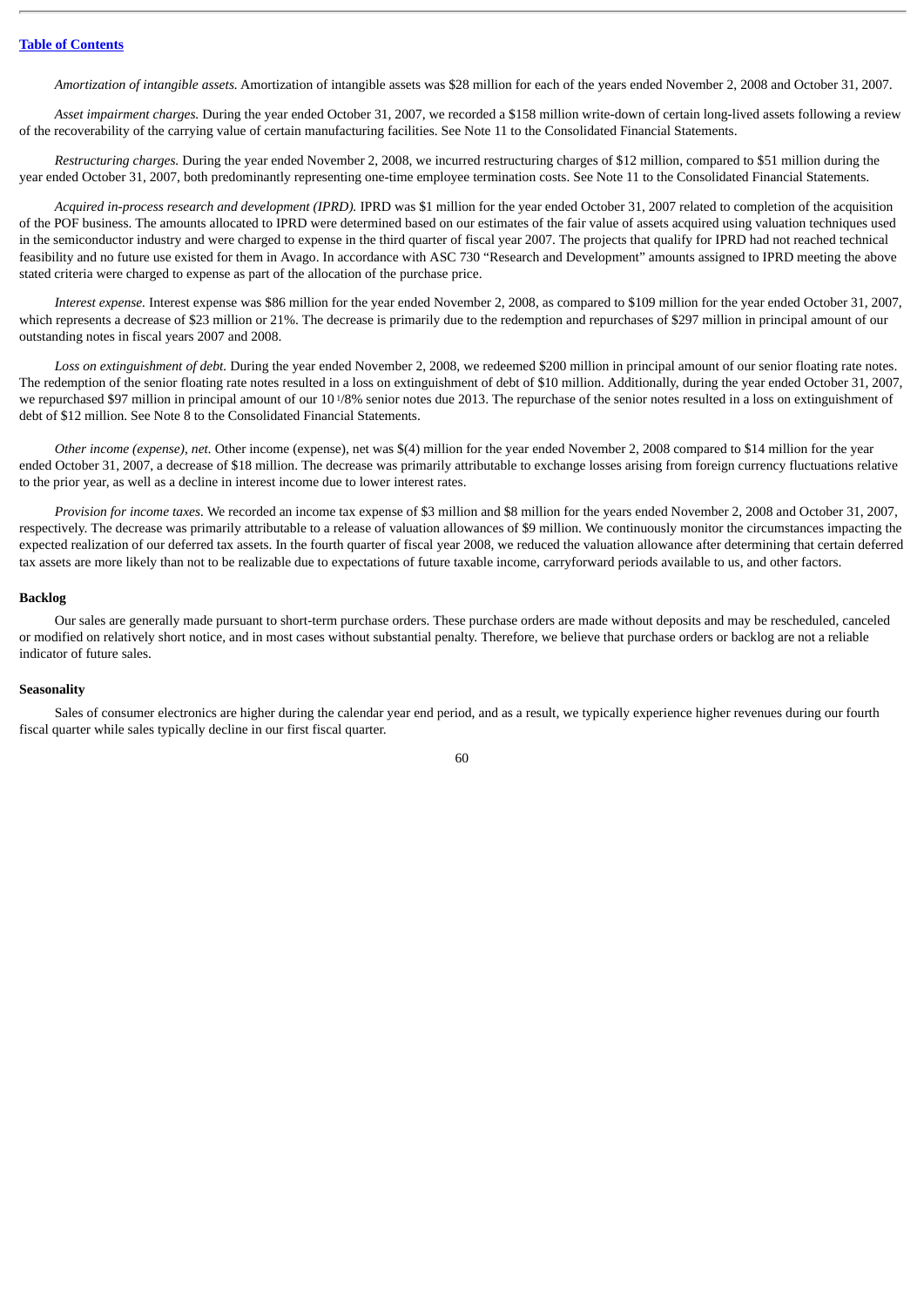## **Liquidity and Capital Resources**

Our primary sources of liquidity as at November 1, 2009, consisted of: (1) approximately \$472 million in cash and cash equivalents, (2) cash we expect to generate from operations and (3) our \$350 million revolving credit facility, which is committed until 2011, of which \$333 million is available to be drawn (after taking into account \$17 million of letters of credit outstanding under the facility). Our short-term and long-term liquidity requirements primarily arise from: (i) interest and principal payments related to our debt obligations, (ii) working capital requirements and (iii) capital expenditures, including acquisitions from time to time.

The volatility in the credit markets has generally diminished liquidity and capital availability in worldwide markets. We are unable to predict the likely duration and severity of the current disruptions in the credit and financial markets or the adverse global economic conditions. However, we believe that our cash and cash equivalents on hand, and cash flows from operations, combined with availability under our revolving credit facility, will provide sufficient liquidity to fund our current obligations, projected working capital requirements and capital spending for at least the next 12 months.

In August 2009, we completed the IPO of our ordinary shares in which we sold 21,500,000 shares and our existing shareholders sold 28,180,000 shares (including 6,480,000 shares sold in connection with the underwriters' exercise of their over-allotment option in full) at a public offering price of \$15.00 per share. The net proceeds of the IPO to us were \$296 million after deducting the underwriters' discounts and commissions and estimated offering expenses. We used a portion of the proceeds to pay to our Sponsors \$54 million in connection with the termination of our advisory agreement pursuant to its terms (with one-half payable to each Sponsor). Subsequent to the IPO, in the fourth quarter of fiscal 2009, we used a portion of the net proceeds from our IPO to repurchase an aggregate of \$106 million principal amount of our outstanding notes, consisting of \$85 million in principal amount of senior fixed rate notes, \$17 million in principal amount of senior subordinated notes and \$4 million in principal amount of senior floating rate notes in a cash tender offer, and paid \$6 million in premium, plus accrued and unpaid interest. In addition, on December 1, 2009, subsequent to fiscal year 2009, we used the remaining net proceeds to fund a portion of the redemption of an aggregate of \$364 million principal amount of our outstanding notes, consisting of the remaining \$318 million principal amount of our senior fixed rate notes and the remaining \$46 million principal amount of our senior floating rate notes, pursuant to the terms of the indenture governing those notes. We paid an aggregate of \$351 million in respect of the redemption of senior fixed rate notes and approximately \$46 million in respect of the redemption of the senior floating rate notes, including accrued and unpaid interest to but not including the redemption date.

Our ability to service our senior subordinated notes and any indebtedness we incur under our revolving credit facility will depend on our ability to generate cash in the future. We may not have significant cash available to meet any large unanticipated liquidity requirements, other than from available borrowings, if any, under our revolving credit facility. As a result, we may not retain a sufficient amount of cash to finance growth opportunities, including acquisitions, or unanticipated capital expenditures or to fund our operations. If we do not have sufficient cash for these purposes, our financial condition and our business could suffer.

In summary, our cash flows were as follows (in millions):

|                                                      | <b>Year Ended</b>   |                     |                     |  |
|------------------------------------------------------|---------------------|---------------------|---------------------|--|
|                                                      | October 31,<br>2007 | November 2.<br>2008 | November 1.<br>2009 |  |
| Net cash provided by operating activities            | 146                 | 208                 | 139                 |  |
| Net cash (used in) provided by investing activities  |                     | (94)                | (63)                |  |
| Net cash (used in) provided by financing activities  | (114)               | (210)               | 183                 |  |
| Net increase (decrease) in cash and cash equivalents |                     | (96)                | 259                 |  |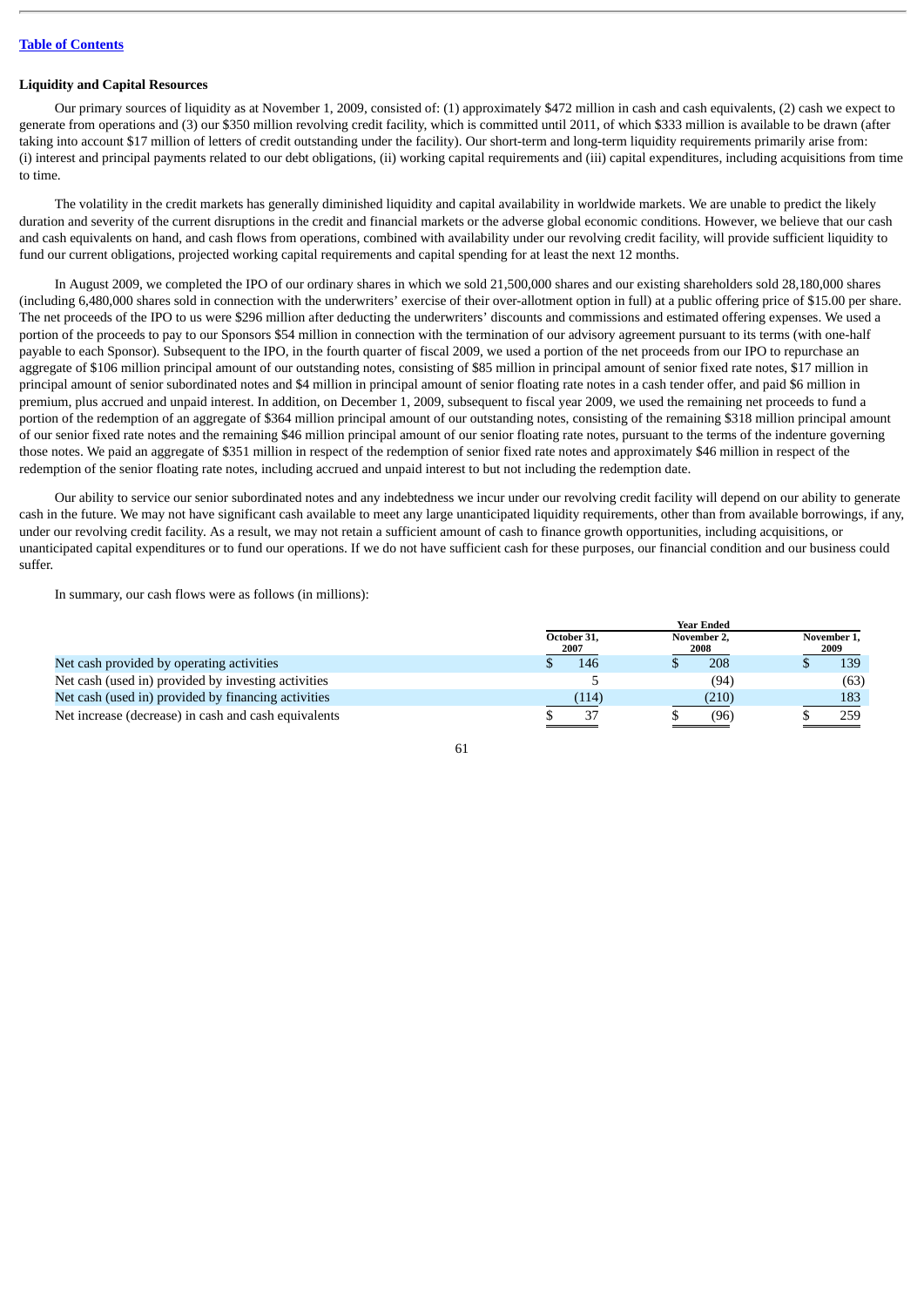#### *Cash Flows for the Years Ended November 1, 2009 and November 2, 2008*

Net cash provided by operating activities during the year ended November 1, 2009 was \$139 million. The net loss of \$44 million was offset primarily by non-cash charges of \$160 million for depreciation and amortization and \$12 million in share-based compensation.

Accounts receivable at the end of fiscal year 2009 increased by \$2 million, or 1%, from the amount at the end of fiscal year 2008. Accounts receivable days sales outstanding increased to 40 days at November 1, 2009 from 37 days at November 2, 2008 primarily due to better linearity of shipments in the last month of fiscal year 2008 as compared to the last month of fiscal year 2009.

Inventory decreased to \$162 million at November 1, 2009 from \$188 million at the end of fiscal year 2008. Inventory days on hand decreased from 65 days at November 2, 2008 to 62 days at November 1, 2009. The inventory balance at the end of fiscal year 2008 was high mainly due to certain strategic, end-of-life purchases. During the year ended November 1, 2009, we recorded write-downs to inventories of \$23 million associated with reduced demand assumptions compared to \$11 million during the prior year.

Current liabilities increased from \$328 million at the end of fiscal year 2008 to \$633 million at the end of fiscal year 2009 mainly due to the reclassification of long–term debt of \$364 million from long-term to short-term which we irrevocably called for redemption before the year end, partially offset by decreases in accounts payable and employee compensation and benefit accruals. Accounts payable decreased by \$20 million or 11% from fiscal year 2008 mainly due to timing of disbursements. The decrease in employee compensation and benefit accruals from November 2, 2008 is attributable to our headcount reductions related to our restructuring plans as well as lower accruals under employee bonus plans.

Net cash provided by operating activities during the year ended November 2, 2008 was \$208 million. The net cash provided by operations was primarily due to net income of \$83 million and non-cash charges of \$159 million for depreciation and amortization, \$15 million in share-based compensation, offset by increases in operating assets and liabilities of \$34 million.

Net cash used in investing activities for the year ended November 1, 2009 was \$63 million. The net cash used in investing activities was primarily due to purchases of property, plant and equipment of \$57 million and \$7 million related to a business acquisition.

Net cash used in investing activities for the year ended November 2, 2008 was \$94 million. The net cash used in investing activities principally related to acquisitions and investments of \$78 million, and purchases of property, plant and equipment of \$65 million, offset by earn-out payments of \$50 million related to the divestiture of the Printer ASICs Business and the Image Sensor operations.

Net cash provided by financing activities for the year ended November 1, 2009 was \$183 million. The net cash provided by financing activities was principally from proceeds of \$304 million from the issuance of ordinary shares, net of issuance costs, less \$85 million associated with the purchase of senior fixed rate notes, \$17 million associated with the purchase of senior subordinated notes and \$4 million associated with the purchase of senior floating rate notes as part of an early tender offer. Net cash used in financing activities for the year ended November 2, 2008 was \$210 million, comprised mainly of the redemption of senior floating rate notes of \$200 million.

### *Cash Flows for the Years Ended November 2, 2008 and October 31, 2007*

We generated cash from operating activities of \$208 million and \$146 million during the years ended November 2, 2008 and October 31, 2007, respectively.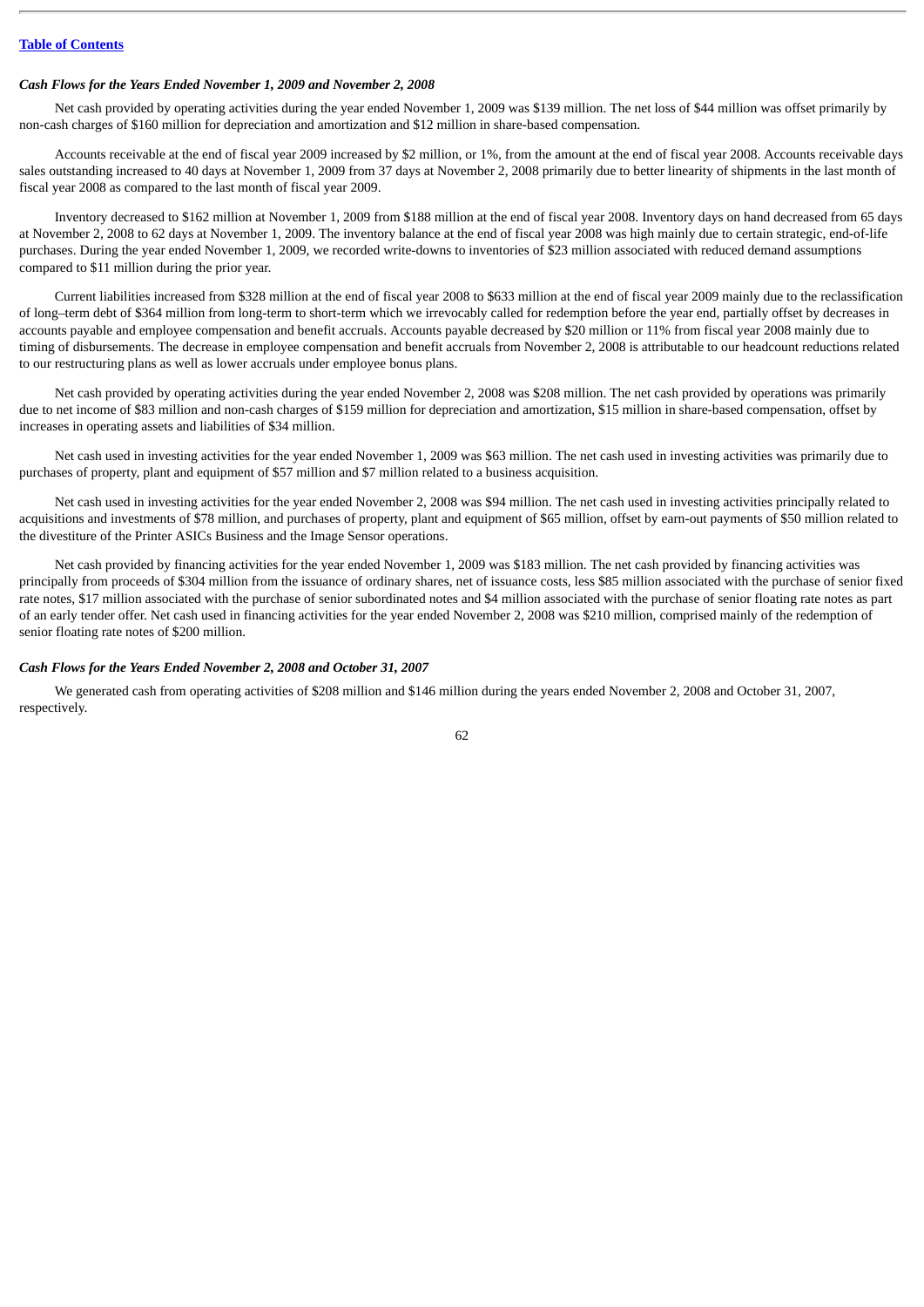Net cash provided by operating activities during the year ended November 2, 2008 was \$208 million. The net cash provided by operating activities was primarily due to net income of \$83 million, non-cash charges of \$159 million for depreciation and amortization and \$15 million in share-based compensation, offset by increases in operating assets and liabilities of \$34 million.

Accounts receivable at the end of fiscal year 2008 decreased by \$34 million or 16% from the balance at the end of fiscal year 2007. Accounts receivable days sales outstanding declined from 51 days at October 31, 2007 to 37 days at November 2, 2008 primarily due to an improvement in collections as well as better linearity of shipments in the last quarter of fiscal year 2008 as compared to the last quarter of fiscal year 2007.

Inventory increased from \$140 million at the end of fiscal year 2007 to \$188 million on November 2, 2008. Inventory days on hand increased from 53 days at October 31, 2007 to 65 days at November 2, 2008. The increase in inventory days on hand was primarily due to increase in net revenue of 11% in fiscal year 2008 as compared to fiscal year 2007, strategic, end-of-life purchases, as well as a relatively lower inventory days on hand at the end of fiscal year 2007.

Net cash provided by operating activities during the year ended October 31, 2007 was \$146 million. The net cash provided by operations was primarily due to non-cash charges of \$308 million, offset by a net loss of \$159 million and by changes in operating assets and liabilities of \$3 million. Non-cash charges for the year ended October 31, 2007 include \$176 million for depreciation and amortization, \$162 million of non-cash restructuring and asset impairment charges, \$12 million in share-based compensation and \$12 million loss on extinguishment of debt, offset by a \$61 million gain on discontinued operations. Significant changes in operating assets and liabilities from October 31, 2006 include an increase in accounts receivable and other current assets and current liabilities of \$31 million and \$26 million, respectively, a decrease in employee compensation and benefits accruals of \$12 million as the result of disbursements related to our employee benefit programs. These uses of cash are partially offset by an increase in accounts payable of \$29 million, a decrease in inventory of \$28 million, and an increase in other long-term assets and liabilities of \$9 million from October 31, 2006.

Net cash used in investing activities for the year ended November 2, 2008 was \$94 million. The net cash used in investing activities principally related to acquisitions and investments of \$78 million, and purchases of property, plant and equipment of \$65 million, offset by earn-out payments of \$50 million related to the divestiture of the Printer ASICs Business and the Image Sensor operations. Net cash provided by investing activities for the year ended October 31, 2007 was \$5 million. The net cash provided by investing activities was principally due to net proceeds received from the sale of the Image Sensor operations of \$57 million and an earn-out payment in connection with the sale of our Printer ASICs Business of \$10 million, offset by the acquisition of the POF business for \$27 million and purchases of property, plant and equipment of \$37 million.

Net cash used in financing activities for the year ended November 2, 2008 was \$210 million, comprised mainly of the redemption of senior floating rate notes of \$200 million.

Net cash used in financing activities for the year ended October 31, 2007 was \$114 million and primarily related to payments made to retire our senior fixed rate notes for \$107 million, which included the premium paid on the redemption.

#### **Indebtedness**

As of November 1, 2009, we had \$599 million outstanding in aggregate indebtedness and capital lease obligations, with an additional \$350 million of borrowing capacity available under our revolving credit facility (including outstanding letters of credit of \$17 million at November 1, 2009, which reduce the amount available under our revolving credit facility on a dollar-for-dollar basis). As discussed above, subsequent to the end of fiscal year 2009, we redeemed \$364 million aggregate principal amount of our outstanding notes, as discussed in more detail below.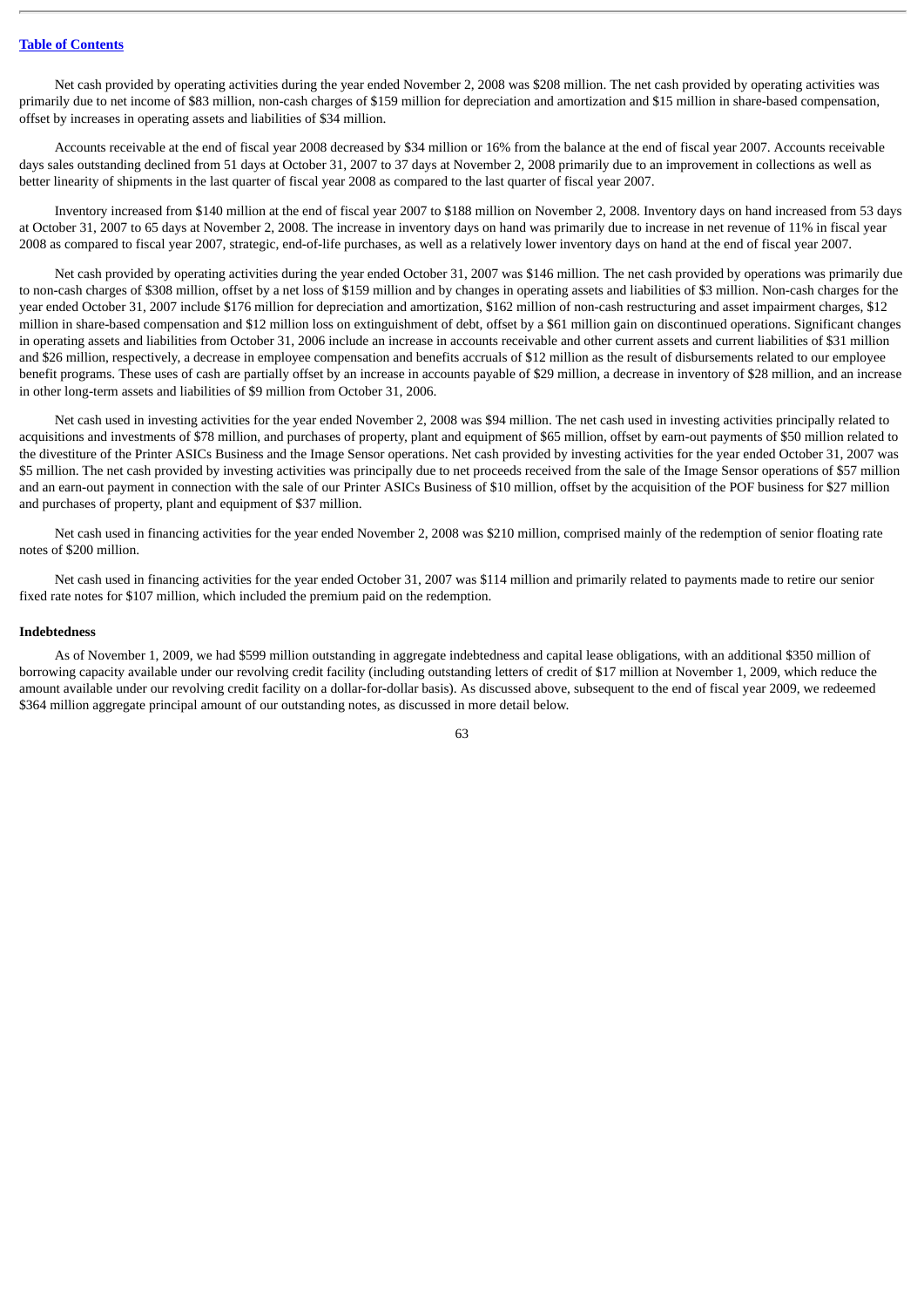During the fourth quarter of fiscal year 2009, we used a portion of the net proceeds from our IPO to repurchase \$85 million in principal amount of senior fixed rate notes, \$17 million in principal amount of senior subordinated notes and \$4 million in principal amount of senior floating rate notes in a cash tender offer, and paid \$6 million in premium, plus accrued and unpaid interest, resulting in a loss on extinguishment of debt of \$9 million.

On December 1, 2009, our subsidiaries, Avago Technologies Finance Pte. Ltd., Avago Technologies U.S. Inc. and Avago Technologies Wireless (U.S.A.) Manufacturing Inc. redeemed \$364 million aggregate principal amount of our outstanding notes including (a) the remaining \$318 million aggregate principal amount outstanding of senior fixed rate notes due at a redemption price of 105.063% of their principal amount, plus accrued and unpaid interest thereon up to, but not including, the redemption date and (b) the remaining \$46 million aggregate principal amount outstanding of senior floating rate notes due 2013 (such notes together with the senior fixed rate notes, or the Notes) at a redemption price of 100.000% of their principal amount, plus accrued and unpaid interest thereon up to, but not including, the redemption date. As a result our aggregate indebtedness and capital lease obligations has been reduced by a corresponding amount.

#### *Revolving Credit Facility*

Our \$350 million revolving credit facility includes borrowing capacity available for letters of credit and for borrowings on same-day or one-day notice, referred to as swingline loans, and is available to us and certain of our subsidiaries in U.S. dollars and other currencies. As of November 1, 2009, we had no borrowings outstanding under the revolving credit facility, although we had \$17 million of letters of credits outstanding under the facility, which reduce the amount available on a dollar-for-dollar basis. Principal amounts outstanding under the revolving credit facility are due and payable in full on December 1, 2011.

Borrowings under our revolving credit facility bear interest at a rate equal to an applicable margin plus, at our option, either (a) a base rate determined by reference to the higher of (1) the United States prime rate and (2) the federal funds rate plus 0.5% (or an equivalent base rate for loans originating outside the United States, to the extent available) or (b) a LIBOR rate (or the equivalent thereof in the relevant jurisdiction) determined by reference to the costs of funds for deposits in the currency of such borrowing for the interest period relevant to such borrowing adjusted for certain additional costs. At November 2, 2008, the lender's base rate was 4.00% and the one-month LIBOR rate was 2.58%. At November 1, 2009, the lender's base rate was 3.25% and the one-month LIBOR rate was 0.24%. The applicable margin for borrowings under the revolving credit facility is 0.75% with respect to base rate borrowings and 1.75% with respect to LIBOR borrowings.

We are required to pay a commitment fee to the lenders under the revolving credit facility with respect to any unutilized commitments thereunder. At November 2, 2008 and November 1, 2009, the commitment fee on the revolving credit facility was 0.375% per annum. We must also pay customary letter of credit fees. The commitment fee is expensed as additional interest expense.

The senior credit agreement governing the revolving credit facility has various limitations on certain transactions that may occur, including limitations on incurrence of additional debt, issuance of preferred shares, creation of liens, sale-leaseback transactions, mergers and consolidations, asset sales, payment of dividends or distribution, share repurchases, restricted payments, investments, loans or advances, capital expenditures, repayment of or material amendments to the agreements governing our subordinated indebtedness (including our senior subordinated notes), making certain acquisitions, changing our business lines, and changing the status of our direct wholly owned subsidiary, Avago Technologies Holding Pte. Ltd., as a passive holding company.

All obligations under the revolving credit facility, and the guarantees of those obligations, are secured by substantially all of our assets and that of each guarantor subsidiary, subject to certain exceptions.

In addition, the senior credit agreement requires us to maintain senior secured leverage ratios not exceeding levels set forth in the senior credit agreement. The senior credit agreement also contains certain customary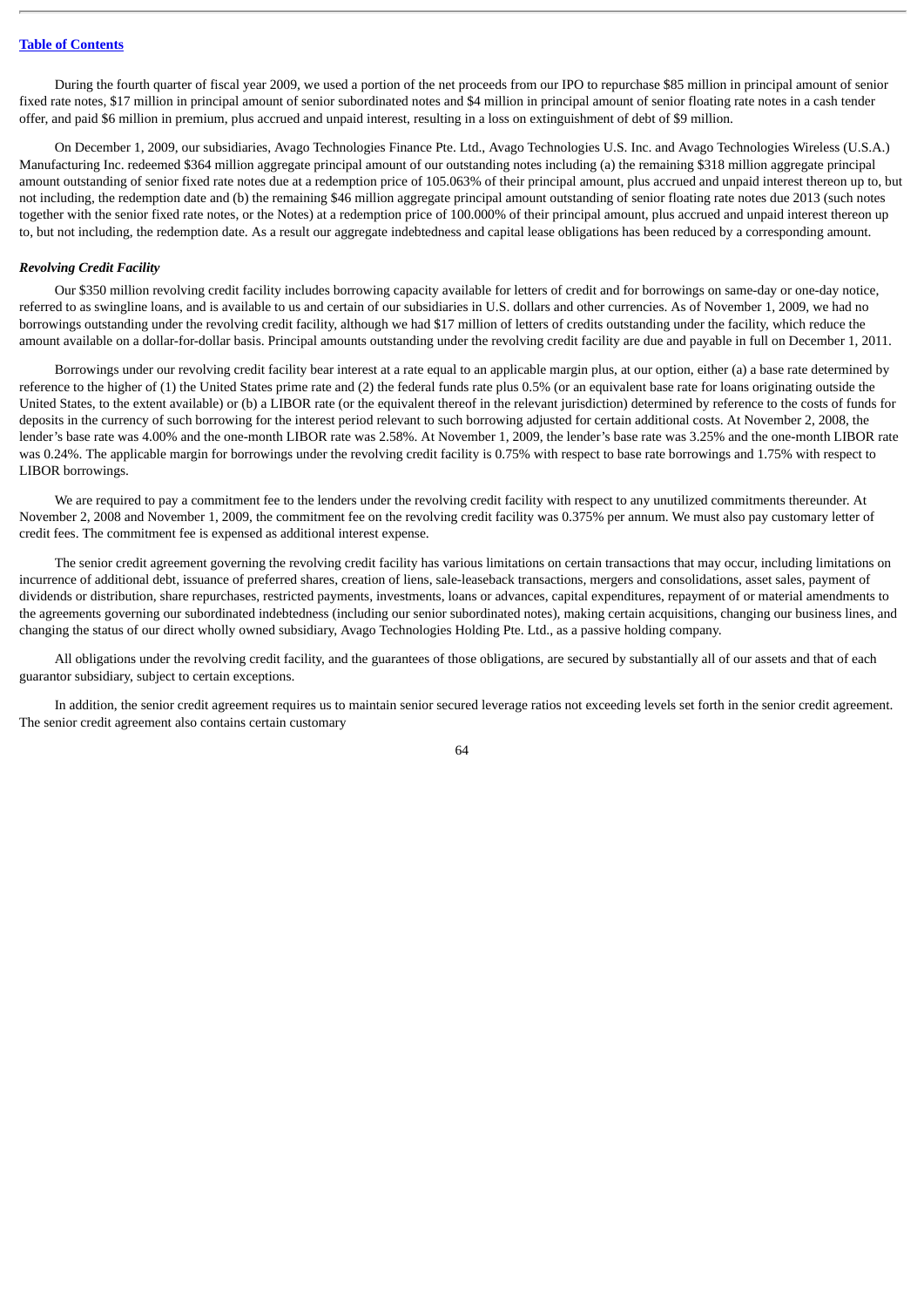affirmative covenants and events of default including a cross-default triggered by certain events of default under our other material debt instruments. We were in compliance with all our covenants under the senior credit agreement at November 1, 2009.

### **Contractual Commitments**

Our cash flows from operations are dependent on a number of factors, including fluctuations in our operating results, accounts receivable collections, inventory management, and the timing of payments. As a result, the impact of contractual obligations on our liquidity and capital resources in future periods should be analyzed in conjunction with such factors.

The following table sets forth our long-term debt, operating and capital lease and purchase obligations as of November 1, 2009 for the fiscal periods noted (in millions).

|                                                                          |              |       | 2011 to | 2013 to |            |  |
|--------------------------------------------------------------------------|--------------|-------|---------|---------|------------|--|
|                                                                          | <b>Total</b> | 2010  | 2012    | 2014    | Thereafter |  |
| Short-term and long-term debt (1)                                        | \$594        | \$364 |         |         | 230        |  |
| Estimated future interest expense payments (2)                           | 173          | 32    |         | 54      | 30         |  |
| Operating leases (3)                                                     |              |       |         | 4       |            |  |
| Capital leases (4)                                                       |              |       |         |         |            |  |
| Commitments to contract manufacturers and other purchase obligations (5) | 38           | 38    |         |         |            |  |
| Additional contractual commitments (6)                                   | 70           | 28    |         |         |            |  |

(1) Represents our outstanding notes as of November 1, 2009. Subsequent to that date, we redeemed the remaining \$318 million principal amount of our senior fixed rate notes and the remaining \$46 million principal amount of our senior floating rate notes and terminated our obligations with respect to such notes, including the obligation to pay interest thereon.

(2) Represents interest payments on our outstanding notes assuming the same rate on the senior floating rate notes as was in effect on November 1, 2009, commitment fees and letter of credit fees. See Note 8 to the Consolidated Financial Statements.

- (3) Includes operating lease commitments for facilities and equipment that we have entered into with third parties.
- (4) Includes capital lease commitments for equipment that we have entered into with third parties.
- (5) We purchase components from a variety of suppliers and use several contract manufacturers to provide manufacturing services for our products. During the normal course of business, we issue purchase orders with estimates of our requirements several months ahead of the delivery dates. However, our agreements with these suppliers usually allow us the option to cancel, reschedule, and adjust our requirements based on our business needs prior to firm orders being placed. Typically purchase orders outstanding with delivery dates within 30 days are non-cancelable. In addition to the above, we record a liability for firm, non-cancelable, and unconditional purchase commitments for quantities in excess of our future demand forecasts in conjunction with our write-down of inventory. As of November 1, 2009, the liability for our firm, non-cancelable and unconditional purchase commitments was \$3 million. These amounts are included in other liabilities in our balance sheets at November 1, 2009, and are also included in the preceding table.

(6) We have entered into several agreements related to IT, human resources, financial advisory services and other services agreements.

We adopted the provisions of ASC 740 "Income Taxes" on accounting for uncertainty in income taxes on November 1, 2007. Due to the inherent uncertainty with respect to the timing of future cash outflows associated with our unrecognized tax benefits at November 1, 2009, we are unable to reliably estimate the timing of cash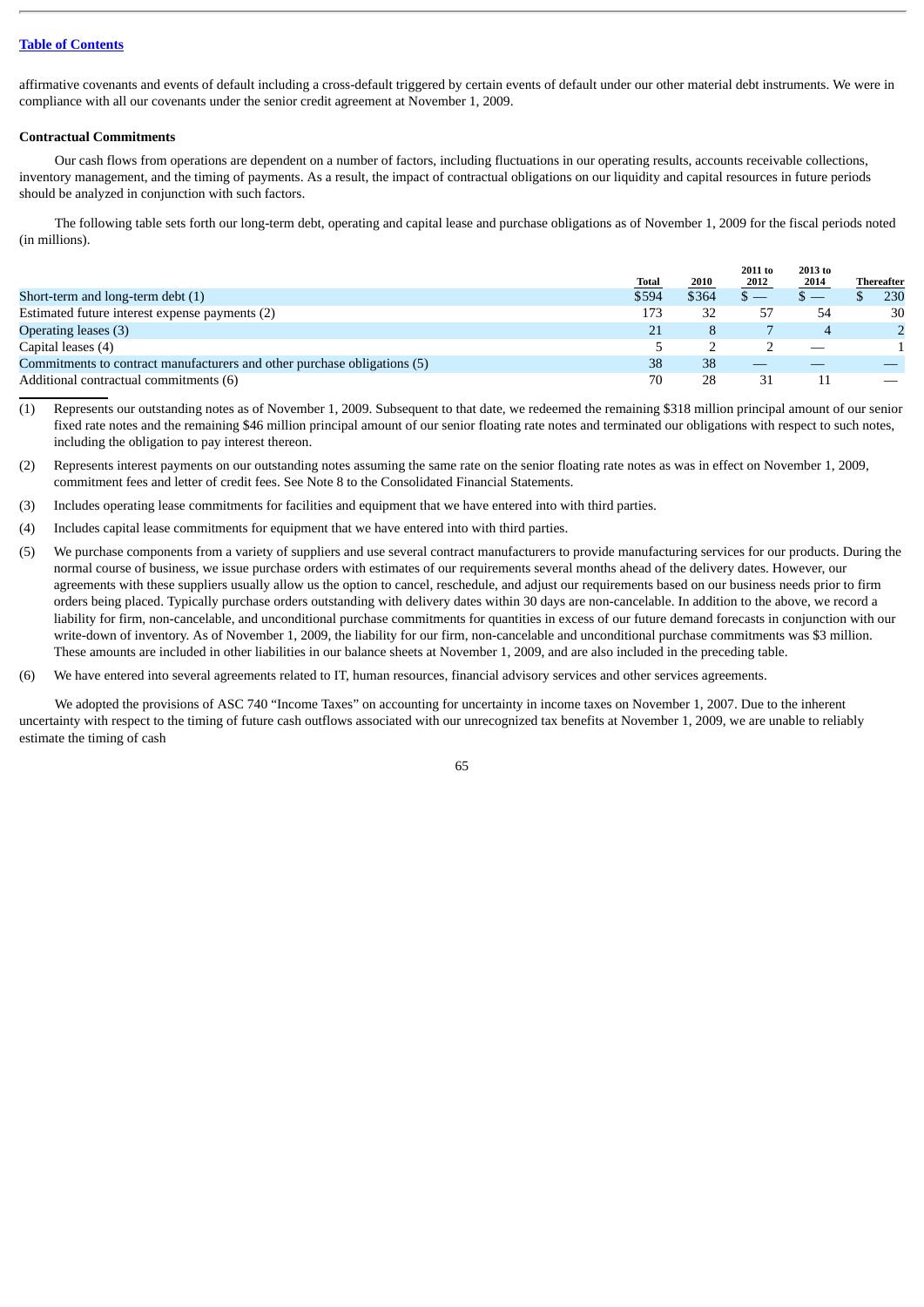settlement with the respective taxing authority. Therefore, \$24 million of unrecognized tax benefits classified as long-term income tax payable in the consolidated balance sheet as of November 1, 2009 have been excluded from the contractual obligations table above.

#### **Off-Balance Sheet Arrangements**

We had no material off-balance sheet arrangements at November 1, 2009 as defined in Item 303(a)(4)(ii) of SEC Regulation S-K.

#### **New Accounting Pronouncements**

In June 2009, the Financial Accounting Standards Board ("FASB") Accounting Standards Codification ("Codification") became the single source of authoritative US GAAP. The Codification did not create any new GAAP standards but incorporated existing accounting and reporting standards into a new topical structure with a new referencing system to identify authoritative accounting standards, replacing the prior references to SFAS, Emerging Issues Task Force (EITF), FASB Staff Position (FSP), etc. Authoritative standards included in the Codification are designated by their Accounting Standards Codification (ASC) topical reference, and new standards will be designated as Accounting Standards Updates (ASU), with a year and assigned sequence number. Beginning with this annual report for fiscal year 2009, references to prior standards have been updated to reflect the new referencing system.

In October 2009 the FASB issued ASU No. 2009-13 "Revenue Recognition (Topic 605): Multiple-Deliverable Revenue Arrangements" or ASU No. 2009- 13. ASU No. 2009-13 addresses how to determine whether an arrangement involving multiple deliverables contains more than one unit of accounting and how the arrangement consideration should be allocated among the separate units of accounting. ASU No. 2009-13 will be effective for our fiscal year 2011 with early adoption permitted. The guidance may be applied retrospectively or prospectively for new or materially modified arrangements. We are currently assessing the impact that this guidance will have on our results of operations and financial position.

In October 2009 the FASB issued ASU No. 2009-14 "Software (Topic 985): Certain Revenue Arrangements That Include Software Elements," or ASU No. 2009-14. ASU No. 2009-14 modifies the scope of the software revenue recognition guidance to exclude (a) non-software components of tangible products and (b) software components of tangible products that are sold, licensed or leased with tangible products when the software components and non-software components of the tangible product function together to deliver the tangible product's essential functionality. ASU No. 2009-14 will be effective for our fiscal year 2011 with early adoption permitted. This guidance may be applied retrospectively or prospectively for new or materially modified arrangements. We are currently assessing the impact that this guidance will have on our results of operations and financial position.

In June 2009, the FASB issued an amendment to ASC 810 "Consolidation," or ASC 810, that eliminates the exceptions to consolidating qualifying specialpurpose entities, contains new criteria for determining the primary beneficiary, and increases the frequency of required reassessments to determine whether a company is the primary beneficiary of a variable interest entity. This amendment to ASC 810 also contains a new requirement that any term, transaction, or arrangement that does not have a substantive effect on an entity's status as a variable interest entity, a company's power over a variable interest entity, or a company's obligation to absorb losses or its right to receive benefits of an entity must be disregarded in applying the existing ASC 810's provisions. The elimination of the qualifying special-purpose entity concept and its consolidation exceptions means more entities will be subject to consolidation assessments and reassessments. This guidance will be effective for our fiscal year 2011. We are currently assessing the impact that this guidance will have on our results of operations and financial position.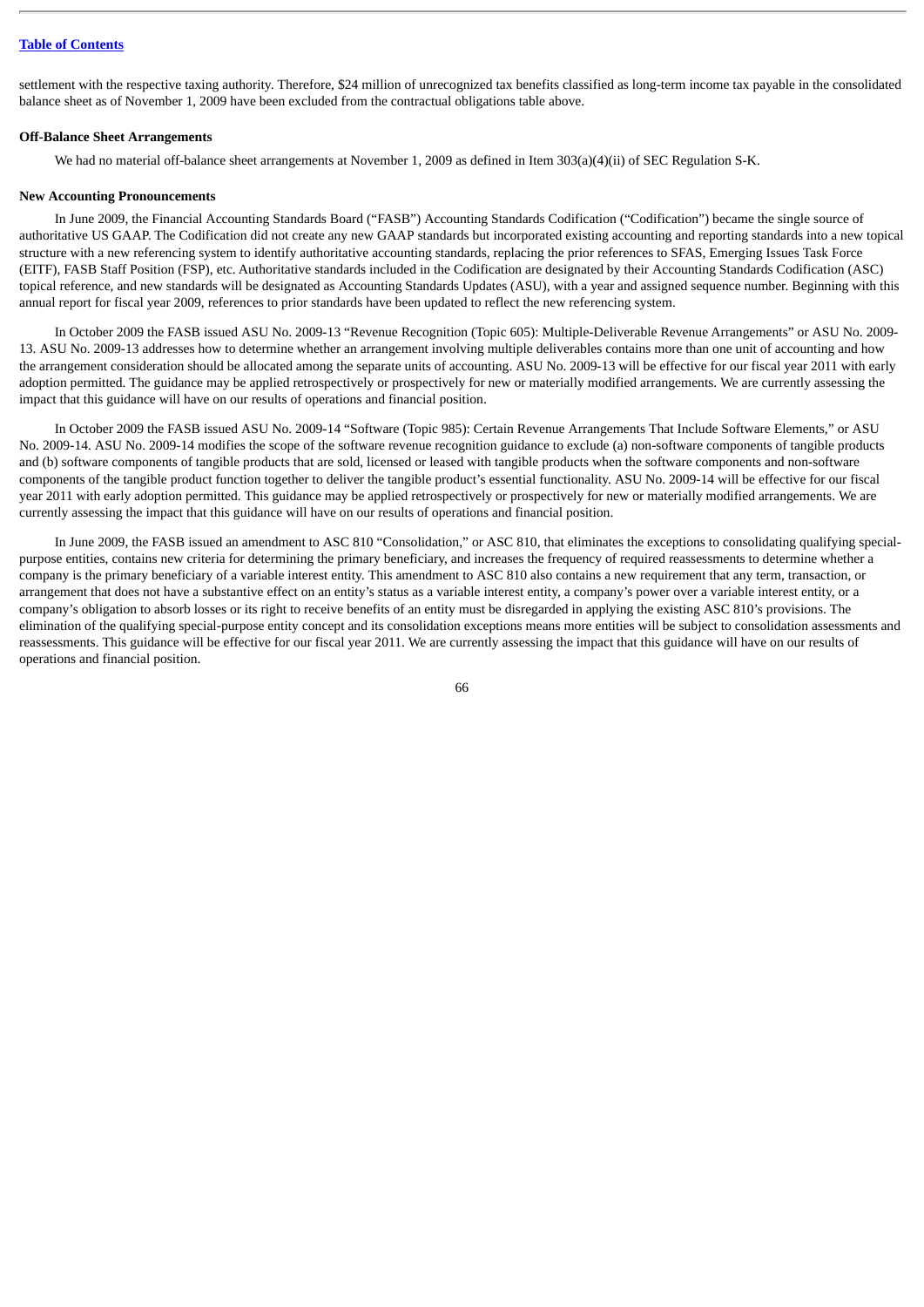In December 2008, the FASB issued amendment to ASC 715 "Compensation – Retirement Benefits". This guidance amends the existing provisions to provide guidance on an employer's disclosures about plan assets of a defined benefit pension or other postretirement plan. This guidance requires disclosures surrounding how investment allocation decisions are made, including the factors that are pertinent to an understanding of investment policies and strategies. Additional disclosures include (a) the major categories of plan assets, (b) the inputs and valuation techniques used to measure the fair value of plan assets, (c) the effect of fair value measurements using significant unobservable inputs (Level 3) on changes in plan assets for the period and (d) the significant concentrations of risk within plan assets. This guidance does not change the accounting treatment for postretirement benefit plans. This guidance will be effective for us in fiscal year 2010. The adoption of this guidance will change our disclosure about pension plans beginning fiscal year 2010.

In April 2008, the FASB issued amendment to ASC 350 "Intangibles—Goodwill and Other," or ASC 350, for determination of the useful life of intangible assets. This guidance amends the factors that should be considered in developing renewal or extension assumptions used to determine the useful life of a recognized intangible asset under ASC 350 for goodwill and other intangible assets. This guidance is intended to improve the consistency between the useful life of an intangible asset determined under the guidance for goodwill and other intangible assets and the period of expected cash flows used to measure the fair value of the asset under ASC 805 "Business Combinations" and other principles under GAAP. This guidance is effective for financial statements issued for fiscal years beginning after December 15, 2008, and interim periods within those fiscal years. Early adoption is prohibited. This guidance will be effective for us in fiscal year 2010. The adoption of this guidance is not expected to significantly impact our results of operations and financial position.

In September 2006, the FASB issued ASC 820 "Fair Value Measurements and Disclosures," or ASC 820 which provides enhanced guidance for using fair value to measure assets and liabilities. This guidance also provides for expanded information about the extent to which companies measure assets and liabilities at fair value, the information used to measure fair value and the effect of fair value measurements on earnings. ASC 820 applies whenever other guidance requires or permit assets or liabilities to be measured at fair value. ASC 820 does not expand the use of fair value in any new circumstances. In February 2008, the FASB issued additional guidance to exclude ASC 840 "Accounting for Leases" and delays the effective date of ASC 820 by one year for nonfinancial assets and nonfinancial liabilities that are recognized or disclosed at fair value in the financial statements on a nonrecurring basis. In October 2008, the FASB issued additional guidance for determining the fair value of a financial asset when the market for that asset is not active to clarify the application of the provisions of the guidance for fair value measurements in an inactive market and how an entity would determine fair value in an inactive market. This additional guidance is effective immediately. We adopted ASC 820 for financial assets and financial liabilities at the beginning of fiscal year 2009. The adoption of this guidance for financial assets and financial liabilities did not impact our results of operations and financial position. The guidance is effective for nonfinancial assets and liabilities in financial statements issued for fiscal years beginning after November 15, 2008, which is our fiscal year 2010. The adoption of this guidance for nonfinancial assets and liabilities is not expected to significantly impact our results of operations and financial position.

In December 2007, the FASB revised ASC 805 "Business Combinations," or ASC 805, which significantly changes current practices regarding business combinations. Among the more significant changes, the revised guidance expands the definition of a business and a business combination; requires the acquirer to recognize the assets acquired, liabilities assumed and noncontrolling interests (including goodwill), measured at fair value at the acquisition date; requires acquisition-related expenses and restructuring costs to be recognized separately from the business combination; requires assets acquired and liabilities assumed to be recognized at their acquisition-date fair values with subsequent changes recognized in earnings; and requires in-process research and development to be capitalized at fair value as an indefinite-lived intangible asset. In April 2009, the FASB issued additional guidance for assets acquired and liabilities assumed in a business combination that arise from contingencies which amends and clarifies to address application issues on initial recognition and measurement, subsequent measurement and accounting, and disclosure of assets and liabilities arising from contingencies in a business combination. ASC 805 is effective for us beginning in fiscal year 2010. The adoption of this guidance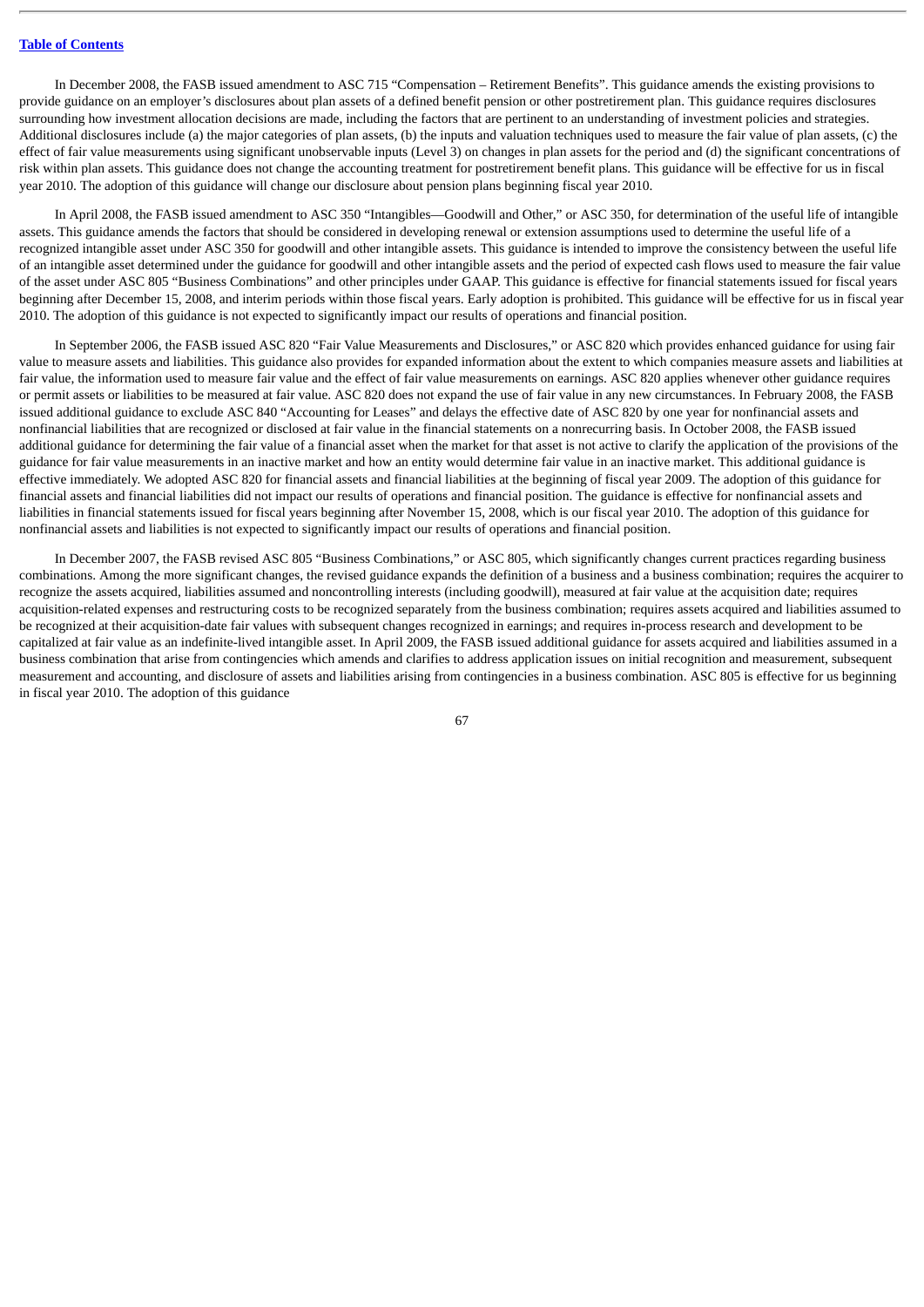will change our accounting treatment for business combinations on a prospective basis beginning in the first quarter of fiscal year 2010. The nature and magnitude of the specific impact will depend upon the nature, terms and size of the acquisitions consummated after the effective date.

In December 2007, the FASB revised ASC 810 "Consolidation," or ASC 810, for accounting for noncontrolling interests in consolidated financial statements. This guidance will change the accounting and reporting for minority interests, reporting them as equity separate from the parent entity's equity, as well as requiring expanded disclosures. This guidance is effective for us for fiscal year 2010. We do not expect that the adoption of this guidance will have a material impact on our results of operations and financial position.

In September 2006, the FASB issued amended ASC 715 "Compensation—Retirement Benefits," or ASC 715, for employers' accounting for defined benefit pension and other postretirement plans. This guidance requires an employer to recognize the overfunded or underfunded status of a defined benefit postretirement plan (other than a multiemployer plan) as an asset or liability in its statement of financial position and to recognize changes in that funded status in the year in which the changes occur through comprehensive income. We adopted this provision of this guidance, along with disclosure requirements, at the end of fiscal year 2007. This guidance also requires an employer to measure the funded status of a plan as of the date of its year-end statement of financial position, with limited exceptions. We adopted this additional provision in fiscal year 2009 and the change in measurement date did not have a material impact on our results of operations and financial position.

# **ITEM 7A. QUANTITATIVE AND QUALITATIVE DISCLOSURES ABOUT MARKET RISK**

#### *Interest Rate Risk*

At November 1, 2009, we had \$46 million of debt outstanding under our senior floating rate notes which is based on a floating rate index. A 1.0% increase in interest rates would increase the annual interest expense on our senior floating rate notes by \$0.5 million. These remaining outstanding senior floating rate notes were redeemed on December 1, 2009.

## *Currency Exchange Rates*

Although a majority of our revenue and operating expenses is denominated in U.S. dollars, and we prepare our financial statements in U.S. dollars in accordance with GAAP, a portion of our revenue and operating expenses is in foreign currencies. Our revenues, costs and expenses and monetary assets and liabilities are exposed to changes in currency exchange rates as a result of our global operating and financing activities. To mitigate the exposures resulting from the changes in the exchange rates of these currencies, we enter into foreign exchange forward contracts. These contracts are designated at inception as hedges of the related foreign currency exposures, which include committed and anticipated transactions that are denominated in currencies other than the U.S. dollar. Our hedging contracts generally mature within three to six months. We do not use derivative financial instruments for speculative or trading purposes. As of November 1, 2009, the fair value of all our outstanding foreign exchange forward contracts was immaterial.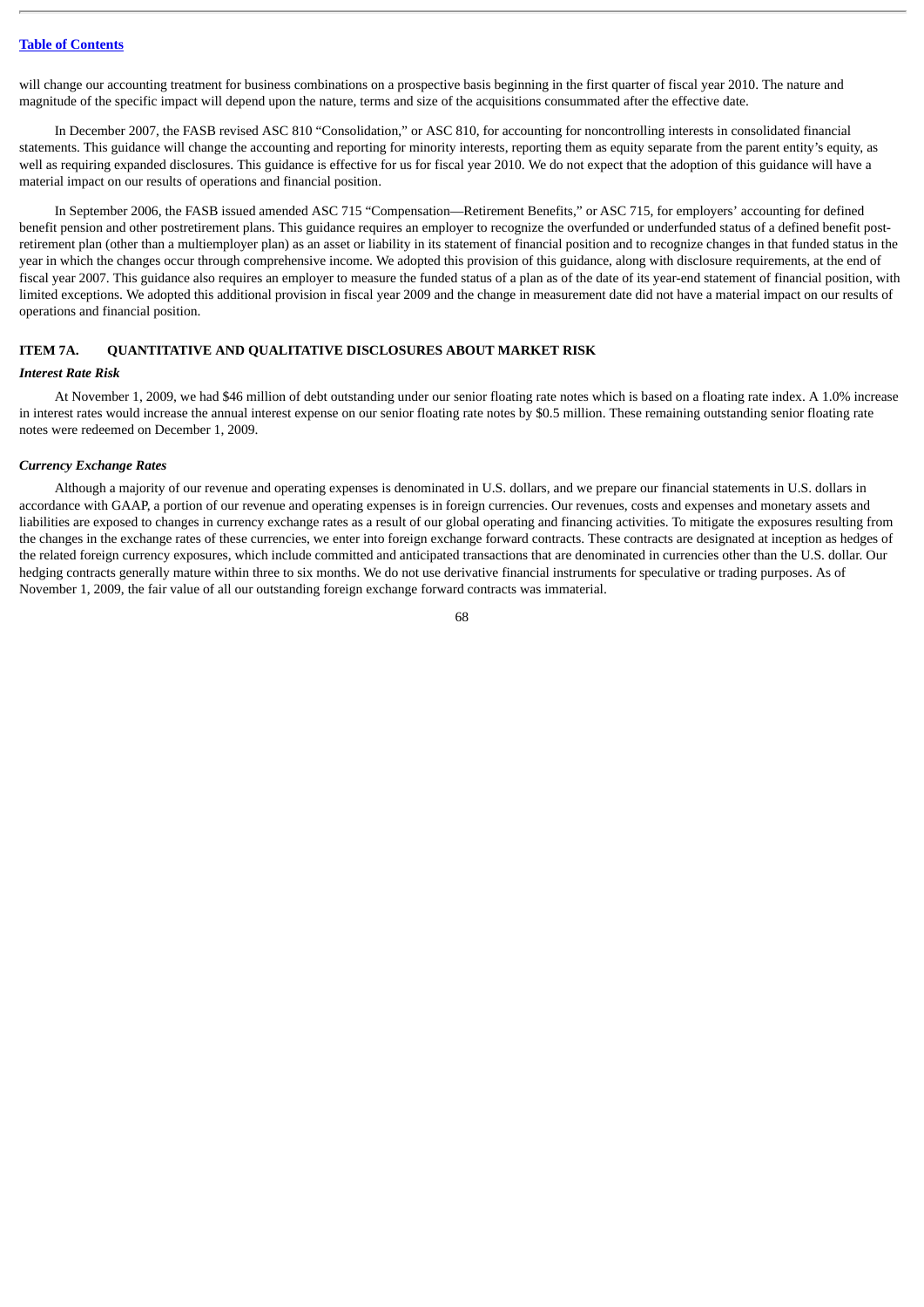# **ITEM 8. FINANCIAL STATEMENTS AND SUPPLEMENTARY DATA**

# **AVAGO TECHNOLOGIES LIMITED**

# **INDEX TO CONSOLIDATED FINANCIAL STATEMENTS**

|                                                                                        | Page |
|----------------------------------------------------------------------------------------|------|
| <b>Management's Report on Internal Control Over Financial Reporting</b>                | 70   |
| <b>Report of Independent Registered Public Accounting Firm</b>                         | 71   |
| <b>Consolidated Balance Sheets</b>                                                     | 72   |
| <b>Consolidated Statements of Operations</b>                                           | 73   |
| <b>Consolidated Statements of Cash Flows</b>                                           | 74   |
| <b>Consolidated Statements of Shareholders' Equity and Comprehensive Income (Loss)</b> | 75   |
| <b>Notes to Consolidated Financial Statements</b>                                      | 76   |
|                                                                                        |      |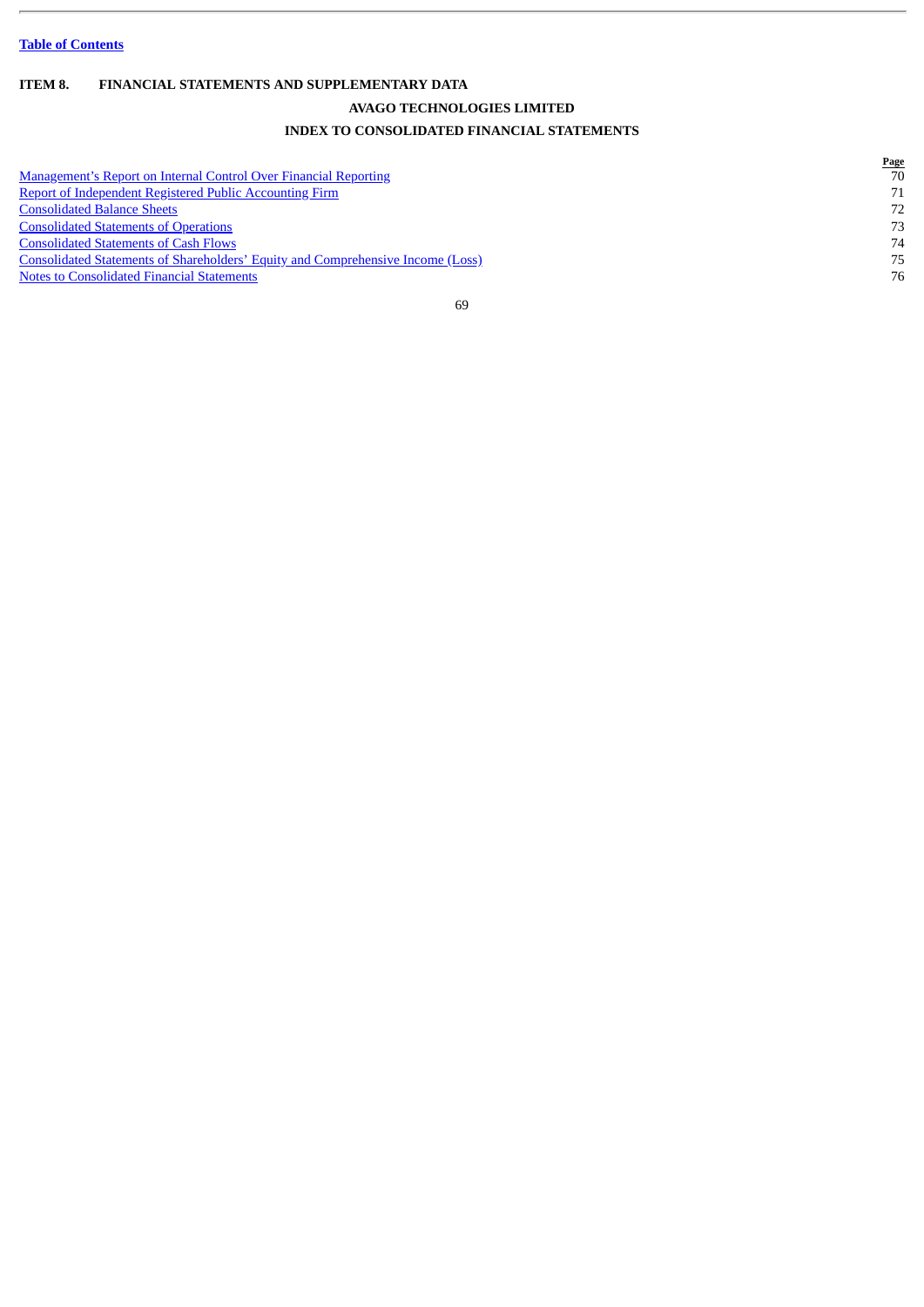### **MANAGEMENT'S REPORT ON INTERNAL CONTROL OVER FINANCIAL REPORTING**

<span id="page-69-0"></span>Management is responsible for establishing and maintaining adequate internal control over financial reporting. Because of its inherent limitations, internal control over financial reporting may not prevent or detect misstatements. Also, projections of any evaluation of effectiveness to future periods are subject to the risk that controls may become inadequate because of changes in conditions, or that the degree of compliance with the policies and procedures may deteriorate. Management conducted an assessment of the Company's internal control over financial reporting based on criteria established in "Internal Control-Integrated Framework" issued by the Committee of Sponsoring Organizations of the Treadway Commission (COSO). Based on the assessment, management concluded that, as of November 1, 2009, the Company's internal control over financial reporting is effective.

The annual report does not include an attestation report of the Company's independent registered public accounting firm regarding internal control over financial reporting. Management's report was not subject to attestation by the Company's independent registered public accounting firm pursuant to temporary rules of the Securities and Exchange Commission that permit the Company to provide only management's report in this annual report.

Avago Technologies Limited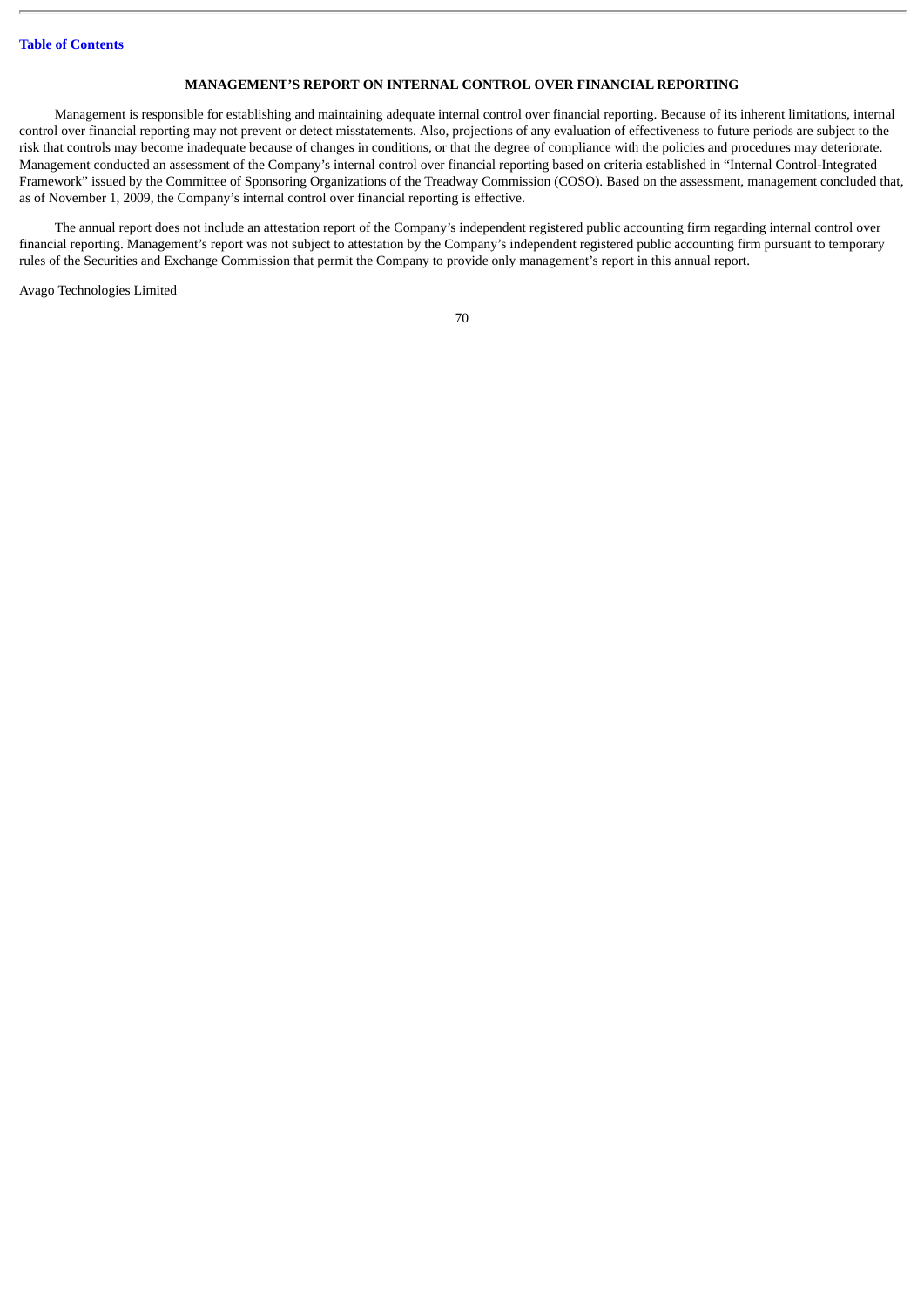# **REPORT OF INDEPENDENT REGISTERED PUBLIC ACCOUNTING FIRM**

<span id="page-70-0"></span>To the Board of Directors and Shareholders of Avago Technologies Limited:

In our opinion, the consolidated financial statements listed in the index appearing under Item 15(a)(1) present fairly, in all material respects, the financial position of Avago Technologies Limited and its subsidiaries at November 1, 2009 and November 2, 2008, and the results of their operations and their cash flows for each of the three years in the period ended November 1, 2009 in conformity with accounting principles generally accepted in the United States of America. In addition, in our opinion, the financial statement schedule listed in the index appearing under Item 15(a)(2) presents fairly, in all material respects, the information set forth therein when read in conjunction with the related consolidated financial statements. These financial statements and financial statement schedule are the responsibility of the Company's management. Our responsibility is to express an opinion on these financial statements and financial statement schedule based on our audits. We conducted our audits of these statements in accordance with the standards of the Public Company Accounting Oversight Board (United States). Those standards require that we plan and perform the audit to obtain reasonable assurance about whether the financial statements are free of material misstatement. An audit includes examining, on a test basis, evidence supporting the amounts and disclosures in the financial statements, assessing the accounting principles used and significant estimates made by management, and evaluating the overall financial statement presentation. We believe that our audits provide a reasonable basis for our opinion.

As discussed in Note 2 to the consolidated financial statements, the Company changed the manner in which it accounts for share-based compensation in fiscal year 2007. As discussed in Note 7 to the consolidated financial statements, the Company changed the manner in which it accounts for retirement plans and post retirement benefits in fiscal year 2007. As discussed in Note 2 to the consolidated financial statements, the Company changed the manner in which it accounts for uncertainty in income taxes in fiscal year 2008.

/s/ PricewaterhouseCoopers LLP

San Jose, California December 15, 2009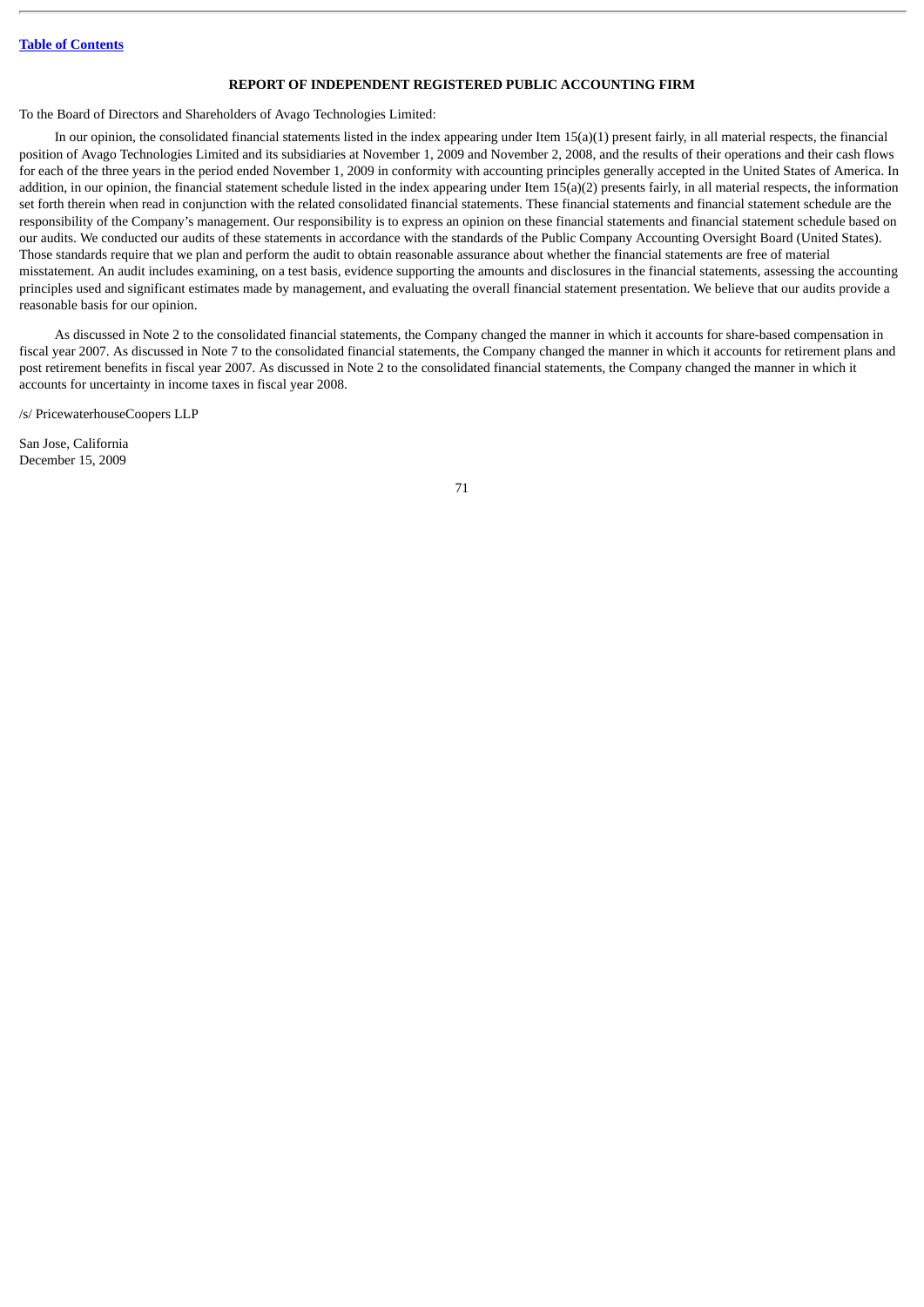# **AVAGO TECHNOLOGIES LIMITED**

# **CONSOLIDATED BALANCE SHEETS (in millions, except share amounts)**

<span id="page-71-0"></span>

|                                                                                                    | November 2,<br>2008 |                | November 1,<br>2009 |                |
|----------------------------------------------------------------------------------------------------|---------------------|----------------|---------------------|----------------|
| <b>ASSETS</b>                                                                                      |                     |                |                     |                |
| Current assets:                                                                                    |                     |                |                     |                |
| Cash and cash equivalents                                                                          | \$                  | 213            | \$                  | 472            |
| Trade accounts receivable, net                                                                     |                     | 184            |                     | 186            |
| Inventory                                                                                          |                     | 188            |                     | 162            |
| Other current assets                                                                               |                     | 34             |                     | 44             |
| Total current assets                                                                               |                     | 619            |                     | 864            |
| Property, plant and equipment, net                                                                 |                     | 299            |                     | 264            |
| Goodwill                                                                                           |                     | 169            |                     | 171            |
| Intangible assets, net                                                                             |                     | 721            |                     | 647            |
| Other long-term assets                                                                             |                     | 63             |                     | 24             |
| <b>Total assets</b>                                                                                | \$                  | 1,871          | \$                  | 1,970          |
| <b>LIABILITIES AND SHAREHOLDERS' EQUITY</b>                                                        |                     |                |                     |                |
| Current liabilities:                                                                               |                     |                |                     |                |
| Accounts payable                                                                                   | \$                  | 174            | $\mathbb{S}$        | 154            |
| Employee compensation and benefits                                                                 |                     | 74             |                     | 55             |
| <b>Accrued</b> interest                                                                            |                     | 32             |                     | 25             |
| Capital lease obligations-current                                                                  |                     | $\overline{2}$ |                     | $\overline{2}$ |
| Other current liabilities                                                                          |                     | 46             |                     | 33             |
| Current portion of long-term debt                                                                  |                     |                |                     | 364            |
| Total current liabilities                                                                          |                     | 328            |                     | 633            |
| Long-term liabilities:                                                                             |                     |                |                     |                |
| Long-term debt                                                                                     |                     | 703            |                     | 230            |
| Capital lease obligations-non-current                                                              |                     | 5              |                     | 3              |
| Other long-term liabilities                                                                        |                     | 55             |                     | 64             |
| <b>Total liabilities</b>                                                                           |                     | 1,091          |                     | 930            |
| Commitments and contingencies (Note 18)                                                            |                     |                |                     |                |
| Shareholders' equity:                                                                              |                     |                |                     |                |
| Ordinary shares, no par value; 213,517,292 shares and 235,392,897 shares issued and outstanding on |                     |                |                     |                |
| November 2, 2008 and November 1, 2009, respectively                                                |                     | 1,084          |                     | 1,393          |
| Accumulated deficit                                                                                |                     | (312)          |                     | (356)          |

Accumulated other comprehensive income and the state income and the state of the state of the state of the state of the state of the state of the state of the state of the state of the state of the state of the state of th Total shareholders' equity Total liabilities and shareholders' equity  $\overline{\text{S}}$  1,871  $\overline{\text{S}}$  1,871  $\overline{\text{S}}$  1,970

The accompanying notes are an integral part of these consolidated financial statements.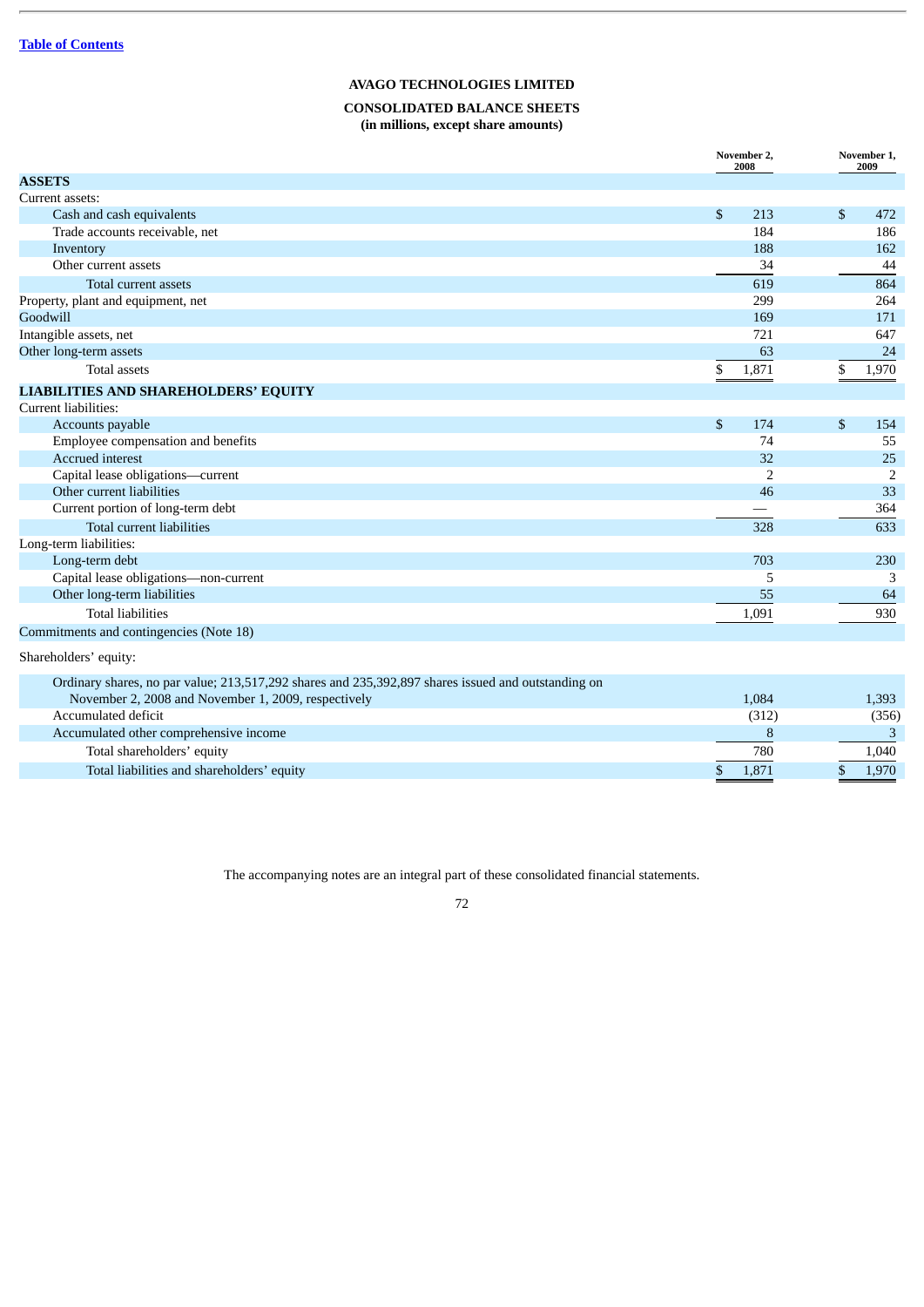# **CONSOLIDATED STATEMENTS OF OPERATIONS (in millions, except per share data)**

|                                                                      |                     | <b>Year Ended</b>   |                     |
|----------------------------------------------------------------------|---------------------|---------------------|---------------------|
|                                                                      | October 31.<br>2007 | November 2,<br>2008 | November 1.<br>2009 |
| Net revenue                                                          | \$<br>1,527         | \$<br>1,699         | \$<br>1,484         |
| Costs and expenses:                                                  |                     |                     |                     |
| Cost of products sold:                                               |                     |                     |                     |
| Cost of products sold                                                | 936                 | 981                 | 855                 |
| Amortization of intangible assets                                    | 60                  | 57                  | 58                  |
| Asset impairment charges                                             | 140                 |                     |                     |
| Restructuring charges                                                | 29                  | 6                   | 11                  |
| Total cost of products sold                                          | 1,165               | 1,044               | 924                 |
| Research and development                                             | 205                 | 265                 | 245                 |
| Selling, general and administrative                                  | 193                 | 196                 | 165                 |
| Amortization of intangible assets                                    | 28                  | 28                  | 21                  |
| Asset impairment charges                                             | 18                  |                     |                     |
| Restructuring charges                                                | 22                  | 6                   | 23                  |
| Advisory agreement termination fee                                   |                     |                     | 54                  |
| Selling shareholder expenses                                         |                     |                     | $\overline{4}$      |
| Acquired in-process research and development                         | 1                   |                     |                     |
| Total costs and expenses                                             | 1,632               | 1,539               | 1,436               |
| Income (loss) from operations                                        | (105)               | 160                 | 48                  |
| Interest expense                                                     | (109)               | (86)                | (77)                |
| Loss on extinguishment of debt                                       | (12)                | (10)                | (8)                 |
| Other income (expense), net                                          | 14                  | (4)                 | $\mathbf{1}$        |
| Income (loss) from continuing operations before income taxes         | (212)               | 60                  | (36)                |
| Provision for income taxes                                           | 8                   | 3                   | $\, 8$              |
| Income (loss) from continuing operations                             | (220)               | 57                  | (44)                |
| Income from and gain on discontinued operations, net of income taxes | 61                  | 26                  |                     |
| Net income (loss)                                                    | \$<br>(159)         | \$<br>83            | \$<br>(44)          |
| Net income (loss) per share:                                         |                     |                     |                     |
| Basic:                                                               |                     |                     |                     |
| Income (loss) from continuing operations                             | \$<br>(1.03)        | \$<br>0.27          | \$<br>(0.20)        |
| Income from and gain on discontinued operations, net of income taxes | 0.29                | 0.12                |                     |
| Net income (loss)                                                    | \$<br>(0.74)        | $\$$<br>0.39        | \$<br>(0.20)        |
| Diluted:                                                             |                     |                     |                     |
| Income (loss) from continuing operations                             | \$<br>(1.03)        | \$<br>0.26          | \$<br>(0.20)        |
| Income from and gain on discontinued operations, net of income taxes | 0.29                | 0.12                |                     |
| Net income (loss)                                                    | \$<br>(0.74)        | $\mathbb S$<br>0.38 | \$<br>(0.20)        |
| Weighted average shares:                                             |                     |                     |                     |
| <b>Basic</b>                                                         | 214                 | 214                 | 219                 |
|                                                                      |                     |                     |                     |
| Diluted                                                              | 214                 | 219                 | 219                 |

The accompanying notes are an integral part of these consolidated financial statements.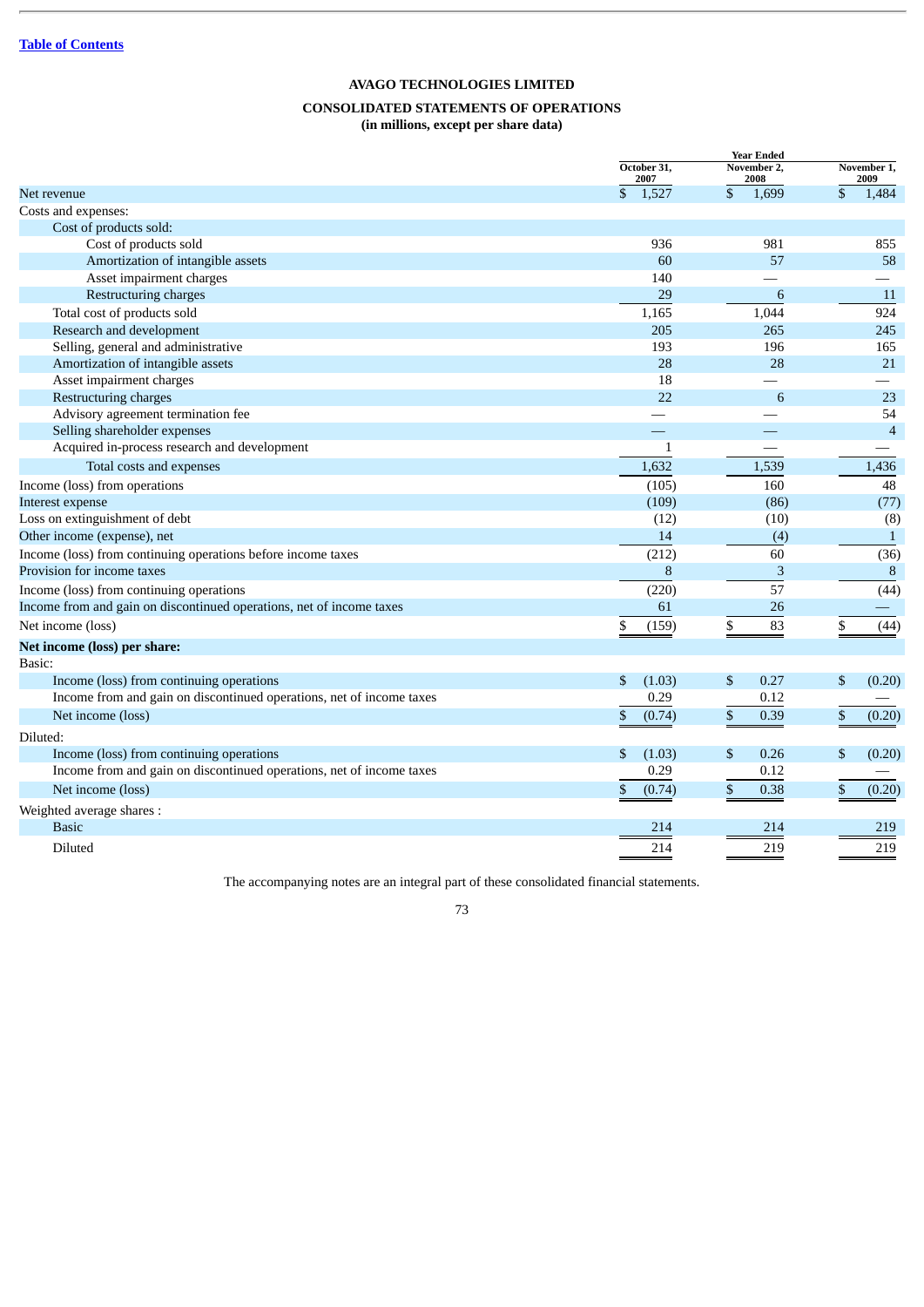# **CONSOLIDATED STATEMENTS OF CASH FLOWS**

**(in millions)**

|                                                                                          |                | <b>Year Ended</b> |                     |
|------------------------------------------------------------------------------------------|----------------|-------------------|---------------------|
|                                                                                          | October 31,    | November 2,       | November 1,         |
| <b>Cash flows from operating activities:</b>                                             | 2007           | 2008              | 2009                |
| Net income (loss)                                                                        | \$<br>(159)    | \$<br>83          | \$<br>(44)          |
|                                                                                          |                |                   |                     |
| Adjustments to reconcile net income (loss) to net cash provided by operating activities: |                |                   |                     |
| Depreciation and amortization                                                            | 176            | 159               | 160                 |
| Amortization of debt issuance costs                                                      | $\overline{4}$ | $\overline{4}$    | $\overline{4}$      |
| Asset impairment charges                                                                 | 158            |                   |                     |
| Gain on discontinued operations                                                          | (61)           | (27)              |                     |
| Loss on extinguishment of debt                                                           | 12             | 6                 | 8                   |
| Loss on disposal of property, plant and equipment                                        | $\overline{2}$ | $\overline{2}$    | $\overline{2}$      |
| Non-cash portion of restructuring charges                                                | $\overline{4}$ |                   | $\mathbf{1}$        |
| Impairment of investment                                                                 |                |                   | $\overline{2}$      |
| Acquired in-process research and development                                             | $\mathbf{1}$   |                   |                     |
| Share-based compensation                                                                 | 12             | 15                | 12                  |
| Tax benefits from share-based compensation                                               |                |                   | 1                   |
| Excess tax benefits from share-based compensation                                        |                |                   | (1)                 |
| Changes in assets and liabilities, net of acquisitions and dispositions:                 |                |                   |                     |
| Trade accounts receivable                                                                | (31)           | 38                |                     |
| Inventory                                                                                | 28<br>29       | (45)              | 27                  |
| Accounts payable                                                                         |                | (29)<br>18        | (16)                |
| Employee compensation and benefits<br>Other current assets and current liabilities       | (12)           |                   | (19)                |
|                                                                                          | (26)<br>9      | (13)              | (39)                |
| Other long-term assets and long-term liabilities                                         |                | (3)               | 41                  |
| Net cash provided by operating activities                                                | 146            | 208               | 139                 |
| Cash flows from investing activities:                                                    |                |                   |                     |
| Purchase of property, plant and equipment                                                | (37)           | (65)              | (57)                |
| Acquisitions and investments, net of cash acquired                                       | (27)           | (78)              | (7)                 |
| Purchase of intangible assets                                                            |                | (6)               | (1)                 |
| Proceeds from disposal of property, plant and equipment                                  |                | 5                 |                     |
| Proceeds from sale of discontinued operations                                            | 69             | 50                | $\sqrt{2}$          |
| Net cash (used in) provided by investing activities                                      | $\mathsf S$    | (94)              | (63)                |
| <b>Cash flows from financing activities:</b>                                             |                |                   |                     |
| Issuance of ordinary shares, net of issuance costs                                       |                | (2)               | 304                 |
| Repurchase of ordinary shares                                                            | (2)            | (5)               | (6)                 |
| Debt repayments                                                                          | (107)          | (202)             | (114)               |
| Excess tax benefits from share-based compensation                                        | $\mathbf{1}$   | $\mathbf{1}$      | $\mathbf{1}$        |
| Cash settlement of equity awards                                                         | (5)            | (2)               | (1)                 |
| Payment on capital lease obligation                                                      | (1)            |                   | (1)                 |
| Net cash (used in) provided by financing activities                                      | (114)          | (210)             | 183                 |
| Net increase (decrease) in cash and cash equivalents                                     | 37             | (96)              | 259                 |
| Cash and cash equivalents at the beginning of year                                       | 272            | 309               | 213                 |
| Cash and cash equivalents at end of year                                                 | \$<br>309      | \$<br>213         | \$<br>472           |
| Supplemental disclosure of cash flow information:                                        |                |                   |                     |
| Cash paid for interest                                                                   | \$<br>109      | \$<br>85          | \$<br>79            |
| Cash paid for income taxes                                                               | \$<br>23       | $\mathbb{S}$<br>8 | $\mathbf{\$}$<br>10 |
|                                                                                          |                |                   |                     |

The accompanying notes are an integral part of these consolidated financial statements.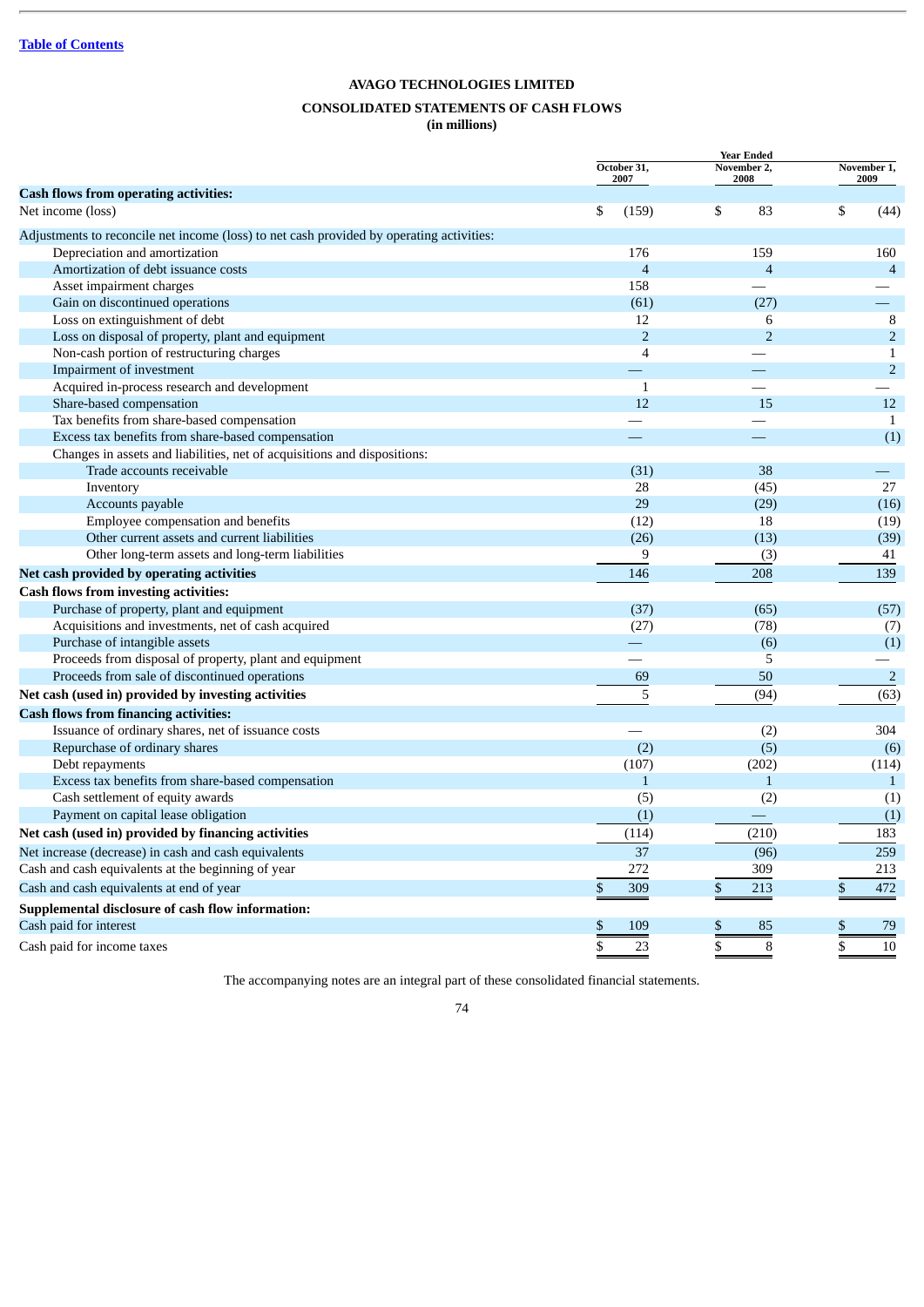# **CONSOLIDATED STATEMENTS OF SHAREHOLDERS' EQUITY AND COMPREHENSIVE INCOME (LOSS) (in millions, except share amounts)**

|                                                                                                                                                              | <b>Ordinary Shares</b>       |                          | <b>Accumulated</b>   |       | Accumulated<br>Other<br>Comprehensive |                |              | <b>Total</b><br>Shareholders' | Comprehensive                |
|--------------------------------------------------------------------------------------------------------------------------------------------------------------|------------------------------|--------------------------|----------------------|-------|---------------------------------------|----------------|--------------|-------------------------------|------------------------------|
| <b>Balance as of October 31, 2006</b>                                                                                                                        | <b>Shares</b><br>214,269,783 | <b>Amount</b><br>\$1,069 | <b>Deficit</b><br>\$ | (227) | \$                                    | Income         | $\mathbb{S}$ | Equity<br>842                 | \$<br>Income (loss)<br>(227) |
|                                                                                                                                                              |                              |                          |                      |       |                                       |                |              |                               |                              |
| Repurchase of ordinary shares                                                                                                                                | (310,000)                    | (2)                      |                      |       |                                       |                |              | (2)                           |                              |
| Cash settlement of equity awards                                                                                                                             |                              | (5)                      |                      |       |                                       |                |              | (5)                           |                              |
| Share-based compensation                                                                                                                                     |                              | 12                       |                      |       |                                       |                |              | 12                            |                              |
| Tax benefits from share-based compensation                                                                                                                   |                              | $\mathbf{1}$             |                      |       |                                       |                |              | $\mathbf{1}$                  |                              |
| Accumulated other comprehensive income on pension                                                                                                            |                              |                          |                      |       |                                       |                |              |                               |                              |
| liability, net of taxes                                                                                                                                      |                              |                          |                      |       |                                       | $\overline{4}$ |              | 4                             | 4                            |
| <b>Net loss</b>                                                                                                                                              |                              |                          |                      | (159) |                                       |                |              | (159)                         | (159)                        |
| Balance as of October 31, 2007                                                                                                                               | 213,959,783                  | 1,075                    |                      | (386) |                                       | $\overline{4}$ |              | 693                           | \$<br>(155)                  |
| Cumulative effect of adopting amended guidance of                                                                                                            |                              |                          |                      |       |                                       |                |              |                               |                              |
| <b>ASC 740</b>                                                                                                                                               | 28,509                       |                          |                      | (9)   |                                       |                |              | (9)                           |                              |
| Issuance of ordinary shares to employees                                                                                                                     | (471,000)                    |                          |                      |       |                                       |                |              |                               |                              |
| Repurchase of ordinary shares                                                                                                                                |                              | (5)                      |                      |       |                                       |                |              | (5)                           |                              |
| Cash settlement of equity awards                                                                                                                             |                              | (2)                      |                      |       |                                       |                |              | (2)                           |                              |
| Share-based compensation                                                                                                                                     |                              | 15                       |                      |       |                                       |                |              | 15                            |                              |
| Tax benefits from share-based compensation                                                                                                                   |                              | $\mathbf{1}$             |                      |       |                                       |                |              | $\mathbf{1}$                  |                              |
| Changes in accumulated other comprehensive income:<br>Actuarial gains and prior service costs associated<br>with post-retirement benefit and defined benefit |                              |                          |                      |       |                                       |                |              |                               |                              |
| pension plans, net of taxes                                                                                                                                  |                              |                          |                      |       |                                       | 5              |              | 5                             | 5                            |
| Unrealized net loss on derivative instruments                                                                                                                |                              |                          |                      |       |                                       | (1)            |              | (1)                           | (1)                          |
| Net income                                                                                                                                                   |                              |                          |                      | 83    |                                       |                |              | 83                            | 83                           |
| <b>Balance as of November 2, 2008</b>                                                                                                                        | 213,517,292                  | 1,084                    |                      | (312) |                                       | 8              |              | 780                           | \$<br>87                     |
| Issuance of ordinary shares, net of issuance costs of \$23                                                                                                   |                              |                          |                      |       |                                       |                |              |                               |                              |
| million                                                                                                                                                      | 21,500,000                   | 300                      |                      |       |                                       |                |              | 300                           |                              |
| <b>Exercise of options</b>                                                                                                                                   | 1,183,405                    | 3                        |                      |       |                                       |                |              | 3                             |                              |
| Repurchase of ordinary shares                                                                                                                                | (807, 800)                   | (6)                      |                      |       |                                       |                |              | (6)                           |                              |
| Cash settlement of equity awards                                                                                                                             |                              | (1)                      |                      |       |                                       |                |              | (1)                           |                              |
| Share-based compensation                                                                                                                                     |                              | 12                       |                      |       |                                       |                |              | 12                            |                              |
| Tax benefits from share-based compensation                                                                                                                   |                              | $\mathbf{1}$             |                      |       |                                       |                |              | $\mathbf{1}$                  |                              |
| Changes in accumulated other comprehensive income:                                                                                                           |                              |                          |                      |       |                                       |                |              |                               |                              |
| Actuarial losses and prior service costs associated<br>with post-retirement benefit and defined benefit                                                      |                              |                          |                      |       |                                       |                |              |                               |                              |
| pension plans, net of taxes                                                                                                                                  |                              |                          |                      |       |                                       | (6)            |              | (6)                           | (6)                          |
| Unrealized net gain on derivative instruments                                                                                                                |                              |                          |                      |       |                                       | 1              |              | 1                             | 1                            |
| Net loss                                                                                                                                                     |                              |                          |                      | (44)  |                                       |                |              | (44)                          | (44)                         |
| <b>Balance as of November 1, 2009</b>                                                                                                                        | 235,392,897                  | \$1,393                  | \$                   | (356) | \$                                    | 3              | \$           | 1.040                         | \$<br>(49)                   |

The accompanying notes are an integral part of these consolidated financial statements.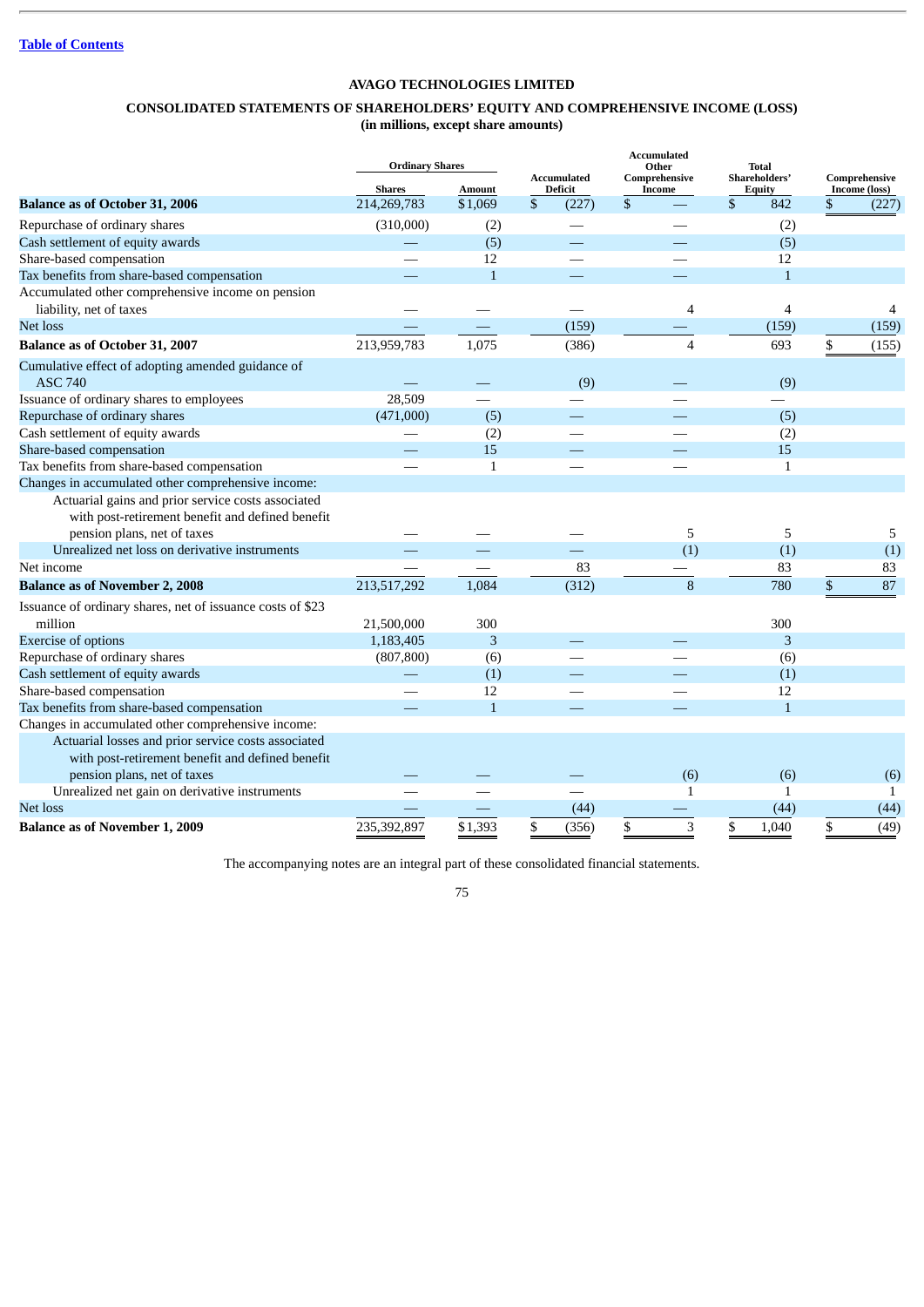## **NOTES TO CONSOLIDATED FINANCIAL STATEMENTS**

### **1. Overview and Basis of Presentation**

# **Overview**

Avago Technologies Limited, or the Company, we or Avago, was organized under the laws of the Republic of Singapore in August 2005. We are the successor to the Semiconductor Products Group, or SPG, of Agilent Technologies, Inc., or Agilent. On December 1, 2005, we acquired substantially all of the assets of SPG from Agilent for \$2.7 billion, or the SPG Acquisition.

We are a designer, developer and global supplier of analog semiconductor devices with a focus on III-V based products. We offer products in four primary target markets: wireless communications, wired infrastructure, industrial and automotive electronics, and consumer and computing peripherals. Applications for our products in these target markets include cellular phones, consumer appliances, data networking and telecommunications equipment, enterprise storage and servers, factory automation, displays, optical mice and printers.

In August 2009, we completed the initial public offering, or IPO, of our ordinary shares in which we sold 21,500,000 shares and our existing shareholders and certain employees sold 28,180,000 shares (including 6,480,000 shares sold in connection with the underwriters' exercise of their over-allotment option in full) at a public offering price of \$15.00 per share. The net proceeds of the IPO to us were \$296 million after deducting the underwriters' discounts and commission and offering expenses. We used a portion of the net proceeds to pay to affiliates of Kohlberg Kravis Roberts and Co., or KKR, and Silver Lake Partners, or Silver Lake, and together with KKR, the Sponsors, \$54 million in connection with the termination of our advisory agreement pursuant to its terms (with one-half payable to each equity sponsor). During the fourth fiscal quarter of 2009, we also used \$106 million of the net proceeds from our IPO to repay a portion of our long-term indebtedness.

### **Basis of Presentation**

### *Fiscal Periods*

Our fiscal year ended on October 31 for fiscal year 2006 and 2007. We adopted a 52- or 53-week fiscal year beginning with our fiscal year 2008. Our fiscal year ends on the Sunday closest to October 31.

#### *Principles of Consolidation*

Our consolidated financial statements include the accounts of Avago and our wholly-owned subsidiaries. All significant intercompany balances and transactions have been eliminated in consolidation.

#### *Subsequent Events*

We consider events or transactions that occur after the balance sheet date but before the financial statements are issued to provide additional evidence relative to certain estimates or to identify matters that require additional disclosure. Subsequent events have been evaluated through December 15, 2009, the date of issuance of these consolidated financial statements.

### **2. Summary of Significant Accounting Policies**

*Use of estimates.* The preparation of financial statements in conformity with GAAP requires management to make estimates and assumptions that affect the reported amounts of assets and liabilities and disclosure of contingent assets and liabilities at the date of the financial statements and the reported amounts of revenues and expenses during the reporting period. Actual results could differ from those estimates, and such differences could affect the results of operations reported in future periods.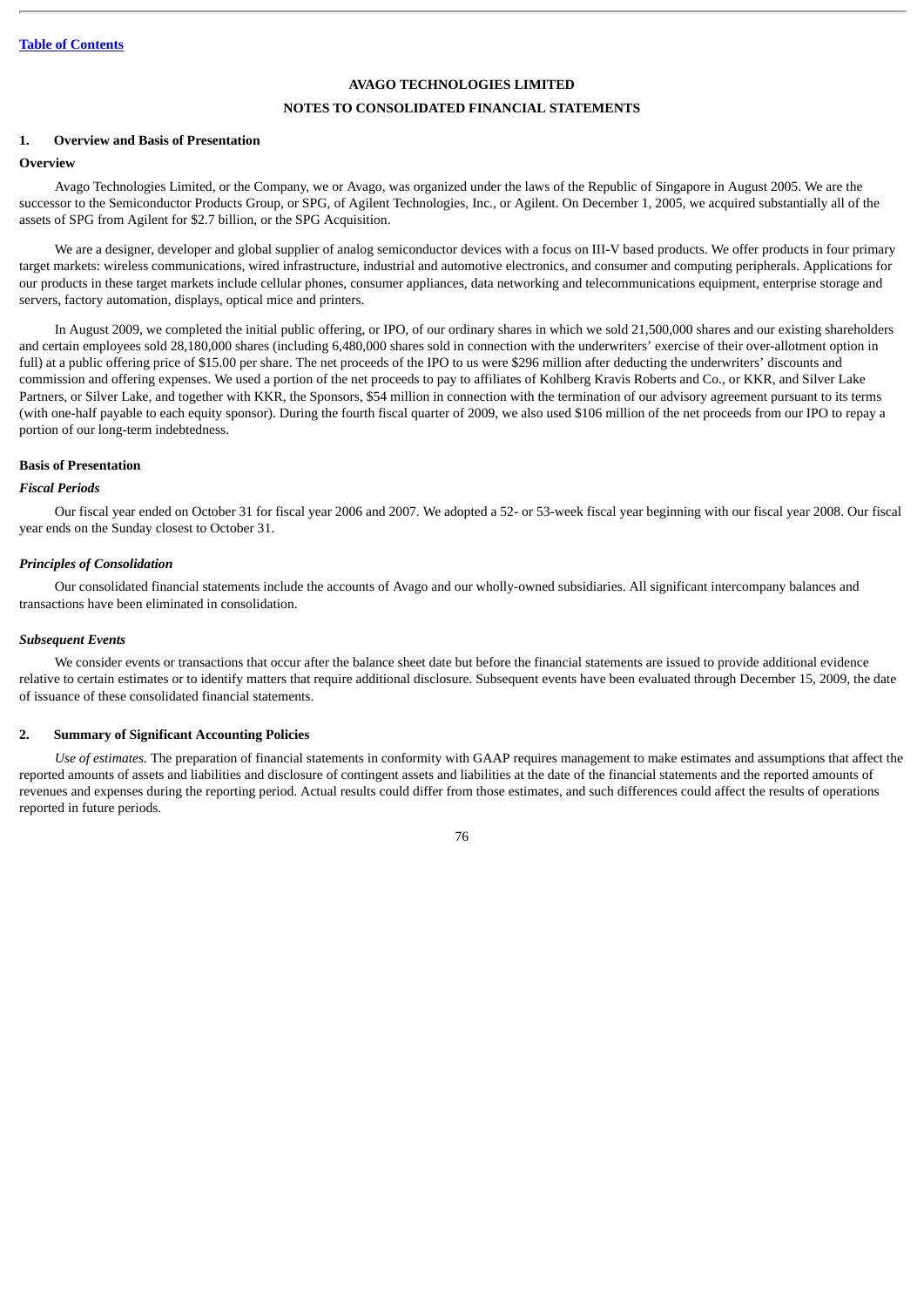*Out-of-period Adjustment*. During the year ended November 1, 2009, we recorded an accrual of \$4 million for indirect taxes on certain prior years' purchases and sales transactions. This accrual increased each of cost of products sold and research and development expenses for the second quarter of fiscal year 2009 by \$2 million and increased net loss for the quarterly period by \$4 million. We determined that the impact of the adjustment was not material to prior periods or to the results for the year ended November 1, 2009, and the adjustment was therefore recorded in the fiscal year 2009 under ASC 270 "Interim Reporting."

*Revenue recognition.* We recognize revenue, net of trade discounts and allowances, provided that (i) persuasive evidence of an arrangement exists, (ii) delivery has occurred, (iii) the price is fixed or determinable and (iv) collectibility is reasonably assured. Delivery is considered to have occurred when title and risk of loss have transferred to the customer. We consider the price to be fixed or determinable when the price is not subject to refund or adjustments or when any such adjustments are accounted for. We evaluate the creditworthiness of our customers to determine that appropriate credit limits are established prior to the acceptance of an order. Revenue, including sales to resellers and distributors, is reduced for estimated returns and distributor allowances. We recognize revenue from sales of our products to distributors upon delivery of products to the distributors. An allowance for distributor credits covering price adjustments and scrap allowances is made based on our estimate of historical experience rates as well as considering economic conditions and contractual terms. To date, actual distributor claim activity has been materially consistent with the provisions we have made based on our historical estimates.

We enter into development agreements with some of our customers and recognize revenue from these agreements upon completion and acceptance by the customer of contract deliverables or as services are provided, depending on the terms of the arrangement. Revenue is deferred for any amounts received prior to completion or delivery of services. Costs related to these arrangements are included in research and development expense. These revenues, which are included in net revenue, totaled \$19 million, \$27 million and \$31 million in fiscal 2007, 2008 and 2009, respectively.

*Cash and cash equivalents.* We consider all highly liquid investment securities with original or remaining maturities of three months or less at the date of purchase to be cash equivalents. We determine the appropriate classification of our cash and cash equivalents at the time of purchase. As of October 31, 2007, November 2, 2008 and November 1, 2009, \$2 million, \$2 million and \$3 million, respectively, of our cash and cash equivalents were restricted, primarily for collateral under certain of our letter of credit arrangements.

*Deferred Compensation Plan*. Employee contributions under the deferred compensation plan (See Note 7 "Retirement Plans and Post-Retirement Benefits") are maintained in a rabbi trust and are not readily available to us. Participants can direct the investment of their deferred compensation plan accounts in the same investments funds offered by the 401(k) plan. Although participants direct the investment of these funds, they are classified as trading securities and are included in other current assets. The corresponding liability related to the deferred compensation plan is recorded in other current liabilities. Unrealized gain (loss) in connection with these trading securities is recorded in other income (expense), net with an offset for the same amount recorded in compensation expense. We had deferred compensation plan assets of \$1 million and \$2 million at November 2, 2008 and November 1, 2009, respectively, which are included in other current assets. Unrealized gain (loss) was not material for fiscal years 2007, 2008 and 2009.

*Trade accounts receivable, net.* Trade accounts receivable are recorded at the invoiced amount and do not bear interest. Such accounts receivable have been reduced by an allowance for doubtful accounts, which is our best estimate of the amount of probable credit losses in our existing accounts receivable. We determine the allowance based on customer specific experience and the aging of such receivables, among other factors. Accounts receivable are also recorded net of sales returns and distributor allowances. These amounts are recorded when it is both probable and estimable that discounts will be granted or products will be returned. Aggregate accounts receivable allowances at October 31, 2007, November 2, 2008 and November 1, 2009 were \$20 million, \$19 million and \$13 million, respectively.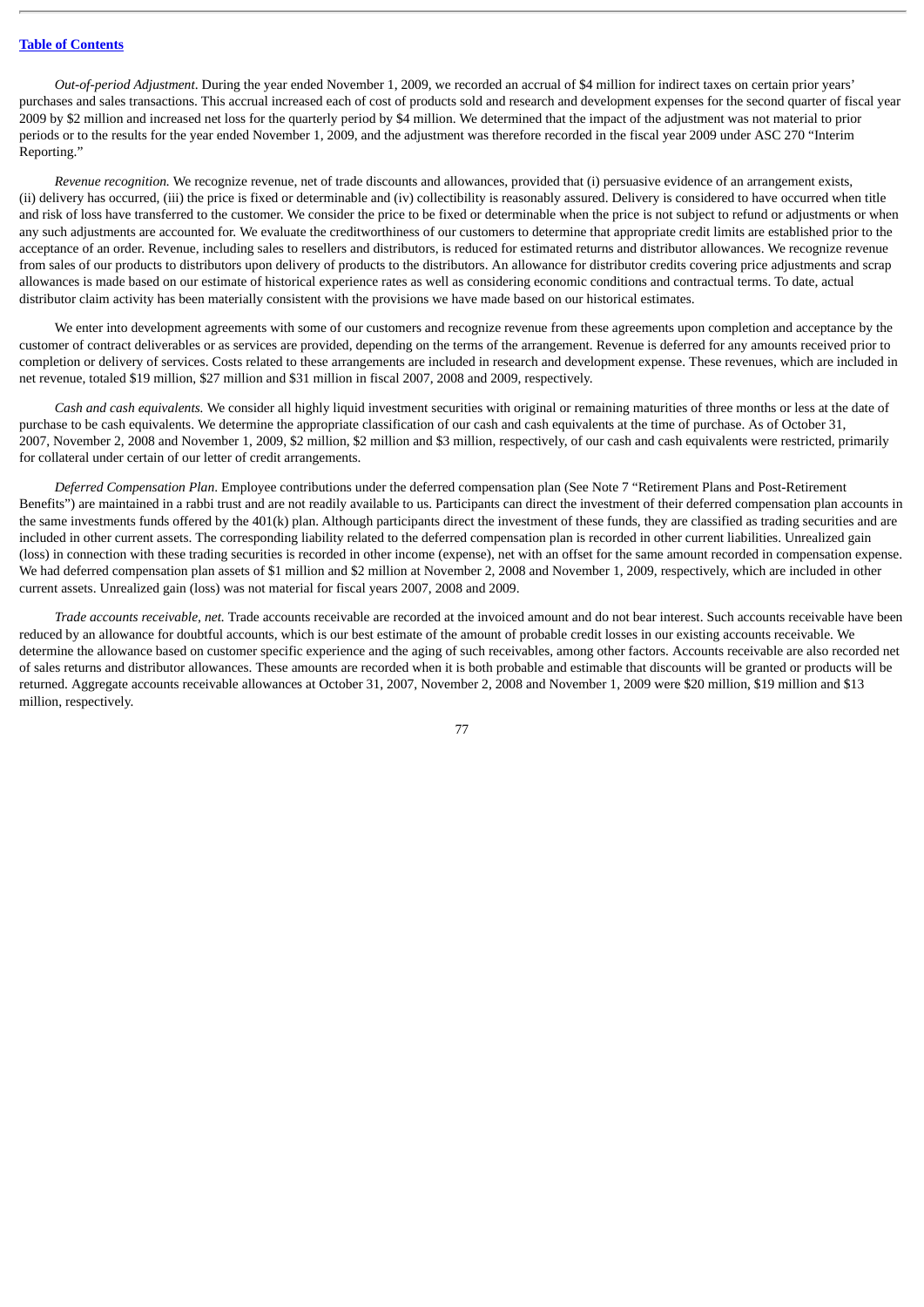*Share-based compensation.* Effective November 1, 2006, or fiscal year 2007, we adopted the provisions of ASC 718 "Compensation—Stock Compensation", or ASC 718. Under ASC 718, share-based compensation cost is measured at grant date, based on the fair value of the award, and is recognized as an expense over the employee's requisite service period. We previously applied Accounting Principles Board Opinion No. 25, "Accounting for Stock Issued to Employees," or APB 25, and related interpretations and provided the required pro forma disclosures of SFAS No. 123, "Accounting for Stock-Based Compensation," or SFAS No. 123. We adopted ASC 718 using the prospective transition method. Under this method, the provisions of ASC 718 apply to all awards granted or modified after the date of adoption. For share-based awards granted after November 1, 2006, we recognized compensation expense based on the estimated grant date fair value method required under ASC 718, using the Black-Scholes valuation model with a straight-line amortization method. Since ASC 718 requires that share-based compensation expense be based on awards that are ultimately expected to vest, estimated share-based compensation for such awards has been reduced for estimated forfeitures. ASC 718 requires forfeitures to be estimated at the time of grant and revised if necessary in subsequent periods if actual forfeitures differ from the estimate. For outstanding share-based awards granted before November 1, 2006, which were originally accounted under the provisions of APB No. 25 and the minimum value method for pro forma disclosures of SFAS No. 123, we continued to account for any portion of such awards under the originally applied accounting principles, until such awards were modified upon adoption of ASC 718.

For the years ended October 31, 2007, November 2, 2008 and November 1, 2009, we recorded \$12 million, \$15 million and \$12 million, respectively, of compensation expense resulting from the application of ASC 718. We recognize a benefit from share based compensation in equity if an incremental tax benefit is realized by following the ordering provisions of the tax law.

*Shipping and handling costs.* Our shipping and handling costs charged to customers are included in net revenue and the associated expense is recorded in cost of products sold in the statements of operations for all periods presented.

*Goodwill and purchased intangible assets.* Goodwill represents the excess of purchase price and related costs over the value assigned to the net tangible and identifiable intangible assets of businesses acquired. Our accounting complies with ASC 350 "Intangibles-Goodwill and Other," or ASC 350. Goodwill is not amortized but is reviewed annually (or more frequently if impairment indicators arise) for impairment. Purchased intangible assets are carried at cost less accumulated amortization. Amortization is computed using the straight-line method over the useful lives of the respective assets, generally six months to 25 years.

On a quarterly basis, we monitor factors and changes in circumstances that could indicate carrying amounts of long-lived assets, including goodwill and intangible assets, may not be recoverable. Factors we consider important which could trigger an impairment review include (i) significant underperformance relative to historical or projected future operating results, (ii) significant changes in the manner of our use of the acquired assets or the strategy for our overall business, and (iii) significant negative industry or economic trends. An impairment loss must be measured if the sum of the expected future cash flows (undiscounted and before interest) from the use and eventual disposition of the asset (or asset group) is less than the net book value of the asset (or asset group). The amount of the impairment loss will generally be measured as the difference between the net book value of the asset (or asset group) and their estimated fair value. We perform an annual impairment review of goodwill during the fourth fiscal quarter of each year, or more frequently if we believe indicators of impairment exist. No impairment of goodwill resulted from our most recent evaluation of goodwill for impairment, which occurred in the fourth quarter of fiscal year 2009. No impairment of goodwill resulted in any of the periods presented.

*Advertising.* Business specific advertising costs are expensed as incurred and amounted to \$1 million, \$3 million and \$2 million for the years ended October 31, 2007, November 2, 2008 and November 1, 2009, respectively.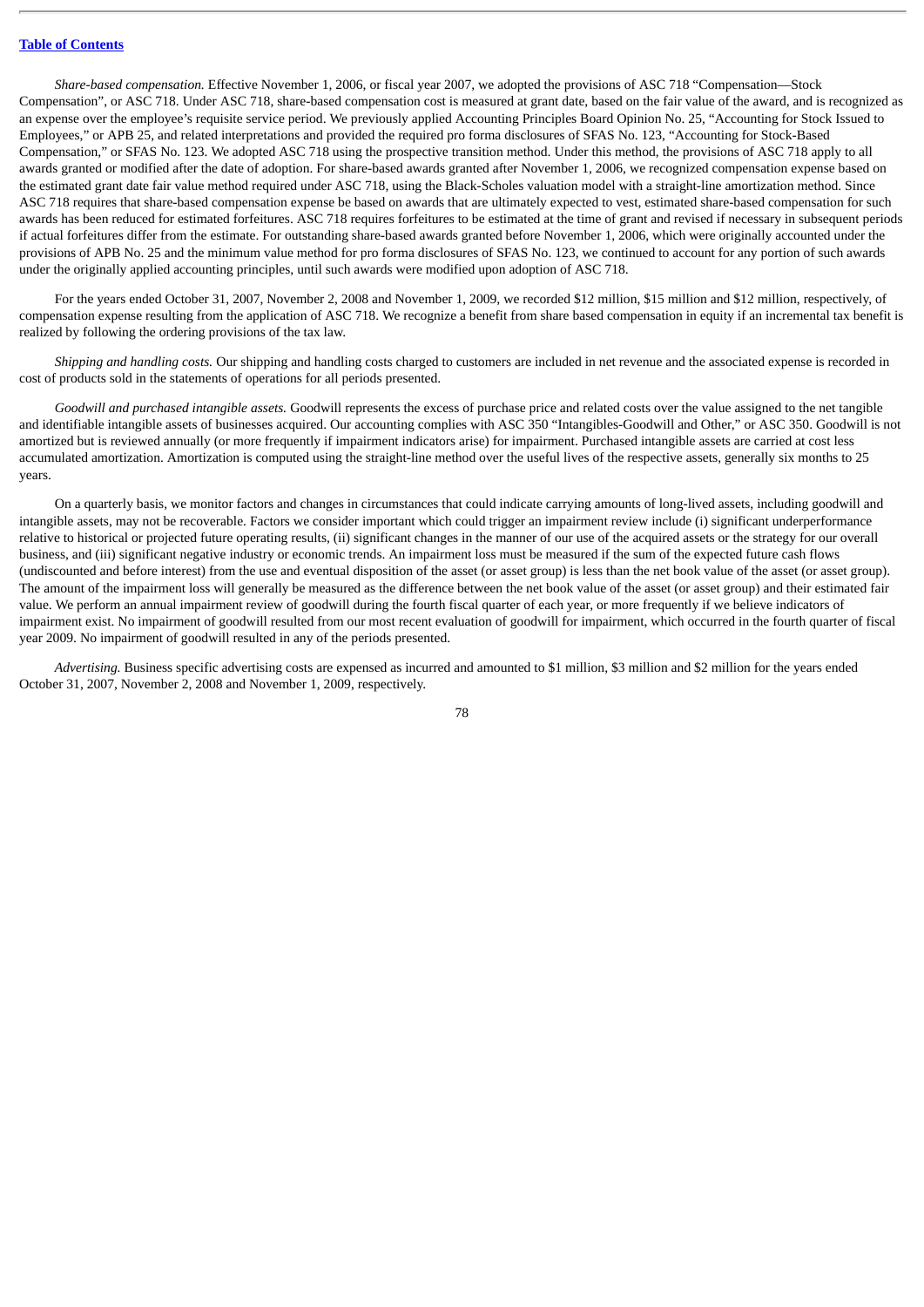*Research and development.* Costs related to research, design and development of our products are charged to research and development expense as they are incurred.

*Taxes on income.* We account for income taxes under the asset and liability method, which requires the recognition of deferred tax assets and liabilities for the expected future tax consequences of events that have been included in the financial statements. Under this method, deferred tax assets and liabilities are determined based on the differences between the financial statements and tax basis of assets and liabilities using enacted tax rates in effect for the year in which the differences are expected to reverse. The effect of a change in tax rates on deferred tax assets and liabilities is recognized in income in the period that includes the enactment date.

We record net deferred tax assets to the extent we believe these assets will more likely than not be realized. In making such determination, we consider all available positive and negative evidence, including scheduled reversals of deferred tax liabilities, projected future taxable income, tax planning strategies and recent financial operations. In the event we were to determine that we would be able to realize our deferred income tax assets in the future in excess of their net recorded amount, we would make an adjustment to the valuation allowance which would reduce the provision for income taxes. Likewise, if we determine that we would not be able to realize all or part of our net deferred tax assets, an adjustment would be charged to earnings in the period such determination is made.

In July 2006, the FASB issued guidance on accounting for uncertainty in income taxes ASC 740 "Income Taxes," or ASC 740, which clarifies the accounting for uncertainty in income taxes. ASC 740 provides that a tax benefit from an uncertain tax position may be recognized when it is more likely than not that the position will be sustained upon examination, including resolutions of any related appeals or litigation processes, based on the technical merits. Income tax positions must meet a more-likely-than-not recognition threshold at the effective date to be recognized upon the adoption of ASC 740 and in subsequent periods. This guidance also provides provisions on measurement, derecognition, classification, interest and penalties, accounting in interim periods, disclosure and transition. ASC 740 (with regard to uncertain tax positions) is effective for fiscal years beginning after December 15, 2006 and as a result, was effective for us on November 1, 2007. See Note 12. "Income Taxes" for additional information, including the effects of adoption on our consolidated financial statements.

*Concentrations of credit risk and significant customers.* Our cash, cash equivalents and accounts receivable are potentially subject to concentration of credit risk. Cash and cash equivalents are placed with financial institutions that management believes are of high credit quality. Our accounts receivable are derived from revenue earned from customers located in the U.S. and internationally. Credit risk with respect to accounts receivable is generally diversified due to the large number of entities comprising our customer base and their dispersion across many different industries and geographies. We perform ongoing credit evaluations of our customers' financial conditions, and require collateral, such as letters of credit and bank guarantees, in certain circumstances.

We sell our products through our direct sales force and distributors. One customer accounted for 12% of the net accounts receivable balance at November 2, 2008. One customer accounted for 11% of our net accounts receivable balance at November 1, 2009.

For the year ended October 31, 2007, one customer represented 13% of net revenue from continuing operations. For the year ended November 2, 2008, one customer represented 11% of net revenue from continuing operations. For the year ended November 1, 2009, no customer represented 10% of net revenue from continuing operations.

*Concentration of other risks*. The semiconductor industry is characterized by rapid technological change, competitive pricing pressures and cyclical market patterns. Our financial results are affected by a wide variety of factors, including general economic conditions worldwide, economic conditions specific to the semiconductor industry, the timely implementation of new manufacturing technologies, the ability to safeguard patents and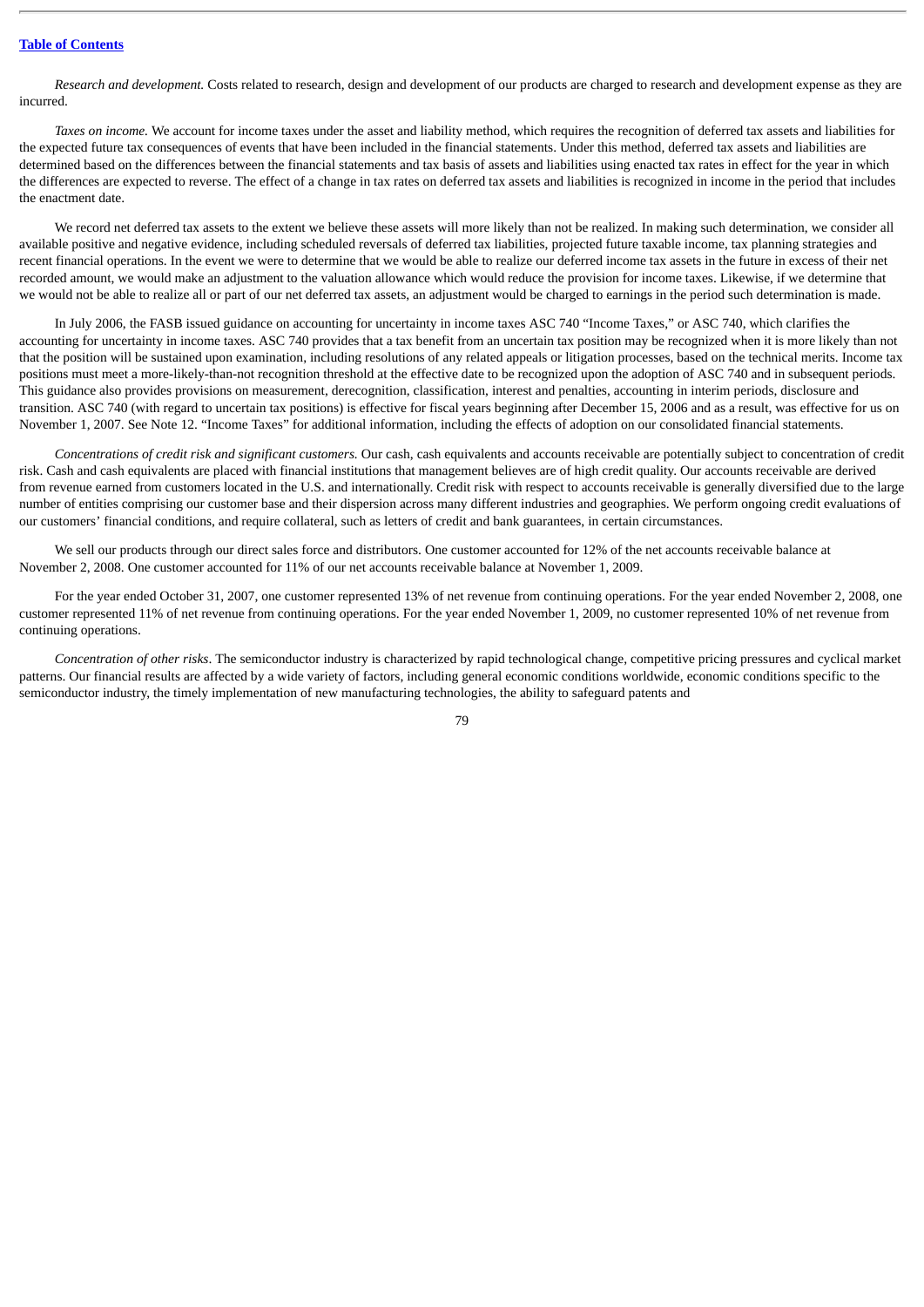intellectual property in a rapidly evolving market and reliance on assembly and test subcontractors, third-party wafer fabricators and independent distributors. In addition, the semiconductor market has historically been cyclical and subject to significant economic downturns at various times. We are exposed to the risk of obsolescence of our inventory depending on the mix of future business.

*Derivative instruments.* We are subject to foreign currency risks for transactions denominated in foreign currencies, primarily Singapore Dollar, Malaysian Ringgit, Euro and Japanese Yen. Therefore, we enter into foreign exchange forward contracts to manage financial exposures resulting from the changes in the exchange rates of these foreign currencies. These contracts are designated at inception as hedges of the related foreign currency exposures, which include committed and anticipated transactions that are denominated in currencies other than the functional currency of the subsidiary which has the exposure. We exclude time value from the measurement of effectiveness. To achieve hedge accounting, contracts must reduce the foreign currency exchange rate risk otherwise inherent in the amount and duration of the hedged exposures and comply with established risk management policies; hedging contracts generally mature within three to six months. We do not use derivative financial instruments for speculative or trading purposes.

We designate our forward contracts as either cash flow or fair value hedges. All derivatives are recognized on the balance sheet at their fair values. For derivative instruments that are designated and qualify as a fair value hedge, changes in value of the derivative are recognized in income in the current period. Such hedges are recorded in net income (loss) and are offset by the changes in fair value of the underlying assets or liabilities being hedged. For derivative instruments that are designated and qualify as a cash flow hedge, changes in the value of the effective portion of the derivative instrument are recognized in accumulated comprehensive income (loss), a component of shareholders' equity. These amounts are then reclassified and recognized in income when either the forecasted transaction occurs or it becomes probable the forecasted transaction will not occur. Changes in the fair value of the ineffective portion of derivative instruments are recognized in earnings in the current period, which have not been significant to date. Separate disclosures required for derivative instruments and hedging were not presented because the impact of derivative instruments is immaterial to our results of operations and financial position.

*Inventory.* We value our inventory at the lower of the actual cost of the inventory or the current estimated market value of the inventory, with cost being determined under the first-in, first-out method. We record a provision for excess and obsolete inventory based primarily on our estimated forecast of product demand and production requirements. The excess balance determined by this analysis becomes the basis for our excess inventory charge and the written-down value of the inventory becomes its cost. Written-down inventory is not written up if market conditions improve.

*Investments.* Our minority investments in privately held companies are accounted for using the cost method and evaluated for impairment quarterly. Such analysis requires significant judgment to identify events or circumstances that would likely have a significant other than temporary adverse effect on the carrying value of the investment. At November 2, 2008 and November 1, 2009 we had \$3 million and \$1 million of carrying value cost method investment, which was included in other long-term assets.

*Property, plant and equipment.* Property, plant and equipment are stated at cost less accumulated depreciation. Additions, improvements and major renewals are capitalized, and maintenance, repairs and minor renewals are expensed as incurred. When assets are retired or disposed of, the assets and related accumulated depreciation and amortization are removed from our records and the resulting gain or loss is reflected in the statement of operations. Buildings and leasehold improvements are generally depreciated over 15 to 40 years, or over the lease period, whichever is shorter, and machinery and equipment are generally depreciated over 3 to 10 years. We use the straight-line method of depreciation for all property, plant and equipment.

*Net income (loss) per share*. Basic net income (loss) per share is computed by dividing net income (loss)—the numerator—by the weighted average number of shares outstanding—the denominator—during the period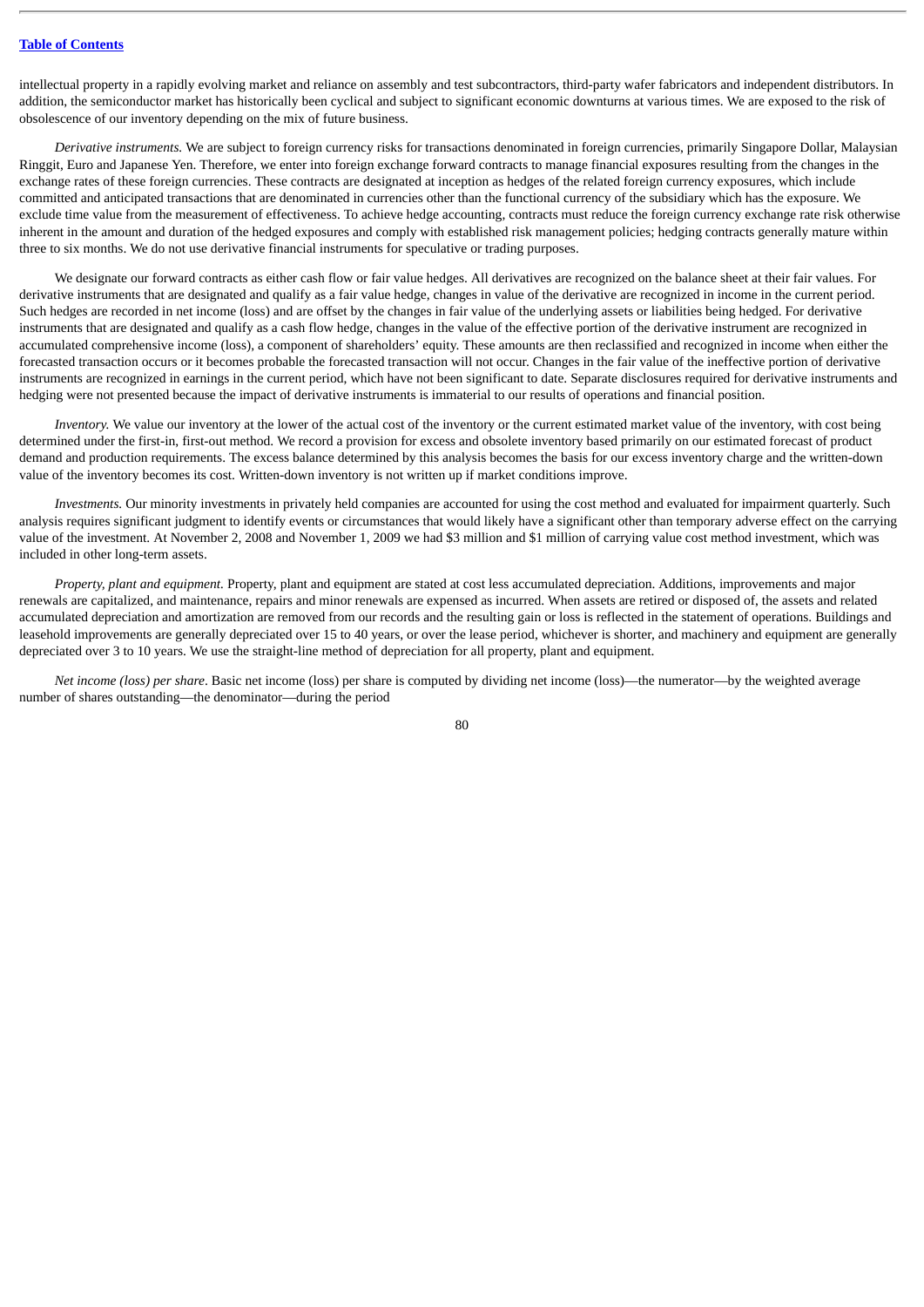excluding the dilutive effect of options and other employee plans. Diluted net income (loss) per share gives effect to all potentially dilutive ordinary share equivalents outstanding during the period. In computing diluted net income (loss) per share under the treasury stock method, the average share price for the period is used in determining the number of shares assumed to be purchased from the proceeds of option exercises.

For the fiscal years 2007, 2008 and 2009, the number of shares assumed to be purchased also considered the amount of unrecognized compensation cost for future service as required under ASC 718. Diluted net income per share for fiscal year 2008 excluded the potentially dilutive effect of weighted average options to purchase 5 million ordinary shares, as their effect was antidilutive.

The following is a reconciliation of the numerators and denominators of the basic and diluted net income (loss) per share computations for the periods presented (in millions, except per share data):

|                                                                      |                     | <b>Year Ended</b>   |                     |  |
|----------------------------------------------------------------------|---------------------|---------------------|---------------------|--|
|                                                                      | October 31,<br>2007 | November 2,<br>2008 | November 1,<br>2009 |  |
| Net income(loss) (Numerator):                                        |                     |                     |                     |  |
| Income (loss) from continuing operations                             | \$<br>(220)         | \$<br>57            | \$<br>(44)          |  |
| Income from and gain on discontinued operations, net of income taxes | 61                  | 26                  |                     |  |
| Net income (loss)                                                    | (159)               | 83                  | (44)                |  |
| <b>Shares (Denominator):</b>                                         |                     |                     |                     |  |
| Basic weighted average ordinary shares outstanding                   | 214                 | 214                 | 219                 |  |
| Add: Incremental shares for:                                         |                     |                     |                     |  |
| Dilutive effect of share options                                     |                     | 5                   |                     |  |
| Shares used in diluted computation                                   | 214                 | 219                 | 219                 |  |
| Net income (loss) per share:                                         |                     |                     |                     |  |
| <b>Basic:</b>                                                        |                     |                     |                     |  |
| Income (loss) from continuing operations                             | (1.03)              | \$<br>0.27          | \$<br>(0.20)        |  |
| Income from and gain on discontinued operations, net of income taxes | 0.29                | 0.12                |                     |  |
| Net income (loss)                                                    | (0.74)              | 0.39                | (0.20)              |  |
| <b>Diluted:</b>                                                      |                     |                     |                     |  |
| Income (loss) from continuing operations                             | (1.03)              | \$<br>0.26          | (0.20)              |  |
| Income from and gain on discontinued operations, net of income taxes | 0.29                | 0.12                |                     |  |
| Net income (loss)                                                    | (0.74)<br>\$        | 0.38                | (0.20)              |  |

*Foreign currency remeasurement.* We operate in a U.S. dollar functional currency environment. As such, foreign currency assets and liabilities are remeasured into U.S. dollars at current exchange rates except for non-monetary items such as inventory and property, plant and equipment, which are remeasured at historical exchange rates. Net income (loss) for fiscal years 2007, 2008 and 2009 included net foreign currency gains (losses) of \$3 million, \$(6) million, \$(3) million, respectively.

*Capitalized software development costs.* We capitalize eligible costs related to the application development phase of software developed internally or obtained for internal use in accordance with ASC 350 "Intangibles-Goodwill and Others". The capitalization of software development costs during the years ended October 31, 2007, November 2, 2008 and November 1, 2009 was not material. We begin amortizing the costs associated with software developed for internal use at the time the software is ready for its intended use over its estimated useful life of three to five years.

*Warranty*. We accrue for the estimated costs of product warranties at the time revenue is recognized. Product warranty costs are estimated based upon our historical experience and specific identification of the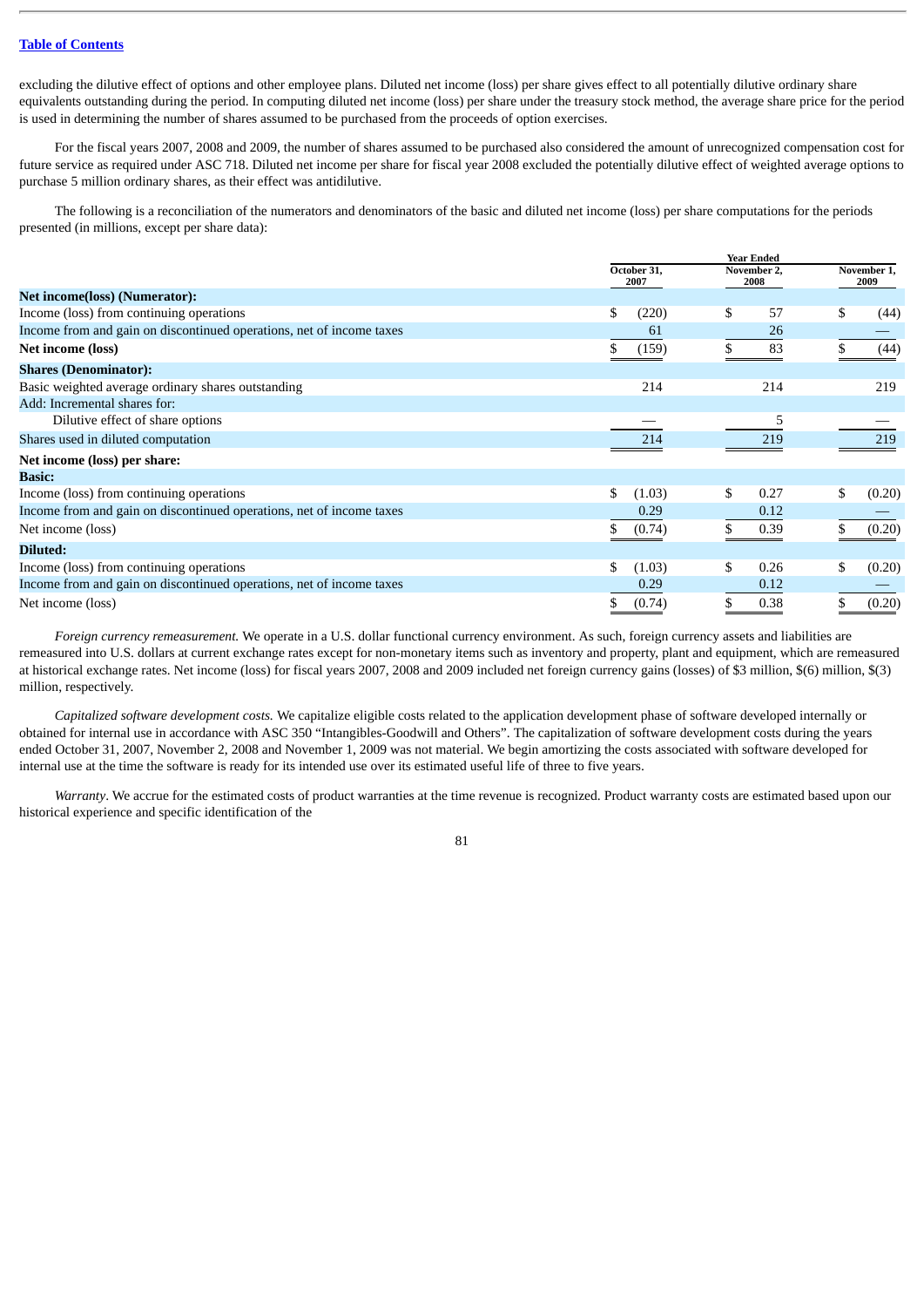products requirements, which may fluctuate based on product mix. Additionally, we accrue for warranty costs associated with occasional or unanticipated product quality issues if a loss is probable and can be reasonably estimated.

The following table summarizes the changes in accrued warranty (in millions):

| Balance as of October 31, 2007                                       |              |
|----------------------------------------------------------------------|--------------|
| Charged to cost of products sold                                     |              |
| <b>Utilized</b>                                                      |              |
| Balance as of November 2, 2008—included in other current liabilities |              |
| Charged to cost of products sold                                     |              |
| Utilized                                                             |              |
| Balance as of November 1, 2009—included in other current liabilities | $\mathbb{S}$ |
|                                                                      |              |

The changes to accrued warranty for the year ended October 31, 2007 were not significant.

During the year ended November 1, 2009, we made warranty accruals of \$5 million based on two specific quality issues. See Note 18. "Commitments and Contingencies" for further details.

*Accumulated other comprehensive income.* Other comprehensive income includes certain transactions that have generally been reported in the consolidated statements of shareholders' equity and comprehensive income (loss). The components of accumulated other comprehensive income at October 31, 2007, November 2, 2008 and November 1, 2009 consisted of net unrecognized prior service credit and actuarial gain (loss) on retirement plans and postretirement medical benefit plans and unrealized gain (loss) on derivative instruments.

#### **Recent Accounting Pronouncements**

In June 2009, the FASB Codification became the single source of authoritative US GAAP. The Codification did not create any new GAAP standards but incorporated existing accounting and reporting standards into a new topical structure with a new referencing system to identify authoritative accounting standards, replacing the prior references to SFAS, Emerging Issues Task Force (EITF), FASB Staff Position (FSP), etc. Authoritative standards included in the Codification are designated by their Accounting Standards Codification (ASC) topical reference, and new standards will be designated as Accounting Standards Updates (ASU), with a year and assigned sequence number. Beginning with this annual report for the fiscal year 2009, references to prior standards have been updated to reflect the new referencing system.

In October 2009 the FASB issued ASU No. 2009-13 "Revenue Recognition (Topic 605): Multiple-Deliverable Revenue Arrangements," or ASU No. 2009- 13. ASU No. 2009-13 addresses how to determine whether an arrangement involving multiple deliverables contains more than one unit of accounting and how the arrangement consideration should be allocated among the separate units of accounting. ASU No. 2009-13 will be effective for our fiscal year 2011 with early adoption permitted. The guidance may be applied retrospectively or prospectively for new or materially modified arrangements. We are currently assessing the impact that this guidance will have on our results of operations and financial position.

In October 2009 the FASB issued ASU No. 2009-14 "Software (Topic 985): Certain Revenue Arrangements That Include Software Elements," or ASU No. 2009-14. ASU No. 2009-14 modifies the scope of the software revenue recognition guidance to exclude (a) non-software components of tangible products and (b) software components of tangible products that are sold, licensed or leased with tangible products when the software components and non-software components of the tangible product function together to deliver the tangible product's essential functionality. ASC No. 2009-14 will be effective for our fiscal year 2011 with early adoption permitted. The guidance may be applied retrospectively or prospectively for new or materially modified arrangements. We are currently assessing the impact that this guidance will have on our results of operations and financial position.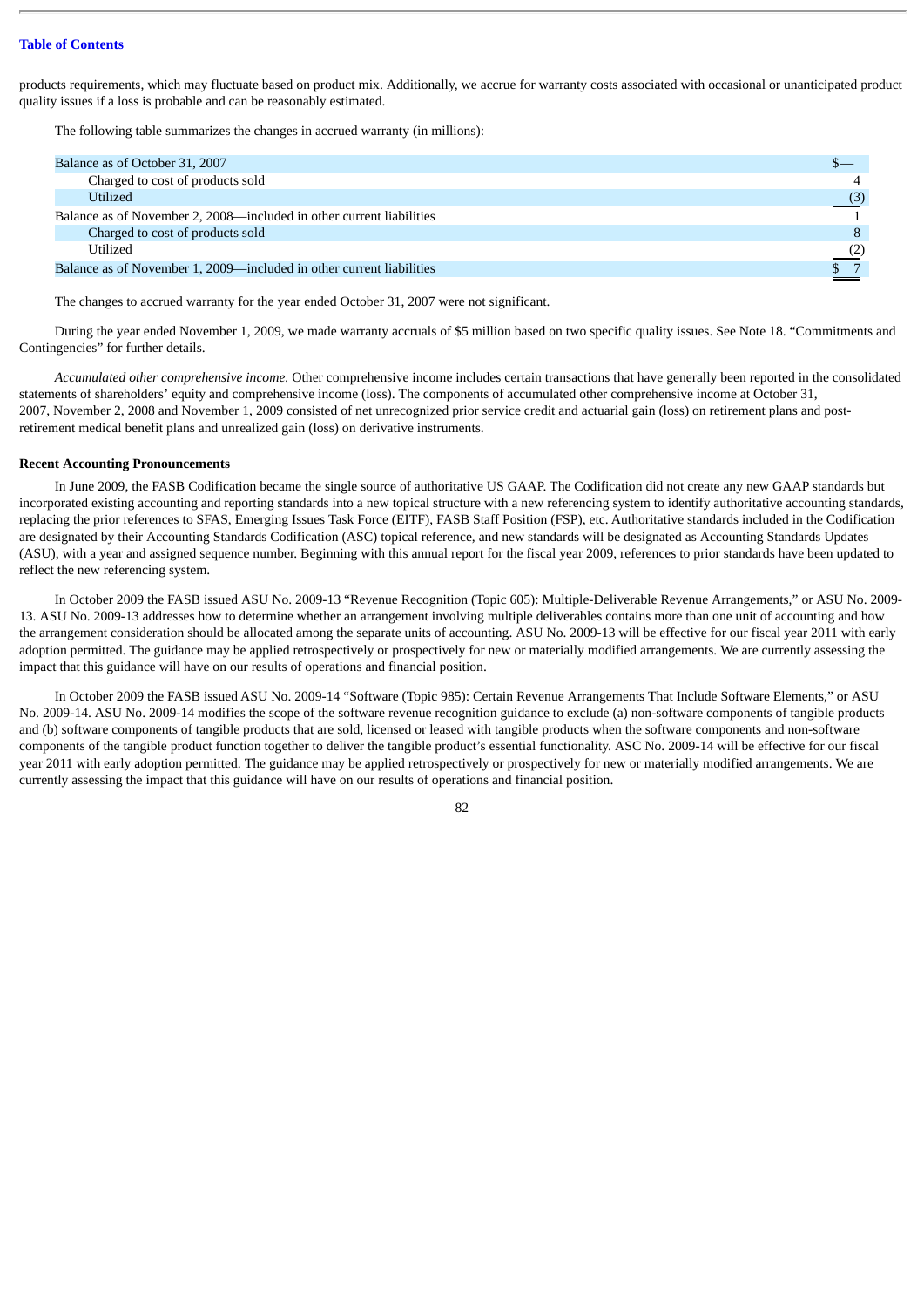In June 2009, the FASB issued an amendment to ASC 810 "Consolidation," or ASC 810, that eliminates the exceptions to consolidating qualifying specialpurpose entities, contains new criteria for determining the primary beneficiary, and increases the frequency of required reassessments to determine whether a company is the primary beneficiary of a variable interest entity. This amendment to ASC 810 also contains a new requirement that any term, transaction, or arrangement that does not have a substantive effect on an entity's status as a variable interest entity, a company's power over a variable interest entity, or a company's obligation to absorb losses or its right to receive benefits of an entity must be disregarded in applying the existing ASC 810's provisions. The elimination of the qualifying special-purpose entity concept and its consolidation exceptions means more entities will be subject to consolidation assessments and reassessments. This guidance will be effective for our fiscal year 2011. We are currently assessing the impact that this guidance will have on our results of operations and financial position.

In December 2008, the FASB issued amendment to ASC 715 "Compensation—Retirement Benefits". This guidance amends the existing authoritative accounting provisions to provide guidance on an employer's disclosures about plan assets of a defined benefit pension or other postretirement plan. This guidance requires disclosures surrounding how investment allocation decisions are made, including the factors that are pertinent to an understanding of investment policies and strategies. Additional disclosures include (a) the major categories of plan assets, (b) the inputs and valuation techniques used to measure the fair value of plan assets, (c) the effect of fair value measurements using significant unobservable inputs (Level 3) on changes in plan assets for the period and (d) the significant concentrations of risk within plan assets. This guidance does not change the accounting treatment for postretirement benefit plans. This guidance will be effective for us in fiscal year 2010. This guidance will be effective for us in fiscal year 2010. The adoption of this guidance will change our disclosure about pension plans beginning fiscal year 2010.

In April 2008, the FASB issued amendment to ASC 350 "Intangibles—Goodwill and Other," or ASC 350, for determination of the useful life of intangible assets. This guidance amends the factors that should be considered in developing renewal or extension assumptions used to determine the useful life of a recognized intangible asset under authoritative accounting guidance for goodwill and other intangible assets. This guidance is intended to improve the consistency between the useful life of an intangible asset determined under the guidance for goodwill and other intangible assets and the period of expected cash flows used to measure the fair value of the asset under ASC 805 "Business Combinations" and other principles under GAAP. This guidance is effective for financial statements issued for fiscal years beginning after December 15, 2008, and interim periods within those fiscal years. Early adoption is prohibited. This guidance will be effective for us in fiscal year 2010. The adoption of this guidance is not expected to significantly impact our results of operations and financial position.

In September 2006, the FASB issued ASC 820 "Fair Value Measurements and Disclosures," or ASC 820 which provides enhanced guidance for using fair value to measure assets and liabilities. This guidance also provides for expanded information about the extent to which companies measure assets and liabilities at fair value, the information used to measure fair value and the effect of fair value measurements on earnings. ASC 820 applies whenever other guidance require or permit assets or liabilities to be measured at fair value. ASC 820 does not expand the use of fair value in any new circumstances. In February 2008, the FASB issued additional guidance to exclude ASC 840 "Accounting for Leases" and delays the effective date of ASC 820 by one year for nonfinancial assets and nonfinancial liabilities that are recognized or disclosed at fair value in the financial statements on a nonrecurring basis. In October 2008, the FASB issued additional guidance for determining the fair value of a financial asset when the market for that asset is not active to clarify the application of the provisions of the guidance for fair value measurements in an inactive market and how an entity would determine fair value in an inactive market. This additional guidance is effective immediately. We adopted ASC 820 for financial assets and financial liabilities at the beginning of fiscal year 2009. The adoption of this guidance for financial assets and financial liabilities did not impact our results of operations and financial position. The guidance is effective for nonfinancial assets and liabilities in financial statements issued for fiscal years beginning after November 15, 2008, which is our fiscal year 2010. The adoption of this guidance for nonfinancial assets and nonfinancial liabilities is not expected to significantly impact our results of operations and financial position.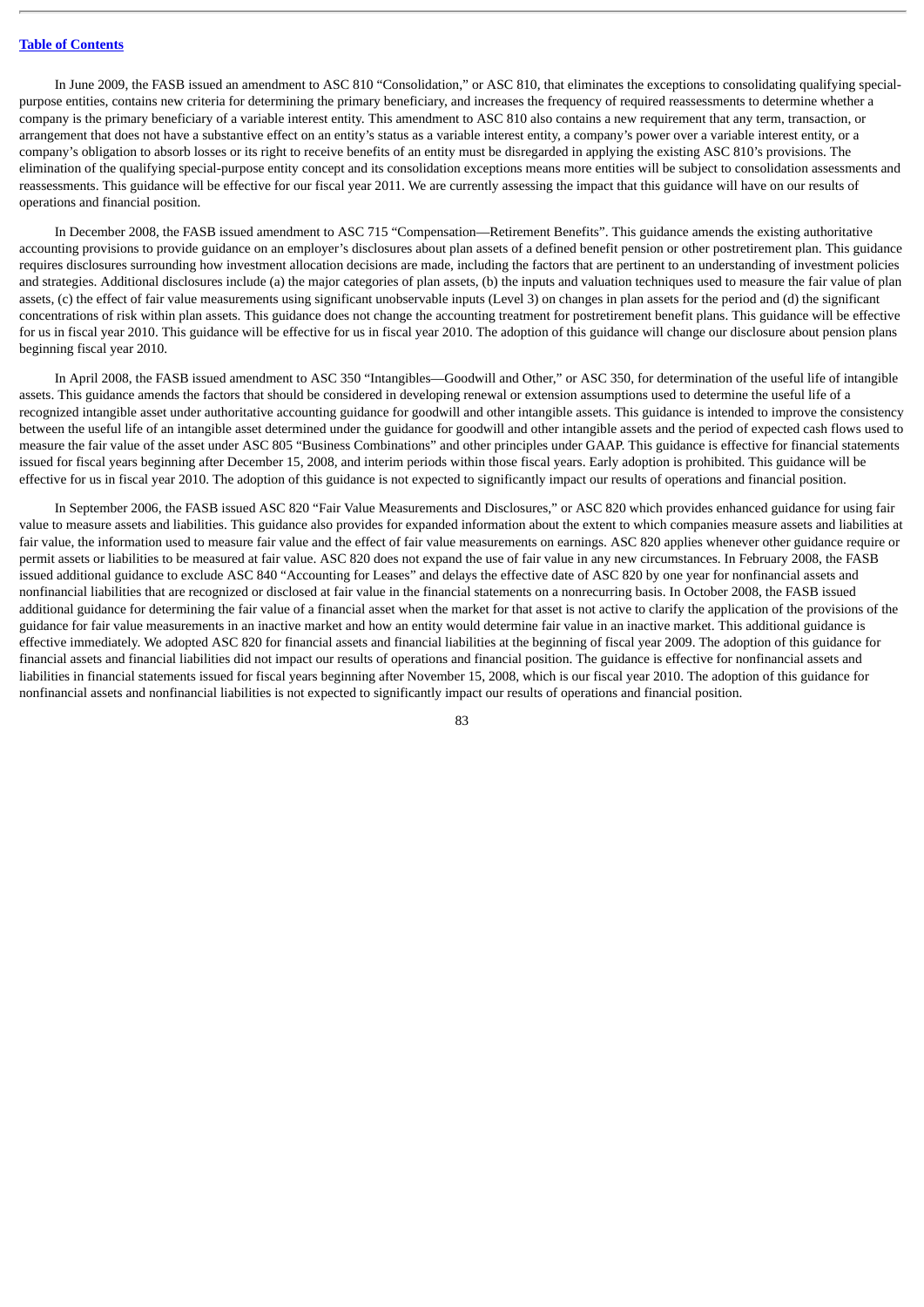In December 2007, the FASB revised ASC 805 "Business Combinations," or ASC 805, which significantly changes current practices regarding business combinations. Among the more significant changes, the revised guidance expands the definition of a business and a business combination; requires the acquirer to recognize the assets acquired, liabilities assumed and noncontrolling interests (including goodwill), measured at fair value at the acquisition date; requires acquisition-related expenses and restructuring costs to be recognized separately from the business combination; requires assets acquired and liabilities assumed to be recognized at their acquisition-date fair values with subsequent changes recognized in earnings; and requires in-process research and development to be capitalized at fair value as an indefinite-lived intangible asset. In April 2009, the FASB issued additional guidance for assets acquired and liabilities assumed in a business combination that arise from contingencies which amends and clarifies to address application issues on initial recognition and measurement, subsequent measurement and accounting, and disclosure of assets and liabilities arising from contingencies in a business combination. ASC 805 is effective for us beginning in fiscal year 2010. The adoption of this guidance will change our accounting treatment for business combinations on a prospective basis beginning in the first quarter of fiscal year 2010. The nature and magnitude of the specific impact will depend upon the nature, terms and size of the acquisitions consummated after the effective date.

In December 2007, the FASB revised ASC 810 "Consolidation," or ASC 810, for accounting for noncontrolling interests in consolidated financial statements. This guidance will change the accounting and reporting for minority interests, reporting them as equity separate from the parent entity's equity, as well as requiring expanded disclosures. This guidance is effective for us for fiscal year 2010. We do not expect that the adoption of this guidance will have a material impact on our results of operations and financial position.

In September 2006, the FASB issued amended ASC 715 "Compensation-Retirement Benefits," or ASC 715, for employers' accounting for defined benefit pension and other postretirement plans. This guidance requires an employer to recognize the overfunded or underfunded status of a defined benefit postretirement plan (other than a multiemployer plan) as an asset or liability in its statement of financial position and to recognize changes in that funded status in the year in which the changes occur through comprehensive income. We adopted this provision of this guidance, along with disclosure requirements, at the end of fiscal year 2007. This guidance also requires an employer to measure the funded status of a plan as of the date of its year-end statement of financial position, with limited exceptions. We adopted this additional provision in fiscal year 2009 and the change in measurement date did not have a material impact on our results of operations and financial position.

# **3. Acquisitions**

During fiscal year 2007, we acquired the Polymer Optical Fiber, or POF, business from Infineon Technologies AG for \$27 million in cash, or the POF Acquisition. The purchase price was allocated to the acquired net assets based on estimated fair values as follows: total assets of \$30 million, including intangible assets of \$17 million and goodwill of \$6 million, and total liabilities of \$3 million. The intangible assets are being amortized over their useful lives ranging from 8 to 15 years.

During the first quarter of fiscal year 2008, we completed the acquisition of a privately-held manufacturer of motion control encoders for \$29 million (net of cash acquired of \$2 million) plus \$9 million repayment of existing debt. The purchase price was allocated to the acquired net assets based on estimated of fair values as follows: total assets of \$51 million, including intangible assets of \$11 million, goodwill of \$27 million, and total liabilities of \$11 million (which includes a \$2 million loan secured by land and building in Italy). The intangible assets are being amortized over their useful lives ranging from 1 to 7 years.

During the second quarter of fiscal year 2008, we completed the acquisition of a privately-held developer of low-power wireless devices for \$6 million. The initial purchase consideration of \$6 million was allocated to the acquired net assets based on estimated fair values as follows: total assets of \$7 million (primarily goodwill), and total liabilities of \$1 million. In connection with the acquisition, we agreed to pay up to \$3 million in cash contingent upon the achievement of certain development, product, or other milestones, and upon the continued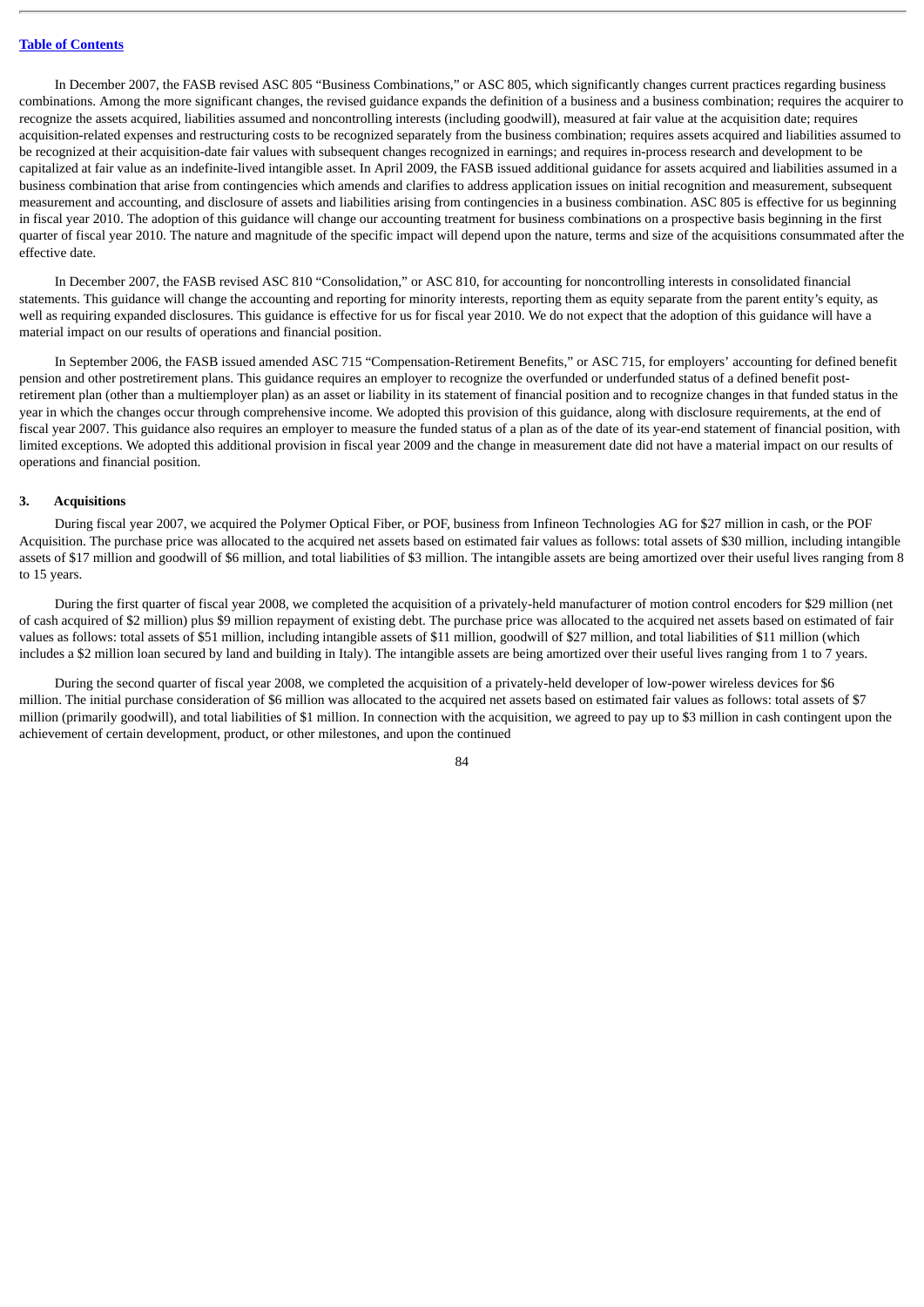employment with the Company of certain employees of the acquired entity. During each of the years ended November 2, 2008 and November 1, 2009, we recognized \$1 million in compensation expense, related to the continued employment of certain employees of the acquired entities. We recognized less than \$1 million cash contingent payment to the founders of the acquired entity upon the achievement of the first milestone as a purchase price adjustment during the year ended November 2, 2008. During the year ended November 1, 2009, we paid less than \$1 million in cash to shareholders of one of the acquired entities, based on the achievement of certain defined milestones, which was recorded to goodwill as additional purchase consideration.

During the fourth quarter of fiscal year 2008, we acquired the Bulk Acoustic Wave Filter, or BAW, business of Infineon Technologies AG for \$32 million in cash. The purchase price was allocated to the acquired net assets based on estimated fair values as follows: total assets of \$33 million, including intangible assets of \$12 million and goodwill of \$13 million, and total liabilities of \$1 million. The intangible assets are being amortized over their useful lives ranging from 8 to 15 years. In addition, during the first quarter of fiscal year 2009, we recorded less than \$1 million of additional transaction costs to goodwill related to the BAW acquisition.

During the second quarter of fiscal year 2009, we completed the acquisition of a manufacturer of motion control encoders from a Japan-based company for \$7 million in cash, net of cash acquired. The purchase price was allocated to the acquired net assets based on estimates of fair values as follows: total assets of \$11 million, including intangible assets of \$4 million, goodwill of \$1 million and total liabilities of \$4 million. The intangible assets are being amortized over their useful lives ranging from 17 to 25 years.

The consolidated financial statements include the results of operations of the acquired companies commencing on their respective acquisition dates. Pro forma results of operations for the acquisitions completed in the fiscal years ended October 31, 2007, November 2, 2008 and November 1, 2009 have not been presented because the effects of the acquisitions, individually or in the aggregate, were not material to our financial results.

We record at cost non-marketable investments where we do not have the ability to exercise significant influence or control and periodically review them for impairment. During the second quarter of fiscal year 2008, we made an investment of \$2 million in a privately-held company. This investment is accounted for under the cost method and is included on the balance sheet in other long-term assets. This investment was impaired during the year ended November 1, 2009. See Note. 9 "Fair Value."

# **4. Balance Sheet Components**

### **Inventory**

Inventory consists of the following (in millions):

|                 | November 2,<br>2008 | November 1,<br>2009 |
|-----------------|---------------------|---------------------|
| Finished goods  | 80                  | 70                  |
| Work-in-process | 87                  | 70                  |
| Raw materials   | n.                  | 22                  |
| Total inventory | 188                 | 162                 |

During the fiscal year ended November 1, 2009, we recorded write-downs to inventories of \$23 million, associated with reduced demand assumptions, compared to write-downs to inventories of \$11 million recorded during the fiscal year ended November 2, 2008.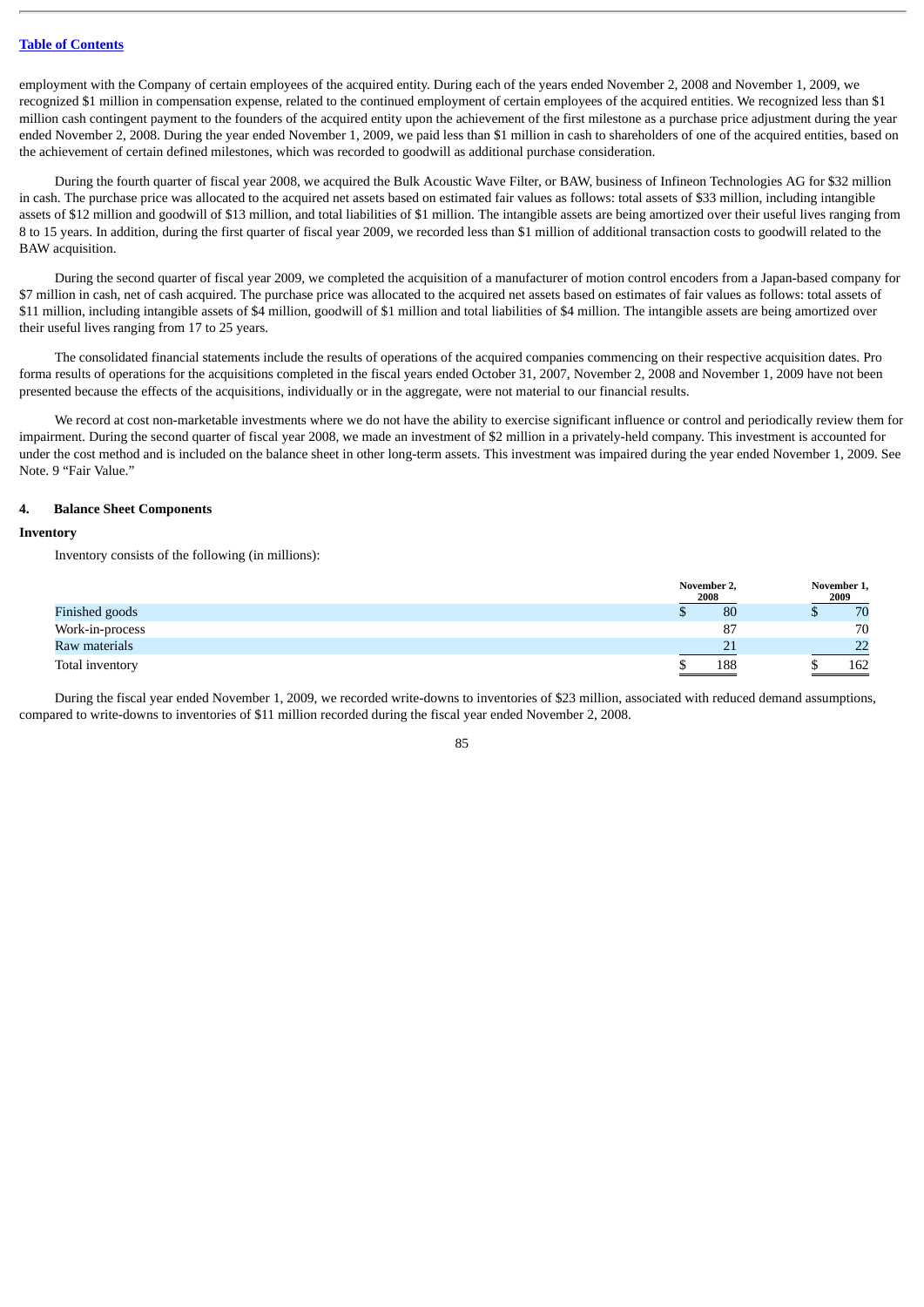## **Other Current Assets**

Other current assets consist of the following (in millions):

|                                     | November 2,<br>2008 | November 1,<br>2009 |    |  |
|-------------------------------------|---------------------|---------------------|----|--|
| Prepayments                         |                     |                     |    |  |
| Non-U.S. transaction tax receivable |                     |                     |    |  |
| Other                               |                     |                     | רר |  |
| Total other current assets          |                     |                     | 44 |  |

# **Property, Plant and Equipment, Net**

Property, plant and equipment, net consist of the following (in millions):

|                                           | November 2,<br>2008 |       | November 1,<br>2009 |  |       |
|-------------------------------------------|---------------------|-------|---------------------|--|-------|
| Land                                      |                     | 11    |                     |  |       |
| Buildings and leasehold improvements      |                     | 129   |                     |  | 128   |
| Machinery and equipment                   |                     | 375   |                     |  | 419   |
| Total property, plant and equipment       |                     | 515   |                     |  | 558   |
| Accumulated depreciation and amortization |                     | (216) |                     |  | (294) |
| Total property, plant and equipment, net  |                     | 299   |                     |  | 264   |

Depreciation expense was \$85 million, \$74 million and \$81 million, for the years ended October 31, 2007, November 2, 2008 and November 1, 2009, respectively.

At November 2, 2008 and November 1, 2009, machinery and equipment included \$39 million and \$41 million of unamortized software costs, respectively, and accumulated amortization included \$22 million and \$29 million, respectively.

At November 2, 2008 and November 1, 2009, we had \$9 million and \$11 million of gross carrying amount of assets under capital leases, respectively, and accumulated amortization of \$4 million and \$6 million, respectively.

At November 2, 2008, property, plant and equipment held for sale with the gross carrying amount of \$5 million and accumulated depreciation of \$1 million were included in property, plant and equipment.

At November 1, 2009, property, plant and equipment held for sale with the gross carrying amount of \$1 million and accumulated depreciation of less than \$1 million were included in property, plant and equipment.

# **Other Current Liabilities**

Other current liabilities consist of the following (in millions):

|                                 | November 2,<br>2008 |    | November 1,<br>2009 |
|---------------------------------|---------------------|----|---------------------|
| Income and other taxes payable  |                     |    |                     |
| Deferred revenue                |                     |    |                     |
| Supplier liabilities            |                     |    |                     |
| Restructuring charges           |                     |    |                     |
| Other                           |                     | 10 |                     |
| Total other current liabilities |                     | 46 | 33                  |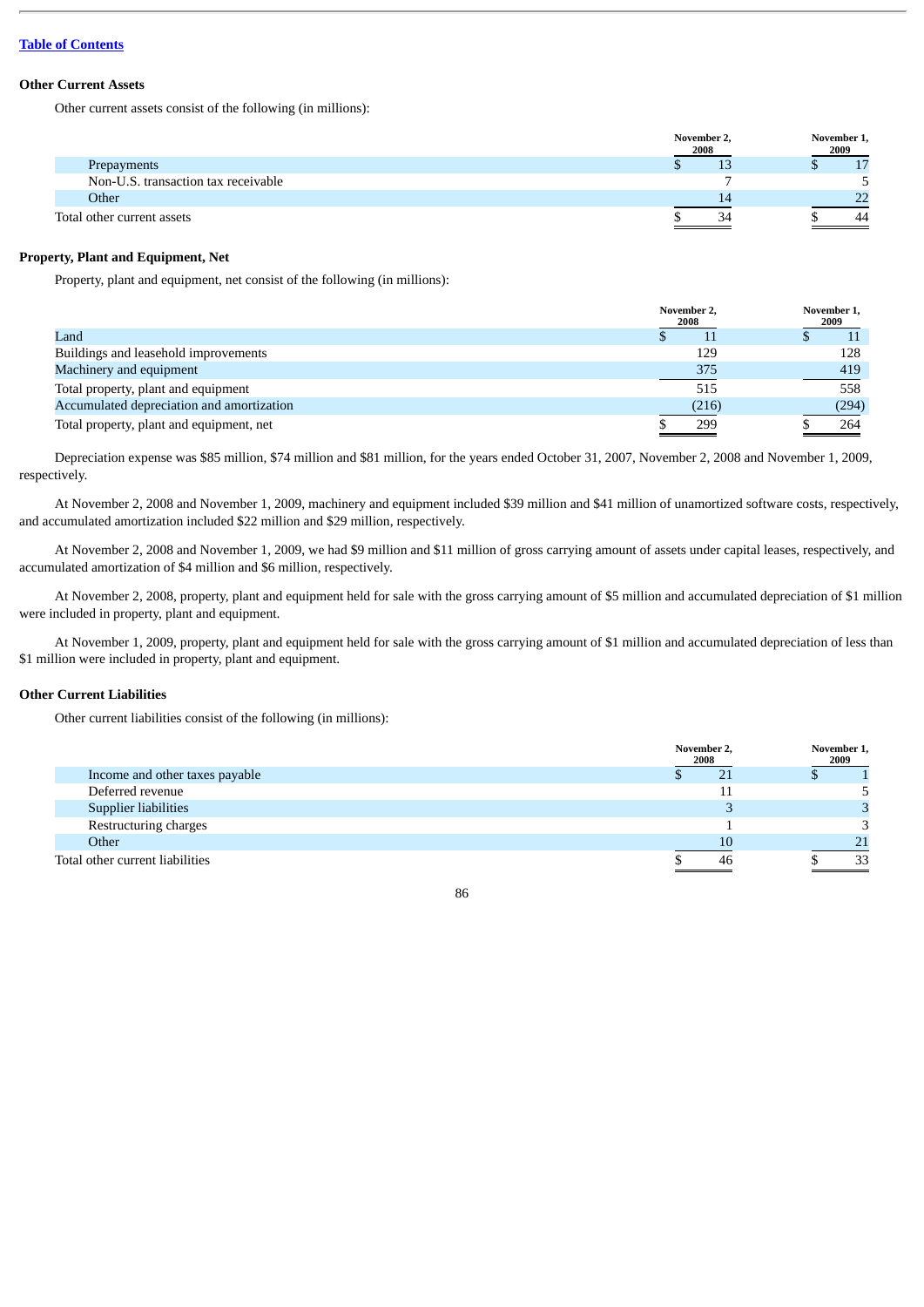### **5. Goodwill**

The following table summarizes changes in goodwill (in millions):

| Balance as of October 31, 2007             | \$122 |
|--------------------------------------------|-------|
| 2008 acquisition (Note 3. "Acquisitions")  | 47    |
| Balance as of November 2, 2008             | 169   |
| 2009 acquisitions (Note 3. "Acquisitions") |       |
| Balance as of November 1, 2009             | \$171 |

### **6. Intangible Assets**

Amortizable purchased intangibles consist of the following (in millions):

|                                        |  | <b>Gross Carrying</b><br>Amount |    | <b>Accumulated</b><br><b>Amortization</b> |  | <b>Net Book Value</b> |  |
|----------------------------------------|--|---------------------------------|----|-------------------------------------------|--|-----------------------|--|
| As of November 2, 2008:                |  |                                 |    |                                           |  |                       |  |
| Purchased technology                   |  | 726                             |    | (174)                                     |  | 552                   |  |
| Customer and distributor relationships |  | 246                             |    | (77)                                      |  | 169                   |  |
| Other                                  |  |                                 |    | (2                                        |  |                       |  |
| <b>Total</b>                           |  | 974                             |    | (253)                                     |  | 721                   |  |
| As of November 1, 2009:                |  |                                 |    |                                           |  |                       |  |
| Purchased technology                   |  | 727                             | \$ | (231)                                     |  | 496                   |  |
| Customer and distributor relationships |  | 249                             |    | (99)                                      |  | 150                   |  |
| Other                                  |  |                                 |    | (2)                                       |  |                       |  |
| Total                                  |  | 979                             |    | (332)                                     |  | 647                   |  |

Amortization of intangible assets included in continuing operations was \$88 million, \$85 million and \$79 million for the years ended October 31, 2007, November 2, 2008, and November 1, 2009, respectively. At October 31, 2007, intangible assets with the gross carrying amount of \$28 million and accumulated amortization of \$7 million were classified as assets of discontinued operation related to the pending sale of our Infra-red operation. See Note 15. "Discontinued Operations."

During the year ended November 2, 2008, we recorded \$11 million and \$12 million of intangible assets with weighted average amortization period of 7 years and 12 years, respectively, in connection with acquisitions in 2008. During the same period, we also acquired \$6 million of intangible assets from a thirdparty with weighted-average amortization period of 18 years. During the year ended November 1, 2009, we recorded \$4 million in intangible assets with weighted average amortization period of 19 years in conjunction with an acquisition. During the same period, we also acquired \$1 million of intangible assets from a thirdparty with weighted average amortization period of 17 years. See Note 3. "Acquisitions."

As discussed in Note 11. "Restructuring and Asset Impairment Charges," during the year ended October 31, 2007 we recorded an impairment charge pursuant to ASC 360 "Property, Plant and Equipment" of \$88 million for intangible assets (purchased technology and customer and distributor relationships), \$72 million of which was recorded in cost of products sold and the remaining \$16 million was recorded in operating expenses in the consolidated statement of operations.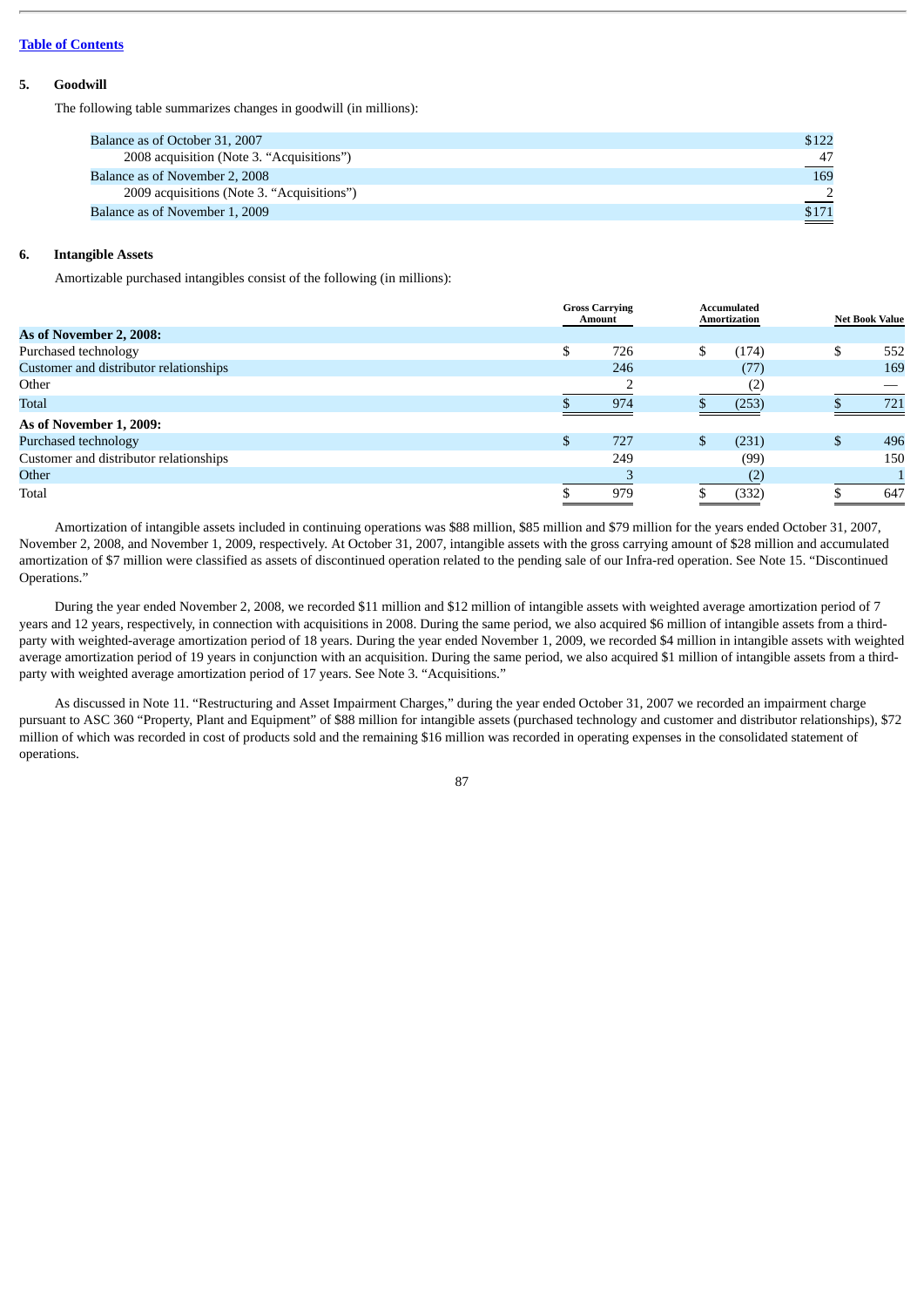Based on the amount of intangible assets subject to amortization at November 1, 2009, the expected amortization expense for each of the next five fiscal years and thereafter is as follows (in millions):

| <b>Fiscal Year</b> | Amount |
|--------------------|--------|
| 2010               | 79     |
| 2011               | 77     |
| 2012               | 76     |
| 2013               | 76     |
| 2014               | 76     |
| Thereafter         | $-263$ |
|                    | 647    |

The weighted average amortization periods remaining by intangible asset category at November 1, 2009 were as follows (in years):

|                                        | November 2,<br>2008 | November 1,<br>2009 |
|----------------------------------------|---------------------|---------------------|
| Amortizable intangible assets:         |                     |                     |
| Purchased technology                   |                     | 10                  |
| Customer and distributor relationships |                     |                     |
| Other                                  |                     | 25                  |

### **7. Retirement Plans and Post-Retirement Benefits**

Effective October 31, 2007, we adopted ASC 715 "Compensation-Retirement Benefits," or ASC 715, which requires an employer to record non-cash adjustments to recognize the funded status of each of its defined benefit and postretirement benefit plans as a net asset or liability in its statement of financial position with an offsetting amount in accumulated other comprehensive income, and to recognize changes in that funded status in the year in which changes occur through comprehensive income. Additionally, ASC 715 requires an employer to measure the funded status of each of its plans as of the date of its year-end statement of financial position. This additional provision became effective for us in fiscal year 2009 and the impact was not material to our financial position. The incremental effect of applying ASC 715 on individual line items on the consolidated balance sheet as of October 31, 2007 was as follows (in millions):

|                                           | <b>Before application</b> |  |  |             | After application |
|-------------------------------------------|---------------------------|--|--|-------------|-------------------|
|                                           |                           |  |  | Adiustments |                   |
| Non-current deferred income tax liability |                           |  |  |             |                   |
| Accumulated other comprehensive income    |                           |  |  |             |                   |

*Non-U.S. Defined Benefit Plans.* We have defined benefit plans in Taiwan, Korea, Japan, Germany, Italy and France.

*401(k) Defined Contribution Plan.* Our U.S. eligible employees participate in the Avago Technologies U.S. Inc. 401(k) Plan, or the 401(k) Plan. Enrollment in the  $401(k)$  Plan is automatic for employees who meet eligibility requirements unless they decline participation. Under the  $401(k)$  Plan, we provide matching contributions to employees up to a maximum of 4% of an employee's annual eligible compensation. The maximum contribution to the 401(k) Plan is 50% of an employee's annual eligible compensation, subject to regulatory and plan limitations. The 401(k) Plan expense is included in the corporate employee overhead rate allocation.

*U.S. Deferred Compensation Plan.* We also have a deferred compensation plan, which allows highly compensated employees (as defined by IRS regulations) to defer greater percentages of compensation than would otherwise be permitted under the salary deferral 401(k) plan and IRS regulations. The deferred compensation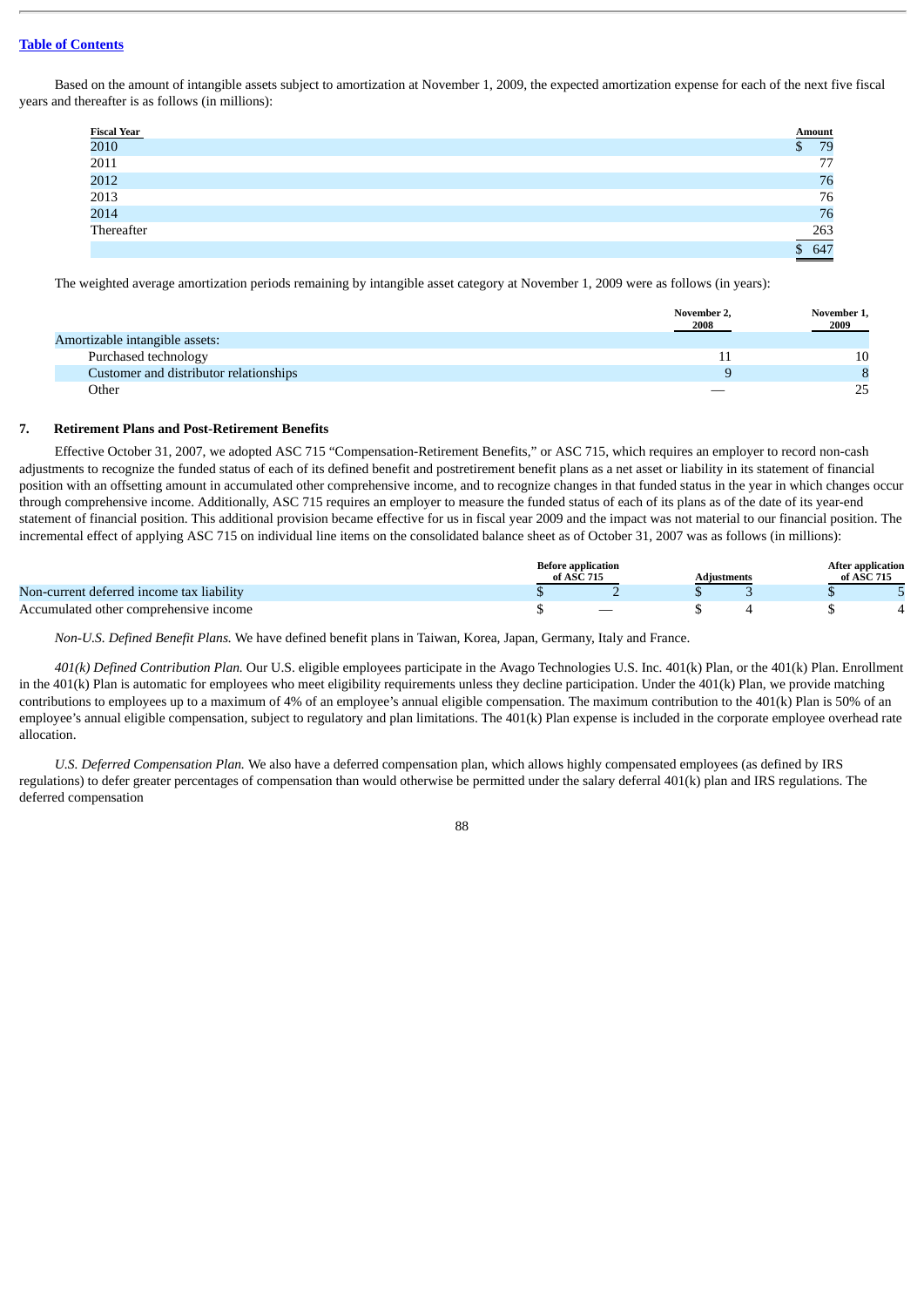plan is a non-qualified plan of deferred compensation maintained in a rabbi trust. Participants can direct the investment of their deferred compensation plan accounts in the same investment funds offered by the 401(k) plan.

*U.S. Post-Retirement Medical Benefit Plans.* A portion of our U.S. employees who meet retirement eligibility requirements as of their termination dates may receive post-retirement medical benefits under our retiree medical account program. Under our retiree medical account program, eligible retirees are allocated a spending account of either \$40,000 or \$55,000, depending on the retiree's age at January 1, 2005, from which the retiree can receive reimbursement for premiums paid for medical coverage to age 65. Certain U.S. employees who were age 50 or over on January 1, 2005 may be eligible for our traditional retiree medical plan upon meeting certain eligibility requirements and certain service criteria. Once participating in the traditional retiree medical plan, retirees are provided with access to both pre-65 medical coverage and supplemental Medicare coverage with medical premiums based on the type of coverage chosen and service criteria. Retirees in this group are also given the option to choose the \$55,000 retiree medical account program instead of the traditional retiree medical plan.

*Non-U.S Retirement Benefit Plans.* In addition to the defined benefit plan for certain employees in Taiwan, Korea, Japan, France, Italy and Germany, other eligible employees outside of the U.S. receive retirement benefits under various defined contribution retirement plans. Eligibility is generally determined based on the terms of our plans and local statutory requirements.

The net pension plan costs of our non-U.S defined benefit plans for the years ended October 31, 2007,

November 2, 2008 and November 1, 2009 were \$2 million, \$3 million and \$2 million, respectively. The net pension plan costs for the year ended November 1, 2009 is net of \$1 million of curtailment gain, related to our restructuring activities. See Note 11. "Restructuring and Asset Impairment Charges." The net pension plan costs of our post-retirement medical plan for the years ended October 31, 2007, November 2, 2008 and November 1, 2009 were \$1 million, \$1 million and \$1 million, respectively.

For the year ended November 2, 2008, we recognized \$3 million in accumulated other comprehensive income (net of tax of \$1 million), related to our non U.S. defined benefit plans, which consists of unrealized net actuarial gains, of which we recognized less than \$1 million as components of net periodic benefit costs over fiscal year ended November 1, 2009. We also recognized \$2 million in accumulated other comprehensive income (net of tax of \$1 million) for the year ended November 2, 2008, related to our U.S. post-retirement benefit plans, which consists of unrealized net actuarial gains, of which we recognized \$1 million as components of net periodic benefit costs over fiscal year 2009. During the year ended November 1, 2009, we recognized \$6 million of unrealized net actuarial losses in accumulated other comprehensive income (net of tax of \$1 million), related to our U.S. post-retirement benefit plans. Other long-term assets include deferred tax assets relating to pension liabilities and post-retirement medical benefit plan liabilities.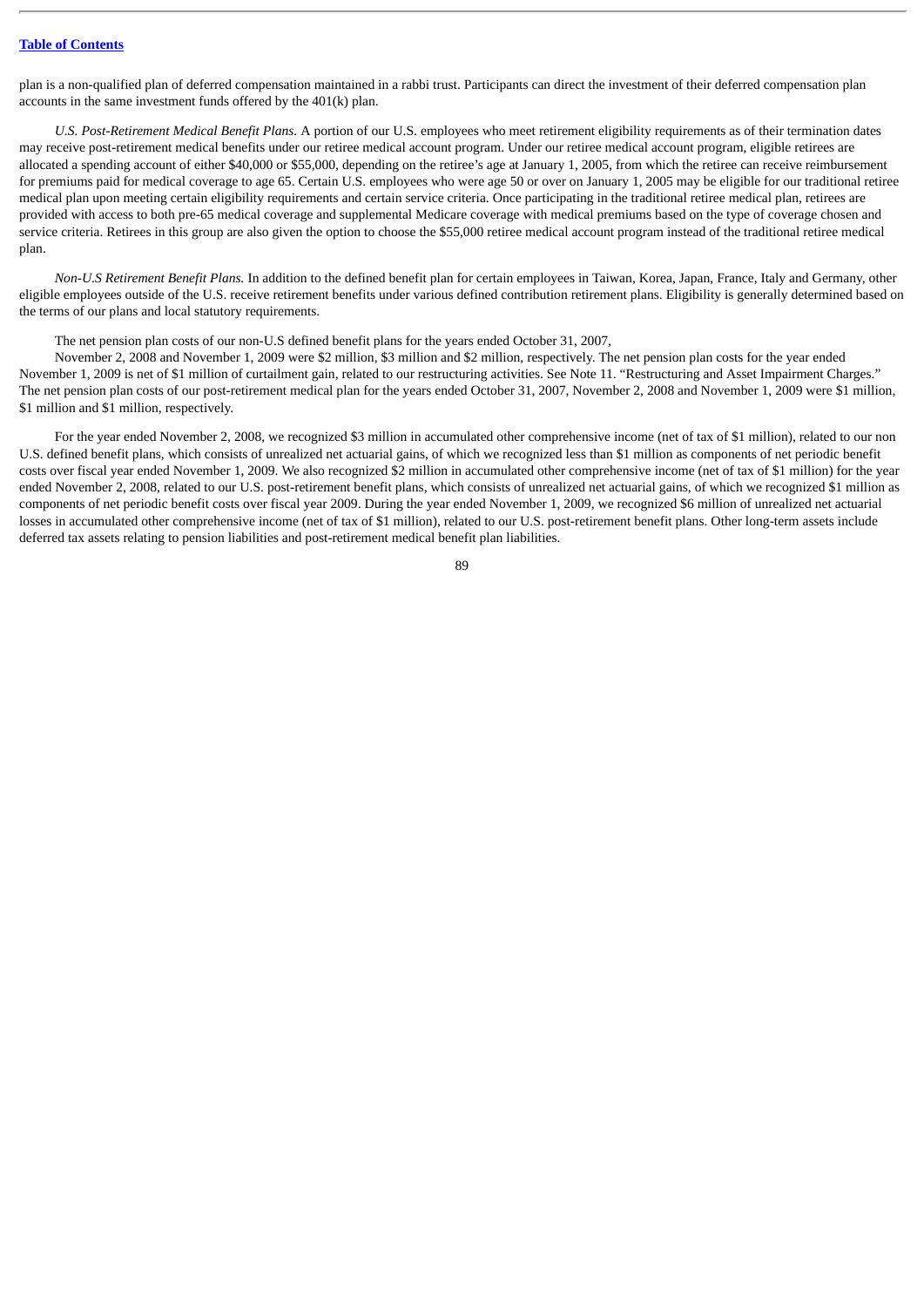*Funded Status.* The funded status of the U.S. post-retirement medical benefit plans and non-U.S. defined benefit plans was as follows (in millions):

|                                                               |              |                     |     | <b>Non-U.S. Defined Benefit Plans</b> |    |                     | <b>U.S. Post Retirement Medical Plans</b> |                     |  |
|---------------------------------------------------------------|--------------|---------------------|-----|---------------------------------------|----|---------------------|-------------------------------------------|---------------------|--|
|                                                               |              | November 2,<br>2008 |     | November 1.<br>2009                   |    | November 2,<br>2008 |                                           | November 1,<br>2009 |  |
| Change in plan assets:                                        |              |                     |     |                                       |    |                     |                                           |                     |  |
| Fair value—beginning of period                                | \$           | 11                  | \$  | 11                                    |    |                     |                                           |                     |  |
| <b>Employer contributions</b>                                 |              |                     |     |                                       |    |                     |                                           |                     |  |
| Payments from plan assets                                     |              |                     |     | (1)                                   |    |                     |                                           |                     |  |
| Fair value of plan assets-end of period                       |              | 11                  |     | 13                                    |    |                     |                                           |                     |  |
| Change in benefit obligation:                                 |              |                     |     |                                       |    |                     |                                           |                     |  |
| Benefit obligation-beginning of period                        | $\mathbf{s}$ | 19                  | \$  | 19                                    | \$ | 16                  | \$                                        | 14                  |  |
| <b>Addition to Plan</b>                                       |              |                     |     |                                       |    |                     |                                           |                     |  |
| Service cost                                                  |              |                     |     |                                       |    |                     |                                           |                     |  |
| Interest cost                                                 |              |                     |     |                                       |    |                     |                                           |                     |  |
| Actuarial (gain)/loss                                         |              | (4)                 |     |                                       |    | (4)                 |                                           | 6                   |  |
| Curtailment gain                                              |              |                     |     | ( L                                   |    |                     |                                           |                     |  |
| Benefit obligation—end of period                              |              | 19                  |     | 21                                    |    | 14                  |                                           | 21                  |  |
| Net accrued costs:                                            |              |                     |     |                                       |    |                     |                                           |                     |  |
| Plan assets less than benefit obligation                      | \$           | (8)                 | \$. | (8)                                   | S. | (14)                | \$                                        | (21)                |  |
| Unrecognized net actuarial (gain)/loss and prior service cost |              | $\left( 4\right)$   |     | 4                                     |    | (3)                 |                                           |                     |  |
| Accumulated other comprehensive income (loss)                 |              |                     |     | (4)                                   |    |                     |                                           | (3)                 |  |
|                                                               |              | (8)                 |     | (8)                                   |    | (14)                |                                           | (21)                |  |

Amounts recognized in the consolidated balance sheets were as follows (in millions):

|                                                            |  | <b>Non-U.S. Defined Benefit Plans</b> |  |                     |  |                     | <b>U.S. Post Retirement Medical Plans</b> |                     |  |
|------------------------------------------------------------|--|---------------------------------------|--|---------------------|--|---------------------|-------------------------------------------|---------------------|--|
|                                                            |  | November<br>2008                      |  | November 1.<br>2009 |  | November 2.<br>2008 |                                           | November 1.<br>2009 |  |
| Other current liabilities                                  |  |                                       |  |                     |  |                     |                                           |                     |  |
| Other long-term liabilities                                |  |                                       |  |                     |  |                     |                                           | 20                  |  |
| Accumulated other comprehensive income (loss) net of taxes |  |                                       |  |                     |  |                     |                                           |                     |  |

As of November 2, 2008 and November 1, 2009, the amounts of the obligations for our non-U.S. defined benefit plans were as follows (in millions):

|                                                  |                     | <b>Non-U.S. Defined Benefit Plans</b> |                     |    |
|--------------------------------------------------|---------------------|---------------------------------------|---------------------|----|
|                                                  | November 2.<br>2008 |                                       | November 1,<br>2009 |    |
| Aggregate projected benefit obligation ("PBO")   |                     |                                       |                     |    |
| Aggregate accumulated benefit obligation ("ABO") |                     |                                       |                     | 18 |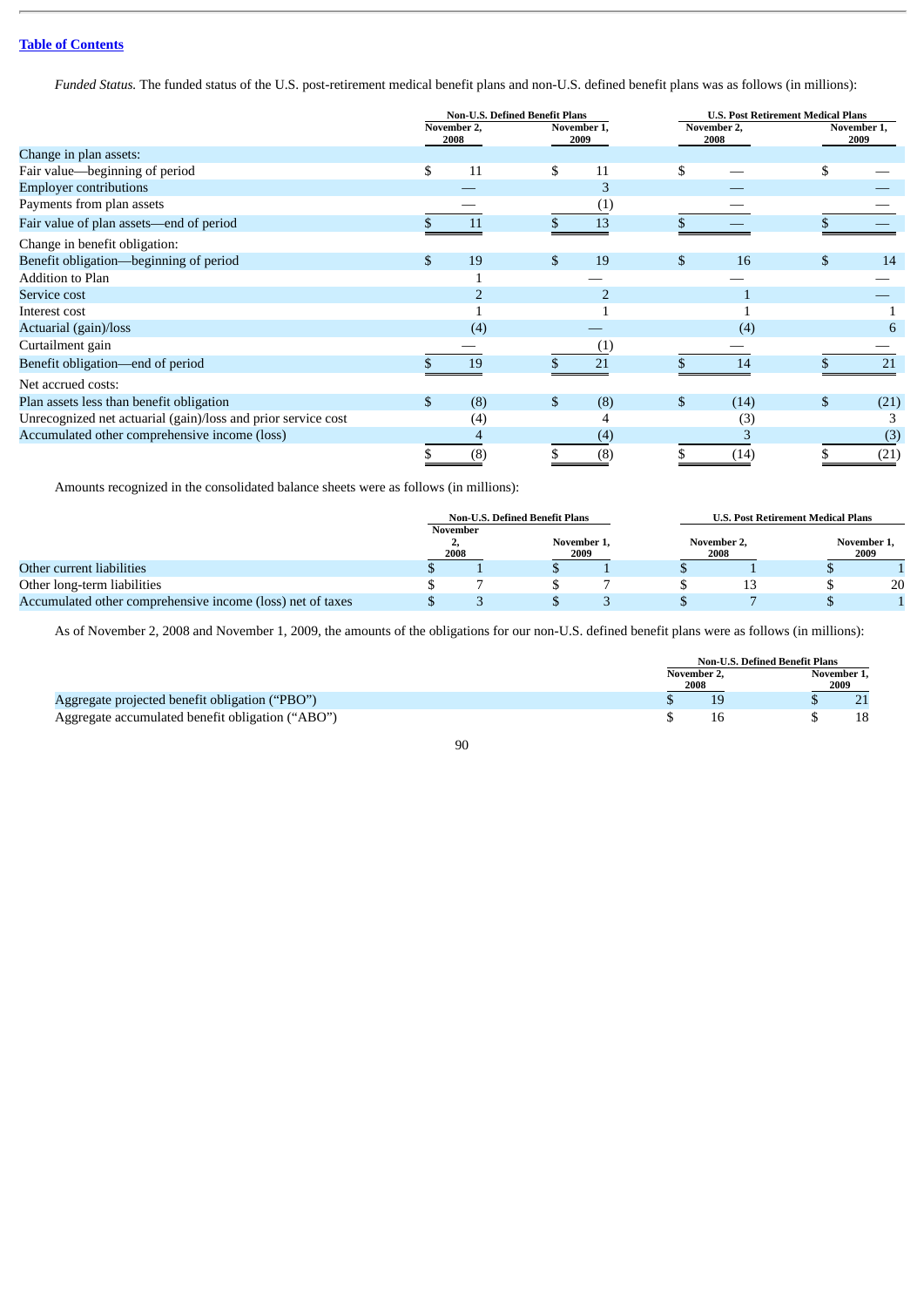We currently expect to make contributions of \$1 million each to our non-U.S. defined benefit plans and U.S. post-retirement medical benefit plans in fiscal year 2010. It is expected that as of November 1, 2009 various benefit plans will make payments over the next ten fiscal years as follows (in millions):

|               | Non-U.S.<br>Defined<br><b>Benefit Plans</b> | <b>U.S. Post</b><br>Retirement<br><b>Medical Plans</b> |
|---------------|---------------------------------------------|--------------------------------------------------------|
| 2010          | Ψ                                           | Φ                                                      |
| 2011          |                                             |                                                        |
| 2012          |                                             |                                                        |
| 2013          |                                             |                                                        |
| 2014          |                                             |                                                        |
| $2015 - 2019$ |                                             | 9                                                      |

Our non-U.S. defined benefit pension plans weighted average asset allocations by category were:

|                      |        | <b>Non-U.S. Defined Benefit Plans</b> |        |               |  |  |  |
|----------------------|--------|---------------------------------------|--------|---------------|--|--|--|
|                      |        | November 2,                           |        | November 1,   |  |  |  |
|                      |        | 2008                                  |        | 2009          |  |  |  |
|                      | Actual | <b>Target</b>                         | Actual | <b>Target</b> |  |  |  |
| <b>Time Deposits</b> | 97%    | 97%                                   | 90%    | 90%           |  |  |  |
| Other                |        |                                       |        |               |  |  |  |
| <b>Total</b>         | 100%   | 100%                                  | 100%   | 100%          |  |  |  |

 *Assumptions*. The assumptions used to determine the benefit obligations and expense for our defined benefit and post-retirement benefit plans are presented in the table below. The expected long-term return on assets below represents an estimate of long-term returns on investment portfolios primarily consisting of fixed income investments. We consider long-term rates of return, which are weighted, based on the asset classes (both historical and forecasted) in which we expect our pension and post-retirement funds to be invested. Discount rates reflect the current rate at which pension and post-retirement obligations could be settled based on the measurement dates of the plans, which is our fiscal year end for the defined benefit and post retirement plans. The range of assumptions that are used for non-U.S. defined benefit plans reflects the different economic environments within various countries.

|                              | <b>Assumptions for Benefit Obligation</b><br><b>Year Ended</b> |                                                                | <b>Assumptions for Expense</b> |                                                     |                     |
|------------------------------|----------------------------------------------------------------|----------------------------------------------------------------|--------------------------------|-----------------------------------------------------|---------------------|
|                              | November 2.<br>2008                                            | November 1.<br>2009                                            | October 31.<br>2007            | November 2.<br>2008                                 | November 1.<br>2009 |
| Non-U.S. Defined             |                                                                |                                                                |                                |                                                     |                     |
| <b>Benefit Plans:</b>        |                                                                |                                                                |                                |                                                     |                     |
| Discount rate                | $2.25\% - 6.50\%$                                              | $2.00\% - 6.50\%$                                              | $2.25\% - 5.25\%$              | $2.25\% - 5.25\%$                                   | $2.25\% - 6.50\%$   |
| Average increase in          |                                                                |                                                                |                                |                                                     |                     |
| compensation levels          | $2.50\% - 5.00\%$                                              | $2.50\% - 5.00\%$                                              | $3.00\% - 4.00\%$              | $3.00\% - 5.00\%$                                   | $2.50\% - 5.00\%$   |
| Expected long-term return on |                                                                |                                                                |                                |                                                     |                     |
| assets                       | $3.00\% - 5.25\%$                                              | $1.50\% - 5.25\%$                                              | $2.75\% - 5.60\%$              | $2.75\% - 5.60\%$                                   | $3.00\% - 5.25\%$   |
|                              |                                                                | <b>Assumptions for Benefit Obligation</b><br><b>Year Ended</b> |                                | <b>Assumptions for Expense</b><br><b>Year Ended</b> |                     |

|                                               | November 2.<br>2008 | November 1.<br>2009 | October 31.<br>2007 | November 2.<br>2008 | November 1.<br>2009 |  |  |
|-----------------------------------------------|---------------------|---------------------|---------------------|---------------------|---------------------|--|--|
| U.S. Post-Retirement Medical Plan:            |                     |                     |                     |                     |                     |  |  |
| Discount rate                                 | 8.50%               | 5.50%               | $6.00\%$            | $6.00\%$            | 8.50%               |  |  |
| Current medical cost trend rate               | 9.00%               | 9.00%               | 9.00%               | 9.00%               | 9.00%               |  |  |
| Ultimate medical cost trend rate              | 5.00%               | 5.00%               | 5.00%               | 5.00%               | 5.00%               |  |  |
| Medical cost trend rate decreases to ultimate |                     |                     |                     |                     |                     |  |  |
| trend rate in year                            | 2013                | 2019                | 2011                | 2012                | 2013                |  |  |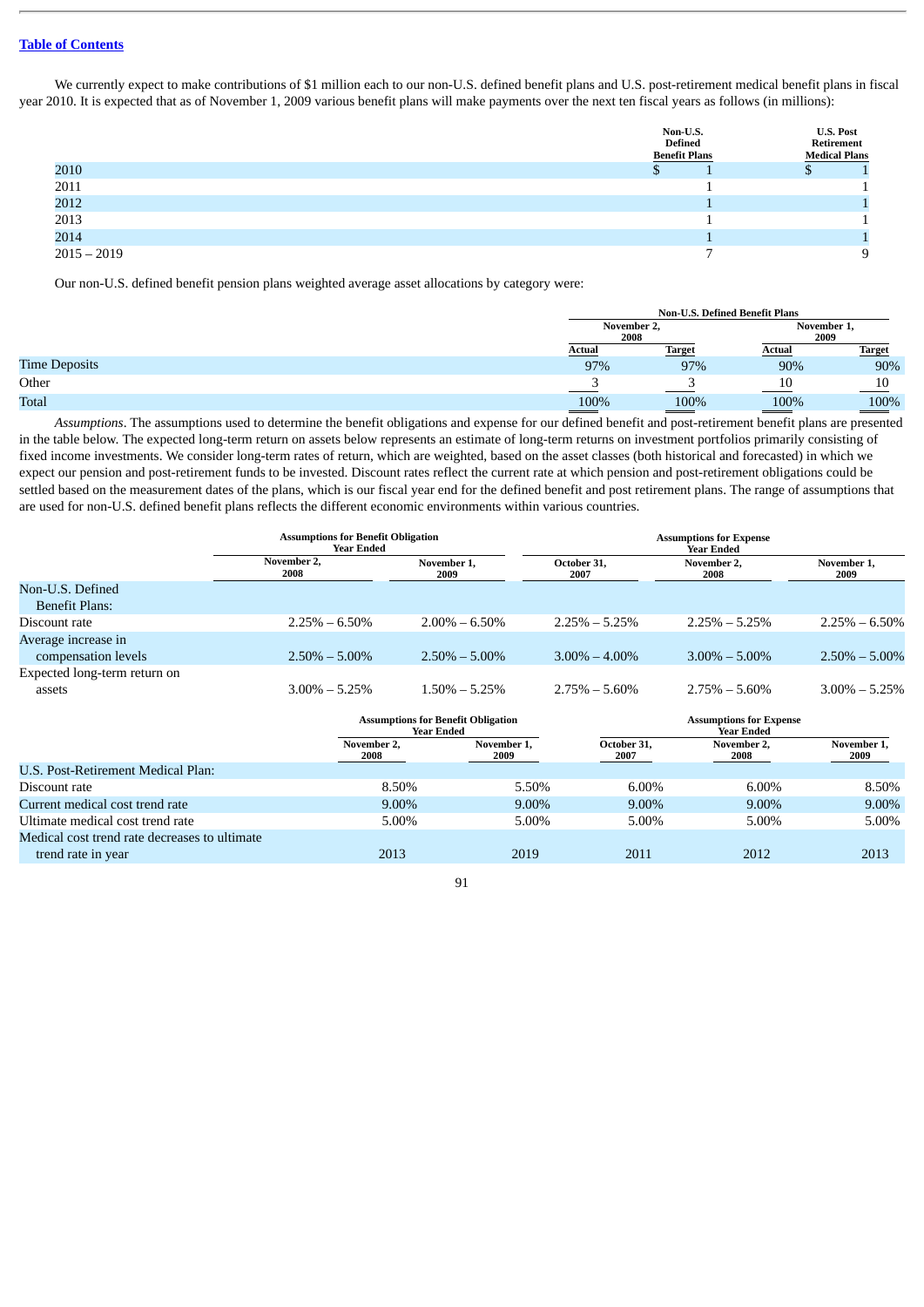Changes in the assumed healthcare trend rates could have a significant effect on the amounts reported for the post-retirement medical plans. A one percentage point change in the assumed health care cost trend rates for the year ended November 1, 2009 would have the following effects:

|                                                                 | 1% Increase | 1% Decrease |           |
|-----------------------------------------------------------------|-------------|-------------|-----------|
| Effect on U.S. Post-Retirement benefit obligation (in millions) |             |             |           |
| Percentage effect on U.S. Post-Retirement benefit obligation    |             |             | $(7.2)\%$ |

A one percentage point increase or decrease in our healthcare cost trend rates would have increased or decreased the service and interest cost components of the net periodic benefit cost by less than \$1 million.

# **8. Senior Credit Facilities and Borrowings**

Our senior credit facilities and borrowings as of November 2, 2008 and November 1, 2009 consist of the following (in millions):

|                                           |    | November 2,<br>2008 |    |     |  | November 1,<br>2009 |
|-------------------------------------------|----|---------------------|----|-----|--|---------------------|
| Senior credit facilities:                 |    |                     |    |     |  |                     |
| Revolving credit facility                 |    |                     |    |     |  |                     |
| Notes:                                    |    |                     |    |     |  |                     |
| $10\frac{1}{8}\%$ senior notes due 2013   | \$ | 403                 | £. | 318 |  |                     |
| Senior floating rate notes due 2013       |    | 50                  |    | 46  |  |                     |
| 117/8% senior subordinated notes due 2015 |    | 250                 |    | 230 |  |                     |
|                                           |    | 703                 |    | 594 |  |                     |
| Less: Current portion of long-term debt   |    |                     |    | 364 |  |                     |
| Long-term debt                            |    | 703                 |    | 230 |  |                     |

### **Senior Credit Facilities**

In connection with the SPG Acquisition, we entered into a senior credit agreement with a syndicate of financial institutions. The senior secured credit facilities initially consisted of (i) a seven-year \$725 million term loan facility and (ii) a six-year, \$250 million revolving credit facility for general corporate purposes. As of October 31, 2006, the term loan facility had been permanently repaid in full and may not be redrawn. The revolving credit facility was increased to \$375 million in the fourth quarter of fiscal year 2007. During the fourth quarter of fiscal year 2008, our revolving credit facility was impacted by the bankruptcy of Lehman Brothers Holdings Inc., or Lehman. As a result of the bankruptcy, we could no longer utilize Lehman's credit commitment of \$60 million, thus reducing total availability under our revolving credit facility to \$315 million. In July 2009, Lehman assigned \$35 million of its credit commitment to Barclays Bank PLC, which resulted in total availability under our revolving credit facility increasing to \$350 million.

The revolving credit facility includes borrowing capacity available for letters of credit and for borrowings on same-day or one-day notice referred to as swingline loans and is available to us and certain of our subsidiaries in U.S. dollars and other currencies. As of November 1, 2009, we had no borrowings outstanding under the revolving credit facility, although we had \$17 million of letters of credits outstanding under the facility. We drew \$475 million under our term loan facility to finance a portion of the SPG Acquisition. On January 26, 2006, we drew the full \$250 million under the delayed-draw portion of our term loan facility to retire all of our redeemable convertible preference shares. We used the net proceeds from the sale of our Storage Business and Printer ASICs Business to permanently repay borrowings under our term loan facility. Costs of approximately \$19 million incurred in relation to the term loan facility were initially capitalized as debt issuance costs, amortized over the expected term as additional interest expense and unamortized costs were written off in conjunction with the repayment of the term loan facility.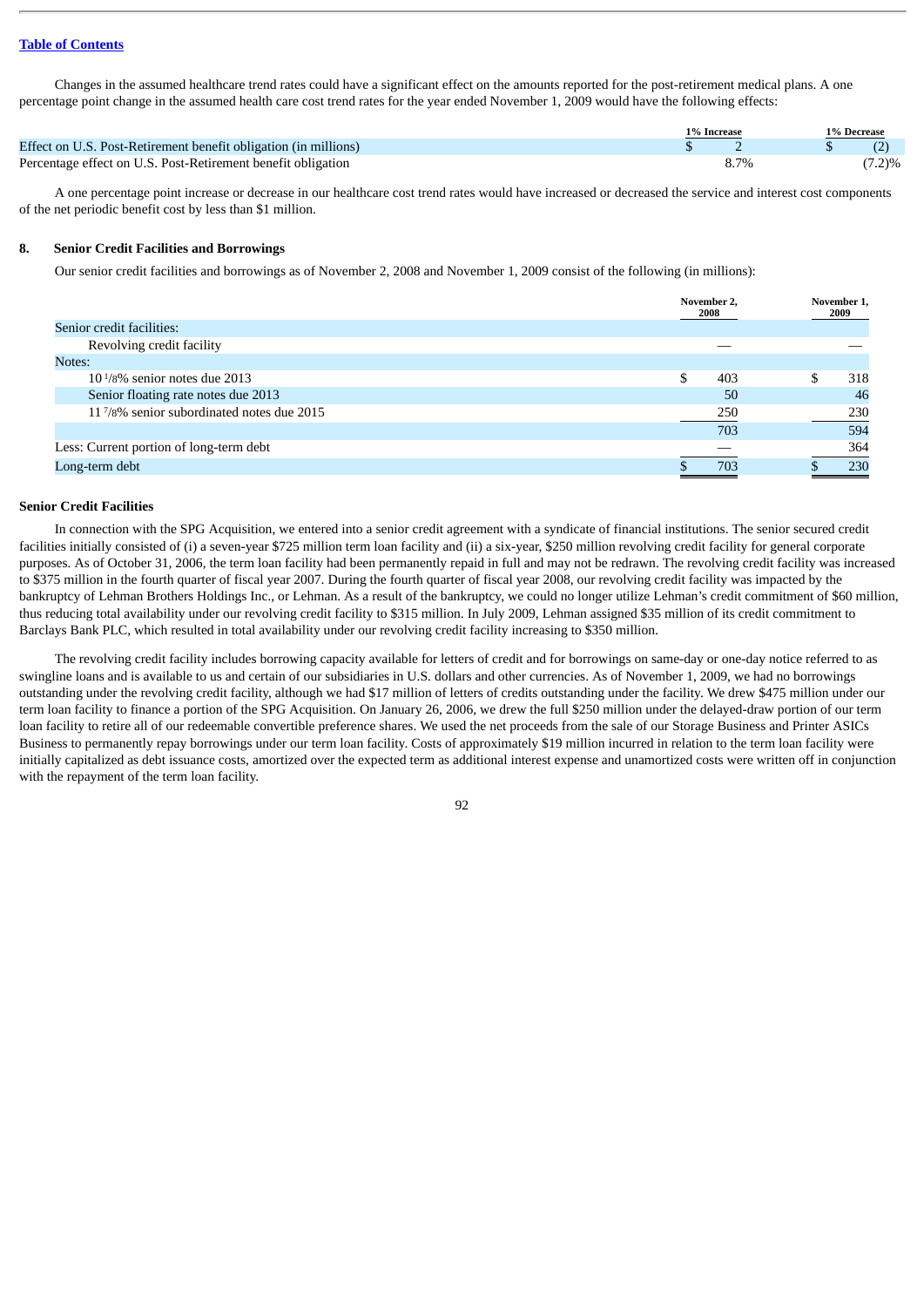*Interest Rate and Fees:* Borrowings under the senior credit agreement bear interest at a rate equal to an applicable margin plus, at our option, either (a) a base rate determined by reference to the higher of (1) the United States prime rate and (2) the federal funds rate plus 0.5% (or an equivalent base rate for loans originating outside the United States, to the extent available) or (b) a LIBOR rate (or the equivalent thereof in the relevant jurisdiction) determined by reference to the costs of funds for deposits in the currency of such borrowing for the interest period relevant to such borrowing adjusted for certain additional costs. At November 2, 2008, the lender's base rate was 4.00% and the one-month LIBOR rate was 2.58%. At November 1, 2009, the lender's base rate was 3.25% and the one-month LIBOR rate was 0.24%. The applicable margin for borrowings under the revolving credit facility is 0.75% with respect to base rate borrowings and 1.75% with respect to LIBOR borrowings.

We are required to pay a commitment fee to the lenders under the revolving credit facility with respect to any unutilized commitments thereunder. At November 2, 2008 and November 1, 2009, the commitment fee on the revolving credit facility was 0.375% per annum. We must also pay customary letter of credit fees. The commitment fee is expensed as additional interest expense.

*Maturity:* Principal amounts outstanding under the revolving credit facility are due and payable in full on December 1, 2011. As of November 2, 2008 and November 1, 2009, we had no borrowings outstanding under the revolving credit facility, although we had \$17 million of letters of credit each outstanding under the facility, which reduce the amount available on a dollar-for-dollar basis.

*Certain Covenants and Events of Default:* The senior credit agreement contains a number of covenants that, among other things, restrict, subject to certain exceptions, our and our subsidiaries' ability to:

- incur additional debt or issue certain preferred shares;
- create liens on assets;
- enter into sale-leaseback transactions;
- engage in mergers or consolidations;
- sell assets;
- pay dividends and distributions, repurchase our capital stock or make other restricted payments;
- make investments, loans or advances;
- make capital expenditures;
- repay subordinated indebtedness (including the  $11\frac{7}{8}\%$  senior subordinated notes);
- make certain acquisitions;
- amend material agreements governing our subordinated indebtedness (including the senior subordinated notes);
- change our lines of business; and
- change the status of our direct wholly owned subsidiary, Avago Technologies Holdings Pte. Ltd., as a passive holding company.

All obligations under the senior credit facilities, and the guarantees of those obligations, are secured by substantially all of our assets and that of each guarantor subsidiary, subject to certain exceptions.

In addition, the senior credit agreement requires us to maintain senior secured leverage ratios not exceeding levels set forth in the senior credit agreement. The senior credit agreement also contains certain customary affirmative covenants and events of default, including a cross-default triggered by certain events of default under our other material debt instruments.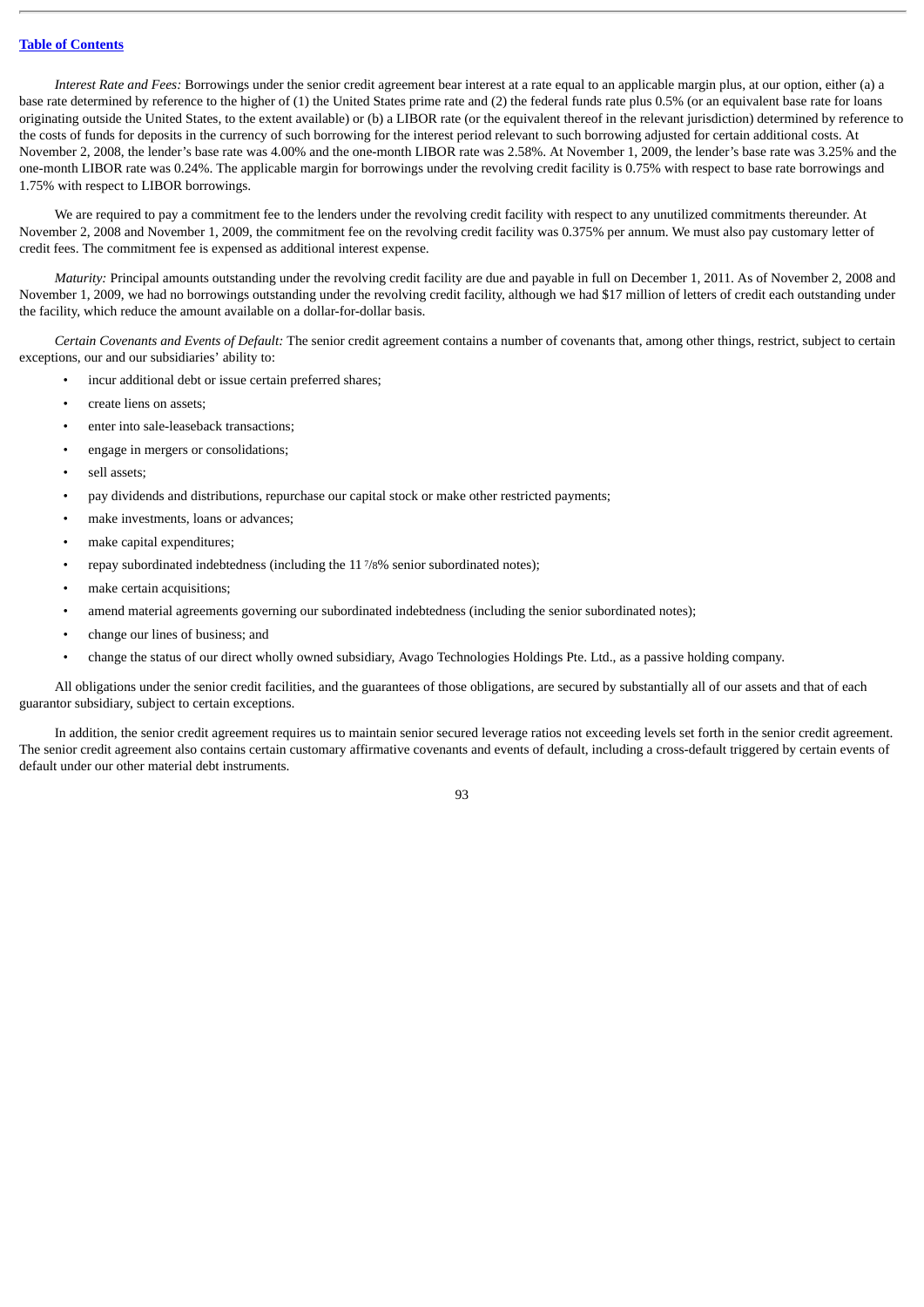# **Senior Notes and Senior Subordinated Notes**

In connection with the SPG Acquisition, we completed a private placement of \$1,000 million principal amount of unsecured debt consisting of (i) \$500 million principal amount of 10 1/8% senior notes due December 1, 2013, or senior fixed rate notes, (ii) \$250 million principal amount of senior floating rate notes due June 1, 2013, or senior floating rate notes and, together with the senior fixed rate notes, the senior notes, and (iii) \$250 million principal amount of 11 /8% senior subordinated notes due December 1, 2015, or senior subordinated notes. The senior notes and the senior subordinated notes are collectively 7referred to as our outstanding notes. We received proceeds of \$966 million, net of \$34 million of related transaction expenses. Such transaction expenses are deferred as debt issuance costs and are being amortized over the life of the loans as incremental interest expense.

Interest is payable on the senior fixed rate notes and the senior subordinated notes on a semi-annual basis at a fixed rate of 10.125% and 11.875%, respectively, per annum. Interest is payable on the senior floating rate notes on a quarterly basis at a rate of three-month LIBOR plus 5.5%. The rate for the senior floating rate notes was 8.31% and 5.85% at November 2, 2008 and November 1, 2009, respectively.

We may redeem all or any part of the senior fixed rate notes at any time prior to December 1, 2009 at a redemption price equal to 100% of the principal amount of the notes redeemed plus a defined premium and accrued but unpaid interest through the redemption date. We can redeem the senior floating rate notes on or after December 1, 2007 and the senior fixed rate notes on or after December 1, 2009 at fixed redemption prices set forth in the indenture governing the senior notes plus accrued but unpaid interest through the redemption date. In addition, upon a change of control of our company, we generally will be required to make an offer to redeem the senior notes from the holders at 101% of the principal amount plus accrued but unpaid interest through the redemption date.

We may redeem all or any part of the senior subordinated notes (i) at any time prior to December 1, 2010 at a redemption price equal to 100% of the principal amount of the notes redeemed plus a defined premium and accrued but unpaid interest through the redemption date, and (ii) on or after December 1, 2010 at fixed redemption prices set forth in the indenture governing the senior subordinated notes plus accrued but unpaid interest through the redemption date. In addition, upon a change of control of our company, we generally will be required to make an offer to redeem the senior subordinated notes from the holders at 101% of the principal amount plus accrued but unpaid interest through the redemption date.

The senior notes are unsecured and effectively subordinated to all of our existing and future secured debt (including obligations under our senior credit agreement), to the extent of the value of the assets securing such debt. The senior subordinated notes are unsecured and subordinated to all of our existing and future senior indebtedness, including our senior credit agreement and the senior notes.

Certain of our subsidiaries have guaranteed the obligations under the senior credit agreement, have guaranteed the obligations under the senior notes on a senior unsecured basis, and have guaranteed the obligations under the senior subordinated notes on a senior subordinated unsecured basis.

The indentures governing our outstanding notes limit our and our subsidiaries' ability to:

- incur additional indebtedness and issue disqualified stock or preferred shares;
- pay dividends or make other distributions on, redeem or repurchase our capital stock or make other restricted payments;
- make investments, acquisitions, loans or advances;
- incur or create liens:
- transfer or sell certain assets;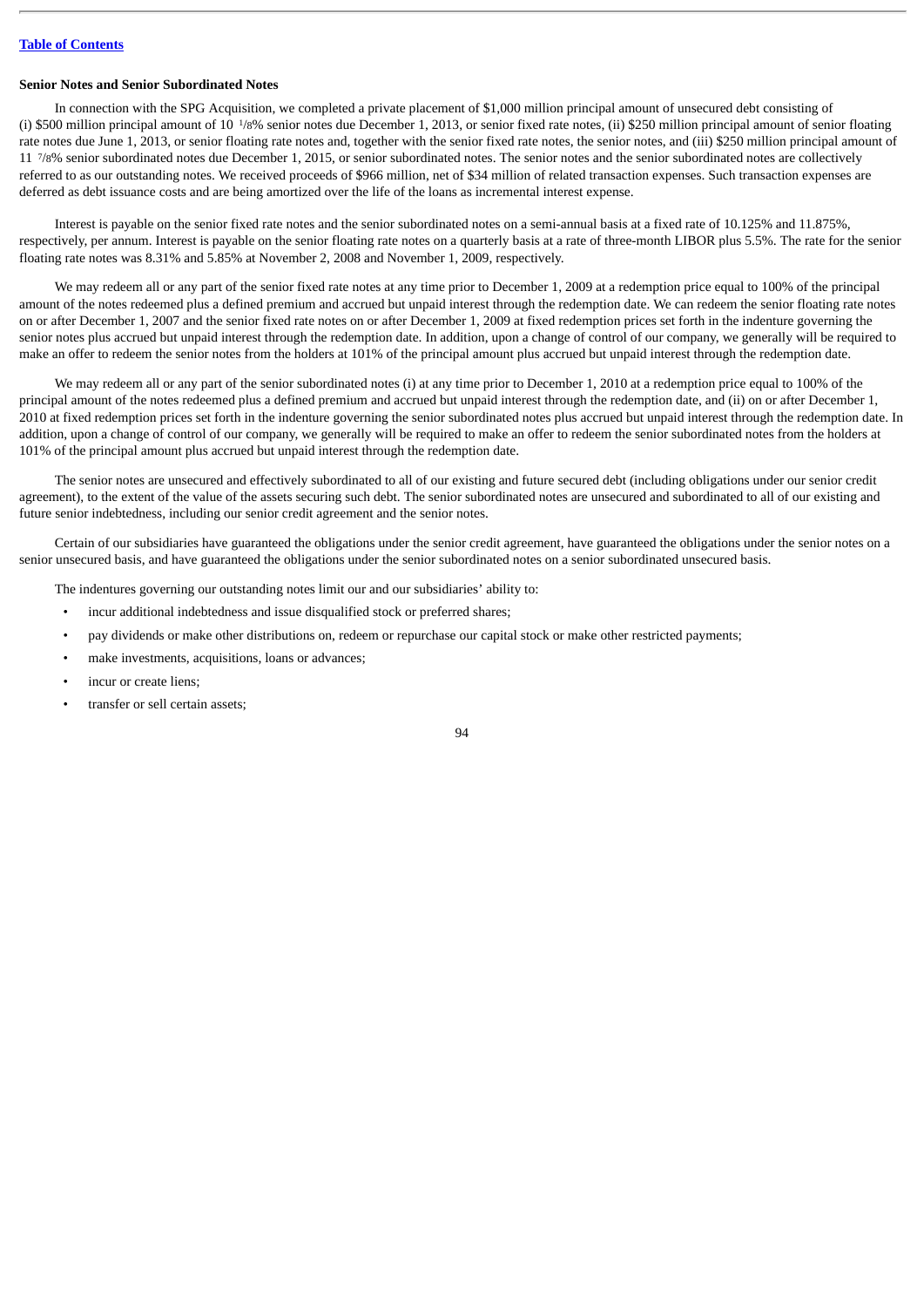- engage in sale and lease back transactions;
- declare dividends or make other payments to us;
- guarantee indebtedness;
- engage in transactions with affiliates; and
- consolidate, merge or transfer all or substantially all of our assets.

Subject to certain exceptions, the indentures governing our outstanding notes permit us and our restricted subsidiaries to incur additional indebtedness, including secured indebtedness. In addition, the indentures contain customary events of default provisions, including a cross-default provision triggered by certain events of default under our senior credit agreement.

### **Debt Repayments**

During fiscal year 2007, we repurchased \$97 million in principal amount of the senior fixed rate notes and paid \$7 million in early tender premium in the tender offer, plus accrued interest, resulting in a loss on extinguishment of debt of \$12 million, which consisted of \$7 million early tender premium, \$4 million write-off of debt issuance costs and less than \$1 million legal fees and other related expenses.

During fiscal year 2008, we redeemed \$200 million in principal amount of the senior floating rate notes. We redeemed the senior floating rate notes at 2% premium of the principal amount, plus accrued interest, resulting in a loss on extinguishment of debt of \$10 million, which consisted of the \$4 million premium and a \$6 million write-off of debt issuance costs and other related expenses.

During fiscal year 2009, we repurchased \$85 million in principal amount of senior fixed rate notes, \$17 million in principal amount of senior subordinated notes and \$4 million in principal amount of senior floating rate notes as part of an early tender offer, resulting in a loss on extinguishment of debt of \$9 million, consisting of \$6 million in premium and a write-off of \$3 million debt issuance costs and other related expenses. We also repurchased \$3 million in principal amount of senior subordinated notes from the open market, resulting in a gain on extinguishment of debt of \$1 million.

### **Debt Issuance Costs**

Unamortized debt issuance costs associated with the notes and the secured senior credit facility were \$22 million and \$16 million at November 2, 2008 and November 1, 2009, respectively, and are included in other current assets and other long-term assets on the balance sheet. Amortization of debt issuance costs is classified as interest expense in the consolidated statement of operations.

# **Other Borrowing**

In connection with an acquisition in the first quarter of fiscal year 2008, we assumed a \$2 million loan secured by land and building which was repaid during the quarter ended August 3, 2008. See also Note 3. "Acquisitions."

### **9. Fair Value**

#### **Fair Value Measurements**

We adopted ASC 820 "Fair Value Measurements and Disclosures," or ASC 820, at the beginning of fiscal year 2009. The adoption of ASC 820 did not impact our results of operations and financial position. ASC 820 is effective for nonfinancial assets and liabilities in financial statements issued for fiscal years beginning after November 15, 2008, which is our fiscal year 2010.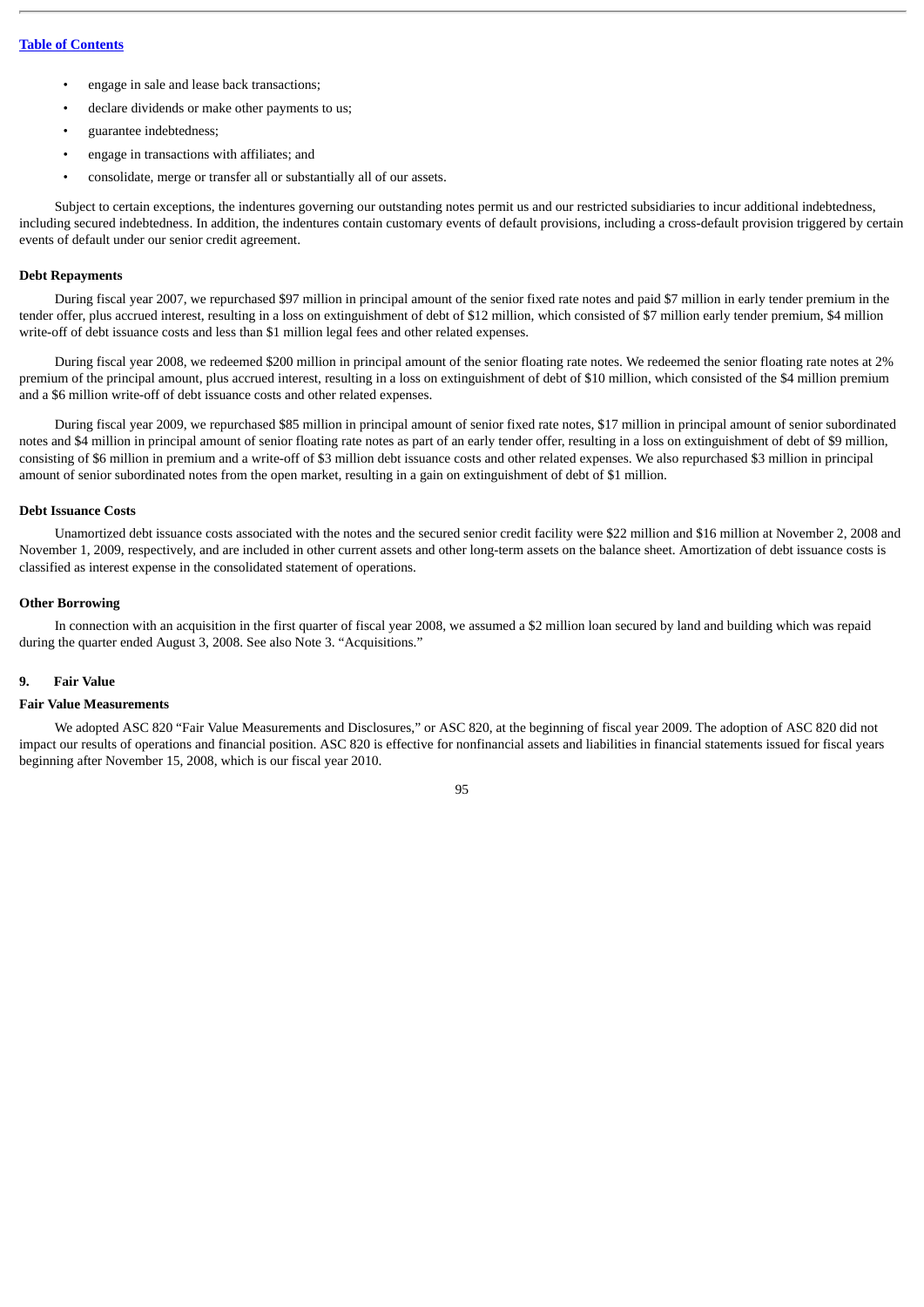Fair value is defined as the price that would be received to sell an asset or paid to transfer a liability in an orderly transaction between market participants at the measurement date. The guidance establishes a three level hierarchy to prioritize the inputs to valuation techniques used to measure fair value. The hierarchy gives the highest priority to unadjusted quoted prices in active markets for identical assets or liabilities (Level 1 measurements) and the lowest priority to unobservable inputs (Level 3 measurements).

The three levels of the fair value hierarchy under the guidance for fair value measurements are described below:

Level 1—Level 1 inputs are quoted prices (unadjusted) in active markets for identical assets or liabilities that the reporting entity has the ability to access at the measurement date.

Level 2—Level 2 inputs are inputs other than quoted prices included within Level 1 that are observable for the asset or liability, either directly or indirectly. If the asset or liability has a specified (contractual) term, a Level 2 input must be observable for substantially the full term of the asset or liability.

Level 3—Level 3 inputs are unobservable inputs for the asset or liability in which there is little, if any market activity for the asset or liability at the measurement date.

# *Assets Measured at Fair Value on a Recurring Basis*

The table below sets forth by level our financial assets that were accounted for at fair value as of November 1, 2009. The table does not include cash on hand and also does not include assets that are measured at historical cost or any basis other than fair value (in millions).

|                                                        |                                                                                   |                         |  | <b>Fair Value Measurement as of</b> |                        |                         |
|--------------------------------------------------------|-----------------------------------------------------------------------------------|-------------------------|--|-------------------------------------|------------------------|-------------------------|
|                                                        |                                                                                   |                         |  |                                     | November 1, 2009 Using |                         |
|                                                        | <b>Portion of Carrying</b><br><b>Value Measured at</b><br><b>Fair Value as of</b> |                         |  | <b>Quoted Prices In</b>             |                        | Significant             |
|                                                        |                                                                                   |                         |  | <b>Active Market</b>                |                        | Other                   |
|                                                        |                                                                                   |                         |  | <b>For Identical</b>                |                        | Observable              |
|                                                        |                                                                                   | <b>November 1, 2009</b> |  | <b>Assets (Level 1)</b>             |                        | <b>Inputs (Level 2)</b> |
| Money Market Funds (1)                                 |                                                                                   | 100                     |  | 100                                 |                        |                         |
| Time deposits (1)                                      |                                                                                   | 350                     |  |                                     |                        | 350                     |
| Investment Funds—Deferred Compensation Plan Assets (2) |                                                                                   |                         |  |                                     |                        |                         |
| Total assets measured at fair value                    |                                                                                   | 452                     |  | 102                                 |                        | 350                     |

(1) Included in cash and cash equivalents in our consolidated balance sheet

(2) Included in other current assets in our consolidated balance sheet

Level 1 assets include money market funds which are classified as cash and cash equivalents and investment funds—deferred compensation plan assets. We measure money market funds and investment funds at quoted market price as they are traded in an active market with sufficient volume and frequency of transactions. Level 2 assets include time deposits. We measure time deposits at fair value quoted by the banks which do not materially differ from the carrying values of these instruments in the financial statements.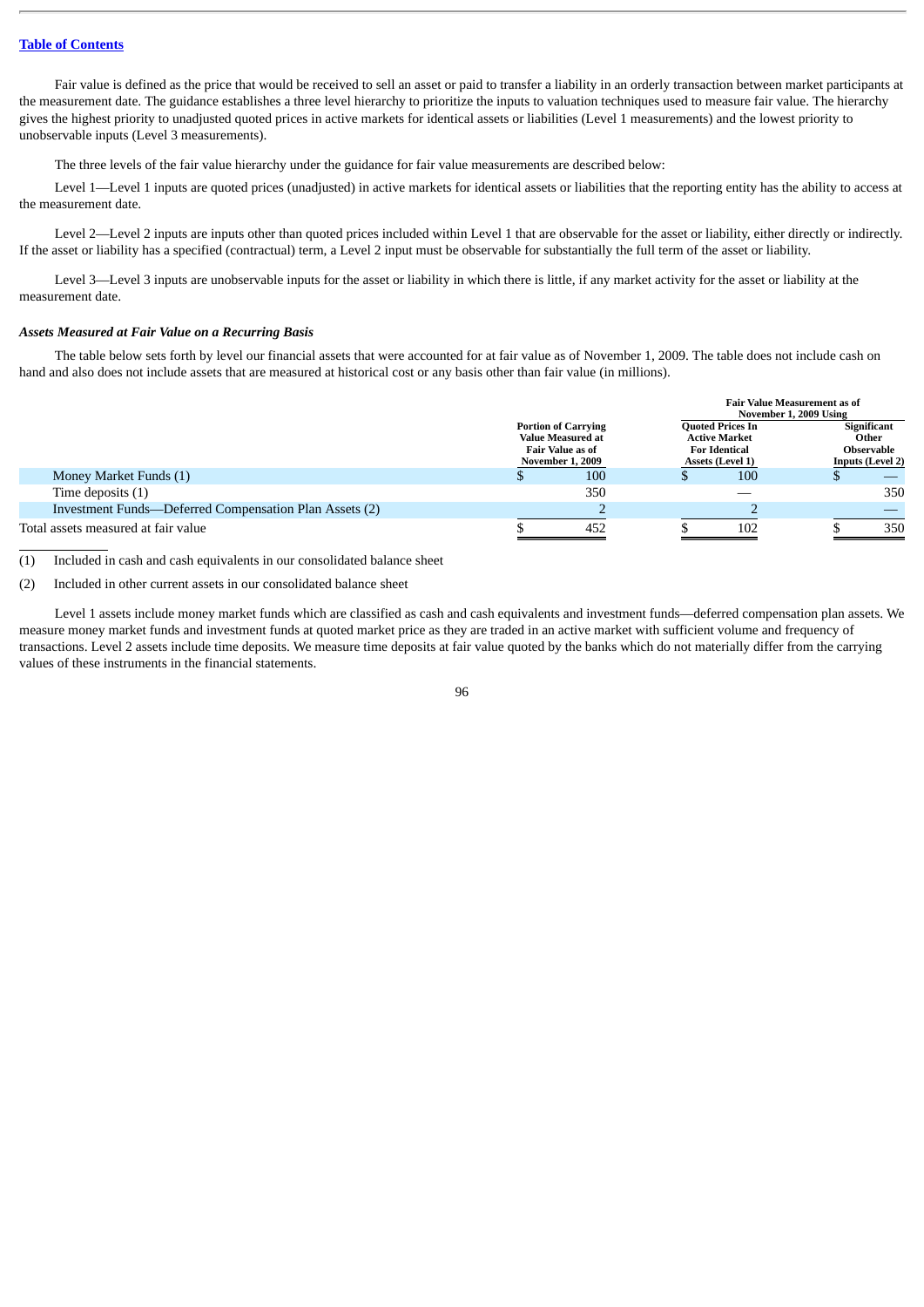#### *Assets Measured at Fair Value on a Nonrecurring Basis*

The following table presents our assets that are measured at fair value on a nonrecurring basis at least annually or on a quarterly basis, if impairment is indicated (in millions):

|                                        | <b>Fair Value</b><br>Measurement |
|----------------------------------------|----------------------------------|
|                                        | as of November 1,<br>Impairment  |
|                                        | 2009 Using<br><b>Charges For</b> |
|                                        | Significant<br>The Year          |
| <b>Fair Value as</b>                   | Ended<br>Other                   |
| of November 1,                         | Unobservable<br>November 1,      |
| 2009                                   | 2009<br>Inputs (Level 3)         |
| Investment in a Privately-Held Company | (2)                              |

The following table presents our Level 3 asset activities during the year ended November 1, 2009 (in millions):

|                                        |                  |                | Loss                 |         |
|----------------------------------------|------------------|----------------|----------------------|---------|
|                                        |                  |                | <b>Recognized in</b> |         |
|                                        | <b>Beginning</b> | Transfer Into  | Statements of        | Ending  |
|                                        | <b>Balance</b>   | <b>Level 3</b> | <b>Operations</b>    | Balance |
| Investment in a Privately-Held Company | __               |                |                      | ___     |

Our investments in privately-held companies are accounted for using the cost method as we have no significant influence over the investee. The investments are recorded in other long-term assets. The investments are subject to periodic impairment review, which requires significant judgment to identify events or circumstances that would likely have a significant adverse effect on the future value of the investment. One of our investments was measured at fair value during the first quarter of fiscal year 2009 due to events or circumstances identified that significantly impacted the fair value of this investment. We measured fair value using analysis of the financial condition and near-term prospect of the investee, including recent liquidity issues as well as other economic variables. As a result, for the year ended November 1, 2009, we recorded a \$2 million other-than-temporary impairment charge related to this investment. The impairment charge was included in other income (expense), net in the consolidated statements of operations. No impairment charges were recorded during the year ended November 2, 2008. The investment was classified as a Level 3 asset because we used unobservable inputs to value it, reflecting our assumptions about the assumptions market participants would use in pricing this investment due to the absence of quoted market prices and inherent lack of liquidity.

# **Fair Value of Other Financial Instruments**

The following table presents the carrying amounts and fair values of financial instruments as of November 2, 2008 and November 1, 2009 (in millions):

|                    |                             | <b>November 2, 2008</b> |          | <b>November 1, 2009</b> |  |
|--------------------|-----------------------------|-------------------------|----------|-------------------------|--|
|                    | Carrving                    |                         | Carrying |                         |  |
|                    | Value                       | <b>Fair Value</b>       | Value    | Fair Value              |  |
| Variable rate debt | 50<br>υu                    | 42                      | 46       | 45                      |  |
| Fixed rate debt    | $\sim$ $\sim$ $\sim$<br>ხჂᲙ | 541                     | 548      | 586                     |  |

The fair values of cash and cash equivalents, trade accounts receivable, accounts payable and accrued liabilities, to the extent the underlying liability will be settled in cash, approximate carrying values because of the short-term nature of these instruments. The fair value of our long-term and current portion of longterm debt is based on quoted market rates. See Note 8. "Senior Credit Facilities and Borrowings."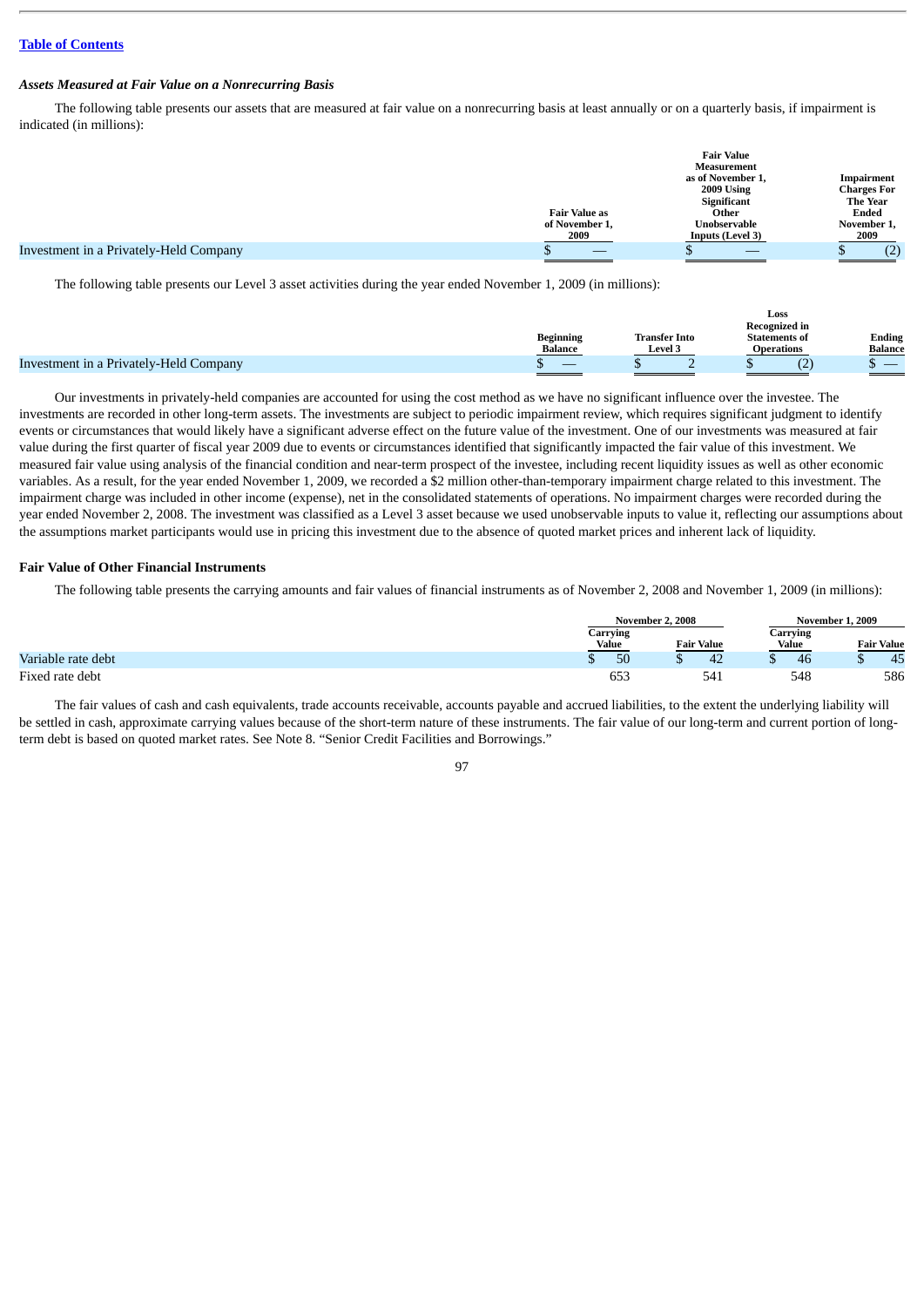### **10. Shareholders' Equity**

### *Ordinary and Redeemable Convertible Preference Shares*

During fiscal years 2007 and 2008, we repurchased a total of 781,000 ordinary shares from terminated employees for \$7 million cash and issued 28,509 ordinary shares for less than \$1 million. During fiscal year 2009, in connection with our IPO, we issued 21,500,000 ordinary shares for \$300 million, net of \$19 million in underwriters' discounts and commissions and \$4 million in offering costs. We also repurchased 807,800 ordinary shares from terminated employees for \$6 million cash.

At October 31, 2006, October 31, 2007 and November 2, 2008, 3,808,520, 3,498,520 and 3,056,029 ordinary shares issued to employees, respectively, are considered temporary equity under the provisions of SEC Accounting Series Release No. 268, "Presentation in Financial Statements of 'Redeemable Preferred Stocks'," due to having a contingent cash-settlement feature upon the death or disability of the shareholder for a period of five years from the issuance of such shares. As such, approximately \$19 million, \$17 million and \$12 million recognized in ordinary shares should be considered temporary equity of the Company at October 31, 2006, October 31, 2007 and November 2, 2008, respectively. By operation of Singapore law, as a result of the completion of our IPO we are no longer permitted to repurchase our shares in selective off-market transactions and therefore the contingent cash-settlement feature upon the death or disability of a shareholder has ceased to apply; as such, no ordinary shares are considered to be temporary equity at November 1, 2009.

#### *Share Option Plans*

Effective December 1, 2005, we adopted two equity-based compensation plans, the Equity Incentive Plan for Executive Employees of Avago Technologies Limited and Subsidiaries, or the Executive Plan, and the Equity Incentive Plan for Senior Management Employees of Avago Technologies Limited and Subsidiaries, or the Senior Management Plan and, together with the Executive Plan, the Equity Incentive Plans, which have been amended, to authorize the grant of options and share purchase rights covering up to 30 million ordinary shares.

Under the Executive Plan, options generally vest at a rate of 20% per year based on the passage of time, and the passage of time and attaining certain performance criteria, in each case subject to continued employment. Those options subject to vesting based on the passage of time may accelerate by one year upon certain terminations of employment. Under the Senior Management Plan, options generally vest at a rate of 20% per year based on the passage of time and continued employment.

Under the Equity Incentive Plans, awards generally expire ten years following the date of grant unless granted to a non-employee, in which case the awards generally expire five years following the date of grant and are granted at a price equal to the fair market value. Since our IPO, we no longer make any further grants under the Equity Incentive Plans.

In July 2009, our board of directors adopted, and our shareholders approved, the Avago Technologies Limited 2009 Equity Incentive Award Plan, or the 2009 Plan, to authorize the grant of options, share appreciation rights, restricted share units, dividend equivalents, performance awards, and other share-based awards. 20 million ordinary shares are initially reserved for issuance under the 2009 Plan, subject to annual increases starting in calendar year 2012. The 2009 Plan became effective upon closing of our IPO in August 2009. Under the 2009 Plan, options generally expire ten years following the date of grant and options generally vest over a four year period from the date of grant. Any share options cancelled under the Equity Incentive Plan become available for issuance under the 2009 Plan.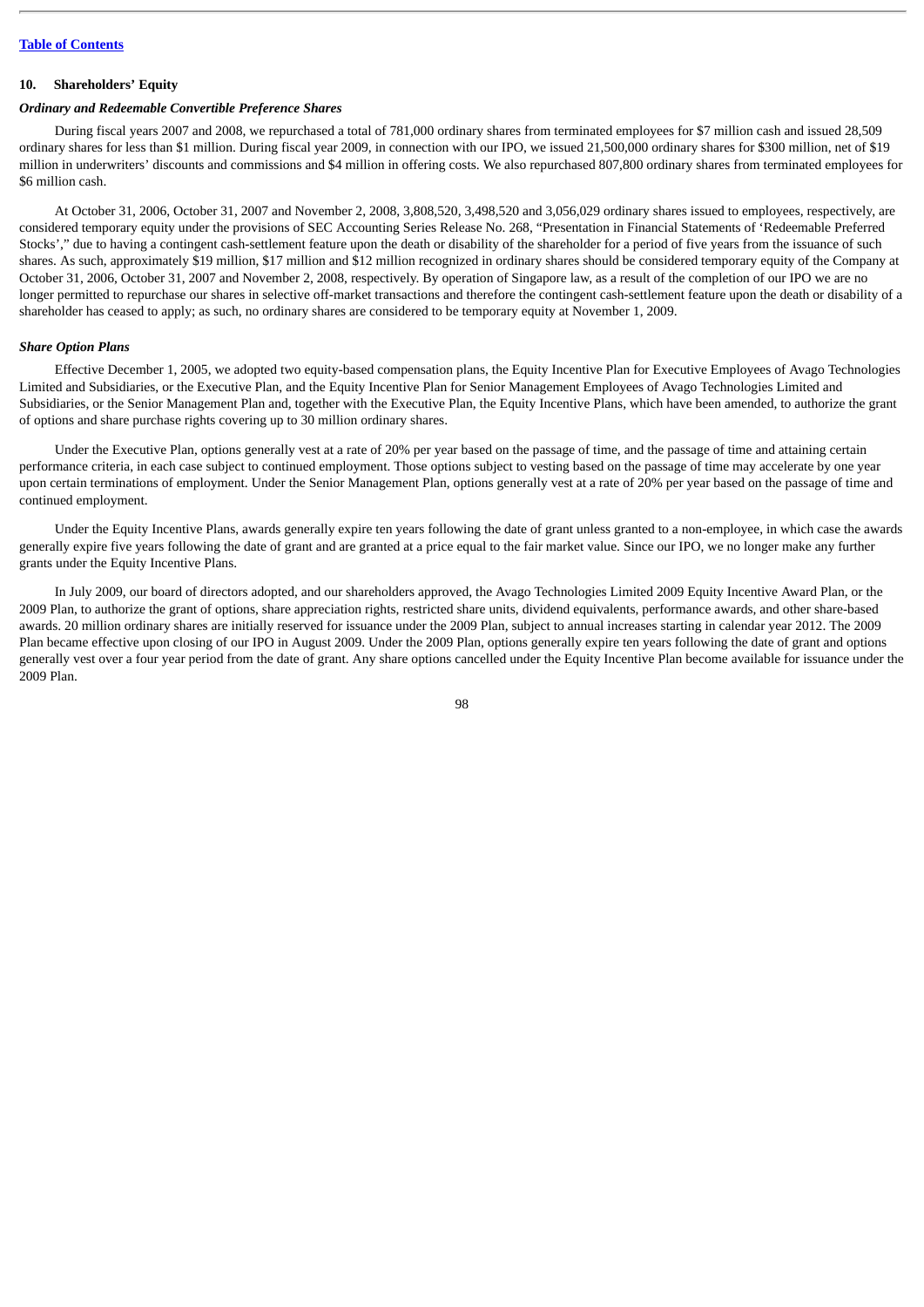A summary of award activity follows (in millions, except years and per share amounts).

|                                                    |                                                |                                     | <b>Awards Outstanding</b>                                  |                                                                            |                                 |
|----------------------------------------------------|------------------------------------------------|-------------------------------------|------------------------------------------------------------|----------------------------------------------------------------------------|---------------------------------|
|                                                    | <b>Awards</b><br><b>Available for</b><br>Grant | <b>Number</b><br><b>Outstanding</b> | Weighted-<br>Average<br><b>Exercise Price</b><br>Per Share | Weighted-<br>Average<br>Remaining<br><b>Contractual Life</b><br>(in years) | Aggregate<br>Intrinsic<br>Value |
| Outstanding as of October 31, 2006                 | 8                                              | 18                                  | \$<br>4.87                                                 |                                                                            |                                 |
| Granted                                            | (6)                                            | 6                                   | \$<br>8.98                                                 |                                                                            |                                 |
| Cancelled                                          |                                                | (4)                                 | \$<br>4.91                                                 |                                                                            |                                 |
| Outstanding as of October 31, 2007                 | b                                              | 20                                  | \$<br>6.07                                                 |                                                                            |                                 |
| Granted                                            | (5)                                            | 5                                   | \$<br>10.42                                                |                                                                            |                                 |
| Cancelled                                          |                                                | (4)                                 | \$<br>6.10                                                 |                                                                            |                                 |
| Balance as of November 2, 2008                     | 5                                              | 21                                  | \$<br>7.03                                                 |                                                                            |                                 |
| Shares authorized under 2009 Plan                  | 20                                             |                                     |                                                            |                                                                            |                                 |
| Granted                                            | (7)                                            |                                     | \$<br>12.56                                                |                                                                            |                                 |
| Exercised                                          |                                                | (2)                                 | \$<br>4.86                                                 |                                                                            |                                 |
| Cancelled                                          |                                                | (2)                                 | \$<br>7.33                                                 |                                                                            |                                 |
| Balance as of November 1, 2009                     | 20                                             | 24                                  | \$<br>8.69                                                 | 7.24                                                                       | \$<br>150                       |
| Vested as of November 1, 2009                      |                                                | 8                                   | \$<br>6.29                                                 | 5.69                                                                       | \$<br>73                        |
| Vested and expected to vest as of November 1, 2009 |                                                | 20                                  | \$<br>8.33                                                 | 7.04                                                                       | \$<br>137                       |

The following table summarizes significant ranges of outstanding and exercisable awards as of November 1, 2009 (in millions, except years and per share amounts):

|                        |                              | <b>Awards Outstanding</b>                                                  |    |                                                            |                              | <b>Awards Exercisable</b> |                                                            |  |  |
|------------------------|------------------------------|----------------------------------------------------------------------------|----|------------------------------------------------------------|------------------------------|---------------------------|------------------------------------------------------------|--|--|
| <b>Exercise Prices</b> | <b>Number</b><br>Outstanding | Weighted-<br>Average<br>Remaining<br><b>Contractual Life</b><br>(in years) |    | Weighted-<br>Average<br><b>Exercise Price</b><br>Per Share | <b>Number</b><br>Exercisable |                           | Weighted-<br>Average<br><b>Exercise Price</b><br>Per Share |  |  |
| $$0.00 - 4.00$         |                              | 2.77                                                                       |    | 1.25                                                       |                              |                           | 1.25                                                       |  |  |
| $4.01 - 8.00$          | 10                           | 5.62                                                                       | J  | 5.19                                                       | 5                            |                           | 5.13                                                       |  |  |
| $8.01 - 12.00$         | 10                           | 8.19                                                                       | \$ | 10.14                                                      | $\overline{2}$               |                           | 10.30                                                      |  |  |
| $12.01 - 16.00$        |                              | 9.73                                                                       | D  | 15.00                                                      |                              |                           |                                                            |  |  |
| $16.01 - 20.00$        |                              | 9.71                                                                       | \$ | 17.12                                                      |                              | S                         |                                                            |  |  |
| Total                  | 24                           | 7.24                                                                       | J. | 8.69                                                       |                              |                           | 6.29                                                       |  |  |

### *Share-Based Compensation*

Effective November 1, 2006, or fiscal year 2007, we adopted the amended provisions of ASC 718 "Compensation—Stock Compensation," or ASC 718. The amended guidance established GAAP for shared-based awards issued for employee services. Under ASC 718, share-based compensation cost is measured at grant date, based on the fair value of the award, and is recognized as an expense over the employee's requisite service period. We previously applied Accounting Principles Board Opinion No. 25, "Accounting for Stock Issued to Employees," or APB No. 25, and related interpretations and provided the required pro forma disclosures of SFAS No. 123, "Accounting for Stock-Based Compensation," or SFAS No. 123.

We adopted ASC 718 using the prospective transition method. Under this method, the provisions of ASC 718 apply to all awards granted or modified after the date of adoption. For share-based awards granted after November 1, 2006, we recognized compensation expense based on the estimated grant date fair value method required under ASC 718 using Black-Scholes valuation model with a straight-line amortization method. Since ASC 718 requires that share-based compensation expense be based on awards that are ultimately expected to vest, estimated share-based compensation for such awards has been reduced for estimated forfeitures. For outstanding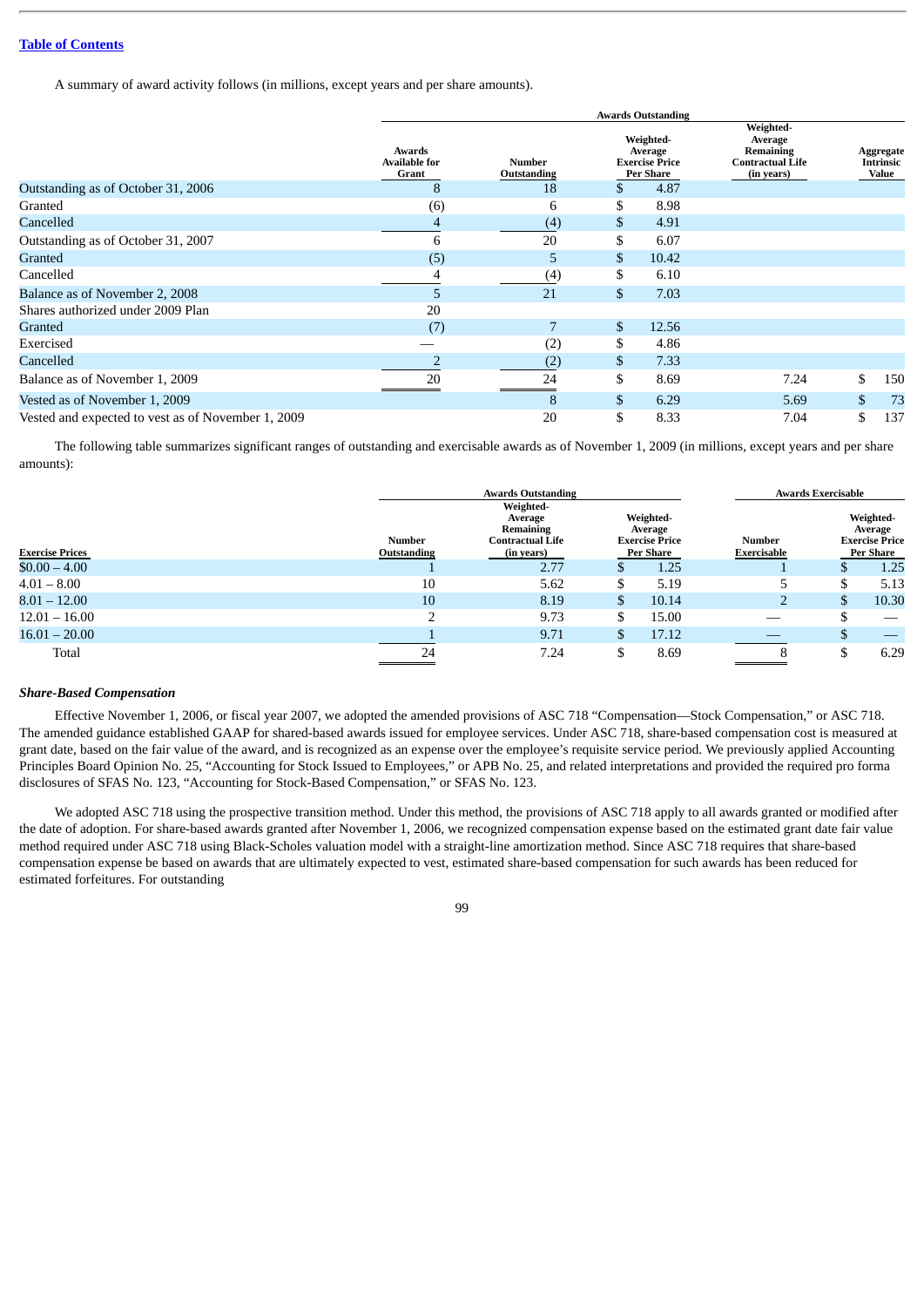share-based awards granted before November 1, 2006, which were originally accounted under the provisions of APB No. 25 and the minimum value method for pro forma disclosures of SFAS No. 123, we continue to account for any portion of such awards under the originally applied accounting principles. As a result, performance-based awards granted before November 1, 2006 were subject to variable accounting until such options are vested, forfeited or cancelled. Variable accounting requires us to value the variable options at the end of each accounting period based upon the then current fair value of the underlying ordinary shares. Accordingly, our share-based compensation was subject to significant fluctuation based on changes in the fair value of our ordinary shares.

On August 28, 2008, our Compensation Committee approved a change in the financial performance vesting targets applicable to options to purchase 3.8 million ordinary shares outstanding under our equity incentive plans, including 2.7 million options originally granted prior to the adoption of ASC 718, impacting 43 employees. This change was accounted for as a modification under ASC 718. As a result of this modification, all variable accounting on outstanding employee options ceased, and instead, pursuant to ASC 718, we began recognizing unamortized intrinsic value of these modified options over the remaining service period.

On July 20, 2009, our Compensation Committee approved a change in the vesting schedules associated with performance-based options to purchase 2.3 million ordinary shares outstanding under our equity incentive plans. The Compensation Committee approved the amendment of performance-based options held by certain of our executive officers to provide that such options will no longer vest based on the attainment of performance targets but instead such options shall vest two years following the first date such portion could have vested had the performance goals for such portion been achieved, subject to the named executive officer's continued service with us through such vesting date. The performance-based options held by other employees were amended to provide that any portion of such options that fail to vest based upon the attainment of a performance goal shall vest on the date two years following the first date such portion could have vested had such performance goal been attained, subject to the employee's continued service with us through such vesting date. The Compensation Committee made these changes to performance-based options in light of our then current financial projections, which were lower than when the performance goals for such options were last determined, the uncertainty present in the then prevailing global economy and the importance of retaining key employees to continue in our employment following our IPO. This change has been accounted for as a modification under ASC 718 and as a result we expect to record approximately \$19 million in additional share-based compensation expense, net of estimated forfeitures, over the remaining weighted average service period of 4 years.

The impact on our results for both employee and non-employee share-based compensation for the years ended October 31, 2007, November 2, 2008 and November 1, 2009 was as follows (in millions):

|                                     |                     | <b>Year Ended</b>   |                     |  |  |
|-------------------------------------|---------------------|---------------------|---------------------|--|--|
|                                     | October 31,<br>2007 | November 2,<br>2008 | November 1,<br>2009 |  |  |
| Cost of products sold               |                     |                     |                     |  |  |
| Research and development            |                     |                     |                     |  |  |
| Selling, general and administrative |                     |                     |                     |  |  |
| Total share-based compensation      |                     |                     | 1 つ                 |  |  |

The weighted-average assumptions utilized for our Black-Scholes valuation model for options granted during the years ended October 31, 2007, November 2, 2008 and November 1, 2009 are as follows:

|                          |                     | Year Ended          |                     |  |
|--------------------------|---------------------|---------------------|---------------------|--|
|                          | October 31,<br>2007 | November 2,<br>2008 | November 1,<br>2009 |  |
| Risk-free interest rate  | 4.6%                | 3.4%                | 2.3%                |  |
| Dividend yield           | 0%                  | $0\%$               | 0%                  |  |
| Volatility               | 47%                 | 44%                 | 52%                 |  |
| Expected term (in years) | 6.5                 | 6.5                 | 5.7                 |  |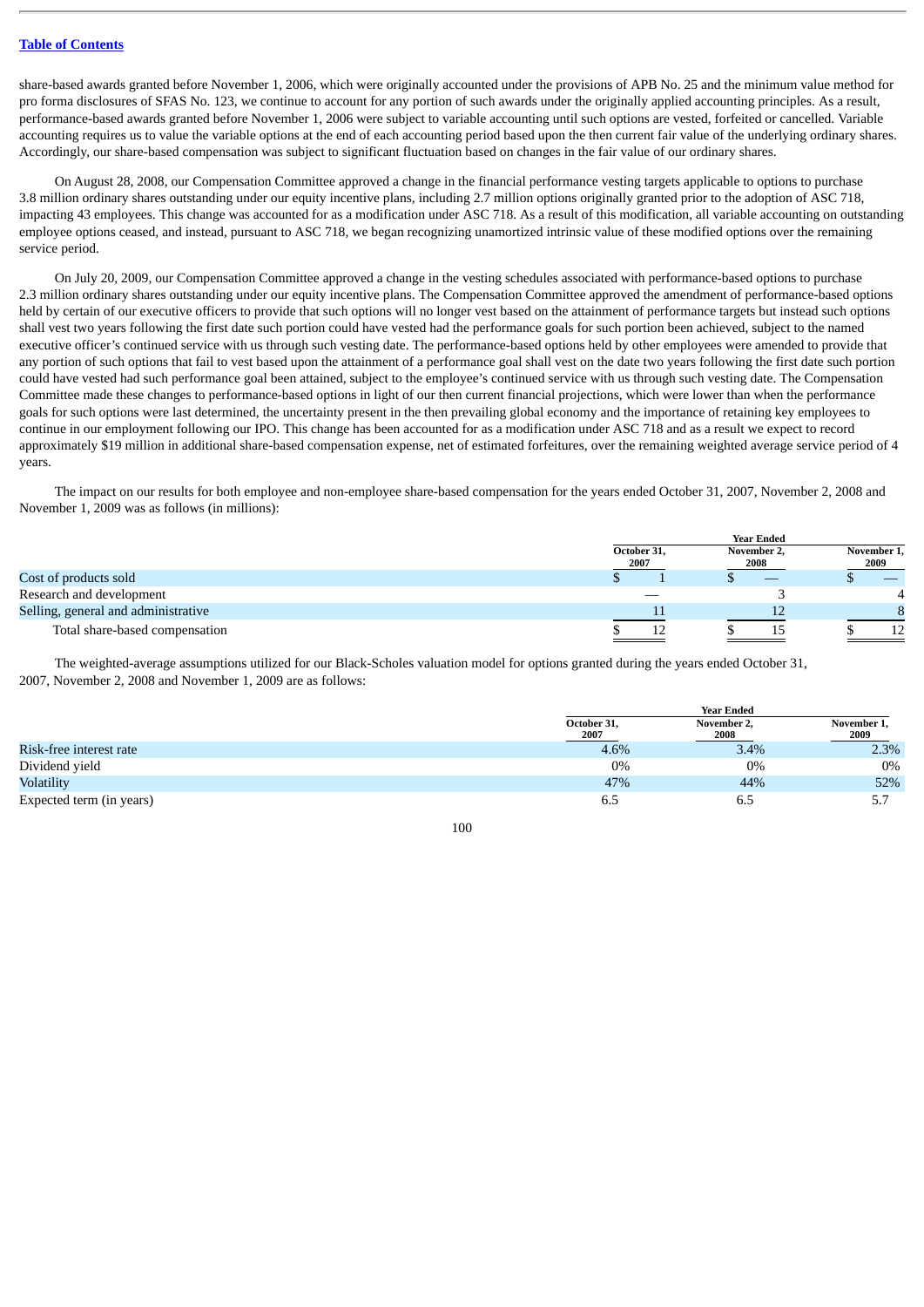The dividend yield of zero is based on the fact that we have no present intention to pay cash dividends. Expected volatility is based on the combination of historical volatility of guideline publicly traded companies over the period commensurate with the expected life of the options and the implied volatility of guideline publicly traded companies from traded options with a term of 180 days or greater measured over the last three months. The risk-free interest rate is derived from the average U.S. Treasury Strips rate during the period, which approximates the rate in effect at the time of grant. For all options granted after August 2, 2009 and a portion of options granted before August 2, 2009, our computation of expected term was based on other data, such as the data of peer companies and company-specific attributes that we believe could affect employees' exercise behavior. For the majority of options granted prior to August 2, 2009, we used the simplified method specified by the SEC's Staff Accounting Bulletin No. 107 to determine the expected term of stock options.

Based on the above assumptions, the weighted-average fair values of the options granted under the share option plans for the years ended October 31, 2007, November 2, 2008 and November 1, 2009 was \$5.07, \$5.08 and \$5.34, respectively.

Based on our historical experience of pre-vesting option cancellations, for fiscal years 2007, 2008, and 2009 we have assumed an annualized forfeiture rate of 15%, 15% and 12%, respectively, for our options. We will record additional expense if actual forfeitures are lower than we estimated, and will record a recovery of prior expense if actual forfeitures are higher than we estimated.

Total compensation cost of options granted but not yet vested as of November 1, 2009 was \$58 million, which is expected to be recognized over the remaining weighted-average service period of 3 years.

During the second quarter of fiscal year 2009, we recorded \$2 million as share-based compensation expense in connection with the employee separation agreement entered into with our former Chief Operating Officer. See Note 11. "Restructuring and Asset Impairment Charges."

### **11. Restructuring and Asset Impairment Charges**

In the first quarter of fiscal year 2007, we began to increase the use of outsourced service providers in our manufacturing operations, particularly our assembly and test operations, to lower our costs and reduce the capital deployed in these activities. In connection with this strategy, we introduced a largely voluntary severance program intended to reduce our workforce and resulting in an approximately 40% decline in our employment, primarily in our major locations in Asia. The increased use of outsourced providers combined with other factors including real estate appraisals also led us to evaluate the recoverability of certain long-lived assets to determine whether there had been a material impairment pursuant to the ASC 360 "Property, Plant and Equipment" for impairment or disposal of long-lived assets. Consequently, during the year ended October 31, 2007, we incurred asset impairment charges and restructuring charges of \$158 million and \$51 million, respectively. The asset impairment charges included \$70 million mostly related to equipment and buildings at certain manufacturing facilities and \$88 million for intangible assets related to those manufacturing operations. The net book value of the asset group before the impairment charges was \$415 million. The impairment charge was measured as an excess of the carrying value of the asset group over its fair value. The fair value of the asset group was estimated using a present value technique, where expected future cash flows from the use of the asset group were discounted by an interest rate commensurate with the risk of the cash flows. The restructuring charges predominantly represented associated one-time employee termination costs.

During the fiscal year ended November 2, 2008, we continued to expand our outsourcing strategy and initiated restructuring plans in connection with product line rationalizations. As a result we recorded \$12 million of restructuring charges predominantly representing associated one-time employee termination costs.

In January 2009, we committed to a restructuring plan intended to realign our cost structure with the then prevailing macroeconomic business conditions. The plan eliminated approximately 230 positions or 6% of our global workforce and was substantially completed in the second quarter of fiscal year 2009. In the third quarter of fiscal year 2009, we announced a further reduction in our worldwide workforce of up to 200 employees. This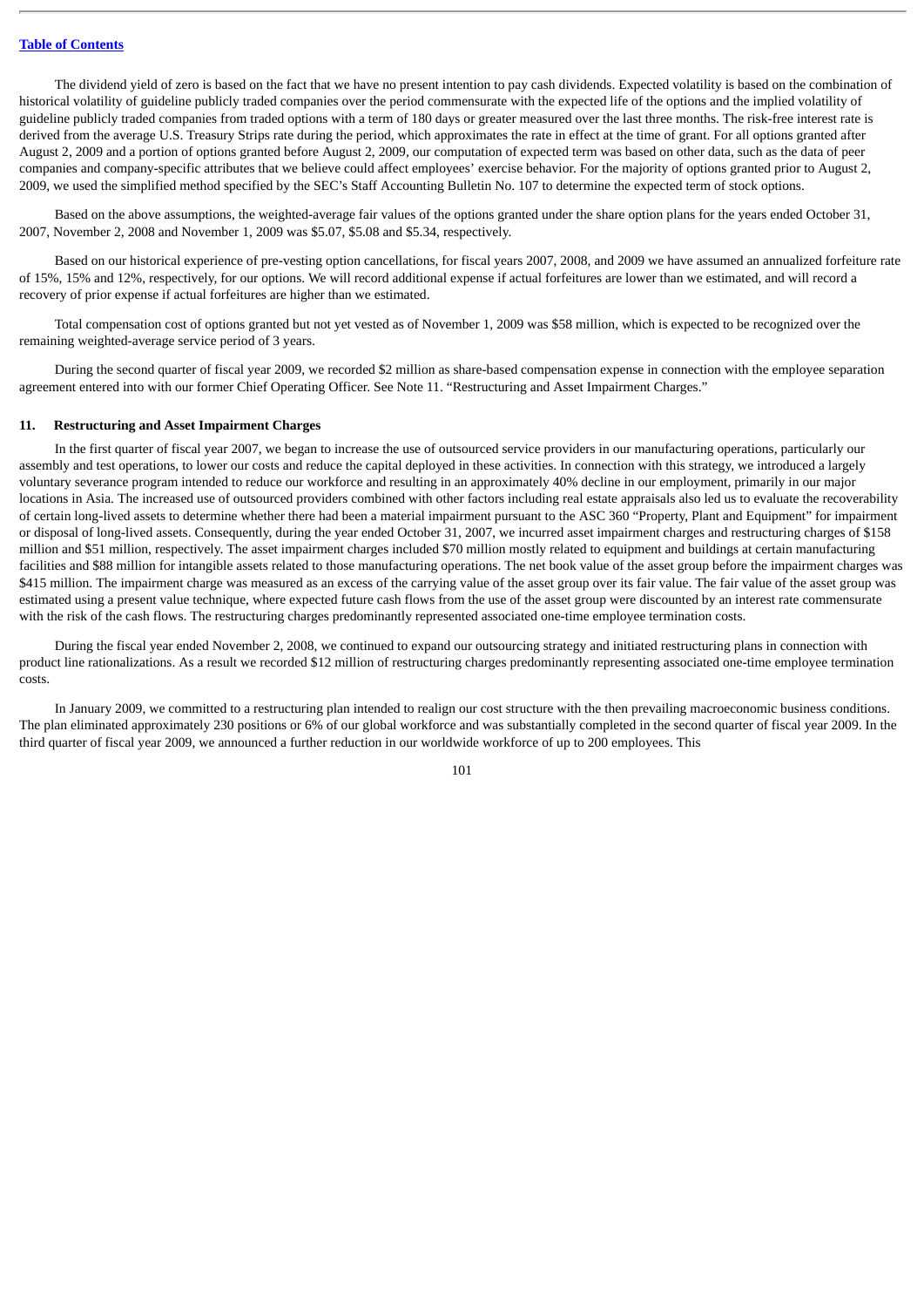plan was completed in the fourth quarter of fiscal year 2009. These employment terminations occurred in various geographies and functions worldwide. In connection with these plans, we recorded \$26 million in one-time employee termination costs during the year ended November 1, 2009. As of November 1, 2009, \$24 million of this charge has been paid.

In January 2009, we committed to a plan to outsource certain manufacturing facilities in Germany relating to an acquisition completed in fiscal year 2007. During the year ended November 1, 2009, we recorded \$5 million of one-time employee termination costs and \$1 million related to asset abandonment and other exit costs and approximately \$1 million related to excess lease costs in connection with this plan. As of November 1, 2009, the one-time employee termination costs had been paid in full. The excess lease costs will be paid on a monthly basis over the remaining term of the excess lease.

During fiscal year 2009, we recorded and paid \$1 million of one-time employee termination costs in connection with the departure of our Chief Operating Officer in January 2009. In addition, we recognized \$2 million as share-based compensation expense in connection with the employee separation agreement with our former Chief Operating Officer.

The significant activity within and components of the restructuring charges during the years ended November 2, 2008 and November 1, 2009 are as follows (in millions):

|                                                                                    | <b>Employee</b><br><b>Termination</b><br>Costs | Asset<br><b>Abandonment</b><br>Costs | <b>Excess</b><br><b>Lease</b> | <b>Total</b> |
|------------------------------------------------------------------------------------|------------------------------------------------|--------------------------------------|-------------------------------|--------------|
| Accrued restructuring as of October 31, 2007—included in other current liabilities |                                                |                                      | $\mathsf{s}$ —                |              |
| Charges to cost of products sold                                                   | h                                              |                                      |                               | 6            |
| Charges to operating expenses                                                      | C.                                             |                                      |                               | 6            |
| Cash payments                                                                      | (15)                                           |                                      |                               | (16)         |
| Accrued restructuring as of November 2, 2008—included in other current liabilities |                                                |                                      |                               |              |
| Charges to cost of products sold                                                   | 10                                             |                                      |                               |              |
| Charges to operating expenses                                                      | 22                                             |                                      |                               | 23           |
| Non-cash portion                                                                   |                                                | (1)                                  |                               | (1)          |
| Cash payments                                                                      | (31)                                           |                                      |                               | (31)         |
| Accrued restructuring as of November 1, 2009—included in other current liabilities |                                                |                                      |                               |              |

# **12. Income Taxes**

Consequent to the incorporation of Avago in Singapore, domestic operations reflect the results of operations based in Singapore.

# **Components of Income Before Taxes from Continuing Operations**

For financial reporting purposes, "Income (loss) from continuing operations before income taxes" included the following components (in millions):

|                                                               |                                            | Year Ended |                    |  |  |  |  |
|---------------------------------------------------------------|--------------------------------------------|------------|--------------------|--|--|--|--|
|                                                               | October 31,<br>November 2.<br>2007<br>2008 |            | November 1<br>2009 |  |  |  |  |
| Domestic income (loss)                                        | 125                                        | 26         | (92)               |  |  |  |  |
| Foreign income (loss)                                         | (87                                        | 34         | 56                 |  |  |  |  |
| Income (loss) from continuing operations before income taxes: |                                            | 60         | (36)               |  |  |  |  |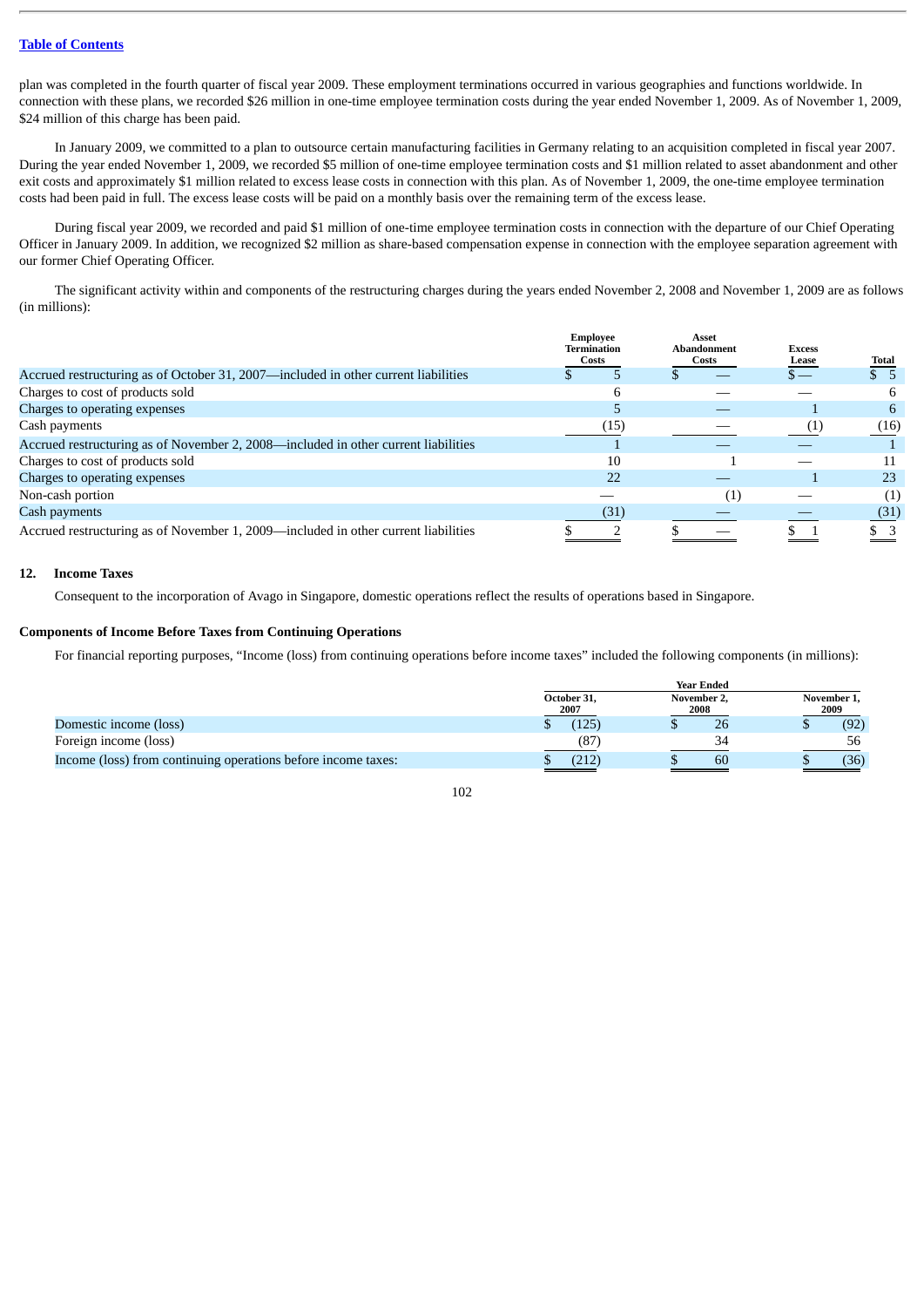### **Components of Provision for Income Taxes**

We have obtained several tax incentives from the Singapore Economic Development Board, an agency of the Government of Singapore, which provide that certain classes of income we earn in Singapore are subject to tax holidays or reduced rates of Singapore income tax. Each tax incentive is separate and distinct from the others, and may be granted, withheld, extended, modified, truncated, complied with or terminated independently without any effect on the other incentives. In order to retain these tax benefits, we must meet certain operating conditions specific to each incentive relating to, among other things, maintenance of a treasury function, a corporate headquarters function, specified intellectual property activities and specified manufacturing activities in Singapore. Some of these operating conditions are subject to phase-in periods through 2015. The tax incentives are presently scheduled to expire at various dates generally between 2012 and 2015, subject in certain cases to potential extensions. For the fiscal years ended October 31, 2007, November 2, 2008 and November 1, 2009, the effect of all these tax incentives, in the aggregate, was to reduce the overall provision for income taxes and reduce net loss or increase net income from what it otherwise would have been in such year by \$19 million, \$24 million and \$17 million, respectively, and reduce diluted net loss per share for the years ended October 31, 2007 by \$0.09, and increase diluted net income per share for the fiscal year ended November 2, 2008 by \$0.11 per share, and reduce diluted net loss per share for the fiscal year ended November 1, 2009 by \$0.08, respectively.

Significant components of the provision for income taxes from continuing operations are as follows (in millions):

|                                  |                     | <b>Year Ended</b>    |                     |  |  |
|----------------------------------|---------------------|----------------------|---------------------|--|--|
|                                  | October 31,<br>2007 | November 2,<br>2008  | November 1,<br>2009 |  |  |
| Current tax expense:             |                     |                      |                     |  |  |
| Domestic                         | $\mathcal{D}$       | \$<br>$\overline{4}$ | \$<br>3             |  |  |
| Foreign                          |                     | 8                    | 6                   |  |  |
|                                  |                     | ר י                  | 9                   |  |  |
| Deferred tax expense (benefit)   |                     |                      |                     |  |  |
| Domestic                         | 3<br>Φ              |                      | (1)                 |  |  |
| Foreign                          | (6)                 | (9                   |                     |  |  |
|                                  | (3)                 | (9)                  | (1)                 |  |  |
| Total provision for income taxes |                     |                      | 8                   |  |  |

### *Rate Reconciliation*

A reconciliation of the expected statutory tax rate (computed at the Company's Singapore then prevailing statutory tax rate of 18% or 17%) to the actual tax rate on income from continuing operations is as follows:

|                                                                   |                     | <b>Year Ended</b>   |                     |  |  |
|-------------------------------------------------------------------|---------------------|---------------------|---------------------|--|--|
|                                                                   | October 31.<br>2007 | November 2,<br>2008 | November 1.<br>2009 |  |  |
| Expected statutory tax rate                                       | $(18.0)\%$          | 18.0%               | $(17.0)\%$          |  |  |
| Foreign income taxed at different rates                           | 7.7%                | 1.9%                | $(1.8)\%$           |  |  |
| Advisory agreement termination fee & selling shareholder expenses | $0.0\%$             | $0.0\%$             | 27.2%               |  |  |
| Tax Holidays and Concessions                                      | 11.5%               | (0.1)%              | 9.3%                |  |  |
| Other, net                                                        | 2.6%                | 0.2%                | $(0.8)\%$           |  |  |
| <b>Valuation Allowance</b>                                        | $0.0\%$             | $(15.0)\%$          | 6.7%                |  |  |
| Actual tax rate on income from continuing operations              | 3.8%                | $5.0\%$             | 23.6%               |  |  |
|                                                                   |                     |                     |                     |  |  |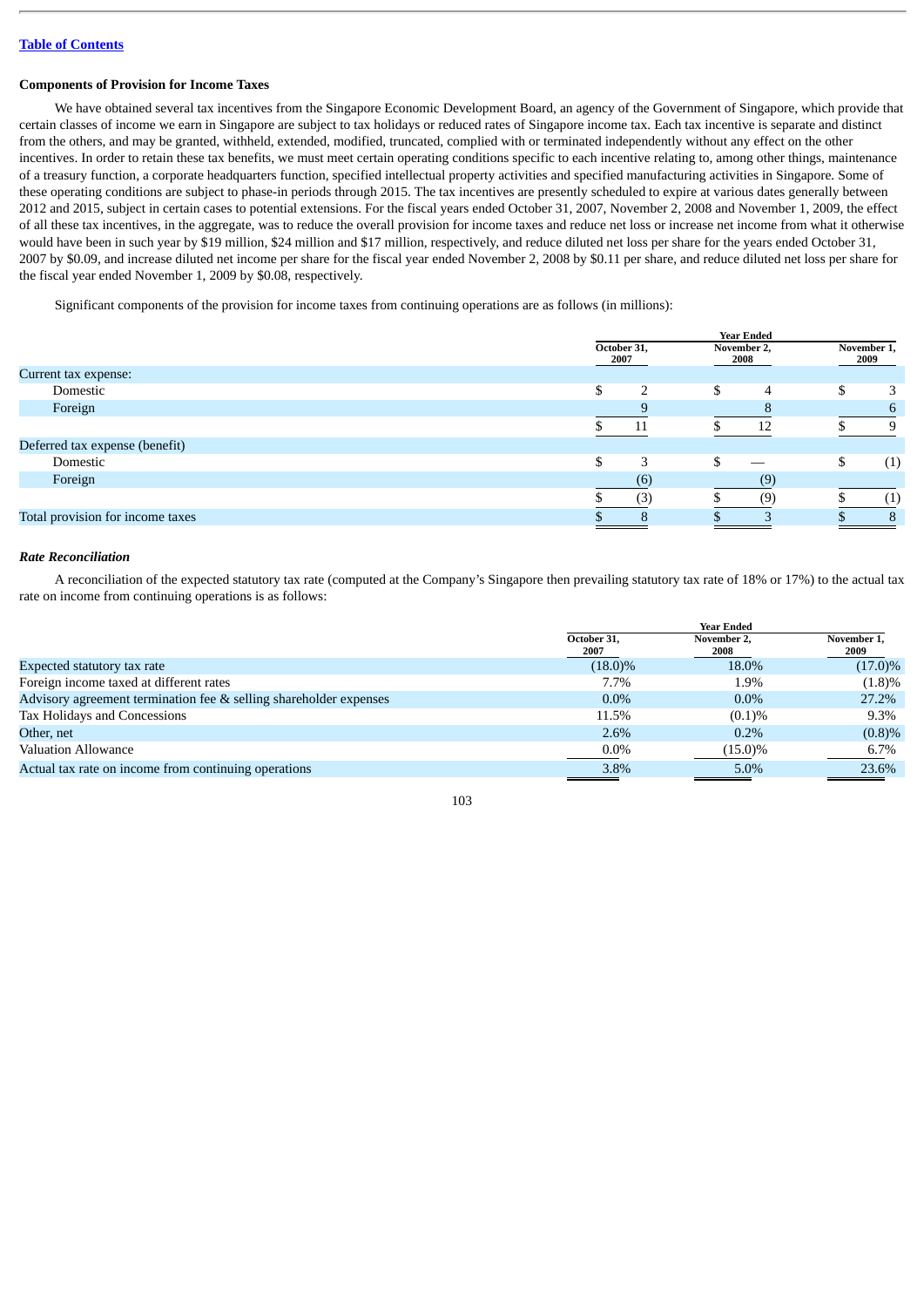# **Summary of Deferred Income Taxes**

Deferred income taxes reflect the net effects of temporary differences between the carrying amounts of assets and liabilities for financial reporting purposes and their basis for income tax purposes and the tax effects of net operating losses and tax credit carryforwards. The significant components of deferred tax assets and deferred tax liabilities included on the balance sheets were as follows (in millions):

|                                                     | November 2,<br>2008 |                | November 1,<br>2009            |  |
|-----------------------------------------------------|---------------------|----------------|--------------------------------|--|
| Deferred income tax assets:                         |                     |                |                                |  |
| Depreciation and amortization                       | \$                  | 23             | 3                              |  |
| Inventory                                           |                     | $\overline{2}$ |                                |  |
| Trade accounts                                      |                     |                |                                |  |
| <b>Employee benefits</b>                            |                     | 6              | 5                              |  |
| Share options                                       |                     | 6              | 8                              |  |
| Net operating loss carryovers and credit carryovers |                     | 29             | 26                             |  |
| Other deferred income tax assets                    |                     |                | 6                              |  |
| Gross deferred income tax assets                    |                     | 70             | 50                             |  |
| Less valuation allowance                            |                     | (31)           | (32)                           |  |
| Deferred income tax assets                          |                     | 39             | 18                             |  |
| Deferred income tax liabilities                     |                     |                |                                |  |
| Depreciation and amortization                       | \$.                 | 8              | \$<br>$\overline{\mathcal{A}}$ |  |
| Inventory                                           |                     |                |                                |  |
| Other deferred income tax liabilities               |                     | 20             |                                |  |
| Foreign earnings not permanently reinvested         |                     |                |                                |  |
| Deferred income tax liabilities                     |                     | 31             | 6                              |  |
| Net deferred income tax asset                       |                     | 8              | 12                             |  |

The above net deferred income tax asset has been reflected in the accompanying balance sheets as follows (in millions):

|                                            | November 2,<br>2008 | November 1,<br>2009 |
|--------------------------------------------|---------------------|---------------------|
| Other current asset                        |                     | 10                  |
| Other current liability                    | (18)                |                     |
| Net current income tax asset (liability)   | (13)                |                     |
| Other long-term asset                      | 35                  |                     |
| Other long-term liability                  | (14)                | (5)                 |
| Net long-term income tax asset (liability) | 21                  |                     |

As of November 1, 2009, we had Singapore net operating loss carryforwards of \$13 million, U.S. net operating loss carryforwards of \$58 million, and other foreign net operating loss carryforwards of \$14 million. The Singapore net operating losses have no limitation on utilization. U.S. federal net operating loss carryforwards, if not utilized, will begin to expire in fiscal year 2027. The other foreign net operating losses expire in various fiscal years beginning 2010.

We consider all operating income of foreign subsidiaries not to be permanently reinvested outside Singapore. We have provided \$1 million for foreign taxes that may result from future remittances of undistributed earnings of foreign subsidiaries, the cumulative amount of which is estimated to be \$128 million and \$131 million as of November 2, 2008 and November 1, 2009, respectively.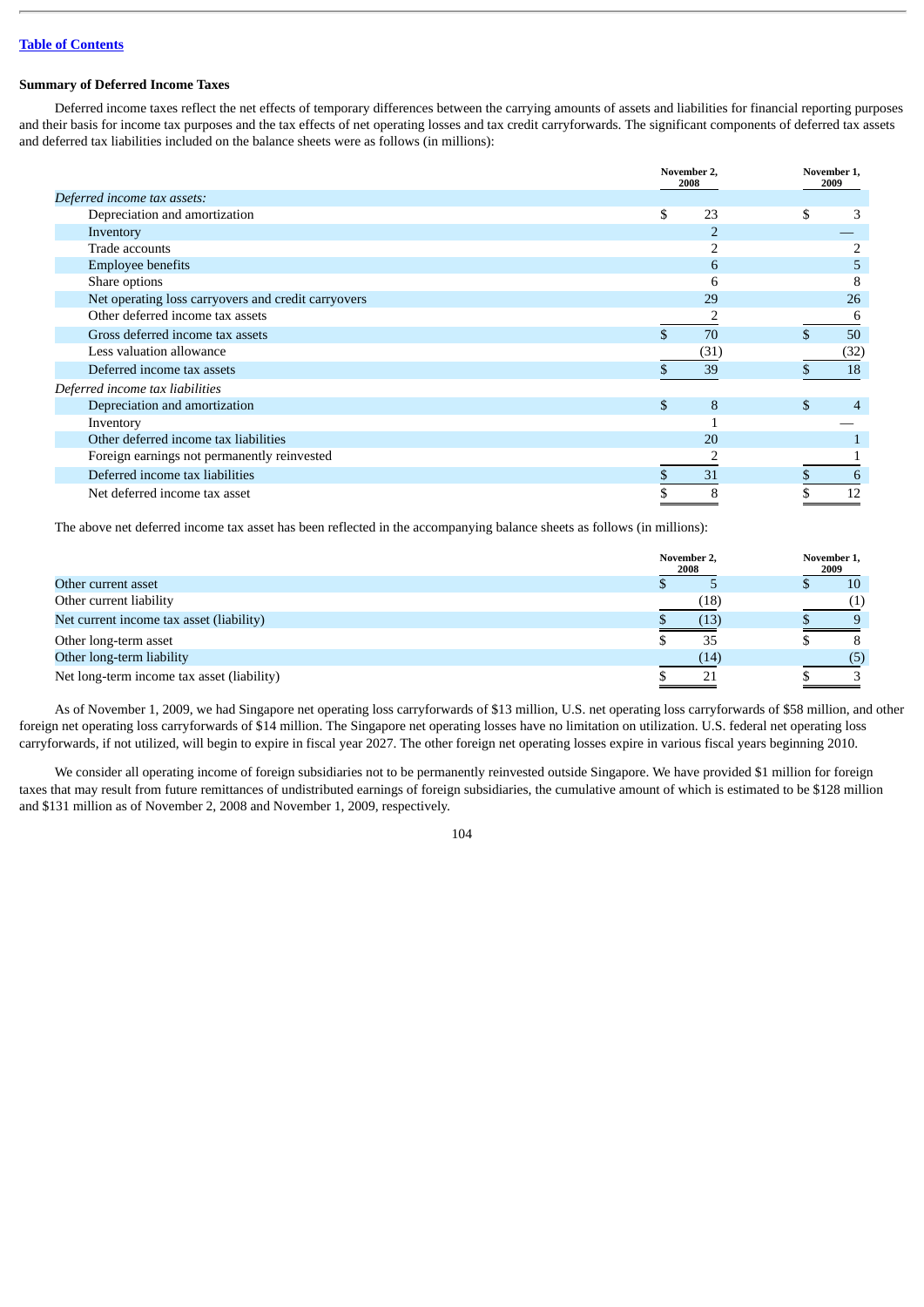### **Uncertain Tax Positions**

We adopted the guidance on the accounting for uncertainty in income taxes ASC 740 "Income Taxes," or ASC 740 on November 1, 2007. As a result of the implementation of ASC 740, our total unrecognized tax benefit was \$20 million at the date of adoption, for which we recognized approximately a \$10 million increase in the liability for unrecognized tax benefits. At the adoption, our balance sheet also reflected an increase in other long-term liabilities, accumulated deficit and deferred tax assets of \$10 million, \$9 million and \$1 million, respectively. The total unrecognized tax benefits decreased by \$2 million during fiscal year 2008, resulting in total unrecognized tax benefits of \$18 million as of November 2, 2008. The total unrecognized tax benefits increased by \$6 million during fiscal year 2009, resulting in total unrecognized tax benefits of \$24 million as of November 1, 2009.

We recognize interest and penalties related to unrecognized tax benefits within the provision for income taxes line in the accompanying consolidated statement of operations. Accrued interest and penalties are included within the other long-term liabilities line in the consolidated balance sheet.

The aggregate changes in the balance of gross unrecognized tax benefits were as follows (in millions):

|                                                                                       | <b>November 2.</b><br>2008 |    | November 1,<br>2009 |
|---------------------------------------------------------------------------------------|----------------------------|----|---------------------|
| Beginning of period                                                                   |                            | 20 | 18                  |
| Settlements and effective settlements with tax authorities and related remeasurements |                            |    |                     |
| Lapse of statute of limitations                                                       |                            |    |                     |
| Increases in balances related to tax positions taken during prior periods             |                            |    |                     |
| Decreases in balances related to tax positions taken during prior periods             |                            |    |                     |
| Increases in balances related to tax positions taken during current period            |                            |    |                     |
| End of period                                                                         |                            | 18 | 24                  |
|                                                                                       |                            |    |                     |

Prior to the adoption of the amended guidance for uncertainty in income taxes ASC 740, we did not recognize an accrual for penalties and interest. Upon adoption of this amended guidance ASC 740 on November 1, 2007, we increased our accrual for interest and penalties to approximately \$1 million, which was also accounted for as an increase to the November 1, 2007 balance of accumulated deficit. During the year ended November 2, 2008 we provided for additional interest that increased our accrual of interest and penalties to approximately \$3 million, which is included in the consolidated balance sheet at November 2, 2008. The accrual for interest and penalties increased by \$1 million during the year ended November 1, 2009.

A portion of our unrecognized tax benefits will affect our effective tax rate if they are recognized upon favorable resolution of the uncertain tax positions. As of November 1, 2009, approximately \$24 million of the unrecognized tax benefits would affect our effective tax rate. As of November 2, 2008, \$16 million exclusive of interest and penalties would affect the effective tax rate.

Although the timing of the resolution and/or closure on audits is highly uncertain, it is reasonably possible that the balance of gross unrecognized tax benefits could significantly change in the next 12 months. However, given the number of years remaining subject to examination, we are unable to estimate the range of possible adjustments to the balance of gross unrecognized tax benefits.

We are subject to examination by the tax authorities with respect to the periods subsequent to December 2005. We are not under Singapore income tax examination at this time. The Company is subject to Singapore income tax examinations for all years from the year ended October 31, 2006. The Company is also subject to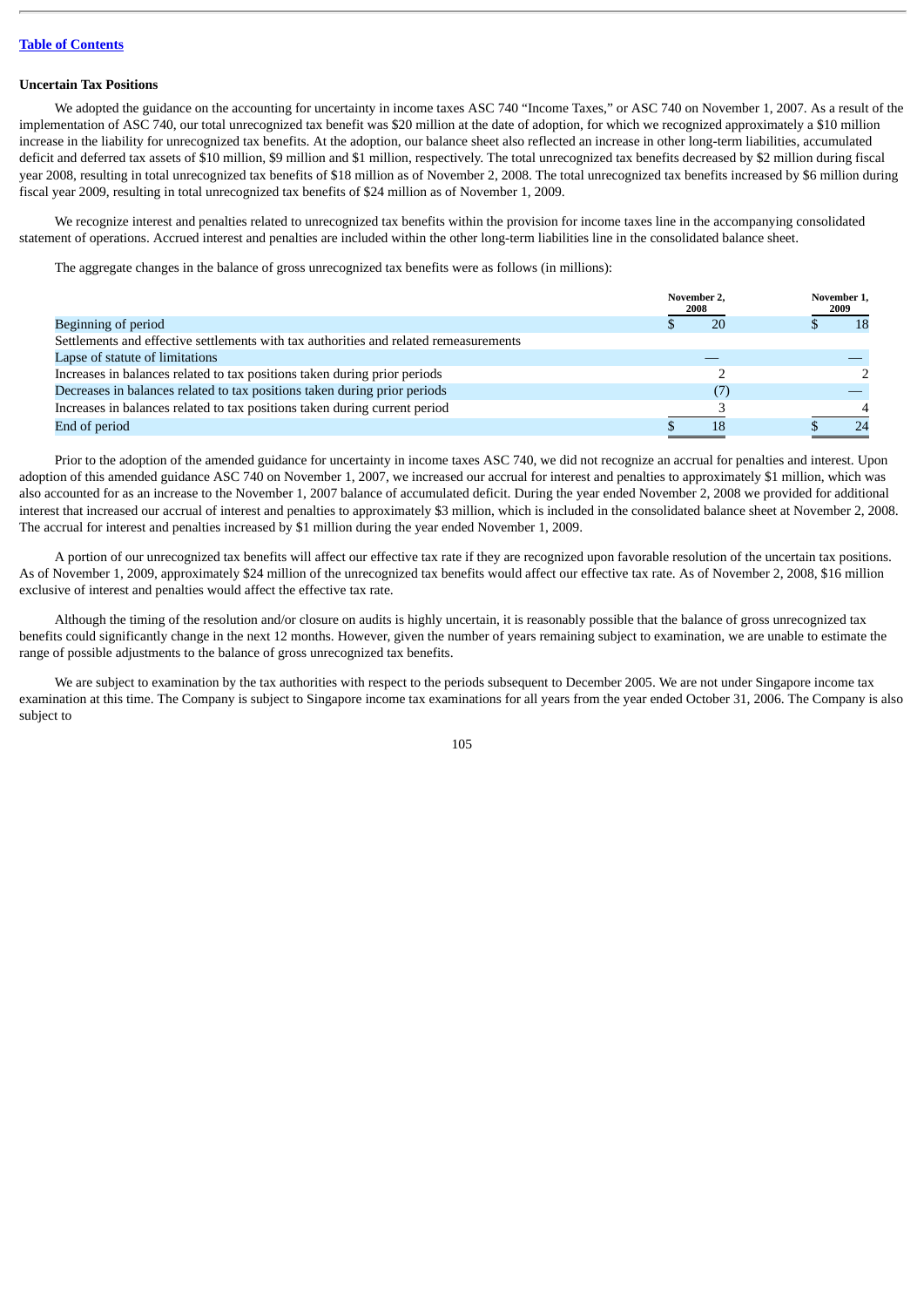examinations in major foreign jurisdictions, including the United States, for all years from the year ended October 31, 2006.

### **13. Interest Expense**

Interest expense of \$109 million, \$86 million and \$77 million for the years ended October 31, 2007 and November 2, 2008 and November 1, 2009, respectively, consisted primarily of (i) interest expense of \$105 million, \$82 million and \$73 million, respectively, with respect to the senior notes, senior subordinated notes, and previously outstanding debt under the senior secured credit facilities, all issued or incurred in connection with the SPG Acquisition, including commitment fees for expired credit facilities; and (ii) amortization of debt issuance costs of \$4 million, \$4 million and \$4 million, respectively.

### **14. Other Income (Expense), net**

Other income (expense) includes interest income, currency gains (losses) on balance sheet remeasurement and other miscellaneous items. The following table presents the detail of other income (expense), net (in millions):

|                             |                     | <b>Year Ended</b>   |                     |
|-----------------------------|---------------------|---------------------|---------------------|
|                             | October 31,<br>2007 | November 2,<br>2008 | November 1,<br>2009 |
| Other income                |                     |                     |                     |
| Interest income             |                     |                     |                     |
| Other expense               |                     |                     | (2)                 |
| Other income (expense), net |                     | (4)                 |                     |

# **15. Discontinued Operations**

### *Printer ASICs Business*

In fiscal year 2006, we sold our Printer ASICs Business to Marvell Technology Group Ltd. for net proceeds of \$245 million in cash plus potential earn-out payments of up to \$35 million. We received \$10 million and \$25 million as earn-out payments in fiscal years 2007 and 2008, respectively, from Marvell and recorded these amounts as gains on discontinued operations.

#### *Image Sensor Operations*

In November 2006, we entered into a definitive agreement to sell our Image Sensor operations to Micron Technology, Inc. for \$53 million. Our agreement with Micron also provides for up to \$17 million in additional earn-out payments by Micron to us upon the achievement of certain milestones. Micron purchased certain assets, including intellectual property rights and fixed assets, and assumed certain liabilities. This transaction closed on December 8, 2006, resulting in \$57 million of net proceeds, including \$4 million of earn-out payments during the year ended October 31, 2007. In addition to this transaction, we also sold intellectual property rights related to the Image Sensor operations to another party for \$12 million. We recorded a gain on the sale of approximately \$50 million for both of these transactions, which was reported as income and gain from discontinued operations.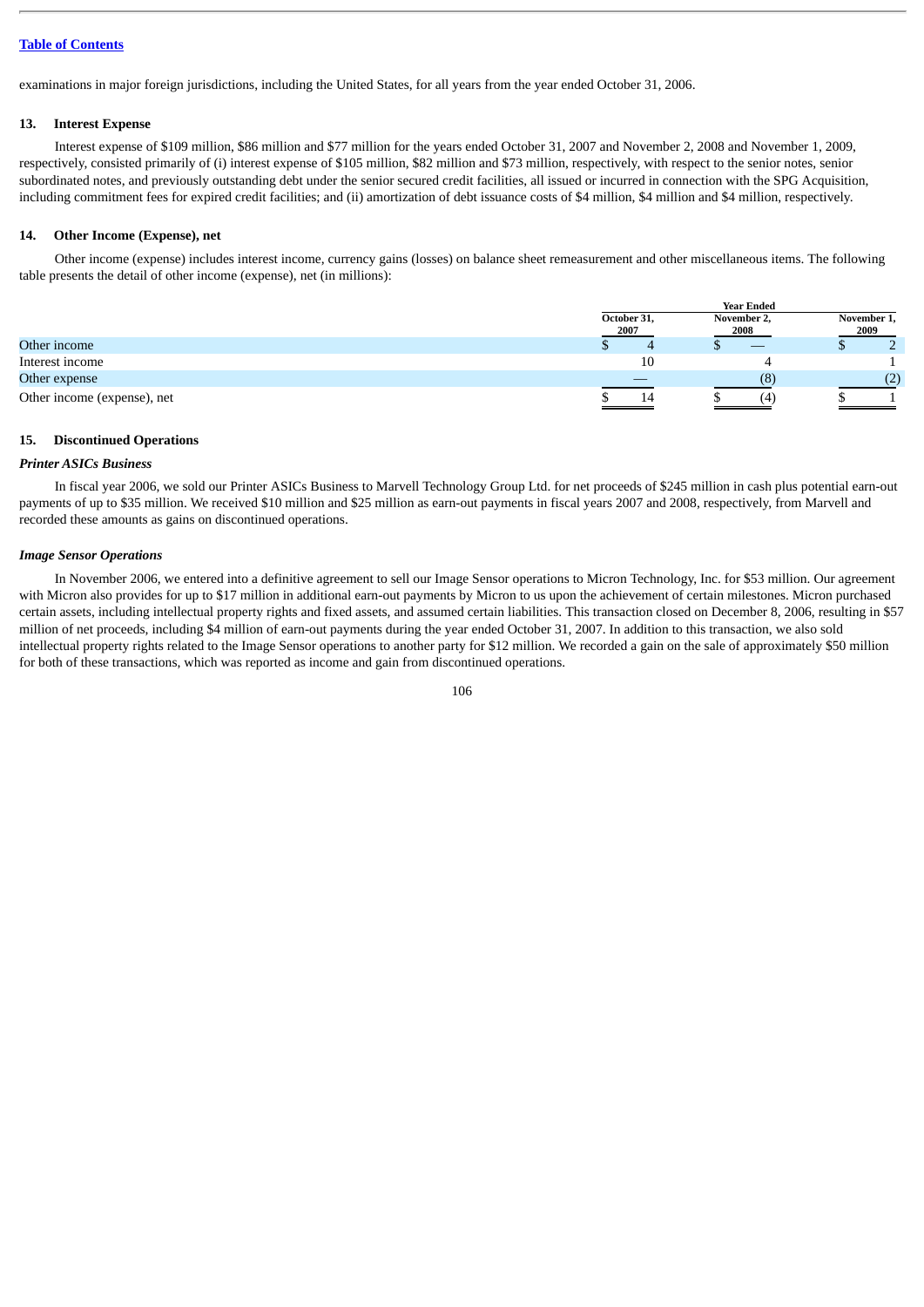The following table summarizes the results of operations of the Image Sensor operations, included in discontinued operations in our consolidated statements of operations for the years ended October 31, 2007, November 2, 2008 and November 1, 2009 respectively (in millions):

|                                                               | <b>Year Ended</b>   |                     |                     |
|---------------------------------------------------------------|---------------------|---------------------|---------------------|
|                                                               | October 31.<br>2007 | November 2.<br>2008 | November 1.<br>2009 |
| Net revenue                                                   |                     |                     |                     |
| Costs, expenses and other income, net                         | (8)                 |                     |                     |
| Gain on sale of business                                      | 50                  |                     |                     |
| Income from and gain on discontinued operations, net of taxes |                     |                     |                     |

During fiscal years 2007 and 2008, we received earn-out payments of \$4 million and \$6 million, respectively, from Micron.

The following table presents the Image Sensor operations' assets and liabilities that were sold (in millions):

| Assets:                                |      |
|----------------------------------------|------|
| Property, plant and equipment, net     | \$4  |
| Intangible assets, net                 | 13   |
| Total assets of discontinued operation | 17   |
| Liabilities:                           |      |
| Current liabilities                    |      |
| Net assets of discontinued operation   | \$16 |
|                                        |      |

## *Infra-red Operations*

In October 2007, we entered into a definitive agreement to sell our Infra-red operations to Lite-On Technology Corporation for \$19 million in cash, \$2 million payable upon receipt of local regulatory approvals, and the right to receive guaranteed cost reductions or rebates of \$10 million based on our future purchases of non infra-red products from Lite-On (which we recorded as an asset based on the estimated fair values of the future cost reductions or rebates). During the quarter ended August 3, 2008, we formally notified Lite-On that the first phase of planned cost reductions had not been achieved and requested that they issue a rebate of \$4.9 million. Under the agreement, we also agreed to a minimum purchase commitment of non infra-red products over the next three years. This transaction closed in January 2008 and we recorded a gain of \$3 million in the first quarter, which was reported within income from and gain on discontinued operations in the consolidated statement of operations. The transaction was subject to certain post closing adjustments in accordance with the agreement. During fiscal year 2008, we entered into settlement discussions with Lite-On regarding the remaining sales price receivable and the cost reductions and based on those discussions, determined that certain amounts due would likely not be received. As such, we recorded an overall loss from disposal of Infra-red operations of \$5 million during fiscal year 2008. During fiscal year 2009, we received the remaining \$2 million receivable from Lite-On in accordance with the finalized settlement agreement.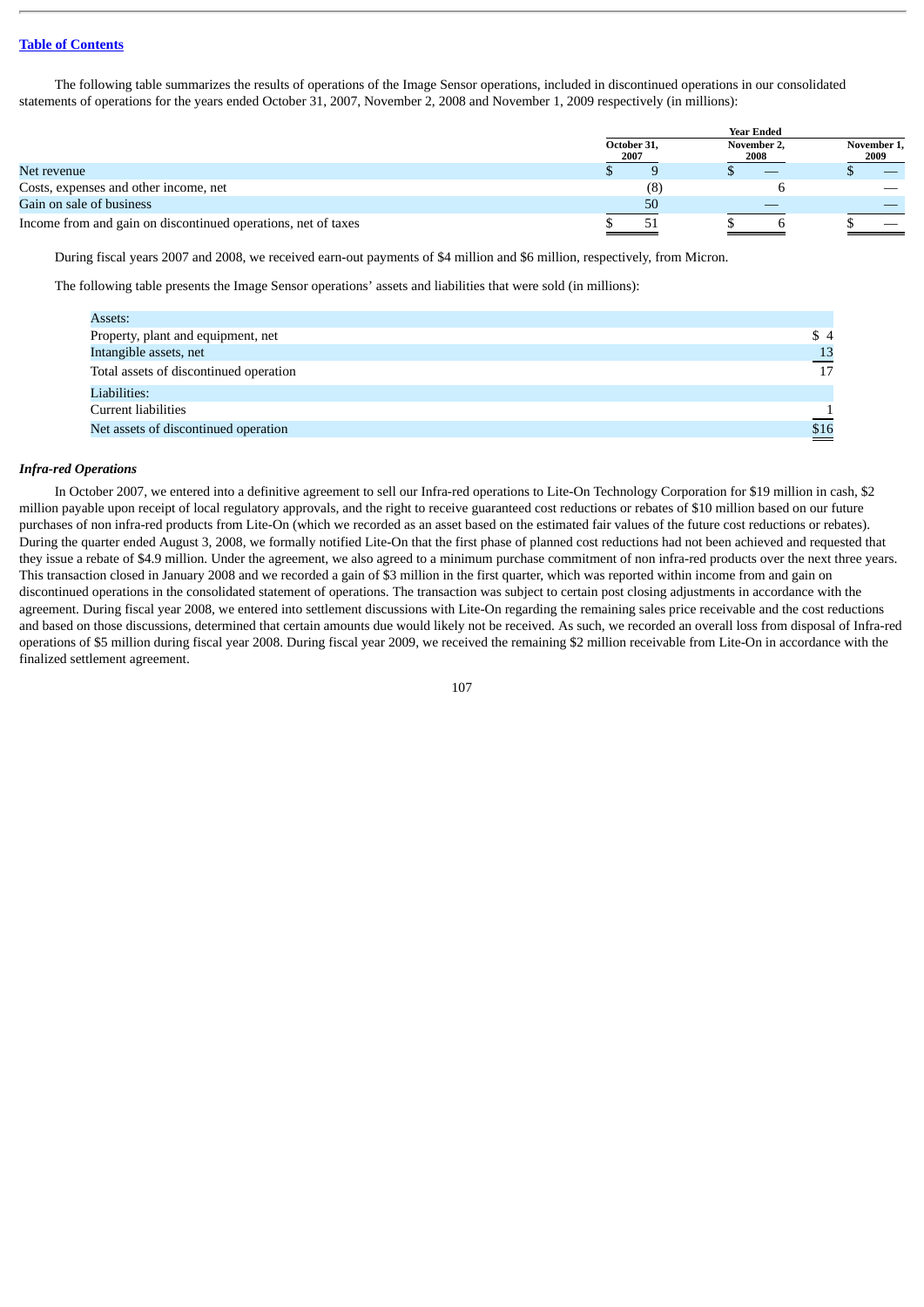The following table summarizes the results of operations of the Infra-red operations, included in discontinued operations in our consolidated statements of operations for the years ended October 31, 2007, November 2, 2008 and November 1, 2009, respectively (in millions):

|                                                                      | <b>Year Ended</b>   |                     |                     |
|----------------------------------------------------------------------|---------------------|---------------------|---------------------|
|                                                                      | October 31,<br>2007 | November 2,<br>2008 | November 1.<br>2009 |
| Net revenue                                                          |                     |                     |                     |
| Costs, expenses and other income, net                                | (26)                | (4)                 |                     |
| Loss on sale of operation                                            |                     |                     |                     |
| Income (loss) from and loss on discontinued operations, net of taxes |                     |                     |                     |

A long-lived asset classified as held for sale should be measured at the lower of its carrying amount or fair value less cost to sell. We believe that the carrying value of the Infra-red operations at October 31, 2007 was less than the estimated fair value less cost to sell, and no adjustment to the carrying value of this long-lived asset was necessary during the year ended October 31, 2007. We ceased the amortization of the Infra-red operations' intangible assets and the depreciation of the property and equipment in the fourth quarter of fiscal year 2007. Also, we determined that the Infra-red operations became a discontinued operation in the fourth quarter of fiscal year 2007. Accordingly, its assets and liabilities and operating results have been segregated from the consolidated balance sheets and continuing operations in the consolidated statements of operations for all periods presented.

The following table presents the Infra-red operations' assets and liabilities that were sold as of the closing date of the transaction (in millions):

| Assets:                                |                |
|----------------------------------------|----------------|
| Inventory                              | \$4            |
| Property, plant and equipment, net     |                |
| Intangible assets, net                 | 21             |
| Total assets of discontinued operation | \$26<br>$\sim$ |

### **16. Segment Information**

ASC 280 "Segment Reporting," or ASC 280, establishes standards for the way public business enterprises report information about operating segments in annual consolidated financial statements and requires that those enterprises report selected information about operating segments in interim financial reports. ASC 280 also establishes standards for related disclosures about products and services, geographic areas and major customers. We have concluded that we have one reportable segment based on the following factors: sales of semiconductors represents our only material source of revenue; substantially all products offered incorporate analog functionality and are manufactured under similar manufacturing processes; we use an integrated approach in developing our products in that discrete technologies developed are frequently integrated across many of our products; we use a common order fulfillment process and similar distribution approach for our products; and broad distributor networks are typically utilized while large accounts are serviced by a direct sales force. The Chief Executive Officer has been identified as the Chief Operating Decision Maker as defined by ASC 280.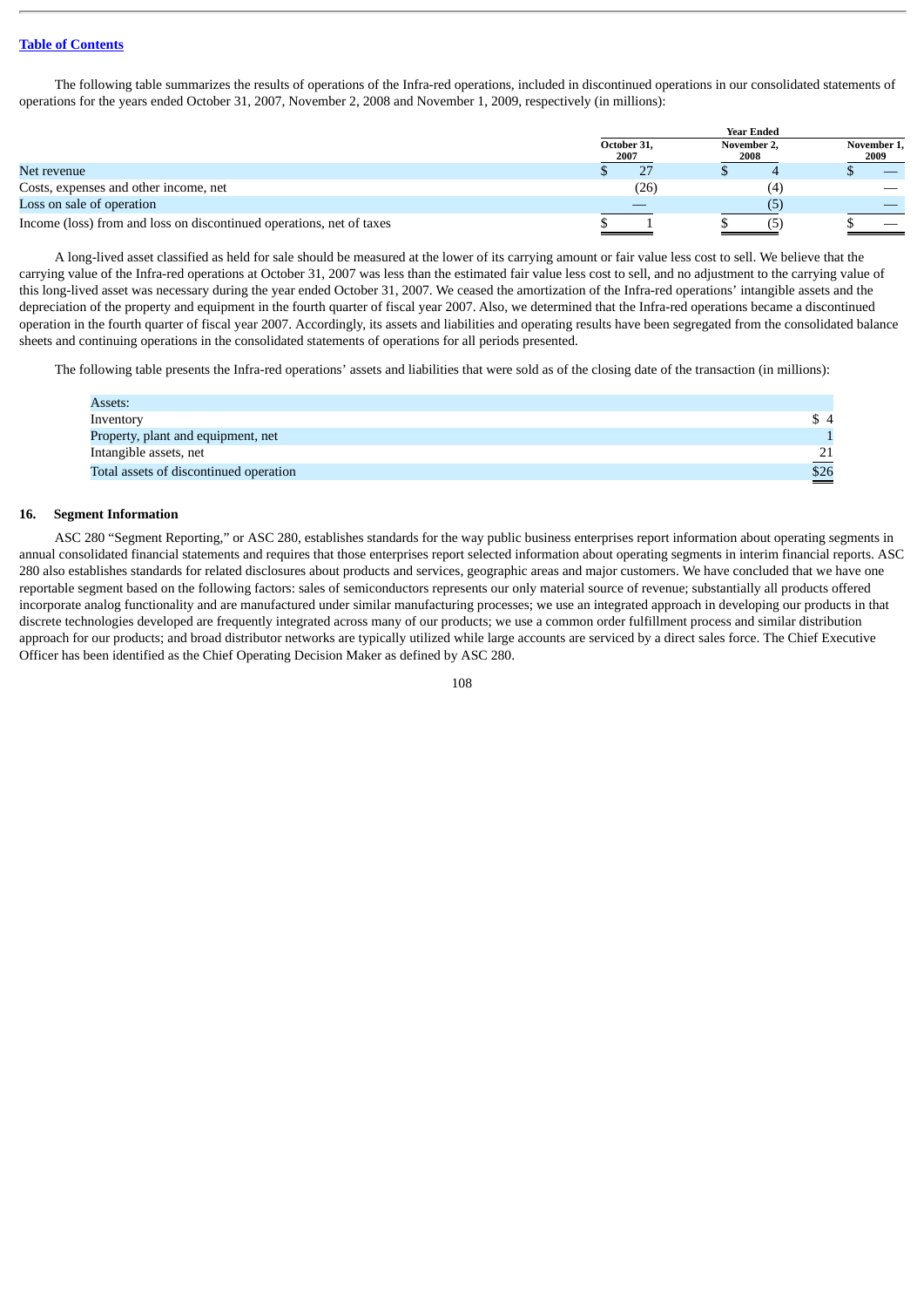The following table presents net revenue and long-lived asset information based on geographic region. Net revenue is based on the geographic location of the distributors or OEMs who purchased the Company's products, which may differ from the geographic location of the end customers. Long-lived assets include property, plant and equipment and are based on the physical location of the assets (in millions):

|                      |                     | Year ended          |                     |  |  |
|----------------------|---------------------|---------------------|---------------------|--|--|
|                      | October 31,<br>2007 | November 2,<br>2008 | November 1,<br>2009 |  |  |
| Net revenue:         |                     |                     |                     |  |  |
| China                | 349<br>¢<br>J       | 365<br>\$           | 395<br>\$           |  |  |
| <b>United States</b> | 274                 | 326                 | 245                 |  |  |
| Korea                | 124                 | 130                 | 158                 |  |  |
| Singapore            | 95                  | 171                 | 148                 |  |  |
| Germany              | 195                 | 205                 | 120                 |  |  |
| Rest of the World    | 490                 | 502                 | 418                 |  |  |
|                      | 1,527               | 1,699               | .484                |  |  |
|                      |                     |                     |                     |  |  |

|                      | November 2,<br>2008 | November 1,<br>$-2009$ |
|----------------------|---------------------|------------------------|
| Long-lived assets:   |                     |                        |
| <b>United States</b> | 134                 | 132                    |
| Singapore            | 49                  | 37                     |
| Malaysia             | 44                  | 28                     |
| Rest of the World    | 72                  | 67                     |
|                      | 299                 | 264                    |

#### **17. Related Party Transactions**

In connection with the SPG Acquisition, we entered into an advisory agreement with affiliates of the Sponsors, for ongoing consulting and management advisory services. Affiliates of the Sponsors, through their investments in Bali Investments S.à.r.l., indirectly own 63.8 percent of our shares as of November 1, 2009. The advisory agreement required us to pay each of the Sponsors a quarterly fee of \$625,000, which is subject to a 5% increase each fiscal year during the agreement's term. The advisory agreement had a 12-year term. In connection with our IPO, during the fourth fiscal quarter of 2009, we recorded \$54 million related to the termination of the advisory agreement with the Sponsors, which termination occurred upon the closing of our IPO. We also recorded \$4 million in selling shareholder expenses, in connection with the IPO, on behalf of the Sponsors and other selling shareholders.

For the years ended October 31, 2007, November 2, 2008 and November 1, 2009 we recorded \$5 million, \$6 million and \$4 million of expenses, respectively, in connection with the advisory agreement (excluding the \$54 million termination fee and the \$4 million of selling shareholder expenses associated with the IPO).

In connection with the closing of any subsequent change of control transaction, acquisition, disposition or divestiture, spin-off, split-off or financing completed during the term of the advisory agreement (or after, if contemplated during the term) in each case with an aggregate value in excess of \$25 million, we were required to pay each of the Sponsors a fee of 0.5% based on the aggregate value of such transaction. For the Image Sensor operations disposition (discussed in Note 15, "Discontinued Operations"), we paid less than \$1 million to the Sponsors. Pursuant to the advisory agreement, we also paid a \$3 million advisory fee to the Sponsors in connection with the IPO. Pursuant to the advisory agreement, we also recorded less than \$1 million of advisory fees payable to KKR and Silver Lake during each of the year ended November 2, 2008 and November 1, 2009 in connection with qualifying acquisitions.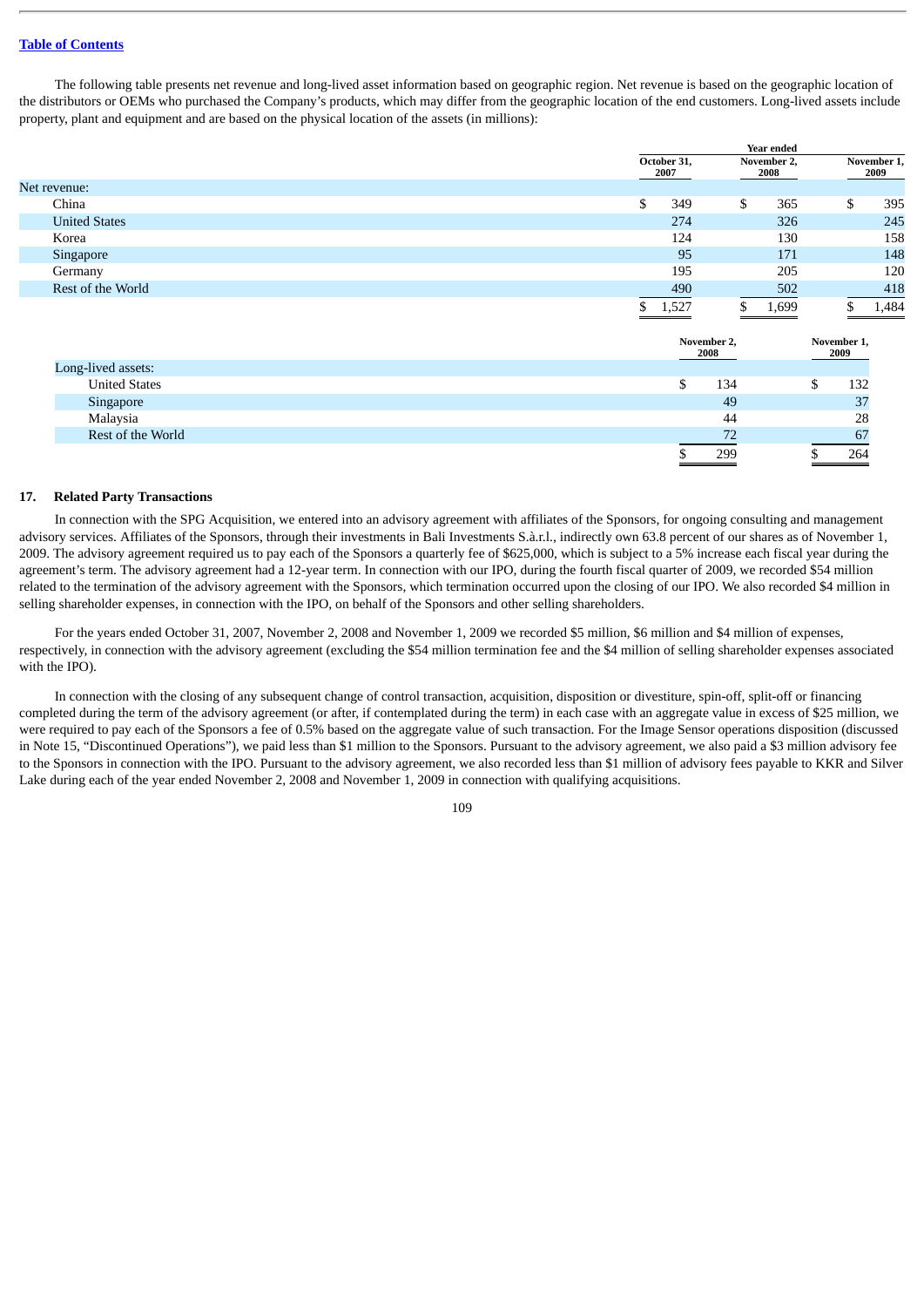In connection with the SPG Acquisition, we entered into a management consulting agreement for post-acquisition support activities with KKR Capstone, or Capstone, a consulting company that works exclusively with KKR and its portfolio companies. An affiliate of Capstone was granted options to purchase 800,000 ordinary shares with an exercise price of \$5.00 per share on February 3, 2006. One half of these options vest over four years, and the other half vests upon the achievement of certain company financial performance metrics defined in the Share Option Agreement, dated February 3, 2006. These options are subject to variable accounting and we recorded a charge of \$1 million, \$2 million and less than \$1 million, respectively, for the years ended October 31, 2007, November 2, 2008 and November 1, 2009, related to the issuance of these options.

Until July 31, 2009, funds affiliated with Silver Lake were investors in Flextronics International Ltd. Mr. James A. Davidson, a director, also serves as a director of Flextronics. Agilent sold its Camera Module Business to Flextronics in February 2005. In the ordinary course of business, we continue to sell to Flextronics, which in the years ended October 31, 2007, November 2, 2008 and November 1, 2009 accounted for \$144 million, \$155 million and \$100 million of net revenue from continuing operations, respectively. Trade accounts receivable due from Flextronics as of November 2, 2008 and November 1, 2009 were \$17 million and \$16 million, respectively. Flextronics continued to pay the deferred purchase price in connection with its acquisition of the Camera Module Business at the rate of \$1 million per quarter, which payment was completed in the first quarter of fiscal year 2008.

Mr. John R. Joyce, a director, also serves as a director of Hewlett-Packard Company effective July 2007. In the ordinary course of business, we continue to sell to Hewlett-Packard Company, which in the years ended October 31, 2007, November 2, 2008 and November 1, 2009 accounted for \$20 million, \$30 million and \$37 million of net revenue from continuing operations, respectively, and trade accounts receivable due from Hewlett-Packard Company as of November 2, 2008 and November 1, 2009, was \$7 million and \$4 million, respectively. We also use Hewlett-Packard Company as a service provider for information technology services. For the years ended October 31, 2007, November 2, 2008 and November 1, 2009, operating expenses include \$35 million, \$32 million and \$19 million, respectively, for services provided by Hewlett-Packard Company.

Mr. James Diller, a director, also serves on the board of directors PMC Sierra, Inc. as vice-chairman. In the ordinary course of business, we continue to sell to PMC Sierra, which in the years ended October 31, 2007, November 2, 2008 and November 1, 2009 accounted for \$1 million, \$3 million and \$1 million of net revenue from continuing operations, respectively. Trade accounts receivable due from PMC Sierra as of November 2, 2008 and November 1, 2009 were less than \$1 million and none, respectively.

Ms. Mercedes Johnson, our former Senior Vice President, Finance and Chief Financial Officer, served as a director of Micron Technology, Inc. In December 2006, we completed the sale of our Image Sensor operations to Micron. Ms. Johnson recused herself from all deliberations of the board of directors of Micron concerning that transaction.

Pursuant to an Amended and Restated Shareholder Agreement dated as of February 3, 2006 among Avago Technologies and participants in our investor group and certain other persons, three representatives of each Sponsor serve on our board of directors. In April 2006, we granted each member of our board of directors, including these individuals, an option to purchase 50,000 ordinary shares, with an exercise price of \$5.00 per share (the fair market value on the date of the grant as determined by our board of directors), a term of 5 years and vesting at a rate of 20% per year from December 1, 2005. In addition, we pay these individuals \$50,000 per year for service on our board of directors, quarterly in arrears and prorated for any partial quarter.

#### **18. Commitments and Contingencies**

#### *Commitments*

*Operating Lease Commitments.* We lease certain real property and equipment from Agilent and unrelated third parties under non-cancelable operating leases. Our future minimum lease payments under these leases at November 1, 2009 were \$8 million for 2010, \$4 million for 2011, \$3 million for 2012, \$2 million for 2013, \$2 million for 2014, and \$2 million thereafter.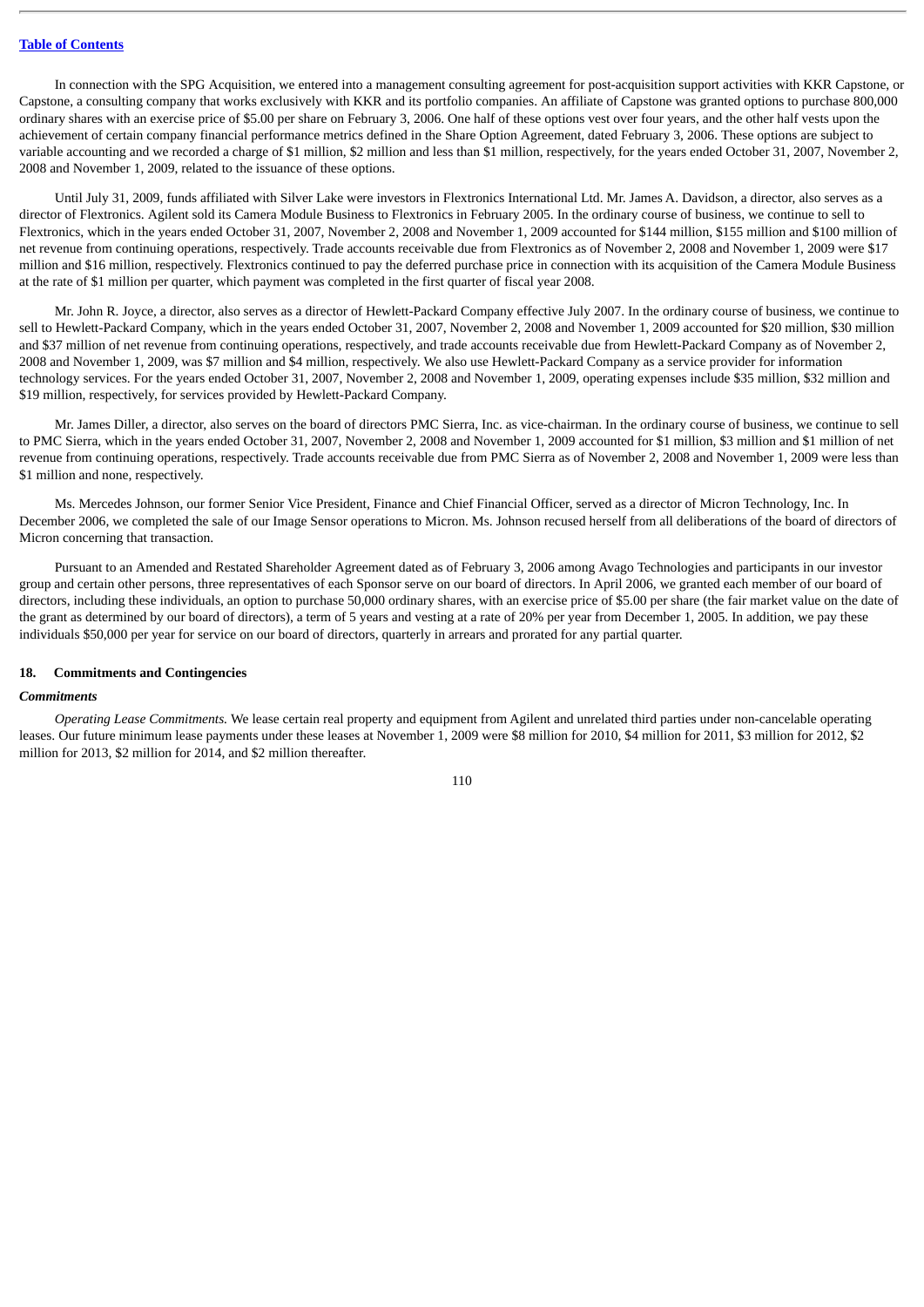Rent expense was \$12 million, \$13 million and \$12 million for the years ended October 31, 2007, November 2, 2008, and November 1, 2009, respectively.

*Capital Lease Commitments.* We lease a portion of our equipment from unrelated third parties under non-cancelable capital leases. Our future minimum lease payments under these leases at November 1, 2009 were \$2 million for 2010, \$1 million for 2011, \$1 million for 2012, and less than \$1 million each for 2013, 2014 and \$1 million thereafter.

*Related Party Commitments.* We use Hewlett-Packard Company as a service provider for information technology services. At November 1, 2009, our commitments under the information technology outsourcing agreement were \$5 million for 2010, \$3 million for 2011, \$1 million for 2012, and less than \$1 million for 2013, and none for 2014 and thereafter.

*Purchase Commitments.* At November 1, 2009, we had unconditional purchase obligations of \$38 million for fiscal year 2010 and none thereafter. These unconditional purchase obligations include agreements to purchase goods or services that are enforceable and legally binding on us and that specify all significant terms, including fixed or minimum quantities to be purchased, fixed, minimum or variable price provisions and the approximate timing of the transaction. Purchase obligations exclude agreements that are cancelable without penalty.

*Other Contractual Commitments.* We entered into several agreements related to IT, human resources and financial infrastructure outsourcing and other services agreements. At November 1, 2009, our commitments under these agreements were \$23 million for 2010, \$16 million for 2011, \$11 million for 2012, and \$9 million for 2013, \$2 million for 2014 and none thereafter.

*Debt.* At November 1, 2009, we had debt obligations of \$594 million of which \$364 million were redeemed on December 1, 2009. The remaining \$230 million of debt obligations are not due before fiscal year 2015. Estimated future interest expense payments related to debt obligations at November 1, 2009 were \$32 million for 2010, \$29 million for 2011, \$28 million for 2012, and \$27 million for 2013, \$27 million for 2014 and \$30 million thereafter. Estimated future interest expense payments include interest payments on our outstanding notes, assuming the same rate on the senior floating rate notes as was in effect on November 1, 2009, commitment fees, and letter of credit fees. See Note 8. "Senior Credit Facilities and Borrowings".

#### **Contingencies**

We are subject to certain routine legal proceedings, as well as demands, claims and threatened litigation, that arise in the normal course of our business, including assertions that we may be infringing patents or other intellectual property rights of others. We currently believe the ultimate amount of liability, if any, for any pending claims of any type (either alone or combined) will not materially affect our financial position, results of operations or cash flows. We also believe we would be able to obtain any necessary licenses or other rights to disputed intellectual property rights on commercially reasonable terms. However, the ultimate outcome of any litigation is uncertain and, regardless of outcome, litigation can have an adverse impact on us because of defense costs, negative publicity, timing of adverse resolutions, diversion of management resources and other factors. Our failure to obtain necessary license or other rights, or litigation arising out of intellectual property claims, could adversely affect our business.

On July 23, 2009, TriQuint Semiconductor, Inc. filed a complaint against us and certain of our subsidiaries in the U.S. District Court, District of Arizona seeking declaratory judgment that four of our patents relating to RF filter technology used in our wireless products are invalid and, if valid, that TriQuint's products do not infringe any of those patents. In addition, TriQuint claims that certain of our wireless products infringe three of its patents. TriQuint is seeking damages in an unspecified amount, treble damages for alleged willful infringement, attorneys fees and injunctive relief. On September 17, 2009, we filed our answer and counterclaim, denying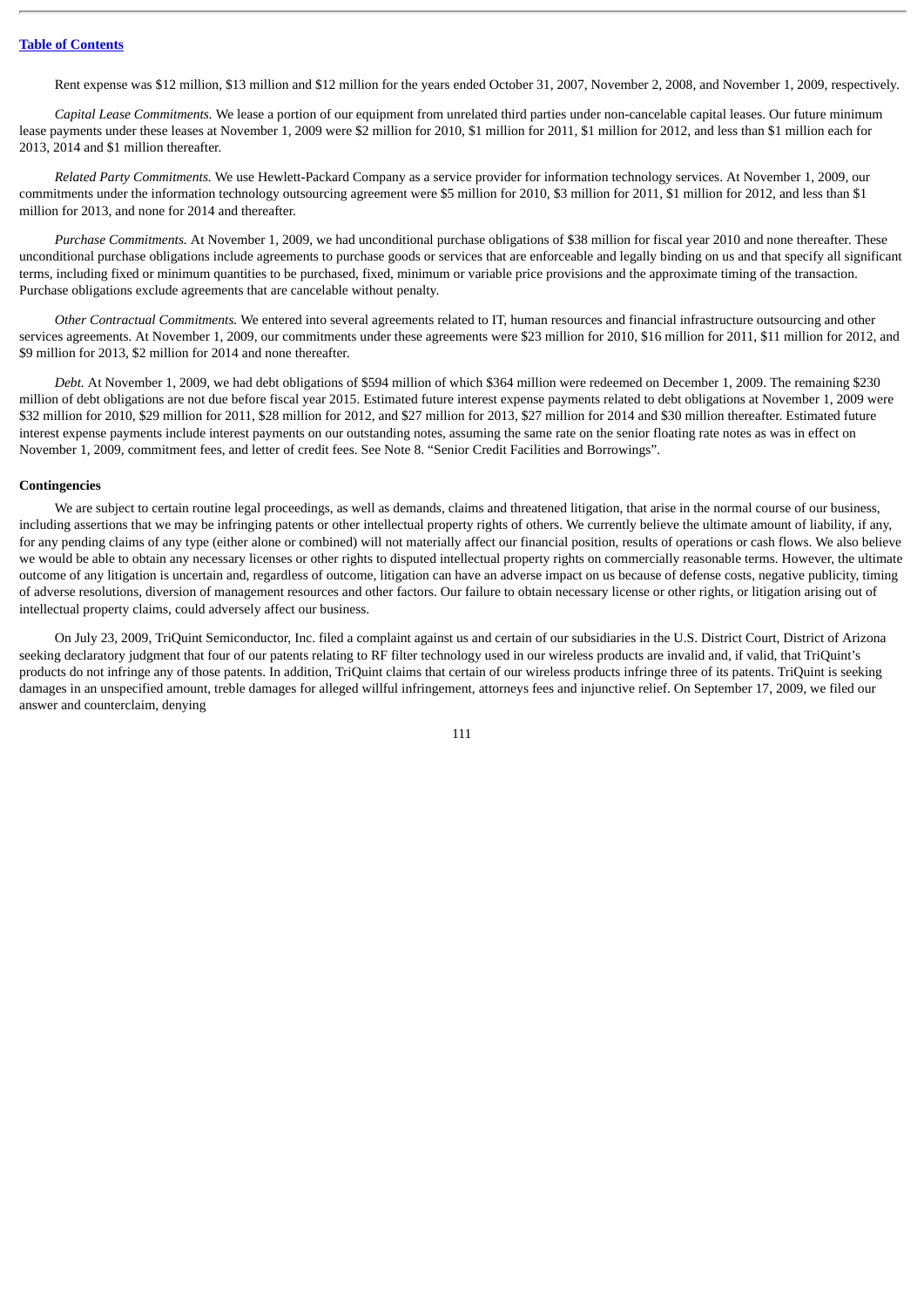infringement, asserting the invalidity of Triquint's patents and asserting infringement by Triquint of ten Avago patents. On October 16, 2009, Triquint filed its answer to our counterclaim, denying infringement and filed an antitrust counterclaim and counterclaims for declaratory judgment of non infringement and invalidity. On November 24, 2009, we filed a motion to dismiss Triquint's antitrust counterclaims. We intend to defend this lawsuit vigorously, which actions may include the assertion by us of counterclaims or additional claims against TriQuint related to our intellectual property portfolio.

#### **Warranty**

Commencing in the second quarter of fiscal year 2008, we notified certain customers of a product quality issue and began taking additional steps to correct the quality issue and work with affected customers to determine potential costs covered by our warranty obligations. We maintain insurance coverage for product liability and have been working with our insurance carriers to determine the extent of covered losses in this situation. Based on settlements with customers to date, the status of discussions with other affected customers and discussions with our insurance carriers, we accrued \$2 million as of November 1, 2009 to cover costs relating to this quality issue in excess of expected insurance coverage.

We presently believe that amounts we have recorded in our financial statements along with expected insurance coverage proceeds will be adequate to resolve these claims, although this assessment is subject to change based on the ultimate resolution of this matter with customers and the insurance carriers. In addition, if the timing of settlement of claims with customers and the timing of determination of insurance recoveries do not occur in the same reporting periods, there could be material increases in charges to statement of operations in a future period and decreases in a subsequent period once insurance recoveries are deemed probable of realization.

During the second quarter of fiscal 2009 we identified another product quality issue with a particular component, took steps to correct the quality issue and notified our customers. Though the expected failure rate of the product was not 100% based on our quality tests, we offered to replace any affected components used or still held by our customers. We recorded charges of approximately \$6 million during fiscal 2009 related to this product quality issue, which covered costs to scrap inventory of such components held by us and costs associated with providing replacement parts to customers. We presently believe that amounts we have recorded in our financial statements will be adequate to resolve any warranty obligations related to this issue, although this assessment is subject to change based on the ultimate resolution of this matter with customers. This matter is in its early stages and we have made our best estimate of our expected warranty obligation, but we could record further charges in future periods based on the ultimate resolution of this matter.

#### *Indemnifications to Hewlett-Packard and Agilent*

Agilent Technologies, Inc. has given multiple indemnities to Hewlett-Packard Company in connection with its activities prior to its spin-off from Hewlett-Packard Company in June 1999 for the businesses that constituted Agilent prior to the spin-off. As the successor to the SPG business of Agilent, we may acquire responsibility for indemnifications related to assigned intellectual property agreements. Additionally, when we completed the SPG Acquisition in December 2005, we provided indemnities to Agilent with regard to Agilent's conduct of the SPG business prior the SPG Acquisition. In our opinion, the fair value of these indemnifications is not material.

#### **Other Indemnifications**

As is customary in our industry and as provided for in local law in the United States and other jurisdictions, many of our standard contracts provide remedies to our customers and others with whom we enter into contracts, such as defense, settlement, or payment of judgment for intellectual property claims related to the use of our products. From time to time, we indemnify customers, as well as our suppliers, contractors, lessors, lessees, companies that purchase our businesses or assets and others with whom we enter into contracts, against combinations of loss, expense, or liability arising from various triggering events related to the sale and the use of our products, the use of their goods and services, the use of facilities and state of our owned facilities, the state of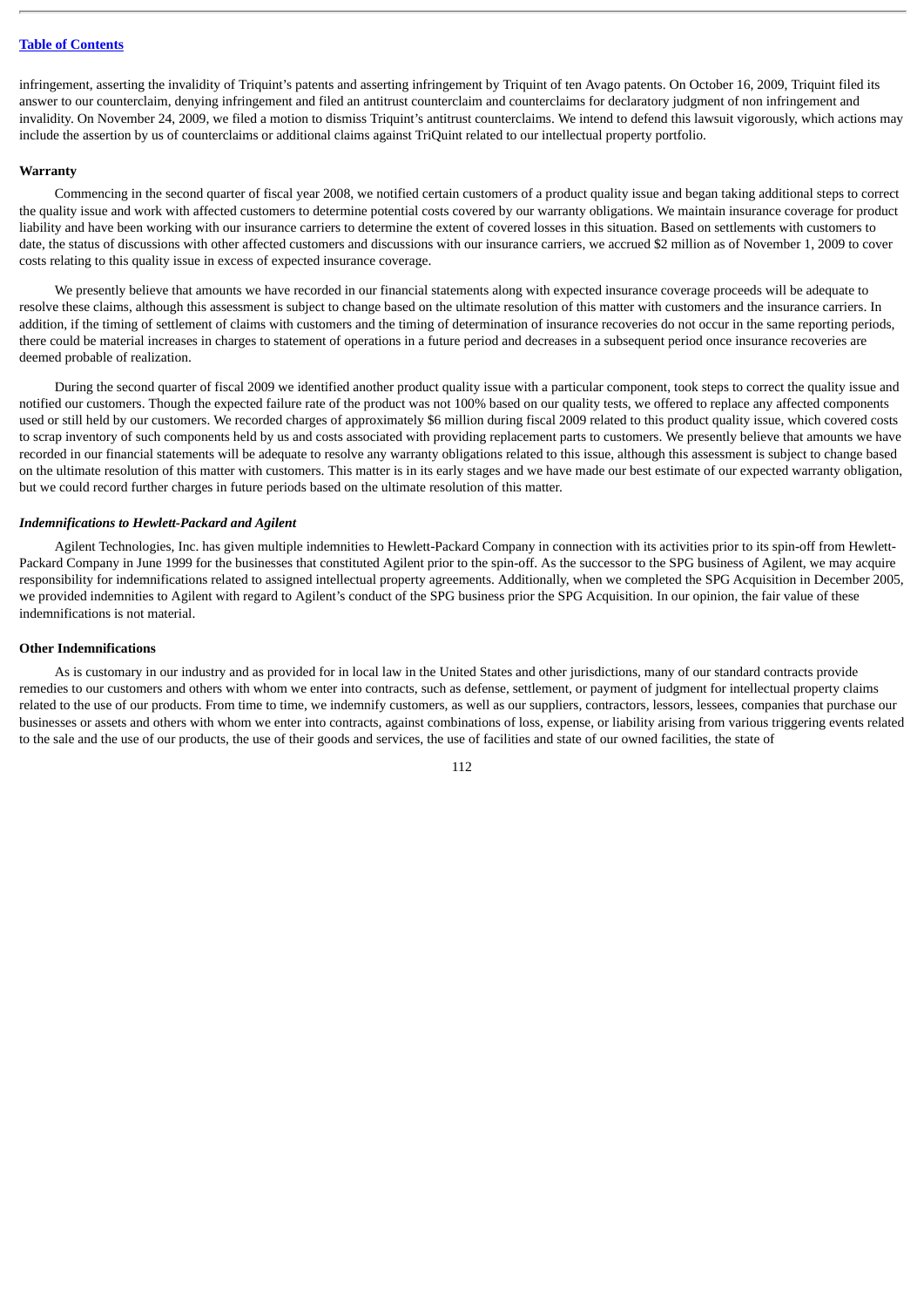the assets and businesses that we sell and other matters covered by such contracts, usually up to a specified maximum amount. In addition, from time to time we also provide protection to these parties against claims related to undiscovered liabilities, additional product liability or environmental obligations. In our experience, claims made under such indemnifications are rare and the associated estimated fair value of the liability is not material.

#### **19. Subsequent Event**

On December 1, 2009, our subsidiaries, Avago Technologies Finance Pte. Ltd., Avago Technologies U.S. Inc. and Avago Technologies Wireless (U.S.A.) Manufacturing Inc. redeemed (a) the remaining \$318 million aggregate principal amount outstanding of senior fixed rate notes due at a redemption price of 105.063% of their principal amount, plus accrued and unpaid interest thereon up to, but not including, the redemption date and (b) the remaining \$46 million aggregate principal amount outstanding of senior floating rate notes (such notes together with the senior fixed rate notes, or the Notes) at a redemption price of 100.000% of their principal amount, plus accrued and unpaid interest thereon up to, but not including, the redemption date. We paid an aggregate of \$351 million in respect of the redemption of the senior fixed rate notes and approximately \$46 million in respect of the redemption of the senior floating rate notes, including accrued and unpaid interest to but not including the redemption date.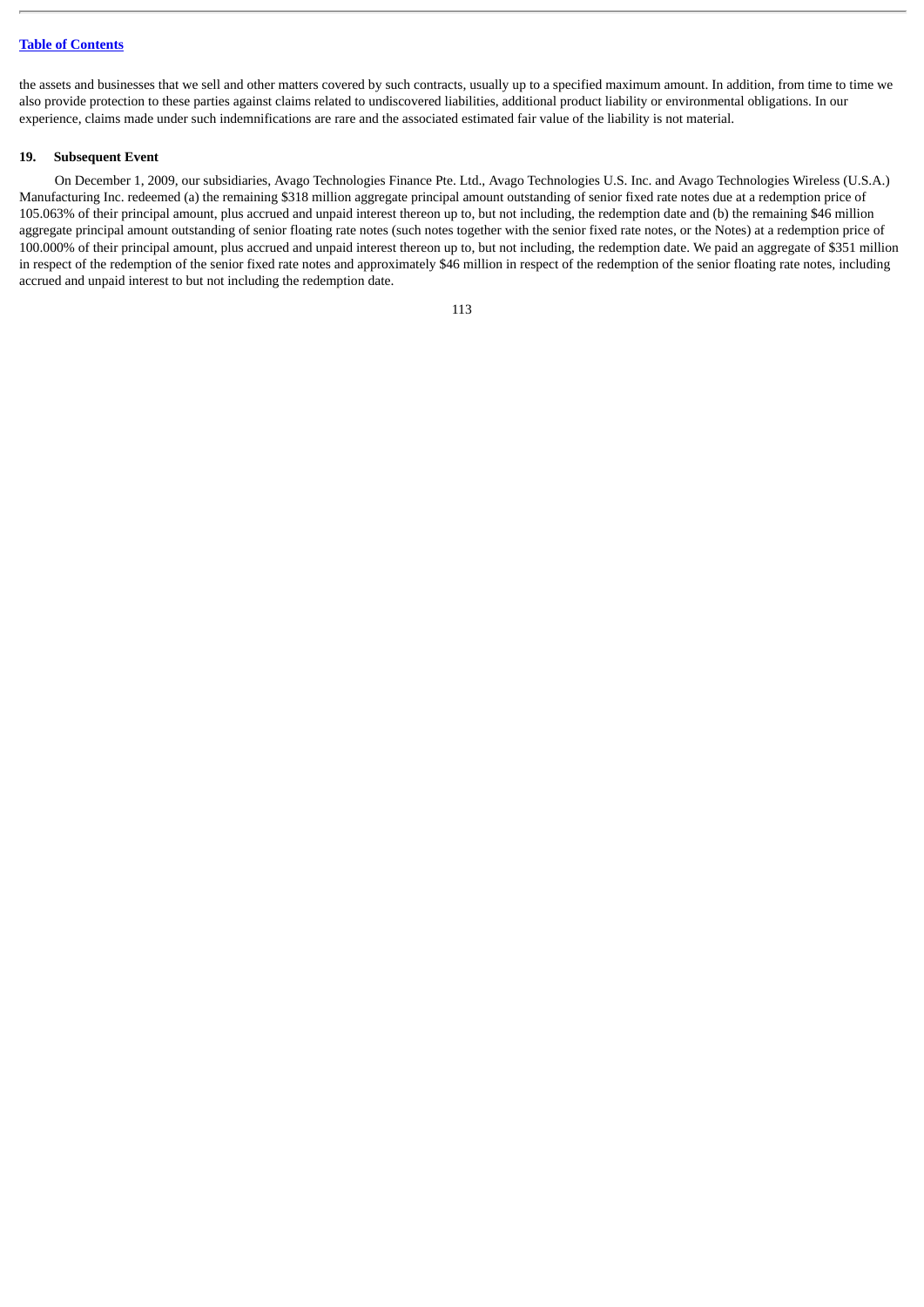# **Supplementary Financial Data—Quarterly Data (Unaudited)**

|                                                 |                      |                |              |                   |                           | <b>Three Months Ended</b>                   |               |                     |                |              |                   |              |                     |
|-------------------------------------------------|----------------------|----------------|--------------|-------------------|---------------------------|---------------------------------------------|---------------|---------------------|----------------|--------------|-------------------|--------------|---------------------|
|                                                 | February 3,<br>2008  | May 4,<br>2008 |              | August 3,<br>2008 |                           | November 2,<br>2008                         |               | February 1,<br>2009 | May 3,<br>2009 |              | August 2,<br>2009 |              | November 1,<br>2009 |
| Net revenue                                     | \$<br>402            | \$411          | \$           | 439               | \$                        | (in millions, except per share data)<br>447 | \$            | 368                 | \$325          | \$           | 363               | \$           | 428                 |
| Cost of products sold:                          |                      |                |              |                   |                           |                                             |               |                     |                |              |                   |              |                     |
| Cost of products sold                           | 230                  | 237            |              | 251               |                           | 263                                         |               | 204                 | 210            |              | 205               |              | 236                 |
| Amortization of intangible assets               | 14                   | 14             |              | 14                |                           | 15                                          |               | 15                  | 14             |              | 15                |              | 14                  |
| Restructuring charges                           | $\mathbf{1}$         | $\mathbf{1}$   |              | 3                 |                           | $\mathbf{1}$                                |               | 6                   | 3              |              | $\overline{2}$    |              |                     |
| Total cost of products sold                     | 245                  | 252            |              | 268               |                           | 279                                         |               | 225                 | 227            |              | 222               |              | 250                 |
| <b>Research and Development</b>                 | 66                   | 62             |              | 68                |                           | 69                                          |               | 62                  | 59             |              | 59                |              | 65                  |
| Selling, general and administrative             | 50                   | 48             |              | 50                |                           | 48                                          |               | 40                  | 42             |              | 40                |              | 43                  |
| Amortization of intangible assets               | $\overline{7}$       | $\overline{7}$ |              | $\overline{7}$    |                           | $\overline{7}$                              |               | 6                   | 5              |              | 5                 |              | 5                   |
| Restructuring charges                           | $\overline{2}$       | $\mathbf{1}$   |              | $\overline{2}$    |                           | $\mathbf{1}$                                |               | 5                   | 3              |              | 13                |              | $\overline{2}$      |
| Advisory agreement termination fee              |                      |                |              |                   |                           |                                             |               |                     |                |              |                   |              | 54                  |
| Selling shareholder expenses                    |                      |                |              |                   |                           |                                             |               |                     |                |              |                   |              | $\overline{4}$      |
| Total costs and expenses                        | 370                  | 370            |              | 395               |                           | 404                                         |               | 338                 | 336            |              | 339               |              | 423                 |
| Income (loss) from operations                   | 32                   | 41             |              | 44                |                           | 43                                          |               | 30                  | (11)           |              | 24                |              | 5                   |
| Interest expense                                | (25)                 | (20)           |              | (20)              |                           | (21)                                        |               | (18)                | (20)           |              | (20)              |              | (19)                |
| Gain (Loss) on extinguishment of debt           | (10)                 |                |              |                   |                           |                                             |               | $\mathbf{1}$        |                |              |                   |              | (9)                 |
| Other income (expense), net                     | $\mathbf{1}$         | $\mathbf{1}$   |              |                   |                           | (6)                                         |               | (2)                 | (2)            |              | $\overline{a}$    |              | $\mathbf{1}$        |
| Income (loss) from continuing operations before |                      |                |              |                   |                           |                                             |               |                     |                |              |                   |              |                     |
| taxes                                           | (2)                  | 22             |              | 24                |                           | 16                                          |               | 11                  | (33)           |              | 8                 |              | (22)                |
| Provision for income taxes                      | $\mathsf 3$          | $\overline{4}$ |              | 5                 |                           | (9)                                         |               | 5                   | (2)            |              | 6                 |              | (1)                 |
| Income (loss) from continuing operations        | (5)                  | 18             |              | 19                |                           | 25                                          |               | $\overline{6}$      | (31)           |              | $\overline{2}$    |              | (21)                |
| Income (loss) from and gain on discontinued     |                      |                |              |                   |                           |                                             |               |                     |                |              |                   |              |                     |
| operations, net of income taxes                 | $\overline{9}$       | (1)            |              | 25                |                           | (7)                                         |               |                     |                |              |                   |              |                     |
| Net income (loss)                               | \$<br>$\overline{4}$ | \$<br>17       | \$           | 44                | \$                        | 18                                          | \$            | 6                   | (31)<br>\$     | \$           | $\overline{2}$    | \$           | (21)                |
| Net income (loss) per share:                    |                      |                |              |                   |                           |                                             |               |                     |                |              |                   |              |                     |
| Basic:                                          |                      |                |              |                   |                           |                                             |               |                     |                |              |                   |              |                     |
| Income (loss) from continuing operations        | \$<br>(0.02)         | \$0.08         | \$           | 0.09              | \$                        | 0.12                                        | \$            | 0.03                | \$(0.14)       | \$           | 0.01              | \$           | (0.09)              |
| Income (loss) from and gain on discontinued     |                      |                |              |                   |                           |                                             |               |                     |                |              |                   |              |                     |
| operations, net of income taxes                 | 0.04                 |                |              | 0.12              |                           | (0.04)                                      |               |                     |                |              |                   |              |                     |
| Net income (loss)                               | \$<br>0.02           | \$0.08         | $\mathbb{S}$ | 0.21              | $\boldsymbol{\mathsf{S}}$ | 0.08                                        | $\mathcal{S}$ | 0.03                | \$(0.14)       | $\mathbb{S}$ | 0.01              | $\mathbb{S}$ | (0.09)              |
| Diluted:                                        |                      |                |              |                   |                           |                                             |               |                     |                |              |                   |              |                     |
| Income (loss) from continuing operations        | \$<br>(0.02)         | \$0.08         | \$           | 0.09              | \$                        | 0.11                                        | \$            | 0.03                | \$(0.14)       | \$           | 0.01              | \$           | (0.09)              |
| Income (loss) from and gain on discontinued     |                      |                |              |                   |                           |                                             |               |                     |                |              |                   |              |                     |
| operations, net of income taxes                 | 0.04                 |                |              | 0.11              |                           | (0.03)                                      |               |                     |                |              |                   |              |                     |
| Net income (loss)                               | \$<br>0.02           | \$0.08         | \$           | 0.20              | \$                        | 0.08                                        | \$            | 0.03                | \$(0.14)       | \$           | 0.01              | \$           | (0.09)              |
| Shares used in per share calculations:          |                      |                |              |                   |                           |                                             |               |                     |                |              |                   |              |                     |
| <b>Basic</b>                                    | 214                  | 214            |              | 214               |                           | 214                                         |               | 214                 | 214            |              | 213               |              | 235                 |
| Diluted                                         | 214                  | 220            |              | 219               |                           | 220                                         |               | 219                 | 214            |              | 218               |              | 235                 |
|                                                 |                      |                |              |                   |                           |                                             |               |                     |                |              |                   |              |                     |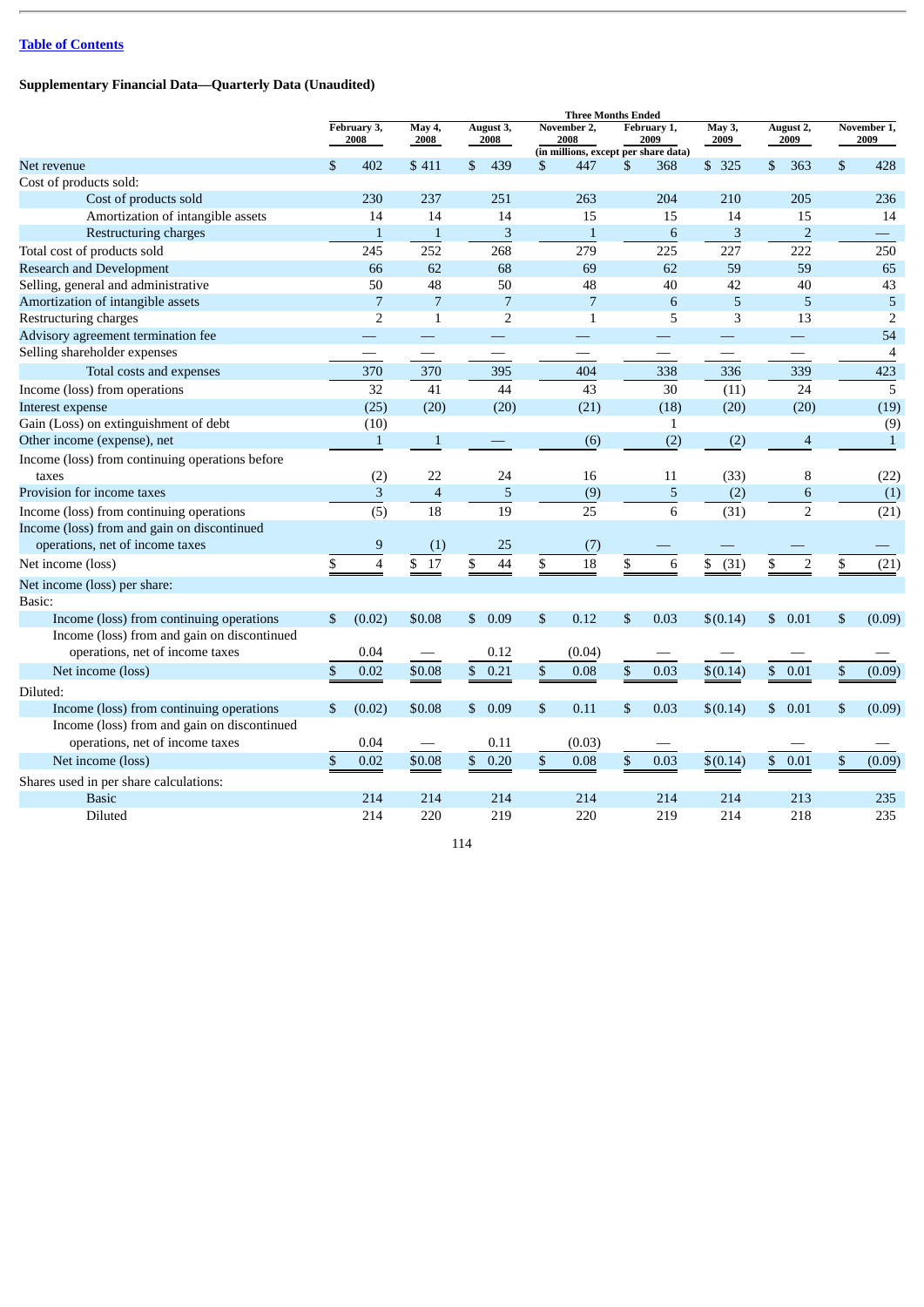# Schedule II—Valuation and Qualifying Accounts

|                                    | <b>Balance</b> at<br><b>Beginning</b><br>of Period |    | Charged/<br><b>Credited to</b><br><b>Net Loss</b> | (in millions) | <b>Charges</b><br>Utilized/<br>Write-<br><u>offs</u> | <b>Balance</b> at<br>End of<br>Period |
|------------------------------------|----------------------------------------------------|----|---------------------------------------------------|---------------|------------------------------------------------------|---------------------------------------|
| Accounts receivable allowances (1) |                                                    |    |                                                   |               |                                                      |                                       |
| Year ended October 31, 2007        | \$<br>23                                           | S. | 120                                               |               | \$(123)                                              | \$<br>20                              |
| Year ended November 2, 2008        | 20                                                 |    | 124                                               |               | (125)                                                | 19                                    |
| Year ended November 1, 2009        | 19                                                 |    | 81                                                |               | (87)                                                 | 13                                    |
| Tax valuation allowance            |                                                    |    |                                                   |               |                                                      |                                       |
| Year ended October 31, 2007        | \$<br>16                                           | \$ | 37                                                | \$            | (2)                                                  | \$<br>51                              |
| Year ended November 2, 2008        | 51                                                 |    | 5                                                 |               | (25)                                                 | 31                                    |
| Year ended November 1, 2009        | 31                                                 |    | 3                                                 |               | (2)                                                  | 32                                    |

(1) Accounts receivable allowances include allowance for doubtful accounts, sales returns and distributor credits.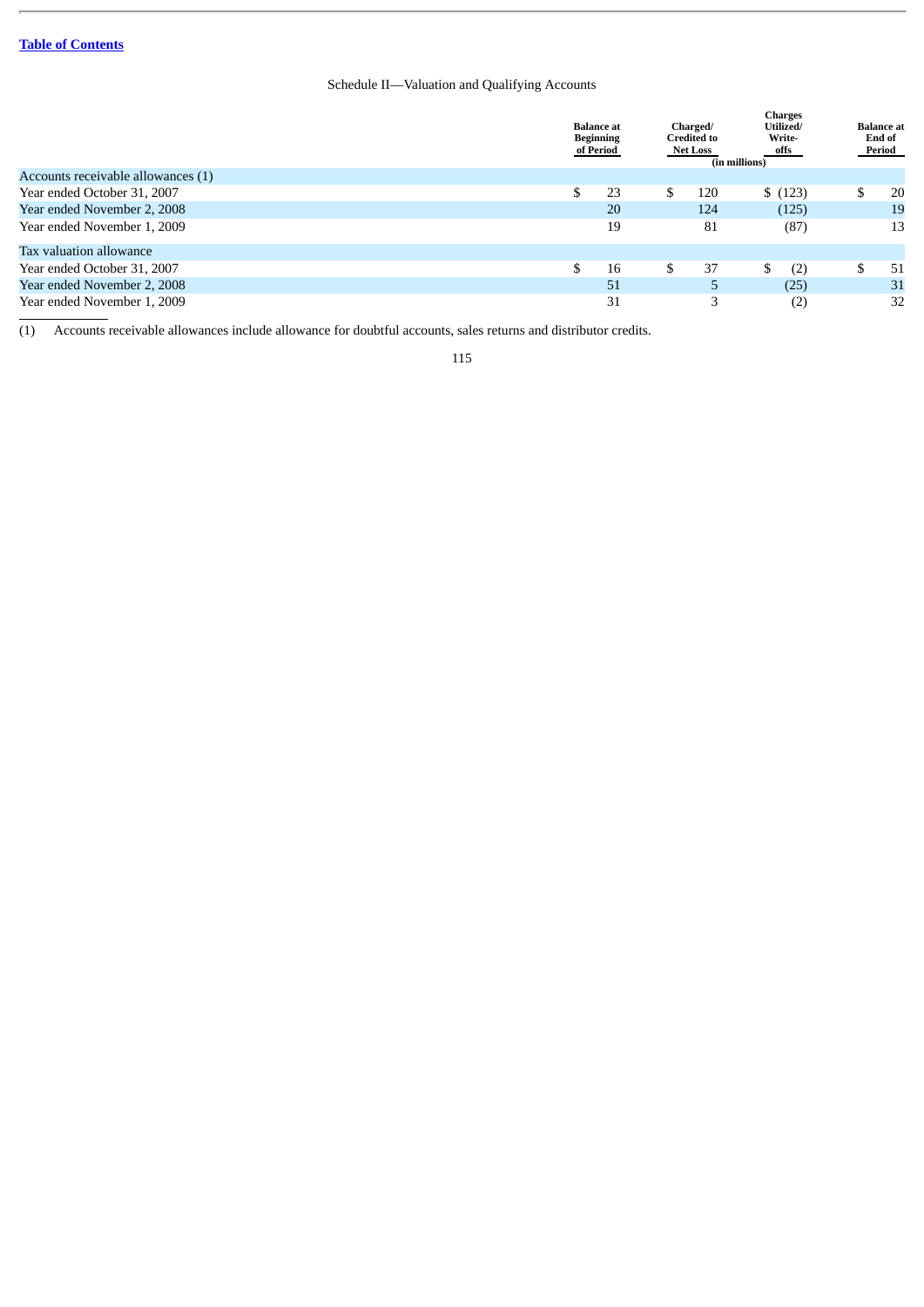#### **ITEM 9. CHANGES IN AND DISAGREEMENTS WITH ACCOUNTANTS ON ACCOUNTING AND FINANCIAL DISCLOSURE**

Not applicable.

### **ITEM 9A(T). CONTROLS AND PROCEDURES**

(a) *Evaluation of Disclosure Controls and Procedures*. Our management, with the participation of our Chief Executive Officer and Chief Financial Officer, evaluated the effectiveness of Avago's disclosure controls and procedures as of November 1, 2009. The term "disclosure controls and procedures," as defined in Rules 13a-15(e) and 15d-15(e) under the Exchange Act, means controls and other procedures of a company that are designed to ensure that information required to be disclosed by a company in the reports that it files or submits under the Exchange Act is recorded, processed, summarized and reported within the time periods specified in the SEC's rules and forms. Disclosure controls and procedures include, without limitation, controls and procedures designed to ensure that information required to be disclosed by a company in the reports that it files or submits under the Exchange Act is accumulated and communicated to the company's management, including its principal executive and principal financial officers, as appropriate to allow timely decisions regarding required disclosure. Management recognizes that any controls and procedures, no matter how well designed and operated, can provide only reasonable assurance of achieving their objectives and management necessarily applies its judgment in evaluating the cost-benefit relationship of possible controls and procedures. Based on the evaluation of our disclosure controls and procedures as of November 1, 2009, our Chief Executive Officer and Chief Financial Officer concluded that, as of such date, our disclosure controls and procedures were effective at the reasonable assurance level.

### (b) *Management's Report on Internal Control Over Financial Reporting*.

Our management is responsible for establishing and maintaining adequate internal control over financial reporting for the Company. Internal control over financial reporting is defined in Rule 13a-15(f) or 15d-15(f) promulgated under the Securities Exchange Act of 1934 as a process designed by, or under the supervision of, the company's principal executive and principal financial officers and effected by the company's board of directors, management and other personnel, to provide reasonable assurance regarding the reliability of financial reporting and the preparation of financial statements for external purposes in accordance with generally accepted accounting principles and includes those policies and procedures that:

- Pertain to the maintenance of records that in reasonable detail accurately and fairly reflect the transactions and dispositions of the assets of the company;
- Provide reasonable assurance that transactions are recorded as necessary to permit preparation of financial statements in accordance with generally accepted accounting principles, and that receipts and expenditures of the company are being made only in accordance with authorizations of management and directors of the company; and
- Provide reasonable assurance regarding prevention or timely detection of unauthorized acquisition, use or disposition of the company's assets that could have a material effect on the financial statements.

Because of its inherent limitations, internal control over financial reporting may not prevent or detect misstatements. Projections of any evaluation of effectiveness to future periods are subject to the risk that controls may become inadequate because of changes in conditions, or that the degree of compliance with the policies or procedures may deteriorate.

Our management assessed the effectiveness of our internal control over financial reporting as of November 1, 2009. In making this assessment, the company's management used the criteria set forth by the Committee of Sponsoring Organizations of the Treadway Commission (COSO) in Internal Control-Integrated Framework.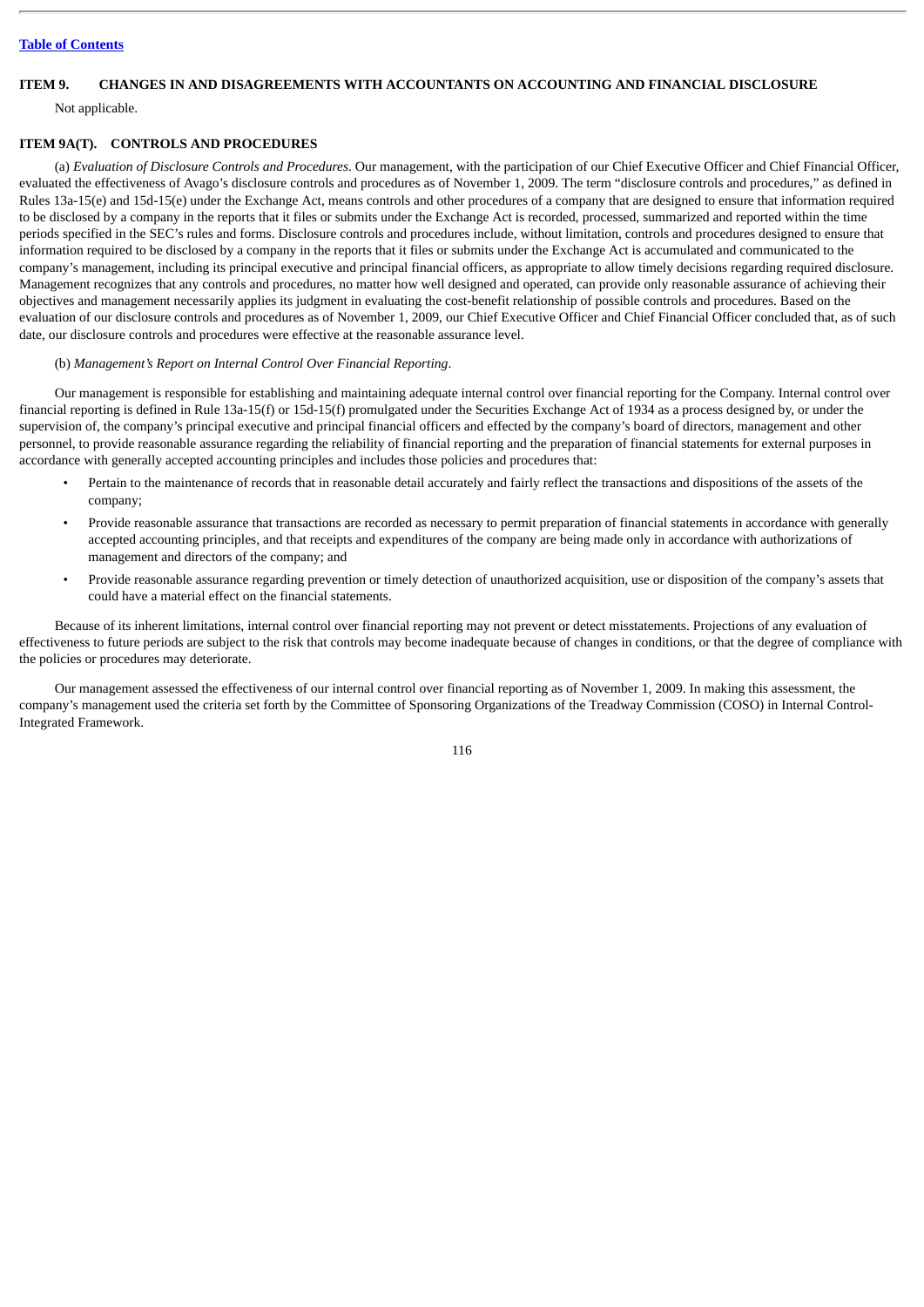Based on this assessment, our management concluded that, as of November 1, 2009, our internal control over financial reporting is effective based on those criteria.

### (c) *Attestation Report of the Registered Public Accounting Firm*

This annual report on Form 10-K does not include an attestation report of our registered public accounting firm regarding internal control over financial reporting. Management's assessment regarding internal control over financial reporting was not subject to attestation by our registered public accounting firm pursuant to temporary rules of the SEC that permit us to provide only management's report in this annual report on Form 10-K.

(d) *Changes in Internal Controls over Financial Reporting*. No change in our internal control over financial reporting (as defined in Rules 13a-15(f) and 15d-15(f) under the Securities Exchange Act) occurred during the fiscal quarter ended November 1, 2009 that has materially affected, or is reasonably likely to materially affect, our internal control over financial reporting.

### **ITEM 9B. OTHER INFORMATION**

Not applicable.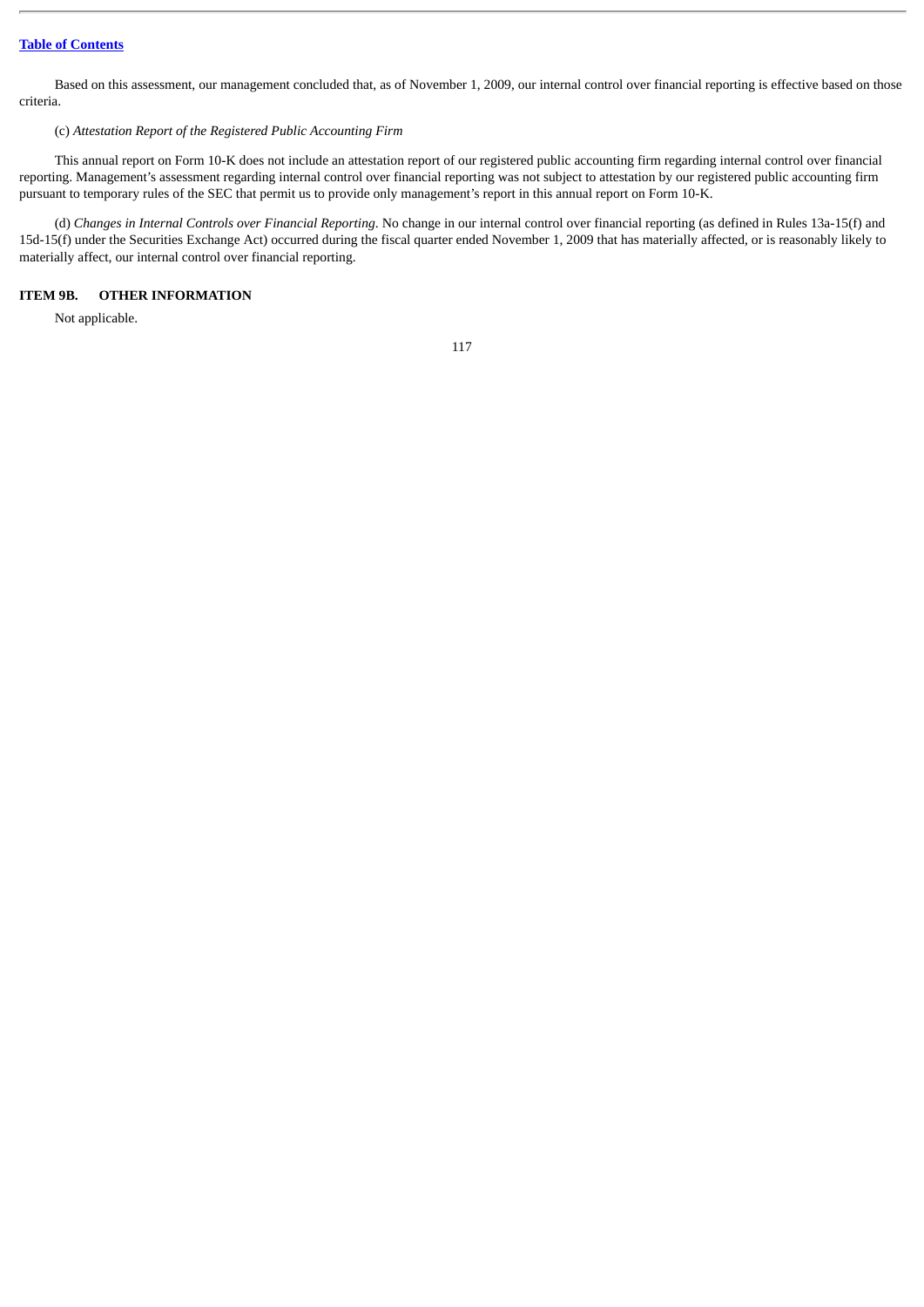### **PART III.**

### **ITEM 10. DIRECTORS, EXECUTIVE OFFICERS AND CORPORATE GOVERNANCE**

The information regarding our directors, executive officers and compliance with Section 16(a) of the Securities Exchange Act of 1934, as amended, set forth in the sections entitled "Proposal 1—Election of Directors", "Executive Officers", "Corporate Governance" and "Section 16(a) Beneficial Ownership Reporting Compliance", in our definitive Proxy Statement for our 2010 Annual General Meeting of Shareholders to be filed with the SEC within 120 days of the end of our 2009 fiscal year pursuant to General Instruction G(3) to Form 10-K is hereby incorporated by reference in this section.

We have adopted a written Code of Ethics and Business Conduct that applies to all of our employees and directors, including our principal executive officer, principal financial officer and principal accounting officer, or persons performing similar functions and have posted it in the "Investors—Governance" section of our website, which is located at www.avagotech.com. We intend to satisfy any disclosure requirement under Item 5.05 of Form 8-K regarding any amendments to, or waivers from, our Code of Ethics and Business Conduct by posting such information on our website at the internet address and location above.

### **ITEM 11. EXECUTIVE COMPENSATION**

The information regarding executive compensation required by this Item 11 to be set forth in the section entitled "Compensation Discussion and Analysis" in our definitive Proxy Statement for our 2010 Annual General Meeting of Shareholders to be filed with the SEC within 120 days of the end of our 2009 fiscal year pursuant to General Instruction G(3) to Form 10-K is hereby incorporated by reference in this section. However, the Compensation Committee Report included in such definitive Proxy Statement is specifically not included herein.

### **ITEM 12. SECURITY OWNERSHIP OF CERTAIN BENEFICIAL OWNERS AND MANAGEMENT AND RELATED STOCKHOLDER MATTERS**

The information regarding security ownership of certain beneficial owners and management and related shareholder matters required by this Item 12 to be set forth in the section entitled "Security Ownership of Certain Beneficial Owners, Directors and Executive Officers" in our definitive Proxy Statement for our 2010 Annual General Meeting of Shareholders to be filed with the SEC within 120 days of the end of our 2009 fiscal year pursuant to General Instruction G(3) to Form 10-K is hereby incorporated by reference in this section.

#### **ITEM 13. CERTAIN RELATIONSHIPS AND RELATED TRANSACTIONS, AND DIRECTOR INDEPENDENCE**

The information regarding certain relationships, related transactions and director independence required by this Item 13 to be set forth in the section entitled "Certain Relationships and Related Transactions" and "Corporate Governance" in our definitive Proxy Statement for our 2010 Annual General Meeting of Shareholders to be filed with the SEC within 120 days of the end of our 2009 fiscal year pursuant to General Instruction G(3) to Form 10-K is hereby incorporated by reference in this section.

### **ITEM 14. PRINCIPAL ACCOUNTANT FEES AND SERVICES**

The information regarding principal accountant fees and services required by this Item 14 to be set forth in the section entitled "Principal Accountant Fees and Services" in our definitive Proxy Statement to be filed with the Commission within 120 days of the end of our 2009 fiscal year pursuant to General Instruction G(3) to Form 10-K is hereby incorporated by reference in this section.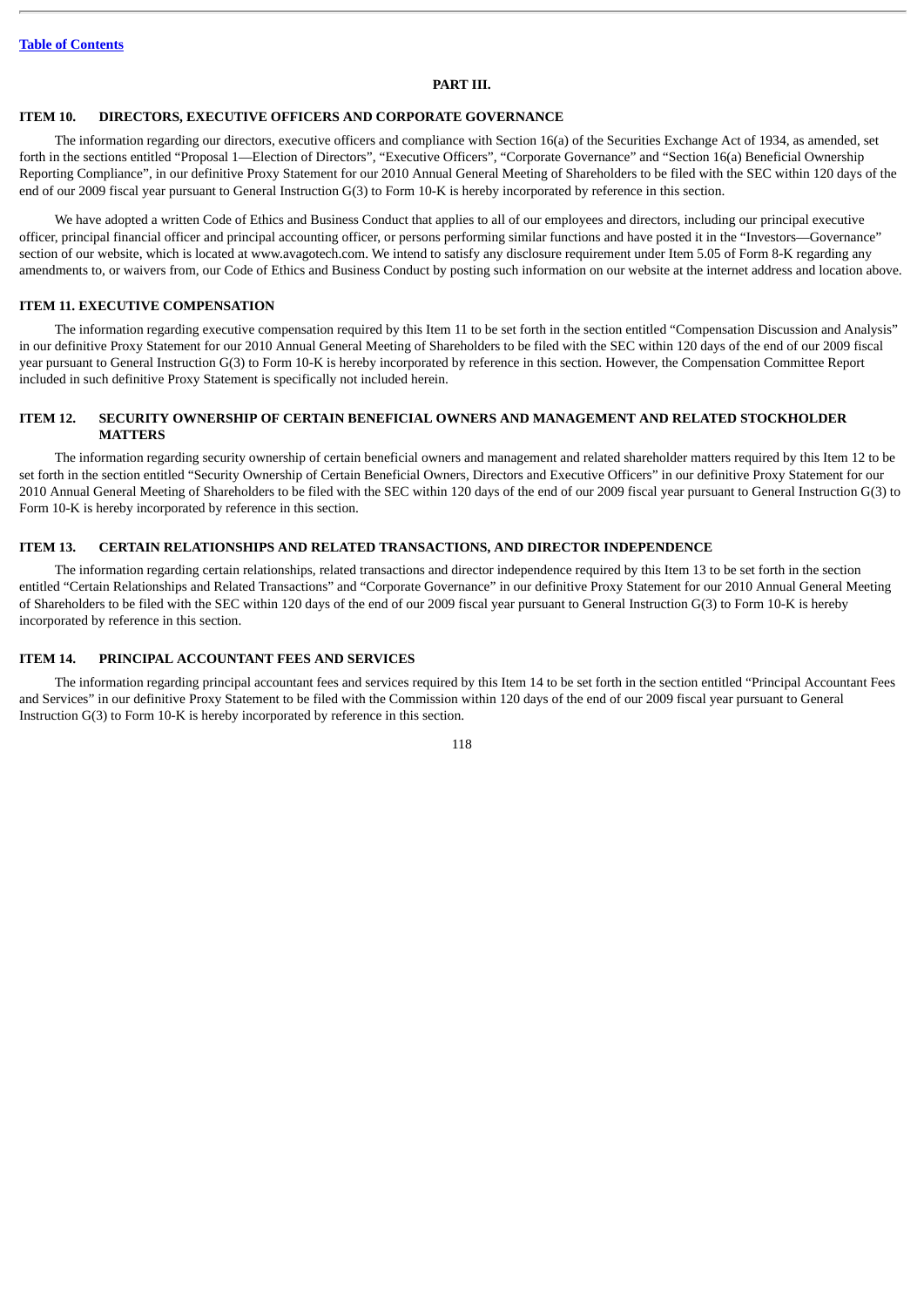#### **PART IV**

#### **ITEM 15. EXHIBITS AND FINANCIAL STATEMENT SCHEDULES**

(a) The following are filed as part of this Annual Report on Form 10-K:

1. Financial Statements

The following consolidated financial statements are included in Item 8 of this Annual Report on Form 10-K:

— Consolidated Statements of Operations for the years ended November 1, 2009, November 2, 2008 and October 31, 2007

— Consolidated Balance Sheets as of November 1, 2009 and November 2, 2008

— Consolidated Statements of Shareholders' Equity and Comprehensive Income (Loss) for the years ended November 1, 2009, November 2, 2008 and October 31, 2007

— Consolidated Statements of Cash Flows for the years ended November 1, 2009, November 2, 2008 and October 31, 2007

### 2. Financial Statement Schedules

The financial statement schedule required by Item 15(a) (Schedule II, Valuation and Qualifying Accounts) is included in Item 8 of this Annual Report on Form 10-K.

Schedules not filed have been omitted because they are not applicable, are not required or the information required to be set forth therein is included in the financial statements or notes thereto.

### 3. Exhibits

The exhibits listed in the Exhibit Index immediately preceding the exhibits are filed with or incorporated by reference in this Annual Report on Form 10-K.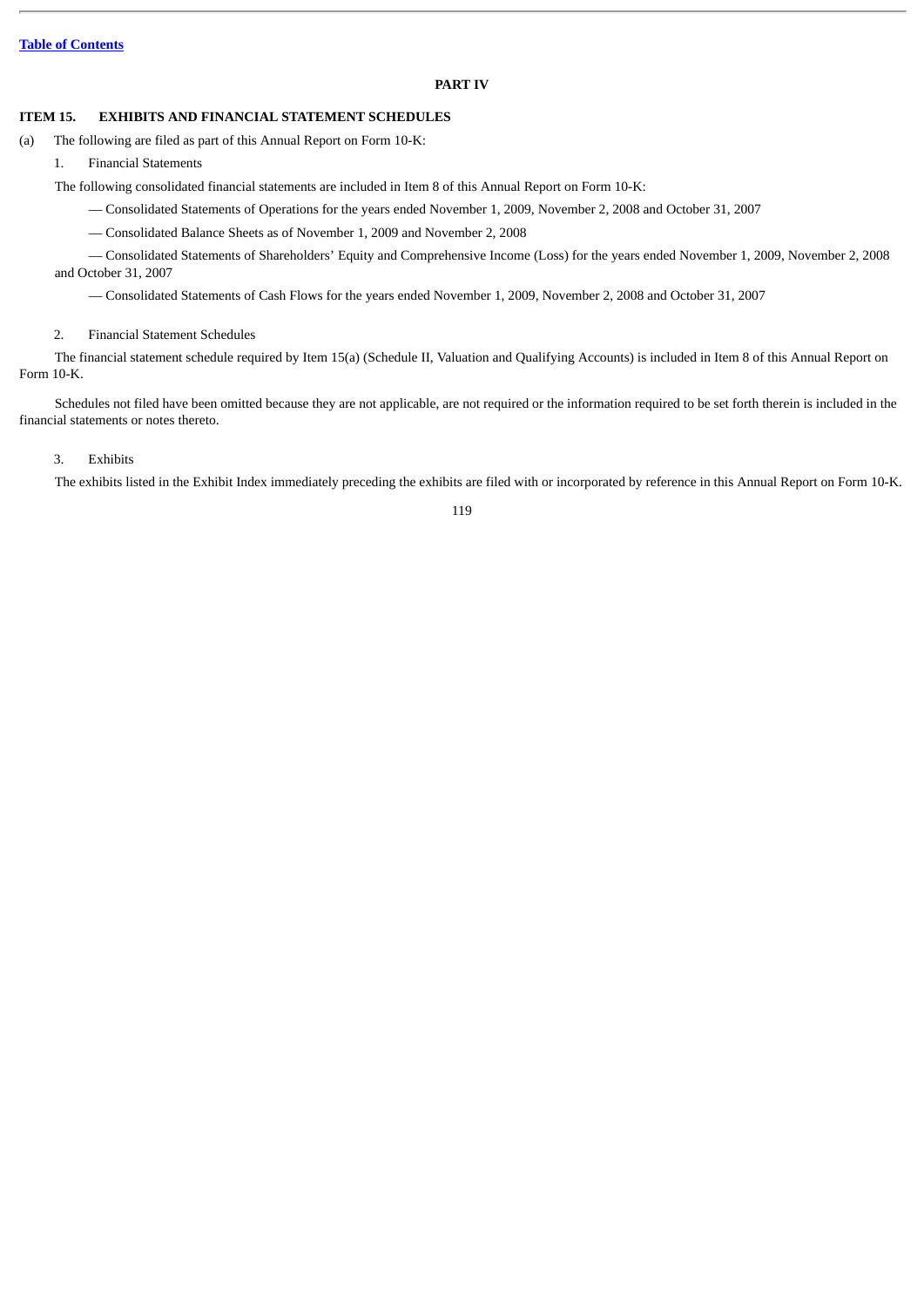### **SIGNATURES**

Pursuant to the requirements of Section 13 or 15(d) of the Securities Exchange Act of 1934, the Registrant has duly caused this report to be signed on its behalf by the undersigned, thereunto duly authorized.

### AVAGO TECHNOLOGIES LIMITED

| By:    | /s/ HOCK E. TAN                              |
|--------|----------------------------------------------|
| Name:  | Hock E. Tan                                  |
| Title: | <b>President and Chief Executive Officer</b> |

Date: December 15, 2009

### **POWER OF ATTORNEY**

Each person whose individual signature appears below hereby authorizes and appoints Hock E. Tan, Douglas R. Bettinger and Patricia H. McCall, and each of them, with full power of substitution and resubstitution and full power to act without the other, as his or her true and lawful attorney-in-fact and agent to act in his or her name, place and stead and to execute in the name and on behalf of each person, individually and in each capacity stated below, and to file any and all amendments to this Annual Report on Form 10-K, and to file the same, with all exhibits thereto, and other documents in connection therewith, with the Securities and Exchange Commission, granting unto said attorneys-in-fact and agents, and each of them, full power and authority to do and perform each and every act and thing, ratifying and confirming all that said attorneys-in-fact and agents or any of them or their or his substitute or substitutes may lawfully do or cause to be done by virtue thereof.

Pursuant to the requirements of the Securities Exchange Act of 1934, this Annual Report on Form 10-K has been signed by the following persons on behalf of the Registrant in the capacities indicated and on the dates indicated.

| Signature                                                   | <b>Title</b>                                                                                                        | Date              |
|-------------------------------------------------------------|---------------------------------------------------------------------------------------------------------------------|-------------------|
| HOCK E. TAN<br>/s/<br>Hock E. Tan                           | President and Chief Executive Officer and Director (Principal<br><b>Executive Officer)</b>                          | December 15, 2009 |
| DOUGLAS R. BETTINGER<br>/s/<br>Douglas R. Bettinger         | Senior Vice President and Chief Financial Officer (Principal<br>Financial Officer and Principal Accounting Officer) | December 15, 2009 |
| DICK M. CHANG<br>/S/<br>Dick M. Chang                       | Chairman of the Board of Directors                                                                                  | December 15, 2009 |
| <b>ADAM H. CLAMMER</b><br>/s/<br><b>Adam H. Clammer</b>     | Director                                                                                                            | December 15, 2009 |
| <b>JAMES A. DAVIDSON</b><br>/s/<br><b>James A. Davidson</b> | Director                                                                                                            | December 15, 2009 |
| <b>James Diller</b>                                         | Director                                                                                                            |                   |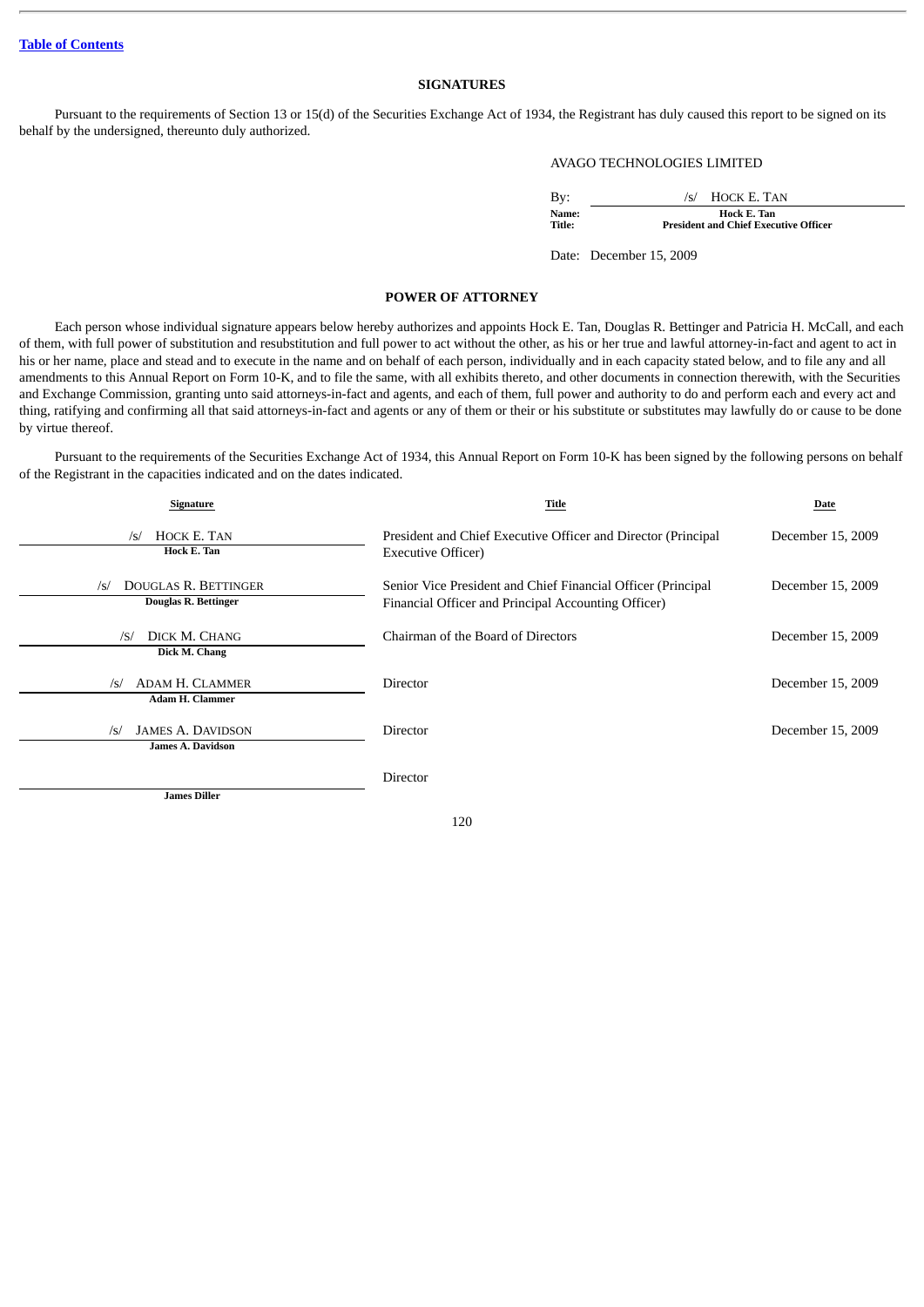Ĩ.

| Signature                                                  |          | Title | Date              |
|------------------------------------------------------------|----------|-------|-------------------|
| JAMES H. GREENE, JR.<br>$\sqrt{s}$<br>James H. Greene, Jr. | Director |       | December 15, 2009 |
| <b>Kenneth Y. Hao</b>                                      | Director |       |                   |
| JOHN R. JOYCE<br>/s/<br>John R. Joyce                      | Director |       | December 15, 2009 |
| David M. Kerko                                             | Director |       |                   |
| <b>JUSTINE LIEN</b><br>$\sqrt{s}$<br><b>Justine Lien</b>   | Director |       | December 15, 2009 |
| <b>Donald Macleod</b>                                      | Director |       |                   |
| <b>BOCK SENG TAN</b><br>$\sqrt{s}$<br><b>Bock Seng Tan</b> | Director |       | December 15, 2009 |
|                                                            |          |       |                   |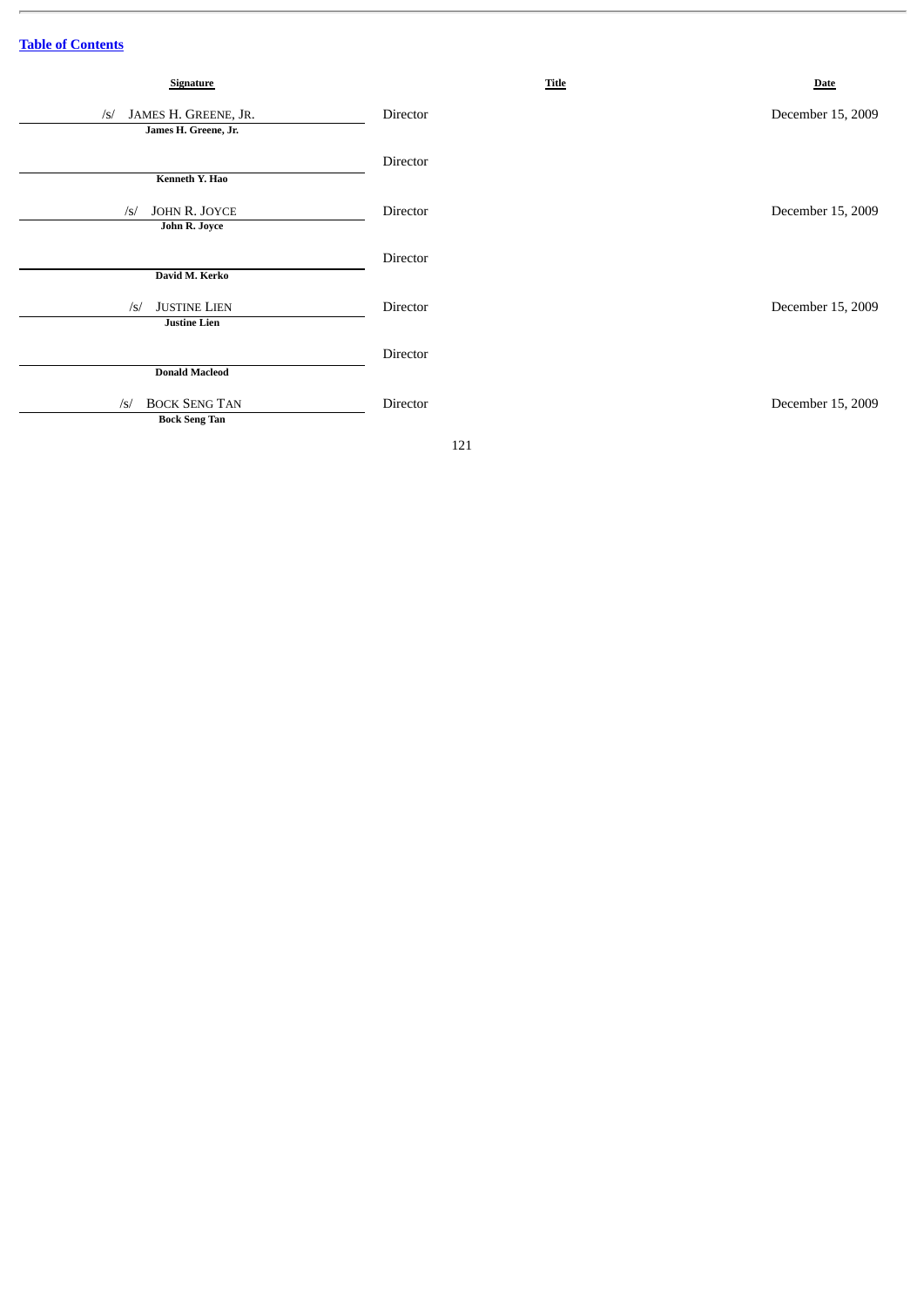Ē.

# **EXHIBIT INDEX**

| <b>Exhibit</b><br>No. | <b>Description</b>                                                                                                                                                                                                                                                                           | Incorporated by referenced herein                                                                                       |                                        |  |  |
|-----------------------|----------------------------------------------------------------------------------------------------------------------------------------------------------------------------------------------------------------------------------------------------------------------------------------------|-------------------------------------------------------------------------------------------------------------------------|----------------------------------------|--|--|
| 2.1#                  | Asset Purchase Agreement, dated August 14, 2005, between                                                                                                                                                                                                                                     | Form<br>Agilent Technologies, Inc. Current Report on Form                                                               | <b>Filing</b><br>Date<br>Aug. 15, 2005 |  |  |
|                       | Agilent Technologies, Inc. and Argos Acquisition Pte. Ltd.                                                                                                                                                                                                                                   | 8-K (Commission File No. 001-15405)                                                                                     |                                        |  |  |
| 2.2#                  | Amendment No. 1 to the Asset Purchase Agreement, dated<br>November 30, 2005, between Agilent Technologies, Inc.<br>and Avago Technologies Limited.                                                                                                                                           | Amendment No. 4 to Avago Technologies Limited<br>Registration Statement on Form S-1 (Commission<br>File No. 333-153127) | Jul. 21, 2009                          |  |  |
| 2.3#                  | Amendment No. 2 to the Asset Purchase Agreement, dated<br>December 29, 2006, between Agilent Technologies, Inc. and<br>Avago Technologies Limited.                                                                                                                                           | Amendment No. 1 to Avago Technologies Limited<br>Registration Statement on Form S-1 (Commission<br>File No. 333-153127) | Oct. 1, 2008                           |  |  |
| 2.4#                  | Purchase and Sale Agreement, dated October 28, 2005,<br>among Avago Technologies Pte. Limited, Avago<br>Technologies Storage Holding (Labuan) Corporation, other<br>sellers, PMC-Sierra, Inc. and Palau Acquisition Corporation<br>("PMC Purchase and Sale Agreement").                      | Amendment No. 1 to Avago Technologies Limited<br>Registration Statement on Form S-1 (Commission<br>File No. 333-153127) | Oct. 1, 2008                           |  |  |
| 2.5                   | Amendment to PMC Purchase and Sale Agreement, dated<br>March 1, 2006.                                                                                                                                                                                                                        | Avago Technologies Finance Pte. Ltd. Registration<br>Statement on Form F-4 (Commission File No. 333-<br>137664)         | Sep. 29, 2006                          |  |  |
| 2.6#                  | Purchase and Sale Agreement, dated February 17, 2006,<br>among Avago Technologies Limited, Avago Technologies<br>Imaging Holding (Labuan) Corporation, other sellers,<br>Marvell Technology Group Ltd. and Marvell International<br>Technology Ltd. ("Marvell Purchase and Sale Agreement"). | Amendment No. 1 to Avago Technologies Limited<br>Registration Statement on Form S-1 (Commission<br>File No. 333-153127) | Oct. 1, 2008                           |  |  |
| 2.7                   | Amendment No. 1 to Marvell Purchase and Sale<br>Agreement, dated April 11, 2006.                                                                                                                                                                                                             | Amendment No. 1 to Avago Technologies Limited<br>Registration Statement on Form S-1 (Commission<br>File No. 333-153127) | Oct. 1, 2008                           |  |  |
| 2.8#                  | Purchase and Sale Agreement, dated November 17, 2006,<br>by and among Avago Technologies Limited, Avago<br>Technologies Imaging Holding (Labuan) Corporation,<br>Avago Technologies Sensor (U.S.A.) Inc., other sellers and<br>Micron Technology, Inc.                                       | Amendment No. 4 to Avago Technologies Limited<br>Registration Statement on Form S-1 (Commission<br>File No. 333-153127) | Jul. 21, 2009                          |  |  |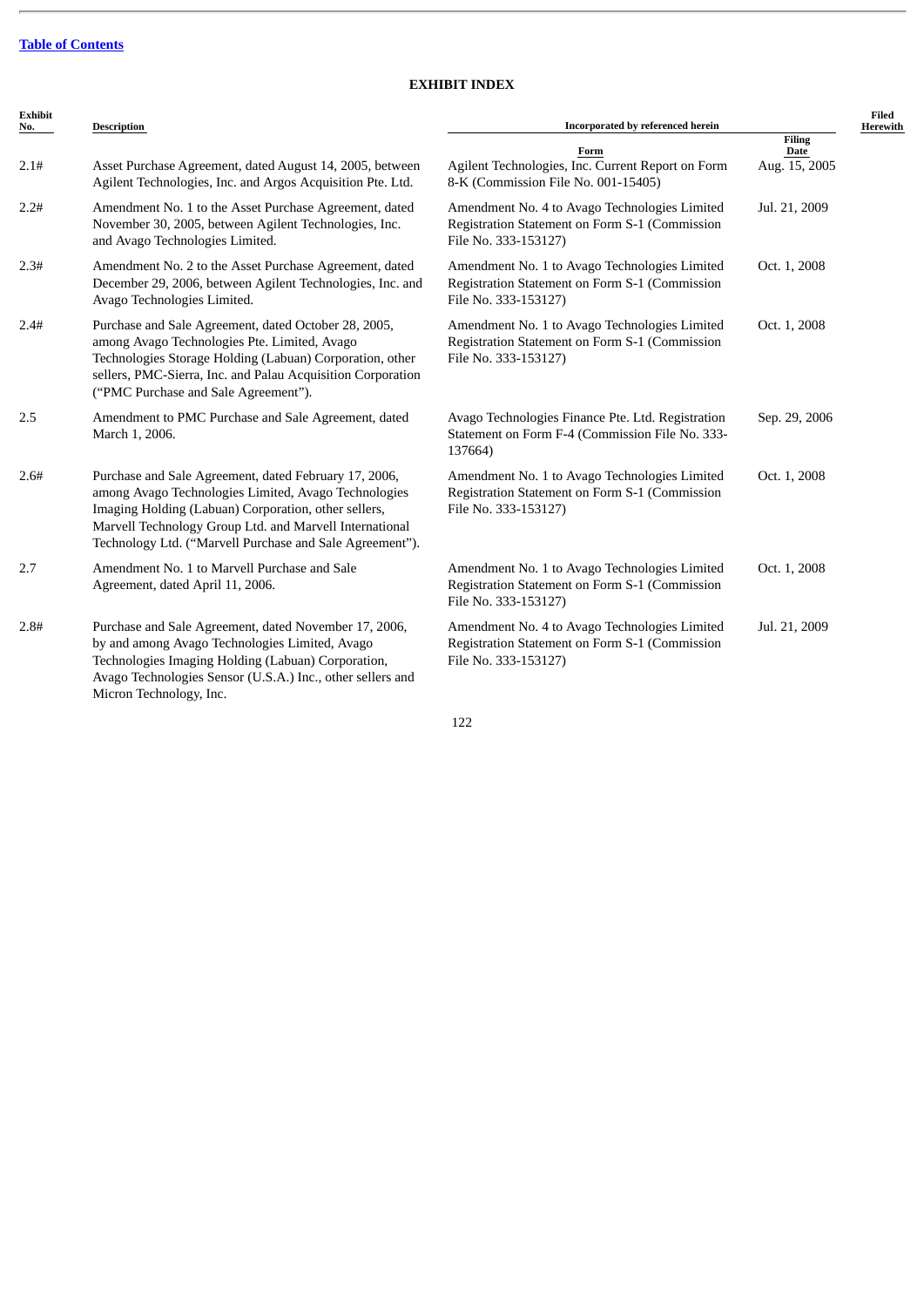| <b>Exhibit</b><br>No. | <b>Description</b>                                                                                                                                                                                                                                                                                                                                                                                                                                                                | Incorporated by referenced herein                                                                                       |                       |  |  |  |
|-----------------------|-----------------------------------------------------------------------------------------------------------------------------------------------------------------------------------------------------------------------------------------------------------------------------------------------------------------------------------------------------------------------------------------------------------------------------------------------------------------------------------|-------------------------------------------------------------------------------------------------------------------------|-----------------------|--|--|--|
|                       |                                                                                                                                                                                                                                                                                                                                                                                                                                                                                   | Form                                                                                                                    | <b>Filing</b><br>Date |  |  |  |
| 2.9#                  | Asset Purchase Agreement, dated October 31, 2007, by and<br>among Avago Technologies Limited, Avago Technologies<br>General IP (Singapore) Pte. Ltd., other sellers and Lite-On<br>Technology Corporation ("Lite-On Asset Purchase<br>Agreement").                                                                                                                                                                                                                                | Amendment No. 4 to Avago Technologies<br>Limited Registration Statement on Form S-1<br>(Commission File No. 333-153127) | Jul. 21, 2009         |  |  |  |
| 2.10#                 | Amendment No. 1 to Lite-On Asset Purchase Agreement and<br>Non-Competition Agreement, dated January 8, 2008.                                                                                                                                                                                                                                                                                                                                                                      | Amendment No. 4 to Avago Technologies<br>Limited Registration Statement on Form S-1<br>(Commission File No. 333-153127) | Jul. 21, 2009         |  |  |  |
| 2.11                  | Amendment No. 2 to Lite-On Asset Purchase Agreement,<br>dated January 21, 2009.                                                                                                                                                                                                                                                                                                                                                                                                   | Amendment No. 5 to Avago Technologies<br>Limited Registration Statement on Form S-1<br>(Commission File No. 333-153127) | Jul. 27, 2009         |  |  |  |
| 2.12#                 | Asset Purchase Agreement, dated June 25, 2008, by and<br>among Avago Technologies GmbH, Avago Technologies<br>International Sales Pte. Ltd., Avago Technologies Wireless IP<br>(Singapore) Pte. Ltd., Avago Technologies Finance Pte. Ltd.<br>and Infineon Technologies AG.                                                                                                                                                                                                       | Amendment No. 4 to Avago Technologies<br>Limited Registration Statement on Form S-1<br>(Commission File No. 333-153127) | Jul. 21, 2009         |  |  |  |
| 3.1                   | Memorandum and Articles of Association.                                                                                                                                                                                                                                                                                                                                                                                                                                           | Avago Technologies Limited Current Report on<br>Form 8-K (File No. 001-34428).                                          | Aug. 14, 2009         |  |  |  |
| 4.1                   | Form of Specimen Share Certificate for Registrant's Ordinary<br>Shares.                                                                                                                                                                                                                                                                                                                                                                                                           | Amendment No. 3 to Avago Technologies<br>Limited Registration Statement on Form S-1<br>(Commission File No. 333-153127) | Jul. 14, 2009         |  |  |  |
| 4.2                   | Amended and Restated Shareholder Agreement, dated<br>February 3, 2006, Avago Technologies Limited, Silver Lake<br>Partners II Cayman, L.P., Silver Lake Technology Investors II<br>Cayman, L.P., Integral Capital Partners VII, L.P., KKR<br>Millennium Fund (Overseas), Limited Partnership, KKR<br>European Fund, Limited Partnership, KKR European Fund II,<br>Limited Partnership, KKR Partners (International), Limited<br>Partnership, Capstone Equity Investors LLC, Avago | Avago Technologies Finance Pte. Ltd.<br>Registration Statement on Form F-4 (Commission<br>File No. 333-137664)          | Sep. 29, 2006         |  |  |  |

123

Investment Partners, Limited Partnership, Bali Investments S.àr.l., Seletar Investments Pte Ltd, Geyser Investment Pte. Ltd. and certain other Persons ("Shareholder Agreement").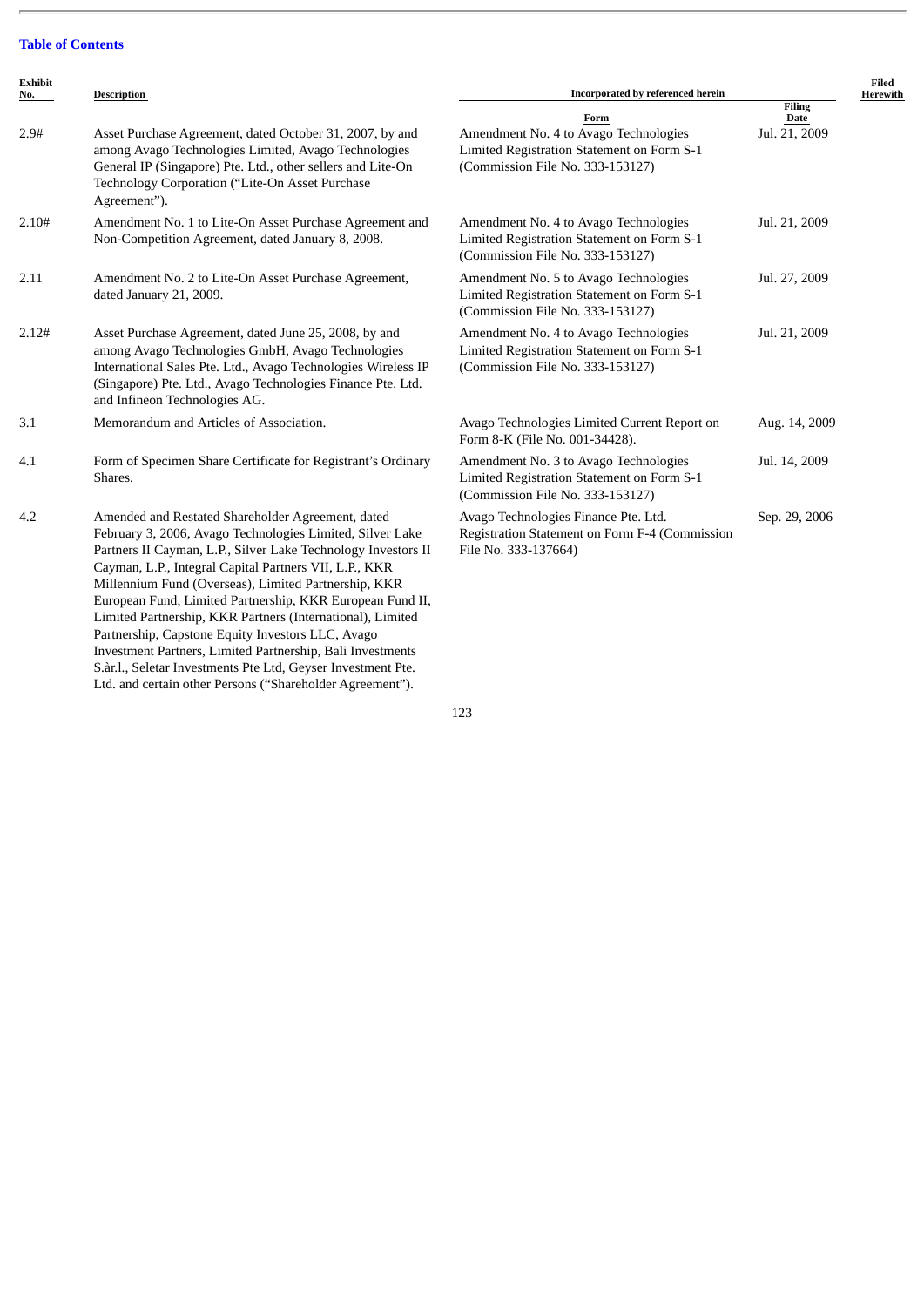| Exhibit<br>No. | <b>Description</b>                                                                                                                                                                                                                                                                                                                                                                                                                                                                                                                                                                                                                                                               | Incorporated by referenced herein                                                                                       |                                        |          |  |  |
|----------------|----------------------------------------------------------------------------------------------------------------------------------------------------------------------------------------------------------------------------------------------------------------------------------------------------------------------------------------------------------------------------------------------------------------------------------------------------------------------------------------------------------------------------------------------------------------------------------------------------------------------------------------------------------------------------------|-------------------------------------------------------------------------------------------------------------------------|----------------------------------------|----------|--|--|
| 4.3            | Second Amended and Restated Shareholder Agreement,<br>dated August 11, 2009.                                                                                                                                                                                                                                                                                                                                                                                                                                                                                                                                                                                                     | Form<br>Avago Technologies Limited Current Report on<br>Form 8-K (Commission File No. 001-34428).                       | <b>Filing</b><br>Date<br>Aug. 14, 2009 | Herewith |  |  |
| 4.4            | Registration Rights Agreement, dated December 1, 2005,<br>among Avago Technologies Limited, Silver Lake Partners<br>II Cayman, L.P., Silver Lake Technology Investors II<br>Cayman, L.P., Integral Capital Partners VII, L.P., KKR<br>Millennium Fund (Overseas), Limited Partnership, KKR<br>European Fund, Limited Partnership, KKR European Fund<br>II, Limited Partnership, KKR Partners (International),<br>Limited Partnership, Capstone Equity Investors LLC,<br>Avago Investment Partners, Limited Partnership, Bali<br>Investments S.àr.l., Seletar Investments Pte Ltd, Geyser<br>Investment Pte. Ltd. and certain other Persons<br>("Registration Rights Agreement"). | Avago Technologies Finance Pte. Ltd.<br>Registration Statement on Form F-4<br>(Commission File No. 333-137664)          | Sep. 29, 2006                          |          |  |  |
| 4.5            | Amendment to Registration Rights Agreement, dated<br>August 21, 2008.                                                                                                                                                                                                                                                                                                                                                                                                                                                                                                                                                                                                            | Avago Technologies Limited Registration<br>Statement on Form S-1 (Commission File<br>No. 333-153127)                    | Aug. 21, 2008                          |          |  |  |
| 4.6            | Share Option Agreement, dated February 3, 2006, between<br>Avago Technologies Limited and Capstone Equity<br>Investors LLC.                                                                                                                                                                                                                                                                                                                                                                                                                                                                                                                                                      | Avago Technologies Limited Registration<br>Statement on Form S-1 (Commission File<br>No. 333-153127)                    | Aug. 21, 2008                          |          |  |  |
| 10.1           | Indenture, dated December 1, 2005, among Avago<br>Technologies Finance Pte. Ltd., Avago Technologies U.S.<br>Inc., Avago Technologies Wireless (U.S.A.)<br>Manufacturing Inc., Guarantors named therein and The<br>Bank of New York, as Trustee, governing the 10 <sup>1</sup> /8%<br>Senior Notes and Senior Floating Rate Notes.                                                                                                                                                                                                                                                                                                                                               | Amendment No. 1 to Avago Technologies<br>Limited Registration Statement on Form S-1<br>(Commission File No. 333-153127) | Oct. 1, 2008                           |          |  |  |
| 10.2           | Indenture, dated December 1, 2005, among Avago<br>Technologies Finance Pte. Ltd., Avago Technologies U.S.<br>Inc., Avago Technologies Wireless (U.S.A.)<br>Manufacturing Inc., Guarantors named therein and The<br>Bank of New York, as Trustee, governing the 117/8%<br>Senior Subordinated Notes.                                                                                                                                                                                                                                                                                                                                                                              | Amendment No. 1 to Avago Technologies<br>Limited Registration Statement on Form S-1<br>(Commission File No. 333-153127) | Oct. 1, 2008                           |          |  |  |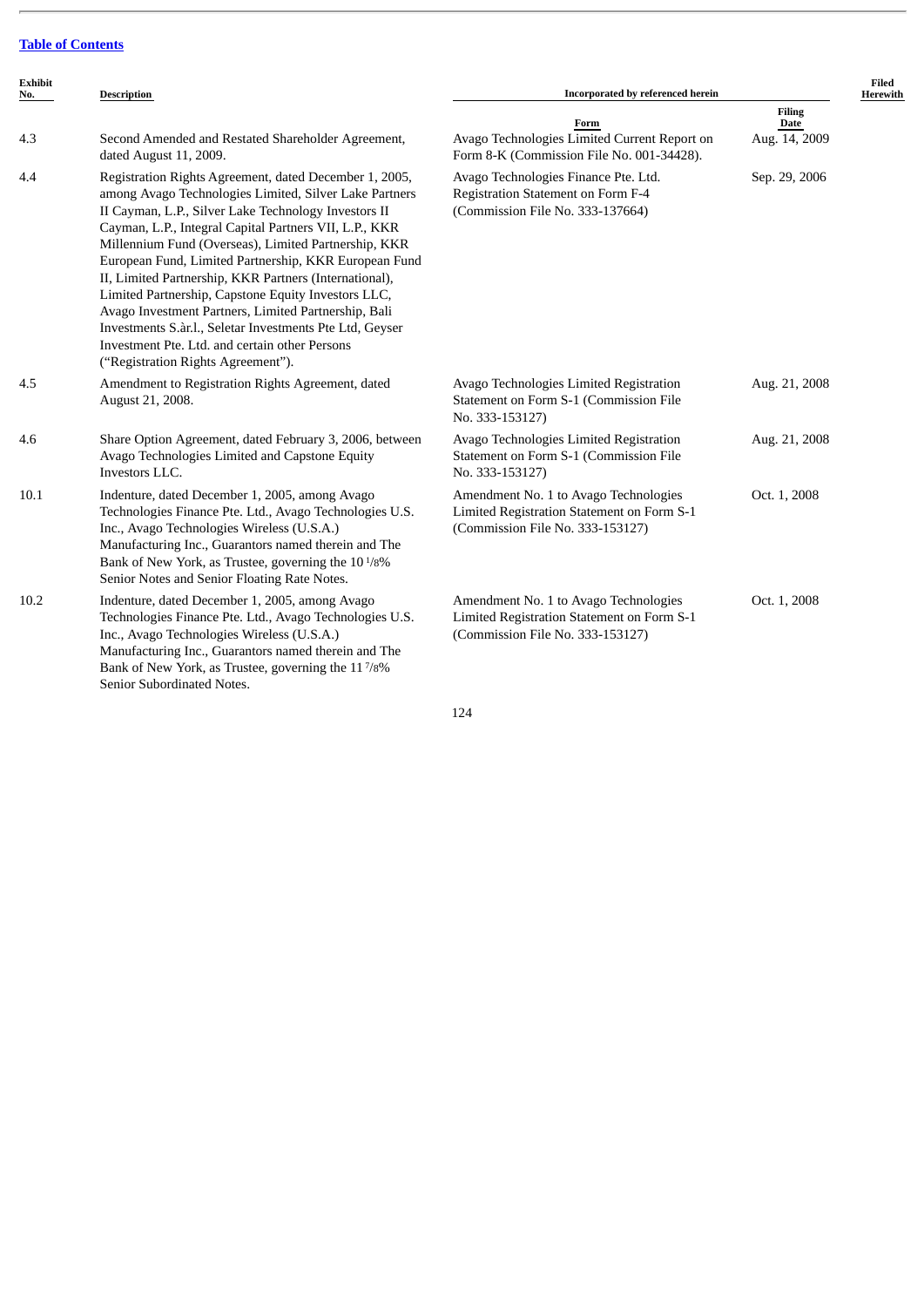Ē.

| Exhibit<br>No. | Description                                                                                                                                                                                                                                                                                                                                                      | Incorporated by referenced herein                                                                                       |                       |
|----------------|------------------------------------------------------------------------------------------------------------------------------------------------------------------------------------------------------------------------------------------------------------------------------------------------------------------------------------------------------------------|-------------------------------------------------------------------------------------------------------------------------|-----------------------|
|                |                                                                                                                                                                                                                                                                                                                                                                  | Form                                                                                                                    | <b>Filing</b><br>Date |
| 10.3           | Sublease Agreement, dated December 1, 2005,<br>between Agilent Technologies Singapore Pte. Ltd.<br>and Avago Technologies Manufacturing (Singapore)<br>Pte. Ltd., relating to Avago's facility at 1 Yishun<br>Avenue 7, Singapore 768923.                                                                                                                        | Amendment No. 1 to Avago Technologies Limited<br>Registration Statement on Form S-1 (Commission<br>File No. 333-153127) | Oct. 1, 2008          |
| 10.4           | Lease No. I/33183P issued by Singapore Housing and<br>Development Board to Compaq Asia Pte Ltd in<br>respect of the land and structures comprised in Lot<br>1935X of Mukim 19, dated September 26, 2000, and<br>includes the Variation of Lease I/49501Q registered<br>January 15, 2002, relating to Avago's facility at 1<br>Yishun Avenue 7, Singapore 768923. | Avago Technologies Finance Pte. Ltd. Registration<br>Statement on Form F-4 (Commission File No. 333-<br>137664)         | Nov. 15, 2006         |
| 10.5           | Lease No. I/31607P issued by Singapore Housing and<br>Development Board to Compaq Asia Pte Ltd in<br>respect of the land and structures comprised in Lot<br>1937C of Mukim 19, dated September 26, 2000, and<br>includes the Variation of Lease I/49499Q registered<br>January 15, 2002, relating to Avago's facility at 1<br>Yishun Avenue 7, Singapore 768923. | Avago Technologies Finance Pte. Ltd. Registration<br>Statement on Form F-4 (Commission File No. 333-<br>137664)         | Nov. 15, 2006         |
| 10.6           | Lease No. I/33182P issued by Singapore Housing and<br>Development Board to Compaq Asia Pte Ltd in<br>respect of the land and structures comprised in Lot<br>2134N of Mukim 19, dated September 26, 2000, and<br>includes the Variation of Lease I/49500Q registered<br>January 15, 2002, relating to Avago's facility at 1<br>Yishun Avenue 7, Singapore 768923. | Avago Technologies Finance Pte. Ltd. Registration<br>Statement on Form F-4 (Commission File No. 333-<br>137664)         | Nov. 15, 2006         |
| 10.7           | Lease No. I/33160P issued by Singapore Housing and<br>Development Board to Compaq Asia Pte Ltd in<br>respect of the land and structures comprised in Lot<br>1975P of Mukim 19, dated September 26, 2000, and<br>includes the Variation of Lease I/49502Q registered<br>January 15, 2002, relating to Avago's facility at 1<br>Yishun Avenue 7, Singapore 768923. | Avago Technologies Finance Pte. Ltd. Registration<br>Statement on Form F-4 (Commission File No. 333-<br>137664)         | Nov. 15, 2006         |
|                |                                                                                                                                                                                                                                                                                                                                                                  | 125                                                                                                                     |                       |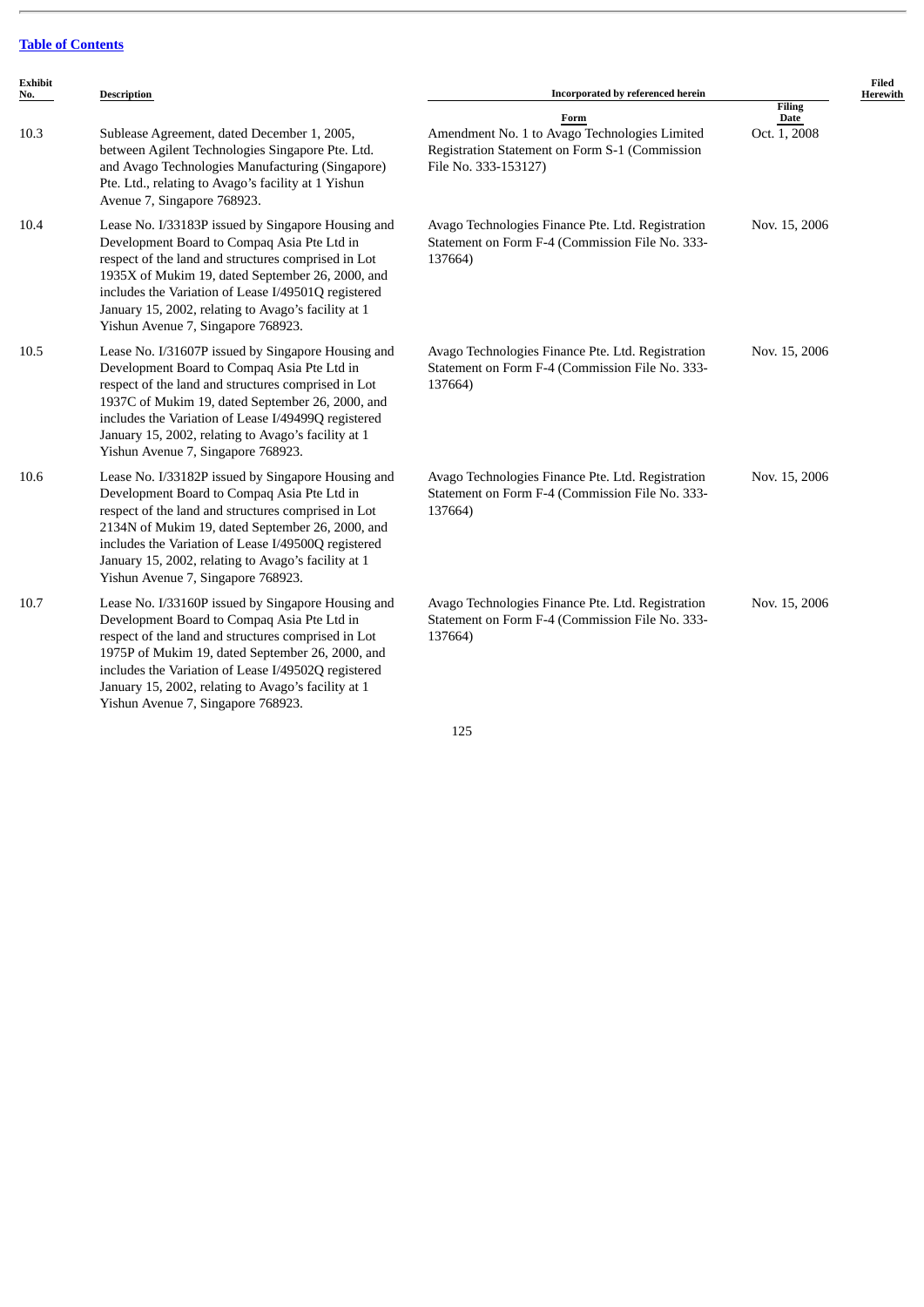Ē.

| Exhibit<br>No. | <b>Description</b>                                                                                                                                                                                                                                                                                                | Incorporated by referenced herein                                                                                       |                       |          |  |  |
|----------------|-------------------------------------------------------------------------------------------------------------------------------------------------------------------------------------------------------------------------------------------------------------------------------------------------------------------|-------------------------------------------------------------------------------------------------------------------------|-----------------------|----------|--|--|
|                |                                                                                                                                                                                                                                                                                                                   | Form                                                                                                                    | <b>Filing</b><br>Date | Herewith |  |  |
| 10.8           | Tenancy Agreement, dated October 24, 2005,<br>between Agilent Technologies (Malaysia) Sdn. Bhd.<br>and Avago Technologies (Malaysia) Sdn. Bhd. (f/k/a<br>Jumbo Portfolio Sdn. Bhd.), relating to Avago's<br>facility at Bayan Lepas Free Industrial Zone, 11900<br>Penang, Malaysia.                              | Amendment No. 1 to Avago Technologies Limited<br>Registration Statement on Form S-1 (Commission File<br>No. 333-153127) | Oct. 1, 2008          |          |  |  |
| 10.9           | Supplemental Agreement to Tenancy Agreement,<br>dated December 1, 2005, between Agilent<br>Technologies (Malaysia) Sdn. Bhd. and Avago<br>Technologies (Malaysia) Sdn. Bhd. (f/k/a Jumbo<br>Portfolio Sdn. Bhd.), relating to Avago's facility at<br>Bayan Lepas Free Industrial Zone, 11900 Penang,<br>Malaysia. | Amendment No. 1 to Avago Technologies Limited<br>Registration Statement on Form S-1 (Commission File<br>No. 333-153127) | Oct. 1, 2008          |          |  |  |
| 10.10          | Subdivision and Use Agreement, dated December 1,<br>2005, between Agilent Technologies (Malaysia)<br>Sdn. Bhd. and Avago Technologies (Malaysia) Sdn.<br>Bhd. (f/k/a Jumbo Portfolio Sdn. Bhd.), relating to<br>Avago's facility at Bayan Lepas Free Industrial<br>Zone, 11900 Penang, Malaysia.                  | Amendment No. 1 to Avago Technologies Limited<br>Registration Statement on Form S-1 (Commission File<br>No. 333-153127) | Oct. 1, 2008          |          |  |  |
| 10.11          | Sale and Purchase Agreement, dated December 1,<br>2005, between Agilent Technologies (Malaysia)<br>Sdn. Bhd. and Avago Technologies (Malaysia) Sdn.<br>Bhd. (f/k/a Jumbo Portfolio Sdn. Bhd.), relating to<br>Avago's facility at Bayan Lepas Free Industrial<br>Zone, 11900 Penang, Malaysia.                    | Amendment No. 1 to Avago Technologies Limited<br>Registration Statement on Form S-1 (Commission File<br>No. 333-153127) | Oct. 1, 2008          |          |  |  |
| 10.12          | Lease Agreement, dated December 1, 2005, between<br>Agilent Technologies, Inc. and Avago Technologies<br>U.S. Inc., relating to Avago's facility at 350 West<br>Trimble Road, San Jose, California 95131.                                                                                                         | Amendment No. 1 to Avago Technologies Limited<br>Registration Statement on Form S-1 (Commission File<br>No. 333-153127) | Oct. 1, 2008          |          |  |  |
| 10.13          | First Amendment to Lease Agreement (Building 90)<br>and Service Level Agreement, dated January 10,<br>2007, between Avago Technologies U.S. Inc. and<br>Lumileds Lighting B.V. relating to Avago's facilities<br>at 350 West Trimble Road, San Jose, California<br>95131.                                         | Amendment No. 1 to Avago Technologies Limited<br>Registration Statement on Form S-1 (Commission File<br>No. 333-153127) | Oct. 1, 2008          |          |  |  |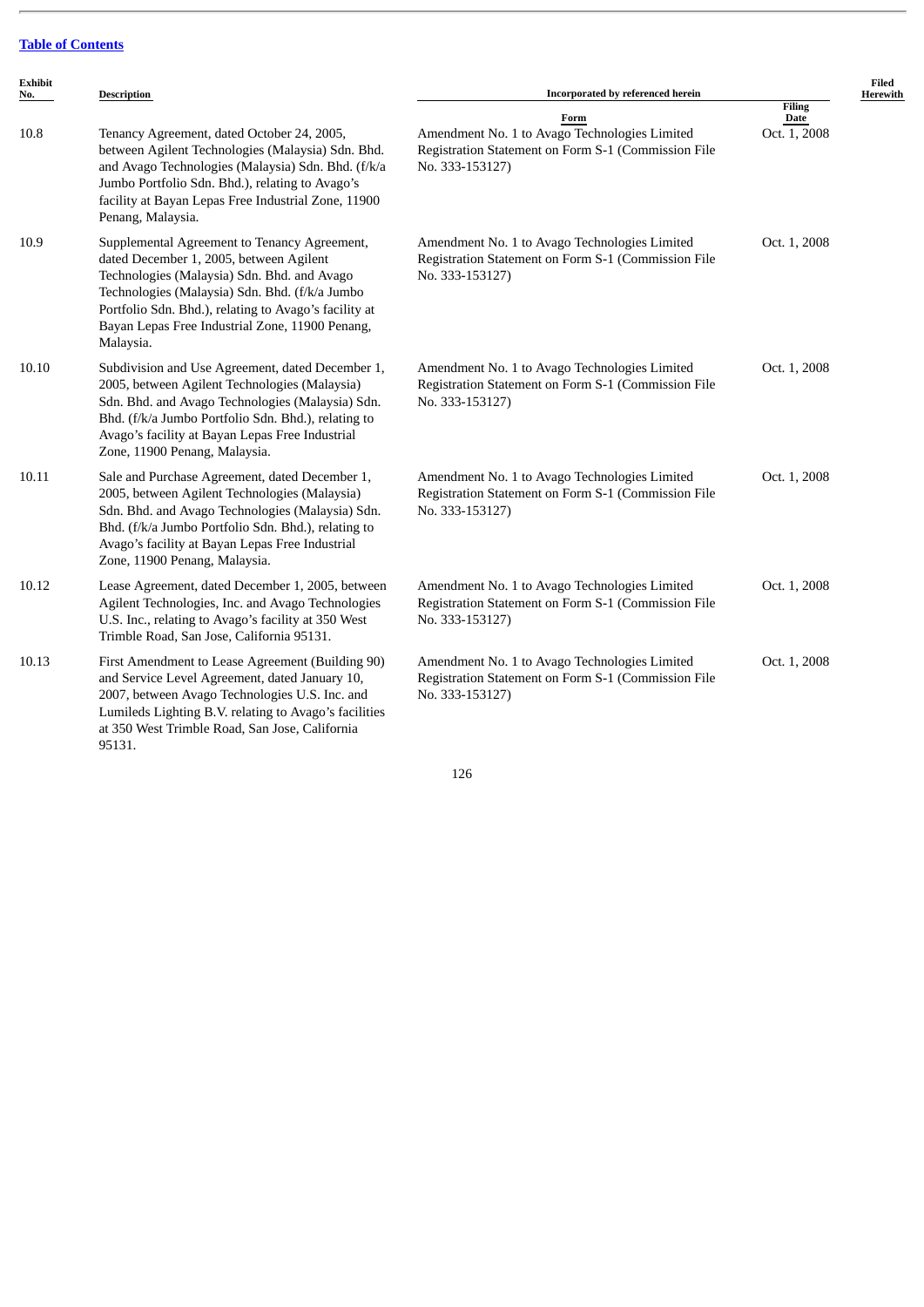Ē.

| Exhibit<br>No. | <b>Description</b>                                                                                                                                                                                                                                                                                                                                                                                                                                                                                                                                                                                                                                                                                                                                                                                                                                                            | <b>Incorporated by referenced herein</b>                                                                                        |                                       |          |  |  |  |
|----------------|-------------------------------------------------------------------------------------------------------------------------------------------------------------------------------------------------------------------------------------------------------------------------------------------------------------------------------------------------------------------------------------------------------------------------------------------------------------------------------------------------------------------------------------------------------------------------------------------------------------------------------------------------------------------------------------------------------------------------------------------------------------------------------------------------------------------------------------------------------------------------------|---------------------------------------------------------------------------------------------------------------------------------|---------------------------------------|----------|--|--|--|
| 10.14          | Credit Agreement, dated December 1, 2005, among<br>Avago Technologies Finance Pte. Ltd., Avago<br>Technologies Finance S.àr.l., Avago Technologies<br>(Malaysia) Sdn. Bhd. (f/k/a Jumbo Portfolio Sdn.<br>Bhd.), Avago Technologies Wireless (U.S.A.)<br>Manufacturing Inc. and Avago Technologies U.S. Inc.,<br>as borrowers, Avago Technologies Holding Pte. Ltd.,<br>each lender from time to time parties thereto, Citicorp<br>International Limited (Hong Kong), as Asian<br>Administrative Agent, Citicorp North America, Inc.,<br>as Tranche B-1 Term Loan Administrative Agent and<br>as Collateral Agent, Citigroup Global Markets Inc., as<br>Joint Lead Arranger and Joint Lead Bookrunner,<br>Lehman Brothers Inc., as Joint Lead Arranger, Joint<br>Lead Bookrunner and Syndication Agent, and Credit<br>Suisse, as Documentation Agent ("Credit<br>Agreement"). | Form<br>Amendment No. 1 to Avago Technologies Limited<br>Registration Statement on Form S-1 (Commission File<br>No. 333-153127) | <b>Filing</b><br>Date<br>Oct. 1, 2008 | Herewith |  |  |  |
| 10.15          | Amendment No. 1 to Credit Agreement, dated<br>December 23, 2005.                                                                                                                                                                                                                                                                                                                                                                                                                                                                                                                                                                                                                                                                                                                                                                                                              | Amendment No. 1 to Avago Technologies Limited<br>Registration Statement on Form S-1 (Commission File<br>No. 333-153127)         | Oct. 1, 2008                          |          |  |  |  |
| 10.16          | Amendment No. 2, Consent and Waiver under Credit<br>Agreement, dated April 16, 2006.                                                                                                                                                                                                                                                                                                                                                                                                                                                                                                                                                                                                                                                                                                                                                                                          | Amendment No. 1 to Avago Technologies Limited<br>Registration Statement on Form S-1 (Commission File<br>No. 333-153127)         | Oct. 1, 2008                          |          |  |  |  |
| 10.17          | Amendment No. 3 to Credit Agreement, dated<br>October 8, 2007.                                                                                                                                                                                                                                                                                                                                                                                                                                                                                                                                                                                                                                                                                                                                                                                                                | Amendment No. 1 to Avago Technologies Limited<br>Registration Statement on Form S-1 (Commission File<br>No. 333-153127)         | Oct. 1, 2008                          |          |  |  |  |
| $10.18+$       | 2009 Equity Incentive Award Plan.                                                                                                                                                                                                                                                                                                                                                                                                                                                                                                                                                                                                                                                                                                                                                                                                                                             | Amendment No. 5 to Avago Technologies Limited<br>Registration Statement on Form S-1 (Commission File<br>No. 333-153127)         | Jul. 27, 2009                         |          |  |  |  |
| $10.19+$       | Avago Performance Bonus Plan.                                                                                                                                                                                                                                                                                                                                                                                                                                                                                                                                                                                                                                                                                                                                                                                                                                                 | Avago Technologies Limited Registration Statement on<br>Form S-1 (Commission File No. 333-153127)                               | Aug. 21, 2008                         |          |  |  |  |
| $10.20+$       | Equity Incentive Plan for Executive Employees of<br>Avago Technologies Limited and Subsidiaries<br>(Amended and Restated Effective as of February 25,<br>2008).                                                                                                                                                                                                                                                                                                                                                                                                                                                                                                                                                                                                                                                                                                               | Avago Technologies Finance Pte. Ltd. Amendment No.<br>1 to Annual Report on Form 20-F/A (Commission File<br>No. 333-137664)     | Feb. 27, 2008                         |          |  |  |  |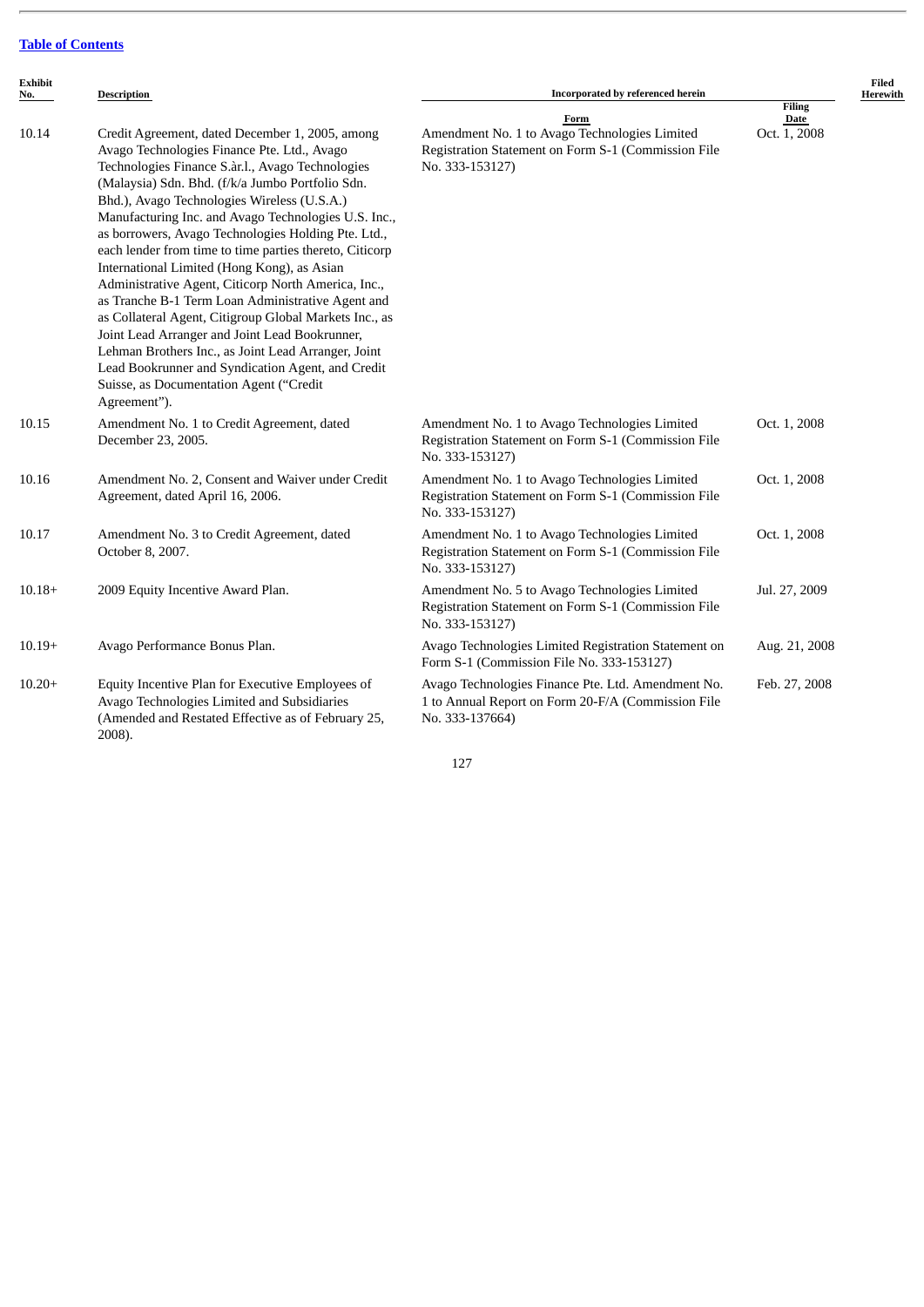Ē.

| Exhibit<br>No. | <b>Description</b>                                                                                                                                                                                                                | Incorporated by referenced herein                                                                                           |                       |  |  |  |  |
|----------------|-----------------------------------------------------------------------------------------------------------------------------------------------------------------------------------------------------------------------------------|-----------------------------------------------------------------------------------------------------------------------------|-----------------------|--|--|--|--|
|                |                                                                                                                                                                                                                                   | Form                                                                                                                        | <b>Filing</b><br>Date |  |  |  |  |
| $10.21+$       | Equity Incentive Plan for Senior Management Employees of<br>Avago Technologies Limited and Subsidiaries (Amended and<br>Restated Effective as of February 25, 2008).                                                              | Avago Technologies Finance Pte. Ltd.<br>Amendment No. 1 to Annual Report on Form<br>20-F/A (Commission File No. 333-137664) | Feb. 27, 2008         |  |  |  |  |
| $10.22+$       | Form of Management Shareholders Agreement.                                                                                                                                                                                        | Amendment No. 1 to Avago Technologies<br>Limited Registration Statement on Form S-1<br>(Commission File No. 333-153127)     | Oct. 1, 2008          |  |  |  |  |
| $10.23+$       | Form of Nonqualified Share Option Agreement Under the<br>Amended and Restated Equity Incentive Plan for Executive<br>Employees of Avago Technologies Limited and Subsidiaries for<br>U.S. employees.                              | Amendment No. 1 to Avago Technologies<br>Limited Registration Statement on Form S-1<br>(Commission File No. 333-153127)     | Oct. 1, 2008          |  |  |  |  |
| $10.24+$       | Form of Nonqualified Share Option Agreement Under the<br>Equity Incentive Plan for Executive Employees of Avago<br>Technologies Limited and Subsidiaries for employees in<br>Singapore.                                           | Amendment No. 1 to Avago Technologies<br>Limited Registration Statement on Form S-1<br>(Commission File No. 333-153127)     | Oct. 1, 2008          |  |  |  |  |
| $10.25+$       | Form of Nonqualified Share Option Agreement Under the<br>Equity Incentive Plan for Executive Employees of Avago<br>Technologies Limited and Subsidiaries for U.S. employees<br>granted rollover options.                          | Amendment No. 1 to Avago Technologies<br>Limited Registration Statement on Form S-1<br>(Commission File No. 333-153127)     | Oct. 1, 2008          |  |  |  |  |
| $10.26+$       | Form of Nonqualified Share Option Agreement Under the<br>Amended and Restated Equity Incentive Plan for Senior<br>Management Employees of Avago Technologies Limited and<br>Subsidiaries for U.S. non-employee directors.         | Amendment No. 1 to Avago Technologies<br>Limited Registration Statement on Form S-1<br>(Commission File No. 333-153127)     | Oct. 1, 2008          |  |  |  |  |
| $10.27+$       | Form of Nonqualified Share Option Agreement Under the<br>Amended and Restated Equity Incentive Plan for Senior<br>Management Employees of Avago Technologies Limited and<br>Subsidiaries for non-employee directors in Singapore. | Avago Technologies Finance Pte. Ltd.<br>Registration Statement on Form F-4<br>(Commission File No. 333-137664)              | Sep. 29, 2006         |  |  |  |  |
| $10.28+$       | Amended and Restated Offer Letter Agreement, dated July 17,<br>2009, between Avago Technologies Limited and Hock E. Tan.                                                                                                          | Amendment No. 4 to Avago Technologies<br>Limited Registration Statement on Form S-1<br>(Commission File No. 333-153127)     | Jul. 21, 2009         |  |  |  |  |
| $10.29+$       | Severance Benefits Agreement, dated June 14, 2006, between<br>Avago Technologies Limited and Mercedes Johnson.                                                                                                                    | Avago Technologies Finance Pte. Ltd.<br>Registration Statement on Form F-4<br>(Commission File No. 333-137664)              | Sep. 29, 2006         |  |  |  |  |
|                |                                                                                                                                                                                                                                   |                                                                                                                             |                       |  |  |  |  |

**Filed Herewith**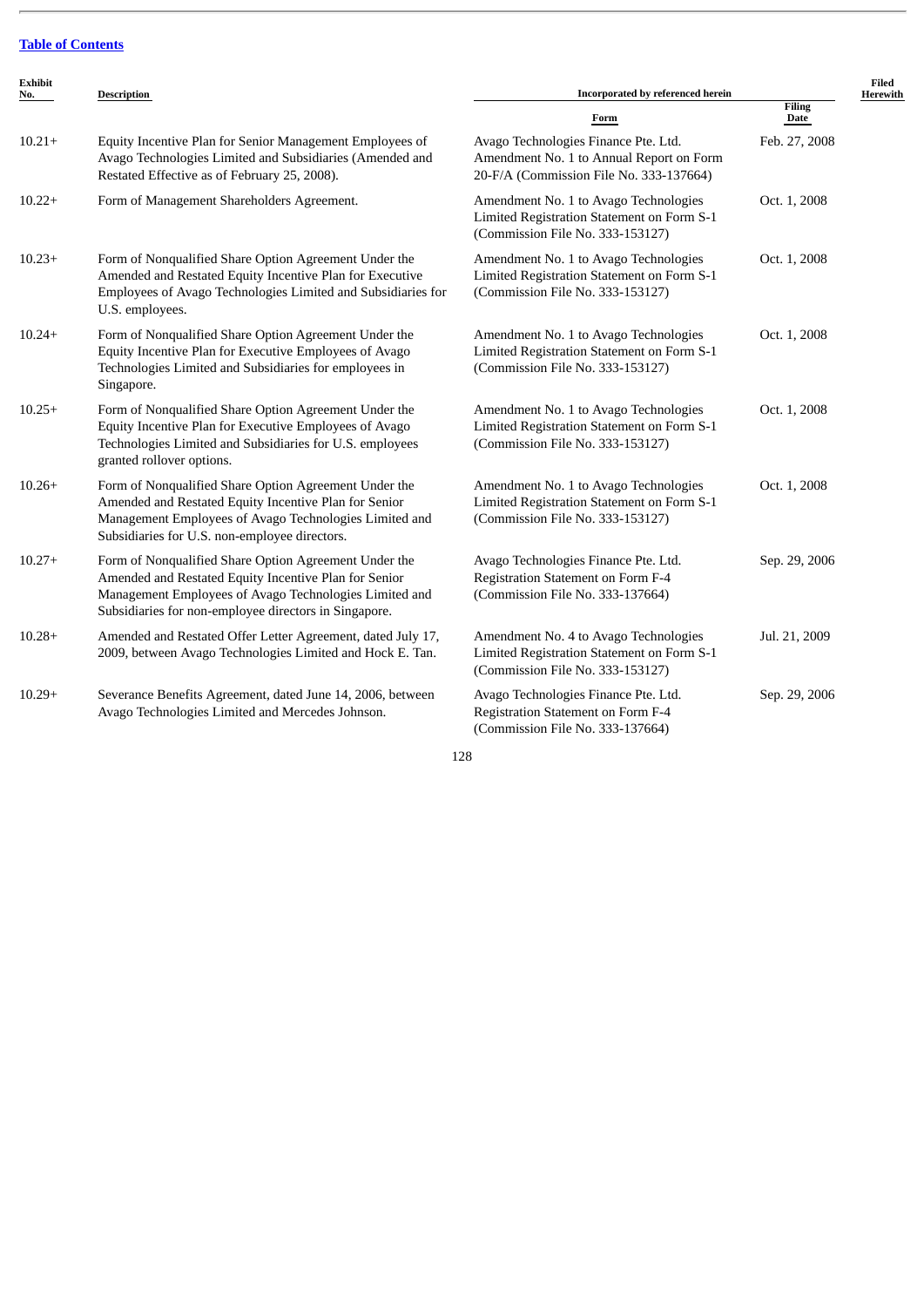J.

| Exhibit<br>No. | <b>Description</b>                                                                                                                                                                                                                                                  | Incorporated by referenced herein                                                                                           |                                       |          |  |  |
|----------------|---------------------------------------------------------------------------------------------------------------------------------------------------------------------------------------------------------------------------------------------------------------------|-----------------------------------------------------------------------------------------------------------------------------|---------------------------------------|----------|--|--|
| $10.30+$       | Separation Agreement, dated as of January 31, 2007,<br>between Avago Technologies Limited and Dick M.<br>Chang.                                                                                                                                                     | Form<br>Avago Technologies Finance Pte. Ltd. Current Report<br>on Form 6-K (Commission File No. 333-137664)                 | <b>Filing</b><br>Date<br>Feb. 6, 2007 | Herewith |  |  |
| $10.31+$       | Separation Agreement, dated August 16, 2007, between<br>Avago Technologies Limited and James Stewart.                                                                                                                                                               | Avago Technologies Finance Pte. Ltd. Amendment<br>No. 1 to Annual Report on Form 20-F/A (Commission<br>File No. 333-137664) | Feb. 27, 2008                         |          |  |  |
| $10.32+$       | Amended and Restated Employment Agreement, dated<br>July 17, 2009, between Avago Technologies U.S. Inc.<br>and Fariba Danesh.                                                                                                                                       | Amendment No. 4 to Avago Technologies Limited<br>Registration Statement on Form S-1 (Commission File<br>No. 333-153127)     | Jul. 21, 2009                         |          |  |  |
| $10.33+$       | Amended and Restated Employment Agreement, dated<br>July 17, 2009, between Avago Technologies U.S. Inc.<br>and Bryan Ingram.                                                                                                                                        | Amendment No. 4 to Avago Technologies Limited<br>Registration Statement on Form S-1 (Commission File<br>No. 333-153127)     | Jul. 21, 2009                         |          |  |  |
| $10.34+$       | Offer Letter Agreement, dated March 20, 2007, between<br>Avago Technologies and Patricia H. McCall.                                                                                                                                                                 | Avago Technologies Finance Pte. Ltd. Amendment<br>No. 1 to Annual Report on Form 20-F/A (Commission<br>File No. 333-137664) | Feb. 27, 2008                         |          |  |  |
| $10.35+$       | Offer Letter Agreement, dated November 7, 2005,<br>between Avago Technologies (Malaysia) Sdn. Bhd. and<br>Bian-Ee Tan, and Extension of Employment Letter<br>Agreement, dated October 10, 2006, between Avago<br>Technologies (Malaysia) Sdn. Bhd. and Bian-Ee Tan. | Avago Technologies Finance Pte. Ltd. Amendment<br>No. 1 to Annual Report on Form 20-F/A (Commission<br>File No. 333-137664) | Feb. 27, 2008                         |          |  |  |
| $10.36+$       | Offer Letter Agreement, dated July 4, 2008, between<br>Avago Technologies and Douglas R. Bettinger.                                                                                                                                                                 | Avago Technologies Finance Pte. Ltd. Current Report<br>on Form 6-K (Commission File No. 333-137664)                         | Jul. 16, 2008                         |          |  |  |
| $10.37+$       | Separation Agreement, dated August 11, 2008, between<br>Avago Technologies Limited and Mercedes Johnson.                                                                                                                                                            | Avago Technologies Limited Registration Statement<br>on Form S-1 (Commission File No. 333-153127)                           | Aug. 21, 2008                         |          |  |  |
| $10.38+$       | Form of indemnification agreement between Avago and<br>each of its directors.                                                                                                                                                                                       | Avago Technologies Finance Pte. Ltd. Amendment<br>No. 1 to Annual Report on Form 20-F/A (Commission<br>File No. 333-137664) | Feb. 27, 2008                         |          |  |  |
| $10.39+$       | Form of indemnification agreement between Avago and<br>each of its officers.                                                                                                                                                                                        | Avago Technologies Finance Pte. Ltd. Amendment<br>No. 1 to Annual Report on Form 20-F/A (Commission<br>File No. 333-137664) | Feb. 27, 2008                         |          |  |  |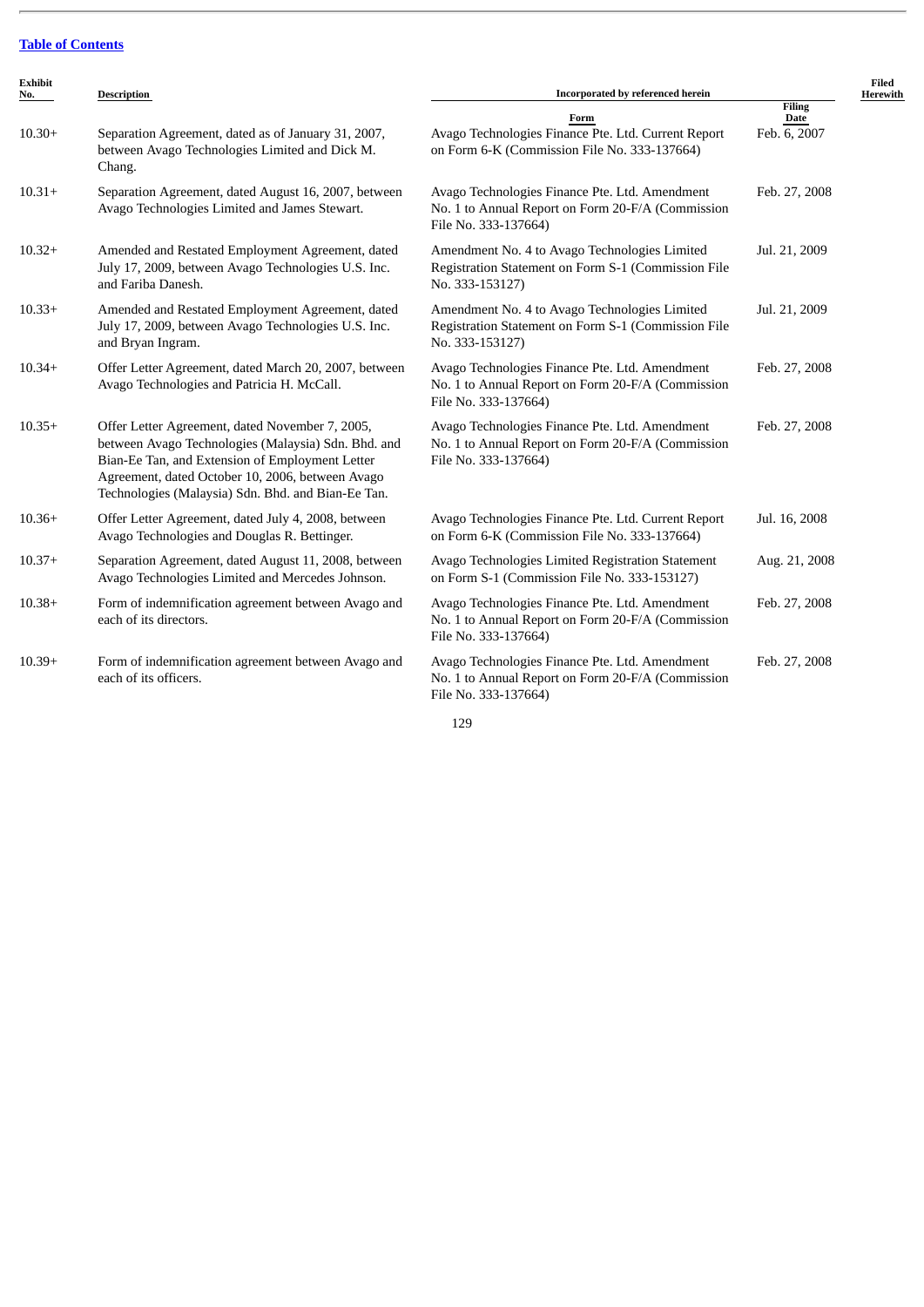Ē.

| Exhibit<br>No. | <b>Description</b>                                                                                                                                                                                                                                                                                                                                          | Incorporated by referenced herein                                                                                           |                                        |  |  |  |  |
|----------------|-------------------------------------------------------------------------------------------------------------------------------------------------------------------------------------------------------------------------------------------------------------------------------------------------------------------------------------------------------------|-----------------------------------------------------------------------------------------------------------------------------|----------------------------------------|--|--|--|--|
| 10.40          | Advisory Agreement, dated December 1, 2005, among<br>Avago Technologies Limited, Avago Technologies<br>International Sales Pte. Limited, Kohlberg Kravis<br>Roberts & Co., L.P. and Silver Lake Management<br>Company, LLC (the "Advisory Agreement").                                                                                                      | Form<br>Avago Technologies Finance Pte. Ltd. Registration<br>Statement on Form F-4 (Commission File No. 333-<br>137664)     | <b>Filing</b><br>Date<br>Sep. 29, 2006 |  |  |  |  |
| 10.41          | Form of Termination Notice for the Advisory<br>Agreement, dated August 11, 2009.                                                                                                                                                                                                                                                                            | Amendment No. 2 to Avago Technologies Limited<br>Registration Statement on Form S-1 (Commission File<br>No. 333-153127)     | Jul. 2, 2009                           |  |  |  |  |
| 10.42          | Ft. Collins Supply Agreement, dated October 28, 2005<br>between Avago Technologies Wireless (U.S.A.)<br>Manufacturing, Inc. and Palau Acquisition Corporation.                                                                                                                                                                                              | Avago Technologies Finance Pte. Ltd. Amendment No. 1<br>to Annual Report on Form 20-F/A (Commission File<br>No. 333-137664) | Jun. 16, 2009                          |  |  |  |  |
| 10.43          | Statement of Work, dated January 27, 2006, between<br>KKR Capstone and Avago Technologies.                                                                                                                                                                                                                                                                  | Amendment No. 1 to Avago Technologies Limited<br>Registration Statement on Form S-1 (Commission File<br>No. 333-153127)     | Oct. 1, 2008                           |  |  |  |  |
| 10.44          | Supplemental Indenture No. 1, dated April 11, 2006,<br>among Avago Technologies Sensor IP Pte. Ltd., Avago<br>Technologies Sensor (U.S.A.) Inc. and The Bank of<br>New York, as Trustee, relating to the 10 <sup>1</sup> /8% Senior<br>Notes and Senior Floating Rate Notes.                                                                                | Avago Technologies Finance Pte. Ltd. Registration<br>Statement on Form F-4 (Commission File No. 333-<br>137664)             | Sep. 29, 2006                          |  |  |  |  |
| 10.45          | Supplemental Indenture No. 1, dated April 11, 2006,<br>among Avago Technologies Sensor IP Pte. Ltd., Avago<br>Technologies Sensor (U.S.A.) Inc. and The Bank of<br>New York, as Trustee, relating to the 117/8% Senior<br>Subordinated Notes.                                                                                                               | Avago Technologies Finance Pte. Ltd. Registration<br>Statement on Form F-4 (Commission File No. 333-<br>137664)             | Sep. 29, 2006                          |  |  |  |  |
| 10.46          | Supplemental Indenture No. 2, dated January 3, 2007,<br>among Avago Technologies Finance Pte. Ltd., Avago<br>Technologies U.S. Inc., Avago Technologies Wireless<br>(U.S.A.) Manufacturing Inc., Guarantors signatory<br>thereto and The Bank of New York, as Trustee,<br>governing the 10 <sup>1</sup> /8% Senior Notes and Senior Floating<br>Rate Notes. | Avago Technologies Finance Pte. Ltd. Registration<br>Statement on Form F-4 (Commission File No. 333-<br>137664)             | Jan. 8, 2007                           |  |  |  |  |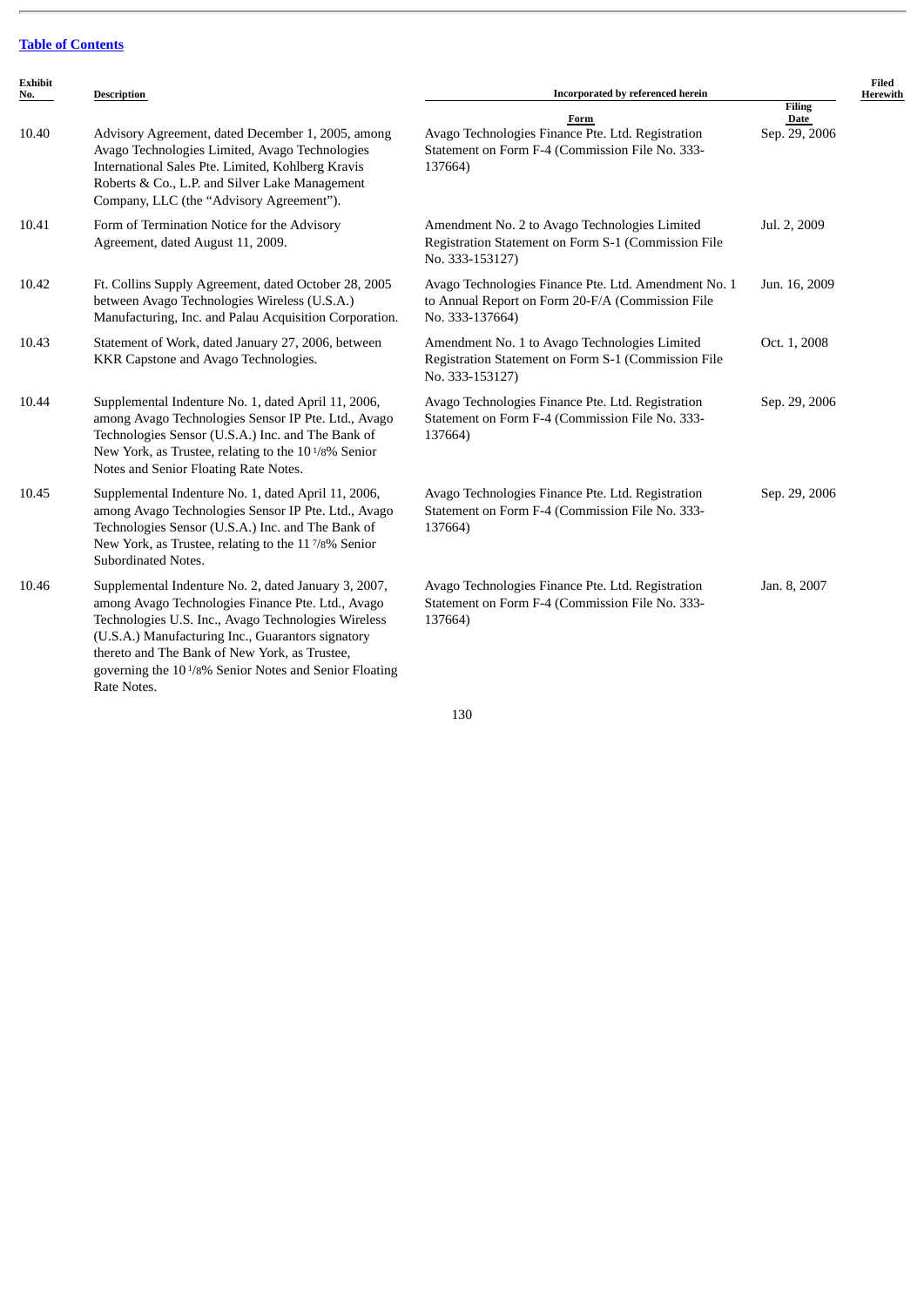Ē.

| Exhibit<br>No. | <b>Description</b>                                                                                                                                                                                                                                                                                                           | Incorporated by referenced herein                                                                                    |                       |          |  |  |  |
|----------------|------------------------------------------------------------------------------------------------------------------------------------------------------------------------------------------------------------------------------------------------------------------------------------------------------------------------------|----------------------------------------------------------------------------------------------------------------------|-----------------------|----------|--|--|--|
|                |                                                                                                                                                                                                                                                                                                                              | Form                                                                                                                 | <b>Filing</b><br>Date | Herewith |  |  |  |
| 10.47          | Supplemental Indenture No. 2, dated January 3,<br>2007, among Avago Technologies Finance Pte.<br>Ltd., Avago Technologies U.S. Inc., Avago<br>Technologies Wireless (U.S.A.) Manufacturing<br>Inc., Guarantors signatory thereto and The Bank<br>of New York, as Trustee, governing the 117/8%<br>Senior Subordinated Notes. | Avago Technologies Finance Pte. Ltd. Registration Statement on<br>Form F-4 (Commission File No. 333-137664)          | Jan. 8, 2007          |          |  |  |  |
| 10.48          | Supplemental Indenture No. 3, dated June 15,<br>2007, between Einhundertsechsundneunzigste<br>Verwaltungsgesellschaft Dammtor mbH<br>(renamed Avago Technologies Fiber GmbH) and<br>The Bank of New York, as Trustee, governing<br>the 10 <sup>1</sup> /8% Senior Notes and Senior Floating<br>Rate Notes.                   | Amendment No. 1 to Avago Technologies Limited Registration<br>Statement on Form S-1 (Commission File No. 333-153127) | Oct. 1, 2008          |          |  |  |  |
| 10.49          | Supplemental Indenture No. 3, dated June 15,<br>2007, between Einhundertsechsundneunzigste<br>Verwaltungsgesellschaft Dammtor mbH<br>(renamed Avago Technologies Fiber GmbH) and<br>The Bank of New York, as Trustee, governing<br>the 117/8% Senior Subordinated Notes.                                                     | Amendment No. 1 to Avago Technologies Limited Registration<br>Statement on Form S-1 (Commission File No. 333-153127) | Oct. 1, 2008          |          |  |  |  |
| 10.50          | Supplemental Indenture No. 4, dated December<br>13, 2007, among Avago Technologies General<br>Hungary Vagyonkezelö Kft, Avago Technologies<br>Wireless Hungary Vagyonkezelö Kft and The<br>Bank of New York, as Trustee, governing the<br>10 <sup>1</sup> /8% Senior Notes and Senior Floating Rate<br>Notes.                | Amendment No. 1 to Avago Technologies Limited Registration<br>Statement on Form S-1 (Commission File No. 333-153127) | Oct. 1, 2008          |          |  |  |  |
| 10.51          | Supplemental Indenture No. 4, dated December<br>13, 2007, among Avago Technologies General<br>Hungary Vagyonkezelö Kft, Avago Technologies<br>Wireless Hungary Vagyonkezelö Kft and The<br>Bank of New York, as Trustee, governing the<br>117/8% Senior Subordinated Notes.                                                  | Amendment No. 1 to Avago Technologies Limited Registration<br>Statement on Form S-1 (Commission File No. 333-153127) | Oct. 1, 2008          |          |  |  |  |
|                |                                                                                                                                                                                                                                                                                                                              |                                                                                                                      |                       |          |  |  |  |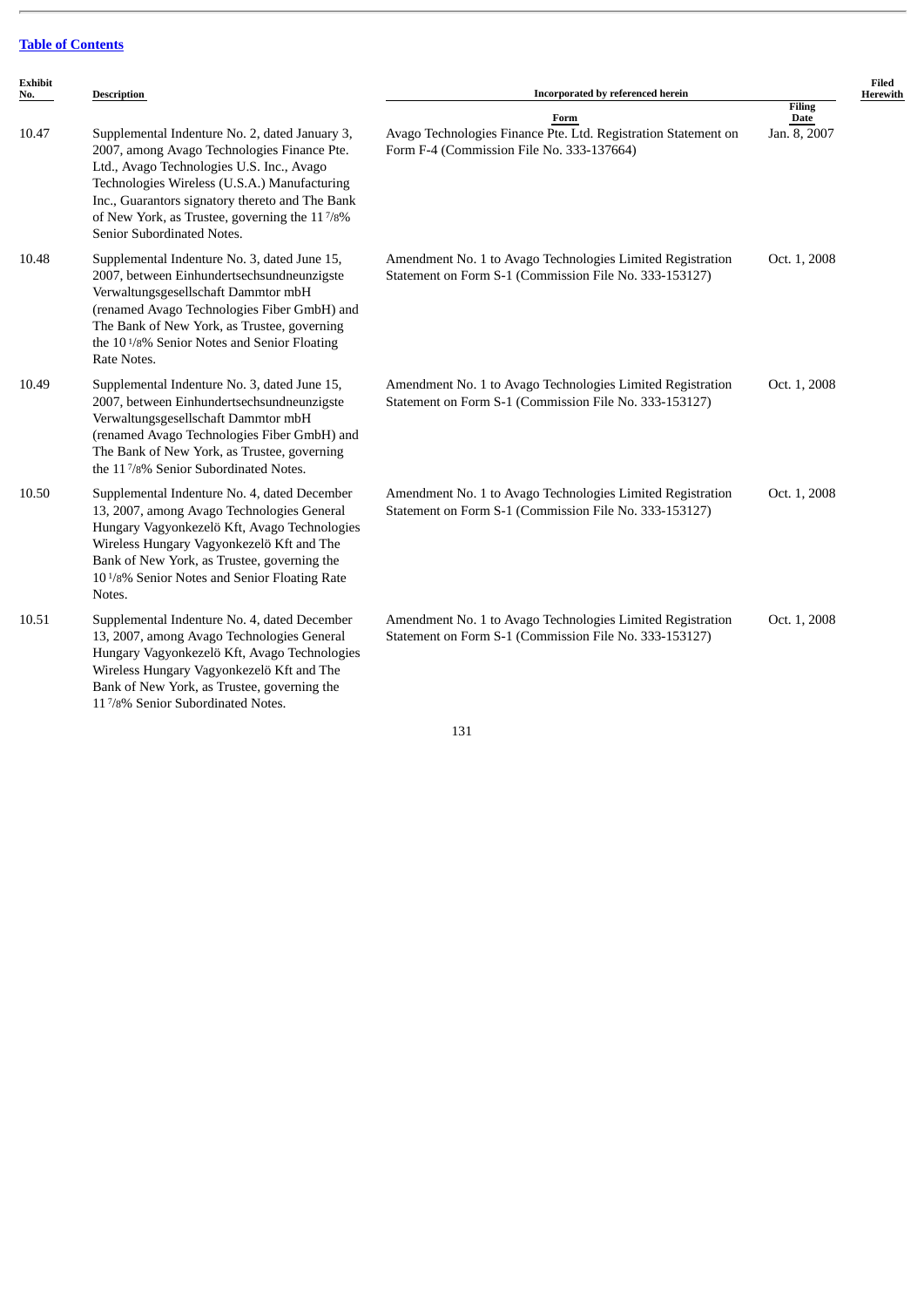j.

| Exhibit<br>No. | <b>Description</b>                                                                                                                                                                                                             | Incorporated by referenced herein                                                                                               |                                       |  |  |  |
|----------------|--------------------------------------------------------------------------------------------------------------------------------------------------------------------------------------------------------------------------------|---------------------------------------------------------------------------------------------------------------------------------|---------------------------------------|--|--|--|
| 10.52          | Supplemental Indenture No. 5, dated February 28,<br>2008, between Avago Technologies Trading Ltd<br>and The Bank of New York, as Trustee, governing<br>the 10 <sup>1</sup> /8% Senior Notes and Senior Floating Rate<br>Notes. | Form<br>Amendment No. 1 to Avago Technologies Limited<br>Registration Statement on Form S-1 (Commission File<br>No. 333-153127) | <b>Filing</b><br>Date<br>Oct. 1, 2008 |  |  |  |
| 10.53          | Supplemental Indenture No. 5, dated February 28,<br>2008, between Avago Technologies Trading Ltd<br>and The Bank of New York, as Trustee, governing<br>the 117/8% Senior Subordinated Notes.                                   | Amendment No. 1 to Avago Technologies Limited<br>Registration Statement on Form S-1 (Commission File<br>No. 333-153127)         | Oct. 1, 2008                          |  |  |  |
| $10.54^$       | Distribution Agreement, dated March 26, 2008,<br>between Avago Technologies International Sales<br>Pte. Limited and Arrow Electronics, Inc.                                                                                    | Amendment No. 4 to Avago Technologies Limited<br>Registration Statement on Form S-1 (Commission File<br>No. 333-153127)         | Jul. 21, 2009                         |  |  |  |
| 10.55          | Collective Agreement, dated November 2, 2007,<br>between Avago Technologies Limited (and its<br>Singapore subsidiaries) and United Workers of<br>Electronic & Electrical Industries.                                           | Amendment No. 1 to Avago Technologies Limited<br>Registration Statement on Form S-1 (Commission File<br>No. 333-153127)         | Oct. 1, 2008                          |  |  |  |
| $10.56+$       | Severance Benefits Agreement, dated December<br>3, 2008, between Avago Technologies Limited<br>and Patricia H. McCall.                                                                                                         | Avago Technologies Finance Pte. Ltd. Current Report on<br>Form 6-K (Commission File No. 333-137664)                             | Mar. 5, 2009                          |  |  |  |
| $10.57+$       | Offer Letter Agreement, dated December 5, 2008,<br>between Avago Technologies Limited and B.C.<br>Ooi.                                                                                                                         | Avago Technologies Finance Pte. Ltd. Current Report on<br>Form 6-K (Commission File No. 333-137664)                             | Mar. 5, 2009                          |  |  |  |
| $10.58+$       | <b>Employment Separation Agreement, dated</b><br>April 7, 2009, between Avago Technologies<br>Limited and Bian-Ee Tan.                                                                                                         | Avago Technologies Finance Pte. Ltd. Current Report on<br>Form 6-K (Commission File No. 333-137664)                             | Apr. 10, 2009                         |  |  |  |
| $10.59+$       | Deferred Compensation Plan.                                                                                                                                                                                                    | Amendment No. 2 to Avago Technologies Limited<br>Registration Statement on Form S-1 (Commission File<br>No. 333-153127)         | Jul. 2, 2009                          |  |  |  |
| $10.60+$       | Avago Performance Bonus Plan, effective<br>November 1, 2008.                                                                                                                                                                   | Amendment No. 3 to Avago Technologies Limited<br>Registration Statement on Form S-1 (Commission File<br>No. 333-153127)         | Jul. 14, 2009                         |  |  |  |
| $10.61+$       | Form of Option Agreement Under Avago<br>Technologies Limited 2009 Equity Incentive<br>Award Plan.                                                                                                                              | Amendment No. 5 to Avago Technologies Limited<br>Registration Statement on Form S-1 (Commission File<br>No. 333-153127)         | Jul. 27, 2009                         |  |  |  |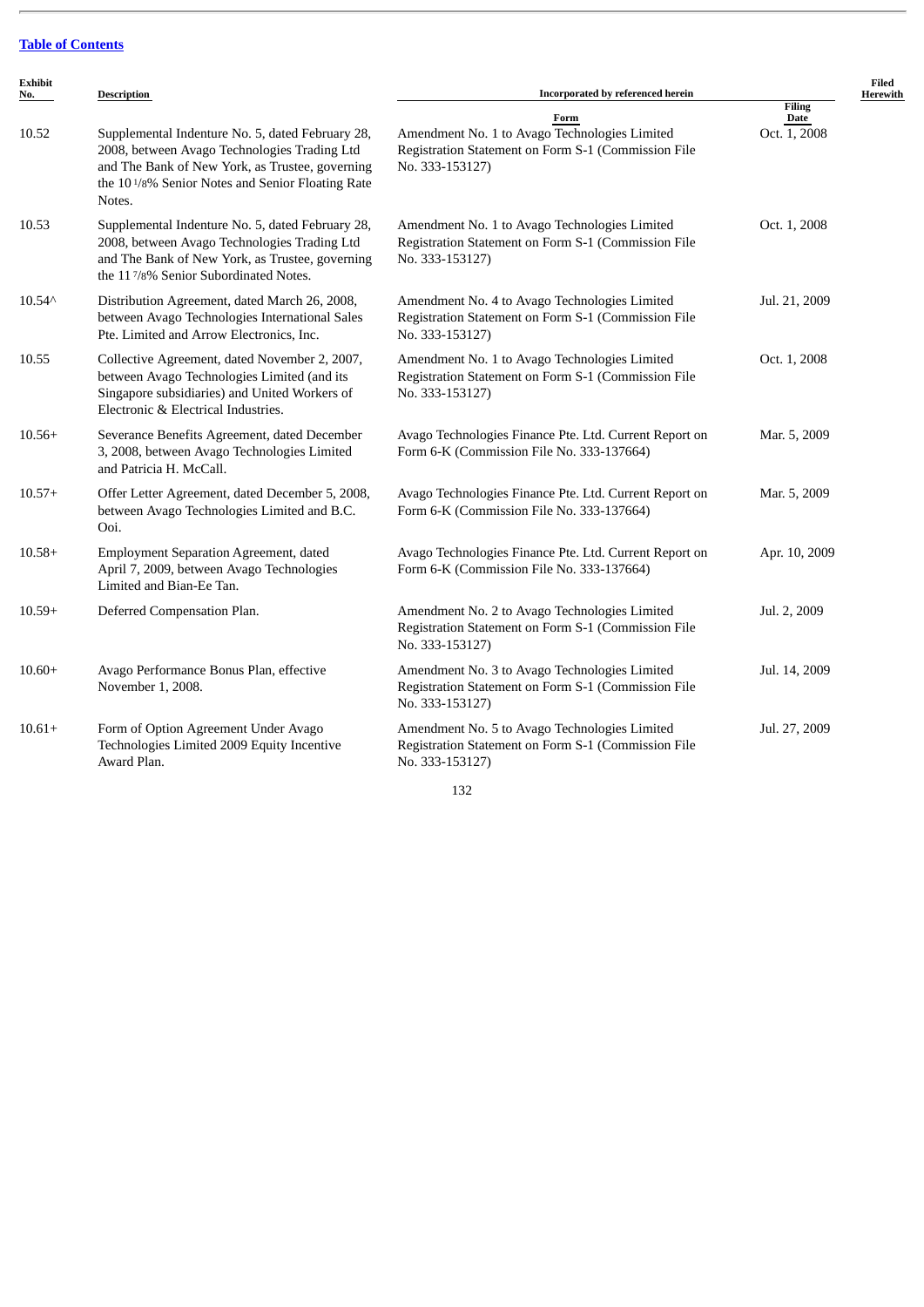| Exhibit<br>No. | <b>Description</b>                                                                                                                                                                          | Incorporated by referenced herein                                                         |                       |             |             |  |
|----------------|---------------------------------------------------------------------------------------------------------------------------------------------------------------------------------------------|-------------------------------------------------------------------------------------------|-----------------------|-------------|-------------|--|
|                |                                                                                                                                                                                             | Form                                                                                      | <b>Filing</b><br>Date |             |             |  |
| $10.62+$       | Form of Amendment to the Equity Incentive Plan for                                                                                                                                          | Amendment No. 5 to Registration Statement on Form S-1                                     | Jul. 27,              |             |             |  |
|                | Senior Management Employees of Avago Technologies<br>Limited and Subsidiaries.                                                                                                              | (Commission File No. 333-153127)                                                          | 2009                  |             |             |  |
| $10.63+$       | Form of Employee Share Purchase Plan.                                                                                                                                                       | Amendment No. 5 to Avago Technologies Limited                                             | Jul. 27,              |             |             |  |
|                |                                                                                                                                                                                             | Registration Statement on Form S-1 (Commission File<br>No. 333-153127)                    | 2009                  |             |             |  |
| $10.64+$       | Separation Agreement, dated September 23, 2009,<br>between Avago Technologies Limited and Fariba<br>Danesh.                                                                                 | Avago Technologies Limited Current Report on Form 8-K<br>(Commission File No. 001-34428). | Sep. 24,<br>2009      |             |             |  |
| $10.65+$       | Separation Agreement, dated October 9, 2009, between<br>Avago Technologies Limited and Jeffrey Henderson.                                                                                   |                                                                                           |                       |             | $\mathbf X$ |  |
| 12.1           | Computation of ratio of earnings to fixed charges.                                                                                                                                          |                                                                                           |                       |             | $\mathbf X$ |  |
| 21.1           | List of Subsidiaries.                                                                                                                                                                       |                                                                                           |                       |             | $\mathbf X$ |  |
| 23.1           | Consent of PricewaterhouseCoopers LLP, independent<br>registered public accounting firm.                                                                                                    |                                                                                           |                       |             | X           |  |
| 24.1           | Power of Attorney (see signature page to this Form 10-<br>$K$ ).                                                                                                                            |                                                                                           |                       |             | $\mathbf X$ |  |
| 31.1           | Certification of Principal Executive Officer Pursuant to<br>Rule 13a-14 of the Securities Exchange Act of 1934, As<br>Adopted Pursuant to Section 302 of the Sarbanes-Oxley<br>Act of 2002. |                                                                                           |                       | X           |             |  |
| 31.2           | Certification of Principal Financial Officer Pursuant to<br>Rule 13a-14 of the Securities Exchange Act of 1934, As<br>Adopted Pursuant to Section 302 of the Sarbanes-Oxley<br>Act of 2002. |                                                                                           |                       | $\mathbf X$ |             |  |
| 32.1           | Certification of Principal Executive Officer Pursuant to                                                                                                                                    |                                                                                           |                       | X           |             |  |
|                | 18 U.S.C. Section 1350, As Adopted Pursuant to                                                                                                                                              |                                                                                           |                       |             |             |  |
|                | Section 906 of the Sarbanes-Oxley Act of 2002.                                                                                                                                              |                                                                                           |                       |             |             |  |
| 32.2           | Certification of Principal Financial Officer Pursuant to                                                                                                                                    |                                                                                           |                       | X           |             |  |
|                | 18 U.S.C. Section 1350, As Adopted Pursuant to                                                                                                                                              |                                                                                           |                       |             |             |  |
|                | Section 906 of the Sarbanes-Oxley Act of 2002.                                                                                                                                              |                                                                                           |                       |             |             |  |

Notes:

# Schedules have been omitted pursuant to Item 601(b)(2) of Regulation S-K. Avago Technologies hereby undertakes to furnish supplementally copies of any omitted schedules upon request by the SEC.

 $\wedge$  Certain portions have been omitted pursuant to a confidential treatment request. Omitted information has been filed separately with the SEC.

<sup>+</sup> Indicates a management contract or compensatory plan or arrangement.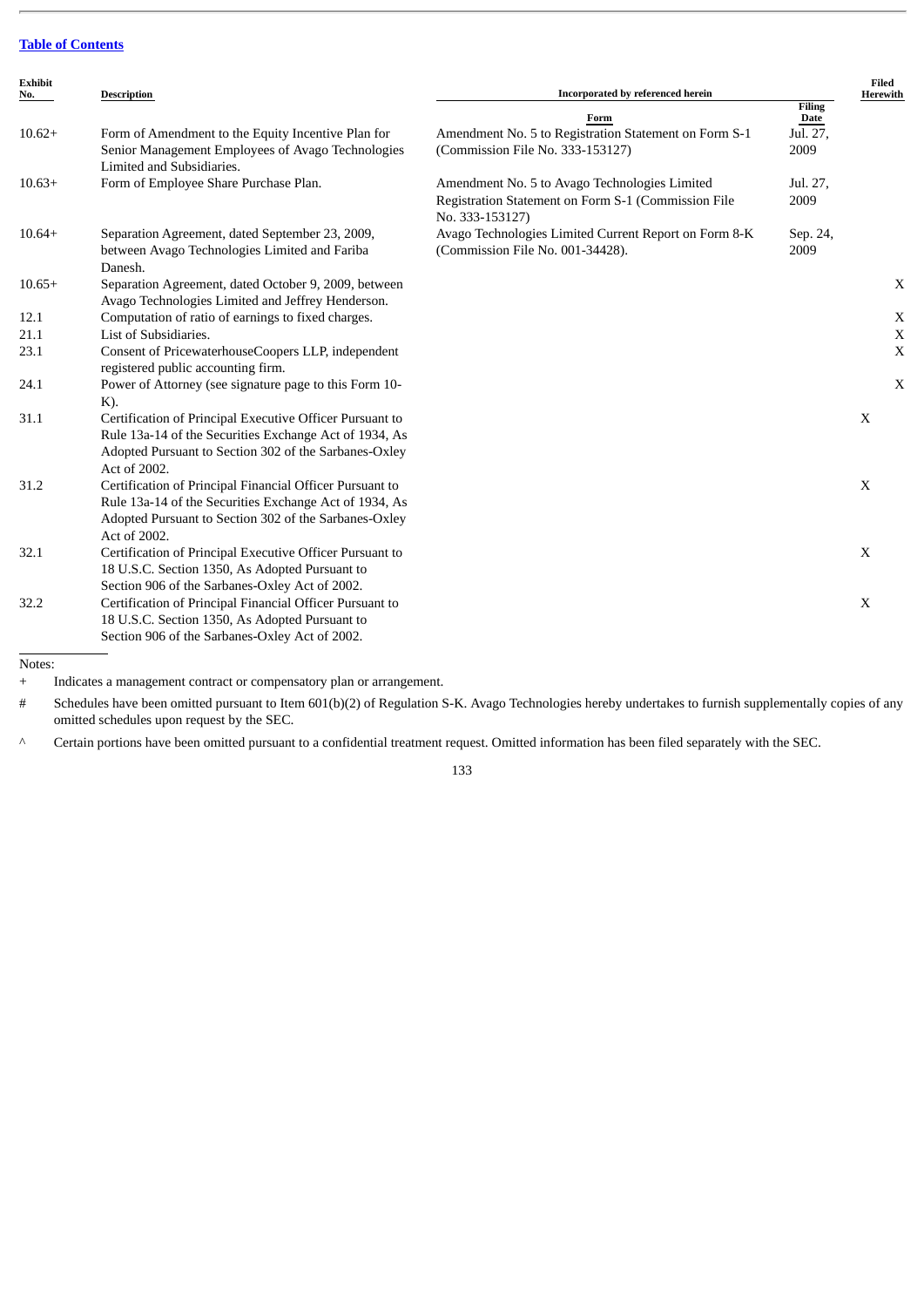### **SEPARATION AGREEMENT**

This Separation Agreement (the "Agreement") is effective as of 10/17/09, by and between Jeffrey Henderson ("Employee") and Avago Technologies Limited, a company organized under the laws of Singapore (the "Company") (together, the "Parties"), with reference to the following facts:

A. Employee's status as an employee and officer of Avago Technologies U.S. Inc., a subsidiary of the Company ("Avago U.S."), the Company and their subsidiaries and affiliates will terminate effective September 4, 2009.

B. Employee and the Company desire to assure a smooth and effective transition of Employee's duties to his successor and to wind-up their employment relationship amicably.

NOW, THEREFORE, in consideration of the mutual covenants and agreements hereinafter set forth, the parties agree as follows:

1. Termination Date. Employee acknowledges that his status as an employee and officer of Avago U.S., the Company and their subsidiaries and affiliates shall end on September 4, 2009 (the "Termination Date").

2. Base Salary and Accrued Benefits. The Company shall cause Avago U.S. to pay to Employee any unpaid base salary and accrued but unpaid FTO/vacation along with any other payments required by applicable law through the Termination Date in accordance with Avago U.S.'s normal payroll practices.

3. Separation Payments and Benefits. Without admission of any liability, fact or claim, the Company hereby agrees, subject to the execution hereof by both parties and Employee's continuing performance of his obligations pursuant to this Agreement, and that certain Agreement Regarding Confidential Information and Proprietary Developments between the Company and Employee dated December 1, 2005 (the "ARCIPD"), to provide Employee the severance benefits set forth below. For the avoidance of doubt, in the event Employee fails to execute this Agreement on or before October 28, 2009, or revokes this Agreement during the revocation period set forth in Section 6, the Company shall have no obligation to provide the benefits set forth in this Section 3.

(a) *Severance Payment*. The Company and Employee acknowledge that the Company shall pay Employee, or cause to be paid to Employee, as severance an amount equal to \$315,288.00, less applicable taxes and other withholding required by law or authorized by Employee, which is equivalent to twelve (12) months of Employee's final base salary, such amount to be paid in a single cash lump sum as soon as administratively practicable, which shall not exceed 5 days, after this Agreement becomes no longer subject to revocation;

(b) *Healthcare*. The Company and Employee acknowledge that the Company shall pay Employee, or cause to be paid to Employee, an amount equal to \$4,455.09, less applicable taxes and other withholding required by law or authorized by Employee, which is equivalent to three (3) months of COBRA premiums, such amount to be paid in a single cash lump sum as soon as administratively practicable, which shall not exceed 5 days, after this Agreement becomes no longer subject to revocation. Thereafter, Employee may, if eligible, elect to receive continued healthcare coverage pursuant to the provisions of COBRA (the Consolidated Omnibus Budget Reconciliation Act of 1985, as amended) for himself and any covered dependents at his own expense.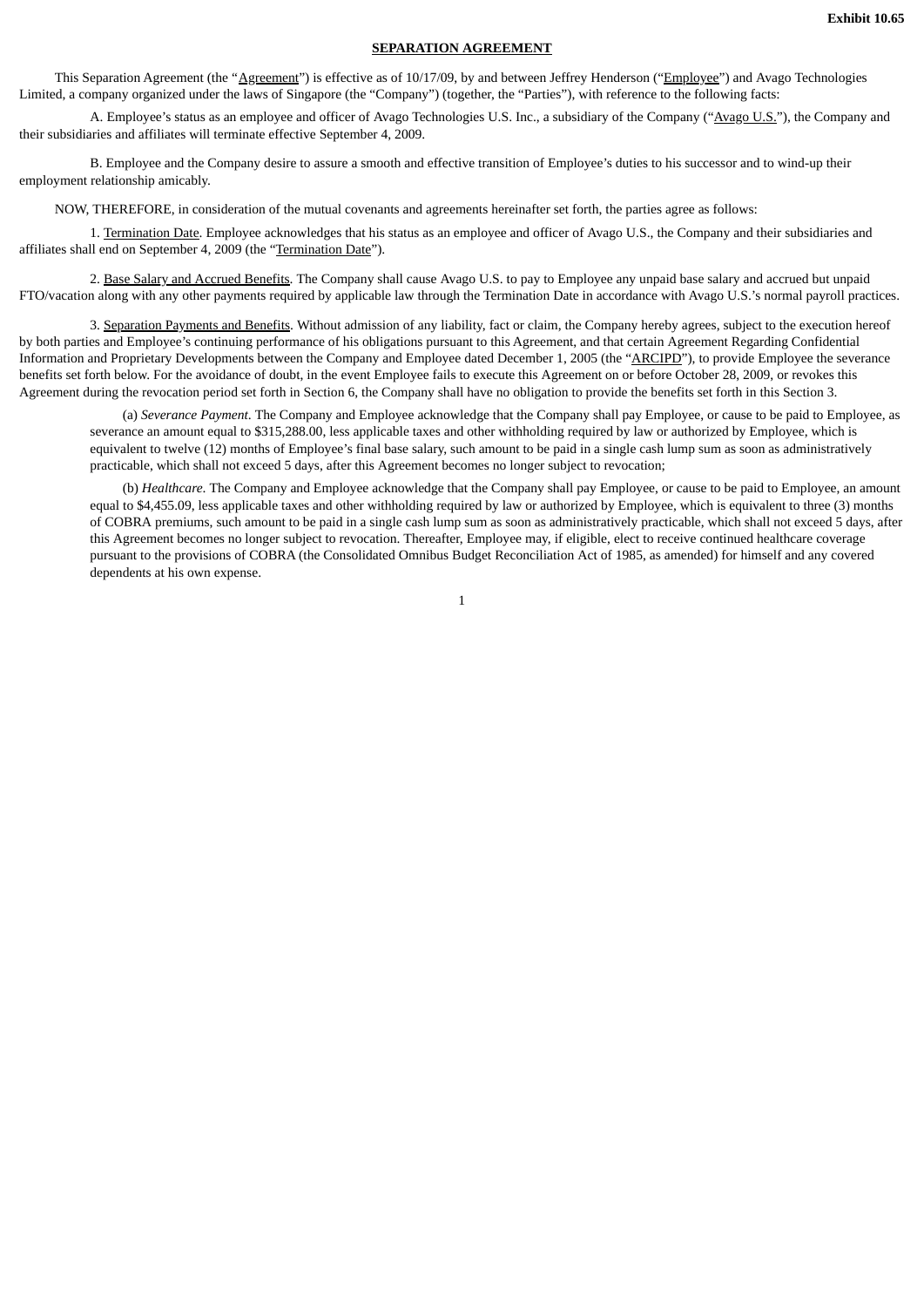(c) *Equity.* The Company and Employee acknowledge that subject to the Management Shareholders Agreement by and among Parent, Employee and Bali Investments S.a.r.l., dated as of December 1, 2005 (the "Management Shareholders Agreement"), and pursuant to the terms of the Amended and Restated Equity Incentive Plan for Executive Employees of Avago Technologies Limited and Subsidiaries, as amended from time to time (the "Equity Incentive Plan"), Employee was granted (i) roll-over options to purchase an aggregate of 93,333 ordinary shares of the Company at \$1.25 per share on December 1, 2005 (the "Roll-Over Options"), and (ii) an option to purchase 236,667 ordinary shares of the Company at \$5.00 per share on December 1, 2005 (the "2005 Option"); an option to purchase 65,000 ordinary shares of the Company at \$5.00 per share on March 14, 2006 (the "2006 Option"); an option to purchase 50,000 ordinary shares of the Company at \$10.00 per share on March 3, 2009 (the "First 2009 Option"); and an option to purchase 50,000 ordinary shares of the Company at \$15.00 per share on August 5, 2009 (the "Second 2009 Option" and, collectively with the 2005 Option, 2006 Option and First 2009 Options, the "Options"). The Company and Employee agree that the Roll-Over Options are fully vested, and that Employee has exercised and sold 35,590 of said options and now holds 57,743 vested and outstanding Roll-Over Shares (the "Roll-Over Shares"). The Company and Employee acknowledge that as of the Termination Date, the 2005 Option remains unvested with respect to 94,668 of the ordinary shares subject thereto (the "2005 Unvested Shares"); the 2006 Option remains unvested with respect to 26,000 of the ordinary shares subject thereto (the "2006 Unvested Shares"); the First 2009 Option remains unvested with respect to 50,000 of the ordinary shares subject thereto (the "First 2009 Unvested Shares") and the Second 2009 Option remains unvested with respect to 50,000 of the ordinary shares subject thereto (the "Second 2009 Unvested Shares" and collectively with the 2005 Unvested Shares, 2006 Unvested Shares and First 2009 Unvested Shares, the "Unvested Shares"). The Company and Employee acknowledge and agree that the Options, as of the Termination Date, shall terminate with respect to all Unvested Shares for no consideration. The Company and Employee further acknowledge that, as of the Termination Date, the Options are vested and outstanding with respect to 180,999 of the ordinary shares subject thereto (the "Vested Shares"). The Company and Employee agree that Employee shall have a 90 day period from the Termination Date, to: (a) exercise and at Employee's discretion hold or sell the 57,743 vested and outstanding Roll-Over Shares; and (b) exercise and hold, except as permitted pursuant to the exercise provision of the next sentence, his Vested Shares. With respect to any exercise pursuant to the preceding sentence, Employee shall be permitted to conduct a brokerassisted same day sale of that number of shares subject to his Options and/or Roll-Over Options necessary to satisfy the exercise price and minimum statutory withholding obligations with respect to such exercise, provided that Employee shall irrevocably instruct the broker to remit the proceeds of such broker-assisted sale directly to the Company to the extent necessary to provide for the exercise price and withholdings and provided further that in no event shall the proceeds of a sale of Options be used to pay the exercise price or withholding obligations with respect to Roll-Over Options. Employee acknowledges and agrees that upon the issuance of the Company's ordinary shares (the "Issued Shares") pursuant to any such exercise, he shall have no further right, title or interest in any options or the ordinary shares of Parent underlying any options other than the Issued Shares, the Equity Incentive Plan (with respect to such options) and any other agreements entered into with respect thereto. The Company and Employee acknowledge and agree that the Issued Shares shall remain subject to the terms and conditions of each option agreement evidencing the Options, the exercise notice with respect thereto, the Equity Incentive Plan and the IPO Lock-Up Letter Agreement signed by Employee on July 9, 2009, other than shares issued upon exercise of the Roll-Over Options.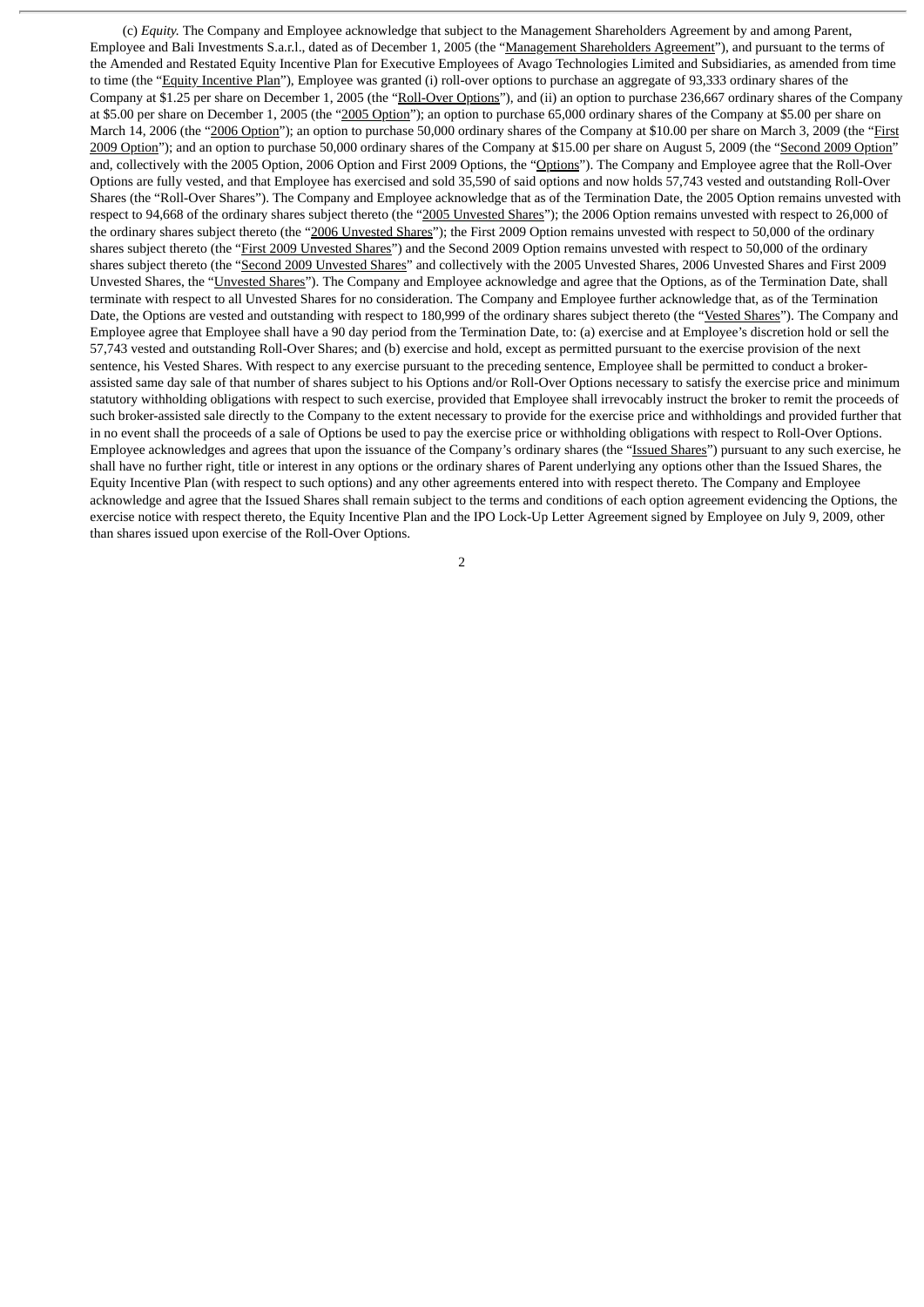(d) *Bonus and Other Compensation Arrangements*. The Company and Employee acknowledge and agree that Employee will not be eligible to receive any bonus compensation or any other award or compensation under any Company bonus, equity or other compensation plan except as set forth herein. Employee acknowledges that he has been paid all bonuses earned and to which he is entitled as of the Termination Date.

(e) *Taxes*. Employee understands and agrees that all payments under this Agreement will be subject to appropriate tax withholding and other deductions, as and to the extent required by law. To the extent any taxes may be payable by the Employee for the benefits provided to him by this Agreement beyond those withheld by the Company, the Employee agrees to pay them himself and abide by all tax laws relating to such amounts.

(f) *Sole Separation Benefit*. Employee agrees that the benefits provided by this Agreement are not required under the Company's normal policies and procedures and are provided solely in connection with this Agreement. Employee further acknowledges and agrees that the payments referenced in this Agreement constitute adequate and valuable consideration, in and of themselves, for the promises contained in this Agreement.

*(g) Expense Reimbursement.* Company shall reimburse Employee for all unpaid expenses he incurred by virtue of his employment with Company and that were submitted to the Company for reimbursement in accordance with its expense reimbursement policies on or before the Termination Date. Employee has been allowed to charge up to \$4000 on the Company's credit card as reimbursement for a cancellation of a family vacation due to Employee's required attendance at the Company Road Show meetings in New York. Company agrees that this amount shall not constitute employee's personal expenses, but rather, reimbursement of Employee's expense under Labor Code section 2802.

4. Full Payment; Termination of Employment Agreement; Survival. Employee acknowledges that the payment and arrangements herein shall constitute full and complete satisfaction of any and all amounts properly due and owing to Employee as a result of his employment with the Company and any subsidiary or affiliate thereof, and the termination thereof. Nothing in this Section 4 shall diminish the obligations of the Company or Employee under the ARCIPD.

5. General Release. As a material inducement for the Company to enter into this Agreement, and in exchange for the performance of the Company's obligations under this Agreement provided for herein, Employee knowingly and voluntarily waives and releases all rights and claims, known and unknown, which Employee may have against the Company and/or any related or affiliated entities or successors, or any of their current or former officers, directors, managers, employees, agents, insurance carriers, auditors, accountants, attorneys or representatives, including any and all charges, complaints, claims, liabilities, obligations, promises, agreements, contracts, controversies, damages, actions, causes of action, suits, rights, demands, costs, losses, debts and expenses of any kind. This includes, but is not limited to, claims for employment discrimination, harassment, wrongful termination, constructive termination, violation of public policy, breach of any express or implied contract, breach of any implied covenant, fraud, intentional or negligent misrepresentation, emotional distress, defamation, claims for wages, or any other claims relating to Employee's relationship with the Company. This also includes a release of any claims under any federal, state or local laws or regulations, including, but not limited to: (1) Title VII of the Civil Rights Act of 1964, 42 U.S.C. § 2000(e) et seq. (race, color, religion, sex, and national origin discrimination); (2) the Age Discrimination in Employment Act, as amended, 29 U.S.C. § 621 et seq. (the "ADEA") (age discrimination); (3) Section 1981 of the Civil Rights Act of 1866, 42 U.S.C. 1981 (race discrimination); (4) the Equal Pay Act of 1963, 29 U.S.C. § 206 (equal pay); (5) the Fair Labor Standards Act, 29 U.S.C. § 201, et seq. (wage and hour matters, including overtime pay); (6) COBRA; (7) Executive Order 11141 (age discrimination); (8) Section 503 of the Rehabilitation Act of 1973, 29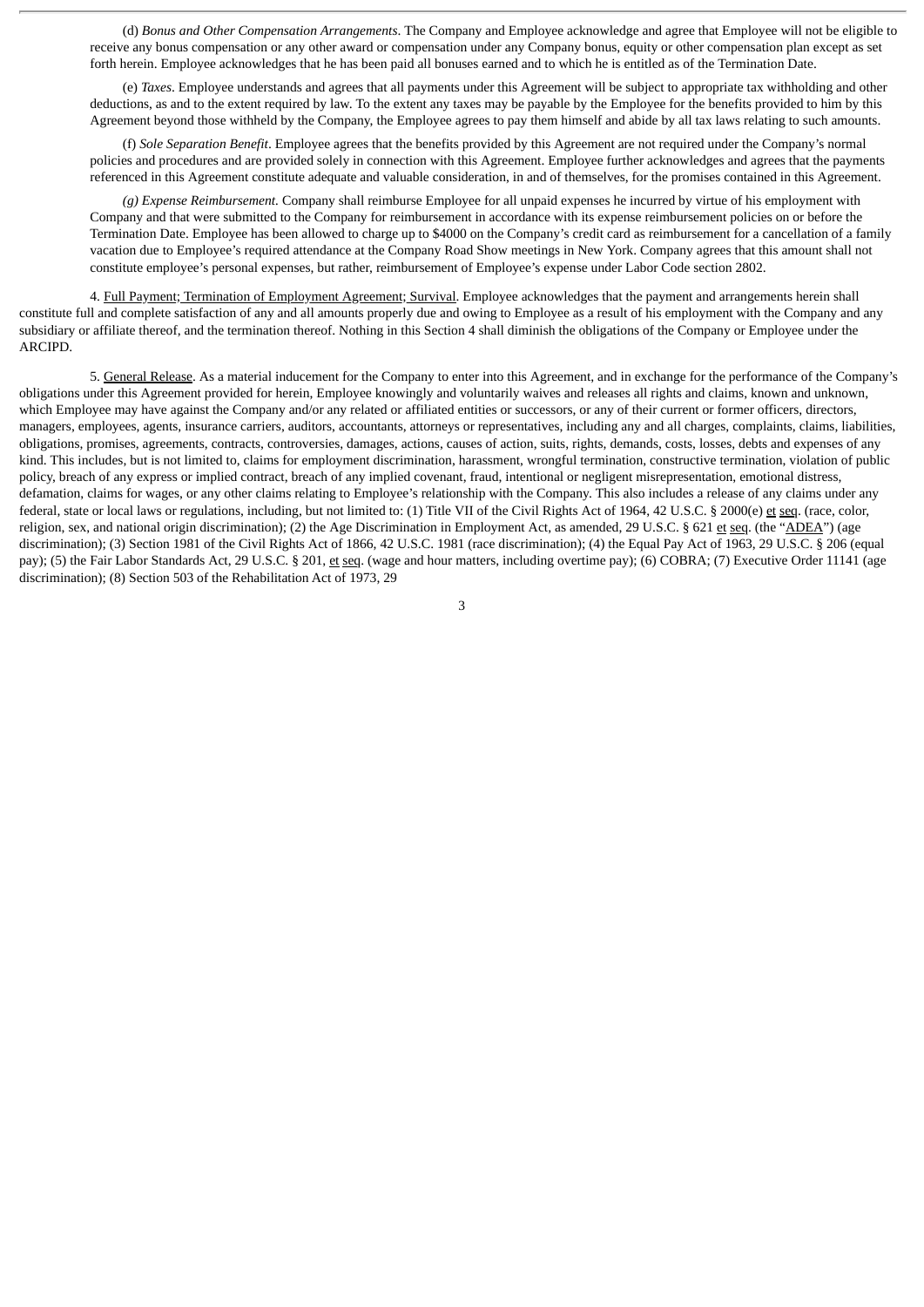U.S.C. § 701, et seq. (disability discrimination); (9) the Employee Retirement Income Security Act of 1974, as amended, 29 U.S.C. § 1001, et seq. (employee benefits); (10) Title I of the Americans with Disabilities Act (disability discrimination); and (11) the Family Medical Leave Act of 1993, 29 U.S.C. § 2601, et. seq. (family medical leave); and (12) any applicable state law counterpart of any of the foregoing, including the California Fair Employment and Housing Act, the California Family Rights Act and the California Labor Code.

Notwithstanding the generality of the foregoing, this release shall not affect any claims for unemployment compensation or any state disability insurance benefits pursuant to the terms of applicable state law, claims to continued participation in certain of the Company's group benefit plans pursuant to the terms and conditions of COBRA, claims to any benefit entitlements vested as the date of separation of his employment, pursuant to written terms of any employee benefit plan of the Company or its subsidiaries; Employee's right to bring to the attention of the Equal Employment Opportunity Commission claims of discrimination; provided, however, that Employee does release Employee's right to secure any damages for alleged discriminatory treatment; and claims for indemnification under California Labor Code Section 2802, the Company's Certificate of Incorporation, the Company's Bylaws or that certain Indemnification Agreement entered into between Employee and the Company (the "Indemnification Agreement") or pursuant to any policy of insurance.

EMPLOYEE ACKNOWLEDGES THAT HE HAS BEEN ADVISED OF AND IS FAMILIAR WITH THE PROVISIONS OF CALIFORNIA CIVIL CODE SECTION 1542, WHICH PROVIDES AS FOLLOWS: "A GENERAL RELEASE DOES NOT EXTEND TO CLAIMS WHICH THE CREDITOR DOES NOT KNOW OR SUSPECT TO EXIST IN HIS OR HER FAVOR AT THE TIME OF EXECUTING THE RELEASE, WHICH IF KNOWN BY HIM OR HER MUST HAVE MATERIALLY AFFECTED HIS OR HER SETTLEMENT WITH THE DEBTOR." BEING AWARE OF SAID CODE SECTION, EMPLOYEE HEREBY EXPRESSLY WAIVES ANY RIGHTS EMPLOYEE MAY HAVE THEREUNDER, AS WELL AS UNDER ANY OTHER STATUTES OR COMMON LAW PRINCIPLES OF SIMILAR EFFECT.

The matters that are the subject of the releases referred to in this Section 5 of this Agreement shall be referred to collectively as the "Released Matters."

6. OWBPA Notice. In accordance with the Older Workers Benefit Protection Act of 1990, Employee agrees and expressly acknowledge that Employee is aware that this Agreement includes a waiver and release of all claims which Employee has or may have had under the ADEA. The following terms and conditions apply to and are part of the waiver and release of the ADEA claims under this Agreement:

(a) This paragraph, and this Agreement are written in a manner calculated to be understood by Employee.

(b) The waiver and release of claims under the ADEA contained in this Agreement does not cover rights or claims that may arise after the date on which Employee signs this Agreement.

(c) This Agreement provides for consideration in addition to anything of value to which Employee is already entitled.

(d) Employee has been advised to consult an attorney before signing this Agreement.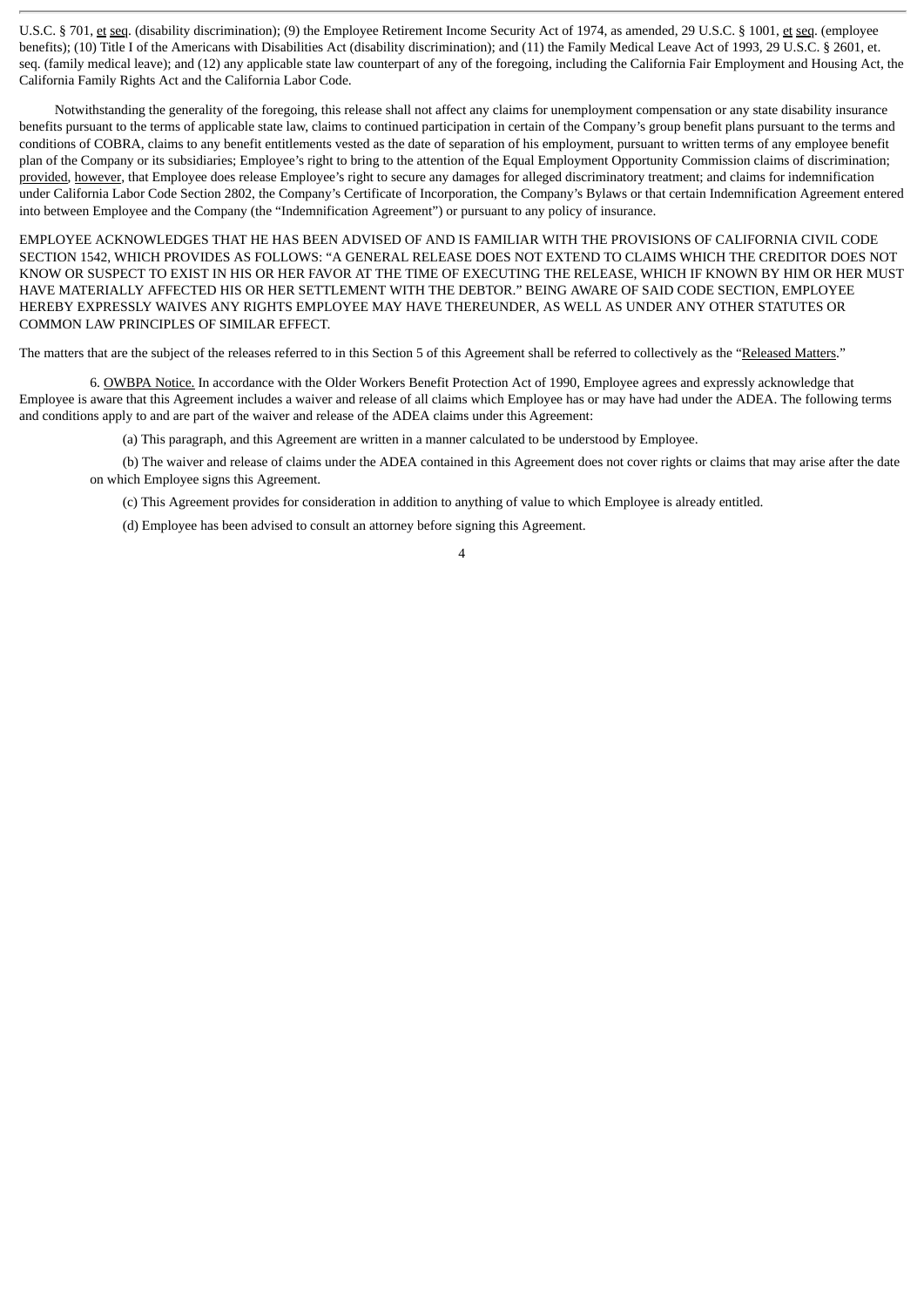(e) Employee has been granted twenty-one (21) days after Employee was presented with this Agreement to decide whether or not to sign this Agreement. If Employee executes this Agreement prior to the expiration of such period, Employee does so voluntarily and after having had the opportunity to consult with an attorney, and hereby waives the remainder of the twenty-one (21) day period.

(f) Employee has the right to revoke this general release within seven (7) days of signing this Agreement. In the event this general release is revoked, this Agreement will be null and void in its entirety, and Employee will not receive any of its benefits.

If Employee wishes to revoke this agreement, Employee must deliver written notice stating the intent to revoke this Agreement to Pat McCall, 350 West Trimble Road, San Jose California, fax: 408-435-4172 on or before 5:00 p.m. on the seventh (7<sup>th</sup>) Day after the date on which Employee signs this Agreement.

#### 7. Non-Solicitation.

(a) *Non-Solicitation*. For the period beginning as of the date of this Agreement and ending on the twelve month anniversary of the Termination Date (the "Restricted Period"), Employee shall not, either directly or indirectly and shall not permit any Covered Entity (as defined below) which is Controlled (as defined below) by Employee to, either directly or indirectly, (A) solicit or attempt to solicit (either on such Employee's behalf or on behalf of any other person or entity) any person (1) who is then an employee of the Company or any subsidiary or affiliate of the Company, or (2) who has terminated his or her employment with the Company or any subsidiary or affiliate of the Company within the six (6) months preceding such solicitation, or (B) entice or solicit or attempt to induce, solicit or influence (either on such Employee's behalf or on behalf of any other person or entity) any employee of the Company or any subsidiary or affiliate of the Company to terminate or otherwise leave their employment with the Company or any subsidiary or affiliate of the Company.

(b) *Enforcement; Remedies*. Employee hereby agrees and acknowledges that the Company has a valid and legitimate business interest in protecting the Company from any activity prohibited by this Section 7, and that a breach of the covenants in this Section 7 by Employee will cause serious and irreparable harm to the Company. Employee therefore acknowledges that a breach of the covenants in this Section 7 by Employee cannot be adequately compensated in an action for damages at law, and equitable relief would be necessary to protect the Company from a violation of this Agreement and from the harm which this Agreement is intended to prevent. By reason thereof, Employee acknowledges that the Company is entitled, in addition to any other remedies it may have under this Agreement or otherwise, to preliminary and permanent injunctive and other equitable relief to prevent or curtail any breach of this Agreement without any requirement to prove actual damages or post a bond. Employee acknowledges, however, that no specification in this Agreement of a particular legal or equitable remedy may be construed as a waiver of or prohibition against pursuing other legal or equitable remedies in the event of a breach of this Agreement by Employee.

(c) *Tolling*. In the event of the breach by Employee of any covenant set forth in Section 7(a) hereof, the running of the Restricted Period, as applicable, shall be automatically tolled and suspended for the amount of time that the breach continues, and shall automatically recommence when the breach is remedied so that the Company shall receive the benefit of Employee's compliance with the covenants.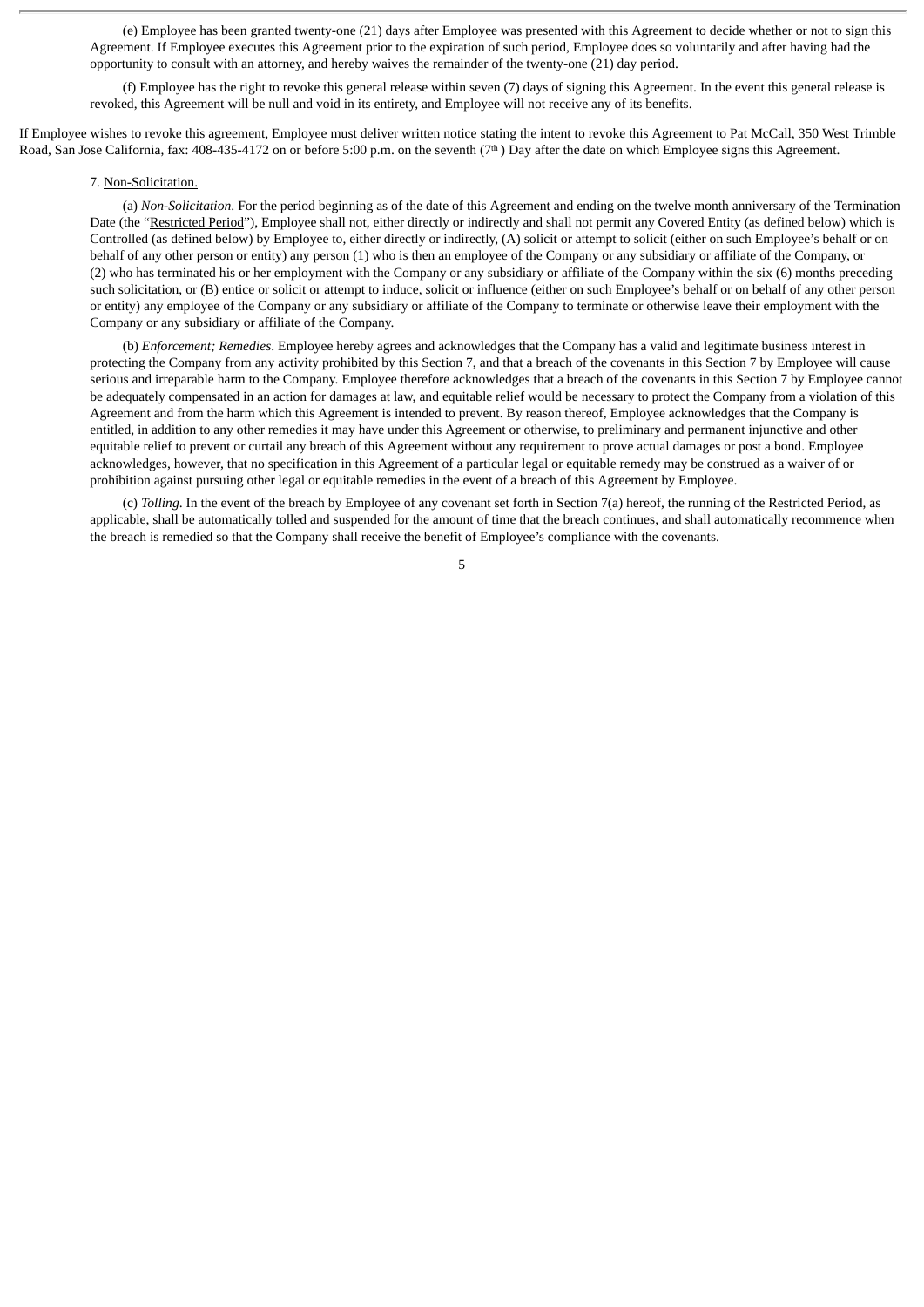(d) *Definitions*. For the purposes of this Section 7, the following terms are defined as follows:

1. "Affiliate" means, with respect to any party, any corporation, limited liability company, partnership, joint venture, firm and/or other entity which Controls, is Controlled by or is under common Control with such party.

2. "Control" means (i) in the case of corporate entities, direct or indirect ownership of at least fifty percent (50%) of the stock or participating assets entitled to vote for the election of directors; and (ii) in the case of non-corporate entities (such as individuals, limited liability companies, partnerships or limited partnerships), either (A) direct or indirect ownership of at least fifty percent (50%) of the equity interest, or (B) the power to direct the management and policies of the noncorporate entity.

3. "Covered Entity" means every Affiliate of Employee, and every business, association, trust, corporation, partnership, limited liability company, proprietorship or other entity in which Employee has invested (whether through debt or equity securities), or has contributed any capital or made any advances to, or in which any Affiliate of Employee has an ownership interest or profit sharing percentage, or a firm from which Employee or any Affiliate of Employee receives or is entitled to receive income, compensation or consulting fees in which Employee or any Affiliate of Employee has an interest as a lender (other than solely as a trade creditor for the sale of goods or provision of services that do not otherwise violate the provisions of this Agreement); *provided*, *however*, that only entities whose management decisions are influenced by Employee shall be considered Covered Entities for purposes of this Agreement. The agreements of Employee contained herein specifically apply to each entity which is presently a Covered Entity or which becomes a Covered Entity subsequent to the date of this Agreement, and in both cases is a Covered Entity at the time of the violation of Section 7. Notwithstanding anything contained in the foregoing provisions to the contrary, the term "Covered Entity" shall not include the Company or any subsidiary or affiliate of the Company.

### 8. Other Agreements. The parties further agree that:

(a) *Transition*. Each of the Company and the Employee shall use their respective reasonable commercial efforts from the date hereof through the Termination Date to cooperate with each other in good faith to facilitate a smooth transition of Employee's duties to other employees of the Company and its subsidiaries.

(b) *Resignation from Office*. Employee agree to resign from any positions held as officer or Director of Company or any of its subsidiaries or affiliates.

(c) *Non-Disparagement*. Employee shall not disparage, defame or criticize the Company, or its affiliates, directors, officers, agents, partners, shareholders or employees in a non-constructive manner, either publicly or privately. Members of the Company's Board of Directors and Company officers shall not disparage, defame or criticize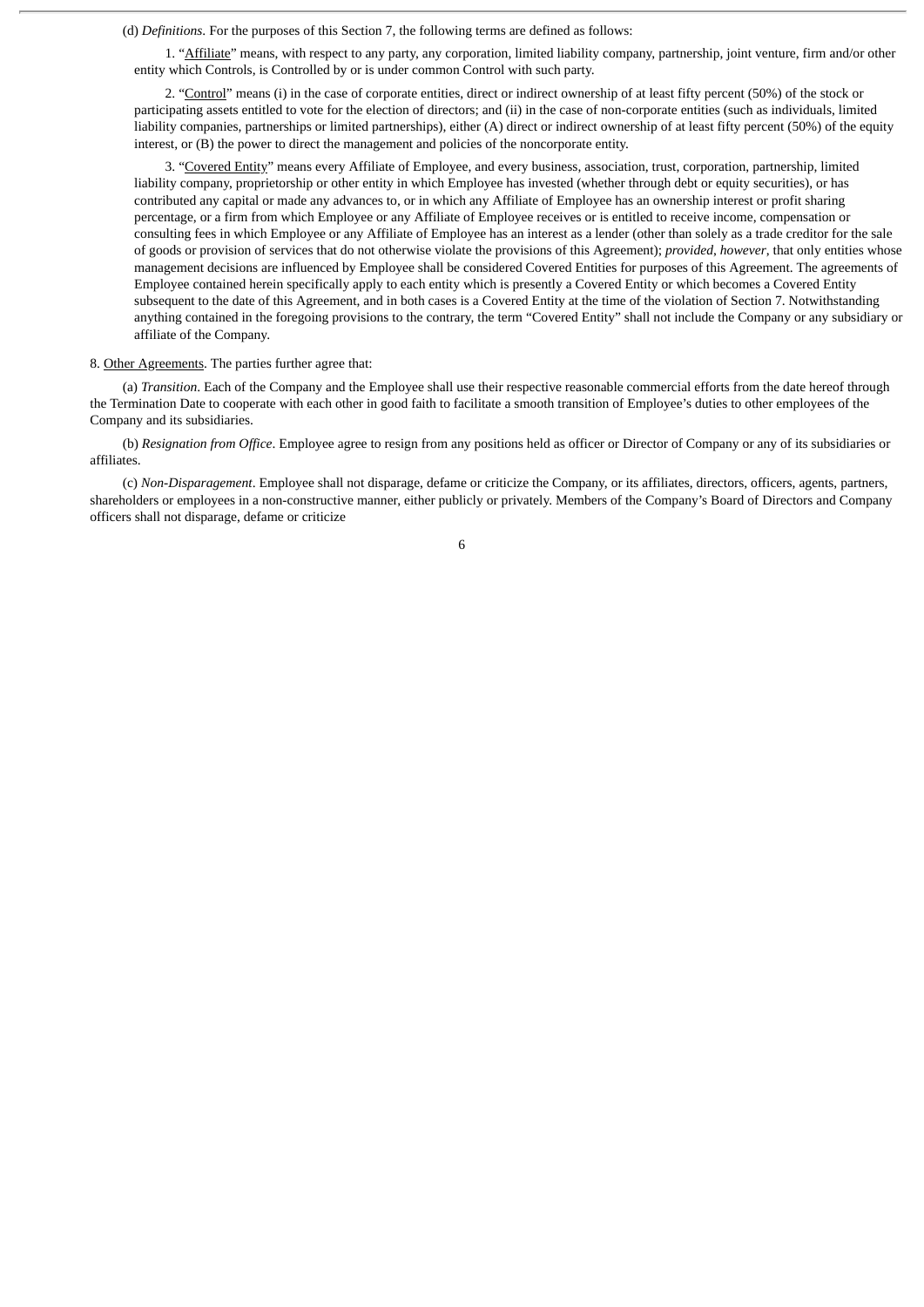the Employee in a non-constructive manner, either publicly or privately. Nothing in this Section 8(c) shall have application to any evidence or testimony requested by any court, arbitrator or government agency.

(d) *Cooperation*. Subject to Employee's other business pursuits, including other employment, Employee agrees to cooperate fully and promptly with the Company in its efforts to prosecute or defend itself against any claim, suit, demand or cause of action (not brought by the Company against Employee or by Employee against the Company); *provided* that the Company shall be responsible for any reasonable and documented out-of-pocket costs or expenses associated with such cooperation (including reasonable attorneys' fees).

(e) *Personal Expenses*. Any personal expenses incurred by the Company on the Employee's behalf during the period of Employee's employment at Company and incurred at Employee's direction or request, including personal charges to any Company credit card (if any), shall promptly be reimbursed by Employee upon written presentation by the Company to Employee of expense. The parties agree that the "up to \$4,000" amount referenced in Paragraph 3(g) does not constitute a personal expense under this Paragraph and Employee shall not be obligated in any way to reimburse Company for that amount.

(f) *Transfer of Company Property*. On or before the Termination Date, Employee agrees to turn over to the Company any and all property, tangible or intangible, relating to its business, which he possessed or had control over at any time (including, but not limited to, Company-provided credit cards, building or office access cards, keys, computer or other business equipment, manuals, files, documents, records, software, employee database and other data), and that he shall not retain any copies, compilations, extracts, excerpts, summaries or other notes of any such manuals, files, documents, records, software, customer or employee database or other data files, memoranda, records, and other documents, and any other physical or personal property which are the property of the Company and which he had in his possession, custody or control. Employee will be allowed to retain his laptop computer and Blackberry.

9. Confidentiality. Except as may be required by law, neither Party to this Agreement, nor their attorneys, nor any person acting by, through, under or in concert with them, shall disclose the terms of this Agreement to any individual or entity. It shall not be a violation of this provision, however, for Employee to advise his accountant or similar professional advisor owing a duty of confidentiality to Employee, or his spouse of the terms of this Agreement and the Released Matters contained herein. The Company may disclose the terms of this Agreement and the Released Matters contained here in as required by business necessity.

10. Employee Representations. Employee warrants and represents that (a) he has not filed or authorized the filing of any complaints, charges or lawsuits against the Company with any governmental agency or court, and that if, unbeknownst to Employee, such a complaint, charge or lawsuit has been filed on his behalf, he will immediately cause it to be withdrawn and dismissed, (b) he has reported all hours worked as of the date of this Agreement and has been paid all compensation, wages, bonuses, commissions, and/or benefits to which he may be entitled and no other compensation, wages, bonuses, commissions and/or benefits are due to him, except as provided in this Agreement, (c) he has no known workplace injuries or occupational diseases and has been provided and/or has not been denied any leave requested under the Family and Medical Leave Act or any state law counterpart, (d) the execution, delivery and performance of this Agreement by the Employee does not and will not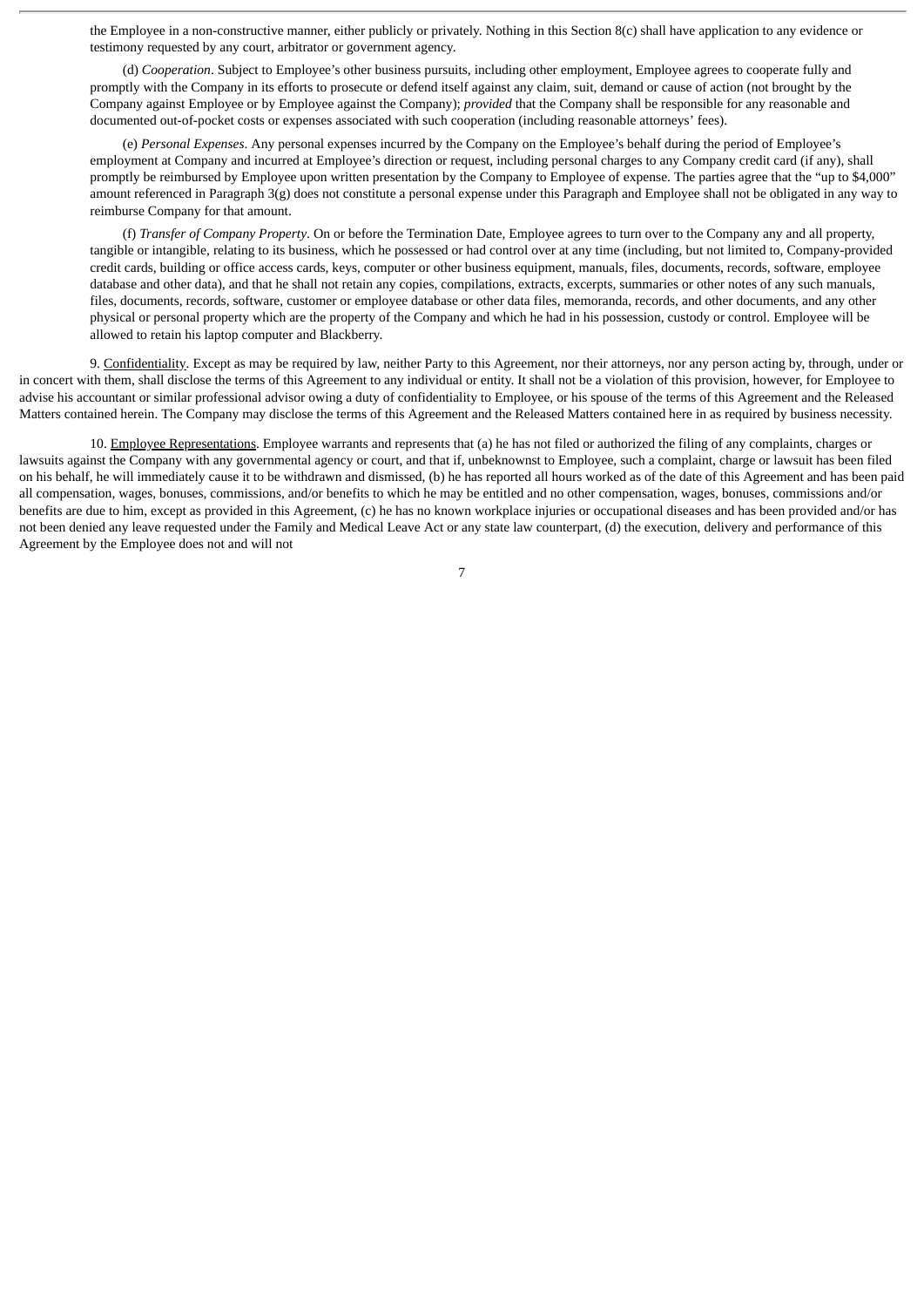conflict with, breach, violate or cause a default under any agreement, contract or instrument to which the Employee is a party or any judgment, order or decree to which the Employee is subject, and (e) upon the execution and delivery of this Agreement by the Company and the Employee and Employee's execution of the Agreement to Company, this Agreement will be a valid and binding obligation of the Employee, enforceable in accordance with its terms.

11. No Assignment. The Parties warrant and represent that no portion of any of the Released Matters, and no portion of any recovery or settlement to which either Party might be entitled, has been assigned or transferred to any other person, firm or corporation not a party to this Agreement, in any manner, including by way of subrogation or operation of law or otherwise. If any claim, action, demand or suit should be made or instituted against the a Party because of any such purported assignment, subrogation or transfer, the other Party agrees to indemnify and hold harmless the Party against such claim, action, suit or demand, including necessary expenses of investigation, attorneys' fees and costs.

12. Dispute Resolution. To ensure the timely and economical resolution of disputes that arise in connection with this Agreement, the Company and Employee agree that any and all disputes, claims, or causes of action arising from or relating to the enforcement, breach, performance or interpretation of this Agreement, Employee's employment, or the termination of Employee's employment, shall be resolved to the fullest extent permitted by law by final, binding and confidential arbitration, by a single arbitrator, in Santa Clara County, California, conducted by Judicial Arbitration and Mediation Services, Inc. ("JAMS") under the applicable JAMS employment rules. **By agreeing to this arbitration procedure, both Employee and the Company waive the right to resolve any such dispute through a trial by jury or judge or administrative proceeding**. The arbitrator shall: (a) have the authority to compel adequate discovery for the resolution of the dispute and to award such relief as would otherwise be permitted by law; and (b) issue a written arbitration decision, to include the arbitrator's essential findings and conclusions and a statement of the award. The arbitrator shall be authorized to award any or all remedies that Employee or the Company would be entitled to seek in a court of law. The Company shall pay all JAMS' arbitration fees in excess of the amount of court fees that would be required if the dispute were decided in a court of law. Nothing in this Agreement is intended to prevent either the Company or Employee from obtaining injunctive relief in court to prevent irreparable harm pending the conclusion of any such arbitration. Notwithstanding the foregoing, the Company and Employee each have the right to resolve any issue or dispute over intellectual property rights or alleged breach of Section 7 of this Agreement by Court action instead of arbitration.

13. Miscellaneous. This Agreement, collectively with the ARCIPD and the Indemnification Agreement, and the Stock Agreements referenced in Paragraph 3(c), are the entire agreement between the parties with regard to the subject matter hereof. This Agreement shall be interpreted in accordance with the laws of California and federal law where applicable. Whenever possible, each provision of this Agreement shall be interpreted in a manner as to be effective and valid under applicable law, but if any provision shall be held to be prohibited or invalid under applicable law, such provision shall be ineffective only to the extent of such prohibition or invalidity, without invalidating or affecting the remainder of such provision or any of the remaining provisions of this Agreement. Employee acknowledges that there are no other agreements, written, oral or implied, and that he may not rely on any prior negotiations, discussions, representations or agreements. This Agreement may be modified only in writing, and such writing must be signed by both parties and recited that it is intended to modify this Agreement. This Agreement may be executed in separate counterparts, each of which is deemed to be an original and all of which taken together constitute one and the same agreement. Fax signatures shall have the same force and effect as original signatures. In the event of any material breach of this Agreement, not cured within ten (10) days after written notice,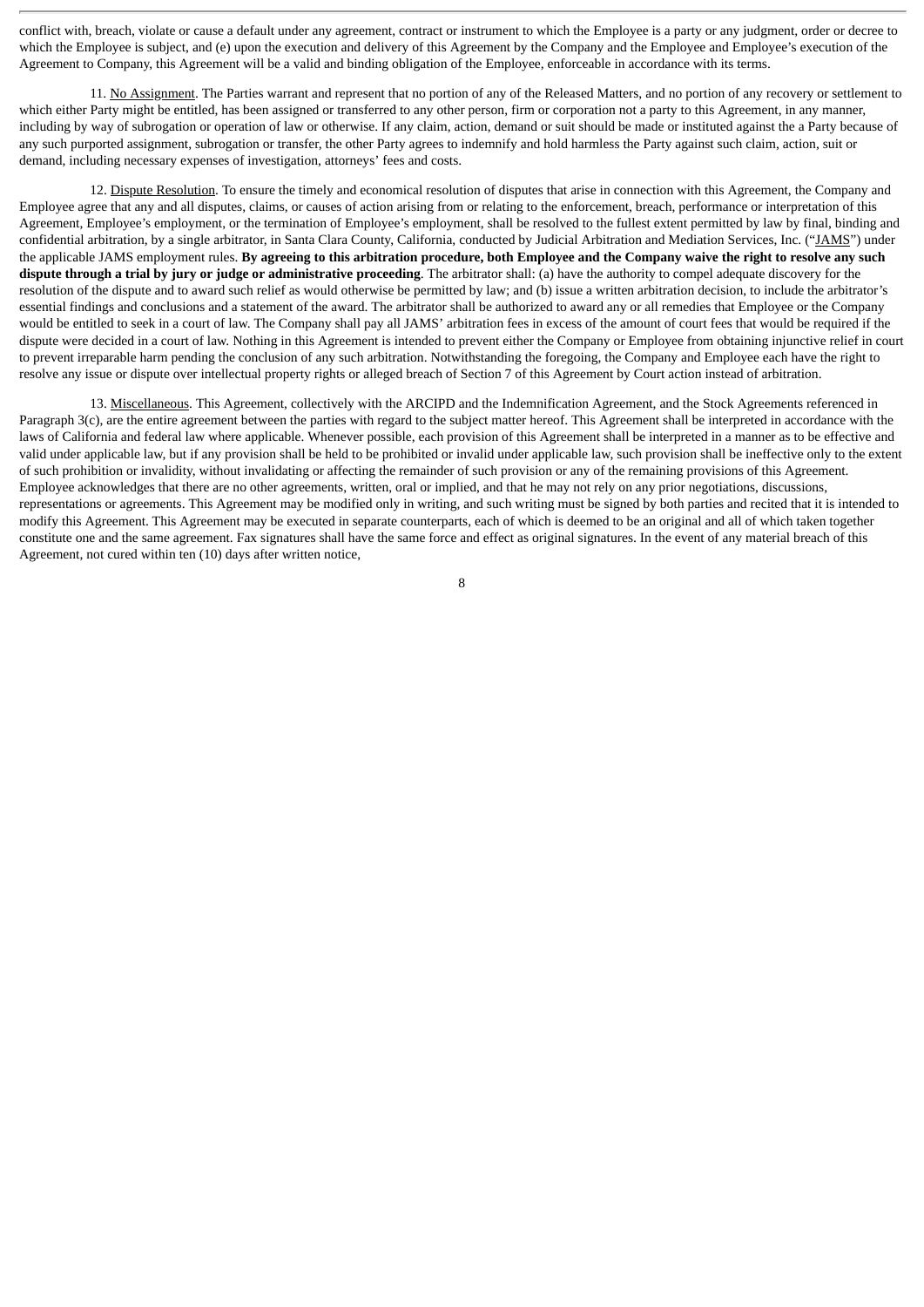the non-defaulting party shall have all rights and remedies available under law. Each party shall be solely responsible for and shall bear all of its own costs and expenses incident to its obligations under and in respect of this Agreement, including, but not limited to, any such costs and expenses incurred by such party in connection with the negotiation, preparation, performance of and compliance with the terms of this Agreement (including, without limitation, the fees and expenses of legal counsel or other representatives).

IN WITNESS WHEREOF, the undersigned have caused this Separation Agreement to be duly executed and delivered as of the date indicated next to their respective signatures below.

DATED: Oct. 9, 2009 /s/ Jeffrey Hendersen

Jeffrey Henderson

DATED: Oct. 9, 2009

AVAGO TECHNOLOGIES LIMITED

By: /s/ Hock E. Tan

Name: Hock E. Tan Title: President and Chief Executive Officer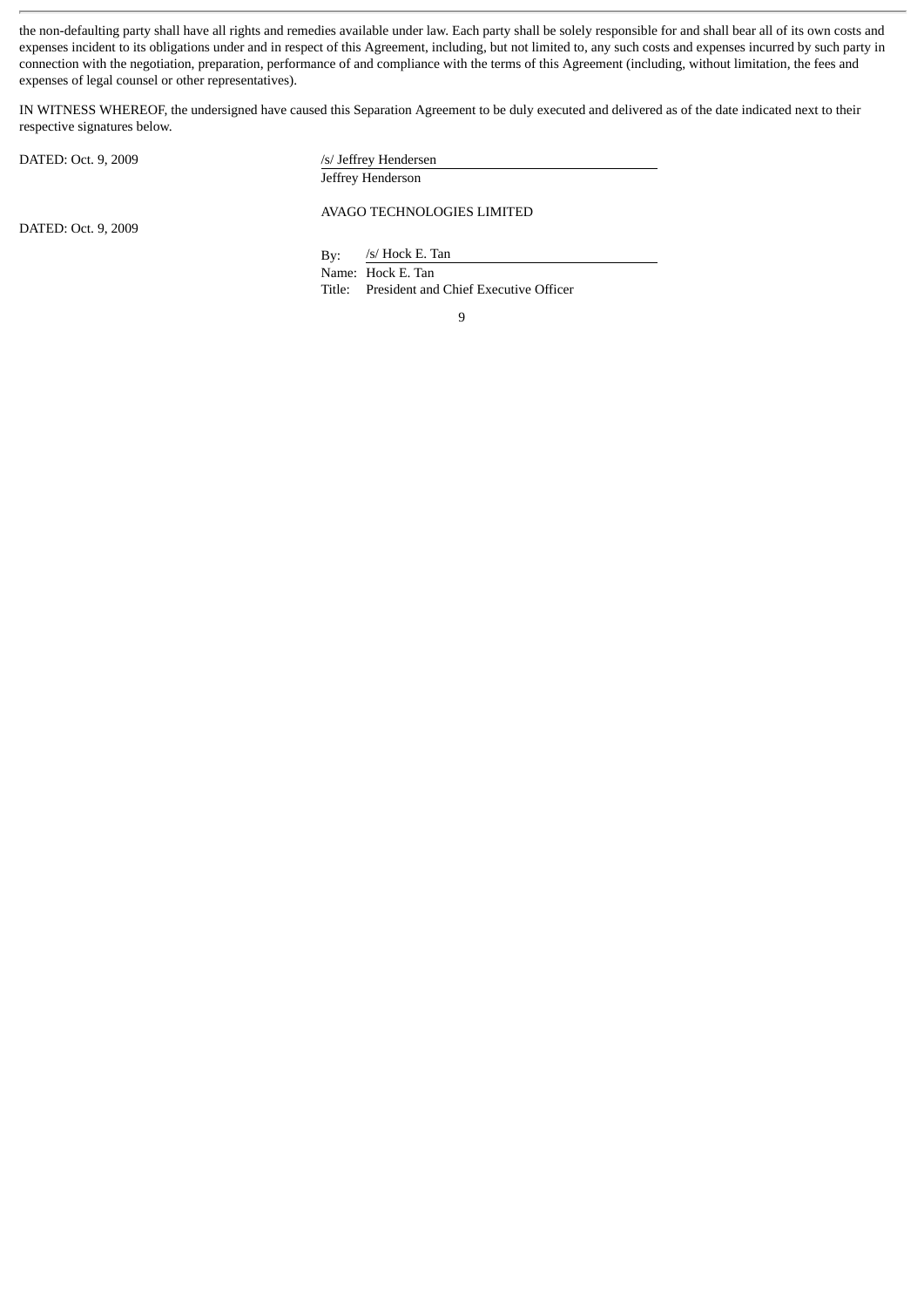# **Computation of Ration of Earnings to Fixed Charges**

**(In millions, except ratio data)**

|                                                      | Predecessor |                     |                           |                      | Company |                     |    |                     |    |                     |    |                     |
|------------------------------------------------------|-------------|---------------------|---------------------------|----------------------|---------|---------------------|----|---------------------|----|---------------------|----|---------------------|
|                                                      |             |                     | <b>One Month</b><br>Ended |                      |         | <b>Year Ended</b>   |    |                     |    |                     |    |                     |
|                                                      |             | October 31,<br>2005 |                           | November 30,<br>2005 |         | October 31,<br>2006 |    | October 31,<br>2007 |    | November 2,<br>2008 |    | November 1,<br>2009 |
| Fixed charges (1)                                    |             |                     |                           |                      |         |                     |    |                     |    |                     |    |                     |
| Interest expense                                     |             |                     |                           |                      | \$      | 121                 | \$ | 105                 | \$ | 82                  | \$ | 73                  |
| Amortization of debt issuance costs and              |             |                     |                           |                      |         | 22                  |    | 4                   |    | 4                   |    | 4                   |
| Portion of rental expense representative of interest |             |                     |                           |                      |         |                     |    |                     |    |                     |    |                     |
| (2)                                                  |             | 6                   |                           |                      |         |                     |    |                     |    |                     |    |                     |
| Total fixed charges                                  |             | 6                   |                           |                      | \$      | 147                 | \$ | 112                 | \$ | 90                  |    | 81                  |
| Earnings                                             |             |                     |                           |                      |         |                     |    |                     |    |                     |    |                     |
| Income (loss) from continuing operations before      |             |                     |                           |                      |         |                     |    |                     |    |                     |    |                     |
| income taxes                                         | \$          | 14                  | \$                        | (23)                 | \$      | (225)               | \$ | (212)               | \$ | 60                  | \$ | (36)                |
| Fixed charges per above                              |             | b                   |                           |                      |         | 147                 |    | 112                 |    | 90                  |    | 81                  |
| Total earnings                                       |             | 20                  | \$                        | (22)                 | S       | (78)                | \$ | (100)               | \$ | 150                 |    | 45                  |
| Deficiency of earnings to fixed charges              |             |                     | \$                        | (23)                 | \$      | (225)               | \$ | (212)               | \$ |                     | \$ | (36)                |
| Ratio of earnings to fixed charges (3)               |             | 3.3                 |                           |                      |         |                     |    |                     |    | 1.7                 |    |                     |

(1) For purposes of computing this ratio of earnings to fixed charges, "fixed charges" consist of interest expense on all indebtednes plus amortization of debt issuance costs and an estimate of interest expense within rental expense. "Earnings" consist of pre-tax income (loss) from continuing operations plus fixed charges.

(2) The Company uses one-third of rental expense as an estimation of the interest factor on its rental expense.

(3) Earnings were insufficient to cover fixed charges by \$23 million, \$225 million, \$212 million, and \$36 million for the one month ended November 30, 2005, the years ended October 31, 2006, October 31, 2007 and November 1, 2009, respectively.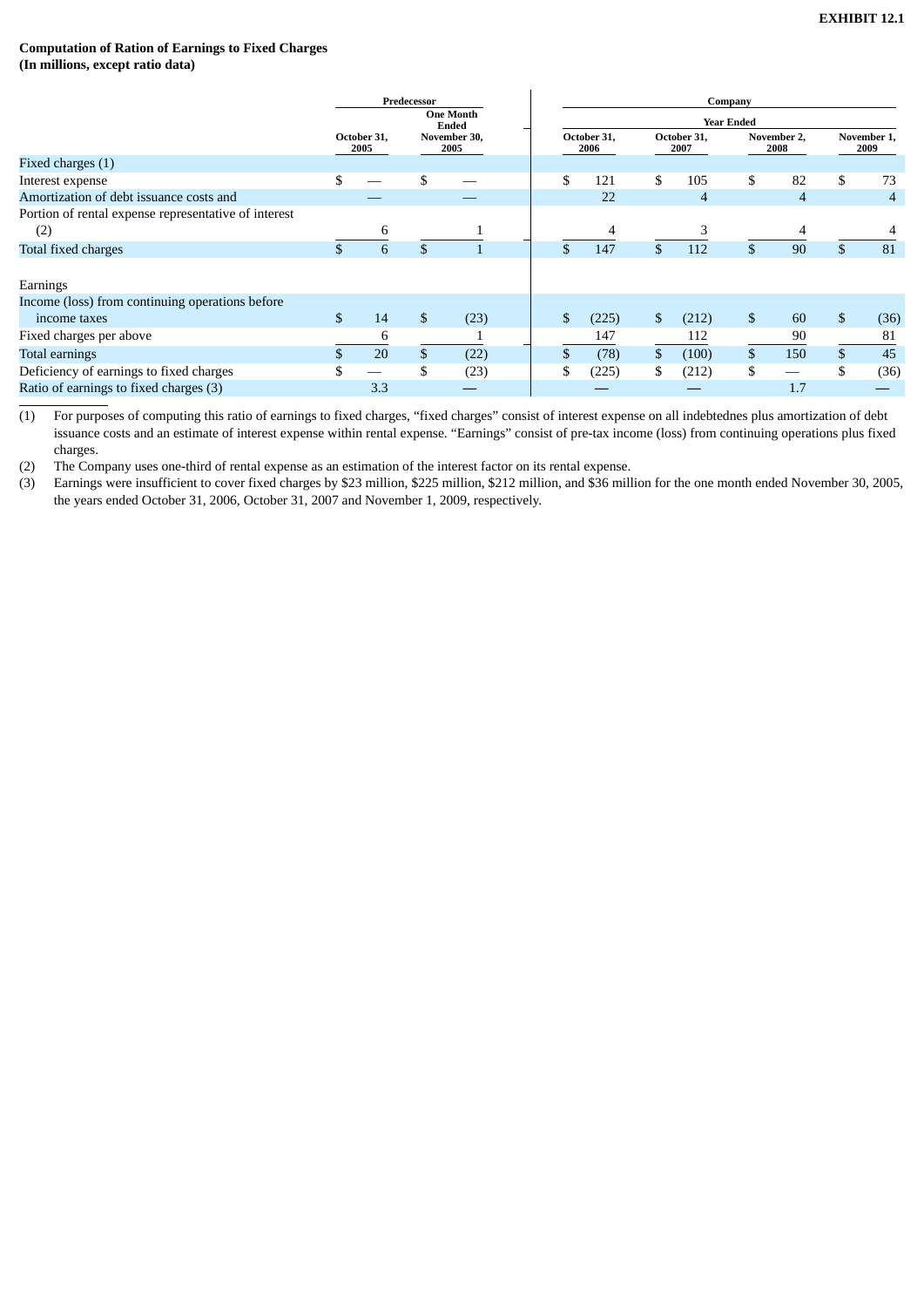# **EXHIBIT 21.1**

# **Avago Technologies Limited—List of Subsidiaries**

| <b>Name of Subsidiary</b>                                  | <b>Country of</b><br>Incorporation | <b>Ownership Interest</b><br>(Direct or Indirect) |
|------------------------------------------------------------|------------------------------------|---------------------------------------------------|
| Avago Semiconductor Technology (Shanghai) Limited          | China                              | 100%                                              |
| Avago Technologies Canada Corporation                      | Canada                             | 100%                                              |
| Avago Technologies ECBU IP (Singapore) Pte. Ltd.           | Singapore                          | 100%                                              |
| Avago Technologies Enterprise Holding (Labuan) Corporation | Labuan                             | 100%                                              |
| Avago Technologies Enterprise IP (Singapore) Pte. Ltd.     | Singapore                          | 100%                                              |
| Avago Technologies Fiber GmbH                              | Germany                            | 100%                                              |
| Avago Technologies Fiber Holding (Labuan) Corporation      | Labuan                             | 100%                                              |
| Avago Technologies Fiber IP (Singapore) Pte. Ltd.          | Singapore                          | 100%                                              |
| Avago Technologies Finance Pte. Ltd.                       | Singapore                          | 100%                                              |
| Avago Technologies Finland Oy                              | Finland                            | 100%                                              |
| Avago Technologies France SAS                              | France                             | 100%                                              |
| Avago Technologies General Hungary Vagyonkezelo Kft        | Hungary                            | 100%                                              |
| Avago Technologies General IP (Singapore) Pte. Ltd.        | Singapore                          | 100%                                              |
| Avago Technologies GmbH                                    | Germany                            | 100%                                              |
| Avago Technologies Holding Pte. Ltd.                       | Singapore                          | 100%                                              |
| Avago Technologies Holdings B.V.                           | Netherlands                        | 100%                                              |
| Avago Technologies (Hong Kong) Limited                     | Hong Kong                          | 100%                                              |
| Avago Technologies Imaging Holding (Labuan) Corporation    | Labuan                             | 100%                                              |
| Avago Technologies International Sales Pte. Limited        | Singapore                          | 100%                                              |
| Avago Technologies Italy S.r.l.                            | Italy                              | 100%                                              |
| Avago Technologies Japan, Ltd.                             | Japan                              | 100%                                              |
| Avago Technologies Korea Co. Ltd.                          | Korea                              | 99%                                               |
| Avago Technologies (Malaysia) Sdn. Bhd.                    | Malaysia                           | 100%                                              |
| Avago Technologies Manufacturing (Singapore) Pte. Ltd.     | Singapore                          | 100%                                              |
| Avago Technologies Mexico, S. de R.L. de C.V.              | Mexico                             | 100%                                              |
| Avago Technologies Spain SA                                | Spain                              | 100%                                              |
| Avago Technologies Storage Holding (Labuan) Corporation    | Labuan                             | 100%                                              |
| Avago Technologies Sweden AB                               | Sweden                             | 100%                                              |
| Avago Technologies Trading Ltd                             | Mauritius                          | 100%                                              |
| Avago Technologies U.K. Limited                            | England                            | 100%                                              |
| Avago Technologies U.S. Inc.                               | Delaware (U.S.A.)                  | 100%                                              |
| Avago Technologies U.S. R&D Inc.                           | Delaware (U.S.A.)                  | 100%                                              |
| Avago Technologies Wireless (U.S.A.) Inc.                  | Delaware (U.S.A.)                  | 100%                                              |
| Avago Technologies Wireless (U.S.A.) Manufacturing Inc.    | Delaware (U.S.A.)                  | 100%                                              |
| Avago Technologies Wireless Holding (Labuan) Corporation   | Labuan                             | 100%                                              |
| Avago Technologies Wireless Holdings B.V.                  | Netherlands                        | 100%                                              |
| Avago Technologies Wireless Hungary Vagyonkezelo Kft       | Hungary                            | 100%                                              |
| Avago Technologies Wireless IP (Singapore) Pte. Ltd.       | Singapore                          | 100%                                              |
| Eltra Sensing Technology (Shanghai) Co., Ltd.              | China                              | 100%                                              |
| Eltra Slovakia, S.r.o.                                     | Slovakia                           | 100%                                              |
| Eltra S.p.A.                                               | Italy                              | 100%                                              |
| Orisil Technology Inc.                                     | Cayman Islands                     | 100%                                              |
| Orisil Technology Inc. (Shanghai)                          | China                              | 100%                                              |
| <b>Nemicon Corporation</b>                                 | Japan                              | 100%                                              |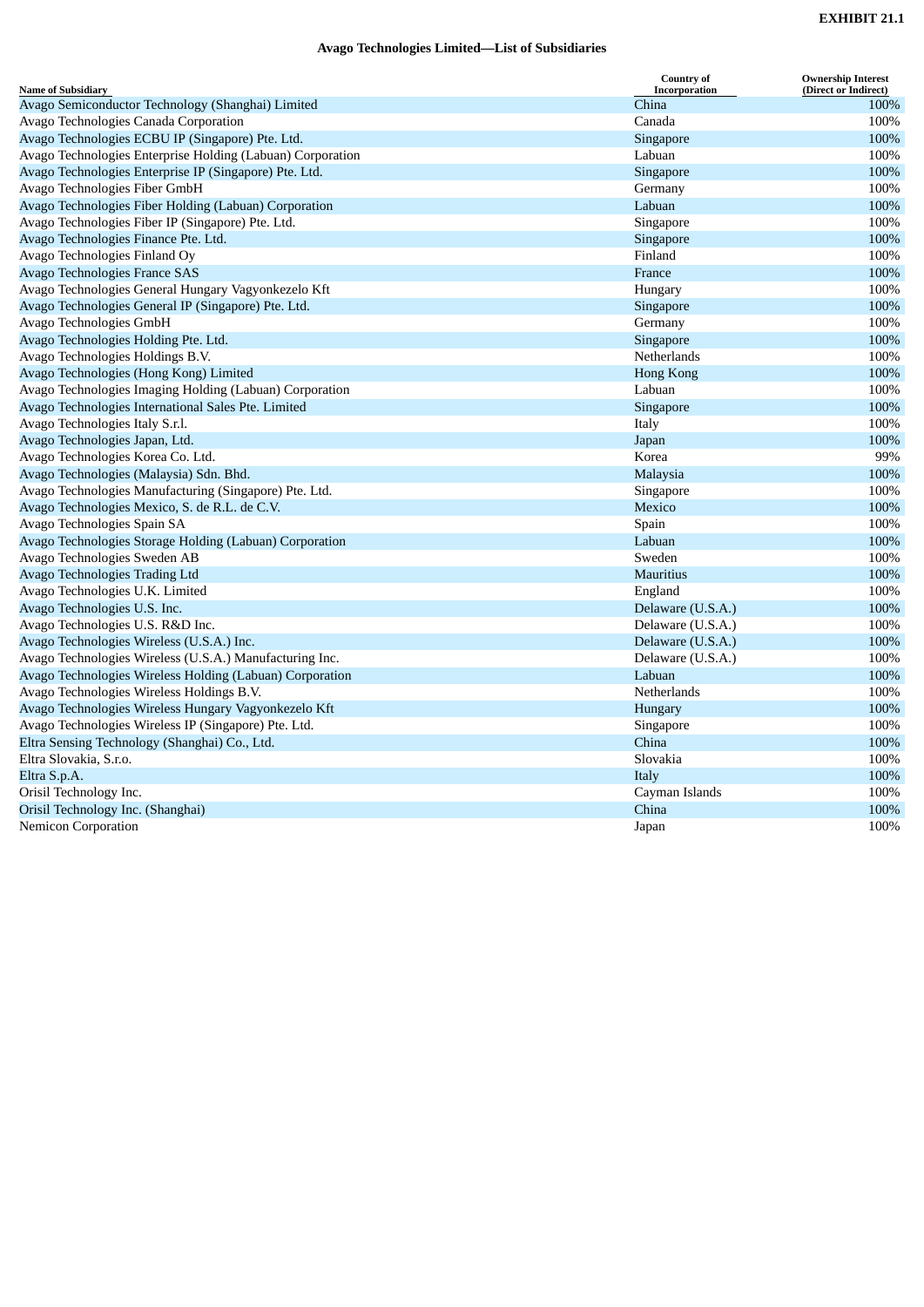# **CONSENT OF INDEPENDENT REGISTERED PUBLIC ACCOUNTING FIRM**

We hereby consent to the incorporation by reference in the Registration Statement on Form S-8 (No. 333-161746) of Avago Technologies Limited of our report dated December 15, 2009 relating to the consolidated financial statements and financial statement schedule, which appear in this Form 10-K.

/s/ PricewaterhouseCoopers LLP

San Jose, California December 15, 2009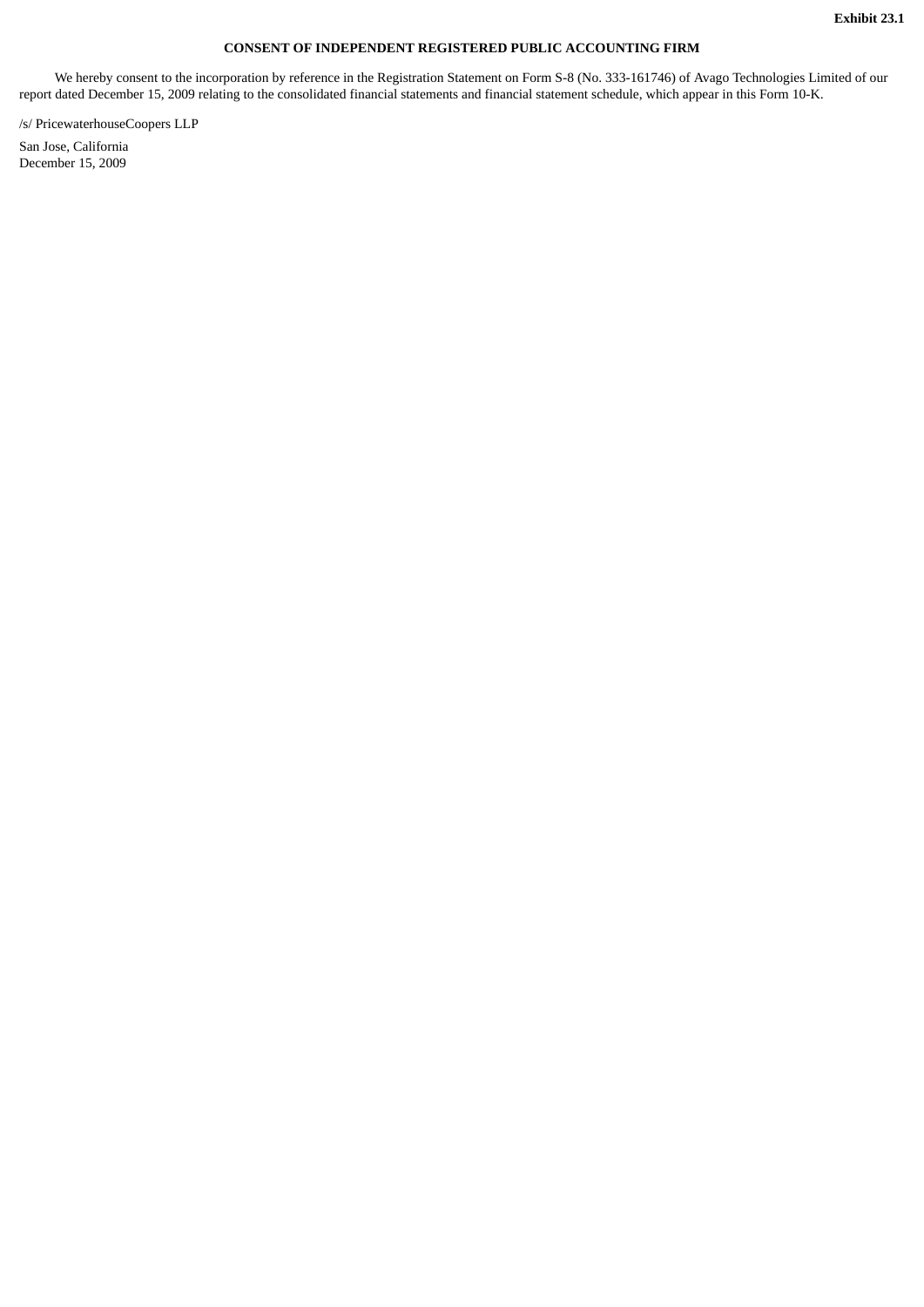### **CERTIFICATION OF CHIEF EXECUTIVE OFFICER PURSUANT TO SECTION 302 OF THE SARBANES-OXLEY ACT OF 2002**

I, Hock E. Tan, certify that:

- 1. I have reviewed this Annual Report on Form 10-K of Avago Technologies Limited;
- 2. Based on my knowledge, this report does not contain any untrue statement of a material fact or omit to state a material fact necessary to make the statements made, in light of the circumstances under which such statements were made, not misleading with respect to the period covered by this report;
- 3. Based on my knowledge, the financial statements, and other financial information included in this report, fairly present in all material respects the financial condition, results of operations and cash flows of the registrant as of, and for, the periods presented in this report;
- 4. The registrant's other certifying officer(s) and I are responsible for establishing and maintaining disclosure controls and procedures (as defined in Exchange Act Rules 13a-15(e) and 15d-15(e)) and internal control over financial reporting (as defined in Exchange Act Rules 13a-15(f) and 15d-15(f)) for the registrant and have:
	- a. Designed such disclosure controls and procedures, or caused such disclosure controls and procedures to be designed under our supervision, to ensure that material information relating to the registrant, including its consolidated subsidiaries, is made known to us by others within those entities, particularly during the period in which this report is being prepared;
	- b. Designed such internal control over financial reporting, or caused such internal control over financial reporting to be designed under our supervision, to provide reasonable assurance regarding the reliability of financial reporting and the preparation of financial statements for external purposes in accordance with generally accepted accounting principles;
	- c. Evaluated the effectiveness of the registrant's disclosure controls and procedures and presented in this report our conclusions about the effectiveness of the disclosure controls and procedures, as of the end of the period covered by this report based on such evaluation; and
	- d. Disclosed in this report any change in the registrant's internal control over financial reporting that occurred during the registrant's most recent fiscal quarter (the registrant's fourth fiscal quarter in the case of an annual report) that has materially affected, or is reasonably likely to materially affect, the registrant's internal control over financial reporting; and
- 5. The registrant's other certifying officer(s) and I have disclosed, based on our most recent evaluation of internal control over financial reporting, to the registrant's auditors and the audit committee of the registrant's board of directors (or persons performing the equivalent functions):
	- a. All significant deficiencies and material weaknesses in the design or operation of internal control over financial reporting which are reasonably likely to adversely affect the registrant's ability to record, process, summarize and report financial information; and
	- b. Any fraud, whether or not material, that involves management or other employees who have a significant role in the registrant's internal control over financial reporting.

/s/ HOCK E. TAN **Hock E. Tan Chief Executive Officer**

Date: December 15, 2009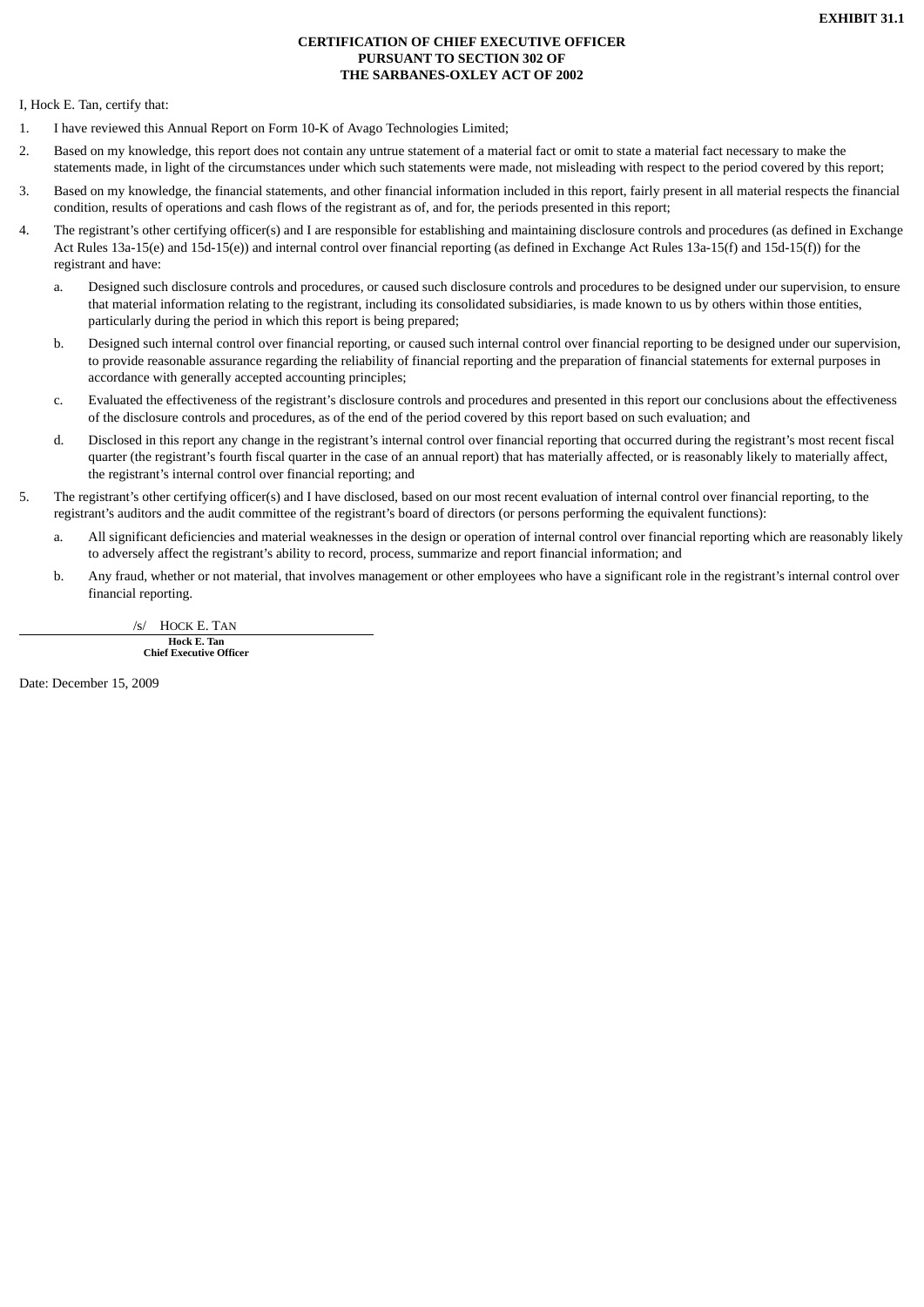### **CERTIFICATION OF CHIEF FINANCIAL OFFICER PURSUANT TO SECTION 302 OF THE SARBANES-OXLEY ACT OF 2002**

I, Douglas R. Bettinger, certify that:

- 1. I have reviewed this Annual Report on Form 10-K of Avago Technologies Limited;
- 2. Based on my knowledge, this report does not contain any untrue statement of a material fact or omit to state a material fact necessary to make the statements made, in light of the circumstances under which such statements were made, not misleading with respect to the period covered by this report;
- 3. Based on my knowledge, the financial statements, and other financial information included in this report, fairly present in all material respects the financial condition, results of operations and cash flows of the registrant as of, and for, the periods presented in this report;
- 4. The registrant's other certifying officer(s) and I are responsible for establishing and maintaining disclosure controls and procedures (as defined in Exchange Act Rules 13a-15(e) and 15d-15(e)) and internal control over financial reporting (as defined in Exchange Act Rules 13a-15(f) and 15d-15(f)) for the registrant and have:
	- a. Designed such disclosure controls and procedures, or caused such disclosure controls and procedures to be designed under our supervision, to ensure that material information relating to the registrant, including its consolidated subsidiaries, is made known to us by others within those entities, particularly during the period in which this report is being prepared;
	- b. Designed such internal control over financial reporting, or caused such internal control over financial reporting to be designed under our supervision, to provide reasonable assurance regarding the reliability of financial reporting and the preparation of financial statements for external purposes in accordance with generally accepted accounting principles;
	- c. Evaluated the effectiveness of the registrant's disclosure controls and procedures and presented in this report our conclusions about the effectiveness of the disclosure controls and procedures, as of the end of the period covered by this report based on such evaluation; and
	- d. Disclosed in this report any change in the registrant's internal control over financial reporting that occurred during the registrant's most recent fiscal quarter (the registrant's fourth fiscal quarter in the case of an annual report) that has materially affected, or is reasonably likely to materially affect, the registrant's internal control over financial reporting; and
- 5. The registrant's other certifying officer(s) and I have disclosed, based on our most recent evaluation of internal control over financial reporting, to the registrant's auditors and the audit committee of the registrant's board of directors (or persons performing the equivalent functions):
	- a. All significant deficiencies and material weaknesses in the design or operation of internal control over financial reporting which are reasonably likely to adversely affect the registrant's ability to record, process, summarize and report financial information; and
	- b. Any fraud, whether or not material, that involves management or other employees who have a significant role in the registrant's internal control over financial reporting.

/s/ DOUGLAS R. BETTINGER **Douglas R. Bettinger Chief Financial Officer**

Date: December 15, 2009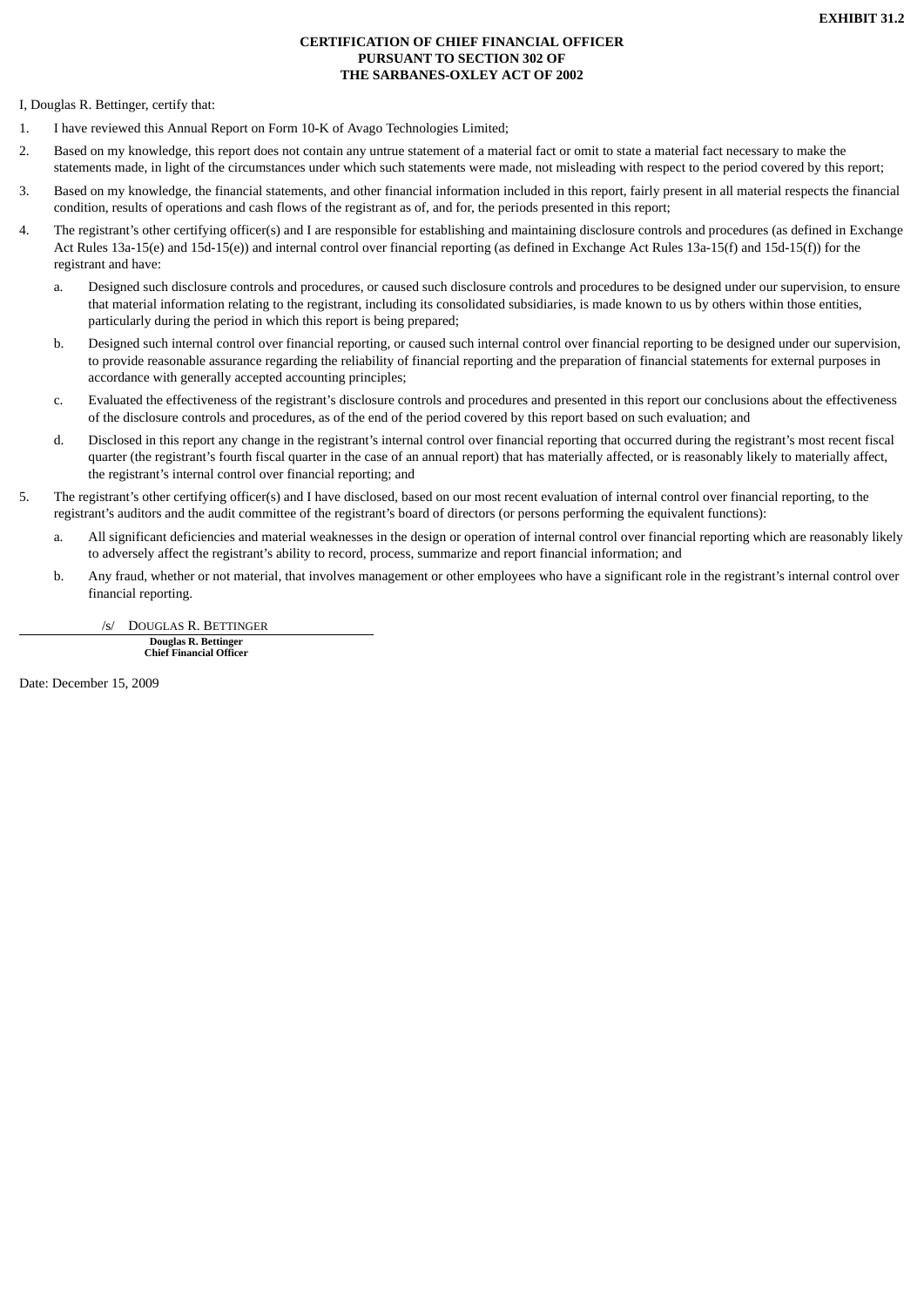#### **CERTIFICATION OF THE CHIEF EXECUTIVE OFFICER PURSUANT TO 18 U.S.C. SECTION 1350, AS ADOPTED PURSUANT TO SECTION 906 OF THE SARBANES-OXLEY ACT OF 2002**

In connection with the Annual Report on Form 10-K of Avago Technologies Limited (the "Company") for the fiscal year ended November 1, 2009 as filed with the Securities and Exchange Commission on the date hereof (the "Report"), the undersigned, Hock E. Tan, Chief Executive Officer of the Company, hereby certifies, pursuant to 18 U.S.C. Section 1350, that:

(1) The Report fully complies with the requirements of Section 13(a) or 15(d) of the Securities Exchange Act of 1934; and

(2) The information contained in the Report fairly presents, in all material respects, the financial condition and results of operations of the Company.

Date: December 15, 2009

/s/ HOCK E. TAN

 **Hock E. Tan Chief Executive Officer**

The foregoing certification is being furnished solely pursuant to 18 U.S.C. § 1350 and is not being filed as part of the Report or as a separate disclosure document.